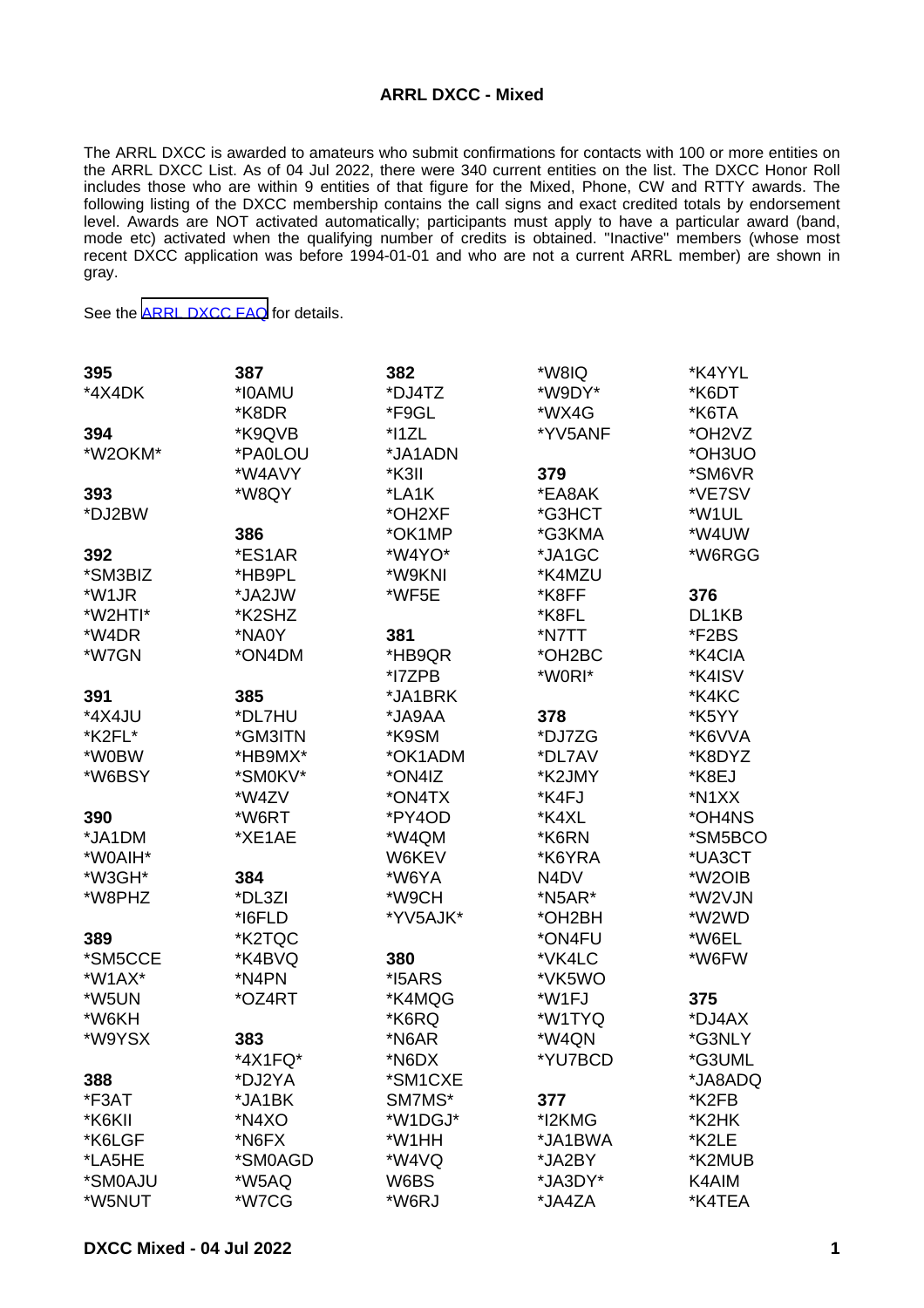| *N4WW        | *SM6AOU            | 371                | *SP8AJK           | *W2FP                         |
|--------------|--------------------|--------------------|-------------------|-------------------------------|
| *OH5NZ       | *SM6CKS            | *DJ5JH             | *VE7CT            | *W2SY                         |
| *S59AA       | *SP6RT             | *DL3SZ             | *W0IYH            | *W4HHN                        |
| *SP6AAT      | *VO1FB             | *G3GIQ             | *W1JZ             | *W7LFA                        |
| *SP7HT       | W <sub>1</sub> GA  | *G3HTA             | *W2MPK            | *WA4FFW                       |
| W1QJR        | W2MJ               | *G3NDC             | *W4ABW            | *WB2YQH                       |
| *W1WLW       |                    | *HB9AAA            | *W4AO             | *WD5K                         |
|              | W4BQY              |                    |                   |                               |
| *W3ETT       | *W5BOS             | *I7WL              | *W5MQ             | WO <sub>6</sub> G             |
| *W5IZ        | *W5TO              | *JA1EOD            | *W6KTE            | *ZL1ARY                       |
| *W7RV        | *W6GR              | *JA6BEE            | *W7CB             |                               |
| *W9DC        | *W6PBI*            | *JA7MA             | *W9LKJ            | 368                           |
| *WA6GFE      | *W7AO              | *JA8JL             | *W9VNE            | *DK3GI                        |
|              | *W7OM              | *K <sub>2</sub> CL | *W9ZR             | *DL3ZA                        |
| 374          | *W8ILC             | *K5UR              | *WB4OSS           | *DL9TJ                        |
| *DL3OH       | *W9KQD             | *K8AJK             | *XQ2CC            | EA1BC                         |
| DL9OH        |                    | *K9MM              | *ZL3GS            | *EA3NA                        |
| *JA1BN       | 372                | *N6RW              |                   | *EA3NC                        |
| *JA1GV       | *CT1BH             | *N7DD              | 369               | *JA1AAT                       |
| *JA2BL       | *DJ4XA             | *N8DX              | *AA4MM            | *JA1BLC                       |
| *JA3BG       | *DJ6RX             | *OE1UZ             | *DJ4PI            | *JA2AH                        |
| JA6AD        | DL6EN              | *OH3SR             | *DJ5DA            | *JA3RQ                        |
| *K0BLT       | *DL6QW             | OZ3Y               | *DJ5IO            | *JA8MS                        |
| *K4MPE       | *DL8NU             |                    | *DK3PO            |                               |
|              |                    | *S57AC             |                   | *K0BS                         |
| *K5NA        | *F5II              | *SM3CXS            | *DL9NC            | *K1BV                         |
| *K5RC        | HB9MO              | *VE3XN             | *DL9YX            | K <sub>2</sub> B <sub>S</sub> |
| *K7ABV       | *JA1IFP            | *W0UD              | *F2LZ             | *K2HVN                        |
| *K8MFO       | *JA2BHG            | *W1ECH             | *G3LDI            | *K3SGE                        |
| OE1FT        | *JA3AAW            | *W1NG              | *G3LQP            | *K4UTE                        |
| *OE8RT       | *JA3APL            | *W1YRC             | $*$ 10J $\times$  | *K4ZYU                        |
| *OZ1LO       | *K0EPE             | W2TQC              | *I4LCK            | *K6RIM                        |
| <b>W0GKL</b> | *K1RM              | *W3LPL             | *I6NO             | *K7NN                         |
| *W1ZA        | *K2KQ              | *W4GF              | *JA1JAN           | *K8IFF                        |
| W3CWG        | *K <sub>2</sub> UR | *W4NL              | *JA1UQP           | *K8PYD                        |
| W4PLL        | *K4DJ              | *WA3DVO            | *JA4AFT           | *LA6OP                        |
| *W5SJ        | *K4ID              |                    | *JA6BZI           | *N4KW                         |
| *W6OAT       | *K9IUF             | 370                | *JH1AJT*          | *N6RA                         |
| *W9OA        | *N4ZC              | *DJ4LK             | *JH1EIG           | *N6UC                         |
| W9TKV        | *N8AA              | *DJ6TK             | *K4BAI            | *OE2EGL                       |
|              | *OH2BR             | *HB9KC             | *K4XO             | *OH6RA                        |
| 373          | *OH3YI             | *I4FTU             | K5AAD             | SM3BCS*                       |
| *9A2AA       | *OH5UQ             | *I4MKN             | *K6GAK            | *SM5BFJ                       |
| AA6PI        | *SM6AEK            | *JA1HGY            | *K7AA             | *W1UN                         |
| *DL1CF       | *SM6CKU            | *JA1OCA            | K7XU              | *W3GG                         |
| <b>DL7EN</b> | *SM6DHU            | *JA3AZD            | *K9JF             | *W4AG                         |
| *EA4DO       | *UA4FWD            | <b>JA7AD</b>       | *KM2P             | *W4DKS                        |
| *I2ZFD       | *VE7IG*            | K3AV               | *N6ET             | W4YJ                          |
| *I3EVK       | *W2VUF             | *K3WC              | *N7RO             | *W6AE                         |
| JA8AQ        | W3MP               | *K5AQ              | *N9AB             | *W6KFV                        |
| *JA8ZO       | *W4NKI             | *K6EXO             | OH <sub>2NB</sub> | W6PHF                         |
| *K4DY        | *W4OEL*            | *K8TL              | *OZ8BZ            | *W6TA                         |
| *N4MM        | *W4ZRZ             | *K9KA              | OZ8SS             | *W8KR                         |
| *N5WA        | *W8DCH             | *K9RA              | *SM5ARL           |                               |
| *N7NG        | *W8EVZ             | *N4KG*             | *SM5CZQ           | 367                           |
| *N9AF        | W8ZD               | *OH2BAD            | *SM6CUK           | *AA8EY                        |
| *ON4UN*      | W9HJ*              | *S50A              | *SP9PT            | *DJ1OJ                        |
| *SM5API*     | *W9LNQ             | *SM6CVX            | *W0SD             | *DJ6NI                        |
| *SM5CAK      |                    | *SM6CWK            | *W1GG             | *DJ8NK                        |
|              |                    |                    |                   |                               |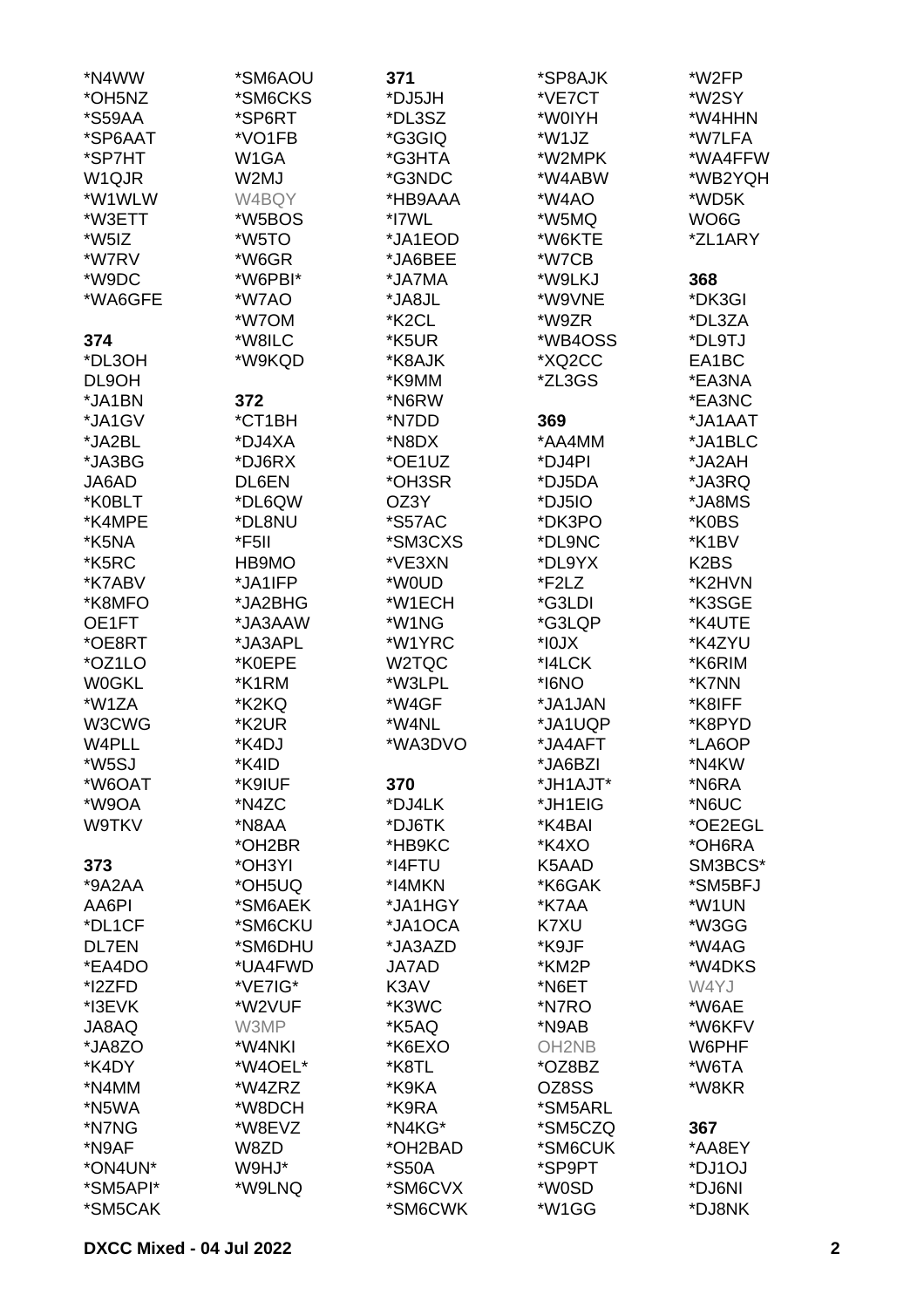| *DK1FW             | *I1APQ             | *JA8BAR     | *JA1MCU            | *CT1ZW*            |
|--------------------|--------------------|-------------|--------------------|--------------------|
| *DL1DA             | *IV3PRK            | *JH1IFS     | *JA1WTI            | *CX4CR             |
| DL8CM              | *JA1TAA            | *K0ARS      | *JA3THL            | *DJ5IH             |
|                    | *JA7JH             |             | *JA6SVP            |                    |
| *E74EBL            |                    | *K0IEA      |                    | *DJ7MI             |
| *G3IFB             | *K1BW              | *K0KT       | *JA7JI             | *DK5PR             |
| *G3KHZ             | *K2NV              | *K0KX       | *JA7JM             | *DK5WL             |
| G4CP               | *K4UEE             | *K0QQ       | *JK1OPL            | *DL1DTL            |
| *G5LP              | *K4VX              | *K4XI       | *K0JPL             | *F6BFH             |
| *HB0LL             | K6GJ               | *K5ABW      | *K1EFI             | I2SM               |
| *HB9AIJ            | *K6JAJ             | *K5GH       | *K <sub>1</sub> JO | *JA1FNA            |
| *HB9US             | *K6YUI             | *K5RJ       | *K1KI              | *JA1WSX            |
| *I5FLN             | *KS7C              | *K6ANP      | *K1ZZ              | *JA3EMU            |
| *IT9AUA            | *N1ZZ              | *K6PT       | K <sub>2</sub> LP  | *JA4FHE            |
| *JA1NLX            | *N2LT              | *K7DRN      | *K2UFM             | *JA8CDT            |
| *JA2HNP            | *N4CC              | *K8ER       | *K2VV              | *JA8JO             |
| *JA2XW             | *N4RA              | *K9ALP      | *K3OTY             | *JH1GZE            |
| *JH1ECG            | *N4TB              | *N8DE       | *K4OCE             | *JH1JGX            |
| K2OEA              | *N4XP              | *NA4M       | *K5ESW             | *K0AV              |
| *K5JB              | *N5RR              | *NE8Z       | *K5XX              | *K <sub>1</sub> DC |
|                    |                    |             |                    |                    |
| *K8RWL             | *OH1XX             | *OH1TX      | K6OQ               | *K1HTV             |
| *KH6WU             | *OH2EA             | *OH2BU      | *K6XJ              | *K3WW              |
| *KR2Q              | *OH5VT             | *OH3UU      | *K6XT              | K4LNM              |
| *KV4FZ*            | *OK1KTI            | *OH5PA      | *K7XB              | *K4MS              |
| *KW0A              | OK <sub>1</sub> ZL | *OK1PD      | *K9XJ              | *K4PI              |
| *N4DW              | *OK2RZ             | *SM4BZH     | *LA9HC             | *K5FP              |
| *N4NO*             | *PA5O              | *SM4DHF     | *N4IG              | *K5JW              |
| *N7RT              | *PT2BW             | *SP3DOI*    | *OM3JW             | *K6BTT             |
| OE1HGW             | *PY2BW             | *US5WE      | *OZ3PZ             | *K6IPV             |
| *OE3WWB            | *UA1MU             | VE3ST       | *OZ6MI             | *K8BCK             |
| *OH2KI             | *UA6JD             | W1NHJ       | *OZ7YY             | *K8LJG             |
| *OH2LU             | *VE7BD             | *W1OG       | *PA0GMM            | *K9CW              |
| OH <sub>2</sub> QV | *W1BR              | *W1YY       | *PA0INA            | *K9FN              |
| *SM2EKM            | *W1GX              | *W2FLA      | *SM4ARQ*           | *K9PPY             |
| *SM7WT             | *W2VO              | *W2RS*      | *SM5BRW            | *KZ2I              |
| *SP9AI             | *W3XX              | *W4DXX      | *UA6JW             | *LU1BR             |
| *UX0UN             | *W6JRY             | *W4ITD      | *W0GKE             | *NOTB              |
| *VE3VHB            | W6RKP              | *W5XX       | *W0ZR              | *N4AH              |
| *W0CD              | *W6XI              | *W6BCQ      | *W1GL              | *N5UR              |
| *W1AW              | *W7DQM             | *W6BJH      | *W1NH              | *N6EO              |
|                    |                    |             |                    |                    |
| W3NB               | *W9RN              | *W6ZZ       | *W1RM              | *N6JZ              |
| W4EEU              |                    | *W7IL       | *W1ZK              | *N6VR              |
| *W4NZ              | 365                | *W7LEB      | *W2SM              | *N7KA              |
| *W4PRO             | DL7HZ              | *W8BW       | *W3BTX             | *OH2RI             |
| *W5VX              | *EI8H              | *W8UN       | *W4WG              | *ON5NT             |
| *W6MI              | *F5VU              | *XE1J       | *W5GAI             | *OZ9PP             |
| *W8QBG             | *G3JAG             | *YU1AM      | *W6EJJ             | *PY7ZZ             |
| *WA4WIP*           | *G3KMQ             | <b>Z24S</b> | *W7XA              | *SM5CRV            |
| *YS1AG             | *G3KYF             |             | *W8GC              | *SM6CNN            |
| YU1HA              | *G3LHJ             | 364         | W8GT               | *SM7CRW            |
| *YU7BB             | *G3RUV             | *AA4V       | *W9LA              | WODU*              |
| <b>YV5AIP</b>      | HB9IK              | *D44BS      | *W9OL              | *W0OE              |
|                    | *JA1BNW            | *G3ZAY      | *W9SS              | *W1PNR             |
| 366                | *JA1RJU            | GI3IVJ      | *WR4K              | *W2PSU             |
| *DJ9ZB             | *JA2DSY            | *HB9AQW     | *YS1RR             | *W3AP              |
| *DL8FL             | *JA4OK             | *I2YDX      |                    | *W3HNK             |
| *F2VX              | *JA6YG             | *JA1ELY     | 363                | *W4AXL             |
| G8JM               | *JA7ZF             | *JA1FHK     | *AB4H              | *W4FDA             |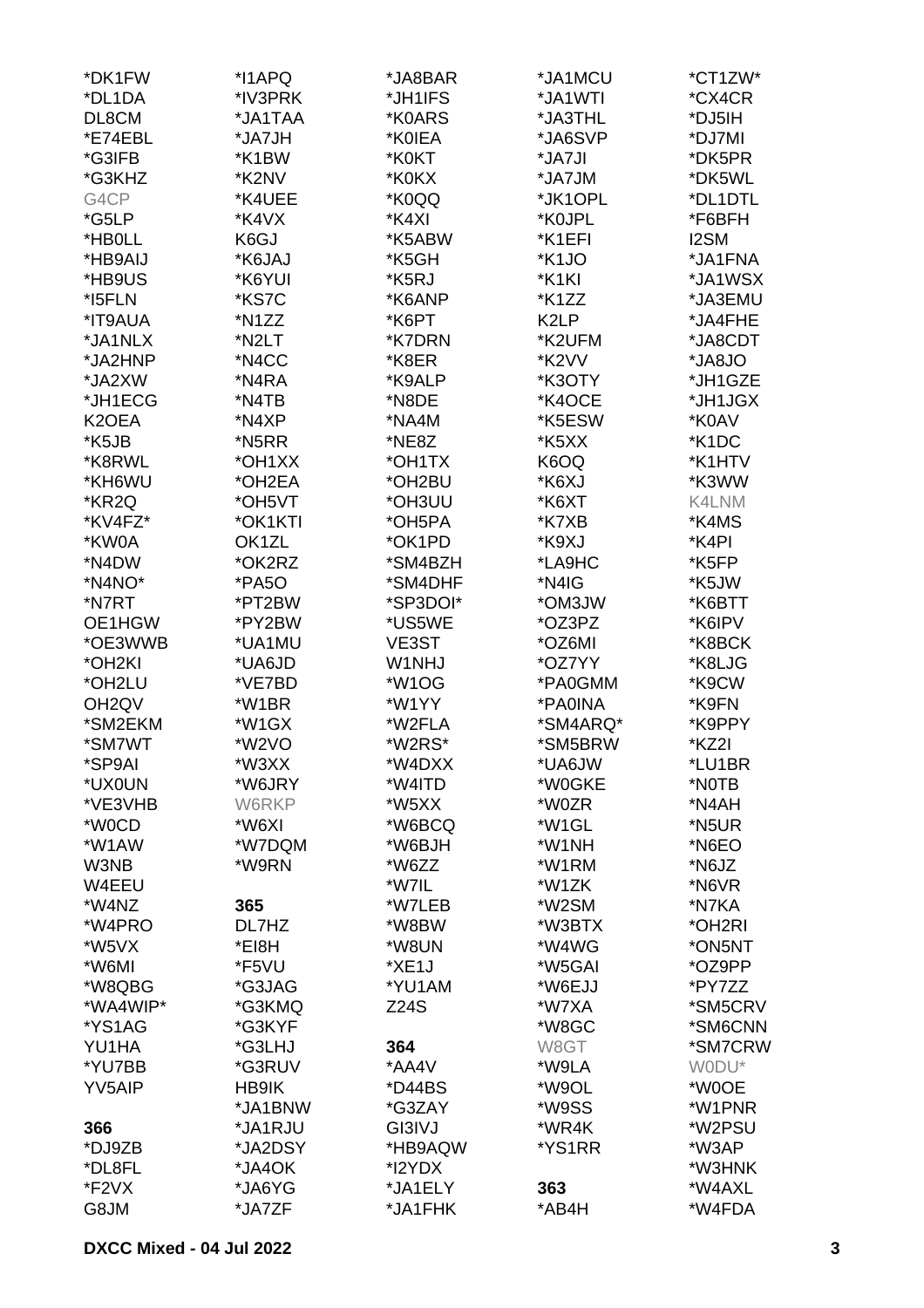| *W4GIW  | *K7ZA    | *JA3MF              | *DK5QK            | *OE3EVA            |
|---------|----------|---------------------|-------------------|--------------------|
| *W5DV   | *K9BWQ   | *JA4DND             | *DK9KX            | OH <sub>2</sub> BZ |
| *W6AN   | *K9KU    | *JA4LXY             | *DL1EY            | OK1MG              |
| W8PR    | *KF2O    | *JA5EXW             | *DL8OH            | *OZ5EV             |
|         |          |                     |                   |                    |
| W8QWI   | *KT9T    | *JA5IU              | EA4LH             | *SM7BIP            |
| *W8UVZ  | *N0KE    | *JA6GXP             | G2FSP             | *UA9CBO            |
| W9GW    | *N0RR    | *JA7AQR             | *G3MXJ            | *VE3BHZ            |
| *W9PJ   | *N5AN    | *JA8OW              | *G3SJH            | *W0HBH             |
| *WB6L   | *N7TP    | *JH1BUO             | *I3BLF            | *W1GDQ             |
|         | *SM6CMU  | *JH2MYN             | *JA1CZI           | *W1GF              |
| 362     | *SM6CTQ  | *K0JW               | *JA1HRQ           | *W1LW              |
| *9A1HDE | SM7ASN   | *K0XX               | *JA1LSP           | *W2TA              |
| *AA4A   | *SP5EWY  | *K1TN               | *JA1MOH           | W4AXR              |
| *AE3T   | *VE1ZZ*  | *K2MFY              | *JA2AYH           | *W4QCU             |
| *DJ3GG  | *W0TM    | K <sub>2</sub> SB   | *JA2BAY           | *W4YA              |
| *DJ5JK  | *W1RQ    | *K4WS               | *JA2JSF           | W4YV               |
| *DK3PZ  | *W1WW    | *K5KLA              | *JA2KVD           | W5AL               |
| *EA1FD  | *W4FC    | *K5RK               | *JA3ALY           | *W6FI              |
|         |          |                     |                   | *W6TC              |
| *EA6BH  | *W4OV    | *K8CW               | *JA3BXF           |                    |
| *F2GL   | *W5EC    | *K9AJ               | *JA5EYW           | *W7UT              |
| *F9XL   | *W5OU    | *K9IL*              | *JA7PL            | W8CNL              |
| *G3TXF  | *W6HXW   | *KJ4BK              | *JF7XKY           | W8SYR              |
| *HB9AFI | *W6RFF   | *KW8T               | *JH1HGC           | *W9PZT             |
| *HB9AMO | W7KS     | *LA5YJ              | *JR3HZW           | *WA6TLA            |
| *I0WDX  | *W7LGG   | *N4AA*              | *K0ALL*           | *WB1J              |
| *I1LGR  | *W8ELL   | *N4TJ               | *K0JN             | *WB2AQC            |
| *I5SDG  | *W8WOJ   | *N5AU               | <b>K0RAL</b>      | *YU1AB             |
| *JA0GRF | *W9BGX   | *N5AW               | *K1KNQ            |                    |
| *JA0GZZ | *W9FR    | *N <sub>5</sub> OK  | K <sub>2</sub> BK | 359                |
| *JA1DUH | *W9JA    | *N6JV               | *K2UU             | *AA4R              |
| *JA1PEV | *W9NGA   | *N6OJ               | *K3HT             | *DK5AD             |
| *JA1VDJ | *WA3HUP* | *N7US               | *K3JGJ            | DL1KS              |
| *JA1WSK | WK6E     | *NR1R               | K3NL              | *F6BKI             |
| *JA2HO  | ZL1AH    | *NS6C               | *K4AVC            | *G3VKW             |
|         |          |                     |                   |                    |
| *JA2XYO |          | *OH8SR              | *K4MQL            | *G4BUE             |
| *JA3ART | 361      | *PT7WA              | *K4SBH            | GM3AWW             |
| *JA3FYC | *9A2YM*  | <i><b>*S50R</b></i> | *K4TT             | HB9HT              |
| *JA5AB  | *AA4Z    | *SM0CCM             | *K4XH             | *I1BUP             |
| *JA6CNL | *DJ1TO   | *W0SR               | *K4YMQ            | *I2PJA             |
| *JA8AWH | *DJ2SL   | *W <sub>2</sub> CC  | *K5FA             | *I2ZGC             |
| *JA8DNV | *DJ2TI   | W2IRV               | *K5WK             | *IT9JLA            |
| *JA8EAT | *DK3SF   | *W3CC               | *K6EID            | *JA1MLV            |
| *JA9APS | *DL0WW   | *W3NO               | *K6FM             | *JA1SJV            |
| *K0LUZ  | *DL1YD   | W3SOH               | K6LEB             | *JA1SKE            |
| *K2GPL  | *EA4MY   | *W6YI               | *K6SMF            | *JA1SVP            |
| K2LWR   | *HA0DU   | *W7DQ               | *K7GEX            | *JA2LHG            |
| *K3GY   | *I2PNB   | *W7LR               | K8CH              | JA6BF              |
| *K3ND   | *I2YBC   | W9IT                | *K8ST             | *JA6VA             |
| K4HJE   | *JA0AXV  | *W9VA               | *K9CT             | *JA7FS             |
| *K4JP   | *JA1BTR  | *WA0MHJ             | *K9UWA            | *JA7JWF            |
| *K4LRX  | JA1MJ    | *WA1JMP             | *KP4BJD           | *JH1LPF            |
| *K5EJ   | *JA1NRH  | *YO3APJ             | *N0AT             | *JJ3PRT            |
| *K5GO   | *JA1OND  | *ZS1AU              | *N2OO             | *JR1BLX            |
| *K5RX   |          |                     |                   |                    |
|         | *JA1TRL  |                     | *N4HH             | *JR1FYS            |
| *K6AAW  | *JA2IVK  | 360                 | *N4RJ             | *JR7TEQ            |
| *K6JAD  | *JA3EOP  | *AA4S*              | *N5UD             | *K0DEQ             |
| *K6OO   | *JA3HZT  | *DJ9RQ              | *OE1ZL            | *K0GSV*            |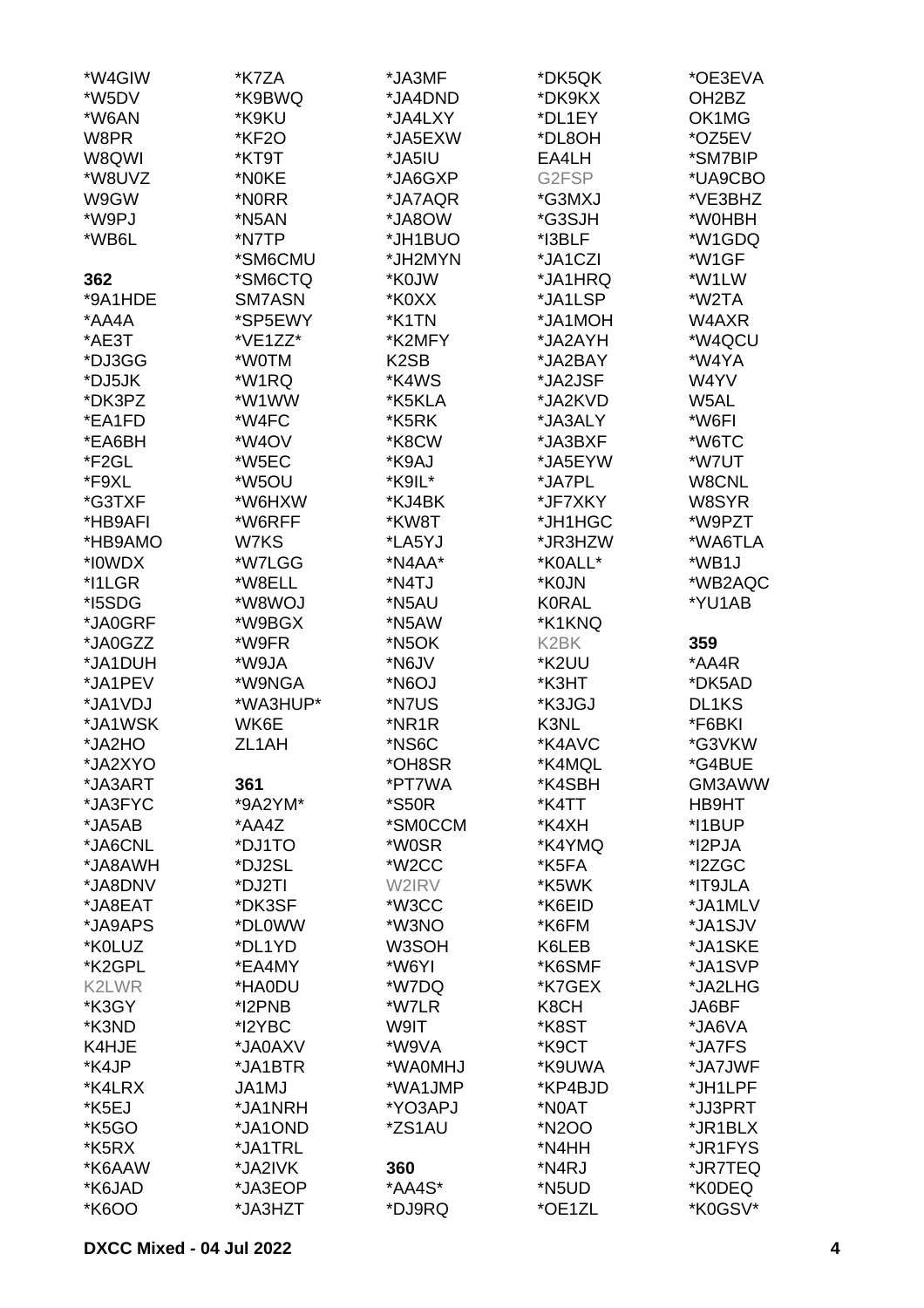| *K0XN                         | *F8GB   | *KM1D             | *WB4TDH           | *K2RW              |
|-------------------------------|---------|-------------------|-------------------|--------------------|
| *K1AR                         | *G3KWK  | *KV7K             | *WB9Z             | *K2SX              |
| *K1NY                         | *HB9ANK | *LU3CQ            | WW1N              | K4EEK              |
| *K <sub>1</sub> ST            | *HB9RG  | N3ED              | *XE2MX            | *K4TXJ             |
| *K1YR                         | *I0DJV* | *N4NX             | *YL2MU            | *K4WSB             |
| *K3UA                         | *IOMWI  | *N4XM             |                   | *K4XR              |
| *K4TAG                        | *I1AGC  | N4XX              | 357               | *K5GZ              |
| *K5ZQ                         | *I5AFC  | *N5XZ             | $*4Z4DX$          | *K5WE              |
| K6QH                          | *I8JJB  | *N5YY             | *AA1V             | *K6FG              |
| *K7RI                         | *IT9AF  | *N6TA             | *AA7A             | *K6MI              |
| *K7SP                         | *JA0DWY | *N9US             | *AB0X             | *K6YK              |
| *K7VV                         | *JA0LXP | *NA2M             | *DJ2RB            | *K7EG              |
| K8KAE                         | *JA0UH  | *NN6R             | DJ5GG             | *K7LAY             |
| *K8PO                         | *JA1FGB | *OH1MA            | *DJ6OV            | *K7NO              |
| *K8PT                         | *JA1HOM | *OH2BF            | *DK3KD            | *K8CXM             |
| *K9HQM                        | *JA1HQG | OH2BGD            | *DK4PE            | *K8IA              |
| *K9OW                         | *JA2CXH | *OH2ZZ            | EA4JL             | K8OHG              |
| *K9ZO                         | *JA2DJH | *SM3EVR           | *EI6S             | *K8RD              |
| KD8VM                         | *JA2NDQ | *SM4EMO           | *F3TK             | *K9DD              |
| *KH6HH                        | *JA3AYU | *SM5DJZ*          | *F6BWJ            | *K9EU              |
| *LA7JO                        | *JA3BQE | SM7EXE            | *F6CKH            | *K9RX              |
| *N0AV                         | *JA3FGJ | *UA4HBW           | *G3WPF            | *KX4R              |
| *N1DG                         | *JA3GM  | *VE1AST           | *HB9AQA           | *LU2AH             |
| N <sub>2</sub> S <sub>S</sub> | *JA3GSM | *VE1YX            | 11XK              | *LY5A              |
| *N3US                         | *JA3RWJ | VE2NV             | *I4EAT*           | *N4GG              |
| *N4JJ*                        | *JA6CDA | <b>W0BL</b>       | *I5CRL            | *N4RR              |
| *N <sub>5</sub> FG            | *JA6LCJ | *W0BV             | *IV3VCS           | *N4RU              |
| *N9AU                         | *JA7BVH | *W0NB             | *JA0FSB           | *N5TY              |
| *NM7G                         | *JA8FKO | *W0TRF            | *JA0NPQ           | *N6ZM              |
| *OE5KE                        | *JA9CHJ | *W0UO             | *JA1AFF           | *N7FU              |
| *OH8KN                        | *JH1AGU | <b>W0YDB</b>      | *JA1DIO           | *N7NW              |
| *OK1DH                        | *JH1HLQ | *W0YG             | *JA1QXY           | *N7UT              |
| ON8XA                         | *JH1KLE | W1AFF             | *JA1SYY           | *N8TT              |
| *RW4NH                        | *JR1MLU | W1ENE             | *JA1VLK           | *N9MM              |
| *SM4CTT                       | *K0BJ   | *W1GD             | *JA2AXB           | *NA2X              |
| *VA5DX                        | *K0IUC  | *W1HEO            | *JA2DDN           | *NA9Q              |
| *VE6WQ                        | *K0MN*  | *W1TC             | *JA5AUC           | *OE6DK             |
| *W0VX                         | *K0SR   | W <sub>2</sub> CP | *JA5FDJ           | *OH1HB             |
| *W <sub>1</sub> CU            | *K1AJ   | *W2LO             | *JA6HUG           | *OH1LA             |
| *W1MI                         | *K1UO   | *W3JJ             | *JA6VQA           | OH <sub>2</sub> LA |
| *W4CZU                        | K1YZW   | *W3TN             | *JA7BJS           | *OH3JR             |
| W4OMQ                         | *K2EWB  | *W4BUW            | *JA7BSD           | *OH3WS             |
| *W4WM                         | *K2XA   | *W4DK             | *JA9FPI           | *OK1AWZ            |
| *W5HD                         | *K3AB   | *W4HG             | *JE1MGE           | ON4FQ              |
| *W5NA                         | *K3TW   | *W4MBD            | *JH1BZJ           | *S53EO             |
| *W6SR                         | *K4JLD  | *W4YCH            | *JH2UVL           | *S59DJK            |
| *W7FP                         | *K4XP   | *W4YOK            | *JH6CDI           | *SM2DMU            |
| *W8TE                         | *K4XU   | *W5FKX            | *JR1AIB           | SM3BIU             |
| *YU1FW                        | *K5CSK  | *W5JE             | *JR3IIR           | *SM3DXC            |
|                               | *K5KC   | *W5ZE             | *K0CS             | *SM5AYY            |
| 358                           | K6BAG   | *W6HT             | *K0FF             | *SM5CEU            |
| 4X4NJ                         | *K6ED   | *W6LQC            | *K0JGH            | SM6CAS             |
| *AA6G                         | *K6GFJ  | *W7AJ             | *K0RS             | *SM6CCO            |
| *AE5B                         | *K8NA   | *W7ID             | *K1NOK            | *SP6AEG            |
| *DJ9ON                        | *K9DT   | *W8TWA            | *K2BXG            | *SV1IW             |
| *DL8YR                        | *KA4S   | W9HLY             | *K2LS             | *UA9YE             |
| *F6BEE                        | *KL7RA  | *WA2BCK           | K <sub>2QIL</sub> | *UT5UT             |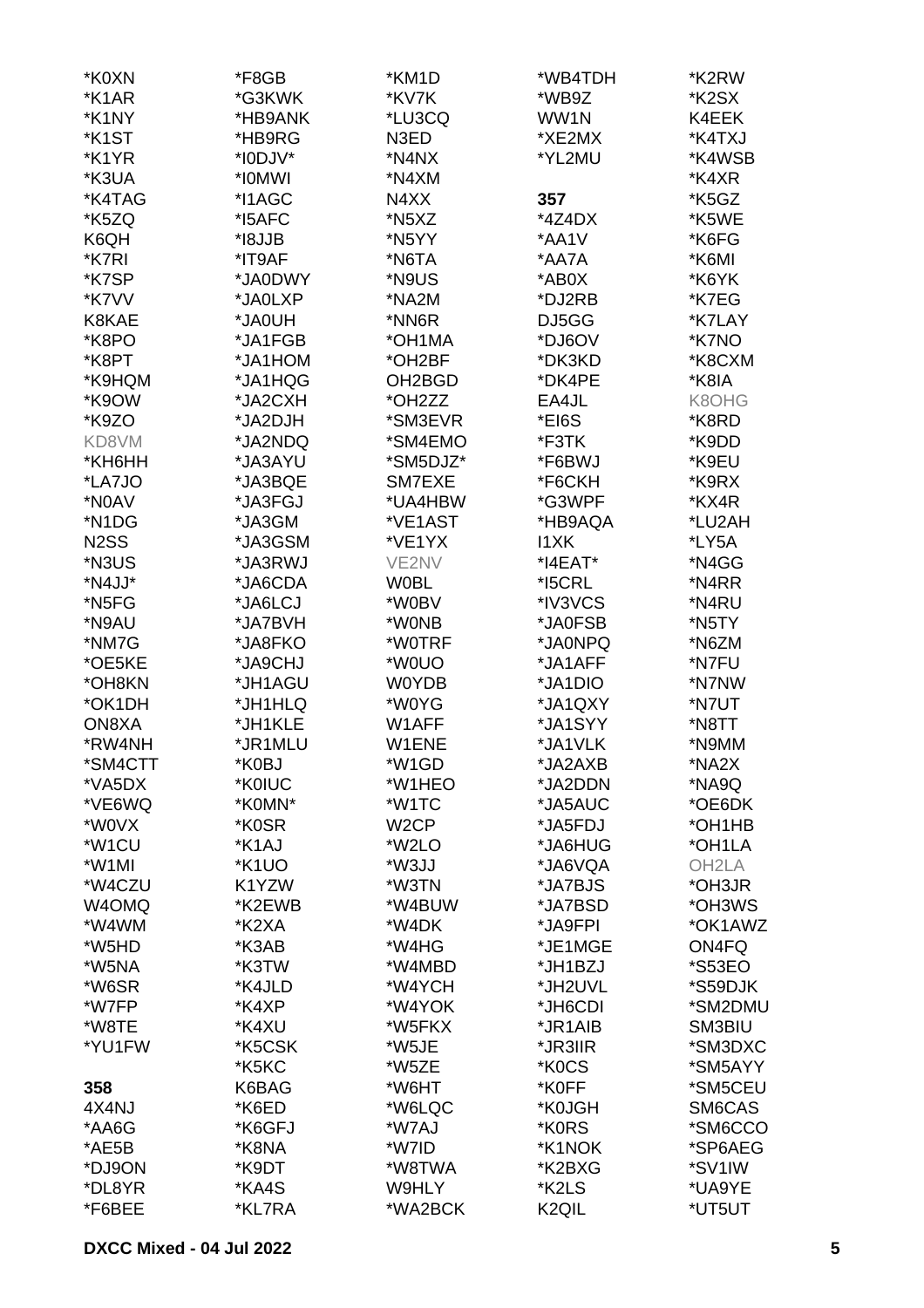| *UT7WZA            | *JA0AZE            | *N6OC              | *W9DMH        | *JA6JPS            |
|--------------------|--------------------|--------------------|---------------|--------------------|
| *VE1AI             | *JA0GJJ            | *N6RV              | *WA2NPD       | *JA6TMU            |
| *VE3LDT            | *JA0JTO            | *N8BM              | *WA2WSX       | *JA7BAL            |
| *VE7AHA            | *JA1MRM            | *N9LR              | *WB4MAR       | <b>JA7HZ</b>       |
| *VK3QI             | *JA1OHD            | *N9MW              | *WB6RSE       | *JA7KY             |
| *W0NS              | *JA1SGU            | *N9NS              | *WB8K         | *JA7OWD            |
| *W0RT              | *JA1UT             | NIOF*              | *WO9S         | *JA7RPC            |
| *W1BL              | *JA1WPX            | *NN4T              | *WR2G         | *JA8EOT            |
| W1EW               | *JA1XEC            | *NY0V              | *WW7Q         | *JA8NFV            |
| *W1YW              | *JA1XGI            | *OE2VEL            | *XE1EK        | *JA9CGW            |
| W2HAZ              | *JA2DXD            | *OK1TD             | *YU1GTU       | *JA9TWN            |
| *W2KA              |                    |                    |               | *JF1KKV            |
| W2NC               | *JA2VPO            | PY5ATL             | YU1MV         |                    |
|                    | *JA3CSZ            | *PY5EG             |               | *JG4AKL            |
| *W2NK              | *JA3DAY            | *PY5WD             | 355           | *JH1APK            |
| *W <sub>2</sub> OB | *JA5AQC            | *RK2FWA            | *9A1CAL       | *JH1BSJ            |
| *W4JVN             | *JA7ZP             | *S59Z              | *AA1K         | *JH1LMG            |
| *W4KS              | *JE1GWO            | *SK7AX             | *AA1M         | *JH4IFF            |
| *W4WJ              | *JR1TNE            | SM5BHW             | *AA4H         | *JJ1DWT            |
| *W4ZCB             | *K0AXU             | *SM6AHS            | *AA4SC        | *JO7HAM            |
| *W6CUA             | *K0BX*             | *SM7BYP            | *AE6Y         | *JR7BDQ            |
| *W6DN              | *K0EU              | *SP7ASZ            | *AJ6V         | *K0EOU             |
| *W6PH              | *K0JY              | *SP8NR             | *DF1SD        | *K0NN              |
| *W6RKC             | *K1BD              | *SV1JG             | DJ2MN         | *K1QS              |
| *W6ZQ              | *K1HZ              | UA3FT              | DL6KG         | *K <sub>1</sub> SA |
| *W7GB              | *K1MO              | *UA6FJ             | *DL7VEE       | *K2PLF*            |
| *W7HR              | *K <sub>2</sub> CJ | VE <sub>1</sub> KG | *F3SG         | *K2PS              |
| *W7MO              | *K2QMF             | *VE3EJ             | *F6AOJ        | *K3SX              |
| *W7WM              | *K2UO              | VE3LGQ             | *F6EXV        | *K4BM              |
| *W7ZR              | *K2WT              | *W0EKS             | *G3GAF        | *K4DX              |
| *W8AAX*            | *K3BEQ             | *W0FK              | G3JEC         | *K4JEZ             |
| *W8DO              | *K3FGO             | <b>WOSBE</b>       | *G3SNN        | *K4SE              |
| *W8FDN             | *K3FN              | *W0WOI             | *G4DYO        | K <sub>4</sub> TO  |
| *W8GE              | *K3PH              | *W0WP              | *HB9ALO       | *K4WI              |
| *W8QID             | *K3RV              | W <sub>1</sub> KB  | *I1FY         | *K4ZO              |
| *W8TN              | *K3SWZ             | *W2GEZ             | *I5KKW        | *K5AC              |
| *W8ZR              | *K3UL              | *W2IJ              | *IN3TJV       | *K5JUC             |
| *WA2HZO            | *K4BYN             | *W3KHQ             | *JA0BKX       | *K5JZ              |
| *WA6WZO            | *K4ESE             | *W3NF              | *JA0DAI       | *K5KG              |
| *YS1GMV            | *K5LA              | W3QO               | *JA0GCI       | *K5KT              |
| $*231CZ$           | *K5OA              | *W3UM              | *JA1ALT       | *K5VRX             |
|                    | *K5TA              | *W4CEB             | *JA1DDZ       | K6AUC              |
| 356                | *K6XN              | *W4GKR             | *JA1GHR       | *K6DXX             |
| *AG8B              | *K7SFN             | *W4OX              | <b>JA1GTF</b> | *K6GXO             |
| DJ5AI              | *K8CX              | *W5BPT             | *JA1IOA       | *K6LM              |
| *DJ6KH             | *K8GG              | W <sub>5</sub> DJ  | JA1MIN        | *K6SQL             |
| *DJ9KG             | *K9EMG             | W5REA              | *JA1QOP       | *K7GQ              |
| *DL6JGN            | *K9NB              | *W5RQ              | *JA2DLM       | *K7HC              |
| *F6CUK             | *KD5M              | *W5RZ              | *JA2JPA       | *K7SO              |
| G3NSY              | *KE5AX             | *W5ZPA             | *JA2ODB       | *K8SIX             |
| *G3RTE             | KP4AZ              | *W6IEG             | JA3EGE        | *K8TMK             |
|                    |                    |                    |               |                    |
| *GW4BLE            | *KP4P              | *W6OU              | *JA3GN        | *K9CC              |
| HB9AFM             | *LA1FH             | *W7CT              | *JA5ALE       | *K9EL              |
| *I1CMA             | LA9CE              | *W7REE             | *JA5BZL       | *K9GA              |
| *I2MOV             | *LZ2DF             | *W7YAQ             | *JA5FBZ       | *K9MIE             |
| *I2MQP*            | *N2JJ              | *W7ZI              | *JA5OP        | *K9VAL             |
| I8AA               | *N2RR              | *W7ZMD*            | *JA6DSG       | *KE9U              |
| *IT9UCS            | *N6NG              | *W8LKG             | *JA6GIJ       | *KK2I              |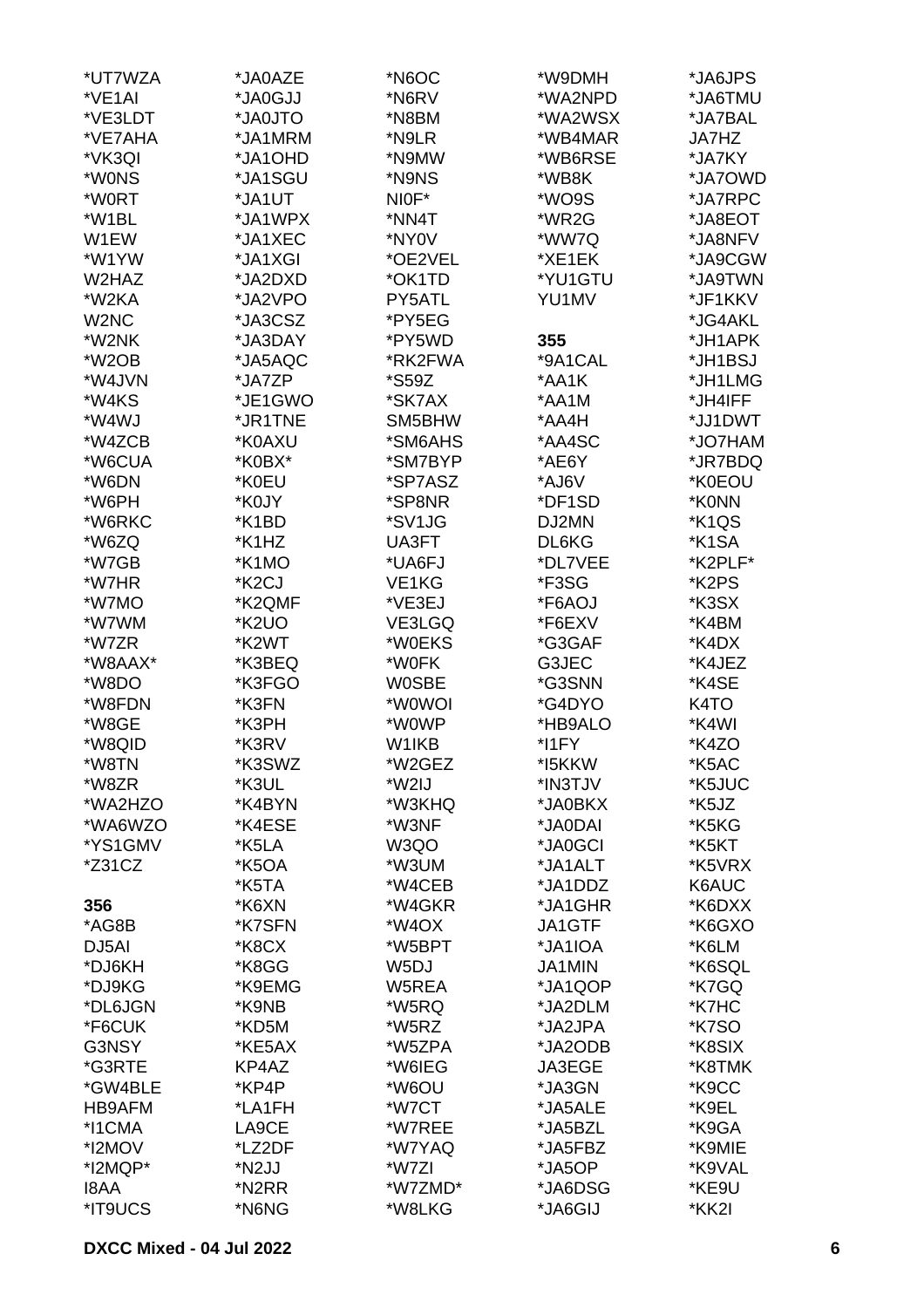| *KN4T         | *W9DX        | *JR1KAG            | *SM5CSS            | *YU1CC  |
|---------------|--------------|--------------------|--------------------|---------|
| *KR4OJ        | *W9MU        | *JR1WCT            | *SP3GEM            |         |
| *LA4DM        | *W9XY        | *K0SD              | *SP5EAQ            | 353     |
| *LZ2CC        | *WA4OEJ      | *K0WK              | *UA1CT             | *AB9V   |
| *N2MF         | WA7LT*       | *K2AM              | *VE3BW             | *AD5Q   |
| *N2UN         | *WA8WV       | *K2EK              | VE5RU              | *AF2C   |
| *N2VW         | WA9WJE       | *K2SG              | *VE6LB             | *AJ3K   |
| *N3AM         |              | *K2TV              | *VK3OT             | *AK1N   |
| *N5DC         | 354          | *K3GT              | <b>WOJS</b>        | *DJ1ND  |
| *N6QQ         | *9A2AJ       | *K3SEW             | *W0VM              | *DJ3AS  |
| *N7EF         | *9Y4VU       | *K3ZO              | *W0YVA             | *DJ5AV  |
| *N8JX         | *AA5AU       | *K4ADK             | *W0ZT              | *DJ9RR  |
| *N9DJ         | *AB5C        | *K4GK              | *W1AO              | *DK1RV  |
| *OH2BLD       | *AC8G        | *K4JPD             | *W1ITU             | *DK2OY  |
| *OH2DW        | *AD1C        | *K4RBZ             | *W1JA              | *DK6ED  |
| *OH9OM        | *AG9S        | *K4SXT             | W1JFG              | *DK8FS  |
| *OZ1CTK       | *AH0U        | *K5FNQ             | *W1KSZ             | *DL5DSM |
| *OZ1HX        | *AI3Q        | *K5GS              | *W1MAG             | *DL6ATM |
| *OZ5KU        | *DL2DX       | *K5PP              | *W1MLG*            | DL7AP   |
| *OZ7GI        | <b>DL7NS</b> | *K5RSG             | *W <sub>1</sub> OX | DL7CS   |
| *S51GI        | *DL9YC       | *K7BHM             | *W1TRC             | *DL8UP  |
| <i>*</i> S58T | *E70M        | *K7OSE             | *W1UC              | *F5QF   |
| *SM2EJE       | *EI7CC       | *K7PI              | *W1WEF             | *F6BLP  |
| *SM3DMP       | *F6DZU       | *K7WE              | *W2AY              | *F6DAY  |
| *SM4CTI       | *HB9AZO      | *K8BN              | *W2GG              | *F6DHB  |
| *SM5FQQ       | *HB9BGN      | *K8CMO             | *W2UP              | *F9CZ   |
| *SM6BGG       | *I1WXY       | *K8DJC             | *W2XI              | G3KLL   |
| *SM6BZV       | *I2RFJ       | *K9RHY             | *W3MF              | *G3KZR  |
| *SP9CTW       | *I4JBJ       | *KG4W              | *W3MR              | *G3LZQ  |
| <i>*</i> T77C | *I5RFD       | *KW9K              | *W3YX              | *G3PLP  |
| *TG9NX        | *I8MTQ       | *LU2DSL            | W4DXI              | *G3SJX  |
| *VA3DX        | *IV3ZIZ      | *N0XA              | *W4GD              | G3TJW   |
| *W0CP         | *JA1CNM      | *N <sub>2</sub> BJ | *W4JTL             | *G3XTT  |
| *W0FF         | *JA1MZL      | *N4CW              | *W4TO              | *G4BWP  |
| *W0GJ         | *JA1PEJ      | *N5ET              | *W5BC              | *G4DDS  |
| *W0LSD        | JA1RWE       | *N5JR              | *W5CWQ             | *GM3WIL |
| *W0RJ         | *JA1VN       | *N5XR              | *W5PF              | *GM3YOR |
| *W1TSP        | *JA2JNA      | *N7HN              | *W6DPD             | *HB9AGH |
| *W3BBO        | <b>JA3KM</b> | *N7NR              | *W6IRD             | *HB9BOI |
| *W3DF         | *JA3MNP      | N8TN               | *W7KQ              | HB9JG   |
| *W3SB         | *JA3NTE      | *NA4D              | *W8AEF             | *HC1HC  |
| *W3YY         | *JA4FM       | *NA5C              | *W8CY              | *I0JBL  |
| *W4IR         | *JA4LKB      | *NM4O              | W8FF               | *I2AOX  |
| *W4LK         | *JA5JGY      | OE1NY              | W8FLT              | *I2XIP  |
| W4NS          | *JA7BEW      | *OH2EE             | *W8UV              | *I2ZGA  |
| *W4RFZ        | *JA7EPO      | *OH6JD             | *W9OP              | *I4AVG  |
| *W4RJ         | *JA7GBS      | *OK1CF             | *W9RM              | *I4MFA  |
| *W4SVO        | *JA9GPG      | *ON6HE             | W9RXJ              | *I5EFO  |
| *W4UM         | *JF1PUW      | *PA0WRS            | *WA2AOG            | *IV3TQE |
| *W4VHF        | *JF1SEK      | *PE5T              | *WA2VYA            | *JA0CGJ |
| *W5FI         | *JH1ORA      | *PY2YP             | *WA6F              | *JA0SC  |
| *W6CYX        | *JH1RFR      | *RA6AR             | *WA8NMN            | *JA1ADT |
| *W6OUL        | *JH7DFZ      | *RW0LT             | *WF5T*             | *JA1BFF |
| *W6TJI        | *JH7MQD      | *RW2A              | *WJ7R              | *JA1BNL |
| *W7BG         | *JN7FAH      | *S51MA             | *WQ3X              | *JA1CON |
| *W8CZN        | *JR1CBC      | *SM4BNZ            | *WX5L              | JA1FDU  |
| *W8OM         | *JR1DUP      | *SM5AQD            | <b>YS10</b>        | *JA1FVE |
|               |              |                    |                    |         |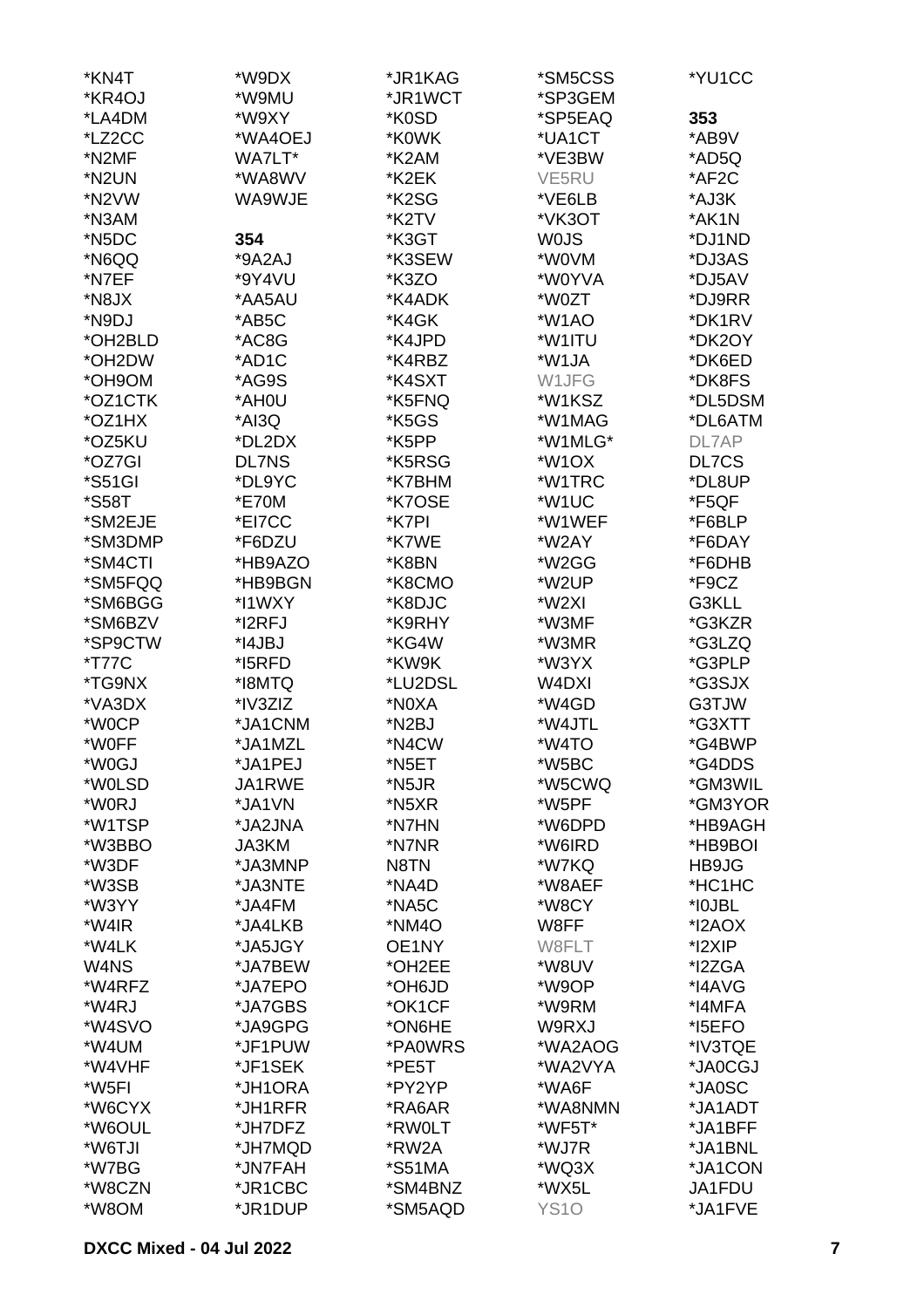| *JA1IRH       | *K8ZZU               | *W4DKB  | *DK6WA  | *K0QC                         |
|---------------|----------------------|---------|---------|-------------------------------|
| <b>JA1ITX</b> | *K9HMB               | W4HR    | *DL1AMQ | *K1AC                         |
| *JA1MZM       | *K9RR                | *W4JKC  | DL1DC   | *K1DG                         |
| *JA1PCY       | *KA5V                | *W4KJ   | *DL8VN  | *K1ER/KH6                     |
| *JA1QOQ       | *KC3X                | *W4NU   | *DM2XO  | K <sub>1</sub> F <sub>X</sub> |
| *JA1TD        | *KE1F                | *W4PV   | *EA1JO  | *K1LD                         |
| JA2ADH        | *KG9N                | *W5AJ   | *EA1RT  | *K1VV                         |
| *JA2AHH       | *KN0V                | *W5ODD  | *G3OAG  | *K2ARO                        |
|               |                      |         |         |                               |
| *JA2CYL       | *KS1J                | *W5QZ   | *G3VMW  | *K2DP                         |
| *JA2FCZ       | *KY7M                | *W5XYL  | *G4IUF  | *K2FU                         |
| *JA2FGL       | *LA8CJ               | *W6IJ   | GM3CSM  | *K2PK                         |
| *JA2FJP       | *N0RB                | *W6TMD  | *HA8UT  | *K2SD                         |
| *JA3DLE       | *N1NK                | W6XP    | *HB9AAQ | *K2TE                         |
| *JA3PIS       | *N2TK                | *W6ZO   | *HB9KT  | *K2TWI                        |
| *JA4DEN       | *N3TO                | *W7KNT  | *HC1MD  | *K3HP                         |
| *JA4IYL       | *N4AVV               | *W7SDR  | *I1JQJ  | *K3KO*                        |
| *JA6BDB       | *N4DB                | W7WLL   | *I5HOR  | *K4CL                         |
| *JA6XE        | *N4IR                | *W8DX   | *I6FYR  | *K4CNW                        |
| *JA7ARD       | *N4NW                | *W8ERD  | *IK8TWV | *K4JAF                        |
| *JA7FWR       | *N4QQ                | *W8GMH  | *IT9GCQ | *K4TNN                        |
| *JA8BZL       | *N4QV                | *W8XD   | *IT9TQH | *K5GKC                        |
| *JA8EJO       | *N4VA                | *W9IL   | *JA0DBQ | *K5QY                         |
| *JA8KSF       | *N5KM                | *W9ZJ   | *JA0EOK | *K5SM                         |
| *JA8MKZ       | *N6KK                | *WA1FCN | *JA0HXV | *K6EGW                        |
| *JA9LJS       | *N7KH                | *WA2IKL | JA1CB   | *K6LRN                        |
| *JE2LUN       | *N7RU                | *WA4JQS | *JA1CLW | *K6XM                         |
| *JE2OVG       | *N8DJX               | WA4MSU  | *JA1ETN | *K6ZH                         |
| *JH1QAX       | N8EL                 | *WA9CVK | *JA1NAQ | *K8DE                         |
| *JH1RFM       | *N8RF                | *WB4UBD | *JA1OVF | *K8DID                        |
| *JR1XIS       | *NI0G                | *WB8ZRL | *JA1QXC | K8JP                          |
| *JR6AG        | *NM8O                | *WD5GJB | *JA1UXC | *K8KR                         |
| *JR6FC        | *NQ1K                | *WD8PKF | *JA1WDF | *K8MC*                        |
| *K0CX         | NX7K                 | *WS6X   | *JA2ADY | *K8OZ                         |
| *K0GT         | *OK1ABB              | *WX6V   | *JA2BDR | *K8RF                         |
|               |                      |         |         |                               |
| *K1VSK        | *OK2SW               | *WZ6Z   | *JA2CXF | *K8UE                         |
| *K2TK         | *ON4EB               | *Z37CXY | *JA2LMA | *K8ZH                         |
| *K2UFT        | *S50O                | *ZS5NK* | *JA5BEN | K9JJR                         |
| *K2ZZ         | <i><b>*S51RU</b></i> |         | *JA5BGA | *K9KK                         |
| K3NW          | *SM3AVW              | 352     | *JA6CBG | *K9MK                         |
| *K4CN         | *SM6CLU              | *9A9A   | *JA7EMH | *K9MUF                        |
| *K4IE         | *SP3E                | *AA1AC  | *JA7IC  | *K9NW                         |
| *K4IQJ        | *SP3IBS              | *AA5C   | *JA7MYQ | *K9US                         |
| *K4MWB        | *SP6DNS              | *AA6Z   | *JA7XBG | *K9WA                         |
| K4MZ          | *UA4CC               | *AB2N   | *JA8XJF | *KD6WW                        |
| *K4NA         | *UY5AA               | *AI0O   | *JA9BEK | *KF9D                         |
| *K4QL         | *UY5XE               | *CT4NH  | *JA9ESZ | *KG8P                         |
| *K4ZW         | *VE3MV               | *CX3AN  | *JA9NFO | *KM1R                         |
| *K5IH         | *VE7CV               | *DF2NS  | *JA9NLE | *KN4F                         |
| *K5JF*        | *VE7DP               | *DF2RG  | *JE1CSW | *KQ3F                         |
| *K5RE         | *VE7XF               | *DF3GY  | *JE1GMM | *KR4F                         |
| *K5UO         | *VY2OX               | *DJ3IW  | *JE3EDJ | *KW9A                         |
| *K6ZG         | *W0JLC               | *DJ4GJ  | *JH1AFD | *LA7FD                        |
| *K7GS         | *W1CYB               | *DJ4SO  | *JH1TWT | *LA7QI                        |
| *K7LJ         | *W1QJ                | *DJ9HX  | *JH3GCN | *LA9OI                        |
| *K7ZBV        | *W <sub>2</sub> CF   | *DJ9KH  | *JH4GJR | *LU8EKC                       |
| *K8MG         | *W2FKF               | *DK2JX  | *JR6BU  | *NOIJ                         |
| *K8SMC*       | W3FM                 | *DK2WH  | *K0KG   | N <sub>1</sub> GL             |
|               |                      |         |         |                               |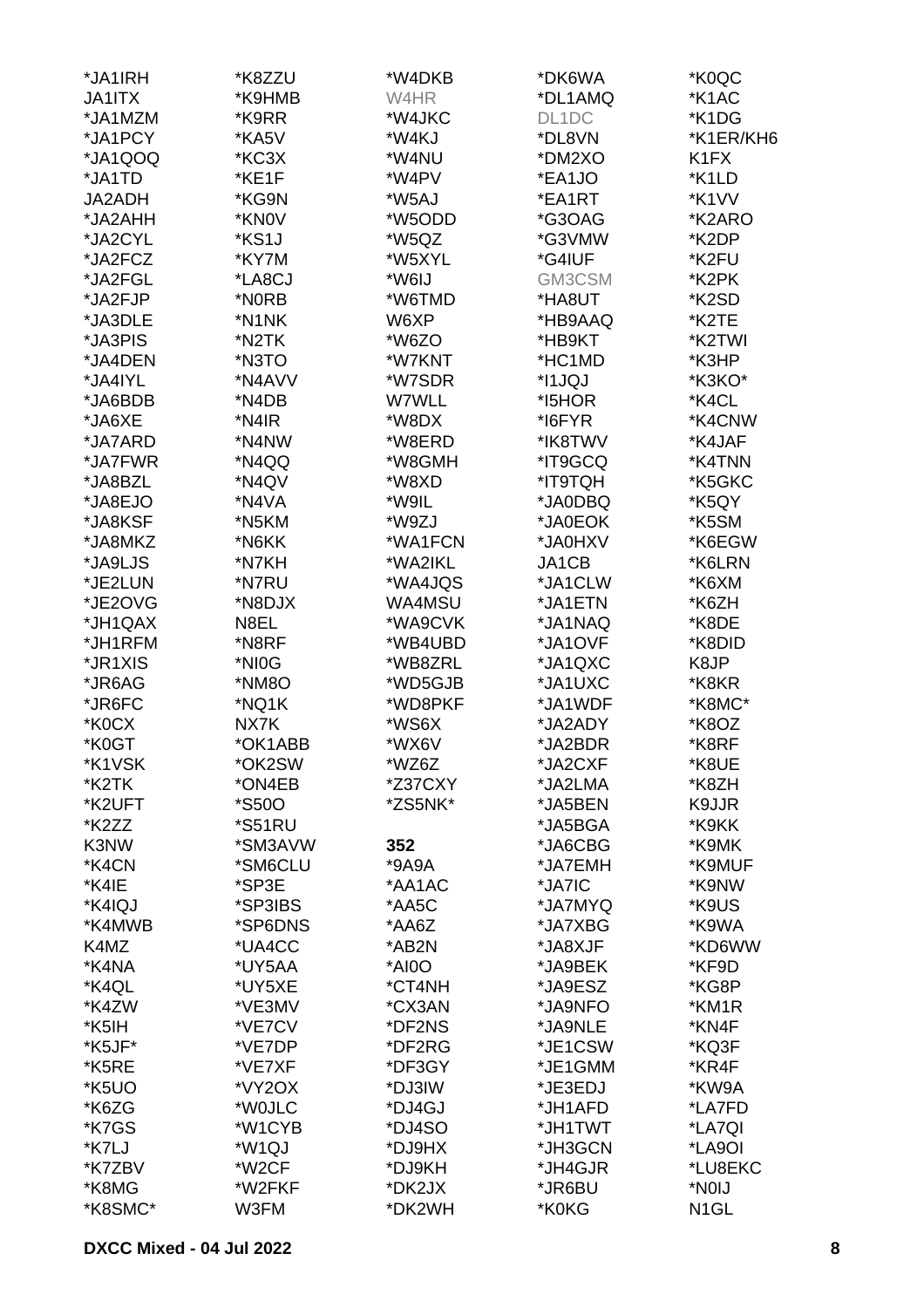| *N1GS                | *W3KB   | *DK5JI       | *JA5LI  | *K4MD               |
|----------------------|---------|--------------|---------|---------------------|
| *N <sub>2</sub> FF   | *W4CK   | DL1HH        | *JA6AGA | *K4ODL              |
| *N2KA                | *W4DC   | *DL2AYK      | *JA6WW  | *K4SO               |
| *N2UM                | *W4PK   | DL6NB        | *JA7BWT | *K4WY               |
| *N3SL                |         |              |         |                     |
|                      | *W4QNW  | *DL7KL       | *JA8AZN | K4YT                |
| *N4SZ                | *W4RBO  | *EA5AD       | JA8BB   | *K5CON              |
| *N4UA                | *W4TD   | *ES1QD       | *JA8HH  | *K5DF               |
| *N5NR                | *W4ZYT  | *ES1RA       | *JA8RJE | K5MA                |
| *N5ZM                | W5EJT   | *F2JD        | *JA9IFF | *K5NV               |
| *N8BJQ               | *W5SG   | *F6CXJ       | *JE1CCD | *K5PC               |
| *N8MZ                | *W5XU   | *F6DYY       | *JE1HPM | *K5SSZ              |
| *N8TR                | *W6OES  | *F6DZO       | *JE1SYN | *K5VWW              |
| *N9AOL               | *W6RS   | *F6FHO       | *JE2HCJ | *K5XI               |
| *N9BX                | *W6RW   | *F6GCP       | *JE2KUC | K <sub>5</sub> ZR   |
| *N9ER                | *W6XA   | G3IOR        | *JF1UVJ | *K6AM               |
| *N9RD                | *W7CP   | G3KDB        | *JF1WQC | *K6MD               |
| *N9XX                | W7GG    | *G3MPB       | *JG3QZN | *K7AR               |
| *NI6T                | W7KSG   | *G3VXJ       | *JH0BBE | *K7DS               |
| *NN4X                | *W8LWU  | *G4ELZ       | *JH1CHU | *K7VS               |
| *OE7SEL              | *W8WEJ  | *GM0AXY      | *JH1EIZ | *K7XM*              |
|                      | *W9BF   |              |         |                     |
| *OH <sub>2</sub> BO* |         | *GM3YTS      | *JH1IED | *K8BL               |
| OK1ABP               | W9DE    | *HA5LV       | *JH1SJN | *K8FC               |
| *OZ40                | *W9DY   | *HB9BGV      | *JH1VHU | *K8LN               |
| *PA8A                | *W9WU   | *HB9BLQ      | *JH2BFY | *K8ME               |
| *S57A                | *W9XT   | *HB9BZA      | *JH3AEF | *K8OM               |
| *SM3AFR              | *WA3OFR | *HL3DE       | *JH4UYB | *K8VFV              |
| *SM3GSK              | *WA4DT  | *I1EEW       | *JH8JYV | *K8ZTT              |
| *SM4DDE              | *WA9BXB | <b>I2LAG</b> | *JH9AUB | *K9ARZ              |
| *SM5BMB              | *WA9MAG | *I2TZK       | *JJ2RCJ | *K9DX               |
| *SM5CZK              | *WB3AVN | *I5YDO       | *JL1SAM | *K9IO               |
| *SM5FUG              | *WB4W   | *IK5HHA      | *JM1TWR | *K9LA               |
| *SM7BHH              | *WB8FIW | *IK8BQE      | *JP1NWZ | K9QFR               |
| *SP2BMX              | *WD5FVQ | *IT9VDQ      | *JR1BAS | *KA9CFD             |
| *SP5GRM              | *WT8C   | *JA0CRG      | *JR2IMJ | *KC2NB              |
| *SP7CVW              | *WZ8P   | *JA0EKI      | *JR2LJO | *KC7V               |
| *SP8FNA              | *YT7DX  | *JA1BOQ      | *JR2UBS | *KE9I               |
| *UA0CW               | *YU1EA  | *JA1DOF      | *JR3GWZ | *KG6B               |
| *UN5J                | *YV1TO  | JA1GO        | *JR6CWC | *KI0F               |
| *UN6T                | *YV5AM  | *JA1HEE      | *JR6EZE | *KJ0M               |
| *UR5WA               | *YV5EED | *JA1JAT      | *JS6PXB | *KJ9I               |
| *VE1JS               | *Z32ZM  | *JA1KAW      | *K0JUH  | *KL7J               |
| *VE3XO*              | *ZL2RR  | *JA1KQX      | *K1ACL  | KQ4C*               |
| VE4OX                |         | *JA1RWI      | K1NJE   | *KQ8M               |
| *W0AWL               | 351     | *JA1TGO      | *K1RO   | *KR8V               |
|                      |         |              |         |                     |
| *W0GAX               | *AA4NC  | *JA2ACI      | *K1RY   | *KT1J               |
| <b>WOJMZ</b>         | AD3Z    | *JA2LCP      | *K1SF   | *LA5LT              |
| <b>WOLYI</b>         | *AD6W   | *JA2MNB      | *K2AZ   | *LA9SN              |
| *WOMHK               | *AJ9C   | *JA2MOG      | *K2EZK  | *LY9Y               |
| <b>WOWC</b>          | *AK4N*  | *JA2QPY      | *K2RD   | *LZ2JE              |
| *W1ECT               | *AK8A   | *JA2TBS      | *K2XF   | *N0AMI              |
| *W1ZT                | *DF3CB  | *JA2WYN      | *K2ZD   | *N0RN               |
| *W1ZZ                | *DF4PL  | *JA2XCR      | *K3IE   | N <sub>1</sub> AE   |
| *W2FV                | *DF4RD  | *JA3AUQ      | *K3JT   | *N <sub>1</sub> API |
| *W2KKZ               | DJ2AJ   | *JA3TJA      | *K3VN   | *N3VA               |
| *W2NRA               | *DJ5FI  | *JA3UCO      | *K4CMS  | *N3XX               |
| W2PPG                | *DJ7UO  | *JA4XH       | K4DSE   | *N4CH               |
| *W2RQ                | *DJ9WH  | <b>JA5EN</b> | *K4DXA  | *N4GE               |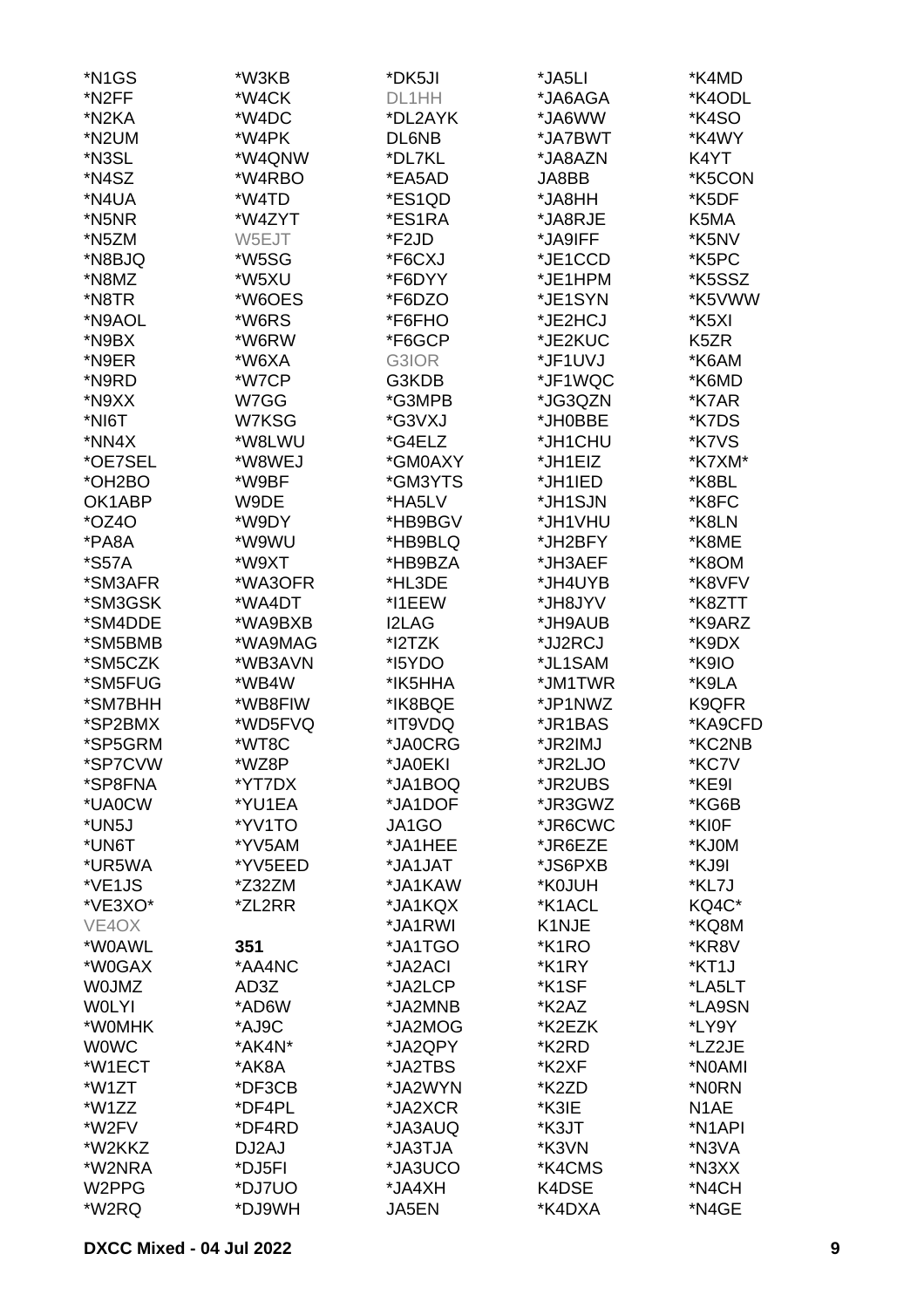| N4IA               | *W5PJR  | *AD8RL  | *I1FNX        | *JA8EKU             |
|--------------------|---------|---------|---------------|---------------------|
| *N4LT              | *W5TCX  | *AE1T   | *I1FQH        | *JA8LRG             |
| *N4PY              | *W5UA   | *CT1BOH | *I2OGV        | *JA9BFN             |
| *N4TL              | *W5WT   | *DF3UB  | *I4EWH        | *JA9CWJ             |
| *N4ZY*             | *W5XC   | DJ6BN   | *I4IKW        | *JA9FAI             |
| *N5CQ              | W6AKP   | *DJ6OZ  | *I4WZT        | *JE1DXC             |
|                    |         |         |               |                     |
| *N5JB              | *W6GM   | *DJ8CG  | *15GJK        | *JE2LPC             |
| *N5LZ              | *W6KM   | *DJ9UM  | *I5KG         | *JE2URF             |
| *N5MT              | *W6SL   | *DK0EE  | *I8DVJ        | *JE7CJL             |
| *N6CR              | *W6YQ   | *DK1BX  | *I8IGS        | *JE7JDL             |
| N6ZS               | *W7AV   | *DL2FAG | *I8QJU        | *JE8BKW             |
| *N7MW              | *W7IIT  | *DL4FW  | *IK0AZG       | *JF1NZW             |
| *N7WR              | *W7QMU  | *DL4MCF | *IK0DWN       | *JF2KOZ             |
| *N9AW              | *W8EMI  | *DL4MDO | *IK1GPG       | *JF2OWA             |
| *N9IW              | *W8FN   | *DL5CW  | *IK2ANI       | *JF2XGF             |
| *NE3F              | *W8JCC  | *DL5KAT | *IK2DFZ       | *JF3KON             |
| *NK4L              | *W8RV   | *DL7AFS | *IK4BHO       | *JF4VZT             |
| *NK5K              | W9GRF   | *DL8SCG | *IK4CIE       | *JG1ULJ             |
| *NP2N              | *W9IXX  | *DL9ZAL | *IK4DCT       | *JG1WNO             |
| *NQ7R              | *W9KTP  | *DU9RG  | *IK4DRY       | *JG1WSC             |
| *NW6S              | *W9TA   | *E72A   | *IK4GME       | *JH1DSF             |
| *NW7O              | *W9UM   | *EA3JJ  | *IK4HPU       | *JH1QDB             |
| *OH1KF             | *W9WJ   | *EA5BY  | *IK5ACO       | *JH1ROJ             |
| *OH5KW             | *WA2UXC | *EA6NB  | *IK5BAF       | *JH2IEE             |
| *ON4CD             | *WA4BIM | *EA7OH  | *IK5CQV       | *JH2SON             |
| *ON5FU             | *WA5HOD | *EA7TV  | *IK5CRH       | *JH4JNG             |
| *PY2XB             | *WA6OGW | *EA8ZS  | *IK5DNF       | *JH5BHP             |
| *RK3QY             | *WA6SZE | *F5IL   | *IK6DLK       | *JH5FTY             |
| *SM5JE*            | *WA8ZDL | F5LQ    | *IK8CNT       | *JH8BOE             |
| SM <sub>5KI</sub>  | *WB9EEE | *F5NBU  | *IT9SVJ       | *JH8SLS             |
| *SP2FAX            | *WD5COV | *F5NTV  | *JA0BJR       | *JI1MNT             |
| *SP3BGD            | *WK7E   | *F5OZF  | *JA0UUA       | *JI1VVB             |
| *SP6A              | *WN9O   | *F5XL   | *JA1BRL       | *JI2KXK             |
| SP6BZ              | *WS7I   |         | *JA1CQK       | *JJ1SKG             |
|                    |         | *F6ITD  |               |                     |
| *UA3AB             | *WY3A   | *G0DBE  | *JA1DOT       | *JJ1TEA             |
| *UA4CX             | *XE1ZW  | *G0DQS  | *JA1HSF       | *JJ2ONH             |
| *UA4RZ             | YU1EXY  | *G0JHC  | *JA1IZZ       | *JL1XMN             |
| *UA9FAR            | *YU1FJK | *G3BJ   | <b>JA1JRK</b> | *JM1GAW             |
| *UA9NN             | *YU1NR  | *G3LAS* | *JA1MVK       | *JM1VRW             |
| *VE7SZ             | *ZL2ST  | G3LNS   | *JA1QOA       | *JP1IOF             |
| *VK4MA             | *ZP5YW  | *G3RZP  | *JA1XCZ       | *JR1ARK             |
| W1KG               |         | *G3UAS  | *JA1XPQ       | *JR2KDN             |
| *W1MK              | 350     | *G4EDG  | *JA2BUR       | *JS3CTQ             |
| *W1URV             | *4X6KA  | *G4NXG  | *JA2FBY       | *K0CA               |
| *W <sub>2</sub> CG | *9A1CCY | *G4OBK  | *JA2FWS       | *K0DEW              |
| W <sub>2</sub> FCR | $*9A1R$ | *G4PTJ  | *JA2JRG       | *K0SW               |
| *W2LK              | *9A2EU  | *G4SOF  | *JA2KVB       | *K <sub>1</sub> DII |
| *W2PK              | *9A2NA  | *G4ZCG  | *JA3APV       | *K1JB               |
| *W2TX              | *9A2NO  | *HA0HW  | JA3CMD        | *K1KOB              |
| *W3BZN             | *9A3SM  | *HA5FA  | *JA3LDH       | *K <sub>1</sub> OT  |
| *W3DX              | *9A4W   | *HA5WA  | *JA4EPE       | *K1WB               |
| *W3UR              | *9A7V   | *HB9CGA | *JA4GXS       | *K2FF               |
| W4DJL              | $*9A8A$ | *HB9DDZ | <b>JA7GLB</b> | *K2MYR              |
| *W4ETN             | *9A8W   | *HB9RE  | *JA7MFL       | K2PXX               |
| *W4FQT             | *AA4M   | *HB9ZS  | *JA7MSQ       | *K3ATO              |
| *W4OWY             | *AA5AT  | *I0EKY  | *JA7OWB       | *K3DI*              |
| *W5LE              | *AA8R   | *I0KDF  | *JA8DRK       | *K3PA               |
|                    |         |         |               |                     |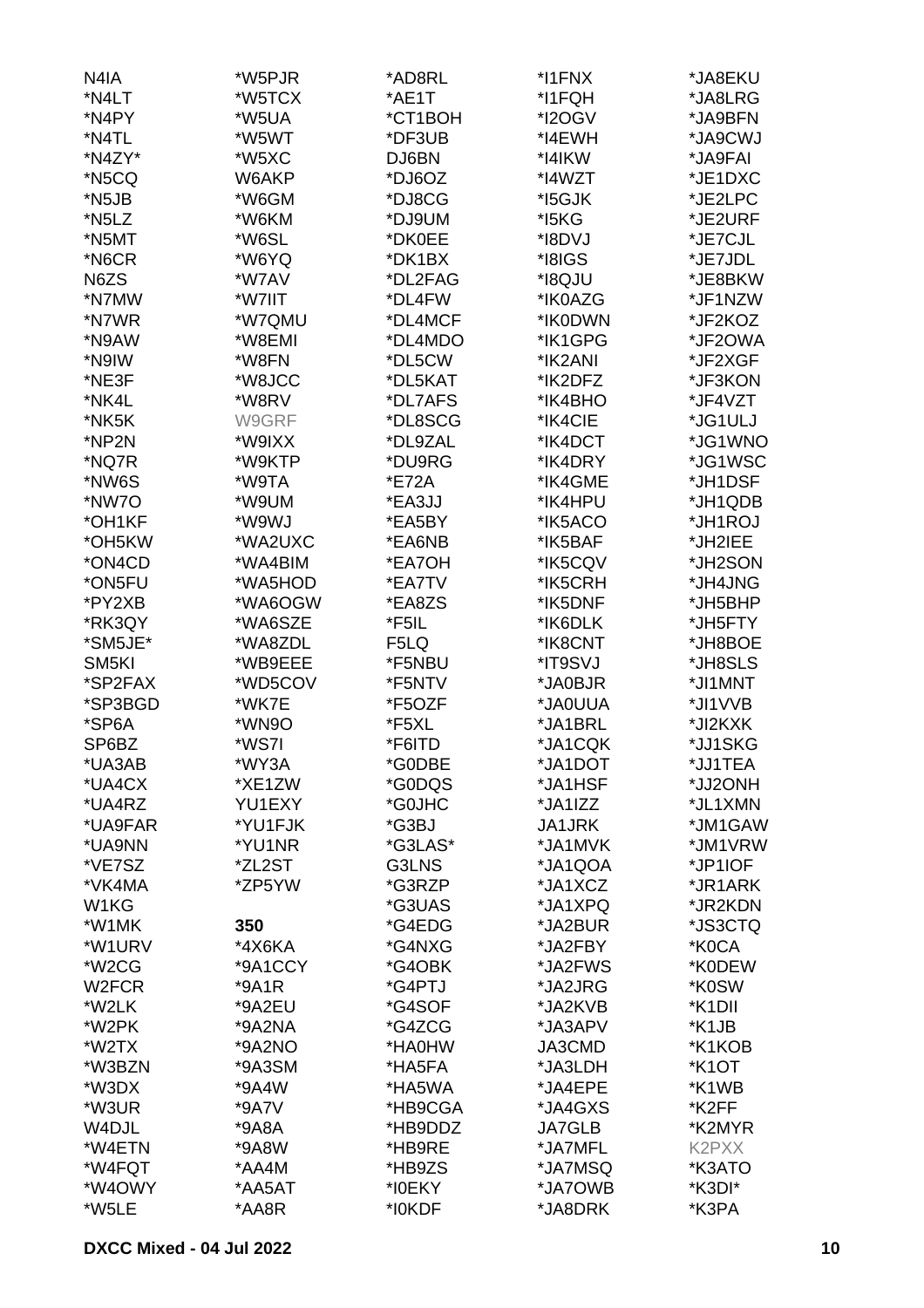| *K4AU              | *N2MM              | *RA3DX             | *W2YR         | 349     |
|--------------------|--------------------|--------------------|---------------|---------|
| *K4MF              | *N <sub>2</sub> QT | *RA4CC             | *W3KT         | *5B4MF  |
| *K4TXL             | *N2TU              | *RW3PZ*            | *W3TC         | *9A2RD  |
| *K4UY              | *N2US              | *RY9C              | *W4AXO        | *9A6W*  |
| *K4XF              | *N2WK              | *S51DB             | W4CPZ         | *AA1ON  |
| K4ZKZ              | *N3BNA             | *S53R              | *W4CSW        | *AA5BT  |
| *K5BG              | *N3EN              | *S55ZZ             | *W4DZZ        | *AA6AA  |
| *K5DU              | *N3ME*             | *SK3BG             | *W5AP         | *AA6YQ  |
| *K5KR*             | *N3RD              | *SL0ZG             | W5AWT         | *AA9CN* |
| *K5KV              | *N4AL              | *SL0ZZI            | *W5CIA        | *AB4IQ  |
| *K5RT              | *N4JR              | *SM5APS            | W5GCX         | *AB9M   |
| *K5VR              | *N4MHQ             | *SM5KNV            | *W5GO         | *AC4G   |
| *K5ZK              | *N4VN              | *SM6LIF            | W5ZF          | *AD5A   |
| *K6KLY             | *N5PR              | *SP2GOW            | *W5ZN         | *AD8J   |
| K6TWU              | *N6AWD             | *SP3EPK            | *W6AUG        | *AF0F   |
| K6UR               | *N6MA              | *SP3XR             | *W6FL         | *AG6Q   |
| *K6ZZ              | *N7BK              | *SP4KM             | *W6SCC        | *AI6Z   |
| *K7CU              | *N7WS              | *SP5CJQ            | *W6TK         | *AI9Y   |
| *K7NTW             | *N8JV              | *SP5DIR            | *W6YOO        | *CT1EEB |
| *K7ZD              | *N8PR              | *SP5DRH            | *W7GA         | *CT3BX  |
| *K8JRM             | *N9CHN             | *SP6IXF            | *W7NN         | *CU2CE  |
| *K8KWT             | *NB8B              |                    | *W7QC         |         |
|                    |                    | *SP6T              |               | *DF2UU  |
| *K8MN              | *ND0J              | *SP7GAQ            | *W7SX         | *DF9ZW  |
| *K8YSE             | *NI0B              | *SP9DWT            | *W7VJ         | *DK2GZ  |
| *K9DDO             | *NIOC              | *SP9FKQ*           | *W7VY         | *DK6NP  |
| *K9IR              | *NJ2D              | *SV1LK             | *W8HB         | *DK8NG  |
| *K9LCR             | *NK7L              | *SV1VS             | *W8HC         | *DL5AN  |
| *K9NU              | *NM6V              | *UT3UA             | *W8KA         | *DL5EBE |
| *K9UQN             | *NX0I              | VE <sub>2</sub> DO | *W8KL         | *DL6KR  |
| *K9WZB             | *NX4D              | *VE2EBK            | *W8UZ         | *DL6RAI |
| *KA6A              | *OE1TKW            | *VE3FF             | *W9DS         | *DL7AFV |
| *KA7T              | *OE2GEN            | *VE3HO             | *W9EMF        | *DL7MAE |
| *KB7YX             | *OE2LCM            | VE3VC              | *W9IIX        | *DL9MS  |
| *KB8NW             | *OE2SCM            | *VE4SN             | *W9MP         | *EA1AUS |
| *KC5P              | *OE2SNL            | *VE7AGC            | W9SE          | *EA2IA  |
| *KC6X              | *OE5NNN            | *VE7YC             | *WA1S         | *EA3LX  |
| *KD4OS             | OH <sub>1</sub> AA | *VE9HF             | *WA2F         | *EA5BM  |
| *KE4YD             | *OH1EB             | *W0FLS             | *WA3AFS       | *EA6ET  |
| *KF0LA             | *OH2FT             | *W0HT              | <b>WA4TLI</b> | *EI6FR  |
| *KG7H              | *OH2TA             | *W0JX              | *WA5JDU       | *F5BEG  |
| *KJ3L              | *OK2SG             | *W0UY              | *WA8JOC       | *F5NBX  |
| *KK0M              | *OK2SK             | *W0VTT             | *WB7B         | *F6FXU  |
| *KM1C              | *ON4ADN            | *W0XV              | *WB8ZRV       | *F6HDH  |
| *KM4H              | *ON5FP             | *W0YK              | *WB9CIF       | *F6HUJ  |
| *KN5G              | *ON7TK             | *W1AIM             | *WI8A         | *FM5CD  |
| *KR9U              | *OZ1HPS            | *W1DF              | *WK3N         | G2FFO   |
| *KX2S              | *PA3AXU            | W1ER               | *WN6K         | G3KAA   |
| *LA5XGA            | *PA3EVY            | *W1GQ              | *WO2N         | *G3XPO  |
| *LA7SI             | *PA5TT             | *W1RZ              | *WS9V         | *G4CCZ  |
| *LA9XG             | *PY2RO             | *W1UE              | XE3EB         | *G4GIR  |
| *LU1JDL            | *PY4OY             | W <sub>1</sub> VV  | *YO5BRZ       | *G6GA   |
| *LU2NI             | *PY5CA             | *W1YIF             | *YO9HP        | *GJ3LFJ |
| *LU6ETB            | *PY5CC             | *W1YM              | *YU3AA        | *GM3PPE |
| *LZ1HA             | *PY7XC             | *W2CQ              | *ZS1J         | *GM4YMM |
| *N <sub>0</sub> JR | *R3BM              | W <sub>2</sub> GK  | *ZS6EZ        | *HA8IE  |
| *N1CQ              | *R4GM              | W <sub>2</sub> GKZ |               | *HA9PP  |
| *N <sub>2</sub> JD | *R6AF              | W2TP*              |               | *HB9AAL |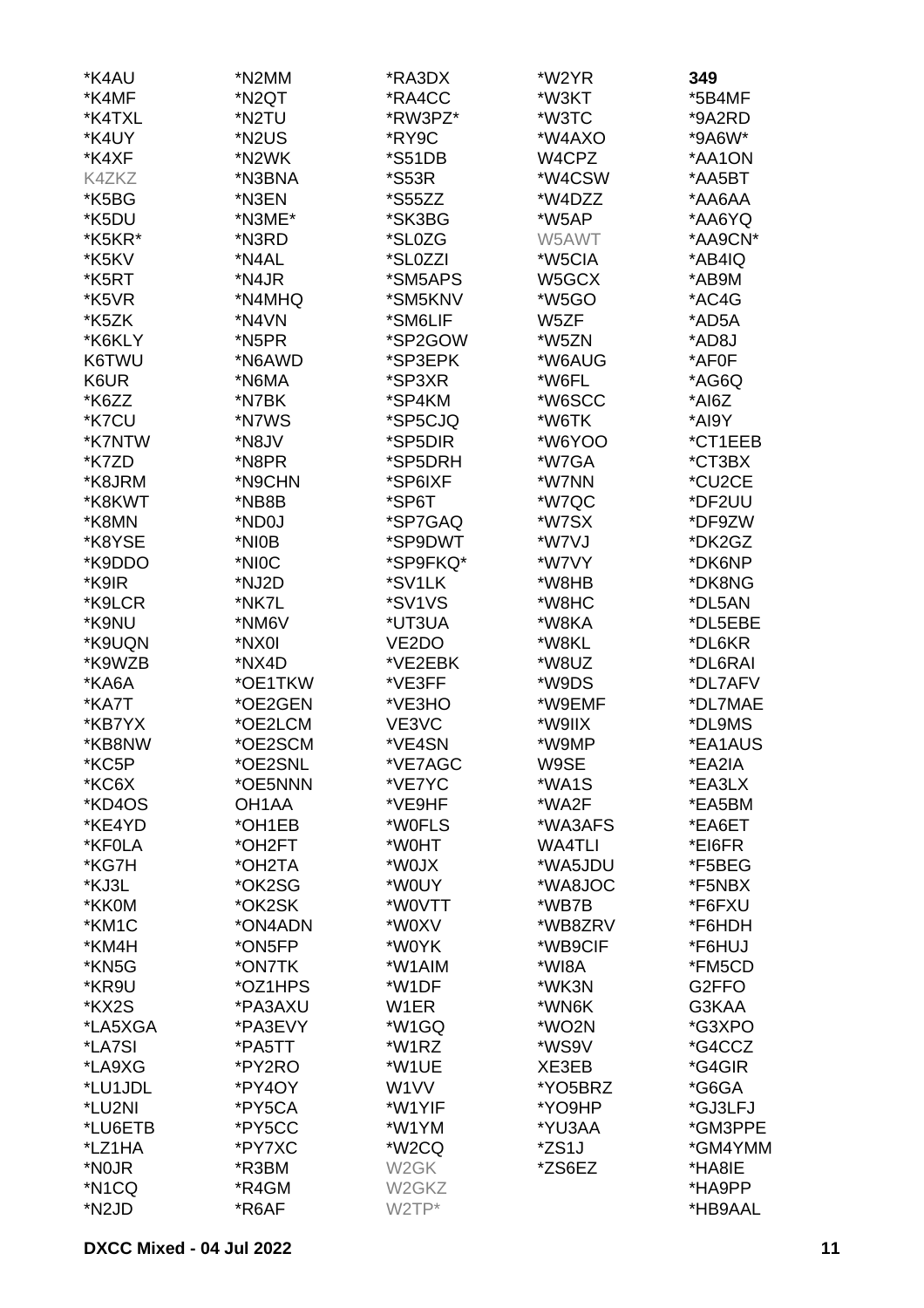| *HB9BMY  | *JA8DSO            | *K2XB*   | *LA2QM              | *PA3FQA      |
|----------|--------------------|----------|---------------------|--------------|
| *HB9BOU  | *JA8GMZ            | *K3FMQ   | *LA4GHA             | *PA7MM       |
| *HB9BPP  | *JA9IPF            | *K3OX    | *LA7AFA             | *PY2SP       |
|          |                    | *K3SW    | *LA8XM              |              |
| *HB9BXE  | *JA9JFO            |          |                     | *PY7ZY       |
| *HB9CSA  | *JD1AMA            | *K4AVU   | *LA9DAA             | *R7LV        |
| *HB9CZR  | *JE1PNX            | *K4DLI   | *LX1CW              | *R9FM        |
| *HB9DDM  | *JE2DZC            | *K4EM    | *N1DCM              | *RN3QN       |
| *HL3IUA  | *JE4WOK            | *K4GHS   | *N <sub>1</sub> RJ  | *RU3FM       |
| *I3VJW   | *JE8TGI            | *K4HGX   | *N1RR               | *RW3RN       |
| $*$ I4DZ | *JF1JTQ            | K4KU     | *N3MN               | *RY7G        |
| *I8PND   | *JF1WPB            | *K4PB    | *N3UN               | *S59ZZ       |
| *18XVP   | *JF2MBF            | *K4TQ    | *N4GN               | *SM2GCQ      |
| *IK0LNN  | *JF2WXS            | *K5AT    | *N4JT               | *SM3CBR      |
| *IK2ABJ  | *JG1EGG            | *K5EK    | *N4VB               | *SM3NRY      |
| *IK2BLA  | *JH0MXV            | *K5MC    | *N5EPA              | *SM3PZG      |
| *IK2EGL  | *JH1BAM            | *K5YG    | *N6HC               | *SM5CLE      |
| *IK2GNW  | *JH1FDP            | *K6CF    | *N6HK               | *SM5FWW      |
| *IK2ILH  | *JH1NYM            | K6KM     | *N6IG               | *SM7HCW      |
| *IK5CBE  | *JH1XUP            | *K6SRZ   | *N6KZ               | *SP1JRF      |
| *IK5EKB  |                    | *K7LZJ   | *N6MZ               | *SP3FAR      |
|          | *JH2FXK            |          |                     |              |
| *IK5GQM  | *JH2RMU            | *K7MTR   | *N6TV               | *SP6HEQ      |
| *IK5MEN  | *JH3FUK            | *K7OH    | *N7IR               | *SP7GXK      |
| *IK6GPZ  | *JH3GRO            | K7OX     | *N7KO               | *SP7ITB      |
| *IK6GRT  | *JH3VNC            | *K7ZV    | *N7MB               | *SV1AOZ      |
| *IK6SIO  | *JH6JMN            | *K8AC    | *N7TW               | *SV8JE       |
| *IK8HCG  | *JH6PFY            | *K8MW    | *N7XD               | TF3SV        |
| *IT9IYZ  | *JH7BDS            | *K8ND    | *NA2U               | *UA3AGW      |
| *IT9PKO  | *JH7IAJ            | *K8SL    | NB <sub>2</sub> P   | *UA3AKO      |
| *IV3JVJ  | *JH7QXL            | *K9LJN   | *NC9T               | *UA9FGR      |
| *IV3YYK  | <b>LQU8HL*</b>     | *K9MBQ   | *NE9Z               | *UT3UY       |
| *JA0CRI  | *JI3BFC            | *K9UP    | *NF9V               | *UT5MD       |
| *JA0DET  | *JJ0NCC            | *K9YY    | *NI3P               | *UT7QF       |
| *JA1DFK  | *JJ2LPV            | *KA1ERL  | *NJ3H               | *UW7UA       |
| *JA1GRM  | *JJ2PIK            | *KA8ZPE  | *NU8Z               | *UX4UA*      |
| *JA1NWD  | *JK1GOK            | *KB3KV   | *NW8F               | *UX5UO       |
| *JA1PPW  | *JL1CHV            | *KC6AWX* | *NZ0O               | *VA3LX       |
| *JA1QWT  | *JM1CYJ            | *KC8KE   | *OE2DYL             | *VE1BLX      |
| *JA1SFL  | *JN1BMX            | *KD3CQ   | *OE6CLD             | *VE3FRR      |
| *JA1TMG  | *JN1VNW            | *KD6EU   | *OE6IMD             | *VE3GFN      |
| *JA2AO   | *JR2UJT            | KE3Q     | *OE8SPW             | *VE3JV       |
| *JA2FSM  | *JR4LNG            | *KE9ET   | *OG2M               | *VE6BI       |
| *JA2KTP  | *JR5VHU            | *KF8N*   | *OH2BNY             | *VE6MV       |
| *JA2VMU  | *K0CF              | *KG6I    | *OH2BV              | *VE7BV       |
| *JA3APU  | *K0HQW             | *KG9Z    | *OH <sub>2</sub> OT | *VE7YL       |
| JA3AQ    | *K0IIR             | *KM3V    | *OH3RF              | *VO1HP       |
| *JA3BSL  | *K0XB              | *KR9A    | *OH3SG              | <b>WONAR</b> |
| *JA3RAR  | *K1GG              | *KS3F    | *ON4ON              | W1CWU        |
|          | *K1KO              | *KS9W    | *ON4ZD              | *W1EG        |
| *JA4BXL  |                    |          |                     |              |
| *JA5EXC  | K1LHT              | *KU0A    | *ON7DR              | *W1GCC       |
| *JA5MHD  | *K <sub>1</sub> OA | *KV2S    | *OZ1ACB             | *W1PR        |
| *JA5PWW  | *K1SG              | *KW4MM   | *OZ1BTE             | *W1SKU       |
| *JA6BZA  | *K1YT              | *KW4V    | *OZ2J               | *W2CNS       |
| *JA6CNH  | *K2AJY             | *KX4DX   | OZ7OP               | *W2FT        |
| *JA6MWW  | *K2AU              | *KX5V    | *OZ8XW              | *W2GW        |
| *JA7MOL  | *K2BA              | *KX6C    | *PA1CW              | *W2NJ        |
| *JA7OUV  | *K2EP              | *KY5I    | *PA3EWP             | *W2YC        |
| *JA8DJY  | *K2RR              | *KZ4V    | *PA3EXX             | *W2ZI        |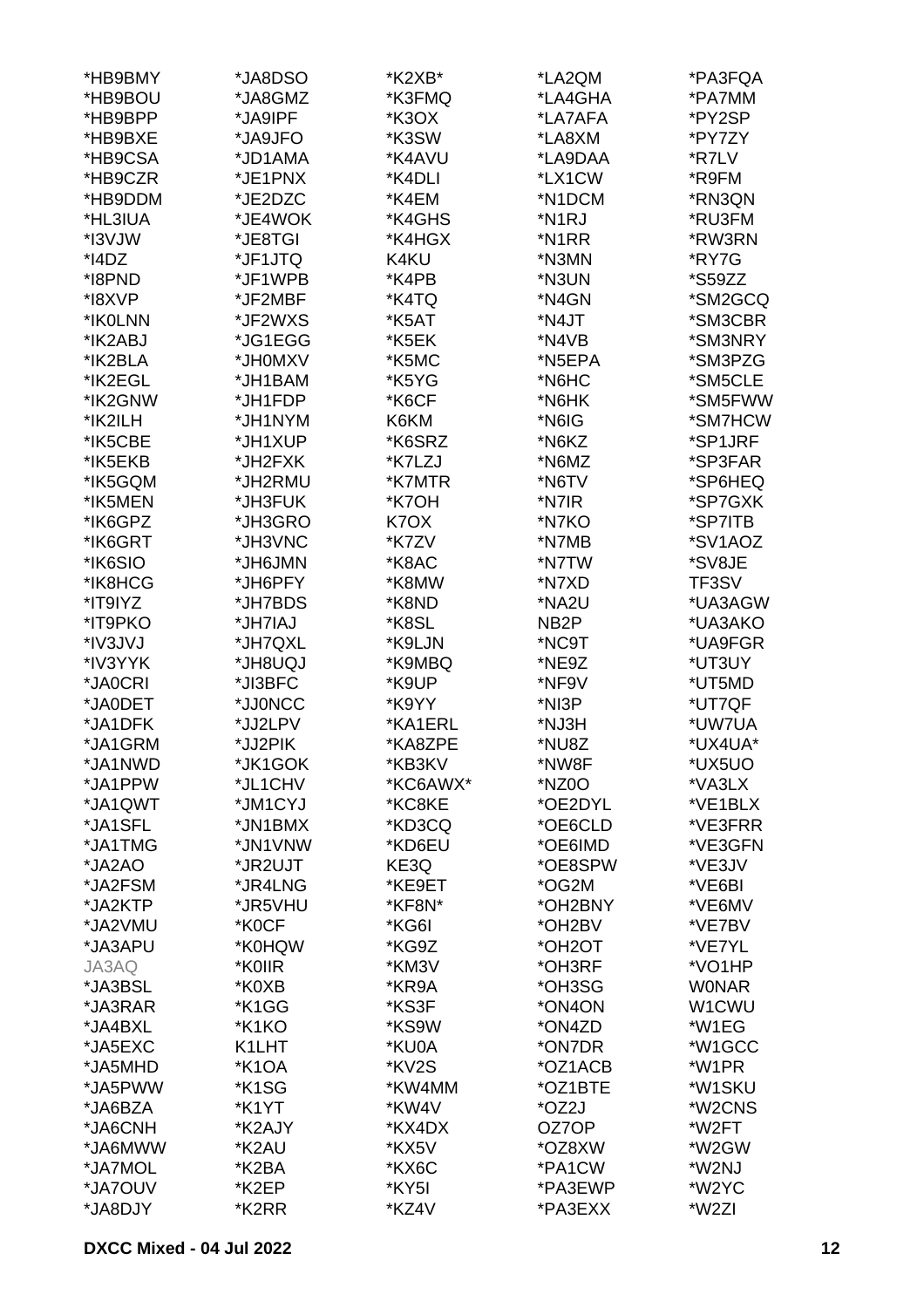| *W2ZR     | *WP4G                         | *HA5AGS       | *JL6USD            | *KB5GL  |
|-----------|-------------------------------|---------------|--------------------|---------|
| W3IRE     | *WU0R                         | *HB9BHY*      | *JM1JIV            | *KE3A   |
| *W3KHZ    | *WU4G                         | *HB9BIN       | *JO1WKO            | *KE7X   |
| *W3NA     | *YB5QZ                        | *HB9CEX       | *JR1IZM            | *KE9L   |
| *W3OZ     | *YO2RR                        | *HB9CRV       | *JR2BNF            | *KJ6NZ  |
| W3XM      | *YO3CD                        | *HB9DHK       | *JR3OEH            | *KJ6Y   |
| *W3YQ     | *YT1AD                        | <b>I1SBU</b>  | *JR4ABB            | *KK0U   |
| *W4SO     | *YV5JBI                       | *I2ZBX        | *JR6LLN            | *KL0S   |
| *W5GVP    | *ZS4TX                        | *I3TGW        | *JR7VHZ            | *KR4W   |
| W5LFK     |                               | *15JRR        | *JR7XKN            | *KS0M   |
| *W5OZI    | 348                           | *I6NNJ        | *K0RWL             | *KZ9DX  |
| *W5SL     | *4X6ZK                        | 18YRK         | *K0VXU             | *LA6LDA |
| *W5WP     | *9A0W                         | *IK0HBN       | *K1EU              | *LA9VDA |
| *W5YM     | *9A2JK                        | *IK0HFO       | *K1KA              | *LB1GB  |
| *W6CN     | *9A2N                         | *IK1ADH       | *K1KD              | *LB2HG  |
| *W6ENZ    | *9A2TN                        | *IK2GPQ       | *K1KX              | *N0IN   |
| *W6HF     | *AA8BN                        | *IK4DRR       | K1NA               | *NOIW   |
| *W6HTC    | *AA9AA                        | *IK4EWN       | *K1NU              | *N1LQ   |
| *W6KK     | *AB5EB                        | *IK4MGP       |                    | *N2NL   |
|           |                               |               | *K1WER             |         |
| *W6NWS    | *AC0A                         | *IK7NXM       | *K1ZG              | *N2ZZ   |
| *W6OTC    | *AC4S                         | *IK8JVG       | *K1ZZI             | *N3KS   |
| *W6RLL    | *AE5V                         | *IT9JOF       | *K <sub>2</sub> CO | *N4EX   |
| W6SIJ     | DF1DB                         | <b>IT9TGO</b> | *K2MP              | *N4HU   |
| *W6VX     | *DF2UH                        | *JA1CLZ       | *K2QB              | *N4JQQ  |
| *W7/DL1UF | *DF6PW                        | *JA1GCA       | *K2RSK             | *N4KZ   |
| *W7AL     | *DJ0IF                        | *JA1GHH       | *K3DPT             | *N4XU   |
| *W7BJN    | *DJ0MCH                       | *JA1JQY       | *K3GO              | *N5ORT  |
| *W7CL     | *DJ9KM                        | JA1OYY        | *K3TLP             | *N5PHT  |
| *W7KCN    | *DK0PM                        | *JA1SHE       | *K4AR              | *N6NO   |
| *W7KW     | *DK6WL                        | *JA1WWB       | *K4RDU             | *N6RFM  |
| W7PFZ     | *DL1MAJ                       | *JA1XQC       | *K4RO              | N6ST    |
| W7TVF*    | *DL1RWN                       | *JA2HQZ       | *K4SI              | *N8XI   |
| *W8CD     | *DL2QB                        | *JA3WMS       | *K4UU              | *N9AI   |
| *W8LTX    | *DL6XK                        | *JA4FKX       | *K5ACQ             | *N9AVY  |
| *W8OI     | *DL7SY                        | *JA5BLB       | K5MB               | *N9GK   |
| *W8RHM    | *DL8FM                        | *JA6CRP       | *K5MT              | *N9OY   |
| *W9AEB    | *EA1EAU                       | *JA6WJL       | *K5NZ              | *NA2R   |
| *W9AJ     | *EA1QF                        | *JE1LFX       | *K5UZ              | *NA5U   |
| *W9RC     | *EA3BT                        | *JF2UPM       | K6BU               | *NE1B   |
| *W9SN     | *EA5RM                        | *JF3LGC       | *K6LPO             | *NE9R   |
| *W9TX     | *EU1DX                        | *JH1LPZ       | *K6ND              | *NN6K   |
| *W9XX*    | *EU6MM                        | *JH1OAI       | *K6UFO             | *NO2R   |
| *WA4MWX   | *EU7A                         | *JH1UBK       | *K7BG              | *NO8D   |
| *WA5NOM   | *EY8MM                        | *JH1WJR       | K7JJ               | *NT5V   |
| *WA6EZV   | F <sub>2</sub> N <sub>B</sub> | *JH1XUM       | K7RQ               | *NY7T   |
| *WA8CDU   | *F5HNQ                        | *JH2BNL       | K7TM               | *NZ9Z   |
| *WB3D     | *F6COW                        | *JH4ALY       | *K7UA              | *OE1WHC |
| *WB3JFS   | *F6GUG                        | *JH4FEB       | *K8AJR             | *OE3OLW |
| *WB5XX    | *F6HMJ                        | *JH6IMI       | *K8AV              | *OE5BWN |
| *WB5ZAM   | *F6HQP                        | *JH7CFX       | *K8KS              | *OH2BEN |
| *WB8YJF   | *G3OCA                        | *JH8NBJ       | *K8NWD             | *OH3BU  |
| *WC1M     | *G3UHU                        | *JI1DHY       | *K8UT              | *OH3NHF |
| *WC6DX    | *G3UJE                        | *JI1FXS       | *K9FD              | *OH3NXW |
| *WD6FF    | *G3ZSS                        | *JI1WLL       | *K9IG              | *OH5WW  |
| *WI8R     | *G4AFJ                        | *JI4POR       | *K9MDK             | *OH9RJ  |
| *WJ4T*    | *G4DXW                        | *JK1EXO       | *KA4RRU            | *OK1WF  |
| *WL7E     | *HA3OU                        | *JK1KSB       | *KB1HY             | *OK2QA  |
|           |                               |               |                    |         |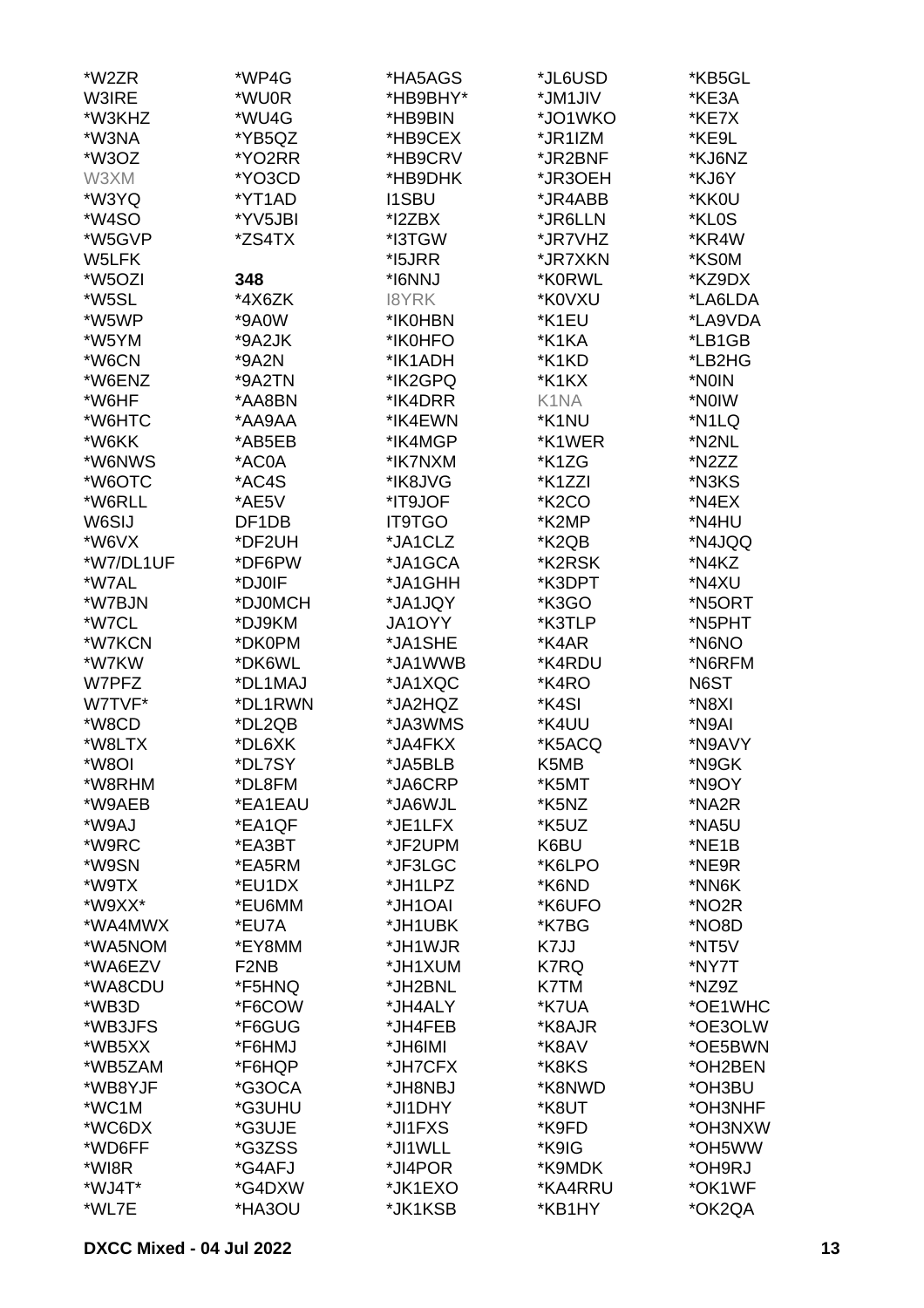| *ON4AOI      | *W5JMW  | *DL1BDD       | *JA6IVR             | *K7BTW            |
|--------------|---------|---------------|---------------------|-------------------|
| *ON4ATW      | *W5NF   | *DL1LH        | *JA6VU              | *K7WP             |
| *ON4GG       | *W5WLA  | *DL2RUM       | *JA7AYE             | *K8NK             |
| *ON4IQ       | *W5ZO   | *DL3MGK       | *JA7BMR             | *K8ZZO            |
| ON5TW        | *W6IS   | *DL6ET        | *JA7DYJ             | *K9MUG            |
| *OZ1AXG      | *W6PJ   | DL7FP         | *JA7HMZ             | *K9OT             |
| *OZ1CWH      | *W6RFL  | *EA8BYR       | *JA7ND              | *K9RS             |
| *OZ1ING      | *W6SZN  | *EA8RR        | *JA8COE             | *K9RT             |
| *OZ7DN       | *W6UB   | *EA9IE        | *JA8GTA             | *K9ZG             |
| *PA3ABH      | *W7AAD  | *EI8EM        | *JE6KYA             | *KA5CQJ           |
| *PA7F        | *W7CA   | *F5XX         | *JF2HPA             | *KB9AIT           |
| *PF5X        | *W7CU   | *F6BVY        | *JF6DSZ             | *KC5LK            |
| *PY2KP       | *W7EYE  | *F6CEL        | *JH1EDD             | *KC9G             |
| *PY2NQ       | *W7QHE  | *FK8CP        | *JH1EEB             | *KD0Q             |
| *R9AB        | *W7TSQ  | *GM4FDM       | *JH1IAQ             | *KE2U             |
| *RZ3AM       | *W7VV   | *HA1RW        | *JH1OCC             | *KE9XN            |
| *S50N        | *W8DN   |               |                     |                   |
|              |         | *HA5KG        | *JH3KAI             | *KF0QR            |
| *SM0NJO      | *W8HFY  | *HB9ANM       | *JH3PAS             | *KI0KB            |
| SM5FC        | *W8KM   | *HB9AUS       | *JH4GNE             | KJ6V              |
| *SM5SWA      | *W8LR   | *HB9BOS       | *JH7RXU             | *KO4DI            |
| *SM7NDX      | *W8SAX  | *HB9BYQ       | *JH7XRG             | *KP2A             |
| *SP2Y        | W9EQP   | *HB9DKV       | *JH8DBJ             | *KU8X             |
| *SP6M        | *W9MDP  | *HB9G         | *JI1CYX             | *KX2A             |
| *SP9ODY      | *WA2MBP | *I4JEE        | *JI1NJC             | *LA4OGA           |
| *SP9WZJ      | *WA3IIA | *I8NHJ        | *JL1BLW             | *LY2IJ            |
| *UA3LAR      | *WA4MME | *IK0AGU       | *JM1HJG             | *N2ERN            |
| *UT5UGR      | *WA5POK | <b>IK0GPP</b> | *JQ1ALQ             | *N2TN             |
| *UX1UA       | *WA5VGI | *IK0OZD       | *JR4PMX             | *N3HBX            |
| *VE1DX       | *WA6BXV | *IK4AUY       | *JR7COH             | N <sub>4</sub> DF |
| *VE2GHZ      | *WA6MHZ | *IK4PLW       | *JR7WFC             | *N4FN             |
| *VE3MM       | *WA7UTM | *IK5PWQ       | *JR9LKE             | *N4PGL*           |
| *VE7EDZ      | *WA9YYY | *IK6CGO       | <b>K0AW</b>         | *N4PQX            |
| *VE7ON       | *WC4B   | *IN3ASW       | *K0TVD              | *N4QS             |
| *VE7VF       | *WD4CBA | *IN3RZY       | *K1AP               | *N4SC             |
| *VE7VV       | *WD8E   | *IN3XAI       | *K1FK               | *N4TX             |
| *W0AW        | *WE9R   | *IT9POD       | *K1GW               | N <sub>5</sub> AX |
| *W0DJC       | *WK2H   | *IT9ZVL       | *K1HT               | *N5HB             |
| <b>WOJCB</b> | WM0X    | *JA0LFV       | *K1JIU              | *N5PG             |
| *W1DIG       | *WP4U   | <b>JA0SU</b>  | *K1KM               | *N5XU             |
| *W1JK        | *WT3Q   | *JA1DJO       | *K1KS               | *N6IC             |
| *W2GB        | ZL1AAS  | *JA1OWP       | *K1RE               | *N6JN             |
| *W2LE        | ZL1AJU  | *JA1PMN       | *K <sub>2</sub> CD  | *N6KD             |
| *W2QL        | *ZS1FJ  | *JA1PUK       | *K <sub>2</sub> CDJ | *N6PE             |
| W2ZZ         |         | *JA1QOW       | *K2CIB              | N6QR              |
| <b>W3EKN</b> | 347     | *JA1QVR       | *K2QE               | N6XJ              |
| *W3OA        | *9A1CKH | *JA1XRA       | *K2WJ               | *N7GR             |
| *W3OP        | *9A2F   | JA2GBO        | K <sub>3</sub> SC   | *N7HK             |
| W3YT         | *9K2GS  | *JA2VHO       | K3TUP               | *N7TK             |
| W4BRE        | *AA8CH  | *JA2ZL        | *K4LM*              | *N8DC             |
| *W4CCW*      | *AA9D   | *JA3KWZ       | K4LTA               | *N8KOL            |
| *W4CZ        | *AC0X   | *JA3MHA       | *K4OM               | *N9ALC            |
| *W4DCY       | *AC7DX  | *JA4JBZ       | *K4ZA               | *N9CK             |
| *W4JR        | *AE5E   | *JA4JSV       | *K5KPE              | *N9FN             |
| *W4OGG       | *AI9L   | *JA5NLN       | *K5MK               | *N9MR             |
| *W4TV        | *CT1BWW | *JA5SUD       | *K5TN               | *N9RS             |
| *W5ASP       | *CT1BXX | *JA6BJV       | *K6RO               | *NA8W             |
| *W5FK        | *DJ3TF  | JA6CM         | *K6UM               | *NB7Q             |
|              |         |               |                     |                   |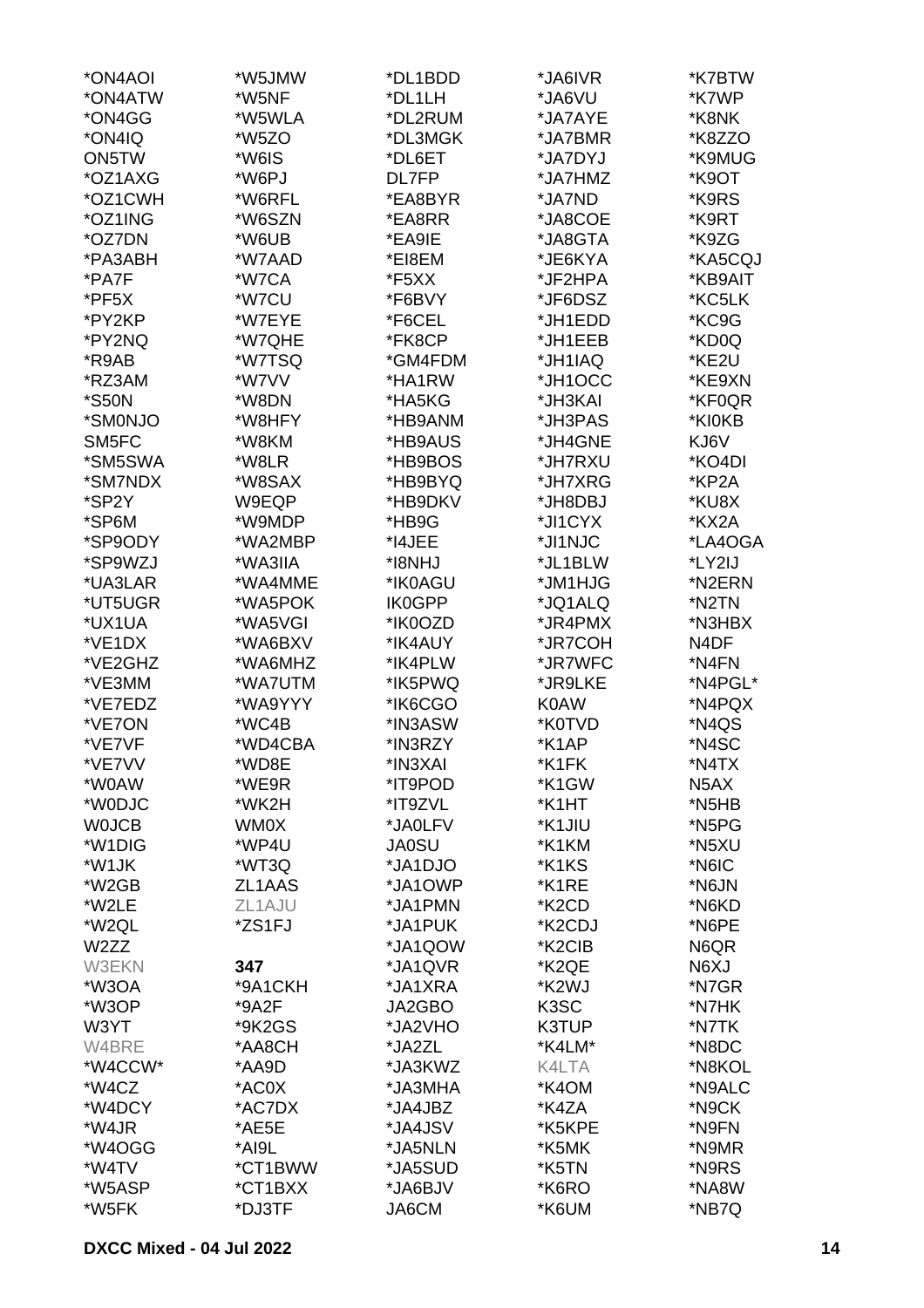| *ND8L                          | *W6IGK  | *DJ6GK        | *JJ2KDZ           | *KI7M               |
|--------------------------------|---------|---------------|-------------------|---------------------|
| *NH7A                          | *W6KR   | DK3QJ         | *JJ2SEE           | *KM3J               |
| *NN4SS                         | *W6OM   | *DK5AI        | *JJ6DGP           | *KM4A               |
| *NU4Y                          | *W6RD   | DK6NJ         | *JM1LPN           | *KO0Z               |
| *NX7U                          | *W6UA   | *DK7YY        | *JM1NKT           | *KQ4AV              |
| *NX9T                          | *W7IUV  | *DL4CF        | *JM1SMY           | *KS0DX              |
| *NZ6E                          | W8BR    | *DL4NN        | *JM3GXU           | *KT8X               |
| NZ7Q                           | W8MHW   | *DL6AB        | *JN3SAC           | *KU2A               |
| *OE1WEU                        | *W8NJR  | *DL6NW        | *JR0EQQ           | *KV1J               |
| *OH1TV                         | *W8VI   | DL7NB         | *JR6SVM           | *KZ8Y               |
| OH <sub>5</sub> N <sub>G</sub> | *W8WFN  | *DL7WL        | *JT1BV            | LA3XI               |
| *OH9MDV                        | *W9AAZ  | *E74A         | *K1BG             | *LA9FFA             |
| *OK1CZ                         | *W9BB   | *EA1DFP       | *K1DX             | *LX1DA              |
| *OK1ND                         | *W9GXR  | *EA3XP        | K1HDO             | *N0FX               |
| OK2DB                          | *W9HM   | *EC5A         | *K1IN             | *N1RK               |
| *OK3GU                         | W9PA    | *EI7BA        | *K1SM             | *N1UR               |
| *ON4VT                         | *WA5IPS | *F2NH         | K <sub>2</sub> DH | *N4BAA              |
| *ON7EM                         | *WA6APQ | *G3MIR        | K <sub>2</sub> LQ | *N4HID              |
| *ON7WW                         | *WA8LOW | *G3NKC        | *K2OWE            | N4KE                |
| <b>PAOLRK</b>                  | *WA9AQN | *G3PJT        | *K3GGN            | *N4OL               |
| *PT7DX                         | *WB1EAZ | *G4OWT        | K3KG              | *N <sub>4</sub> PJ  |
| *RA4CA                         | *WB2RAJ | *GI3VAW       | *K3KY             | *N5DF               |
| *S54E                          | *WB3LHD | *HA1RB        | *K3QIA            | *N5DM               |
| *SM3LGO                        | *WB5IUU | *HA5BSW       | *K3SV             | *N <sub>5</sub> KO  |
| *SM7DXQ                        | *WB7VNY | *HA7TM        | *K4AV             | *N5WI               |
| *SM7FIG                        | *WC0Y   | *HL5FBT       | *K4DN             | *N5WNG              |
| *SP1S                          | *WE9A   | *I0ZUT        | *K4SV             | *N6ED               |
| *SP5GQX                        | *WF2S   | *IK0FUX       | K4WMB             | *N6EE               |
| *SP6CIK                        | WF4G    | *IK1IYU       | *K4ZZR            | *N7TR               |
| *SP7AAK*                       | *WI9H   | *IK1NLZ       | *K5DC             | *N8AGU              |
| *SP8HXN                        | *WN9Q   | *IK6FWJ       | *K5DV             | *N8LJ               |
| *UA3TT                         | *WO2T   | *IK8HJC       | *K5OT             | *N9JV               |
| *UA4SKW                        | *WT8E   | *IV3ZCS       | *K5QX             | *NA8D               |
| *UN7JX                         | *XE1ILI | *JA1CHN       | *K5RH             | *NA9A               |
| *UT2UB                         | *XE1V   | JA1DFQ        | *K6CTA            | *NC6A               |
| *UY5ZZ                         | *XE2CQ  | *JA1FNO       | *K6ESL            | *NE8P               |
| VE6HG                          | *YO7LCB | *JA1FUI       | K6RR              | *NE9U               |
| *VE7JO                         | *YU1TR  | *JA1KTB       | *K6TAR            | *NF4A               |
| *W0ANZ                         |         | *JA1KXT       | *K7UT             | *NI5G               |
| *W0PR                          | 346     | *JA1XEL       | *K8AJS            | *NJ0U               |
| *W0SHL                         | *4O3A   | *JA2ATE       | *K8BKM            | *NJ6P               |
| *W0ZU                          | *4X4PG  | JA2NNF        | *K8VJG            | *NK1K               |
| *W1DOH                         | *AA3B   | *JA4DHN       | *K8WK             | *NN4K               |
| *W1FYI                         | AA4UJ   | *JA4HAW       | K9RB              | OH3NM               |
| *W1ZD                          | *AA8OY  | *JA4UQY       | *K9RF             | *OH4MCV             |
| *W2NO                          | *AA9A   | *JA5XAE       | *KA5M             | *ON5EQ              |
| *W2RA                          | *AC8W   | <b>JA6RIL</b> | *KB4ET            | *ON6YH              |
| W2WW                           | *AD7L   | *JA6XXF       | *KB4GYT           | *PE5O               |
| *W3BW                          | *AJ6T   | *JA7KE        | *KB9VF            | *PR7FB              |
| W3US                           | *CT1APE | *JA7NVF       | *KD7H             | *R9SG               |
| *W4EB                          | *CT1EKY | *JA8ALB       | *KE3D             | *RM0F               |
| W4JAN                          | *CU3AA  | *JE2UFF       | *KE4FW            | *RU3A               |
| *W4MV                          | *DF1KG  | *JE6TSP       | *KF8PD            | *RZ1OA              |
| *W4SK                          | *DF2LH  | *JG3SKK       | *KF8UN            | *RZ3DZ              |
| *W4TGT                         | *DF3IS  | JH1PEZ        | *KF9AF            | *S51DI              |
| *W5KK                          | *DF5WA  | *JH2QLC       | *KG1V             | <i>*</i> S51EC      |
| *W5XG                          | *DJ6DU  | *JH6EJG       | *KI6CG            | <i><b>*S51U</b></i> |
|                                |         |               |                   |                     |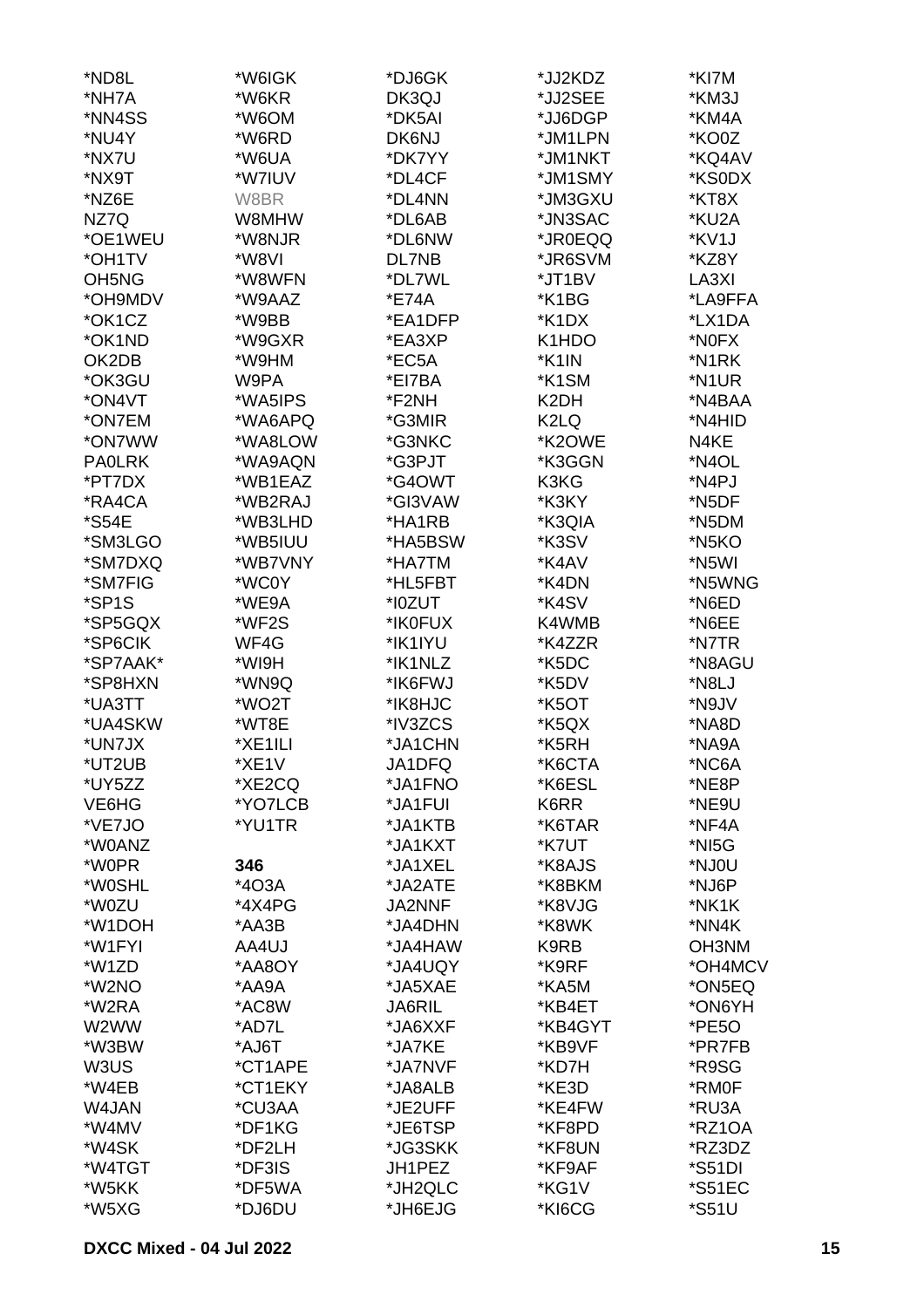| *S57DX            | *WA0GOZ      | *I7CSB        | JH1QOJ            | *K8LBT             |
|-------------------|--------------|---------------|-------------------|--------------------|
| *SM5GMZ           | *WA2VUY      | *I8NLC        | *JH3CUL           | *K8OOK             |
| SM7EH*            | *WA4DOU      | *IK0PRP       | *JH6GKH           | *K8RYU             |
| *SP2JKC*          | *WA4TII      | *IK1SOW       | *JH6QFJ           | *K9ADJ             |
| *SP9CQ            | *WA6KBL      | *IK1WGX       | *JH7WNV           | K9MF               |
|                   |              |               |                   |                    |
| *SQ6SZ*           | WA8PYL       | *IK2DJV       | *JH8EJA           | *K9SG              |
| *SV1RK            | *WB2REM      | *IK2QPR       | *JH8LEY           | *K9ZM              |
| *SV8RX            | *WB4KZW      | *IK4FNF       | *JH8RZJ           | *KA1CRP            |
| *UA0ZC            | *WD4NGB      | *IK5ORP       | *JI1CZK           | *KA2EYH            |
| *UA1OIZ           | *WD8MGQ      | *IK8BIZ       | *JJ1BMB           | *KA4UPI            |
| *UA3AP            | *WE7K        | *IT9ESW       | *JJ2WOC           | *KD9HL             |
| *UA3TCJ           | *YO2CMI      | *IV3TDM       | *JK1BSM           | *KE5TF             |
| *UT4MF            | *YU1NA       | *JA0BYS       | *JK1UNZ           | *KF2TI             |
| *VE3CFK           | *Z34K        | *JA0DIN       | *JM1CMA           | *KI1G              |
| *VE3NH            | *ZL1HY       | *JA0IXW       | *JM1FHL           | *KI8L              |
| *VE3QAA           | *ZL3JT       | *JA0NUB       | *JO7WXN           | *KN6KI             |
| *VE3UZ            | *ZS6WB       | *JA0RWF       | *JQ1COB           | *KR6C              |
| *VE3YV            |              | JA1CMD        | *JR1JGA           | *KV4T              |
| *VE6PL            | 345          | *JA1FQI       | *JR9OPJ           | *KX1G              |
| *VE7UF            | *7L3SQL      | JA2AAQ        | *K0GX             | *KX9X              |
| *VK3AKK*          | 9A1CCB       | *JA2CEJ       | *K0HUU            | *LA3TK             |
| WOND*             | *AA6RK       | *JA2DPC       | *K0OB             | LA8LF              |
| *W0RX             | *AA9GR       | *JA2EWE       | *K0TT             | *LU8ADX            |
| *W0UVC            | *AB6QM       |               | *K1DW             | N <sub>1</sub> AC  |
| *W0ZX             |              | *JA2ITK       |                   |                    |
|                   | *AF9H        | JA2KSP        | K <sub>1</sub> ER | *N1GC              |
| W1ETV             | *AG5X        | *JA2OLJ       | *K1JD             | *N2AJ              |
| *W1GY             | CE3GN        | *JA3EJG       | *K1LPS            | *N2DXJ             |
| *W1MO             | *CT3FT       | *JA3HBC       | *K1MY             | *N3RW              |
| W1OT*             | DJ1XP        | *JA3VPA       | *K2DI             | N4AXR              |
| W2QXA             | DJ2YL        | *JA3XNH       | *K2GBH            | *N4ZX*             |
| W <sub>2</sub> SF | *DJ9FK       | *JA4ESR       | *K2MK             | *N6IE              |
| *W2UDT            | *DK1EI       | JA4RF         | *K2OID            | *N6PEQ             |
| *W2WC             | *DL2OE       | JA5BSQ        | *K2ONP            | *N7MQ              |
| *W2XT             | *DL6ZXG      | *JA5CEX       | *K3LC             | N7RK               |
| *W2ZK             | *EA5B        | JA5ELM        | *K4CSB            | *N7XR              |
| *W3GQ             | *EA5RU       | <b>JA5JUG</b> | *K4DGJ            | <b>NCOP</b>        |
| *W3MPN*           | *F5JY        | *JA6HQT       | *K4EB             | NE4A               |
| *W3OOU            | *F5PAC       | *JA7DOT       | *K4EU             | *NI4H              |
| *W4FDE            | F8KA         | <b>JA7JAA</b> | K4FCT             | *NO <sub>0</sub> C |
| *W4HK             | *G0OIL       | *JA7LMZ       | K4GB              | *NR3Y              |
| *W4KA             | *G3LUW       | *JA8CJY       | *K4HL             | *NU4N              |
| *W4LIA            | *G3RAU       | *JA8DIV       | K4KJZ             | NW4M               |
| *W4MPY            | *G4AZN       | *JA8EIA       | *K4QD             | *NW7E              |
| *W4PKU            | *GM3POI      | *JA8FHM       | *K4QS             | *NY3C              |
| *W4RDX            | *GM3UCH      | *JA8GSN       | *K4UX             | *NY9H              |
| *W4XB             | *HA3NU       | *JA9GLW       | *K4WW             | *OE4PWW            |
| *W5EW             | *HB0CC       | *JE3TWJ       | *K5AB             | *OH1MLZ            |
| *W5LC             | *HB9LCW      | *JF1RYU       | *K5ALQ            | *OH1ND             |
| *W6EJ             | <b>HB9NU</b> | *JF2ICB       | *K5CR             | *ON4AXU            |
| *W6MUS            | HB9RX        | *JF2ION       | *K5KA             | *ON5GQ             |
| W6QL              | *HL5NBM      | *JF2SQB       | *K5TT             | *ON5JV             |
| *W6WF             | <b>I1AND</b> | *JG1WRT       | *K6EL             | *PY5HOT            |
| *W8AF             | <b>I1UP</b>  | *JG2TKH       | K7JY              | *R1MA              |
| *W8AXI            | *I2KAJ       | *JH0INP       | *K7PT*            | *R3OK              |
| W9GD              | *I4FGG       | JH1BAY        | *K8CI             | *R9TO              |
| *W9ILY            | *I5JFG       | *JH1HHC       | *K8HU             | *RA3ZH             |
|                   | *I5REA       |               |                   | *S51NM             |
| *W9LQI            |              | *JH1MFN       | *K8IU             |                    |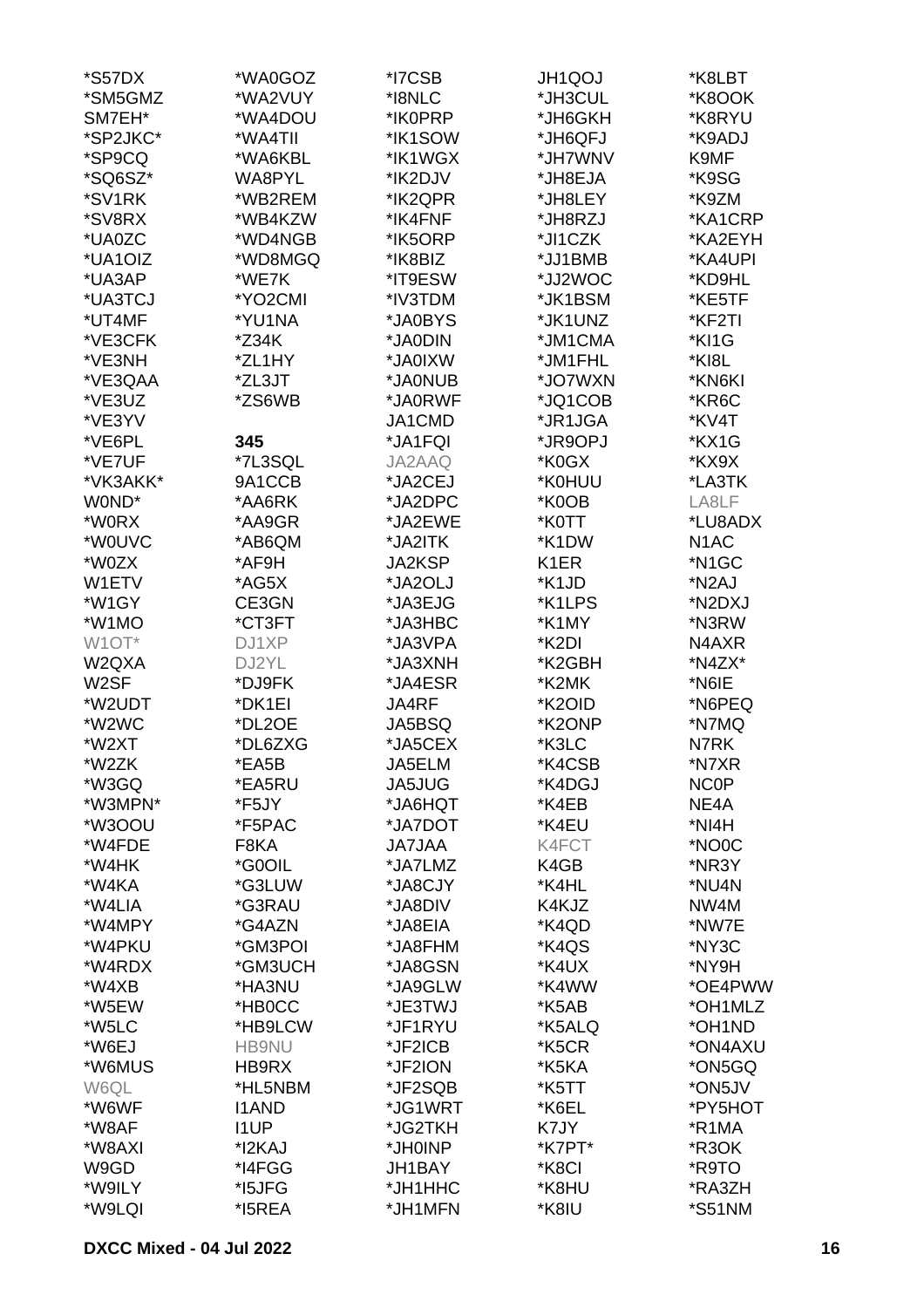| *S58U             | WB4RUA        | *EA3GP        | <b>JA3CMF</b>     | *K2BX                         |
|-------------------|---------------|---------------|-------------------|-------------------------------|
| *SK0TM            | *WB8TLI       | *EA3WL        | <b>JA3LUK</b>     | *K2JG                         |
| *SK4BX            | *WC5N         | *F5BZB        | JA4BTD            | *K2JL                         |
| *SM3NXS           | *WD0DAN       | *F5OHW        | *JA4ITW           | *K2MHE                        |
| SM4AWC*           | *WD9FLI       | *F5PBM        | *JA4RED           | *K2SY                         |
| *SM5DKJ           | *WG5G         | G3IZJ         | JA5CKD            | *K3WGR                        |
| *SP3PLD           | *WR2K         | *G3SVD        | *JA5WIZ           | *K4LQ                         |
|                   |               |               |                   |                               |
| *SP5ES            | *WZ4S         | G3TKK         | JA6BSM            | *K4VNM                        |
| *SP6EQZ           | *XE1KK        | *G3VAO        | *JA6OXT           | K4VT                          |
| *SP8FB            | *YO3ND        | *GM0VRP       | *JA7GYP           | *K4ZIN                        |
| *SP8FHM           | <b>YU7GMN</b> | GW3ARS        | *JA7QVI           | *K5EYT                        |
| *SP9RCL           |               | *HA3HP        | *JA8AWR           | *K5JP                         |
| *UA3ECJ           | 344           | *HB9AHD       | *JA8ECS           | *K5VV                         |
| *UA6LQ            | *4X6UO        | *HB9AJL       | JA8KB             | *K6UNR                        |
| *UA6MF            | *7L2OHM       | *HB9ARC       | *JA9CHI           | *K8AEX                        |
| *UR5FEO           | *7N1GMK       | *HB9CIP       | *JA9LSZ           | K <sub>8</sub> C <sub>S</sub> |
| *UY0MM            | *9A2OM*       | *HB9DDO       | *JA9RRH           | *K8QM                         |
| *VA6JV            | *9A4R         | *HB9IIY       | *JE1VTZ           | K9AU                          |
| *VA7ZT            | *AA0FT        | HK3YH         | *JE2EHP           | *K9AW                         |
| *VE6AX            | *AA4NJ        | *HK6K         | *JE2PCY           | *K9FZ*                        |
| *VE6KC            | *AA4QE        | *HL3ERJ       | *JE8CLT           | *K9GWH                        |
| VE9RJ             | *AA8LL        | *HS1NGR       | *JE8LWZ           | *K9JE*                        |
| *W0GG             | *AB2RF        | <b>I2PKF</b>  | JF1PJK            | K9SD                          |
| W1BFA             | *AC4TO        | <b>I3VRV</b>  | *JG1SRB           | *KA3GWD                       |
| *W1IRW            | *AC6DD        | *I5OYY        | *JH0EQN           | *KB1W                         |
| *W1SA             | *AD5O         | *IK1YED       | JH1DTC            | *KC0DA                        |
| *W1UK             | *AD8P*        | *IK2LOL       | *JH1OGT           | *KC2Q                         |
| *W2FB             | AE3S*         | *IK2WZM       | *JH1VUO           | *KC6H                         |
| W2FGY             | *AF2K         | *IK3VBB       | *JH2AJY           | KH6ACD                        |
| W2GFF             | *AG4M         | *IK4HLO       | *JH3FHQ           | *KK4OW                        |
| W2GQF             | *AI1K         | *IK4WMA       | *JH4CBM           | *KL7HBK                       |
| *W2RIJ            | *AI3Y         | *IK6GZM       | *JH7SOF           | *KM6HB                        |
| *W2SON            | *AI7W         | *IK6QOP       | *JI5TRJ           | *KQ2M                         |
| W <sub>2</sub> TS | *AL7R         | *IK7HDY       | *JI8DGO           | *KT8Y                         |
| *W3DRY            |               |               |                   | KX7J                          |
|                   | *CT1CJJ       | *IK7XNA       | *JI8PDC           |                               |
| *W4TJE<br>W4ZX    | *CT1FMX       | *IT9DAA       | *JL1ARF           | *LA4WJ                        |
|                   | *DF4TD        | *IV3ARJ       | *JL1RUC           | *LA5IIA                       |
| *W5KNE            | *DJ6OI        | *IV3MUC       | *JL1UXH           | *LA5LJA                       |
| *W5OV             | *DJ8RS        | *IV3ODE       | *JM1JZN           | *N0KV                         |
| W6DBP             | *DK2LO        | *IZ0BTV       | *JM2RUV           | *N0OK                         |
| *W6DX             | *DK9IP        | *IZ2BVL       | *JP1TRJ           | N <sub>1</sub> BB             |
| W7SFF             | *DL1DUL       | *IZ4BEZ       | *JQ3DUE           | *N1IBM                        |
| *W8JV             | DL2KL         | *IZ6CST       | *JQ6RUP           | *N <sub>1</sub> SV            |
| *W8KTH            | *DL2UH        | *IZ8DBJ       | *JR1FHP           | N <sub>2</sub> FY             |
| *W8MJ             | *DL2VPO       | <b>JA0BNX</b> | *JR1FSX           | *N2WB                         |
| *W9BEA            | *DL3NM        | <b>JA0CWZ</b> | *JR1NHD           | *N3NT                         |
| *W9NIO*           | *DL5ME        | *JA0NZR       | *JR8OGB           | *N3RC                         |
| *WA0ROI           | *DL5MX        | *JA0OS        | *JS1NDM           | *N4CID                        |
| *WA1PMA           | *DL6GV        | *JA1ANR       | *K0GY             | *N4JF                         |
| *WA1QXR           | *DL6MIG       | *JA1CJO       | <b>K0HRF</b>      | *N4OGW                        |
| *WA2USA           | *DL8MLD       | *JA1EMQ       | *K0KO             | *N4TD                         |
| *WA3V             | *DL8SDC       | *JA1HOU       | *K0RW             | *N4VG                         |
| *WA7NB            | *DL9DRA       | JA1KJW        | *K0YW             | *N4XMX                        |
| *WB0TVY           | *DL9RCF       | *JA1PTJ       | *K1ESE            | *N4ZR                         |
| WB2GOK            | *DM5EE        | *JA2QCX       | *K1JU             | *N5GH                         |
| *WB2TPS           | *EA1DLU       | <b>JA2THS</b> | K1RAW             | N6CW                          |
| *WB2WPM           | *EA3DW        | JA3BLN        | K <sub>1</sub> VR | *N6HY                         |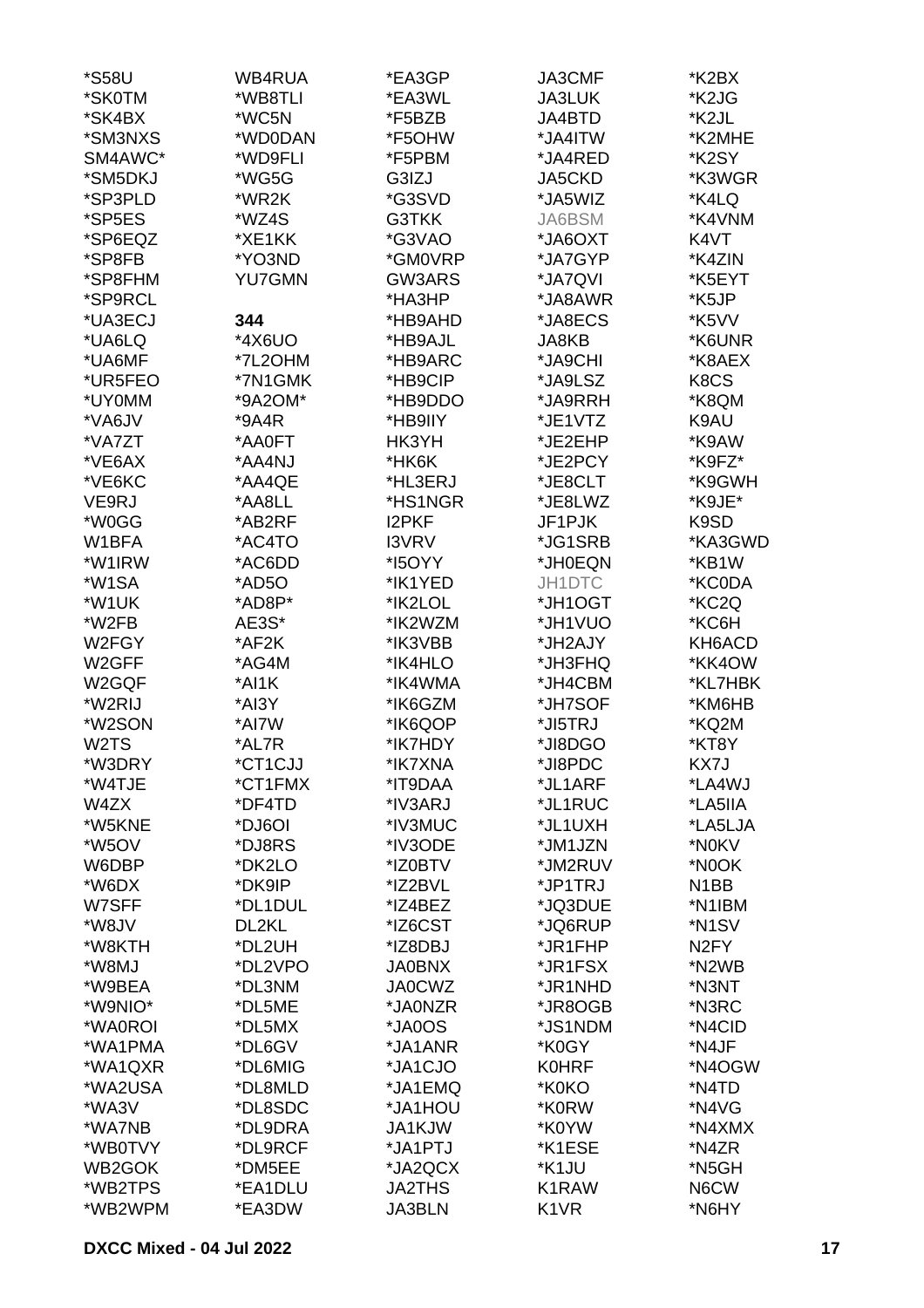| *N <sub>6</sub> SJ   | *UA0CA        | *WD8LTM | *EA3GHZ       | *JA2FMW     |
|----------------------|---------------|---------|---------------|-------------|
| *N6ZN                | *UA4CR        | *WD9DZV | *EA5RD        | JA3DWT      |
| N7BZ                 |               | *WJ2D   | *EA6SX        |             |
|                      | *UA6A         |         |               | *JA4MRL     |
| N8MC                 | *UR5EDX       | *WJ3A   | *EA9AM        | *JA4XZR     |
| *N8MR                | *UT5UY        | *WM4D   | *EW1BA        | JA6COW      |
| *N8RR                | *UT9FJ        | *WN6W   | *F5MNK        | *JA7LGE     |
| *N8ZX                | VE3CWE        | *WS1F   | *F5MXH        | *JA7NLW     |
| *N9EN                | *VE7QCR       | *XE1VIC | *F5TJC        | *JA7QFU     |
| *N9LB                | *VE7TK        | *ZL1ANH | F6CDJ         | JA9CG       |
| *N9UA                | *VK3EGN       | *ZL1BQD | *F6CLH        | *JE2PMC     |
| *NE0U                | *VK9NL        | *ZL2AL  | *F8BBL        | *JF0CSK     |
| *NE3H                | <b>W0BA</b>   |         | *G0WRE        | *JF0EHX     |
| *NS2N                | *W0DD         | 343     | G3NKQ         | *JF1LZQ     |
| *NW4C                | *W0NV         | *7K3EOP | *G3SBP        | *JF1SQC     |
| *OE1AZS              | <b>WORRY</b>  | *7N2KRX | G3TMA         | *JF4EQJ     |
| *OE3GCU              | *W0TT         | *9A1HBC | *G4PWA        | JG1HND      |
| *OH2BCK              | *W1EQ         | $*9A2X$ | *GM0GAV       | *JG2KKG     |
| *OH3MKH              | W2BNJ         | *9A5CY  | *HA5UK        | *JH0WQP     |
| *OH <sub>5</sub> O   | *W2EJG        | *AA1QD  | *HB9HFN       | *JH1BXH     |
| *OH6NJ               | *W2GDJ        | *AA2WC  | *HK3W         | *JH1EGJ     |
| *OK1DO               | W2TE          | *AA4HP  | *HL1XP        | *JH4ATX     |
|                      |               |         |               |             |
| *OK1KT               | *W2YE         | *AA9LC  | *HL2IFR       | *JH4RLY     |
| OK1VK                | *W3HGT        | *AC9S   | *HP2AT        | *JH5OTE     |
| *OK2ZU               | *W3UL         | *AD5W   | <b>I1ANP</b>  | *JI1PGO     |
| *OM3DX               | *W4SW         | AG1I    | I2VGU         | *JJ1TKN     |
| *ON4ANN              | *W4VIC        | *AG4W   | *I2VGW        | *JJ3HGJ     |
| ON4QJ                | *W5GML        | *BX5AA  | $*$ $14$ $ZZ$ | *JK1DVX     |
| *OZ1ADL              | *W5IF         | *CT1DYV | *15XFD        | JL1EEE      |
| *PA3FWV              | W5KV*         | *CT1ELC | *I8JOQ        | *JL1WQO     |
| *PP5AVM              | *W5LT         | *CT2GLO | *IK0IOL       | *JL4BSE     |
| PY1APS               | *W6QUV        | *CT3DZ  | *IK0PEA       | *JM1GYQ     |
| *PY2AE               | *W6WI         | *CU3AD  | *IK2WAL       | *JM1HXU     |
| *PY2IQ               | *W6XK         | *DF9PG  | *IK4ADE       | *JO1CRA     |
| *PY2VA               | *W7AM         | *DJ4EN  | *IK4MSV       | *JR1PIZ     |
| *R3AW                | *W7DT         | DJ4HR   | *IK4NQL       | *JR2PAU     |
| *R <sub>5</sub> AJ   | *W7KSK        | *DJ6TF  | *IK4WMH       | *JR3VXR     |
| *R9SC                | *W8EB         | DJ8WD   | *IK5CVV       | *JR4DSM     |
| *RA3DNC              | *W8KEN        | *DJ9BK  | *IK5IWU       | *JR6EXN     |
| *RA3QK               | *W8LRL        | *DK1RWS | *IK6EIW       | <b>K0CL</b> |
| *RA7A                | *W8NN         | DK2BI   | *IK7WPC       | *K0KVR      |
| *RN3OG               | *W8OP         | *DK2CX  | *IK7XLU       | K0PA        |
| <i><b>*S52V</b></i>  | W9GT          | *DK2NG  | *IK8CVZ       | K1DPB       |
| <i><b>*S55SL</b></i> | W9JOE         | *DK3DG  | *IK8EPC       | *K1GE       |
| *SM0DTK              | *W9RPM        | DK3FD   | *IK8FUN       | *K1HJC      |
| *SM4AZQ              | *W9XQ*        | *DK3RA  | *IK8UHA       | *K1KP       |
| *SM4OLL              | *W9XX         | *DL1XP  | *IT9BLB       | *K2KA       |
| *SM7GIB              | *WA0GUD*      | *DL2HYH | *IV3JWR       | *K2OGD      |
| *SP1MGM              | *WA1EHK       | *DL3BRE | *IV3TUO       | *K2WE       |
| *SP3RBG*             | *WA2HMM       | *DL3IAC | *IZ0CKJ       | *K3PT       |
| *SP6CZ               | WA4QMQ        | *DL5ZB  | *IZ1ANU       | *K5LJ       |
| *SP7VC               | *WA4USA       | *DL6CNG | JA1BDF        | K5NW        |
| *SP9RPW              | *WA6JA        | *DL6KO  | *JA1DCO       | *K6BZS      |
| *SV1CNS              | WA8NDL        | *DL8FBD | JA1KXY        | *K6DW       |
| *SV1FJA              | *WB5UFR       | *DL9FCY | JA1MDK        | *K6KO       |
| *SV1QN               | *WB6JJJ       | *DS5USH | *JA1XJA       | *K6KR       |
| *SV8BHN              | WB9NOV        | *E73Y   | *JA1XLU       | *K6LD       |
| *TF3Y                | <b>WD0BNC</b> | *EA3ESZ | JA2ANA        | *K6MW       |
|                      |               |         |               |             |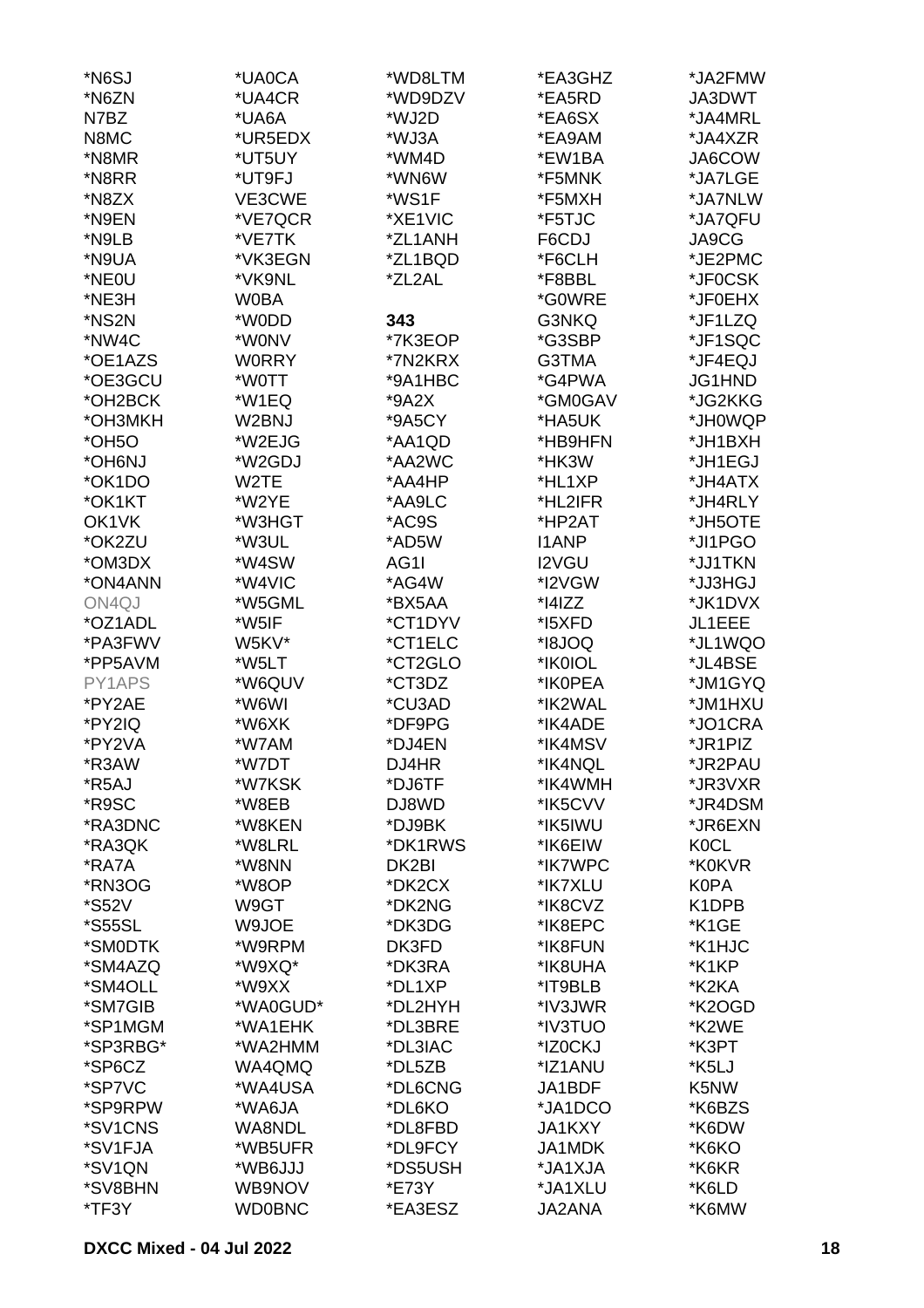| *K7ANT            | *PY5IP       | *W1PV              | *XE1ZLW | *JA0CVC                |
|-------------------|--------------|--------------------|---------|------------------------|
| K7GM              | *R3QW        | W1RZF              | *YV1DIG | *JA0ED                 |
| *K7JH             | *R3VA        | *W1WTG             | *YV5NWG | JA1BJS                 |
| *K7NK             | *R7DX        | W1YN               | *ZS1A   | JA1DDH                 |
| *K7PO             | *R8TX        | W <sub>2</sub> CVW |         | *JA1EMK                |
| K8QXB             | *RA0FF       | W2IZN              | 342     | *JA1IQV                |
| *K8RC             | *RL9F        | *W2RD              | *4F2KWT | JA1JDP                 |
| *K9XD             | *RU4SS       | *W2RMM             | 4Z4BS   | *JA1JYZ                |
| *KA2CYN           | *RV3ID       | *W2WO              | *5B4AGN | *JA1PAH                |
| *KA2D             | *RW4C        | *W3BJ              | *7L1WII | *JA1RZD                |
| *KA2NDX           | *RW7M        | *W4BP              | *9A3NM  | *JA2HJB                |
| *KA9WON           | *RZ3DC       | *W4EP              | *9A9C   | JA2MGE                 |
| *KB4CL            | *RZ4FO       | *W4UAT             | *AA6LY  | *JA2OZI                |
| *KB5IY            | *S53MJ       | *W4VV              | *AB4UF  | *JA2VQF                |
| *KC0SB            | *SK3IK       | *W4WIV             | *AK5Q   | JA3BRI                 |
| KE3G              | *SM3VAC      | *W5FPT             | *BA4RF  | JA3JOR                 |
| *KE6FV            | *SP3FYX      | *W5GZ              | *CT1BOL | *JA7CVL                |
|                   | *SP3SLA      | W5KCR              | *CU3EJ  |                        |
| *KE7UL<br>*KF2X   | *SP5AUB      | *W5RY              | *DF2UA  | <b>JA7IL</b><br>*JA7NX |
|                   |              |                    |         |                        |
| *KG5EG            | *SP7SP       | *W6AEA             | *DF7NX  | *JA8FFM                |
| *KJ9C             | *SP9QMP*     | *W6BK              | DJ5LE   | *JA9AGN                |
| KK <sub>2</sub> M | *SP9UPK      | *W6DE              | *DL0BMW | <b>JA9CXA</b>          |
| *KK9DX            | *SQ9ANT      | W6GO               | *DL2CHN | *JE2VLQ                |
| *KR5D             | *SV1ACK      | W6KMB              | *DL4FDM | *JE3AGN                |
| *KS4YT            | *SV1AER      | *W6ND              | *DL5WW  | *JE7JZT                |
| *KY6R             | *SV1CQR      | W6PU               | *DL6MN  | *JE7LHT                |
| *LZ1MS            | *SV1DPI      | W6SHY              | *DL7UCX | *JF1IRW                |
| *N0ABE            | *SV8CS       | W6WKE              | *EC3A   | *JF6WTY                |
| *N1KC             | *UA1ANA      | W7EB               | *F3IV   | *JF7DZA                |
| *N1LN             | *UA4HAU      | *W7IAN*            | F5CH    | <b>JG1LBN</b>          |
| *N2NS             | *UA4PO       | *W7MH              | *F5NKX  | *JH1JNR                |
| *N4HL             | *UA6MA       | *W7NGR             | F6ACV   | JH1QYT                 |
| N6GM              | *UR0MC       | *W7QDM             | *G0FUV  | *JH1XFR                |
| *N6RC             | *UR5LCV      | *W7SAA             | G3LCS   | *JH3AWX                |
| *N7DC             | *UR5MID      | W7WT               | *G4SOZ  | *JH3MHI                |
| *N7UN             | *UT5URW      | *W7ZJ              | *HB9DLE | *JH4ADF                |
| *N8SNM            | *UT7UW       | W8NW               | *HL3AMO | *JH4DYP                |
| *N9BVA            | *UX7UN       | W9ITB              | *I1CRA  | *JH4EIY                |
| *ND6G             | *VE2RE       | W9LX               | *I1EIS  | *JH4UVU                |
| *NM5Z             | *VE3DZ       | W9OF               | I2DEZ   | *JH7QXJ                |
| *NN9K             | VE3KP        | *WA2UUK            | *I4ENO  | *JI1UHZ                |
| *NO1I             | *VE3LYC      | *WA3PRC            | *IK0ADY | *JK1KRS                |
| *NQ6X             | *VE3UW       | WA5ZIJ             | *IK1RLI | *JK1LUY                |
| *NY2NY            | VE3WW        | *WA9PIE            | *IK2AFF | *JK2VOC                |
| *OH4OJ            | *VE6WZ       | *WB2GAI            | *IK2DUW | *JL1BYZ                |
| *OK1DWC           | VK2AVZ       | *WB6AXD            | *IK2LEY | *JL1ELQ                |
| *OK1KSL           | VK2FH        | *WB6MBF            | *IK2ZJN | *JL1IHE                |
| *OK4MM            | *VK2HV       | *WB8IZM            | *IK5SRF | *JL3VWI                |
| OZ7BQ             | *VK3DYL      | *WB9PNU            | *IK6BSN | *JM2QWQ                |
| *PA3FFJ           | *W0KCJ       | *WB9WHQ            | *IK7YCE | *JN1NDY                |
| *PA4WM            | *W0MAN       | *WE9V              | *IT9EJW | *JQ1EST                |
| *PA5A             | *W0PSH       | *WI7N              | *IV3DXW | *JR0WZR                |
| *PT2CSM           | *W0QC        | *WM5DX             | *IV3TMV | *JR1GJP                |
| *PT7BZ            | <b>WOULU</b> | *WN1M              | *IZ0COK | *JR4VMS                |
| *PY2MC            | *W0VHF       | *WO7R              | *IZ4AIB | *JR6LDE                |
| *PY2WC            | *W1EBI       | *WW3S              | *IZ4AIK | *JS2LHI                |
| *PY3VB            | *W1LY        | XE1KS              | *IZ8ATP | *K0LU                  |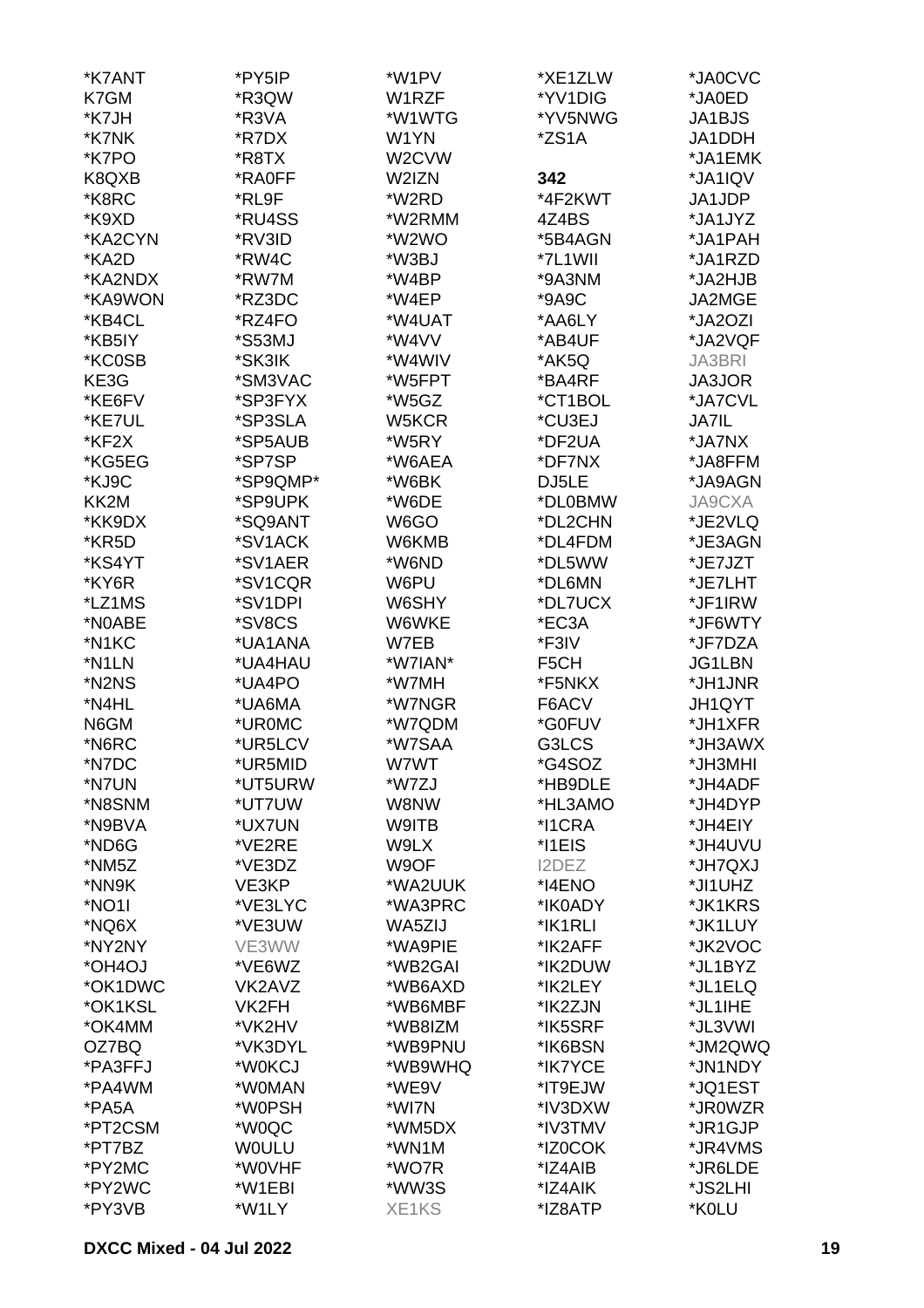| *K1KNJ                        | *N6PF              | W3BL         | *DJ4KW        | *JA7SFD                        |
|-------------------------------|--------------------|--------------|---------------|--------------------------------|
| *K1KZ                         | N8AC               | *W3LL        | *DJ7RD        | JA8DNZ                         |
| *K1LI                         | *N8SHZ             | W3UJ         | DJ8RI         | JA8IXM                         |
| *K1MS                         | *NE0DX             | W4DMV        | *DK1IP        | JA9BMP                         |
| K <sub>2</sub> FW             | NH7AA*             | W4FPW        | DK6OR         | *JA9PPC                        |
| K <sub>2</sub> GKM            |                    |              |               |                                |
|                               | *NN2L              | W4HET        | *DK9NA        | *JF1EQA                        |
| *K3NK                         | *NN4R              | *W4MA        | *DL3EA        | *JF1MYH                        |
| K4PR                          | *NS4C              | *W4MOT       | *DL3MF        | *JG3WCZ                        |
| K4PYT                         | *NS9I              | *W4REX       | *DL5MBY       | *JH1ECF                        |
| *K4WA                         | *NU1O              | *W4UFO       | *DL5XL        | *JH1OBS                        |
| *K5LC                         | *NZ9R              | W4WXZ        | *DL8LE        | *JH1OWW                        |
| K <sub>5</sub> O <sub>G</sub> | OE1ALW             | *W6FEL       | *DM5TI        | *JH1RGG                        |
| *K5QR                         | OE3SFW             | *W6NK        | *EW2A         | *JH2GZY                        |
| K6GWN                         | *OH1TM             | *W6TDX       | *F5INJ        | *JH2KXN                        |
| K6KT                          | <b>OH8NV</b>       | *W7LY        | *F5OVQ        | *JH3SIF                        |
| *K6PJ                         | *OK2ZC             | *W7SLB       | *F6ELE        | *JH4CPC                        |
| *K6SIK                        | ON5SY              | W8GOC        | G3RUX         | *JH4JLV                        |
| *K6TIM                        | *ON5WQ             | *WA0I        | *G4RGK        | *JH5RXS                        |
| *K6YP                         | OZ2RH              | WA1YTW       | *HA1DAE       | *JH6WMJ                        |
| *K7ACZ                        | *PA3APW            | *WA2C        | *HA5GN        | <b>JH7NRE</b>                  |
| K8ED                          | *PA3GCV            | *WA3C        | *HA7UW        | *JH8CZB                        |
| *K8YYY                        | *PT7AA             | WA3GNW       | *HB9DKZ       | *JI2EMF                        |
| *K9CS                         | PY2TM              | WA3WIX       | *HK3CW        | *JJ1PLS                        |
| K9GM                          | *R0FA              | *WA4AFE      | *HK4SAN       | *JJ3AFV                        |
| *K9JP                         | *R7FK*             | *WA4FLZ*     | <b>I1ZEU</b>  | *JJ3FRB                        |
| *K9NR                         | *RC3FL             | *WA4VA       | *I8DPP        | *JL1OXH                        |
| *KA2ELW                       | *RN3CT             | *WA5CMI*     | *IK0MHR       | *JQ1BNA                        |
| *KB1MY                        | *RN3D              | WA9JWL       | *IK2FIQ       | *JR1MVA                        |
| *KB5MDD                       | *RN7G              | WA9RCQ       | *IK2IQD       | *JR1VAY                        |
| *KB8GWL                       | *RW4NN             | WB1BVQ       | *IK2YFT       | *JR8BRK                        |
| KB9OC                         | *RZ3DX             | *WB2HJV      | *IK6BOB       | *K0AZ                          |
| KC4K                          | *S57AT             | *WB2OSM      | *IK6DEN       | KOII                           |
| *KC9ARR                       | *S57J              | *WB5JID      | *IK6ZKJ       | *K0YV                          |
| *KD0PO                        | *S58Q              | *WG9L        | *IK8VRH       | K1AM*                          |
| KD4RH                         | <b>SLOAS</b>       | *WN0L        | *IK8YTA       | *K1CP                          |
| *KD6FW                        | *SP3CJS            | *WT4Q        | *IV3GOW       | K1EM                           |
| *KF7PG                        | SP <sub>5</sub> PB | YO3JU        | *IV3KFB       | *K1IT                          |
|                               |                    |              |               |                                |
| *KH2L                         | *SP6CDK            | *YO4PX       | *IV3VBM       | K1MM                           |
| *KI6Y                         | *SP6DVP            | YT1AT        | *IZ1BII       | *K1PL                          |
| *KJ5X                         | *SP8HKT            |              | *IZ5ASZ       | *K1RV                          |
| *KK4OK                        | *SV1CQN            | 341          | *IZ5EKV       | K1VKO                          |
| *KN2L                         | SV <sub>1</sub> JA | *4X1VF       | *JA0BOV       | *K <sub>2</sub> C <sub>S</sub> |
| *LA2IJ                        | *TA1AL             | *4Z5CX       | *JA0PE        | K2YLM                          |
| *LA2PA                        | *TK5EP             | *9A3MN       | *JA1ADU       | K3KP                           |
| *LA9VFA                       | *UY5BC             | *9A6R        | *JA1EOH       | K4AMC                          |
| *LB8DC                        | *VA3DXA            | *AA4U        | *JA1EY        | *K4HB                          |
| *LU4FPZ                       | *VE2OV             | AA4XR        | JA1HYF        | K4MM                           |
| *LU7HN                        | *VE3EXY            | *AB5RM       | *JA1KPH       | K5LM                           |
| *MW0CBC                       | *VE7IU             | *CE3FZ       | *JA1SLS       | *K5VIP                         |
| N <sub>2</sub> H <sub>X</sub> | *W0AAA             | *CP6UA       | <b>JA1SNF</b> | K5YA                           |
| *N3ND                         | *W0KW              | *CT1GFK      | JA2APA        | K6AXC                          |
| N4CQ                          | *W0ZD              | *CT3CD       | *JA2BQX       | *K6FW                          |
| *N4TV                         | *W1IQW             | *DF2IS       | *JA2FBC       | *K6MM                          |
| N <sub>5</sub> BV             | *W2JU              | *DF6PB       | *JA2KNW       | *K7AWB                         |
| N <sub>5</sub> TP             | W <sub>2</sub> KE  | <b>DJ0KQ</b> | *JA3VQW       | K7EFB                          |
| *N5ZC                         | W3ACE              | DJ1UR        | *JA4PXC       | *K7MH                          |
| N6MU                          | *W3BG              | DJ3GW        | *JA7FAS       | *K7WJB                         |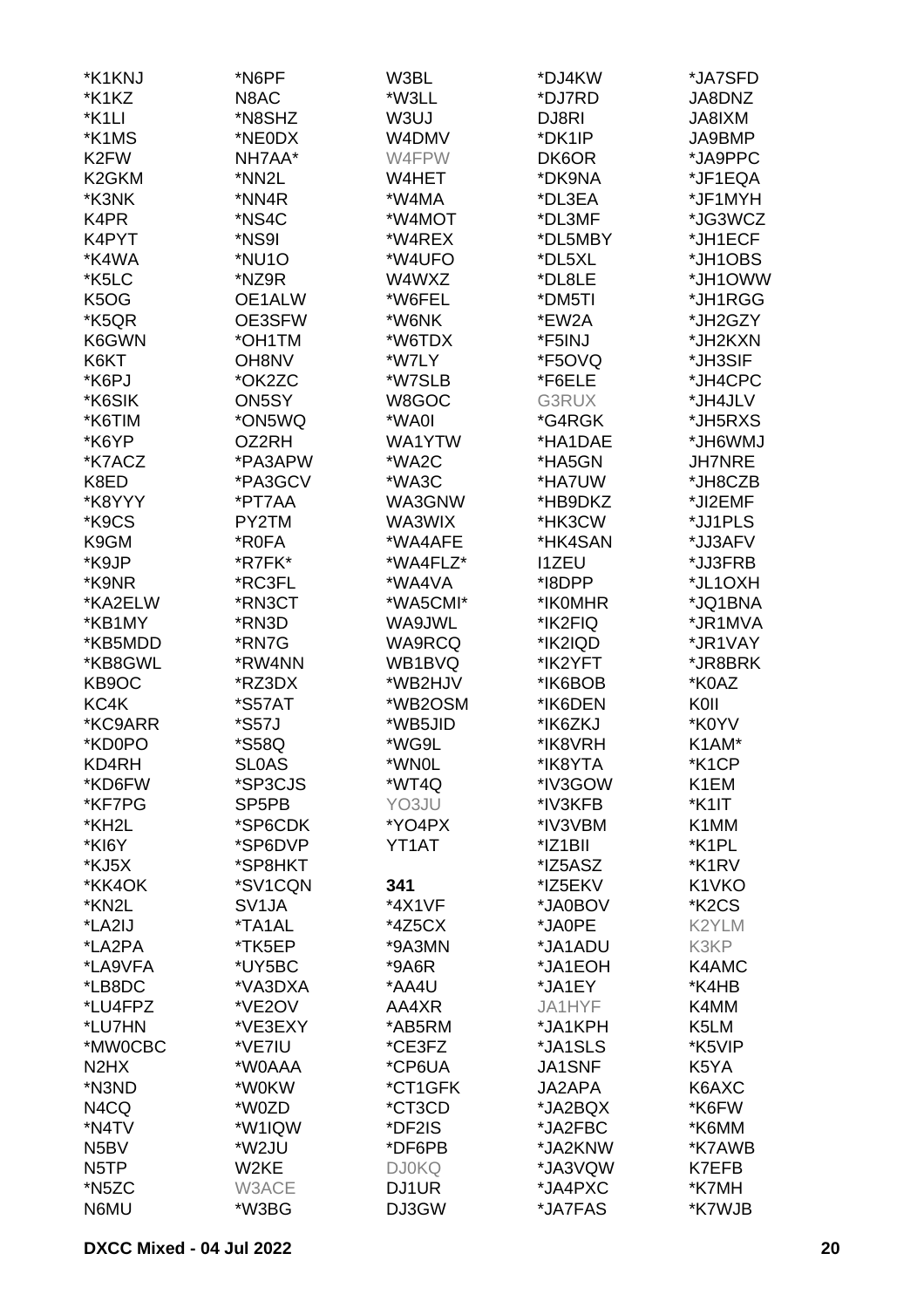| *K8NKQ            | *RV1CC           | *WA2NHA      | *I0GOD        | K3MD               |
|-------------------|------------------|--------------|---------------|--------------------|
| *K8YTO            | *RV3LO           | WA2UKA       | <b>I1ZXT</b>  | *K3PP              |
| *K9DMV            | *S52FW           | *WA3DCG      | <b>I2QMU</b>  | *K4IA              |
| K9HUY             | *S53X            | *WA4CBF      | I2YWR         | *K4JJW             |
|                   |                  |              |               | K4PRT              |
| K9JU              | S57LF            | *WA5KBH      | *IC8ATA       |                    |
| K9KVA             | *S59DKR          | *WA9GON      | <b>IK0OEM</b> | *K4QBH             |
| K9TI*             | *SM2OAN          | WA9LEY       | *IK2OHG       | *K5PI              |
| *KA0NNF           | SM3QJ            | WA9USE       | *IK2SND       | *K5WAF             |
| KA1EJ             | SM5BFC           | *WB1ASC      | *IK4DCS       | *K6CU              |
| KA <sub>1</sub> R | *SM5BNK          | WB5LBJ/DU    | *IK5PWN       | *K6IPM             |
| KA2BZS            | *SM5ENX          | WB5MTV       | *IK5RUN       | K6SLO              |
| *KB1CQ            | *SP3CGK          | *WC5E        | *IT9CVO       | <b>K7TCL</b>       |
| *KB4SSS           | SP5COK*          | *WF5W        | *IV3RAV       | *K8AO              |
| *KB5GT            | *SP6EIY          | *WG6P        | *IZ0AEG       | *K8EUR             |
| *KD1F             | *SP7JQQ          | *WV6E        | *IZ7AUH       | K8NLD              |
| *KD2UF            | SP9PRO           | *WW8W        | <b>JA0BMS</b> | K <sub>9</sub> CJ  |
| *KE4UW            | *SQ8J            | WZ1Q         | *JA0CIU       | *K9CJM             |
| *KE4WI            | *SV9AHZ          | *XE1MEX      | <b>JA0IAB</b> | *KA1J              |
| *KG2KJ            | *UA9LM           | *XE1RBV      | <b>JA0OE</b>  | *KA2MGE            |
| *KO4PY            | *US8UA           | *XE1RCS      | *JA1JMF       | *KB8FA             |
| *KQ9W             | *UT5EL           | YV5CWO       | <b>JA1PNA</b> | *KD0S              |
|                   |                  |              |               |                    |
| *KW7Y             | *UU1JA           | *YV5IV       | JA2IYJ        | KD2SY              |
| *LA2PGA           | *UU2JQ           | ZL2VS        | JA5PUL        | *KD3RR             |
| *LA8HGA           | *UX0FF           |              | <b>JA5THU</b> | KD4U               |
| *LA9AJA           | *VE1JBC          | 340          | *JA6UDI       | *KD5ZD             |
| *LU7HF            | *VE2QRA          | 4X1AD        | *JA8DBU       | KD6UO              |
| *N2EDF            | *VE6BMX          | 9A7AA        | *JA8HYB       | KE5PO              |
| *N3KV             | *VE7XT           | AA0AV        | *JF2KWD       | *KF4MH             |
| *N3VS             | *VK2CA           | AA5DX        | *JF2PZH       | *KI4TZ             |
| *N4HB             | *W0CZE           | *AA7AV       | *JF2VAX       | *KI6X              |
| N5GGO             | *W0ELM           | *AH7C        | *JG1GGU       | *KK6T              |
| *N6RK             | *W0IZ            | AI5B         | *JG1OWV       | <b>KM0A</b>        |
| *N7VPN            | <b>WORW</b>      | L8JA         | *JG3LGD       | *KM7DX             |
| *N8PCN            | W <sub>2UI</sub> | *BA4DW       | *JH2AQI       | *KN6H              |
| *N8PW             | W2VT             | *CT3HF       | *JH2AYB       | *KR4DA             |
| *N9ISN            | *W2WG            | *DF1JM       | JH2CYU        | *LA3WAA            |
| *NA5Q             | *W2YK            | *DJ3XG       | <b>JH3CXL</b> | *LA4HC             |
| *ND6S             | *W3OU            | DK8SR        | *JH3HTD       | LU2DX              |
| NF <sub>8</sub> J | W4ACM            | *DL1DUO      | *JH4ADV       | N <sub>1</sub> ALR |
| *NN7X             | *W4QH            | *DL1EJA      | <b>JH7LBE</b> | N <sub>2</sub> BAT |
| *NQ6N*            | *W4UR            | DL3NBL       | *JH8CMZ       | N <sub>2</sub> CQ  |
| *NU7J             | *W6BBS           | DL6DK        | *JH8DEH       | *N <sub>2</sub> GM |
|                   |                  |              |               |                    |
| *OE3SGU           | *W6GRV           | *DL7UCW      | *JH8SIT       | N <sub>2</sub> IS  |
| *OE5RLM           | *W6HIB           | *E70T        | *JI1LET       | *N3AE              |
| *OE7XMH           | *W6MZQ           | *EA1T        | *JI1QIO       | N4ANV              |
| *OH5LP            | *W6NP            | EA2J         | *JJ2VLY       | *N4DT              |
| *OH6NIO           | W6NPY            | *EA8LS       | <b>JK1ALI</b> | *N4ENE             |
| *OM3EY            | *W7BQ            | *EI2GS       | *JL3JTD       | *N4GU              |
| *OZ70             | W7XN             | F6HWM        | JN1MKU        | N4IQ               |
| *PA3GRM           | *W8GEX           | F9IE         | *JO1MOS       | N4LB               |
| *PA4JJ            | *W8LGJ           | *G0BLB       | *JR3IXB       | N4WJ               |
| *PP1CZ            | *W8LIQ           | HA5DA        | <b>JR3RRY</b> | *N4ZH              |
| *PT7VB            | W8SSI            | *HA5EA       | *JR3TOE       | N5XG               |
| *R7AA             | *W8WM            | *HA5HS       | <b>K0VRW</b>  | N6MW               |
| *R7NW             | W9TB             | *HA5VZ       | K0ZM          | N6NBB              |
| *RA3SD            | *W9WI            | HA6NF        | *K1ZM         | *N6VS              |
| *RN8W             | W9ZWH            | <b>IODUD</b> | *K2DC         | *N6YEU             |
|                   |                  |              |               |                    |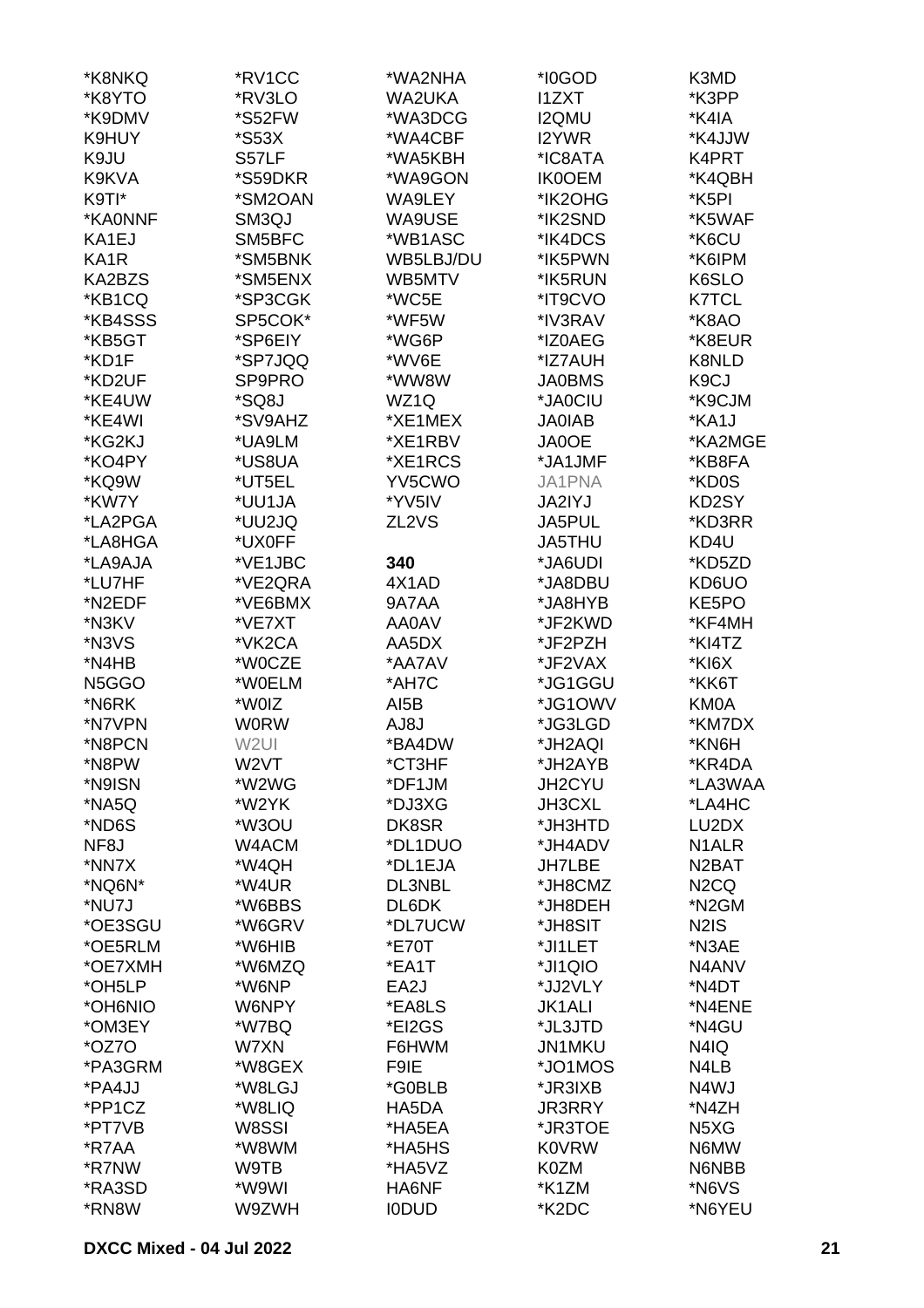| *N7MZ             | W4NK                  | *DK9HN                  | *JG8FWH           | *N6ATD             |
|-------------------|-----------------------|-------------------------|-------------------|--------------------|
| *N7OJ             | W4RJC                 | DL1RB                   | <b>JHONBN</b>     | *N6NU              |
| N8HB              | *W4TE                 | <b>DL7CW</b>            | *JH1ILX           | *N6XT              |
| N8KF              | W5NX*                 | DL7UX                   | *JH1KKT           | *N7TC              |
| *N8NN             | W5QNF                 | EA1CP                   | *JH1LAH           | *N8EHW             |
| *NA4MM            | W5WZN                 | *EA5K                   | *JH3VWN           | N9SF               |
| *NF4C             | *W6NO                 | *EA7R                   | *JH4BTI           | ND8X               |
| NJ <sub>5</sub> N | W6VW                  | *EW4M                   | JH8CFZ            | *NE6I              |
| NK <sub>2</sub> H | *W7FN                 | *F5CQ                   | *JJ1LBJ           | NN3W               |
| NM9H              | W7KQU                 | *F5UJK                  | *JR0AMD           | NS6B               |
| OE1IA             | W7OEV                 | F6IFJ                   | JR3MTO            | *NT0V*             |
| OE2KGM            | W7QN                  | F6LQJ                   | *JR3QHQ           | *NW4V              |
| *OH2BMP           | *W8BLA                | FM5DN                   | JR5JAQ            | NX <sub>1</sub> Q  |
| *OH4RN            | *W8JRK                | G3VIE                   | *JR6IKD           | *OM7CA             |
| OK1KRS            | *W8LO                 | *G4IIY                  | JW5NM             | *ON4RU             |
| *ON4CAS           | *W8PJY                | *G4IRN                  | <b>K0CN</b>       | *ON5UE             |
| *ON6CW            | *W9FI                 | *HA0UZ                  | *K0QB             | *OZ4AAL            |
| <b>PA0TCA</b>     | W9LJR                 | *HB9BHW                 | K <sub>1</sub> JA | *OZ5NJ             |
| PA3DZN            | *WA6DON               | *HB9CXZ                 | *K1VW*            | OZ6EI              |
| PY2ELV            | <b>WA9NUQ</b>         | *HL2WA                  | *K1XV             | *OZ8SW             |
| *PY2XU            | <b>WB0HAD</b>         | *I4KDJ                  | K3BR              | *P49T              |
| *PY5EW            | WB2KHO                | I7HH                    | *K3WA             | *PA0MBD            |
| *R9OK             | *WB8FSV               | *I8JIT                  | K4BOE             | *R5DT              |
| *RA6AF            | *WB8RVK               | <b>I8WY</b>             | *K4KL             | *R7KA              |
| *RC9F             | *WD8ANZ               | *IK0CNA                 | K4RSB             | *RJ3AA             |
| *RW5C             | *WO3Z                 | *IK0PRG                 | K <sub>5</sub> GE | *RK3AZ             |
|                   |                       |                         |                   |                    |
| SM5ACQ            | *WW5L<br>*XE1MW       | IK1CJO<br><b>IK1HSR</b> | K5HAA             | *RL3AW             |
| *SM7CQY           |                       |                         | *K7CMZ            | *RN3RQ             |
| *SP5CCC           | *XE2K                 | *IK2YCW                 | *K7QBO            | *RX4HZ             |
| *SP5IWA           | YL2LQ                 | *IK6FTZ                 | K7UR              | *RZ6FA             |
| *SP5LXR           | *YO2BS                | *IK7YZG                 | K8BVY             | <b>S54A</b>        |
| SP9UH             | *YO2DFA               | *IN3NJB                 | *K8YC             | *SM6VJA<br>*SP6QM  |
| *UA0FZ<br>*UA1ACG | *YT2AA                | *IT9FTP<br>*IZ5DKG      | <b>K9MMS</b>      | *SP7CXV            |
|                   | <b>YU7FW</b><br>YV5AE |                         | K9TF<br>*KA9FOX   | *SP7HOV            |
| *UA9LP            |                       | *IZ8CCW                 |                   |                    |
| *UT3UZ<br>*UY0IM  | *ZL4AS                | *IZ8EDJ                 | <b>KBONL</b>      | *SP9UPH<br>*SV1GYG |
|                   | *ZS2DL                | *JA1AML                 | KB2RA             |                    |
| *VE1ACU           |                       | *JA1BPA                 | KB2XJ             | *SV2DGH            |
| VE3MJ             | 339                   | *JA1CPZ                 | KB9EKO            | *UA0FO             |
| *VE3MWX           | 9A5V*                 | *JA1DXA                 | KB9FL             | *UA3SAQ            |
| *VE3SWA           | *9H1SP                | JA1IBX                  | *KE0A             | *UA4LY             |
| *VE3ZZ            | *9K2HN                | <b>JA1KNS</b>           | KE2S              | *US4EX             |
| <b>WORXL</b>      | *AA0ZP                | <b>JA1SNA</b>           | *KF2DT            | *US7MM             |
| <b>W0YNZ</b>      | AA5BK                 | *JA1UPT                 | *KF4NEF           | *UT7UJ             |
| *W1ECS            | *AA6XX                | *JA2DHF                 | KG9J              | *UY1HY             |
| *W1RG             | *AB0CT                | <b>JA2IVY</b>           | *KI4DLS           | *VA3IC             |
| W <sub>1</sub> RR | *AE0P                 | JA3HBF                  | *LU8QT            | *VE2BWL            |
| *W1SRD            | *CP5NU                | JA3OOK                  | *N0ABA            | *VE3GQR            |
| W1XY              | *CT1BXT               | JA6HOZ                  | <b>NOVB</b>       | *VE3YF             |
| *W2TB             | *CT1ELF               | <b>JA7GY</b>            | *N0YY             | VE3ZN              |
| W3ABT             | *CT4GO                | *JE1CPB                 | *N1BUG            | <b>WODM</b>        |
| W3HC              | *CU2DX                | JE1WZB                  | N <sub>1</sub> UK | W1FH               |
| *W3KHG            | DJ4YS                 | *JE4FNC                 | N3KK              | *W1TO              |
| *W4HY             | DJ5EY                 | *JF0JYR                 | N <sub>4</sub> OM | *W1ZC              |
| *W4IBI            | DJ8CR                 | JF1AGB                  | N4TZ              | W2DE               |
| W4ITA             | *DK2GF                | *JG1TCB                 | *N5NA             | *W2IRT             |
| W4LI              | DK4TP                 | *JG5RVQ                 | *N5VYS            | *W2OW              |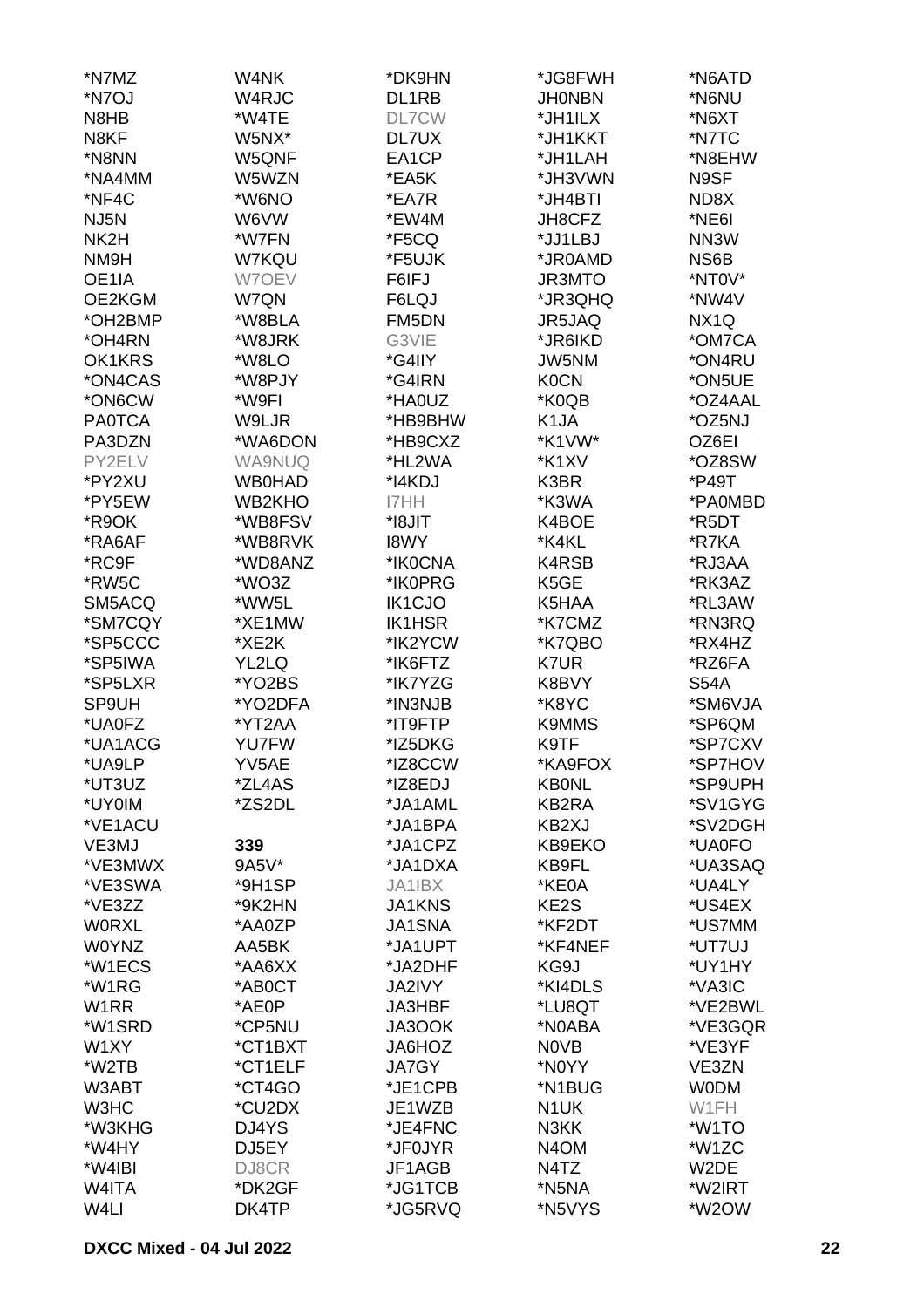| *W3FJ        | *DL5XJ        | *JE7ETY           | KM9G                           | *UA9OR            |
|--------------|---------------|-------------------|--------------------------------|-------------------|
| *W4DN        | *DL6MRS       | JF1HOH            | *LA7WCA                        | *UR7GG            |
| W4EO         | *DL7JAN       | JF1MBA            | *LX2A                          | *US0MS            |
|              |               |                   |                                |                   |
| *W4QG        | *DL8ZBA       | *JF1TEU           | *MM0SJH                        | *UT4EO            |
| *W4WX        | EA3AOC        | *JF3PNQ           | <b>NONO</b>                    | *VA7DJ            |
| *W5BK        | *EI9FBB       | *JG1HVC           | N <sub>1</sub> WR              | *VE3GNF           |
| W5FL         | *EU4A         | *JG3IWL           | N3ST                           | VE7DX             |
| W5RJV        | *F5RXL        | *JH0NEC           | N3XM                           | VK3EW             |
| W5TZN        | *F8DVD        | *JH1ACA           | N <sub>5</sub> H <sub>SF</sub> | VK3FM             |
| W6GYM        | *G0VXE        | *JH1ADY           | N <sub>5</sub> PC              | *VK6DU            |
| W6IHA        | G3OHN         | JH1CJQ            | N6BK*                          | *VK6LC            |
| W6MFC        | *G3TTJ        | <b>JH1OJU</b>     | N6ER                           | *W0CK             |
| *W6SW        | *G3VPW        | *JH3QFY           | N6MG                           | *W0QL             |
| *W8AKS       | G4LVQ         | *JJ0DRC           | *N6UK                          | W1BYH             |
| W8RI         | *GM4UZY       | *JJ2QWN           | *N7WO                          | W1DU              |
| W9AMM        | *HA5CW        | *JM1SZY           | N8AID                          | *W1QU             |
| *W9MJ        | HA8FW         | *JO1GUZ           | N8CP                           | W1TPK             |
|              |               |                   |                                |                   |
| W9VQ         | *HB9AZZ       | *JO1LAQ           | N9AX                           | *W2JLK            |
| *W9XF        | *HB9DQD       | *JP1HDK           | *N9TF                          | W <sub>2</sub> PA |
| WA2BOT       | *HB9EBM       | JR1BVU            | *N9TK                          | *W2PS             |
| *WA2UBK      | *HB9IIO       | JR3GBC            | NK8V                           | *W3GE             |
| WA2VEE       | HC1HW         | *JS1OKS           | *NO9E                          | *W4EJG            |
| *WA3I        | <b>IOYQV</b>  | <b>K0FZ</b>       | NW <sub>5</sub> E              | W4IU              |
| WA4ECA       | <b>I2PTE</b>  | <b>K0SRL</b>      | *NW8U                          | *W4LLX            |
| WA5YON       | *I7LGM        | K <sub>1</sub> ZE | OE1CP                          | W4XS*             |
| *WB4DNL      | *IK0YUT       | K <sub>2</sub> BG | *OE5FIN                        | W5GNG             |
| *WB4YDL      | *IK2VUC       | K2NT              | *OE6MDF                        | W5GT              |
| WB9UQE       | *IK6WEZ       | *K3RA             | *OH1HM                         | W5RDW             |
| *WE2N        | *IN3YGW       | *K3VAT            | OH <sub>2</sub> VB             | W6MZ              |
| WN6R         | IT9QDS        | *K4BI             | *OK1AD                         | *W6SZG            |
| *WN7S        | *IT9RYJ       | K4KBL             | OK1TA                          | *W6WL             |
| WR6O         |               | K4PHE             | OM3MB                          | *W6ZPL            |
|              | *IV3IZU       |                   |                                |                   |
| <b>WS7W</b>  | *IZ4CZE       | K4RC              | OZ7NJ                          | W7AEP             |
| *WX2K        | *IZ8EJB       | *K4VIG            | OZ8AE                          | <b>W7DNY</b>      |
| *WY0V        | *IZ8FWN       | K4VW              | *PA1CC                         | W7GXC             |
| WY5H         | *IZ8HXG       | *K5ADI            | *PA7RA                         | W7OIH             |
| *YO6BHN      | <b>JA0JDV</b> | K5VNJ             | *PB9FN                         | W9AA              |
| *ZL3NB       | JA1CJF        | *K6LY             | PY5AKW                         | *W9ZT             |
|              | *JA1IFD       | K6NS              | *PY7RP                         | *WA3SKQ           |
| 338          | *JA1KJK       | K6WAP             | *R2PT                          | *WA5OMD           |
| 4X1UH        | *JA1VSL       | *K7KB             | *RA3DA                         | *WA6G             |
| *7K2PZG      | JA2CXK        | K7VL              | *RA3TT                         | <b>WA6TJM</b>     |
| 7M4GTU       | *JA2QXP       | *K8BZ             | *RU0SN                         | *WB1S             |
| 9A1BHI       | *JA3RAZ       | K8CMR             | *S50B                          | *WB2BIN           |
| *9A2QW       | JA4VAD        | K8ZM              | *S52F                          | WD4FWE            |
| *9A5F        | JA6OXA        | <b>KA0CPY</b>     | *SM5OJH                        | XE1MD             |
| *9A7W        | *JA7EU        | KA2ZJE            | *SP1DSZ                        | *XE1R             |
| AA4CJ        | <b>JA7KQC</b> | *KA6BIM           | *SP3V                          | *YO3AIS           |
| AB4KO        | <b>JA7WKG</b> | *KA9OKH           | *SP4K                          |                   |
| *AB6Z        | *JA8BNP       | KB9JM             | *SP6CES                        | 337               |
| *AC6AA       | <b>JA8KSD</b> | *KB9LIE           | *SP9JZU                        | *4L1MA            |
|              |               |                   |                                |                   |
| *AK5X        | *JA9FR        | KC0Q              | *SV1BTK                        | 4X4FU             |
| *DH2PC       | JE1CTA        | *KD8F             | TA1AZ                          | *4Z5AV            |
| <b>DJ0LC</b> | *JE1FQV       | KD8FO             | *UA0BA                         | *5B4AHJ           |
| DJ3CJ        | *JE1IBI       | KF8HR             | *UA3DPM                        | *9A9L*            |
| DL2SCQ       | *JE2JMV       | *KL7TS            | *UA3O                          | AD <sub>8</sub> C |
| *DL4SZB      | *JE2VLG       | *KM2L             | *UA6YW                         | AF8C              |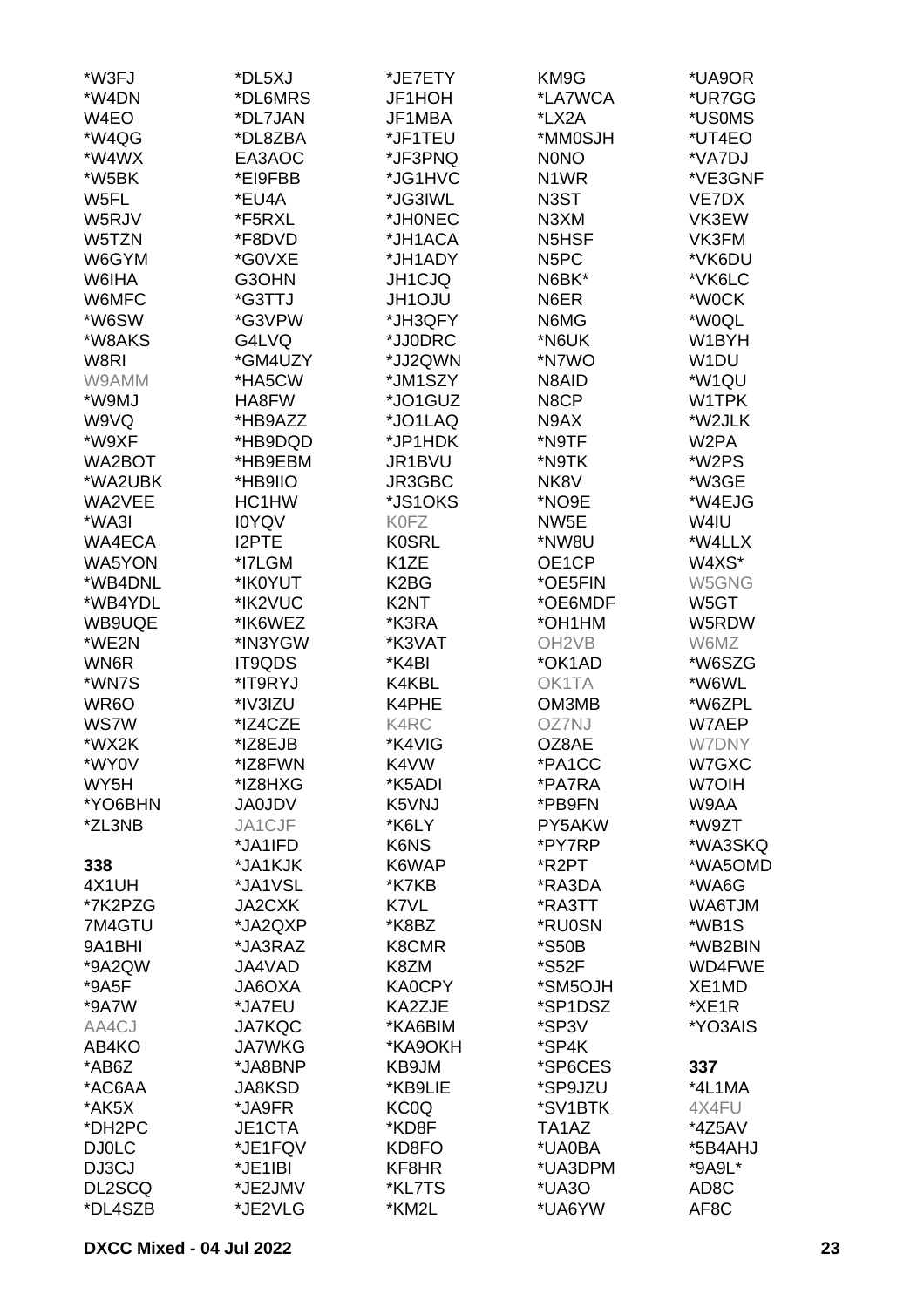| AK1L          | JA1STF                        | KB2HK                          | *RZ3DJ             | *A45XR        |
|---------------|-------------------------------|--------------------------------|--------------------|---------------|
| *CT1IUA       | <b>JA1TNV</b>                 | *KB4RM                         | *RZ3FW             | AA5AM         |
| CT1YH         | *JA1VYW                       | *KC6JAM                        | SM5FNU             | <b>AA7UN</b>  |
| CU2AP         | JA2CGH                        | *KG5VK                         | SM6AFH             | AI2Q          |
| DF1ZN         | JA2XKM                        | KH6GA/4                        | *SP2JLR            | AJ8MH         |
|               |                               | KM1H                           | *SP7XK             |               |
| *DF2TT        | <b>JA8CVH</b>                 |                                |                    | *BA4TB        |
| <b>DJ0TP</b>  | *JA8JTH                       | *KP4DKE                        | *SP9MAV            | *CT1ETE       |
| DK3CG         | JA9BJ                         | *KP4JRS                        | SP9UNX*            | *DF5AU        |
| *DK4MX        | JF1CZQ                        | *KQ4I                          | *SV1ELF            | DJ2EA         |
| DK9FB         | *JF1EGO                       | KQ8O                           | *SV7CLI            | *DJ2MX        |
| DK9WB         | JF2DND                        | KS9R                           | *UA0SR             | DJ7JC         |
| *DL1DAW       | JG1FVZ                        | *LU5OM                         | *UA1OMS            | *DJ7KJ        |
| *DL1HRN       | *JG1MUY                       | LX2PA                          | *UA3DK             | *DK6CQ        |
| *DL1VDL       | <b>JH0IEW</b>                 | <b>NOVD</b>                    | UA9FGJ             | DK9CG         |
| *DL2KQ        | *JH0MHR                       | *N1IX                          | *VA3XQ             | *DL1KUR       |
| *DL3JPN       | *JH1AQN                       | *N1JP                          | *VA7DXX            | DL3ZH         |
| *DL4LAM       | JH1ARJ                        | N <sub>2</sub> BIM             | *VA7RY             | *DL5KUR       |
| *DL5CF        | *JH1IZR                       | N <sub>2</sub> B <sub>SA</sub> | VE3MDQ             | DL6NX         |
| <b>DL9MEN</b> | JH1LBR                        | *N2KX                          | VE3PNT             | <b>DL6UNF</b> |
| DL9OT         | JH4PMV                        | *N2MUN                         | *VE7SMP            | DL8AN         |
|               |                               |                                |                    |               |
| *E21EIC       | *JH8GEU                       | N3RX                           | VO <sub>1</sub> XC | DL8UI         |
| *EA1DR        | *JH8KFE                       | N4BQD                          | *W0EWM*            | DM3ZF         |
| *EA1WX        | *JL1EDB                       | N4NM                           | <b>WORSR</b>       | EA3EQS        |
| *EA4EER       | *JN1GTG                       | N4PB                           | <b>WOTU</b>        | *EA8JF        |
| *EA4KT        | JR1EFG                        | *N4RI                          | *W2YJ              | *ER5DX        |
| *EU1M         | JR2BJE                        | N4YIC                          | W3EEK              | F5JJM         |
| *EV1R         | JR6PGB                        | *N7VZU                         | *W3UA              | F5RUQ         |
| *F5OKK        | <b>K0AFN</b>                  | N9JCS                          | W4IS               | G3AKU         |
| F5TNI         | <b>K0CVD</b>                  | NA <sub>2</sub> K              | W6KX               | G3MCS         |
| *F5UMP        | *K0GW                         | NA7AA*                         | W7BKR              | G3RCA         |
| F6IRE         | *K0PC                         | *NF7E                          | *W7JY              | *G4CUS        |
| *G0BNR        | K0ZQD                         | NF9Q                           | *W7NP              | *G4WSE        |
| *G0HIO        | K <sub>1</sub> CC             | NI3K                           | W8QZA              | GM4KLO        |
| *G3EKJ        | *K <sub>1</sub> RI            | *NS4DX                         | W9EDA              | <b>HB9AHL</b> |
| *G4WFQ        | *K1ZN                         | NY8I                           | *W9GE              | HB9BCK        |
| *G4ZWY        | *K2IXQ                        | *NZ3O                          | W9OO               | *HB9ICC       |
| HA5KFV        | K3AJ                          | OE2BZL                         | W9SZ               | HB9IQB        |
|               | K3NF                          |                                | *WA0KDS            |               |
| *HA5MA        |                               | OE3HGB                         |                    | *HB9KNY       |
| *HL3EHK       | K3NN                          | *OH1NX                         | WA2MUA             | *HB9MEJ       |
| <b>I2DMI</b>  | K4EXA                         | *OH2YY                         | *WA5YNB            | <b>I1BWI</b>  |
| *I8LWL        | *K4FX                         | OH3MMF                         | *WA6YEE            | *IK0PHY       |
| *IK1NEG       | K4KFH                         | *OK1FED                        | WA8JBG             | *IK0XBX       |
| <b>IK2ILK</b> | *K4ST                         | OK2PO                          | <b>WBOCHS</b>      | IK2PZC        |
| *IK2WAN       | *K5CQT                        | *OK2ZI                         | *WB0TEV            | *IK2RGT       |
| *IK7FJR       | K5FK                          | *PT7YV                         | *WC0W              | *IK3ITX       |
| <b>IK7JTF</b> | K <sub>5</sub> K <sub>X</sub> | *PY3SB                         | WY4Q               | *IK6SNS       |
| <b>IT9RDG</b> | *K5RKS                        | *PZ5RA                         | XE <sub>1</sub> D  | <b>IK8AUC</b> |
| *IV3FFI       | K5RPC                         | *R7LP                          | XE <sub>1</sub> M  | *IW9HII       |
| *IW0HEX       | *K5TC                         | *RA3CQ                         | *YP3A              | *IZ4DPV       |
| *IW1ARB       | *K5YCM                        | RA9LT                          | *ZL4TT             | *IZ4GWE       |
| *IW4DQY       | *K6DJ                         | *RD3K                          |                    | *IZ8DFO       |
| *IZ4DYU       | K6UJ                          | *RL3FA                         | 336                | <b>JA0DMV</b> |
| *IZ5DKJ       | K6WD                          | *RU3QR                         | 4X1FC              | *JA1CCO       |
| *IZ7FLP       | K6ZX                          | RU9LA                          | 4X6UU              | *JA1NQU       |
| *IZ8EEL       | <b>K7HRW</b>                  | *RW0CF                         | *7L3LNF            | JA1WAE        |
| JA1JTR        | K7RF                          | *RW4CY                         | 7N4OBV             | JA2DTE        |
|               |                               |                                |                    |               |
| *JA1KYY       | *K8FH                         | *RX3AGD                        | *9A4SS             | JA3EY         |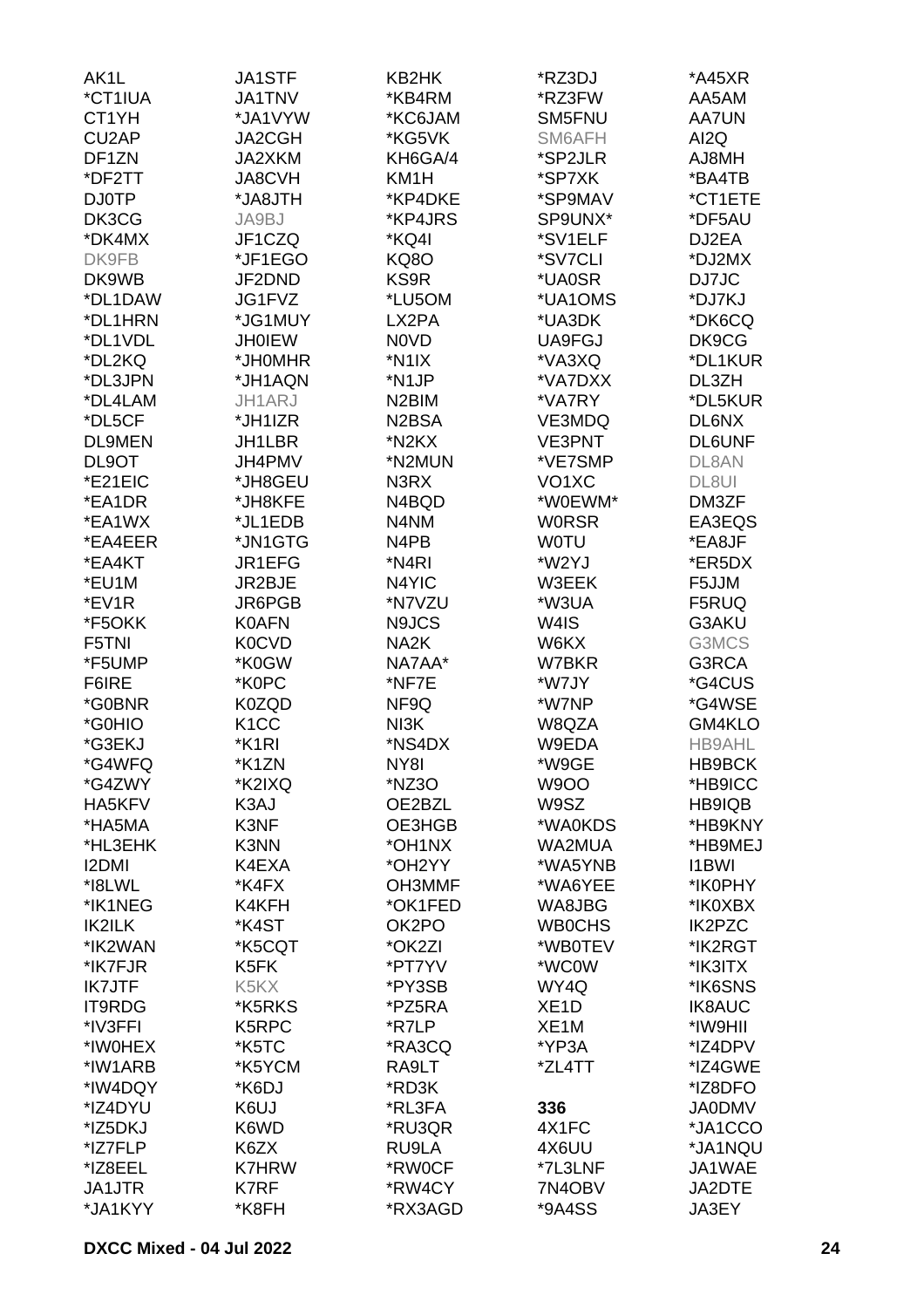| JA3PG             | KC4EW              | *SP6AXW            | XE <sub>2</sub> D | HA5LQ              |
|-------------------|--------------------|--------------------|-------------------|--------------------|
| *JA6CDC           | KC4FW              | SP6BAA*            | YB3OSE            | HA6NY              |
| JA7AB             | *KC4GL             | *SP7TF             | YL1XZ             | HB9BQP             |
| *JA7AKH           | <b>KE0MO</b>       | *SV3DCX            | *YL2KF            | HB9CND             |
|                   |                    |                    |                   |                    |
| <b>JA7ASD</b>     | <b>KE7PB</b>       | *SV3KH             | *YO4WZ            | *HB9SLO            |
| *JA7BME           | *KE9S              | *UR5WBQ            | YU1HI             | HL1SX              |
| *JA7MKB           | KF6HI              | *US0KW             | YU1JF             | *HS0ZEE            |
| <b>JA7TAP</b>     | KG6AM              | *UT4EK             | *ZS2EZ            | <b>I2RGV</b>       |
| <b>JA8AAJ</b>     | KI1U               | UU5JR              |                   | <b>I3BUI</b>       |
| JA9EEH            | KI5GD              | *UX1AA             | 335               | *I4GAD             |
| JA9OGE            | *KJ6P              | VA3JS              | *4Z1TL            | *I4MNY             |
| JF1OSL            | KN <sub>5</sub> O  | VE2BR              | AA2A              | *IF9ZWA            |
| JF2VVQ            | *KN9P              | VE2NW              | *AA3LX            | *IK1QHB            |
| *JF2WGN           | *KQ4DO             | *VE2TZT            | AA6IR             | *IK2SGB            |
| *JG2NLN           | KS7T               | *VE6RST            | *AA6K             | IK4IDF             |
| *JH0INE           | N0JZ               | <b>WOHH</b>        | *AA7V             | <b>IK6OIN</b>      |
| JH1MQC            | *N1BY              | *W0LS              | AB1J              | <b>IK7CBN</b>      |
| JH6XOD            | N <sub>1</sub> CPC | <b>WOML</b>        | *AB6L             | <b>ISOMVE</b>      |
|                   |                    |                    |                   |                    |
| <b>JH7DNO</b>     | N <sub>1</sub> PM  | W2ARQ              | *AH7G             | *IV3BSU            |
| <b>JH8JBX</b>     | *N1WON             | W <sub>2</sub> IOT | *AJ4A             | *IV3HYD            |
| *JI4WAO           | *N2LM              | W2XL               | *CT1ILT           | *IV3RJT            |
| JJ1CZR            | *N2WKS             | W <sub>4</sub> DP  | DF3FI             | *IZ5EBL            |
| JJ1LWA            | *N2YBB             | W4DSM              | *DJ9BX            | *IZ6AAW            |
| JL2JVX            | *N3DV              | W4GBU              | DK <sub>1</sub>   | *IZ8EFD            |
| <b>JL6HKJ</b>     | *N3OC              | *W4GJ              | *DK3WW            | JA1AYC             |
| *JN4FNZ           | N4EKD              | W4PGC              | *DL1TC            | JA1QCA             |
| <b>JQ1DJI</b>     | N4FW               | W5ADH              | <b>DL3JFN</b>     | JA2PJX             |
| JR2ZUQ            | *N4UOZ             | *W5DNT             | DL5KUA            | JA2SEQ             |
| <b>JR7ILA</b>     | *N5FF              | W5FR               | *DL5MHQ           | *JA3KNN            |
| *JS6SVV           | N <sub>5</sub> TC  | *W5KN              | DL6JZ             | JA4CQS             |
| <b>K0RY</b>       | N6JM               | W5VHN              | *DL6OCM           | <b>JA6AQA</b>      |
| <b>K0SQ</b>       | *N6KJ              | W6TEX              | *DL7BA            | JA8BOV             |
| K <sub>1</sub> FT | *N9GKE             | *W7HPW             | *DM2DXA           | JA8JN              |
| *K1IB             | *N9RE              | <b>W7PMV</b>       | *DS4NPL           | JE4MZA             |
|                   |                    |                    |                   |                    |
| K1VSJ             | ND4V               | W7RDX              | EA <sub>1</sub> N | JG1SFX             |
| K2EVY             | *NF4L              | *W7YW              | *EA2CJA           | JH1BSR             |
| K3GW              | <b>NK0S</b>        | W8BCL              | EA3CUU            | JH1EDB             |
| K3SF              | *NR9J              | *W8HW              | EA4CQT            | JH1SWD             |
| K4BP              | NY2E               | W8RR               | *ER1LW            | JH4HMG             |
| *K4HMB            | NZ2L               | W9GG               | ER <sub>2</sub> A | <b>JH7CUO</b>      |
| K4JYS             | *OE1DWC            | *W9GQW             | *F5BDT            | <b>JK3GWT</b>      |
| K5JM              | OE7UDH             | WA1PTZ             | F5DBT             | JK6RDM             |
| K <sub>5</sub> SC | *OK1AY             | WA2VKS             | *F5EOT            | JL1MWI             |
| *K6RG             | *OM5FM             | WA3F               | *F5LVL            | *JL3JRY            |
| K6SY              | ON4XG              | *WA4LOX            | *F5PSI            | JQ1IBI             |
| K7HG              | *ON6AK             | WA5DTK             | *F5RQQ            | JR1CVV             |
| K8BM              | *OZ7FOC            | WA6GIN             | F6EOO             | JT <sub>1</sub> CO |
| K8BTH             | *PP2RON            | WA6POZ             | F6FFA             | <b>K0EOO</b>       |
| K8MNG             | *PY2GG             | <b>WB1AEL</b>      | F6FFR             | K1MU               |
| K8RCT             | *R3QX              | WB4ZNH             | *F6GNZ            | *K1WY              |
| *K9FD/KH6         | *RA4WE             | *WB9M              | F6HWU             | K <sub>2</sub> AT  |
|                   |                    |                    |                   |                    |
| K9MX              | *RW3XZ             | *WC4H              | <b>GOARF</b>      | *K2AX              |
| <b>KA0BKR</b>     | RX4HW              | WE2K               | *G0VDE            | *K3NEM             |
| KA1X              | *RY6M              | WF <sub>2</sub> Y  | G3PMR             | K3XA               |
| KA4JNB            | <b>S51NR</b>       | WO0Y               | G3RVM             | K3ZR               |
| <b>KB4CRT</b>     | *S57XX             | *WS1L              | HA3NS             | K4ASF              |
| KC2BW             | *SM2HWG            | WY4I               | HA5AF             | K4CM               |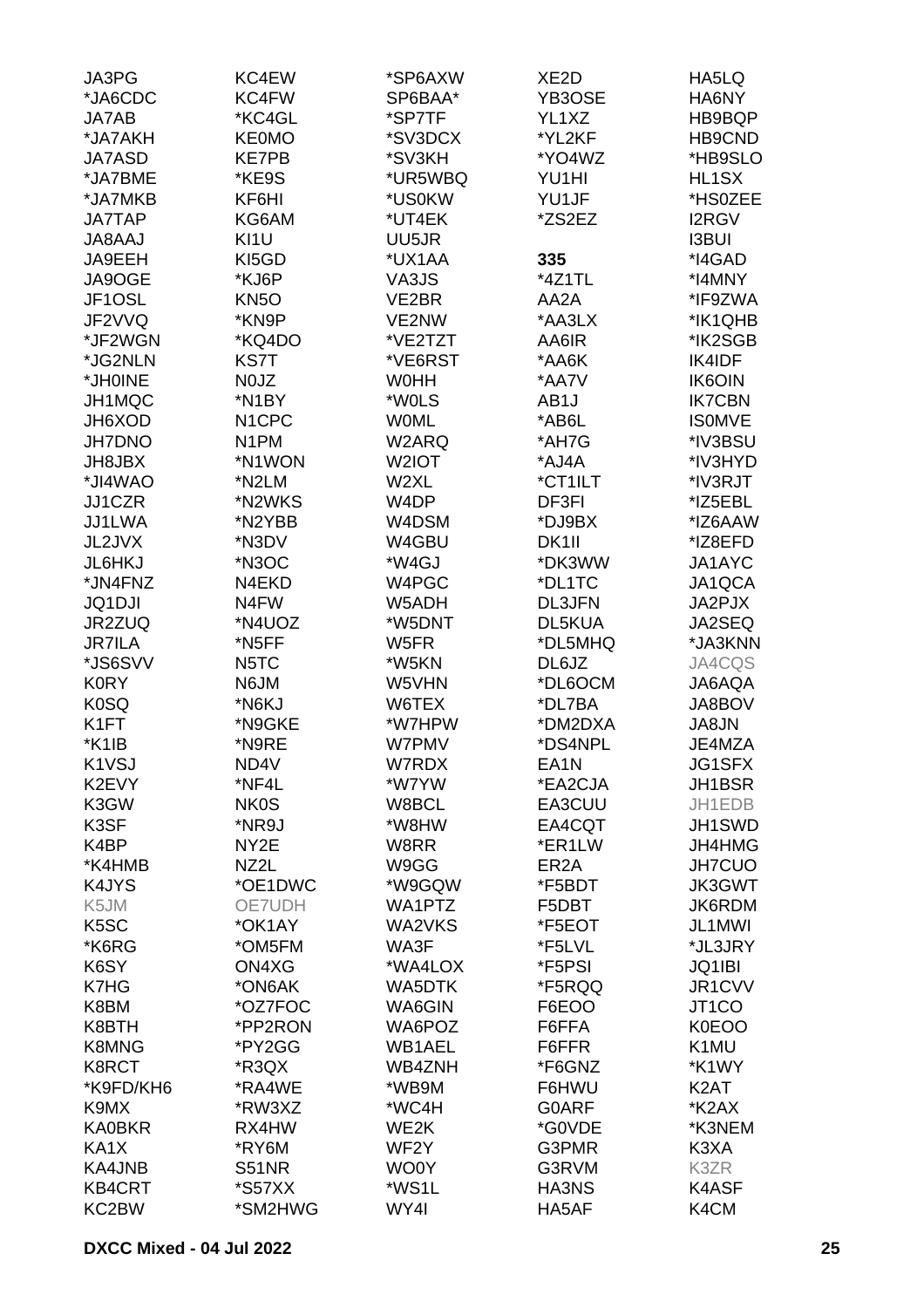| K4KZZ              | PA3CSR        | WB2QJ              | *HB9DHG       | K6BIA               |
|--------------------|---------------|--------------------|---------------|---------------------|
| K4NNQ              | *PH7A         | WB4FNH             | *HB9JOE       | K6JAH               |
| *K4NNX             | PY1KN         | WD1X               | HL3GOB        | K6JW                |
| K4YA               | *R8CT         | *WD4LBR            | *HL4CBX       | K6LZ                |
| K4ZLE              | *RA0BA        | WD6T               | <b>I5NQZ</b>  | K7LY                |
| K5AV               | *RA3SS        | WE0Q               | I6VYV         | K8DV                |
| K5EWJ              | *RA4FEA       | WR5Y               | <b>I8HAK</b>  | K8NYM               |
|                    |               |                    |               |                     |
| K5VVA              | *RA4HT        | WV1R               | <b>IK0APR</b> | K9BIL               |
| K5YU               | *RA9CMO       | XE <sub>1</sub> OX | <b>IK0YQJ</b> | K9IDX               |
| K6CXT              | *RT3M         | YL2AP              | <b>IK2DOT</b> | *KB1EFS             |
| K6KA*              | SP6DNZ        | *YO4ATW            | <b>IK2RZP</b> | *KB1JZU             |
| *K6VWE             | *SQ7FPD       | *YO8WW             | *IK3SWB       | KB6R                |
| *K7HP              | *UA1AIR       | *YT7T              | *IK3XJP       | <b>KB7HH</b>        |
| K7UC               | UA6XT         | *YU1XX             | <b>IK7VJO</b> | KC4OR               |
| K8JE               | *UN2E         | *YU5B              | *IT9SFT       | <b>KE0ET</b>        |
| K8JJC              | *UT4ZX        |                    | *IT9XTP       | KE5BR               |
| K8KY               | *UT7UV        | 334                | <b>IV3TMM</b> | KJ0I                |
| K9DR               | VA3MM         | 7M2PSC             | IZ5BAM        | KJ9N                |
| *KB0IKW            | *VE1JF        | 9A2WJ*             | *IZ8GGF       | *KK5OQ              |
| KB6CLL             | VE3CE         | 9A3JB              | <b>JA1SIN</b> | *KK9H               |
| KD5BM              | *VE3EY        | AA4DO              | JA1WWO        | <b>KL7TC</b>        |
| KD6X               | VE3IMO        | AD <sub>1</sub> S  | <b>JA1XI</b>  | KM4HI               |
| KK4CB              | <b>VU2PTT</b> |                    | JA2NQG        | KW3W                |
|                    |               | *BA7IO             |               |                     |
| *KK9R              | VY2RU         | *CT1DKS            | <b>JA3EUB</b> | KZ1Z                |
| <b>KNOL</b>        | <b>WOBF</b>   | CT1ESO             | JA3GAK        | LA3IBA              |
| KX4H               | <b>WONFL</b>  | DF3FJ              | JA3MLJ        | LA9GV               |
| LA2GH              | *W0ROB        | DF6QP              | *JA5WNH       | *LU5FF              |
| LA6MP              | *W1CSM        | *DH8GV             | JA6WIF        | N0AH                |
| LA8IB              | W1MR          | DJ7AO              | JA7OP         | *NOUN               |
| *LA8LGA            | <b>W2OO</b>   | *DK8MCT            | *JA8DKJ       | N <sub>1</sub> FOJ  |
| *LB6KC             | W2YWC         | DL1SCQ             | JA8VJ         | N <sub>1</sub> QY   |
| *LU1HLH            | W3HRF         | DL <sub>2</sub> CC | *JG3RWX       | N <sub>2</sub> BI   |
| *M0OXO             | W4DAO         | DL2MEG             | <b>JH0BQX</b> | N <sub>2</sub> JV   |
| *N2WLG             | *W4HZ         | DL2RMM             | <b>JH0RVY</b> | *N3CZ               |
| N3FG               | W4TK          | *DL4CW             | JH1UUT        | *N3UA               |
| N4LZ               | W4TNX         | DL4GBA             | JH2DMO        | N4BLX               |
| N <sub>4</sub> RF  | W5ISF         | <b>DL7VSN</b>      | <b>JH6RRR</b> | N4BY                |
| N5MOA              | W5LJT         | DL8AK              | <b>JH7NTW</b> | N4II                |
| N5SUM              | W5NJ          | DM3VL              | JI1CQA        | N4RWG               |
| *N5TW              | *W5VY         | *DM9EE             | *JI3CJP       | N4XYZ               |
| *N5UW              | *W6DXO        | *DS5FNE            | *JL1OEC       | *N <sub>5</sub> BO  |
|                    | W6IZT         |                    | *JL1VWL       |                     |
| N <sub>5</sub> VN  |               | EA3KO              |               | N <sub>5</sub> ID   |
| *N6MXU             | *W7DO         | *EA3NP             | <b>JL7BRH</b> | N <sub>5</sub> LU   |
| N6NR               | W7EQ          | *EA4M              | JO1ABS        | N6AX                |
| *N6PSE             | W7FPT         | *EA6AJ             | JR1ITT        | N6XG                |
| N7BT               | W7HX          | EI3IO              | <b>K0CCM</b>  | *N8NB               |
| N8AXY              | *W7JW         | ES5RW              | *K0OK         | N9RC                |
| *N8WRL             | *W7JX         | *F1NGP             | K1WJL         | <b>ND0N</b>         |
| NA5W               | W7KAT         | *F5LEN             | *K2CBI        | NJ3K                |
| NA5Z               | W7WMO         | F5SSG              | K3CV          | *OE7FMH             |
| ND <sub>5</sub> S  | W8MET         | F6CQT              | K4GN          | OH <sub>1</sub> XT  |
| *NT <sub>2</sub> A | W8NL          | F6GOX              | *K4RG         | OH <sub>2</sub> FS  |
| NU <sub>4</sub> D  | W8WT          | G3WPH              | *K4WGW        | OH6RX               |
| OE1XRW             | *W9CLA        | G4FEU              | K5BGB         | OK <sub>1</sub> AVI |
| *OK1AOZ            | W9HP          | HA5AO              | *K5FO         | *OK2AF              |
| ON8HF              | W9MCR         | HA5DQ              | K5GL          | R5AA                |
| *PA0JSE            | WB2CEI        | HB9CWA             | K5LAM         | *R5DU               |
|                    |               |                    |               |                     |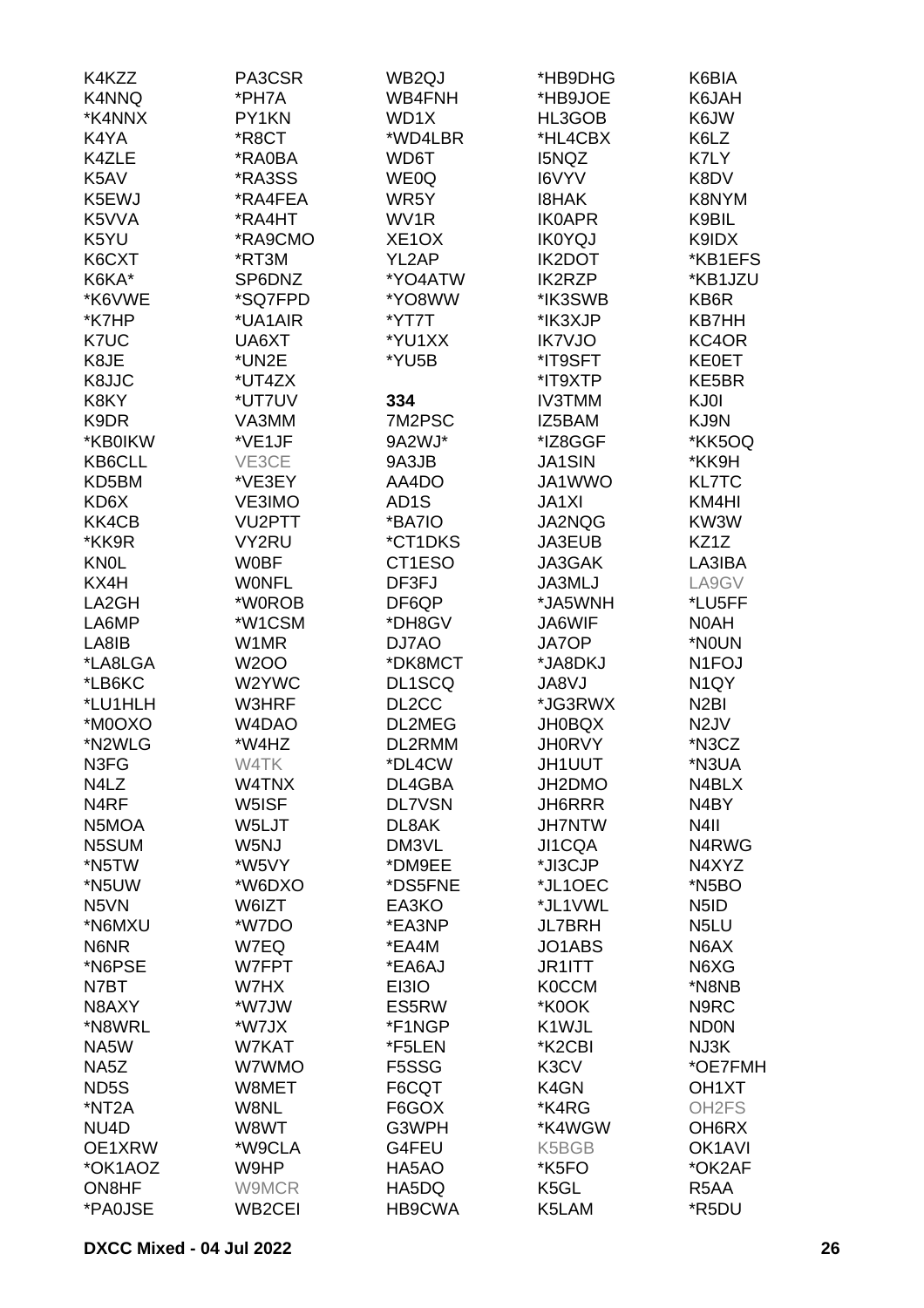| *RA1OD             | *WW7M         | <b>IK4SDY</b>                  | N <sub>2</sub> PU             | W4EQV             |
|--------------------|---------------|--------------------------------|-------------------------------|-------------------|
| *RA3LO             | WY6N          | <b>IW1FZR</b>                  | N2SQW                         | W4STB             |
| *RD3BD             | *YL3DQ        | IZ0CBB                         | N3JT                          | W5RJA             |
|                    |               |                                |                               |                   |
| *RO1B              | *YV4BCD       | *IZ2EWR                        | N4BPP                         | W5TFV             |
| *RT5A              | *ZL1BYZ       | IZ5BYJ                         | N4LUF                         | W5THT             |
| RU1AB              |               | IZ8EEI                         | N <sub>4</sub> ONI            | W5UE              |
| RU3ZX              | 333           | <b>JA0UMV</b>                  | N4SLR                         | W5WTX             |
| *RZ3EM             | 4X1KP         | JA2CWR                         | N <sub>5</sub> D <sub>G</sub> | W6PQZ             |
| <b>S50U</b>        | *9A2TD        | JA2EIV                         | N <sub>5</sub> TJ             | W6UC              |
| S57KV              | <b>9A5N</b>   | <b>JA3MVI</b>                  | N6NT                          | *W8IW             |
| SM5HYL             | <b>9A7Y</b>   | JA5NPV                         | N6VI                          | W8RLS             |
| *SV2DCD            | 9A9R          | *JA7ACM                        | NG6W                          | W9EAA             |
| *SV9GPV            | AB4Z          | JE3GEL                         | NO4J                          | W9GN              |
| UN6P               | AB7TJ         | *JE6DOI                        | NR <sub>2</sub> D             | WA1UDH            |
| *UR3EO             | AC6T          | JE7MQB                         | NS7K                          | WA2MZX            |
| UR3HC              | AE9DX         | JF1IXE                         |                               |                   |
|                    |               |                                | NX4TT                         | WA4JJW            |
| UR4CWQ             | ALOE*         | <b>JG1TSF</b>                  | *OE4AAC                       | WA4OBO            |
| *UR5ZEL            | CT1DOF        | JG3FEA                         | OH <sub>1</sub> HD            | <b>WA7ZDU</b>     |
| *UR9IDX            | *CT1EWX       | <b>JG6MQI</b>                  | OH <sub>2</sub> TI            | WB2NPY            |
| <b>US0YA</b>       | DF6TC         | JH1FVE                         | OP4K                          | WC5P              |
| *US5CB             | DH3RD         | JH3KEA                         | OZ4VW                         | WD5J              |
| *US5CCO            | <b>DJ0UT</b>  | *JH8OCV                        | OZ8RO                         | WD8JJA            |
| *US6EX             | DJ3AN         | <b>JJ1LID</b>                  | <b>PAORRS</b>                 | WQ5W              |
| UT7UU              | DJ6AU         | <b>JR0PJR</b>                  | PA1AW                         | *YB1UUN           |
| UX4UM              | DJ9HQ         | JR1EYB                         | PA <sub>3</sub> C             | <b>YU7DR</b>      |
| VE <sub>2</sub> CY | <b>DK0IU</b>  | JR2BPV                         | *RA3XDX                       | Z31RQ             |
| *VE2PS             | <b>DK0SR</b>  | *JR7MAZ                        | RU6M                          |                   |
|                    |               |                                |                               |                   |
| VE6DA              | DK2PR         | <b>K0KM</b>                    | RV9CX                         | 332               |
| VK4OQ              | DL1XE         | K <sub>1</sub> DT              | *RW9LL                        | 4Z4KX             |
| W0QQ               | DL2AW         | K <sub>1</sub> JN              | RX6DX                         | 7M4AOE            |
| W <sub>1</sub> VJ  | DL5NO         | K <sub>1</sub> TO              | RX6LG                         | 9A2UA             |
| W2MPI              | DL6GC         | K3STX                          | <b>S51GW</b>                  | 9A2Y              |
| *W3RFQ             | DL8PG         | K3YR                           | <b>S51V</b>                   | 9A3Y*             |
| W3RJW              | DL9JI         | K4MQM                          | S52TJ                         | 9A7KM             |
| *W4ATL             | E73W          | K4OQ                           | S55DX                         | A35RK             |
| W <sub>4</sub> CJ  | EA1KK         | K4SX                           | SE2T                          | AD <sub>8</sub> O |
| W4GCK              | *EX8O         | K6MX                           | SM0DRB*                       | CX6VM             |
| W4TOM              | F5MPS         | K7BV                           | SP3DV                         | <b>DJ0FV</b>      |
| W4YP               | F6BAT         | K7QYY                          | SP6FER*                       | DJ2WN             |
| W5DM               | F6JOB         | K8MK                           | *SP7FRO                       | DJ3AA             |
| W5FIX*             | F8BPN         | *K8NVR                         | *SV3FUP                       | DL1SMA            |
|                    |               |                                |                               |                   |
| W5JAY              | *F8DHE        | K9EXY                          | TA2DS                         | DL2DN             |
| W5LV               | G4ADD         | K9OP                           | <b>UA0FDX</b>                 | DL2GBB            |
| W5VQ               | G4DJJ         | KA2K                           | UA4PK                         | <b>DL2RNS</b>     |
| W6GG               | G4XRV         | <b>KB0EO</b>                   | <b>US0SY</b>                  | DL4DZL            |
| *W6IHG             | G7VJR         | KB1KA                          | *UX7VA                        | <b>DL9RC</b>      |
| W6MTV              | *HB9DVZ       | *KB8VAO                        | *VE3EK                        | E76C              |
| W6SPQ              | *HB9TMW       | KE4HX                          | VE3WT                         | EA6VQ             |
| W7HS               | *HB9TTX       | KE8UN                          | VE5KX/W0                      | F3PZ              |
| W7IU               | I4YEY         | KH7E                           | VE6SH                         | F5LTT             |
| W9NIP              | <b>HOT8I</b>  | <b>KR0I</b>                    | VK3KE                         | F8CIQ             |
| W9RB               | <b>IK0UTM</b> | KS9Y                           | *W1FQ                         | G4CJY             |
| WB2KSK             | <b>IK1MDF</b> | LA8AW                          | W1USN                         | G4YVV             |
| WB8TRW             | IK2BHX        | LU2JCW                         | W2EQ                          | G4ZOY             |
|                    |               |                                |                               |                   |
| WB9EBO             | <b>IK2ECP</b> | LX2KQ                          | W3TMZ                         | HA1ZH             |
| WB9OQU             | IK2IGX        | N <sub>1</sub> C <sub>NC</sub> | W3YZI                         | <b>HB9CNU</b>     |
| WV2I               | <b>IK2UKW</b> | N <sub>2</sub> DT              | W <sub>4</sub> BAI            | <b>HB9TKS</b>     |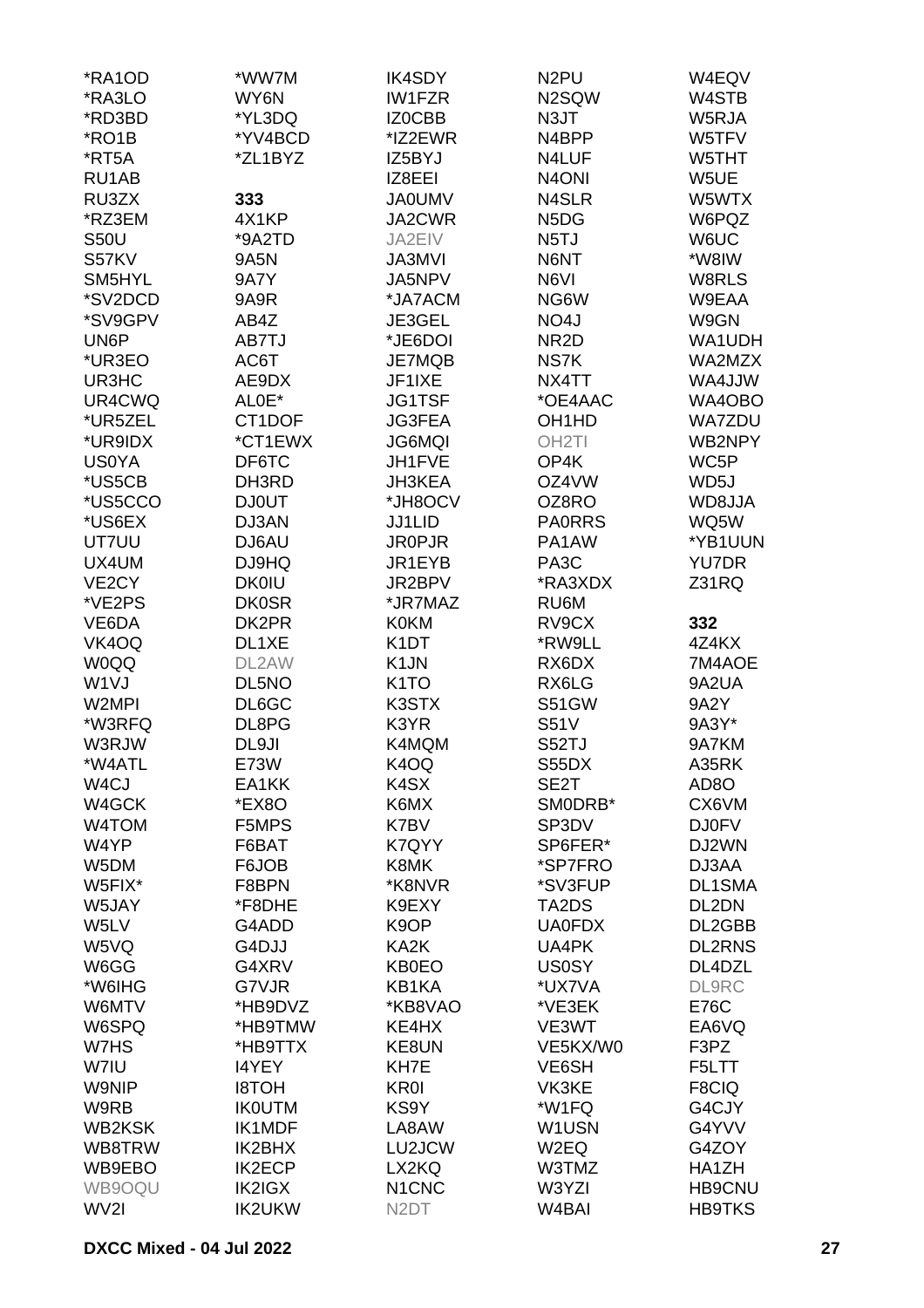| <b>HK3TY</b>                   | K8IKE                           | <b>W0PSY</b>     | <b>IK1MEG</b>                 | KA1DJ                         |
|--------------------------------|---------------------------------|------------------|-------------------------------|-------------------------------|
| HL5BMX                         | K8LY                            | W <sub>2VP</sub> | <b>IN3DEI</b>                 | KA3HXO                        |
| <b>IOMMI</b>                   | K8RRT                           | W4EA             | <b>IT9RTA</b>                 | KA9ABC                        |
| <b>IONUM</b>                   | K8WW                            | W4SD             | <b>IV3KVC</b>                 | KC4MK                         |
| <b>I6CBI</b>                   | KC3VE                           | W5CCP            | IZ2MGN                        | KE4VU                         |
| <b>IK1PMR</b>                  | KC5CR                           | W5OXA            | IZ8EKL                        | KE8UM                         |
| <b>IK4MFP</b>                  | <b>KK7YC</b>                    | W6TUR            | JA1ATF                        | KK1W                          |
| <b>IW0SAF</b>                  | KN3P                            | W8NDP            | JA2DHG                        | KK5DO                         |
| IZ0ADG                         | KQ5U                            | W8TA             | JA2ODS                        | KK6H                          |
|                                |                                 |                  |                               |                               |
| <b>IZ0HTW</b>                  | KR8N                            | W9YE             | JA3MNC                        | KM8K                          |
| *IZ1LBG                        | KS5Z                            | WA8MCD           | JA4FJL                        | KM9Y                          |
| IZ2EIH                         | <b>NOASA</b>                    | WB8BPU           | <b>JA7DRM</b>                 | KN1M                          |
| IZ5JMZ                         | N <sub>1</sub> HN               | *WP4EJH          | <b>JA7XRO</b>                 | KN6M                          |
| IZ7GXB                         | N <sub>2</sub> KW               | WS5E             | <b>JA8BIO</b>                 | KV1E                          |
| IZ8FDH                         | N <sub>2</sub> ZN               | WS7L             | JA8CAQ                        | KX5W                          |
| <b>JA0CVW</b>                  | N3KN                            | *YB0COU          | JA8DWR                        | LU4MEE                        |
| JA1DLX                         | N <sub>4</sub> CRI              | YL2RP            | JA8XDM                        | <b>MOURX</b>                  |
| JA1RTX                         | N4MJ                            | YO3JF            | JE1GGI                        | <b>MD0CCE</b>                 |
| JA1UTZ                         | N <sub>5</sub> AI               | *YO8OU           | JE2TRG                        | <b>MM0EAX</b>                 |
| JA2DN                          | N5EA                            | *YT1Q            | JE3CHA                        | N0AX                          |
| JA2HSE                         | N6BU                            | ZL2IFB           | JE3MYG                        | N <sub>4</sub> HN             |
| JA2MYA                         | N6DKZ                           |                  | JF2SKV                        | N4LZL                         |
| <b>JA7TQK</b>                  | N6RQ                            | 331              | JF5FGY                        | N4QWF                         |
| JA7VEI                         | N7QU                            | 9A1AKL           | <b>JH7DIS</b>                 | N <sub>5</sub> D <sub>D</sub> |
| JA9CVY                         | NA5DX                           | 9A1BOP           | <b>JI1JMK</b>                 | N5GM                          |
| JA9GPA                         | NA6MG                           | 9A1CDO           | JK1AJX                        | N <sub>5</sub> JC             |
| JE1HKW                         | <b>ND0F</b>                     | AF4CD            | JN1RQV                        | N5OHL                         |
| JE1QYI                         | NF4U                            | AF4HX            | JN3OBF                        | N7RD                          |
| *JF3SUL                        |                                 | AL7O             | JR2CFD                        | N7SB                          |
|                                | NG <sub>0</sub> G               |                  |                               |                               |
| <b>JG7AMD</b>                  | NK7Y                            | AL7TC            | JR2PMT                        | N9DQ                          |
| JH1DGQ                         | NV <sub>1Q</sub>                | DD0ZN            | <b>K0FG</b>                   | <b>NJ0M</b>                   |
| JH2PWM                         | OE2WJL                          | DF2NE            | K0HT                          | NJ5X                          |
| JH3GFA                         | ON4LD                           | DJ3NW            | <b>KOMFI</b>                  | NS6P                          |
| JH7AJD                         | ON6AA                           | DJ5MC            | K <sub>1</sub> ACC            | OE3HWC                        |
| <b>JH7BRG</b>                  | PY2DY                           | DK2XX            | K <sub>1UI</sub>              | OH2BEJ                        |
| <b>JH7LVK</b>                  | *R <sub>1</sub> NL              | DL1YM            | K <sub>1</sub> W <sub>C</sub> | OH2BVE                        |
| JI1FDF                         | RD3AW                           | DL2HX            | K <sub>2</sub> AQ             | OH3KRH                        |
| JJ1TBB                         | RK9UN                           | <b>DL7LV</b>     | K <sub>2</sub> UF             | <b>OH7XI</b>                  |
| <b>JK1HGI</b>                  | RN3OA                           | <b>DL7UKA</b>    | K3AH                          | OH8NW                         |
| JK1ODA                         | S57TA                           | <b>DL7XS</b>     | K3PU                          | <b>ON9CFG</b>                 |
| <b>JK3DGX</b>                  | SM1TDE                          | DL8USA           | K3TN                          | PA <sub>2</sub> R             |
| JL2PQV                         | SM4EPR                          | DS2BGV           | K4AB                          | PC3T                          |
| *JR7GBL                        | SM5CBM                          | DS5ACV           | K4DK                          | RA1AOB                        |
| JS1DLC                         | SM5IMO                          | EA5GHD           | K4VNY                         | RA1QD                         |
| <b>K0BFR</b>                   | SP2AJO*                         | EI5GM            | K4YYX                         | RA3BL                         |
| <b>K0DN</b>                    | SP3CFM                          | EW1KP            | K4ZNC                         | RN3DK                         |
| <b>K0DX</b>                    | SV <sub>1</sub> AV <sub>D</sub> | F5VHJ            | K5CWR                         | RU1AO                         |
| <b>K0HB</b>                    | UA4PCM                          | F6DAM            | K <sub>5</sub> P <sub>S</sub> | RU3OW                         |
| K <sub>2</sub> KI <sub>B</sub> | UT4UZ                           | GU4YOX           | K6QU                          | RU6L                          |
| K2PF*                          | UW8SM                           | HB9VC            | K6SD                          | S52DD                         |
| K3RT                           | VE <sub>2QO</sub>               | HL2KV            | K7EM                          | <b>S52OT</b>                  |
| K4DTT                          | <b>VE3RIG</b>                   | I2JR             | K7KH                          | SMOMPV                        |
| K4XD                           | VE3UR                           |                  | K7LAZ                         | SM3DTR                        |
|                                |                                 | <b>I3ZSX</b>     |                               |                               |
| K6NR                           | VK6VZ                           | <b>I5HLK</b>     | <b>K7NPN</b>                  | SM6EOC                        |
| K7KJ                           | *VK8NSB                         | <b>I6KK</b>      | <b>K7SKW</b>                  | SM6MCW                        |
| K7VC                           | *VP8NO                          | <b>I7ALE</b>     | K7WK                          | SP6DLO                        |
| K7YZO                          | <b>WOIJN</b>                    | <b>I7PXV</b>     | K8JH                          | <b>UN7TW</b>                  |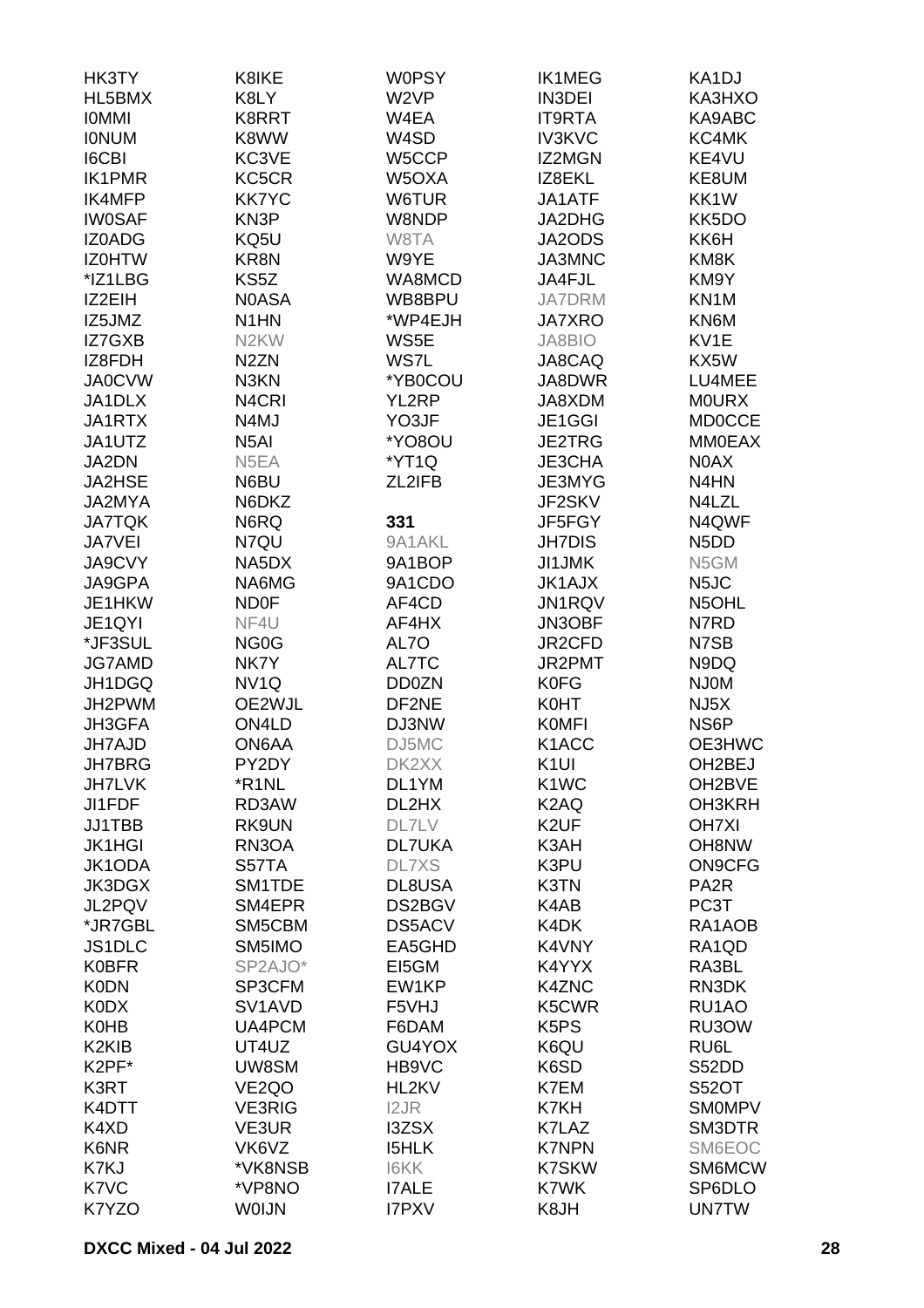| UW2ZM             | DL5CT         | <b>JK3NSD</b>                  | N <sub>1KI</sub>   | <b>WA2FUE</b>      |
|-------------------|---------------|--------------------------------|--------------------|--------------------|
| VE3AIA            | DL5OCE        | <b>JN4ASA</b>                  | N <sub>2</sub> ED  | WA9YTQ             |
| VE5FN             | DL6RBG        | JP1AEG                         | N <sub>2</sub> ZR  | WB4M               |
| W1EQD             | <b>DS3HWS</b> | JR3ANG                         | N4TOL              | WB4OMM             |
| W1XZ              | DS5RNM        | JR5KQF                         | N5DRV              | WB5SSD             |
| W <sub>2</sub> BE | EA7SG         | <b>JR7AGI</b>                  | N5PRU              | WC8W               |
| W2JAJ             | EI9JF         | <b>JR8AMF</b>                  | N6IBP              | WD8NVN             |
| W2KZ              | <b>EI9O</b>   | K <sub>0</sub> GD              | N7RP               | WD8RJR             |
| W <sub>2Q</sub> O | ES1FB         | K1MOD                          | N8OC               | WO6T               |
| W3ACO             | EU1U          | K1TWF                          | N <sub>9</sub> OP  | WX0B               |
| W3FI              | F5AMH         | K <sub>1</sub> WO              | NC <sub>1</sub> E  | XE1JRV             |
| W3MZG             | F6DYG         | K1WVX*                         | NC4AA              | YO3FRI             |
| W3ZL*             | F6HGB         | K2BMI                          | NJ9K               | ZL <sub>2</sub> AO |
| W5JG              | F8ATM         | K2YGM                          | NM4L               |                    |
| W5RKK             | G3JNB         | K3ANS                          | NO9Z               | 329                |
| W8YMB             | HA9RE         | K3OSX                          | <b>NR0T</b>        | 9A4WY              |
| WA5NFC            | <b>HB9AUT</b> | K3SUE                          | NX2X               | 9A5CW              |
| WA6HAT            | <b>HB9BIO</b> | K4KDX                          | NX8Y               | 9A5WW              |
| WA8MOA            | HB9CQL        | K4QG                           | NY <sub>2</sub> F  | 9A9K               |
| WB2UFF            | HB9DLU        | K4WES                          | ON7BJ              | AA4AR              |
| WB3EFQ            | HB9EAA        | K5AVH                          | PA0TO              | AA4KA              |
| <b>WB7WQE</b>     | HB9FBG        | K5QT                           | <b>RA0FA</b>       | AA4VK              |
| WC7N              | HK3CQ         | K <sub>5</sub> R <sub>SI</sub> | RK4FD              | AA6PW              |
| <b>WD4OIN</b>     | HK6BDX        | K <sub>5</sub> ZD              | RW9SG              | AB0GA              |
| WD8MQY            | <b>I2FUG</b>  | K6AAB                          | S53ZZ              | AC5O               |
| WE <sub>1</sub> P | I2KBD         | K6OP                           | SK3PY              | CT1BOY             |
| WE2L              | <b>I2LXA</b>  | K6TKM                          | SM7DBD             | CT1BZG             |
| WO6R              | <b>IC8BNK</b> | K6UJS                          | SV9COL             | CT1HHP             |
| WW1V              | <b>IK0EFR</b> | K8MVZ                          | US1IDX             | CU3AN              |
| WZ5U              | <b>IK1RKN</b> | K8VC                           | UT8IO              | DF7VO              |
| YO3GJC            | <b>IK2GSN</b> | K <sub>9</sub> GS              | VE1HQ              | DF9KF              |
| <b>YU7NW</b>      | <b>IK5FTV</b> | K9GY                           | VE3CV*             | DK9CR              |
| ZP5JCY            | <b>IK6LLJ</b> | K9MFI                          | <b>VE3UTT</b>      | <b>DL0AA</b>       |
|                   | IT9DSZ        | K9QA                           | VE <sub>5</sub> FX | DL1SDH             |
| 330               | <b>IW1FGY</b> | K9SUH                          | VK3EUZ             | DL1ZU              |
| 4X1EL             | <b>IW1GGN</b> | <b>KA0CDN</b>                  | <b>W0QD</b>        | <b>DL2RTL</b>      |
| 4X10Z             | IZ0LKV        | KA2ANF                         | <b>WOSMV</b>       | <b>DL3NCR</b>      |
| 5B4XF             | IZ2AMW        | KA5RNH                         | W1FC               | DM3ML              |
| 9A1DX             | IZ3EAX        | KA5TTC                         | W1NK               | EA1BLA             |
| 9A2JG             | <b>IZ3ENH</b> | KB9S                           | W <sub>1</sub> OZ  | EA3WD              |
| 9A6T              | IZ8FFA        | KC5TJG                         | W1RH               | ES2EZ              |
| AA2F              | JA1BMA        | KC8EU                          | W <sub>2</sub> OR  | F5BBD              |
| AA2X              | JA1ERB        | KC8QT                          | W3EF               | F8XT               |
| AE5PL             | JA1SJC        | KD <sub>2</sub> SC             | W3HDH              | G4CWD              |
| AG5W              | JA2JYP        | KE4KY                          | W3KD               | G4ZYQ              |
| DF <sub>1</sub> R | JA3CA         | KF5EA                          | W4TUN              | HL2CFY             |
| DF7EE             | JA6ARJ        | <b>KL7AK</b>                   | W4WW               | HL9HH              |
| DJ2UU             | JA6NQT        | KN <sub>2N</sub>               | W5DAW              | I2HVE              |
| <b>DK0UB</b>      | <b>JA7SN</b>  | KN4KL                          | W5GA               | <b>IK0IHA</b>      |
| DK3GG             | <b>JA8BKI</b> | KR4U                           | W6NGW              | <b>IK1HJS</b>      |
| DK5WS             | <b>JA9AGX</b> | KT <sub>1</sub> V              | W6VD               | <b>IK6RFQ</b>      |
| DK8OK             | JE2KSM        | KU <sub>5</sub> B              | W7FF               | IZ1GLT             |
| DL1DWT            | JE2RDO        | KZ7N                           | W8IWJ              | IZ1JMN             |
| DL1EK             | <b>JG8NKJ</b> | LA1VFA                         | W8VSA              | IZ3BJK             |
| DL2SDD            | JH2ABL        | LA2DS                          | <b>WA0RVK</b>      | IZ3EBA             |
| DL4MAU            | JH2HLT        | LA2RR                          | <b>WA0WOF</b>      | <b>JA1IXY</b>      |
| <b>DL4RCK</b>     | JH2XQY        | <b>NOCWR</b>                   | <b>WA1ZIC</b>      | <b>JE0UXR</b>      |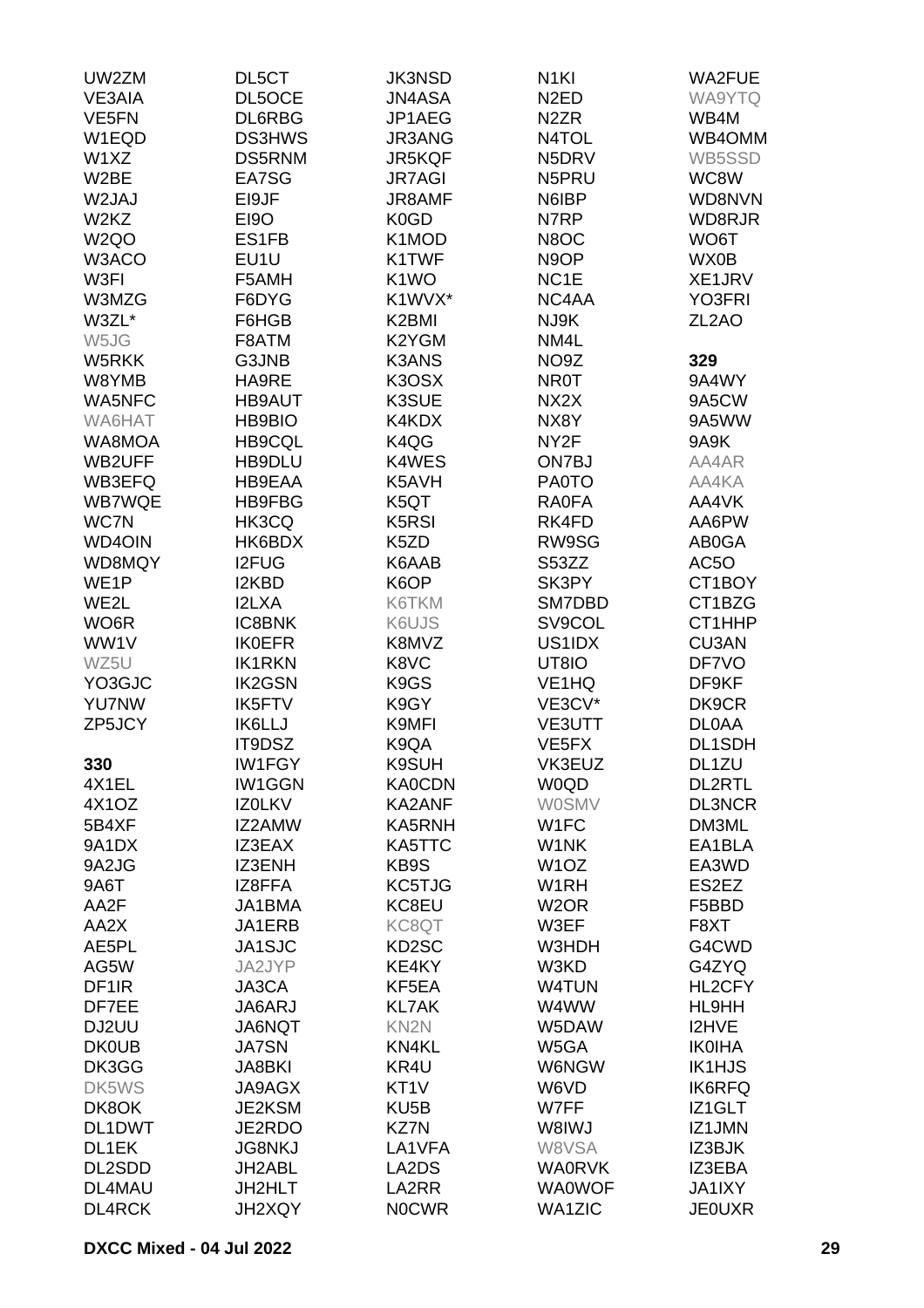| JE3GRQ                        | RT6T              | CT1GPQ           | <b>K0THN</b>                   | VA <sub>2</sub> ZO |
|-------------------------------|-------------------|------------------|--------------------------------|--------------------|
| JE3NWQ                        | RU6FZ             | DJ4OQ            | <b>K0TPP</b>                   | VE1CAW             |
| JE4CIL                        | RV3FT             | DK1AX            | K1IFJ                          | VO <sub>2</sub> GD |
| JE8IGW                        | RX3DTN            | DK1WU            | K1LEC                          | W1XS               |
| JF2VIC                        | SM6CMR            | DK9FE            | K <sub>2</sub> K <sub>SH</sub> | W2BZR              |
|                               |                   | DL2BCH           | K4EA                           |                    |
| JF6XQJ                        | SP6GNJ            |                  |                                | W2ELH              |
| JH3EUJ                        | UT7EC             | <b>DL2HRT</b>    | K4ELV                          | W <sub>2</sub> FK  |
| JH4AAG                        | UY0ZG             | <b>DL5RDI</b>    | K4PZT                          | W3NS               |
| <b>JH7RTQ</b>                 | VA2WA             | DL5XAT           | K4QE                           | W3PL               |
| JJ3GPJ                        | VA3NO             | <b>DL7ARM</b>    | K4WFM                          | W4DTA              |
| JR1EBE                        | VE <sub>2UI</sub> | <b>DL7UPN</b>    | <b>K5OO</b>                    | W4HM               |
| <b>JS2XGS</b>                 | VE3WHE            | EA2AA            | K5XM                           | W5MJ               |
| <b>K0KP</b>                   | VK3GA             | EA5CRC           | K6HHD                          | W5PS               |
| K2IQK                         | VK3HJ             | ER3DX            | K7CO                           | W5YDA              |
| K <sub>2</sub> P <sub>Z</sub> | <b>W0BBI</b>      | F <sub>2QD</sub> | K9YC                           | W6PMT              |
| K4HP                          | <b>WOFS</b>       | F5JGA            | KA2AJT                         | W7PAQ              |
| K4MY                          | <b>WOJRN</b>      | F6DSX            | KD <sub>2</sub> OD             | <b>WAOIDK</b>      |
|                               |                   |                  |                                |                    |
| K4WJ                          | W1DDD             | F6HJR            | KE4E                           | <b>WA0SXV</b>      |
| K <sub>5</sub> BC             | W1JMM             | F6IFE            | KE5OG                          | WA4DAN             |
| K5MOY                         | W1TY              | G3RPB            | <b>KK0T</b>                    | WA4JZS             |
| K6ASK                         | W1WC              | G3ZQH            | KO6KD                          | WA4WPN             |
| K7AZG                         | W2AAN             | G4AFU            | KP4N                           | WA8VSJ             |
| K8DB                          | W3KRB             | <b>GMONAI</b>    | LZ2HN                          | <b>WB0YQT</b>      |
| K8EB                          | W4SKW             | GW3SFC           | N3CY                           | WD4NBX             |
| K8RS                          | W4YCZ             | HI3T             | N <sub>4</sub> OA              | WK3I               |
| K9MY                          | W5CJZ             | HL1IE            | N4TG                           | WM7A               |
| KD4W                          | W5CPI             | I3OBO            | N5AQ                           | WX6M               |
| KD9M*                         | W6UPI             | IK5ATM           | N7EPD                          | YO9FNP             |
| KE6V                          | W6UR              | IK6DTB           | N7YB                           | YU7DX              |
|                               |                   |                  |                                |                    |
| KP <sub>2</sub> L             | W7HRD             | IK6HRB           | N7YX                           | ZL2ACP             |
| KP4JFR                        | W7RR              | <b>IK7CJV</b>    | N9JR                           | ZL2ASM             |
| KW9U                          | W8BBQ             | IT9KCD           | NL7S                           |                    |
| LA <sub>2</sub> CF            | W9LU              | IV3AZZ           | NR4V                           | 327                |
| LA7XK                         | W9NT              | <b>IV3XNF</b>    | <b>NS0B</b>                    | 7K1PTT             |
| LY1G                          | WA2IFS            | <b>IWOAFS</b>    | OE5MJL                         | 9A4BL              |
| LZ1QN                         | <b>WA4ICK</b>     | <b>IZ3NYS</b>    | OH4MF                          | AC5AA              |
| N1QMM                         | WA4SFF            | IZ5EKW           | OH <sub>8</sub> OB             | AG1J               |
| N3TR                          | WA4VDN            | IZ8AJU           | ON4CDX                         | CU3BL              |
| N4HGZ                         | WA5LFD            | <b>JA0RQV</b>    | ON4SW                          | DF <sub>2QC</sub>  |
| N5ATT                         | WB2QMU            | JA1GYO           | PA3GVI                         | DF6EX              |
| N <sub>5</sub> GO             | WB3GOC            | <b>JA1HOX</b>    | R7KC                           | DG7RO              |
| N <sub>5</sub> UL             | WB8LFO            | <b>JA1UII</b>    | R9SA                           |                    |
|                               |                   |                  |                                | <b>DJ1TU</b>       |
| N6TNX                         | WC5M              | JA1XPH           | RO7T                           | DK6WF              |
| NE <sub>5</sub> S             | <b>WD9IIC</b>     | JA1XZF           | S53ZL                          | <b>DL0JK</b>       |
| NE9K                          | WO4Y              | JA7JT            | S57AL                          | DL1FBO             |
| NX <sub>1</sub> L             | WX9U              | <b>JA9YBA</b>    | SA0AQT                         | DL1LZ              |
| OE6VIE                        | XE2FL             | JE1VPC           | <b>SMODSF</b>                  | DL1SP              |
| OH <sub>2</sub> BOZ           | YO3JW             | JE3LWB           | SM7BAU                         | DL2FAI             |
| OH <sub>8</sub> US            |                   | JH6WHN           | SP1MWK                         | DL2UR              |
| ON4ACG                        | 328               | <b>JH7AKT</b>    | SP5ELA                         | DL3DTH             |
| ON <sub>4</sub> CT            | 4Z5SG             | <b>JI3ICP</b>    | SP9DLY                         | DL3EAP             |
| OZ4OC                         | 9M6XRO            | JJ1ENZ           | SQ1X                           | DL4FAY             |
| <b>PA0JNH</b>                 | AA4VV             | <b>JJ1OKK</b>    | SV <sub>1</sub> EJD            | DL4MEH             |
| PT2ADM                        | AA6NP             | JN1NOP           | SV <sub>2</sub> JAO            | DL8ZAW             |
| R <sub>2</sub> DO             | AB2E              | <b>JN3TRK</b>    | UA6LAH                         | DL9EY              |
|                               |                   |                  |                                |                    |
| RA1AG                         | AB6CF             | <b>JW7FD</b>     | <b>UN7ECA</b>                  | DL9MKA             |
| RA3QUA                        | AD4J              | <b>K0COM</b>     | V51B                           | DM2TO              |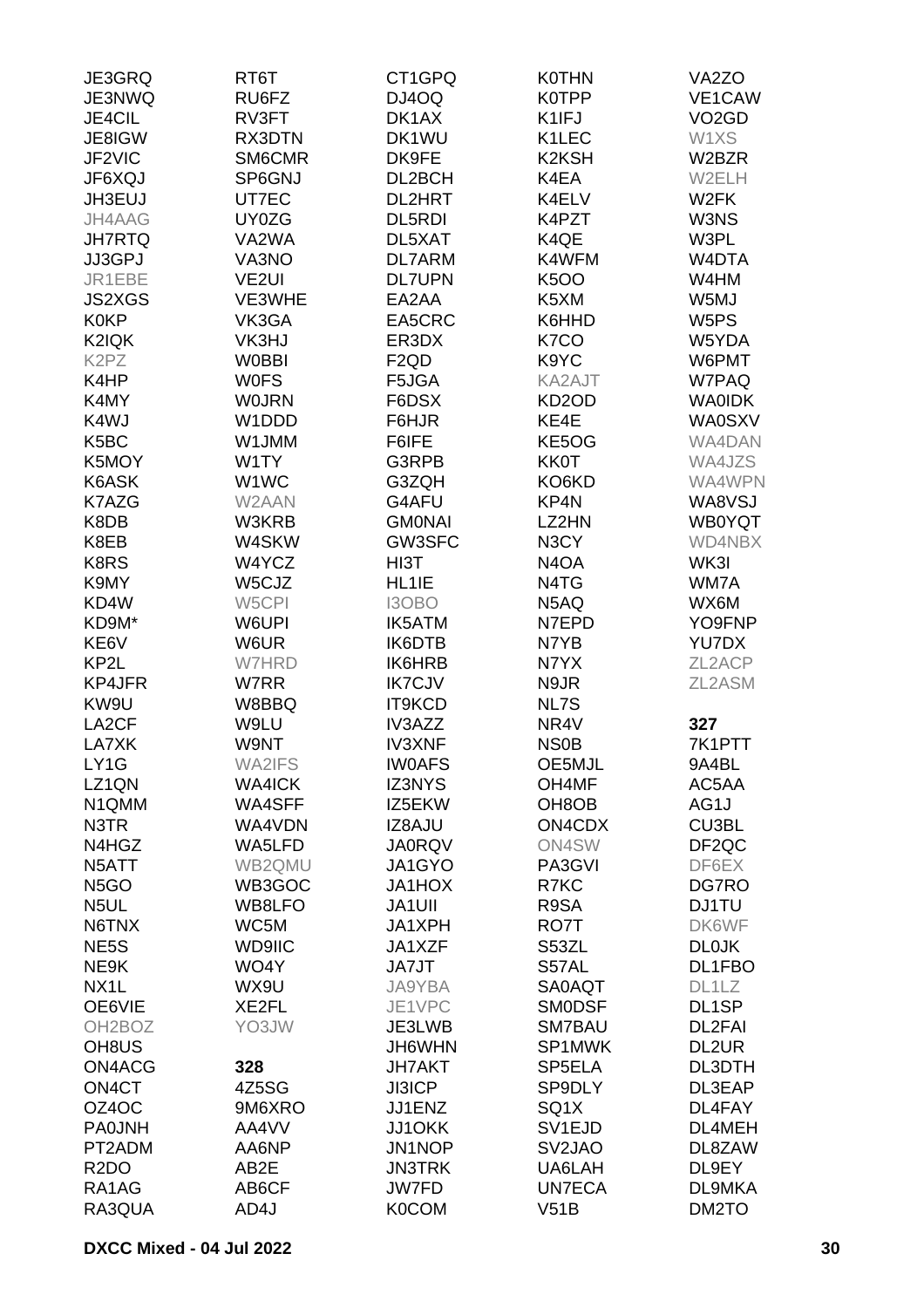| <b>DS1JFY</b>                 | K4JZ               | W2NJN             | JA6MWF             | VE <sub>1</sub> OP |
|-------------------------------|--------------------|-------------------|--------------------|--------------------|
| EA1PP                         | K7OVM              | W3KX              | <b>JA7AUM</b>      | VE3EGO             |
| EA7QW                         | K8EAB              | W4OY*             | JE1TTI             | VE3GJH             |
| EI2GLB                        | K8GI               | W4QS              | <b>JH0JQS</b>      | VE4GR              |
|                               |                    |                   |                    |                    |
| F5ELL                         | KA5VFU             | W5AH              | JH2PWY             | VE4GV              |
| F6IMB                         | KB5CSQ             | W5KWK             | JI8XLD             | W1DAR              |
| G3HSR                         | KC4ZH              | W5QM              | JO1WXO             | W <sub>1</sub> OU  |
| G3TQZ                         | KC5M               | W6MVW             | <b>JQ2NBX</b>      | W <sub>1</sub> ZS  |
| <b>GIOTJJ</b>                 | KD5QHV             | W6NW              | JR1XFS             | W2AXZ              |
| <b>GW0ANA</b>                 | KK0DX              | W6YLL             | JR3EQA             | W <sub>2</sub> UB  |
| <b>HA7CY</b>                  | KK4XL              | W7AH              | K3JWI              | W3FOX              |
| <b>ISELQ</b>                  | KQ4EE              | W7BEM             | K4MQ               | W3GK               |
| <b>IK4YCQ</b>                 | KS4S               | W8UQ              | K4NYV*             | W4TGB              |
| IK8ENH                        | LA2GV              | W9CPV             | K4WHN              | W4UCK              |
| IK8OZV                        | LU1FM              | WA2BB*            | K4WNW              | W4XT               |
| IW2FND                        | LU <sub>2</sub> CC | WA4CEM            | K4YL               | W6WA               |
| <b>JA0HWF</b>                 | N0QX               | WA8W              | K6JAT*             | W6YD               |
| JA1KRW                        |                    |                   | K7FL               | W7SIR              |
|                               | N2JSB              | WX0V              |                    |                    |
| JA3AVO                        | N2RJ               | XE <sub>1</sub> K | KD3TB              | W7VSM              |
| JA5CPJ                        | N <sub>3</sub> KR  | XE1MDX            | <b>KE0DV</b>       | W8IFX              |
| JA8ANQ                        | N <sub>4</sub> AYO | XE2LV             | KF <sub>2</sub> G  | W8KNH              |
| JA8EJZ                        | N4DRC              | YO4DW             | KI5GF              | W9AP               |
| JA8GYQ                        | N4LR               | YU3MAY            | KI7AO              | W9SC               |
| JA9EAE                        | N6NPG              | <b>YV5OIE</b>     | KJ6YK              | <b>WA1KUL</b>      |
| JE1OHL                        | N8AYY              |                   | KT <sub>5</sub> X  | WA1Z               |
| <b>JE7RJS</b>                 | N8NA               | 326               | LZ1YE              | WA2OHD             |
| JF2OZH                        | N9ZI               | 9A1CBM            | N3ARK              | <b>WA7BNM</b>      |
| JF2UEE                        | NP3CW              | AA4FL             | N3CSL              | WB2IRK             |
| JF6WBP                        | NX2T               | AD4AA             | N <sub>4</sub> CT  | WB <sub>2</sub> V  |
| JG1IEF                        | NY <sub>2</sub> A  | AF6F              | N4HK               | WB4GMR             |
| JG1IWB                        | ON6BC              | AH7A              | N4QF               | WB6FWS             |
| JG1SWM                        | OZ7AX              | AK9Y              | N <sub>4</sub> SJ  | WB6OTB             |
|                               |                    |                   |                    |                    |
| <b>JH0GHZ</b>                 | PA0OI              | <b>DL9TW</b>      | N <sub>5</sub> FJY | WC7Q               |
| <b>JH0OXS</b>                 | PA3AWW             | DL9ZO             | N5WYR              | WD9Q               |
| JH1AEP                        | PY1OL              | E72U              | N6OND              | <b>WG0M</b>        |
| JH1VRQ                        | PY3DF              | F6DBX             | N6QI               | WQ1H               |
| JI1MTM                        | R <sub>1</sub> QA  | <b>HB9CIC</b>     | N6XU               | WS9W               |
| JK2XLJ                        | RA5BM              | <b>HK0HEU</b>     | N7EO               | WT2Q               |
| JL1UFW                        | RN9N               | <b>HS0ZIV</b>     | NG6N               | WW2DX              |
| JO1UAL                        | RU9UC              | <b>I1RB</b>       | NN1NN              | XE1GBM             |
| JO4CFV                        | RZ0AF              | <b>I1SOP</b>      | NN <sub>8</sub> L  | YB0AZ              |
| JP1SRG                        | <b>SM0BYD</b>      | <b>IK2RPE</b>     | NR7DX              |                    |
| JR1UFN                        | SM3PHM             | <b>IK6NUZ</b>     | NS <sub>1</sub> L  | 325                |
| JR3NZC                        | SQ9V               | <b>IW0GBU</b>     | NX3Y               | 4X1ZQ              |
| JR4CEB                        | SV5DKL             | IW1QN             | NY4H               | 9A1CRS             |
| JR6GUU                        | UA4AZ              | <b>IW3SSA</b>     | OE3EPW             | <b>AA0KA</b>       |
| <b>JR7FRW</b>                 | UN7G               | IZ4DIW            | OE5CMN             | AG7N               |
| JR9GMS                        | VA2LC              | JA1EPL            | PA3DLM             | CE3BBW             |
| K0KL*                         | VA2LM              | JA1JCQ            | PT <sub>2</sub> NP | CE6ID              |
| K1AMF                         | VA3MO              | JA1QIW            | RA3WDK             | DF7FC              |
|                               |                    |                   |                    |                    |
| K1KNM                         | VE3DGX             | JA1RLV            | RV3GW              | DK9MC              |
| K <sub>1</sub> LT             | VE3DR              | JA2EJI            | SM6JHO             | DL <sub>1</sub> SO |
| K <sub>2</sub> TA             | <b>VE3JFS</b>      | <b>JA3TBT</b>     | <b>SP6IEQ</b>      | DL2DBP             |
| K2YEH                         | VE3MFW             | <b>JA3UNA</b>     | SQ9OH              | DL2MDU             |
| K2YPT                         | VE3NSZ             | JA4KFA            | TF3DC              | DL5SDB             |
| K <sub>3</sub> X <sub>C</sub> | VE4XQ              | JA5KT             | UA1ORK             | DL9CI              |
| K <sub>4</sub> CF             | W1VT               | <b>JA6BCI</b>     | UA9OS              | EA8MT              |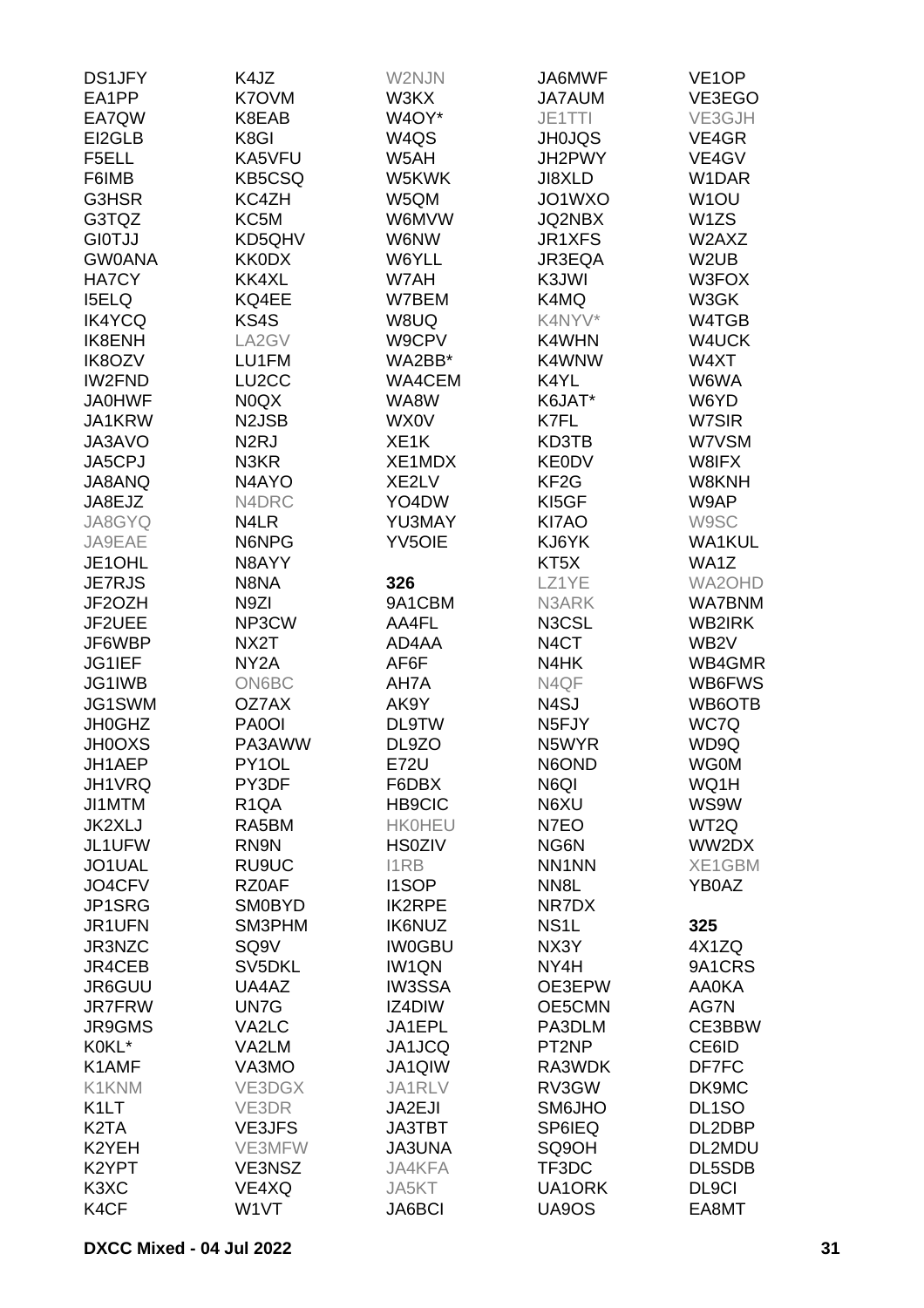| F6DHI             | KC4HW              | WB9MSM        | K0XM               | <b>WB0TVP</b>                 |
|-------------------|--------------------|---------------|--------------------|-------------------------------|
| G8DX              | KC4IR              | WC4X          | K0ZX               | WB2TKY                        |
| GW4MVA            | KC4VU              | <b>WD0HNQ</b> | K1FEV              | WB4KTC                        |
| HB9BYZ            | KE4S               | WX1S          | K1MAA*             | WB8RNY                        |
| HG6IA             | KG8CZ              | WY7M          | K1OYQ              | WB9PTN                        |
| HL4CJG            | <b>KO11</b>        | YL2TW         | K2HJB              | WB9V                          |
| <b>IOAEC</b>      | KR0G               | YO3QK         | K6VV               | WT8R                          |
| <b>I1GJC</b>      | N3DD               | <b>YT7WW</b>  | <b>K7CMR</b>       | <b>YT7TY</b>                  |
| IC8SQS            | N3EEI              |               | K7XE               |                               |
|                   |                    | YU1ZO         |                    |                               |
| <b>IK0OPS</b>     | N3MLV              | YU2TW         | K8QKY              | 323                           |
| <b>IK4TVP</b>     | N4BSN              | YU9A          | K9RMP              | 9A2GF                         |
| IK6ZDF            | N4GJ*              | ZS6ASW        | KC3KE              | A65BR                         |
| IK8MRD            | N4LV               | ZS6NJ         | KD <sub>2</sub> GC | AA2ZS                         |
| <b>IV3SCR</b>     | N6EHA              |               | KD5MD              | AA3AZ                         |
| <b>IV3TOU</b>     | N7IP               | 324           | KD <sub>5</sub> R  | AA5VU*                        |
| <b>IW2ETR</b>     | N8BIB              | AA4AM         | KE4DH              | AA6XV                         |
| <b>IZ2LSC</b>     | N8VV               | AA4DD         | KP4S               | AB3CV                         |
| IZ4MJP            | NX5B               | AA5HP         | KR9F               | <b>AC0B</b>                   |
| IZ8GCE            | NY <sub>1</sub> L  | AA7KE         | KW1DX              | AE4CW                         |
| IZ8LKL            | OH3NDH             | AC9A          | KZ1L               | AG3V                          |
| <b>JA0RCK</b>     | OK1DKR             | AF5CC         | LA8NH              | AG5Y                          |
| JA3MHV            | PA <sub>1</sub> H  | AF6S          | N <sub>1</sub> IA  | CX4CO                         |
| JA3NHL            | PA3GND             | AI3R          | N <sub>2</sub> RD  | DF3AO                         |
| JA3QOS            | PT7CB              | DJ0JJ         | N3GB               | DJ1YH                         |
| JA3TYT            | R <sub>3</sub> ST  | DL1FCM        | N <sub>5</sub> PA  | DL1WM                         |
| JA3VOT            | RD9M               | <b>DL1TRK</b> | N7UX               | DL4FBZ                        |
| JA3WLN            | SM4DDS             | DL2MIH        | N9BW               | EB3CW                         |
| JA4AQA            | SM5EIT*            | DL2SWN        | N <sub>9</sub> CO  | F5JNE                         |
| JA7GAP            | SP1MHV             | <b>DL6IAN</b> | N9FH               | F6FTB                         |
| JE3SSL            | SP6OJK             | DL7AOM        | NM <sub>2</sub> L  | HA3JB                         |
| JF1HUC            | SP7QHR             | EA5AR         | OE2KHM             | HB9BSL                        |
| JF8QNF            | SP9N               | EA5BZS        | OH <sub>1</sub> BV | <b>HB9FMN</b>                 |
| <b>JH0FBH</b>     | TI5RLI             | F9YN          | OK2BON             | HC1H                          |
| JH1OXV            | UA1TAN             | HK3G          | OK2OZL             | IK3DVY                        |
| JH1SBE            | UA6FQ              | HL1CG         | OZ0KY              | <b>IK8GYS</b>                 |
| JH2KKW            | VE <sub>2</sub> CU | I6PZ          | PA3BWD             | <b>IZORVI</b>                 |
| JH3CKP            | VE3CWP             | <b>IK2LTR</b> | RA3FH              | IZ3NXC                        |
| JK3BLD            |                    | <b>IV3MGN</b> | SM5AKS             | IZ8DPL                        |
|                   | VE3KY              | <b>IWOAGX</b> |                    |                               |
| JL1TXC            | VE3RA              |               | SM6CGI             | IZ8VYU                        |
| JN1BAH            | <b>VU2NKS</b>      | IZ2KPE        | UL7NW              | JA1FJJ                        |
| JR1SSH            | <b>WOJIN</b>       | IZ4BBF        | UN7LZ              | JA1NGM                        |
| <b>KOIL</b>       | W1GUW              | <b>JA0DXG</b> | VE3GQ              | <b>JA1UTQ</b>                 |
| <b>K0PCG</b>      | W2IQB*             | <b>JA0ORM</b> | VE3KI              | JA6SRB                        |
| <b>K0XE</b>       | W2XX               | JA1GVT        | <b>W0KKT</b>       | JA8BMK                        |
| K <sub>1</sub> TU | W4NO               | JA1JPM        | W1WA               | JE3GUG                        |
| K4JC              | W <sub>5</sub> HNS | JA1JWP        | W2HUG              | JF4HDR                        |
| K4YJ              | W5PVE              | JA9FO         | W4ID*              | <b>JH0NOS</b>                 |
| K5DHY             | W6SA               | <b>JE3BIQ</b> | W4LSC*             | JH1WIX                        |
| K6UT              | W6YR               | JF1UOW        | W5HNK              | <b>JH7QLR</b>                 |
| K6XV              | W7MEM              | JG1NBD        | W6TGI              | <b>JQ1TIV</b>                 |
| K7MO              | W8SFF              | JH1FNU        | W6VY               | <b>JR3RIY</b>                 |
| K8FZ              | W9JL               | <b>JH4ADK</b> | W7IV               | <b>K0MD</b>                   |
| K9HLW             | W9YRZ              | JH8GYP        | W8FJK              | K <sub>2</sub> T <sub>G</sub> |
| K9PG              | W9ZCL              | JH8WXF        | W8JA               | K3GP                          |
| KA4OTB            | <b>WA7HQD</b>      | <b>JK1TCV</b> | W9HBH              | K4EAR                         |
| <b>KA7AUH</b>     | WB2OHD             | <b>JR0DLU</b> | WA2MNM             | K4KAY                         |
| KC1PY             | WB2QFV             | JR1DNH        | WA5YOM             | K5NOF                         |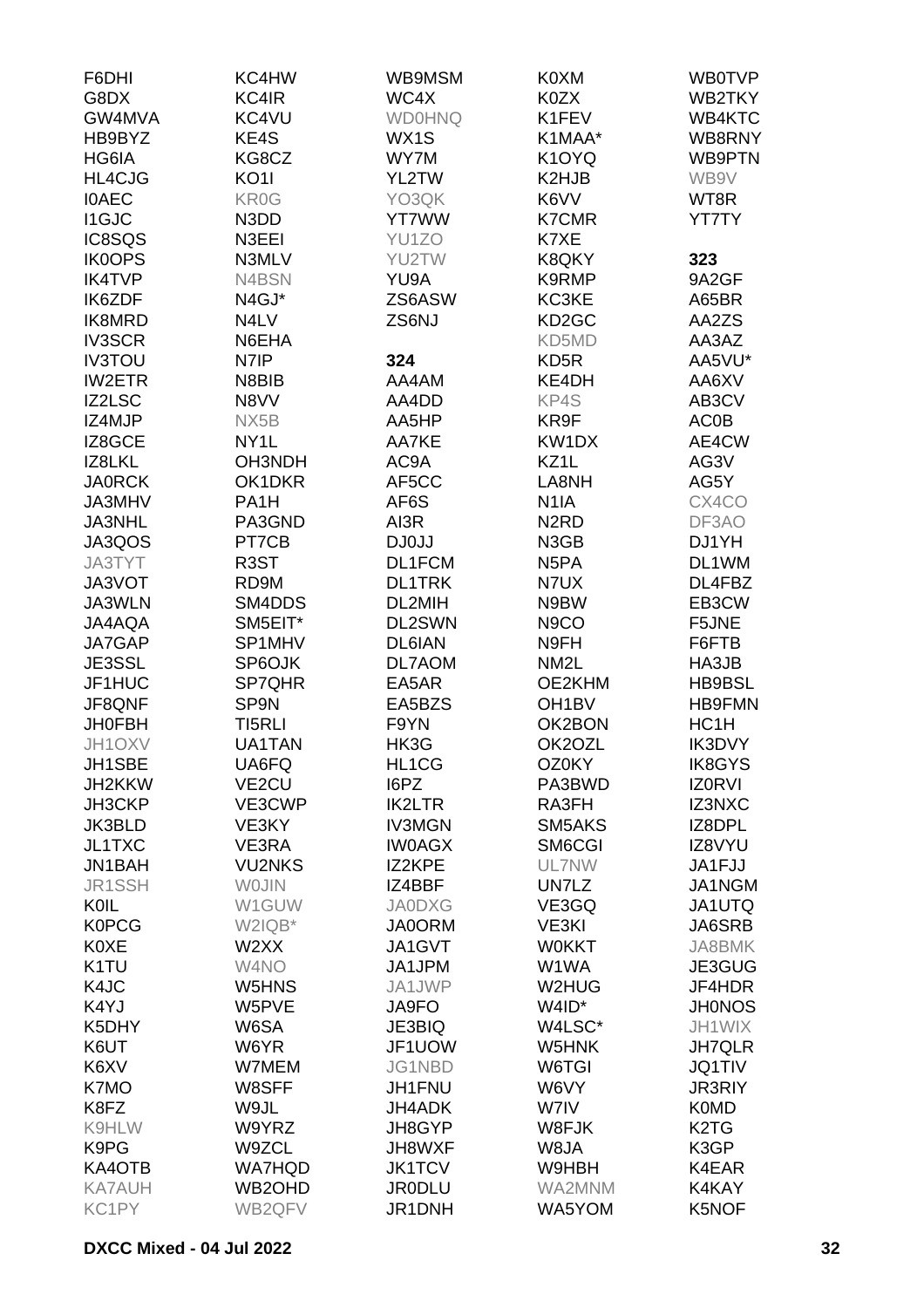| K <sub>5</sub> TR   | W <sub>2</sub> GS | IZ8IEV                | OH1HAQ              | <b>IK3TZB</b>                 |
|---------------------|-------------------|-----------------------|---------------------|-------------------------------|
| K <sub>5</sub> XK   | W3HER             | JA1CFZ                | OH <sub>2</sub> BVI | IK4UPJ                        |
| K6JL                | W4GHD             | <b>JA1ITJ</b>         | OH <sub>5</sub> OZ  | IK8PGE                        |
| K7LB                | W4HGW             | <b>JA1NIR</b>         | OH7MP               | <b>IT9AUT</b>                 |
| K8KU                | W4ZGR             | JA1PVX                | OZ5HP               | IT9AZS                        |
| K9MRD               | W5RAE             | JA4CZM                | RA3LAL              | IT9IQQ                        |
| KA4LRM              | W6CR              | JA5AOF                | RG7G                | <b>IT9MUO</b>                 |
| KB0X                | W6LDE             | <b>JA5NON</b>         | RL3AA               | IZ6ERS                        |
| KB4NJ               | W6NVN             | JA8IYI                | RT <sub>0</sub> F   | JA1ACB                        |
| KC3J                | W6OPO             | <b>JA8SHI</b>         | S51AD               | JA1HP                         |
| KD3T                | W7CUS             | <b>JA8UIV</b>         | <b>S58J</b>         | JA1JXR                        |
| <b>KF0RQ</b>        | W8CPO             | JF5APX                | SK5PZ               | JA2HOL                        |
| KG2T                | W8XC              | JH2BUF                | SM5GLC              | JA3ANW                        |
| KG5UZ               | W8YAH             | JH2CJW                | SP6BPY              | JA4HXF                        |
| KH6MT               | W9DF              | <b>JH2TIP</b>         | SP6TRX              | <b>JE0ART</b>                 |
| KN7D                | W9JOP             | JI2KUJ                | UT2AB               | JE1ARQ                        |
| KX9B                | WA9PWP            | JJ1SBO                | VO <sub>1</sub> CA  | JE3CYW                        |
| LB2TB               | WB9I              | JJ3PUF                | VR <sub>2KF</sub>   | JF4GXN                        |
| LU8DY               | WD5AAM            | <b>JJ7XTV</b>         | <b>WOIEA</b>        | JF4PAG                        |
| N <sub>2</sub> BT   | WD8OFB            | JK2WFV                | W3ZGD               | JF6FFS                        |
| N3JM                | WM4AA             | JR1RKA                | W4GH                | JG1LRE                        |
| N4QWZ               | WX0Y              | JR2TQG                | W5KD                | JG3EOO                        |
| N5OUE               | ZS1LS             | JR5SWZ                | W7JWM               | JH1DUL                        |
| N7TM                | ZS6UT             | <b>K0EY</b>           | W8EG                | <b>JH2TPI</b>                 |
| N9QQK               |                   | K0XD                  | WA2HMU              | JH6WDG                        |
| NA4K                | 322               | K4MIH                 | WA3DMH              | <b>JH7XVB</b>                 |
| ND7K                | 7K3QPL            | K4WZ                  | WA6KHK              | <b>JN7DOS</b>                 |
| NF <sub>1</sub> G   | 9A1ARS            | K4YXJ                 | <b>WA7HR</b>        | JR1DQK                        |
|                     | AA3NJ             | K5FNR                 | WB2ZTH              | JR4IVR                        |
| NF9S                |                   |                       |                     |                               |
| NV9L<br>NX4DX       | AA4LU<br>AB5A     | K5FZ                  | WB5HBR<br>WB7BWZ    | JR6GHN                        |
|                     |                   | K5JN                  |                     | <b>K0AL</b>                   |
| NZ9C                | AC6DX             | K5JTH                 | WB9IWN              | <b>K0AY</b>                   |
| OE3JAG<br>OH8LXT    | CT3MD             | K6BV                  | WF9V<br>WN4G        | <b>K0SN</b><br><b>K0TLM</b>   |
|                     | <b>CU3EQ</b>      | K6MKF                 | YB9WZJ              | K1USA                         |
| OM3IM               | DJ5EJ             | K6UNE                 |                     |                               |
| OZ1BXG<br>OZ1LCG    | DK4BW             | <b>K7MRU</b><br>K8ARY | <b>YU7NF</b>        | K <sub>2</sub> QPN            |
| OZ7AM               | DL7UBA<br>DL9MFH  |                       | YV <sub>5LI</sub>   | K4RWP                         |
|                     |                   | KA6V*                 | ZS1XG               | K4SGL                         |
| <b>PA7TWO</b>       | <b>DL9MRF</b>     | KB2FCV                |                     | K5AOL                         |
| PY2FN               | DO4DXA            | <b>KB7TW</b>          | 321                 | K5BDS                         |
| PY6HD               | EA1KY             | KC4QT                 | 7M4CLF              | K <sub>5</sub> P <sub>Z</sub> |
| PZ1DY               | EA5ZR             | KI4TWA                | AA4EA               | <b>K7DSE</b>                  |
| RD <sub>3</sub> A   | EC <sub>1</sub> A | KK9T                  | DF2NU               | K7EV                          |
| RK7T                | EU1KY             | KP4AM                 | DJ5FM               | K7MY                          |
| RW9QA               | F4BKV             | LA9TY                 | DJ8NT               | K7WT                          |
| RZ3DW               | F5RZJ             | LX2SM                 | DK1WB               | K9TN                          |
| <b>SMODGW</b>       | G0KJP             | <b>MM0BQN</b>         | DK2WV               | KA2HMJ                        |
| SM5ELV              | GW4TSG            | <b>NOJW</b>           | DL9FM               | KA5EJX                        |
| SP8BUH              | <b>HAONAR</b>     | <b>NOVY</b>           | DS5DNO              | KA8SYV                        |
| SV <sub>2</sub> CCA | HI3Y              | N <sub>1</sub> EUO    | EA2AAZ              | KB2ENF                        |
| SV8CKM              | HK1X              | N4TKF                 | G2ATM               | <b>KB5UNX</b>                 |
| UN9L                | HL5QY             | N6TD                  | HB9DWL              | KB7V                          |
| VE3OI               | <b>IOTIC</b>      | N7NH                  | HB9NL               | KB9I                          |
| VE8EV               | I2WOQ             | NA4CW                 | HK3TU               | KC8RP                         |
| <b>WOVD</b>         | I6TIH             | NF <sub>2</sub> K     | I2DJX               | KD1HN                         |
| <b>W0ZS</b>         | <b>IK2GXK</b>     | OE1EMN                | <b>IK2DZN</b>       | KD3AL                         |
| W1EL                | <b>IV3NBA</b>     | OE1JIS                | <b>IK2PZQ</b>       | KI4HL                         |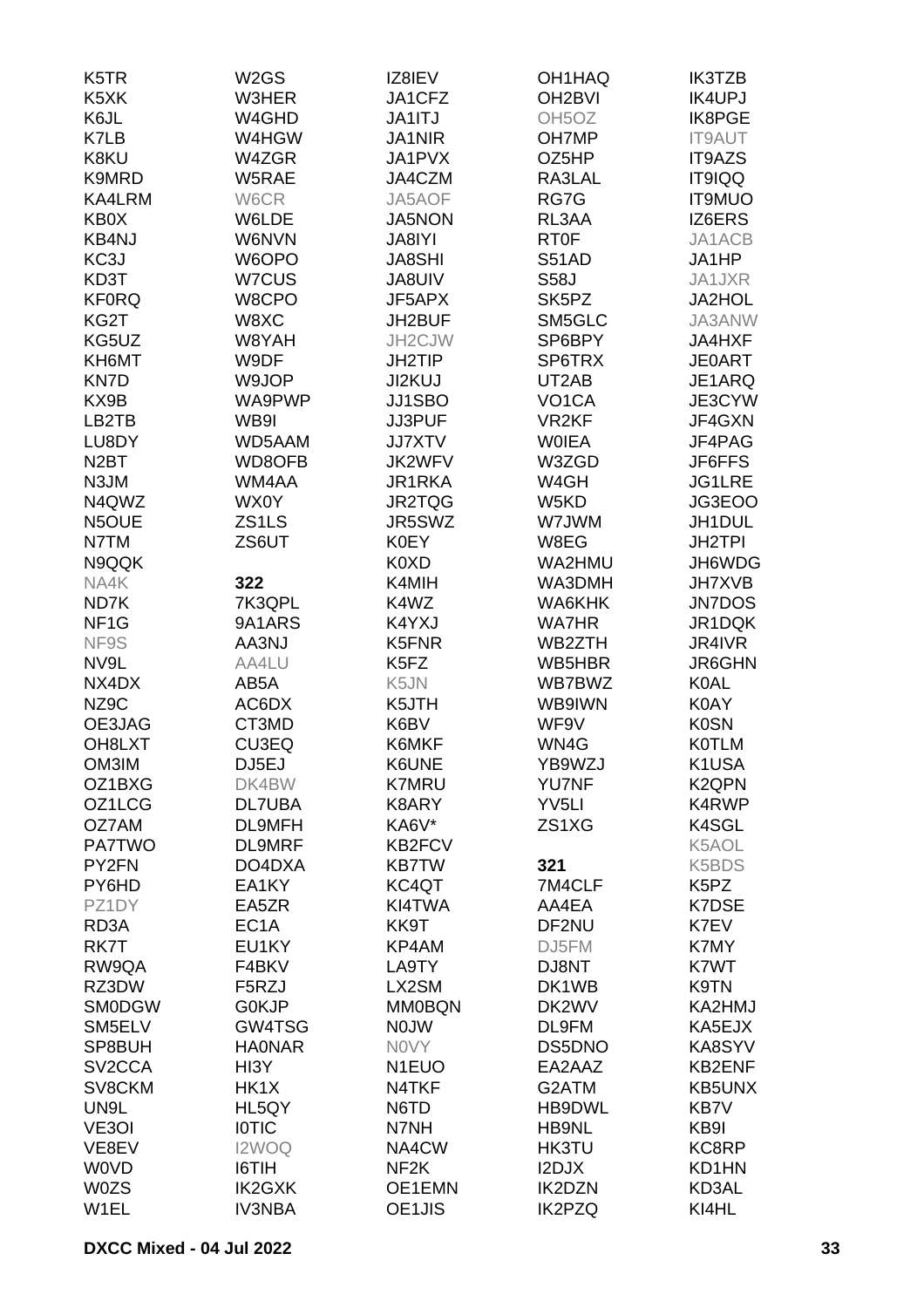| KJ5PQ                         | AB5GU                         | N7RE                | YU7AU              | N6VH               |
|-------------------------------|-------------------------------|---------------------|--------------------|--------------------|
| KQ4NW                         | AE9YL                         | N8WD                |                    | N7BD               |
| KR <sub>9V</sub>              | AF3Y                          | NA <sub>2</sub> G   | 319                | N8AVK              |
| KS <sub>1</sub> A             | AI <sub>5</sub> P             | NG4M                | A65CA              | N8FF               |
| <b>LA0FA</b>                  | AJ9D                          | NK5Y                | AB6BT              | N9HFR              |
| M0AID                         | DH5VK                         | NT <sub>1</sub> A   | AK1A               | NG9V               |
| N <sub>2</sub> N <sub>W</sub> | <b>DLOEB</b>                  | OK2ZDL              | CT3KN              | NN <sub>1</sub> SS |
| N4AXT                         | DS4NYE                        | ON <sub>5</sub> PD  | DF3EC              | NP4G               |
| N6NF                          | EI4II                         | <b>ON6OS</b>        | DH7SA              | NU <sub>5</sub> O  |
|                               |                               |                     |                    |                    |
| N9EAJ                         | F5TMJ                         | OZ1IKY              | DL3AR              | OE1SZW             |
| NA6L                          | G0AWA                         | <b>PS7KM</b>        | DL9GCG             | <b>SMONZZ</b>      |
| OE3CBA                        | <b>HA7GN</b>                  | RA3AR               | <b>E73M</b>        | SP8NTH             |
| OK5TK                         | HB9DAC                        | RQ3A                | EA1KP              | SV8DOU             |
| PJ2HB                         | <b>I8TSL</b>                  | RU4SO               | F <sub>1</sub> JKJ | TG9AL              |
| RA1QY                         | <b>IN3MQT</b>                 | <b>S52D</b>         | F <sub>2</sub> CW  | UA3FF              |
| RM3DA                         | IZ5RVG                        | <b>SMODBR</b>       | F5LIW              | UA6EX              |
| SP7FBQ                        | JA2HYD                        | SM3AKX*             | F5LMJ              | VA7KO              |
| SP9WZS                        | <b>JA3ENN</b>                 | SM5AJR              | F6CSQ              | VE3SSJ             |
| SQ2GXO                        | JA7GZM                        | <b>SP6JIU</b>       | HB9BQB             | VK3JMB             |
| <b>SQ7NSN</b>                 | JA8WBW                        | SV <sub>1</sub> CIB | HK1MW              | <b>WOMU</b>        |
| <b>SV3ICK</b>                 | JF1KMC                        | TG9VT               | <b>I1GMF</b>       | <b>W0ZA</b>        |
| UA1CKC                        | JH1OVY                        | UA5D                | <b>IK0VTG</b>      | W1DGC              |
| <b>US0TA</b>                  | JK1MZT                        | <b>UN7FW</b>        | <b>IK5ZUK</b>      | W <sub>1</sub> ECI |
| VE3BZ                         | JR6CSY                        | VE <sub>1</sub> SK  | <b>IK7JVE</b>      | W3LA               |
| VE3CRG                        | <b>K0DI</b>                   | VE2AFU              | <b>IWOEYT</b>      | W3WH               |
| VE6KY                         | K2BLA                         | VE3ESE              | IZ1JLG             | W4BH               |
| VE6SV                         | K2EUH                         | VE3VEE              | <b>IZ4NIC</b>      | W4HPW              |
| VE7JKZ                        | K4IT                          | VE4OP               | IZ8XQC             | W4MGB              |
| W1KDA                         | K4UTI                         | VE6NDY              | <b>JA3DSY</b>      | W6FC               |
| W1XV                          | K4WM                          | VE6TL               | JA4EQC             | W6GJB              |
| W2JWF                         | K5DWI                         | <b>WOTK</b>         | JA5DBE             | W6HCU              |
| W3DM                          | K7FD                          | <b>WOYBS</b>        | JA6UEN             | W8WGT              |
| W3ML                          | K7LV                          | W1BX                | JE4UBC             | W9RIT              |
| W3PN                          | <b>K7ORK</b>                  | W1ES                | JG2LGM             | WA3GFB             |
| W3RW                          | K7RZ                          | W1XK                | <b>JK7LXU</b>      | WA4YYM             |
| W4HNK                         | K7YG                          | W3NRJ               | JP1FJE             | WB2ZAB             |
| W5ADD                         | K9JLK                         | W3TA                | JS1HEM             | WB5WQG             |
| W6MAC                         | K9WWT                         | W4LRE               | K <sub>1</sub> NJ  | WB9ZBE             |
| W6VIO                         | KA1DE                         | W4LZW               | K4JUZ              | <b>WK0B</b>        |
| <b>WA7OBH</b>                 | KC9JP                         | W4NE                | K5WBM              | WN5K               |
| WA8IQF                        | KD8BZY                        | W4RA                | K8MV               | WS4G               |
| WB2KPE                        | KF <sub>1</sub> C             | W5DLQ               | K8ROX              | WX2S               |
| WB5AAA                        | KF5AR                         | W6DR                | K9BJ               | WZ8T               |
| WB9RJQ                        | KF8PM                         | W6WO                | K9NZ               | XE1EE              |
| WF4U                          | KI4LP                         | W8QBA               | K9OR               | YO9IKW             |
| WG7A                          | <b>KK7R</b>                   | W9YK                |                    | YU1RK              |
|                               | KO4MR                         | WA4MIT              | K9PY<br>KA1EKR     | ZL3GA              |
| WK9Z                          |                               |                     |                    |                    |
| WN7M*                         | KP3V*                         | WA8EQP              | KB4KA              |                    |
| XE <sub>2</sub> X             | KV <sub>2I</sub>              | WA8UEG              | KF5AL              | 318                |
| YU1AST                        | LA2XPA                        | WB7QXU              | KJ7HI              | 9A4T               |
| ZL1BWK                        | LA7GIA                        | WC5I                | KN8M               | AD4EB              |
| ZS <sub>2</sub> I             | LW7DX                         | <b>WD0EIL</b>       | KS <sub>1</sub> L  | CT1FCX             |
|                               | N <sub>1</sub> M <sub>D</sub> | WN6M                | LA6CHA             | DF6YH              |
| 320                           | N <sub>1</sub> NY             | WS1E                | N4DWK              | DG5LAC             |
| 7L1CYC                        | N <sub>2</sub> GBH            | WT8V                | N4FY               | DJ9SO              |
| AA9RR                         | N <sub>2</sub> WL             | WV1X                | N5BA               | DK5DC*             |
| AB <sub>1</sub> OC            | N7IZD                         | YO4RST              | N6TR               | DL1AKP             |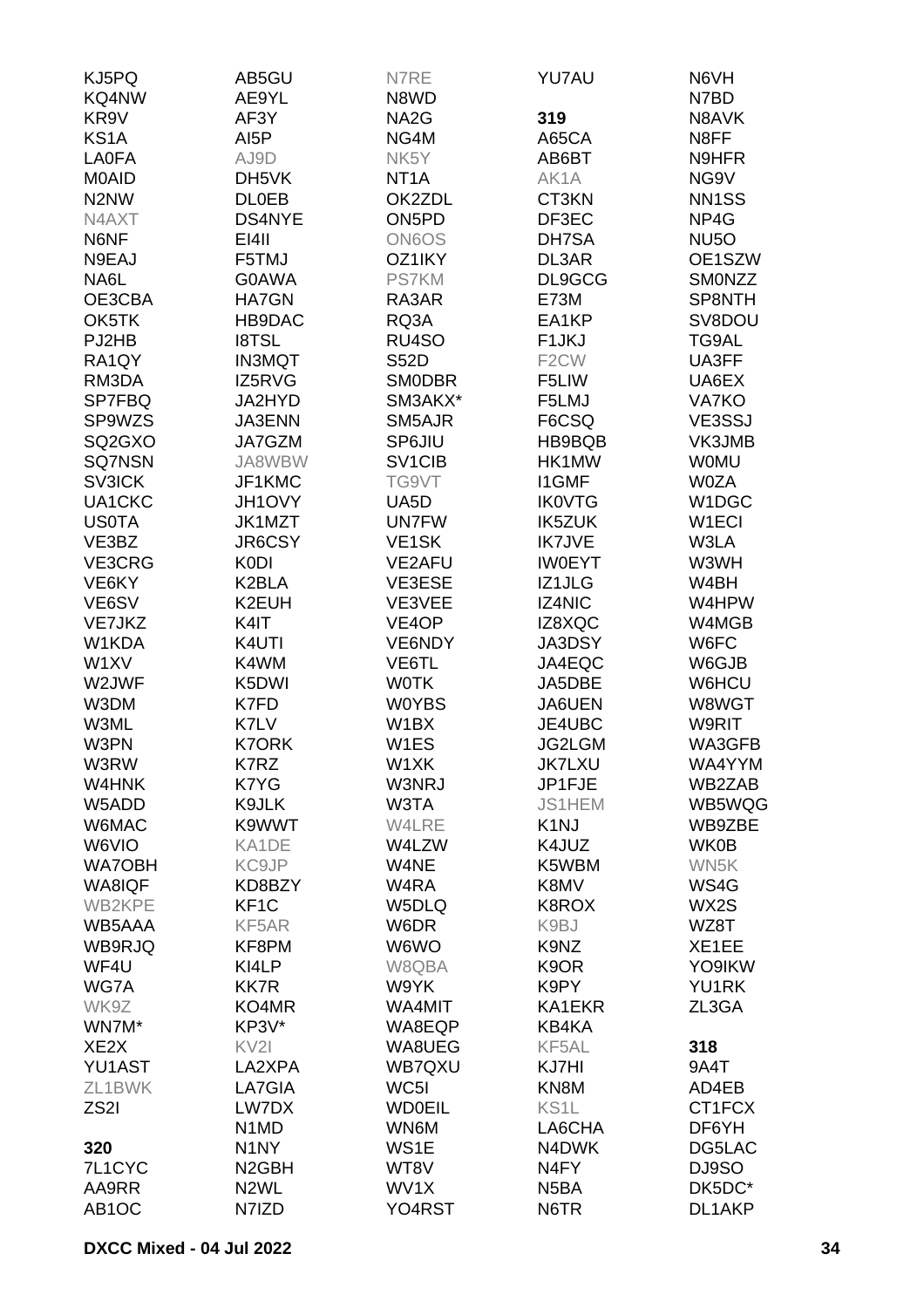| <b>DL1NKS</b>                   | N4PF               | HK3O                          | <b>W0SZ</b>        | HK6P               |
|---------------------------------|--------------------|-------------------------------|--------------------|--------------------|
| DL1YAF                          | N <sub>5</sub> CR  | <b>IK0JFW</b>                 | W1NXW              | I2YPY              |
| DL1ZN                           | N5KAE              | IK5BOH/2                      | W <sub>1</sub> OPB | <b>I7OYT</b>       |
| <b>DL2TOS</b>                   | N6DN               | IK8IPL                        |                    | <b>IK0IKE</b>      |
|                                 |                    |                               | W3IZ               |                    |
| DS4BBL                          | N6RJY              | IZ0CGV                        | W4CU               | IK2HSW             |
| EA5ARC                          | N7JKF              | JA1ASR                        | W4KK               | IZ6IOC             |
| F5PHV                           | <b>ND0C</b>        | JA4BUA                        | W4TMM              | JA1BFN             |
| G2TA                            | ND4X               | JA8JC                         | W5HRF              | JA1NCZ             |
| GW4BKG                          | OZ2PBS             | JE1REU                        | W6VNR              | <b>JA1NQI</b>      |
| HA2ESM                          | OZ8EA              | JF1BVG                        | W6WR               | JA1SJT             |
| HA8TI                           | PG2AA              | JF1CKL                        | W7TS               | JA1VRY             |
| HB9CYH                          | PY2DS              | JF1XQL                        | W7VAS              | JA1XXL             |
| HB9ESS                          | PY2WAS             | <b>JF7TYA</b>                 | W7ZF               | JA5XPD             |
| <b>IOPJQ</b>                    | R7IA               | <b>JH3LIB</b>                 | W8BI               | JA7MF              |
| <b>IK0QBI</b>                   | RA3M               | JJ1KZZ                        | W9RNF              | JE1HRC             |
| <b>IK2YQX</b>                   | SP2JMR             | JK1EBA                        | W9YT               | JE6HJT             |
|                                 |                    | <b>JM7TKK</b>                 | <b>WA7ND</b>       |                    |
| IK5IFH                          | TF4M               |                               |                    | JE6URX             |
| IT9GSF                          | <b>VA7XX</b>       | <b>K0BBC</b>                  | WB1CTV             | JF1RPZ             |
| <b>IV3AVQ</b>                   | <b>WOSSR</b>       | <b>K0TLG</b>                  | WB3LTT             | JI1GYC             |
| <b>IWOHOU</b>                   | W3QT               | K <sub>1</sub> LU             | WB8EJN             | JI1HWV             |
| JA1VRU                          | W4APQ              | K4LCP                         | WD8DID             | JJ5LLP             |
| JA2CUS                          | W4QK               | K <sub>4</sub> OY             | WR4AP              | JL1GYZ             |
| <b>JA7BT</b>                    | W4ZMC              | K4PL                          | WS5W               | <b>JL3LSF</b>      |
| <b>JA7COE</b>                   | W5RF               | KA1IE                         | <b>WW0E</b>        | JM1BPP             |
| <b>JA8XQI</b>                   | W6JJW              | KB8MR                         | XE1AC              | JM1MGP             |
| JE1AEX                          | W7FR               | KD6GC                         | YO3VU              | <b>JR3UIC</b>      |
| JE1LPZ                          | W7LBN              | KE <sub>1</sub> B             | YV2EJU             | K0IO               |
| JF1RDH                          | W7LZ               | KG6JW                         | ZL1AIX             | K3EH               |
| <b>JG2NXV</b>                   | W9IJ               | KJ4MD                         |                    | K3LR               |
|                                 |                    |                               |                    |                    |
| JG3HBO                          | W9OCL              | KN <sub>2</sub> T             | 316                | K3YG               |
| JH1APZ                          | <b>WB0PWA</b>      | KO9Q                          | 9A2D*              | K4BU               |
| <b>JL2KEQ</b>                   | WB2EZU             | KP4EQF                        | 9A3PM              | K4DDJ              |
| JP3AYQ                          | WB4GNT             | KR8T                          | AA2LF              | K4MIJ              |
| K <sub>1</sub> T <sub>Z</sub> Q | WD5BJT             | KS4Q                          | AC4XL              | K5DCW              |
| K <sub>2</sub> WK               | WN7J               | LU1FAM                        | AC6BW              | K5MR               |
| K3NEE                           | WQ8T               | <b>MOCSD</b>                  | AD4Z               | K5WQI              |
| K3RG                            |                    | N <sub>1</sub> IW             | AJ4L               | K7RO               |
| K4CGY                           | 317                | N <sub>2</sub> C <sub>G</sub> | AJ7G               | K9DY               |
| K4FK                            | AA5N               | N4THW                         | AK6I               | K9KEU              |
| K4JA                            | AA6GK              | N5OGP                         | DF4FO              | K9WX               |
| K5EWS                           | AA8M               | N7UJJ                         | DL1IAN             | KB9BJV             |
| K <sub>5</sub> N <sub>B</sub>   | AC <sub>2</sub> G  | NZ <sub>5</sub> F             | DL1QQ              | KE5RM              |
| K5VUU                           | <b>CU3AK</b>       | PA3PCV                        | DL5AVJ             | KG6D               |
| K6EGF                           | DF <sub>2</sub> CD | PY2ADR                        | DL5NAM             | KJ5LJ              |
|                                 |                    |                               |                    |                    |
| K7XN                            | DJ3EJ              | PY7DJ                         | DL6UAA             | KJ6ZH              |
| K8HLH                           | DJ5IL              | R9MJ                          | DL7HT              | KO8SCA             |
| KA8T                            | DL2KBS             | RZ6BS                         | DL7JY              | LA <sub>1</sub> IE |
| KD7IK                           | DL3NSM             | S57UN                         | DL8UO              | LA3SG              |
| KF4VTT                          | DL6DQW             | SP3F                          | <b>E75C</b>        | <b>NOKK</b>        |
| KI4WCQ                          | DL6OL              | SP5NZZ*                       | EA4UV              | <b>NORQ</b>        |
| <b>KN7Y</b>                     | DS4AKP             | SP7ATA                        | EA5DFV             | N4HPL              |
| KP3R                            | EA1AZ              | SV1GRE                        | EA6EE              | N4SF               |
| LA6UL                           | EI8IU              | SV9OFS                        | G3JFF              | N <sub>5</sub> TK  |
| N <sub>1</sub> EN               | F5RAB              | VE3RZ                         | G3LPS              | N6GW               |
| N <sub>2</sub> AM <sub>S</sub>  | G3YQA              | VE4EAR                        | G4FAL              | NZ <sub>50</sub>   |
| N3FAS                           | HA5ORA             | VE4MT                         | G4WDW              | PA3DRZ             |
| N3WH                            | HB9RB              | VK2PS                         | <b>HB9FAI</b>      | R3DG               |
|                                 |                    |                               |                    |                    |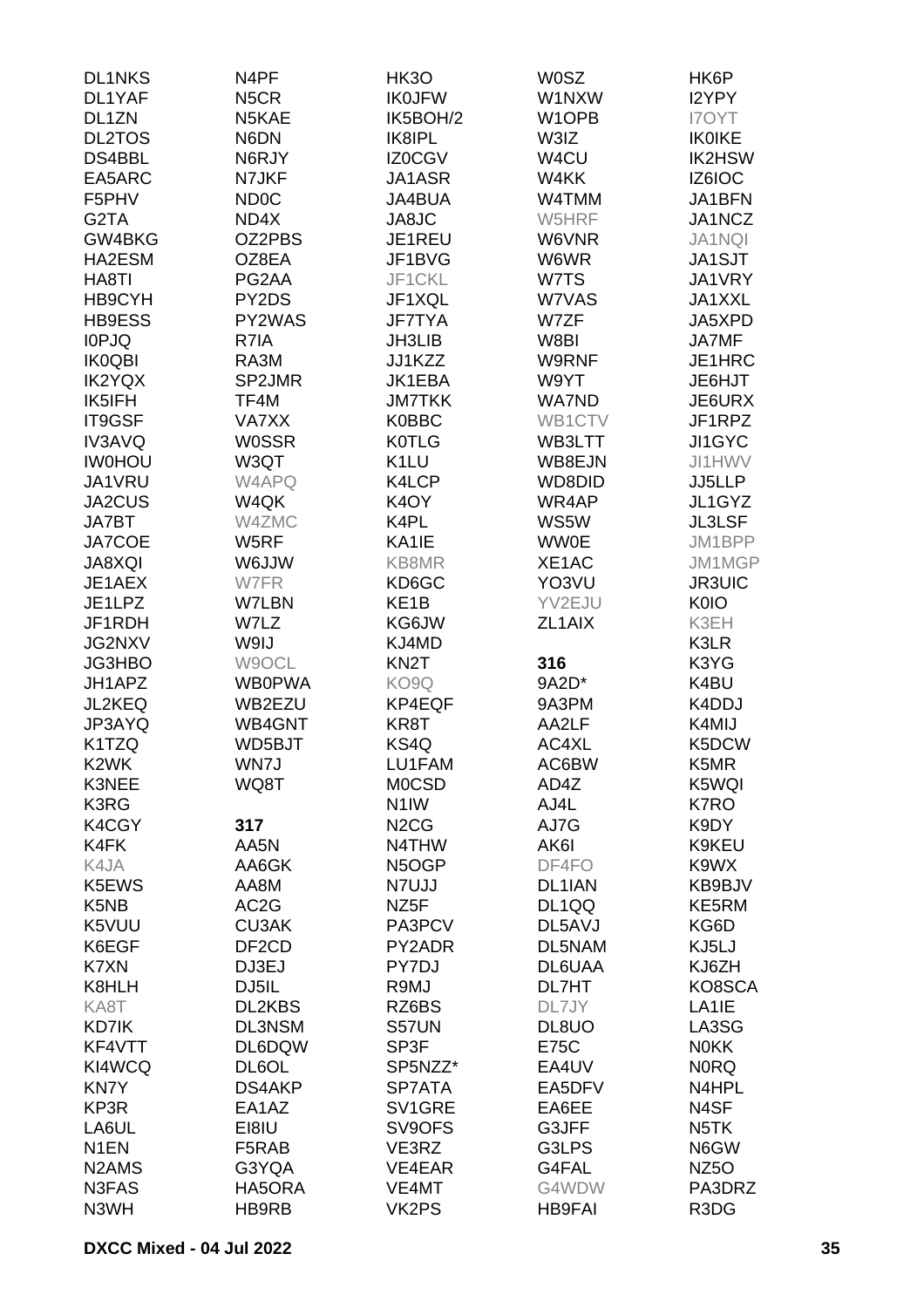| R7FF               | JA2XZZ             | SV8GFW              | JR2UJG             | W6PG                   |
|--------------------|--------------------|---------------------|--------------------|------------------------|
| RU6B               | JA3DM              | VA3AYA              | JT <sub>1</sub> CS | W7BC                   |
| SM5BBS             | JA4RTX             | W1YL                | K <sub>1</sub> AA  | W7UG                   |
| UA4HBM             | JA5XWB             | W2HKE               | K1IED*             | W8NDO                  |
| UR5WCW             | <b>JA9NUN</b>      | W4CMM               | K1MA               | W9JZ                   |
| VA2IG              | JF2QNM             | W4RKC               | K2RU               | <b>WA1MKS</b>          |
| <b>VE3DUS</b>      | JH1EVD             | W6VUN               | K2SHA              | <b>WA6AIL</b>          |
| VE3OIT             | <b>JH1OJY</b>      | W7UO                | K3UC               | <b>WB0RUR</b>          |
| VE5MC              | JJ1KXB             | W8EQA               | K6EME              | WU9V                   |
| VK4CAG             | JP1MIJ             | W8KHP               | K7CE               | YB1AR                  |
| <b>W0XG</b>        | <b>K0XR</b>        | W8SH                | K7ZM               | YV1AVO                 |
| W3HQU              | K0YN               | W9FXA               | K8LE               |                        |
| W3OJS              | K1VUT              | W9JEK               | K9XR               | 313                    |
| W4ASE              | K <sub>2</sub> QN  | W9MAK               | KA9OTD             | 3D <sub>2</sub> AG     |
| W4NGR              | K3VAR              | WA3FRP              | KB1JZ              | 9A5SM                  |
| W7BJB              | K3VP               | WA3FWA              | KC6T               | 9A7M                   |
| W7BV               | K4AVO              | <b>WA8RSA</b>       | KD8RQE             | 9K2OD                  |
| W7WZ               | K4KPH              | WB1DX               | KE2LJ              | <b>AA0MZ</b>           |
| W8CFF              | K <sub>5</sub> JC  | <b>WB5TUF</b>       | KW4CQ              | AE2JL                  |
| W9AMX              | K5SSB              | WU4B                | <b>MOIKW</b>       | AG8L                   |
| W9BP               | K6TMB              | WZ4RC               | N1BCL*             | CT1EAV                 |
| WB5NHL             | K7XC               | ZL <sub>1</sub> BIV | N <sub>2</sub> PK  | CT2IUK                 |
| WB8YTZ             | K9ES               | ZL3PAH              | N4AOE              | DK7TX                  |
|                    |                    |                     |                    |                        |
| WB9AZA             | KA3IFX             | 314                 | N <sub>5</sub> DO  | DL6RA<br><b>DL7APK</b> |
| WR7Q               | KC9WQ              |                     | N5WC               |                        |
| WX2U               | KE3R               | 4X4JO               | N6GP               | <b>DL7URH</b>          |
| YO3HOT             | KF7IO              | AA4US               | N7RVD              | DS4BHW                 |
|                    | <b>KT0NY</b>       | AB4ZT               | N8KCG              | EA4S                   |
| 315                | KU4XO              | AI6A                | N8RA               | F5JVP                  |
| <b>ABORX</b>       | KV <sub>2</sub> Y  | E72DX               | N9LAH              | G4BGW                  |
| AB4SF              | KV3D               | EA1AF               | NC7M               | <b>HB0WR</b>           |
| AC <sub>1</sub> O  | KX1A*              | EC6AAE              | OT <sub>1</sub> A  | HK6HFY                 |
| CT1DNU             | LB7Q               | G4XEE               | PY5DK              | <b>I1RQJ</b>           |
| CT1FUH             | N3QE               | HA5OZX              | <b>SK0MT</b>       | <b>I4UFH</b>           |
| CU <sub>2</sub> BV | N <sub>5</sub> RP  | <b>HB9FMT</b>       | SK6AW              | I5MXX                  |
| DL3ECK             | <b>N6JOJ</b>       | HC <sub>1</sub> BI  | SM5OBK             | <b>IK0FWI</b>          |
| DL4ZBI             | N6WM               | <b>IK2CMN</b>       | SM6NJK             | <b>IS0QDV</b>          |
| DL7XU              | N7NN               | <b>IK2FCZ</b>       | <b>SP7JLH</b>      | <b>IT9JPS</b>          |
| DL8UAT             | N9NB               | <b>IK5ZAJ</b>       | SV3FUO             | <b>IW7DOL</b>          |
| DM3CW              | NA <sub>2</sub> P  | <b>IW1CAB</b>       | UA3AKI             | <b>IZ0FYW</b>          |
| E73FDE             | NA5S               | IZ7DOO              | VE3VGI             | IZ3KVD                 |
| F <sub>1</sub> ICS | NA9RB              | JA1BON              | VE6KG              | JA1TOU                 |
| F4GTB              | ND <sub>2</sub> K  | JA1IVY              | VE7VZ              | JA5CUX                 |
| F5OQL              | NU <sub>1</sub> B  | JA2SQ               | <b>WOFG</b>        | <b>JA9IWR</b>          |
| F6GNG              | NY <sub>5</sub> E  | JA3CWL              | <b>WOMS</b>        | JG3NKP                 |
| <b>G0VBD</b>       | OH <sub>2</sub> IS | JA6AVT              | W1ASB              | JH3EQG                 |
| <b>G0WMW</b>       | OH <sub>4UI</sub>  | JA6GPR              | W <sub>1</sub> OP  | <b>JJONSL</b>          |
| G3EZZ              | ON4LG              | JA6PCH              | W2NWU              | JO1LVZ                 |
| G4DYC              | OZ0J               | JA8QO               | W3EP               | <b>K0VV</b>            |
| HA9RT              | <b>RU9TU</b>       | JA8RRF              | W3HBA              | <b>K0ZR</b>            |
| <b>IV3NVB</b>      | S51KL              | JE1BMJ              | W3ON               | K <sub>1</sub> UU      |
| <b>IZ0FUW</b>      | S59DKS             | JG1BKX              | W3WST              | K2AVX                  |
| <b>IZ2ACF</b>      | SM5AOG             | JG1DUZ              | W4NT               | K3DX                   |
| IZ2GOT             | SM5BEU             | JI1LAT              | W4PG               | K4KEY                  |
| IZ4ORF             | SP3QDM             | <b>JN3DSH</b>       | W5WQN              | K4KGG                  |
| JA1JKG             | SQ5LTL             | JR1IFC              | W6CNA              | K4OZS                  |
| JA2DCN             | SV2AEL             | <b>JR2JKL</b>       | W6HDP              | K6FJ                   |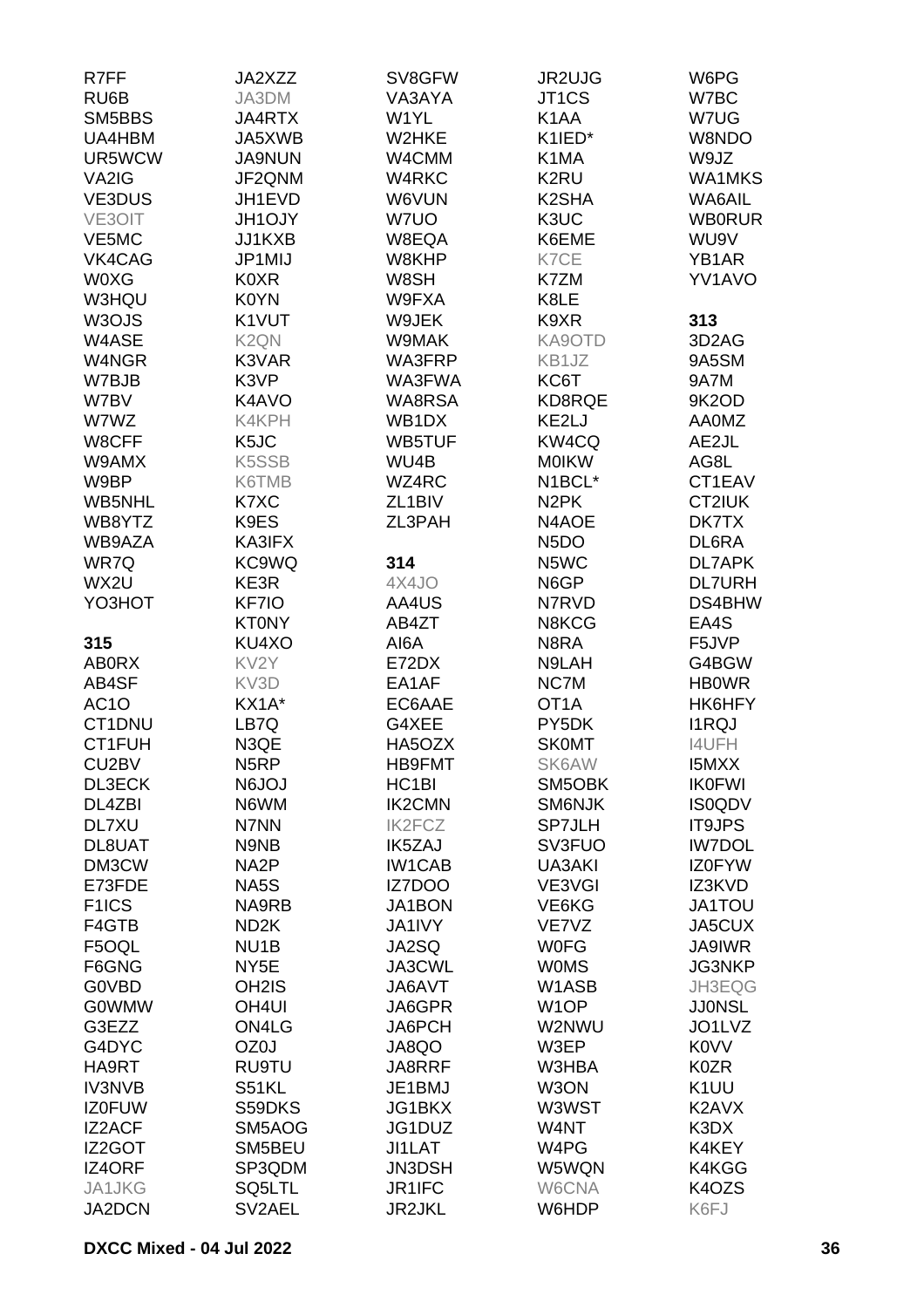| K7FEL                         | WS8M               | <b>NOVVV</b>                   | G4IDL                         | SV <sub>1</sub> MO |
|-------------------------------|--------------------|--------------------------------|-------------------------------|--------------------|
| <b>K7WTG</b>                  | XE <sub>1</sub> H  | N <sub>2</sub> HY <sub>D</sub> | HB9BKP                        | UA6FZ              |
| K8BXD                         |                    | N <sub>2</sub> SU              | <b>HB9MFM</b>                 | UA7T               |
| KA5SWC                        | 312                | N3FA                           | I6XGZ                         | <b>VE2NGH</b>      |
| KA8YYZ                        | 4X1KM              | N6BOI                          | <b>IK2FEO</b>                 | VE6GY              |
| KC <sub>1</sub> BJ            | 4Z5IW              | N6VNI                          | <b>IK2LFF</b>                 | <b>WOOR</b>        |
| <b>KD0AA</b>                  | 9A5M               | N7QT                           | <b>IK4NZD</b>                 | <b>W0SA</b>        |
| KE2CG                         | 9M6YBG             | N8DUY                          | IK5JAP                        | W1JGS              |
| KE5FXE                        | AE7G               | N9HF                           | IQ2VA                         | W1NA               |
| KF4ZZ                         | AI2N               | N9IXD                          | IZ5MOQ                        | W4PF               |
| KF8VX                         | AK4H               | OH6PA                          | JA2FUJ                        | W4PNY              |
| KI0J                          | AK7O               | OK1RB                          | <b>JA3HRV</b>                 | W6HB               |
| KI5DG                         | DF7SF              | <b>ON4LAJ</b>                  | JA4JLT                        | W6SFK              |
| KJ7WY                         | DL6ZNG             | OZ8X                           | JE1LES                        | W6SRU              |
| <b>KM7R</b>                   | DM <sub>1</sub> DK | PS8ACL                         | JH1SOD                        | W8NGA              |
| KR <sub>1U</sub>              | DM5BB              | PY4KB                          | JL3MCM                        | W8PI               |
| KT <sub>2</sub> C             | DM5EM              | PY8EA                          | JR4LZX                        | W9AE               |
| KX5M                          | EI6IZ              | R7HF                           | <b>JR4NUN</b>                 | W9GM               |
| LA3MHA                        | EI8FH              | SP3QYQ                         | <b>K0BRO</b>                  | WA5Y               |
| N3COB                         | F5JMY              | SP4WRF                         | <b>K0IVK</b>                  | <b>WA7RQP</b>      |
| N <sub>3</sub> G <sub>S</sub> | G1VDP              | SV <sub>1</sub> OZ             | <b>K0MP</b>                   | WB4PPW             |
| N <sub>5</sub> TF             | G3JJG              | TA1CM                          | <b>KORX</b>                   | WB4PRU             |
| N6MB                          | G3YMC              | UA9JLL                         | K2YWE                         | WB8VKL             |
| N6WIN                         | G4DQW              | UT5UA                          | K3EA                          | WB8ZNM             |
| N7GVV                         | HK4EB              | VE5TLW                         | K3YA                          | WD8KND             |
| N9AZZ                         | <b>IK0CHU</b>      | VE7WQ                          | K4FDP                         | WK2X               |
| NM <sub>1</sub> G             | IK4DKO             | VR2XMT                         | K4VUD                         | WY2E               |
| NM <sub>1</sub> K             | <b>IK8GJR</b>      | W1IUU                          | K <sub>5</sub> X <sub>S</sub> | XE1XR              |
| NY4G                          | <b>IK8NBE</b>      | W4CCS                          | K6GNX                         | YV5BNR             |
| OE2YGM                        | <b>IK8WCP</b>      | W4MAY                          | K7HPH                         | YV5KAJ             |
| OK1DLA                        | <b>IV3LBP</b>      | W4NJ                           | K7LE                          |                    |
| ON8GT                         | <b>IZONRG</b>      | W6PK                           | K8SIA                         | 310                |
| PY2XAT                        | JA1AS              | W6TKV                          | K9BQL                         | 7L4VYK             |
| R <sub>2</sub> CW             | JA1PBV             | W8TIV                          | K9RZ                          | AA6RE              |
| R5QA                          | JA8GTO             | W8WV                           | KA2KON                        | AB5YI              |
| RD <sub>4</sub> A             | <b>JE7KQU</b>      | W9RV                           | KF4BI                         | AB7RW              |
| SM5EDX                        | JF2IKJ             | <b>WA4UCI</b>                  | KI7O                          | AC4XO              |
| SM5YOC                        | JH2VYZ             | WQ5L                           | KJ5Y                          | AD5MN              |
| SM7BHM                        | <b>JQ2QHQ</b>      | WR3Y                           | KT5V                          | CE3EEA             |
| SP6FXY                        | <b>K0VPR</b>       | XE1FAS                         | KU3G                          | CT1FJO             |
| VE1FA                         | K <sub>1</sub> OQ  | ZL <sub>2</sub> CC             | N <sub>3</sub> AO             | DJ3OE              |
| <b>WOIKD</b>                  | K2SZ               | ZS6AZQ                         | N3ER                          | DJ8ST              |
| W2/CT1GIF                     | K3OJK              |                                | N4WMB                         | EA3CWK             |
| W4GP                          | K4JLA              | 311                            | N6BM                          | EA3CZM             |
| W4MGX                         | K6AUD              | 7N1EXA                         | N6DHZ                         | EC1AIJ             |
| W5IER                         | K6UB               | CT1AGS                         | N6MJ                          | F5TJZ              |
| W5UHQ                         | K8OT               | CT2GZE                         | NA8M                          | <b>GOCYL</b>       |
| W6DUB                         | <b>KB2SSE</b>      | DC1RJJ                         | OE5CSP                        | <b>GONXJ</b>       |
| W6EAW                         | KB5IM              | <b>DL1JCI</b>                  | OH <sub>2</sub> LLZ           | <b>HA1DKS</b>      |
| W7EYG                         | KC8JX              | DL1SV                          | OH <sub>3</sub> OJ            | HA5NG              |
| W7VS                          | KC9W               | DS4AOW                         | OH <sub>5</sub> XB            | HB9Q               |
| W8FAX                         | KK9M               | EW1LM                          | OK2ZA                         | <b>IOLTX</b>       |
| WA2HZT                        | KP4DS              | F5AQB                          | OZ2X                          | <b>IOTXW</b>       |
| <b>WA4AEI</b>                 | KZ0X               | F5JSD                          | OZ7QB                         | <b>I1BAF</b>       |
| WB1ATZ                        | LA2IR              | F6DWX                          | RN6AJ                         | <b>IK3AES</b>      |
| WD4IXD                        | LA8CE              | F8AOF                          | SP3EPG                        | <b>IK3GIG</b>      |
| WK4Y*                         | <b>NOBUC</b>       | F8EN                           | SP5ELW                        | IK6IJF             |
|                               |                    |                                |                               |                    |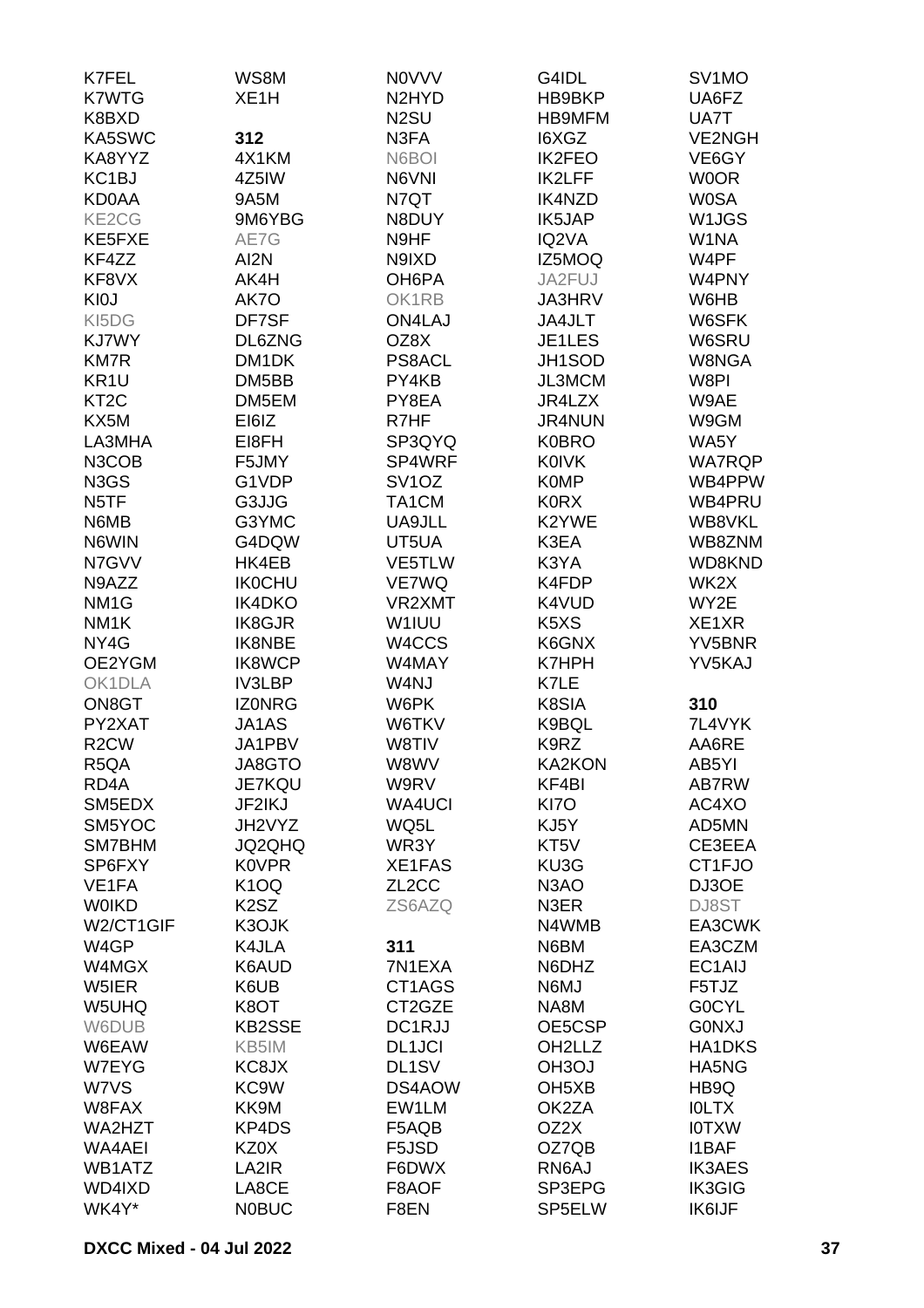| <b>IK7XNF</b>      | W1AUT*            | <b>JM1GHT</b>                  | JF2TOG              | 9A2NW             |
|--------------------|-------------------|--------------------------------|---------------------|-------------------|
| <b>IT9ABN</b>      | W1KMA             | K1CAL                          | <b>JF4AIS</b>       | 9A3ST             |
| IZ2FOS             | W <sub>1</sub> OK | K <sub>4</sub> R <sub>S</sub>  | JF6AKS              | AA4SY             |
| IZ3QHA             | W2SEN             | K <sub>5</sub> F <sub>XB</sub> | <b>JJ3TTH</b>       | AF9R              |
| IZ8BGY             | W3TZ              | K5UV                           | JM2ABB              | BH4IGO            |
|                    |                   |                                |                     |                   |
| JA1DXR             | W4BQF             | K7JF                           | JR1ATQ              | DF3EK             |
| JA1PCM             | W4MP              | K7VAN                          | <b>JR5HXU</b>       | DJ3JB             |
| JA1RAE             | W6BL              | K7WC                           | <b>K0ARR</b>        | DL5CL             |
| JA2HBK             | W6DVS             | K8QWY                          | K1WNT               | DL8DXF            |
| <b>JA7FKF</b>      | W7CD              | <b>KB0HL</b>                   | K2MFB               | <b>DS5TOS</b>     |
| <b>JA7FSB</b>      | <b>W7DON</b>      | KB8CFE                         | K3ZK                | EW1P              |
| <b>JA7QQQ</b>      | W7IUO             | <b>KC7CF</b>                   | K4JWA               | G3LOJ             |
| JA8LWU             | W7UDH             | KE5OD                          | K8CQ*               | G3NYY             |
| JA9APM             | W9IM              | KQ3S                           | K9BO                | HB9BMZ            |
| <b>JA9WMS</b>      | <b>WA0WWW</b>     | <b>KS4RL</b>                   | <b>KA7CVJ</b>       | HB9DQL            |
| JE3ENP             | WA7G              | LZ2ZG                          | KB8BS               | I2CZQ             |
| JG4BLW             | WA7SRZ*           | N <sub>1</sub> EOB             | KB8GAE              | <b>I2EAY</b>      |
| JH2ESL             | WA9GQK            | N3NR                           | KC5PL               | <b>JA0NFP</b>     |
| JH6RFT             | <b>WD9IRV</b>     | N <sub>4</sub> GFO             | KM6KO               | JA1AYV            |
| JH8NQV             | WG9S              | N4VWP                          | KS2M                | JA1GLE            |
| JJ2BLV             | ZL2AH             | NI <sub>5</sub> F              | LZ2HM               | JA1GVM            |
| <b>JK1SAI</b>      |                   | NU <sub>2</sub> Q              | N4BAF               | JA1IAZ            |
| JN3DRB             | 309               | OE2CHN                         | N <sub>5</sub> AO   | <b>JA2KIY</b>     |
|                    |                   |                                |                     |                   |
| JR1GFX             | 4X6KF             | PR7AB                          | N7TY                | JA3EEM            |
| <b>KOLIR</b>       | 6K5YIA            | TF8GX                          | N7YQ                | <b>JA6JNF</b>     |
| K5JMB              | 9A2V              | VE3NI                          | NA4EA               | <b>JA8BTN</b>     |
| K6ZB               | 9A3IJ             | W1BHL                          | ND7J                | JE1TSD            |
| K7WF               | AF4Z              | W5TFW                          | OH <sub>2</sub> BUQ | <b>JI6IHG</b>     |
| K8ESQ              | DF6RK             | W5VBX                          | PY1JN               | <b>JL3CRS</b>     |
| KA1ILA             | DJ4XC             | W5ZG                           | PY2OP               | <b>K0TI</b>       |
| KG1Q               | DK3FB             | W6ER                           | RA4P                | <b>KOUU</b>       |
| KJ6AP              | DL1FBQ            | W7TUS                          | RW3QM               | K0YIP*            |
| <b>KR0P</b>        | DL2HD             | W9EBO                          | S57YX               | K4LDS             |
| LA <sub>1</sub> CO | DL7ZR             | WA2QAU                         | SM5CCT              | K6TXA             |
| <b>MOTTB</b>       | DM2RM             | WA6BIE                         | UA3FX               | K7WA              |
| N <sub>1</sub> CC* | EA7GDP            | WA6MQF                         | UA6AUA              | K7YU              |
| N <sub>2</sub> LQ  | F3RG              | WB3BEL                         | VA6MM               | K8ZT              |
| N <sub>3</sub> NO  | FG4NO             | WB4MRH                         | VE6EJ               | K9BJM             |
| N <sub>4</sub> CO  | HB9OAU            | WC3W                           | W5RYA               | KA5WOO            |
| N4EED              | <b>IOGKP</b>      | WP4JCF                         | W6MA*               | KB8E              |
| N4LU               | <b>IOSNY</b>      |                                | W7GSV               | KC2LSD            |
| N6DVR              | <b>IK1UGX</b>     | 308                            | W8CE                | KC9CQ             |
| N6EM               | <b>IK1YLO</b>     | 9A5O                           | <b>W8SO</b>         | KE5TD             |
| N6LFJ              | <b>IK2YVI</b>     | AB4GE                          | W8SP                | KI5JA             |
| <b>NFON</b>        | <b>IWOBCF</b>     | AG4Q                           | W9VHF               | KJ7M              |
| NQ9E               | <b>IW0GVG</b>     | F5PAL                          | WA8TWM              | KM4LS             |
| OH <sub>3</sub> YO | <b>IW0HQE</b>     | F8GQO                          | WB4PVT              | LX1KC             |
| R3DL               | <b>IW9GUR</b>     | <b>G0BBB</b>                   | WB5STU              | N <sub>2</sub> CJ |
| SM3CZS             | <b>IZ0BVU</b>     | G3YBO                          | WB9EIW              | N4WP              |
| SM6BZE             | IZ1DFG            | G4MVA                          | WF7B                | N5MIH             |
| SP5APW             | JA1QZC            | <b>IZ0BNV</b>                  | WK6RF*              | N7UG              |
| <b>UA0ACG</b>      | JA2IU             | IZ8BRI                         | WO <sub>5</sub> D   | N8KEM             |
| <b>UA0SC</b>       | JA4BBN            | IZ8IBC                         | WQ5R                | N8LCU             |
|                    |                   |                                | WZ7P                | NK6A              |
| VA7CRZ             | <b>JA4BQI</b>     | <b>JA0BJY</b>                  |                     |                   |
| VE7AQ<br>VE7BAF    | JF7RJM            | JA1OVD                         |                     | OE9AMJ            |
|                    | JI1QZQ            | JA3MIO                         | 307                 | OK2LI             |
| <b>WOHFG</b>       | <b>JL3DGI</b>     | JE1RXJ                         | 7N2DAB              | PY5HSD            |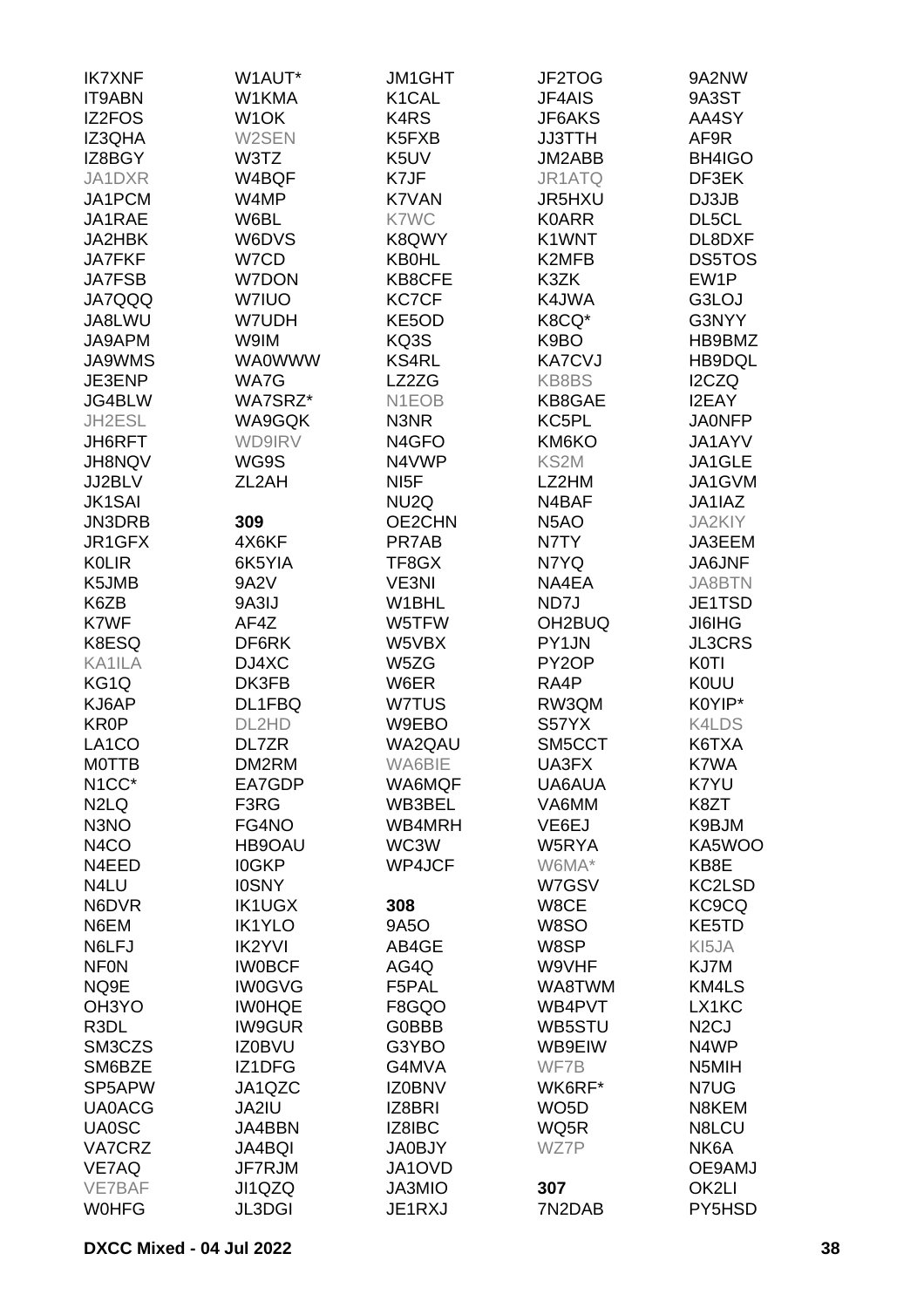| RV3YR              | IZ6GSP            | W5SUM             | N4IS              | <b>ISOAFM</b>     |
|--------------------|-------------------|-------------------|-------------------|-------------------|
| <b>S59U</b>        | IZ8DDP            | W7ALZ             | N7LPS             | IW2FLB            |
| SP8TJU             | IZ8DUD            | W7IJ              | N9RV              | <b>IW5BMS</b>     |
| SV1IZY             | <b>JA0AWF</b>     | WA2YEX            | ND4Y              | <b>IW7EBE</b>     |
| UA3QUO             | <b>JA0BES</b>     | WA6URY            | NK <sub>6</sub> O | IZ1UKF            |
|                    |                   |                   |                   |                   |
| VK2HD              | JA1PHE            | WB4GLI            | NM <sub>5U</sub>  | IZ3GOO            |
| VK3TC              | JH1RVQ            | WO9F              | <b>OH7TV</b>      | IZ5WTV            |
| VO <sub>1</sub> GO | JI1DMH            | WX4A              | OZ1ABA            | <b>JA0EVI</b>     |
| <b>WOJW</b>        | JN1BBZ            | XE2AU             | PY3CQ             | JA2JID            |
| W3CK               | K <sub>1</sub> JE |                   | RL <sub>2</sub> A | JA4EFV            |
| W3JX               | K1VMI             | 305               | SP3TYF            | JA6CLO            |
| W4DVG              | K <sub>2</sub> SN | 7J1ABD            | US1PM             | JA7CSS            |
| W4EW               | K4KAL             | 7K1CPT            | US7CQ             | JE1NVD            |
| W4NBS              | K4OTV             | 7N1NHH            | <b>VE3NMS</b>     | JE7BUH            |
| W5AC               | K5GM              | 7N2UTO            | <b>VE3TKI</b>     | JE8AGX            |
| W5WS               | K5IID             | AF3X              | <b>VU2CPL</b>     | JF3SFU            |
| W6KGP              | K5NU              | DJ8ES             | W1EHQ             | <b>JG0CQK</b>     |
|                    | K5PQ              |                   | W2JW              | <b>JH0GWK</b>     |
| W6WRT              |                   | <b>DL0AVH</b>     |                   |                   |
| W7ZD               | K6AWR             | DL4FAP            | W3DNA             | JH9DRL            |
| W9GIG              | K8CHN             | DL6TQ             | W4GW              | JI3DST            |
| W9POC              | K8MR              | <b>DL9NEI</b>     | W4RS              | JJ1ANW            |
| WA2MCR             | KB1WH             | DM1TT             | W6HDG             | JJ1QUV            |
| WB8G               | <b>KC9FFV</b>     | EA1IO             | W8PP              | JJ1VRO            |
| YO6HSU             | KE6CX             | EI8GS             | W9LIZ             | JK1VXE            |
| YO7NE              | KE8G              | F <sub>5</sub> CT | W9QO              | JR4VGD            |
| ZL2LW              | <b>KF7NN</b>      | FM5GU             | WA2JTY            | K1EFS             |
|                    | KH7T              | <b>HB9DRS</b>     | WA6JJB            | K1KU*             |
| 306                | <b>KM7PT</b>      | HK4L              | WB6BFG            | K3WI              |
| 4X1RU              | KQ6DX             | HP1AC             | WB6QVI            | K4BYF             |
| 9A1AD              | LA4PM             | <b>I1YHU</b>      | WX8C              | K4LE              |
| AB1NJ              | LU3VA             | IC8XIL            | ZP5ALI            | K4TR              |
|                    |                   |                   |                   |                   |
| AD6ZJ              | LY3UM             | <b>IK8NIM</b>     | ZS2U              | K5WJ              |
| DF <sub>2</sub> DJ | LZ1CY             | IZ5NFD            |                   | K6JHD             |
| DF <sub>2GH</sub>  | <b>NOALL</b>      | <b>JA3GFA</b>     | 304               | <b>K7LFY</b>      |
| DJ1IK              | N1EWR             | JA6NW             | 5B4TI             | K7ZKM             |
| DJ4JZ              | N6XMW             | JE1PHH            | 9A2T              | K9CAF             |
| DK5HZ              | N9EKG             | JR6GIM            | AF7S              | K9JY              |
| DL1TPY             | NA <sub>2</sub> J | <b>K0ARY</b>      | AI4U*             | <b>KA1NCN</b>     |
| DL2KDW             | OK1AYU            | <b>K0TB</b>       | <b>AK0M</b>       | <b>KA7EBW</b>     |
| DL4FV              | OZ7JB             | <b>K0YL</b>       | CT1BLE            | KB5HC             |
| EA4DB              | R7TO              | K <sub>1</sub> CA | CT1IZW            | KC <sub>2</sub> S |
| EA5ABH             | RX9JX             | K3EW              | <b>DF0FC</b>      | KD3UY             |
| EA7BB              | S51NZ             | K4EQ              | DF9RM             | KH6U              |
| EI2HY              | SM6MSG            | K4YP              | DJ2WF             | KI8AF             |
| EI2JD              | SP3AU             | K8AAI             | DJ5IW             | KJ9B              |
| EI4CF              | UA9MR             | K8MOM             | DK9WI             | KY9KYO            |
|                    |                   |                   |                   |                   |
| EI7JZ              | UN <sub>10</sub>  | K9BX              | DL9EO             | <b>NOQW</b>       |
| <b>ER0FEO</b>      | UR4IOR            | K9DXR             | F6KOP             | N1WQ              |
| F6HLC              | VE3MZ             | KC2THY            | F8ARK             | N4UC              |
| <b>G0FWX</b>       | <b>WOOVM</b>      | KD4SN             | G3UCQ             | N8CKP             |
| <b>G0KJV</b>       | W <sub>1JQ</sub>  | KE4SN             | HA5PT             | N9EJL             |
| HA5WG              | W3BNN             | KH6CW             | HB9BEM            | ND <sub>2</sub> T |
| HB9CYV             | W3IVG             | KM5VI             | HL1AEY            | NT <sub>1</sub>   |
| I7SOZ              | W4JFL*            | KR4BD             | HL2FDW            | OH1LAR            |
| IK1DFH             | W4NF              | <b>LA0EW</b>      | <b>I1ZQD</b>      | OH6MW             |
| <b>IK6FNG</b>      | W4NZC             | <b>NOTW</b>       | <b>IK1RQQ</b>     | ON4KR             |
| <b>IW7EGQ</b>      | W5MF              | N <sub>1</sub> BZ | IK4DCX            | OZ1HUE            |
|                    |                   |                   |                   |                   |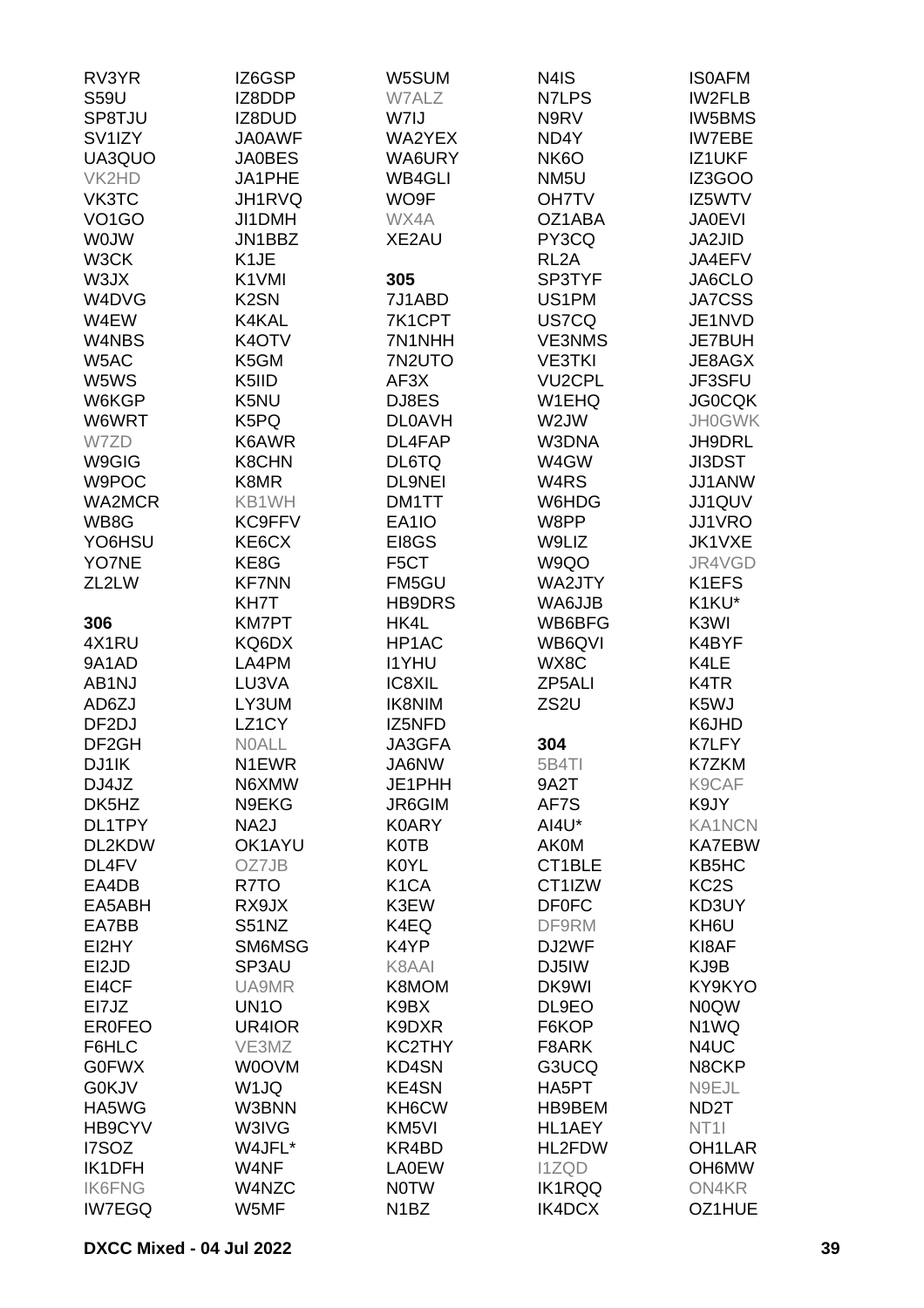| PY1CAS            | <b>IW9HLM</b>       | W1LWB              | <b>JH0SGG</b>                 | VO1KVT             |
|-------------------|---------------------|--------------------|-------------------------------|--------------------|
| PY2NZR            | IZ2IPF              | W2DX               | JH4RUF                        | W3KJ               |
| RJ9I              | IZ5FSA              | W4DMT              | <b>JH7VIB</b>                 | W4DJT              |
| RV4LC             | <b>JA0TEA</b>       | W5YZ               | <b>JI2KAR</b>                 | W5HEZ              |
| <b>S51DQ</b>      | JA1AYO              | W6OA               | <b>JI6URU</b>                 | W5JQ               |
| SM4IED            | <b>MQLPAU</b>       | W8HMK              | <b>JL1BTJ</b>                 | W5WI               |
| SM7AVZ*           | JA1KNZ              | W8MIL              | JL3TEM                        | W9CSX              |
| SP5LKJ            | JA2MTM              | W8NP               | K2HAT                         | W9CTJ              |
| SV1DKL            | JA3DGV              | W8TOW              | K <sub>2</sub> WO             | W9FPZ              |
| <b>UA0AV</b>      | JA9PQ               | W9IE               | K3IXD                         | <b>WB0YWO</b>      |
| UW2XW             | JA9XBW              | W9MO               | K4MTT                         | WB4SQ              |
| VR2MY             | <b>JH1CTQ</b>       | W9NYW              | K4NTS                         | <b>WB5TKI</b>      |
| <b>WOHBK</b>      | JH3JEX              | W9PL               | K4ZTL                         | WI4T               |
| W1GWN             | <b>JI1HNC</b>       | WA3GM              | K <sub>5</sub> C <sub>D</sub> | WJ1D               |
| W2DJB             | K0OE                | WO <sub>2</sub> X  | K5YKG                         | XE1YD              |
| W2DXE             | K <sub>1</sub> FE   | WQ5N               | K6IRD                         | YO3FGO             |
| W3JXP             | K1QQ                | WT1L               | K8ICE                         |                    |
| W5QZL             | K1TKL               | YO6DDF             | K8KI                          | 301                |
| W5SV              | K <sub>2</sub> CYE  |                    | <b>KA10</b>                   | AA6RR              |
| W6LZ              | K <sub>5</sub> OC   | 302                | <b>KA1RRL</b>                 | AC9EM              |
| W6SIY             | K6TTT               | 4X6GP              | KA9VRA                        | CX <sub>2</sub> CC |
| W8FIB             | K8NS                | 9A2TR              | <b>KB6CIO</b>                 | DF5JE              |
| W8PT              | K9HEK               | 9A6Z               | KC4HN                         | DG9KON             |
| WA5RNV            | <b>KB1SF</b>        | AA5IL              | KE6OT                         | DL1DXX             |
| WA6BKR            | KB2WN               | AA6MV              | KF5DX                         | DL <sub>1</sub> IP |
| WA8Y              | KE5MMT              | AA7XT              | KF9WV                         | <b>DL7UEO</b>      |
| WB0O              | KH6XT               | AB6WQ              | KJ9X                          | DS5XEH             |
| <b>WB1ASL</b>     | KM9W                | AJ8B               | KM <sub>1</sub> A             | G3WYN              |
| WS9U              | KU2X                | CE3GDN             | KY4P                          | <b>HB9AIB</b>      |
| XE <sub>2</sub> B | LB5WB               | CT3BD              | LA5NM                         | HB9FBM             |
|                   | N3PW                | DF <sub>2</sub> AL | LU1DF                         | <b>IK0OHR</b>      |
| 303               | N4VAN               | DK7SS              | <b>NOIS</b>                   | <b>IK1SLE</b>      |
| AA8IN             | N5WR                | DL6LA              | <b>NOSTL</b>                  | IK6CAC             |
| AB0BF             | N6HVZ               | DL6LBD             | N <sub>1</sub> NU             | <b>IT9AAI</b>      |
| AD7U              | N7DBA               | DL8YCN             | N <sub>1</sub> ZJ             | IT9YOZ             |
| AF <sub>2</sub> S | N7XY                | DM3PYA             | N4MIK                         | <b>IW9DNI</b>      |
| AH6FX/W4          | N7ZO                | DS3EXX             | N4ZQ                          | IZ1UKG             |
| CE3CT             | N9LF                | EA5HZB             | N <sub>5</sub> VR             | IZ8EFE             |
| DF7OG             | NA1DX               | EI9FVB             | N9DX                          | IZ8MBW             |
| <b>DJ0RU</b>      | ND1T                | F1JTL              | NA3F                          | <b>JA0VHI</b>      |
| DK3BK             | OE3ESA              | G3WW               | NI7F                          | JA1NPD             |
| DK8IF             | OK1AUP              | <b>GI0KOW</b>      | NJ9Q                          | JA2WXU             |
| <b>DS2QEI</b>     | PA1NHZ              | <b>HL1VAU</b>      | NZ4DX                         | JA6AP              |
| E73D              | RA3S                | HL4XM              | ON5AW                         | <b>JA6HJW</b>      |
| EA3NB             | RJ6J                | <b>IK2SGC</b>      | PY5FB                         | JE2SOY             |
| EA4DL             | RN9CM               | <b>IK4WLA</b>      | RX6CC                         | JF1WBH             |
| EA6BD             | SK0QO               | <b>IT9SSI</b>      | SK4EA                         | JH1DGJ             |
| EI2CR             | <b>SM0BGM</b>       | <b>IW9FRA</b>      | SK6QA                         | JH6DUL             |
| F5NFZ             | SM5HJZ              | IZ6ELF             | SP6OUQ                        | K <sub>1</sub> PT  |
| F8DZY             | <b>SP9NLK</b>       | <b>JA0KJD</b>      | SP7BCA                        | K2DW               |
|                   |                     |                    |                               |                    |
| G3GMY             | SV <sub>2</sub> CLJ | <b>JA0KJE</b>      | SP7DQR                        | K2XM               |
| G3KAF             | TR8JLD              | JA1GFD             | SP8NCZ                        | K3HW               |
| <b>GU0SUP</b>     | US7LM               | <b>JA1NKA</b>      | SP9GKJ                        | K4HC               |
| <b>HB9AOF</b>     | <b>VE1DUN</b>       | JA3BKP             | SV2BXA                        | K4PPK              |
| <b>I8YAV</b>      | W0WJ*               | JA8BMD             | UR5EH                         | K6CT               |
| IK2EAE            | W <sub>1</sub> AL   | JE4NAN             | VE2GZ                         | K6ML               |
| <b>IV3BKH</b>     | W1IZQ               | JE6UWU             | <b>VK4BUI</b>                 | KA1INX             |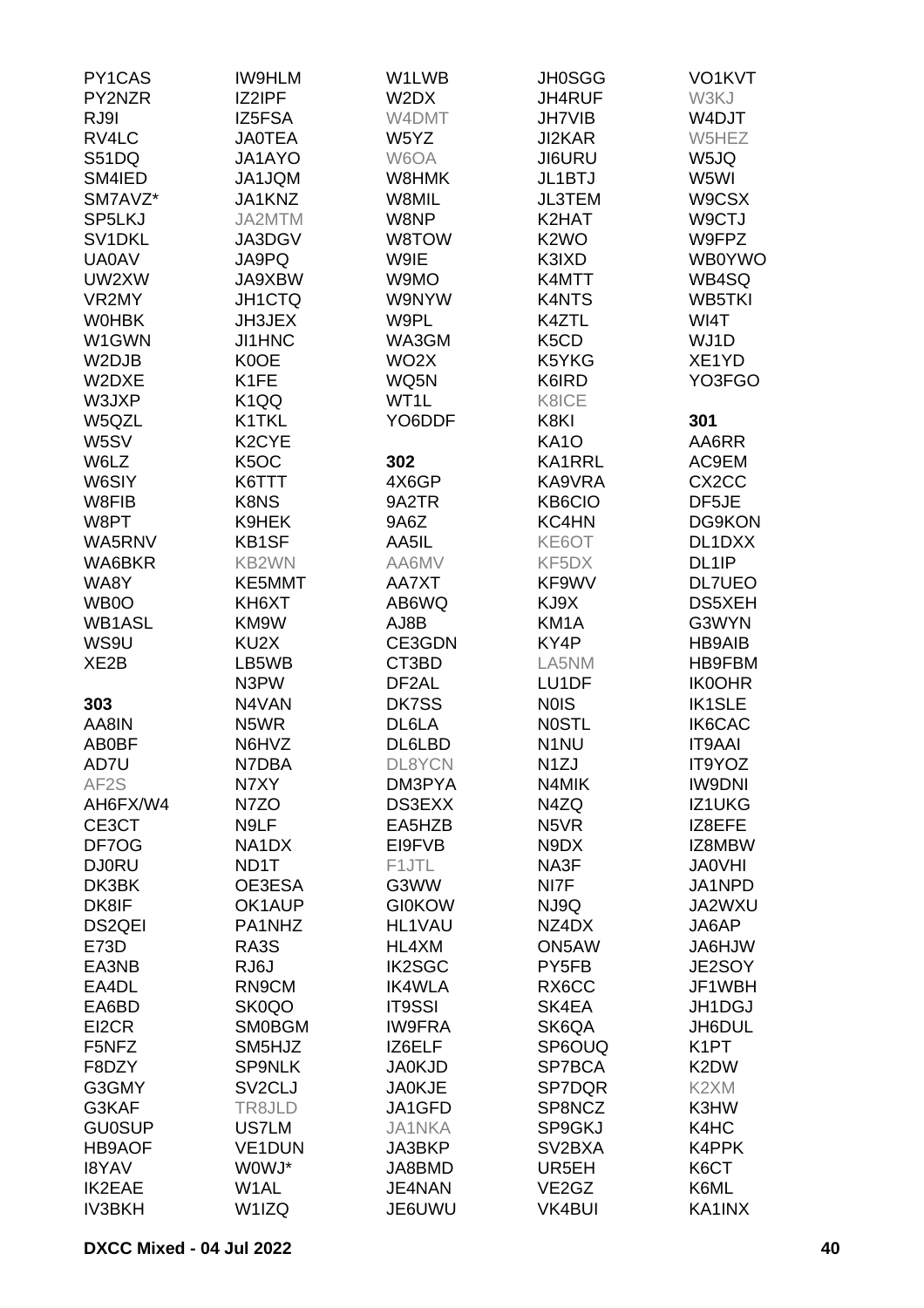| KA9BKW                        | WB6EWM            | JA1GBC                        | N6WT                | AA2VG              |
|-------------------------------|-------------------|-------------------------------|---------------------|--------------------|
| <b>KB8NTY</b>                 | <b>WD0EVR</b>     | JA2FUA                        | N7UF                | AA3BL              |
| KC2ATK                        | WG0O              | JA8KPJ                        | N8ASV               | AA4WX              |
| KC4CT                         | WI4EE             | JE3USO                        | N8GA                | AB4DU              |
| KE4O*                         | WW4LL             | JE4HIH                        | N9MKZ               | CU2AF              |
| KF4SA                         | WX4F              | JF2ERJ                        | NB8Q                | DC8TS              |
| KI6QDH                        | WY0A              | JG1ULT                        | NF <sub>10</sub>    | DK3UA              |
| KK3X                          | YB2TX             | JH1QJC                        | NN3Z                | DL1FKA             |
| KP4GC                         | YO3DDZ            | JH1XUZ                        | NN <sub>5</sub> O   | DL8XDA             |
| KU <sub>2</sub> C             | YO4AUL            | <b>JH7BAY</b>                 | NY <sub>6</sub> C   | F6ECI              |
| KU9S                          | YV4DYJ            | JI2FBG                        |                     | G8AJM              |
| KZ1W                          | ZL2RVW            | <b>JI3SJU</b>                 | NZ3L<br>OE8TLK      | HB9CDZ             |
| N <sub>1</sub> DK             | ZL3TE             |                               |                     |                    |
|                               |                   | JL1BDI                        | OH <sub>1</sub> SM  | HB9CZD             |
| N <sub>1</sub> IN             | ZS <sub>2</sub> Y | <b>JL3TEQ</b>                 | ON4CCN              | <b>I6DQE</b>       |
| N <sub>2</sub> I <sub>C</sub> |                   | JO3GAH                        | P <sub>29</sub> SC  | <b>IKOXIH</b>      |
| N <sub>2</sub> LEB            | 300               | <b>JP7FSO</b>                 | RN3QO               | IK8PLK             |
| N <sub>2</sub> T <sub>X</sub> | 5B4AGC            | K0GVT                         | SM5BS               | JA1DHY             |
| N4EK                          | AB1QB             | K1UM                          | SM6TPJ              | JA2CPD             |
| N4EMG                         | AB4ON             | K <sub>2</sub> OP             | SM6YF*              | JA4OIJ             |
| N4XQN                         | AB4RI             | K4HQK                         | SM7CZL              | JI2CCF             |
| N4XU*                         | <b>AC0CU</b>      | K4PT                          | SP6BXZ              | K <sub>2</sub> BB  |
| N5WE                          | AD4QS             | K4ZMV                         | SP9AQY*             | K <sub>2</sub> EQ  |
| N6VB                          | AD8CW             | K5MDX                         | SQ3XBC              | K5TF               |
| N7HRO                         | AE8J              | K5WPH                         | SV1NJW              | K6KGG              |
| NA2AN                         | AF <sub>2</sub> D | K6CO                          | UA6FF               | K9IA               |
| <b>NK9O</b>                   | CT1EDY            | K6KZM                         | UY7CW               | KA2UFA             |
| NM4Q                          | <b>CU3AC</b>      | K7KQ                          | VA3QSL              | KB2KM              |
| NS3L                          | DF5UL             | <b>K7LUH</b>                  | VK3DGN              | KC4LLV             |
| NU <sub>4</sub>               | DJ1XT             | K8MRT                         | VU <sub>2</sub> CDP | KI4YY              |
| NX2Y                          | DJ9EU             | K8SM                          | W1SLF               | N6TQ               |
| OH <sub>1</sub> ZK            | DJ9JD             | K9QJ                          | W2RL                | NA2AA              |
| OK2BNC                        | <b>DK0SU</b>      | KA6RLX                        | W4GM                | NY4I               |
| PP7LL                         | DL1EMC            | KB6A                          | W4WB                | OH <sub>5</sub> AD |
| RA9SC                         | DL3VZL            | KD2BS                         | W5HY                | PW7T               |
| <b>SMOEUI</b>                 | EA3CJ             | KD <sub>2</sub> T             | W5QN                | SQ8LSC             |
| <b>SMONUE</b>                 | EA8DA             | KD4S                          | W6AYC               | UT7KF              |
| SQ5EBM                        | F1RAF             | KD7GX                         | W7BEB               | VE3BER             |
| UR7UD                         | F4HDR             | KE8RO                         | W7DGP               | <b>VE7AVC</b>      |
| VE2WA                         | F8EZE             | <b>KG4CUY</b>                 | W8KN                | W1DXH              |
| VE3OTL                        | FG8OJ             | KK5ID                         | <b>WA4THR</b>       | W1JFK              |
| VE3VV                         | G4JCC             | KM4EX                         | WB2DHY              | W1MJB              |
| WOEU                          | HA2EQD            | KN4JX                         | WB2KSP              | W1YRO              |
| <b>WOYJT</b>                  | HB9ADP            | <b>KO8O</b>                   | WB3ANE              | W4KVS              |
| W1DYH                         | <b>HB9DIG</b>     | <b>KS0T</b>                   | WB8ART              | W5BV               |
| W <sub>2</sub> PP             | <b>HLOC</b>       | KT4AC                         | WB8CQV              | W5QP*              |
| W4AQL                         | HL4RBR            | LA3BO                         | WG0G                | W8PC               |
| W4FS                          | <b>IOLYO</b>      | LZ4TU                         | WI <sub>2</sub> J   | W9ROG              |
| W4HOG                         | <b>I1YDT</b>      | <b>MODSR</b>                  | WX4W                | WA4ORG             |
| W4WSZ                         | <b>I6QFZ</b>      | <b>NOTR</b>                   | XE1HG               | WB4WCR             |
| W5LUA                         | <b>IK4RQF</b>     | N <sub>1</sub> CGP            | <b>YB0MWM</b>       | WB8WKQ             |
| W6BSF                         | <b>IK7XIV</b>     | N <sub>2</sub> WN             | YV5KTM              | YB1TJ              |
| W6KT                          | <b>IT9FGA</b>     | N4FZ                          |                     | YB2DX              |
| W8ISZ                         | <b>IW0BYL</b>     | N4KH                          | 299                 |                    |
| <b>WA0JZK</b>                 | <b>IW1DQS</b>     | N <sub>5</sub> DT             | 404A                | 298                |
| WA2VQV                        | IW2MZX            | N <sub>5</sub> Q <sub>S</sub> | 4X6KJ               | AA2KD              |
| WA5SOG                        | IZ3XEF            | N6OL                          | 7N1LEW              | AA6MP              |
| WA5TXY                        |                   |                               |                     | DL1NGS             |
|                               | IZ8DEO            | N6VHF                         | AA1BQ               |                    |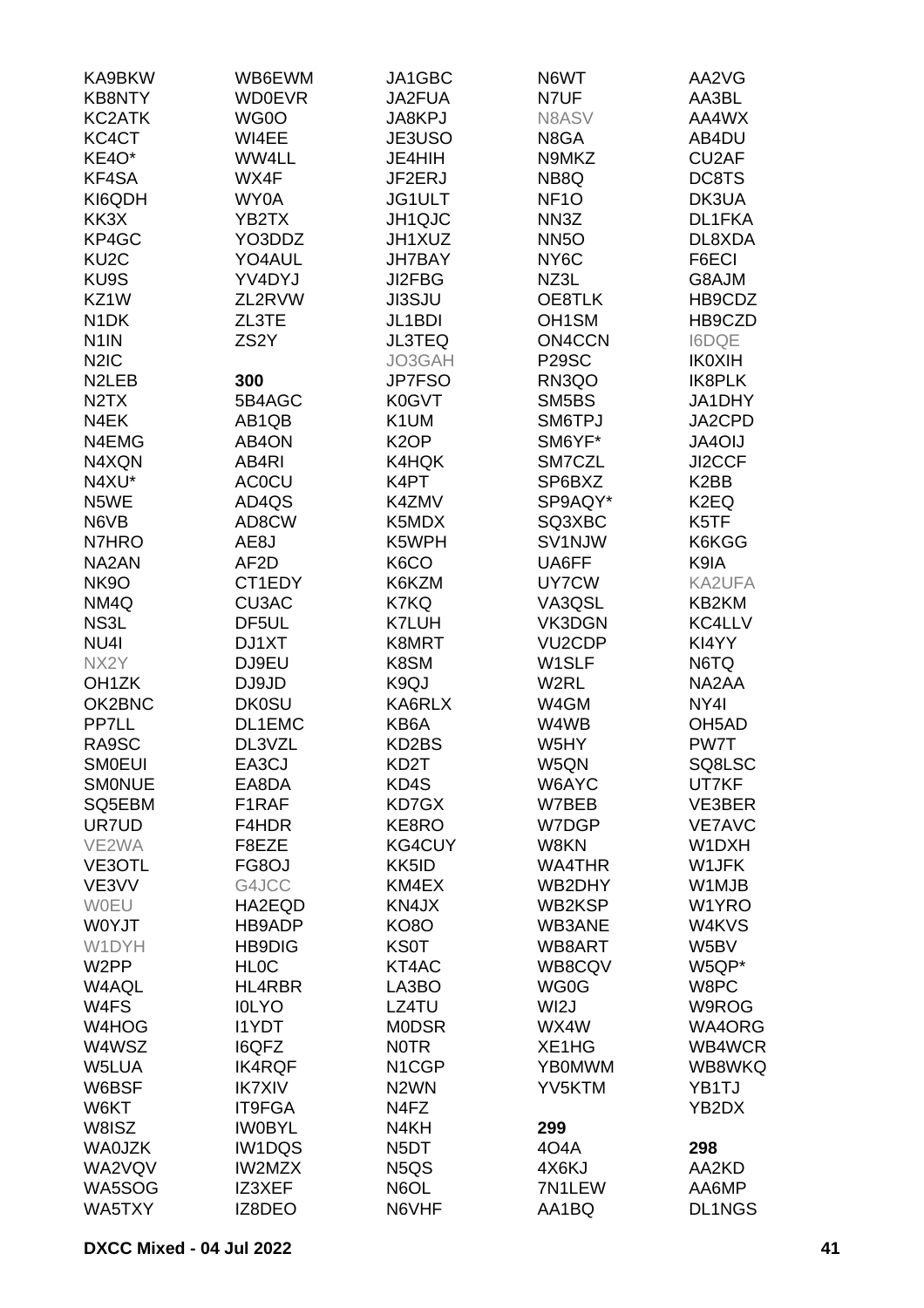| DL9GTB                         | JA3QHR            | <b>I5UNA</b>                   | IT9IVN                          | DL8JDX             |
|--------------------------------|-------------------|--------------------------------|---------------------------------|--------------------|
| EA4D                           | JE2ILG            | IK2MMF                         | JA1UOA                          | EA3BS              |
| EA7AZA                         | <b>JH1YHS</b>     | <b>IK8TEM</b>                  | JA3DBD                          | F8ARF              |
| F8OP                           | JH2MLS            | IZ1DUI                         | JA3VLD                          | <b>GOHOF</b>       |
| <b>G0HSA</b>                   | <b>JQ1NGT</b>     | JA1BE                          | JR1WYW                          | <b>GOTHF</b>       |
| G4EXD                          | K0TVY             | JA1SDV                         | <b>K0AU</b>                     | HB9IJJ             |
| HS0/EA4BKA                     | K1BLT             | JF1LMB                         | K6IRA                           | <b>IZ0COI</b>      |
| IZ5ILJ                         | K <sub>1</sub> XA | <b>JG2TSL</b>                  | K6ME                            | JA4VLK             |
| JQ1NTP                         | K4JKB             | <b>JH0HVJ</b>                  | K9GSD                           | JH5OXF             |
| K4UWH                          | K4PC              | JH1EVF                         | KC4G                            | <b>K0QMU</b>       |
| K5AM                           | K4VZ              | JH2NWP                         | KC4PX                           | K1ATL              |
| K8KBB                          | K5HK              | JH4VDP                         | KF6A                            | K <sub>2</sub> PO  |
| K9JN                           | K5VYT             | K3WWT                          | KG4JSZ                          | K3LX               |
| KF7F                           | KB3OM             | K4CFW                          | KG8CW                           | K9HUH              |
| KJ4Z                           | KE4BKL            | K4KEW                          | <b>KL7XO</b>                    | K9IJ               |
| KJ7NO                          | KG5NA             | K9KDS                          | KR3E                            | K9ZT               |
| KK8MM                          | KI6PG             | K9WMS                          | LA <sub>1</sub> H               | KA3LHP             |
| KM <sub>2</sub> O              | KS4WA             | <b>KA0CDW</b>                  | <b>NOGE</b>                     | KA5IAU             |
| KV <sub>5</sub> I              | N <sub>5</sub> GJ | KA5OER                         | N <sub>2</sub> A <sub>G</sub> O | KN7K               |
| <b>KX7DX</b>                   | N7CQQ             | KC <sub>2F</sub> C             | N <sub>2</sub> ZL               | KV4X               |
| <b>MOVAA</b>                   | N7JB              | KI6BN                          | N4EFS                           | KW7Q               |
| N <sub>1</sub> BO <sub>B</sub> | NI8Z              | KO3M                           | N4UW                            | LA2ZW              |
| N5DSK                          | NJ4V              | LA <sub>1</sub> N <sub>D</sub> | N5TU                            | LA4CW              |
| N <sub>5</sub> P <sub>SI</sub> | <b>NN0K</b>       | N3AIU                          | N6DOC                           | NN <sub>5</sub> E  |
| N7DED                          | NR8Z              | N4UFO                          | N7VF                            | NX <sub>1</sub> P  |
| N8IL                           | NW6V              | N7ELL                          | N9AGC                           | OK1MBW             |
| NT6AA                          | <b>ON6NR</b>      | NH6T/W4                        | OK2BUT                          | SM5KG              |
| OE1PMU                         | PU2POP            | NP <sub>3</sub> O              | OM2AGN                          | SV1IXK             |
| OE8CIQ                         | <b>ROSR</b>       | RG6G                           | ON7CD                           | UN <sub>1</sub> L  |
| OZ4FF                          | RL3BZ             | SK5AA                          | PB <sub>5</sub> DX              | <b>VE1RGB</b>      |
| SM5CBN                         | SM2YIP            | SM7AWQ                         | PV8DX                           | <b>WOJM</b>        |
| W <sub>2</sub> GR              | UA4IU             | <b>SP3MKS</b>                  | PY7BEL                          | W1NT               |
| W2RJU                          | UR5ECW            | SV2GWY                         | R <sub>3</sub> CR               | W <sub>2</sub> GE  |
| W <sub>5</sub> MO              | VK2AGA            | W4DFU                          | SM3PYB                          | W4UEF              |
| W8JY                           | VK5CE             | W4GO                           | SV <sub>1</sub> BYI             | W6AJP              |
| W9OSI                          | <b>WODC</b>       | W5PKE*                         | TF <sub>5</sub> B               | W7CE               |
| WA2YNH                         | W5CA              | W9IAL                          | UA1CGS                          | W8AP               |
| WA4WKL                         | W5KI              | WA4JJY                         | UA9MI                           | W8IS               |
| WB6FGI                         | W7GJ              | <b>WA7AMJ</b>                  | UR6QA                           | WA9JNO             |
| WV4TN                          | W9KG              | WC <sub>2</sub> K              | W2AU                            | WM9Q               |
| ZL <sub>1</sub> HD             | WA6ZEF            | WC7V                           | W4PJW                           | ZF <sub>1</sub> DJ |
|                                | WB3EVL            | WU2G                           | W <sub>4Q</sub> O               |                    |
| 297                            |                   |                                | W4WNT                           | 293                |
| 4Z5LX                          | 296               | 295                            | W7YM                            | 7L4FSR             |
| DF8FT                          | 9A4K              | 9A2LA                          | <b>WA8RCK</b>                   | 7Z1SJ              |
| DJ8SN                          | AA7G              | AA7FL                          | WN6J                            | CE3DQR             |
| EA1AA                          | AC4VM             | AG5Z                           | YB3MM                           | DK1MM              |
| EB <sub>5</sub> A              | BH4SYG            | CT1EDA                         | YO <sub>5</sub> OEF             | DL3ANK             |
| F5POJ                          | DK8IZ             | <b>CU7AA</b>                   | ZS1EL                           | <b>DL7JRD</b>      |
| F5VHQ                          | DL1JAB            | DF7AU                          |                                 | EA4E               |
| <b>GOMFO</b>                   | DL5PW             | DK2ZO                          | 294                             | F6GPA              |
| <b>HB9IAG</b>                  | DL6GBM            | DL1ECG                         | 9A6DM                           | HB9DMQ             |
| <b>HB9TON</b>                  | EA4EPY            | EA7AN                          | AA3R                            | HP6AYV             |
| <b>IK3GBG</b>                  | G3PSM             | HL2DBP                         | AF6PK                           | <b>IOKHP</b>       |
| <b>IW5AOT</b>                  | HB3YFC            | I1PP                           | AJ0I                            | I0ZY               |
| JA1CPS                         | HB9LEI            | <b>IKOTUM</b>                  | DL2MWB                          | <b>I4DOR</b>       |
| JA1EYN                         | HI8CJ             | <b>ISOJMA</b>                  | DL4UCS                          | <b>IZ4COT</b>      |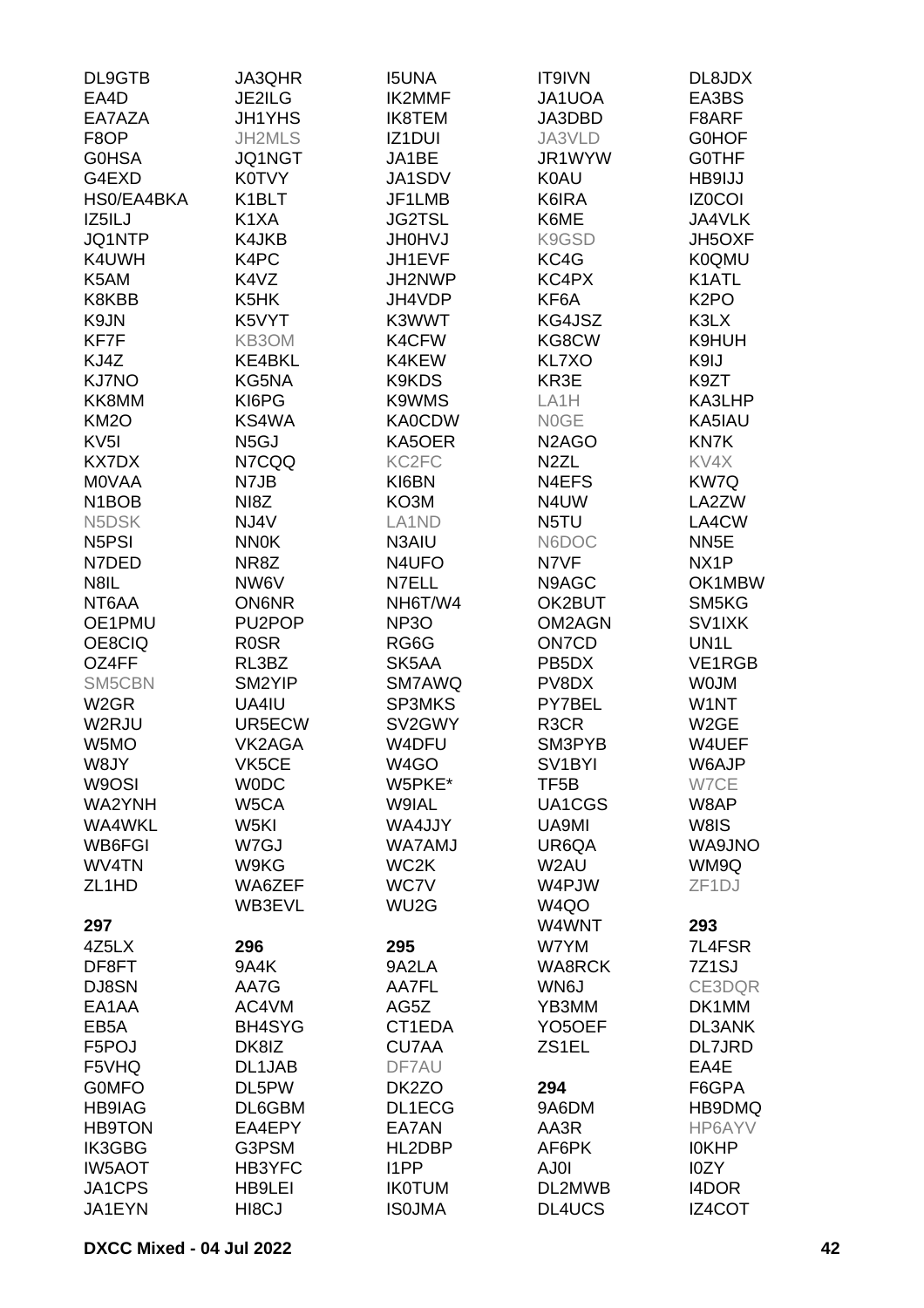| JA1FVS            | <b>JE7KCI</b>      | KB3LIX              | KI7Y                          | JA3ARM                        |
|-------------------|--------------------|---------------------|-------------------------------|-------------------------------|
| JA2QVP            | JH1ERJ             | KD1RV               | <b>KK4CLY</b>                 | JA4EVN                        |
| JA3CCX            | <b>JI3KHV</b>      | KD4EWG              | KK9I                          | JA8WGX                        |
| JA6NEJ            | <b>JS1PBI</b>      | KK8I                | <b>KS7U</b>                   | JH1NYN                        |
|                   |                    |                     |                               |                               |
| JE2VYM            | K <sub>5</sub> DJ  | <b>KN7N</b>         | N <sub>2</sub> F <sub>X</sub> | JL1VAL                        |
| JF1MTV            | K6IA               | N5KA                | N4ST                          | JL3RNZ                        |
| JI1DCW            | K6OHM              | N7AU                | N4US                          | K <sub>2</sub> W <sub>R</sub> |
| JP7EIP            | KC <sub>2</sub> CO | N8QGC               | N <sub>5</sub> FA             | K3LA                          |
| K <sub>2</sub> DF | KD7X               | N9IGP               | N9DO                          | K4ITV                         |
| K4HTY             | KE4KMG             | NC4MI               | NN4E                          | K6GT                          |
| K5OLJ             | LA <sub>1</sub> J  | ND3L                | NS3K                          | K7JPF                         |
| K9AW/DU6          | N2XQM              | NS4M                | NX2I                          | K8AEM                         |
|                   |                    |                     |                               |                               |
| KA1W              | N5KUC              | <b>PA0VLY</b>       | OH2ME                         | KA3CRC                        |
| <b>KB2HQ</b>      | N7FF               | PT7SD               | ON6ZV                         | KB9MI                         |
| <b>KB7MM</b>      | N9IO               | RA3CO               | R <sub>1</sub> AP             | KJ4R                          |
| <b>KC7RY</b>      | NJ2J               | TL8NG               | <b>SMOW</b>                   | KZ5J                          |
| KD9YE             | NU0Q               | VU <sub>2</sub> DCC | <b>SM7IUN</b>                 | LU1SE                         |
| KJ5VA             | PY1AFL             | W <sub>1</sub> DID  | SP7ICE                        | N0DY                          |
| LU9DO             | PY5VC              | W1ZR*               | SP8MVC                        | N2ZAQ                         |
| LZ2JF             | RD8X               | W6AER               | UT3UX                         | N <sub>5</sub> XE             |
|                   |                    |                     |                               |                               |
| N9STL             | UN7BK              | W6WZ                | VK3BDX                        | N8KOJ                         |
| ND9G              | US2WU              | W7IMU               | W1EBM                         | OE7FMJ                        |
| OA4EI             | <b>VA7FC</b>       | W7WHB               | W1LJ                          | PY4DM                         |
| OE3KLU            | VE3CX              | W8LMG               | W3WN                          | RW3SU                         |
| OH <sub>1JP</sub> | VE3GYL             | W8YV                | <b>W6NUC</b>                  | SP2IJ                         |
| PU1KGG            | <b>WOPFG</b>       | W9HOG               | W7DPW                         | SQ7FPH                        |
| R <sub>0</sub> AZ | W1FZ               | WO <sub>5</sub> I   | W9JJB                         | SV1FKZ                        |
| SK6HD             | W4UDH              |                     | W9TS                          | UA9FFV                        |
| SM5AHK*           | W7SYK              | 290                 | <b>WB0RXF</b>                 | VE4DQ                         |
|                   | W8PN               |                     |                               |                               |
| TA6N              |                    | AA3K                | WB2EBS                        | <b>VE7NS</b>                  |
| UA9MC             | WA1LOU             | AD5MD               | WB2NUW                        | VK4CC                         |
| US1CT             | WB9DLC             | CE1AT               | WB2UEZ                        | W3ICM                         |
| VE3MF             | <b>WC0M</b>        | CT1FJW              | <b>WD4AFY</b>                 | W4FL                          |
| W2BHK             | WJ5S               | CT1FPQ              | WD8MRC                        | W4YE                          |
| W2NY              | <b>YBOWWL</b>      | CT3CU               | WY9V                          | W6DRB                         |
| W4OG              |                    | <b>DL7FER</b>       | XE1XF                         | <b>WA0BZA</b>                 |
| WA1W              | 291                | DS1BHE              | <b>YBONFL</b>                 | WA2BEV                        |
| WA2YSJ            | AA2DT              | F5MCC               |                               | WA2MIS                        |
| WB9FLY            |                    |                     |                               | WA9EZY                        |
|                   | AA4LR              | <b>G0KRL</b>        | 289                           |                               |
|                   | AE4XU              | G3WKL               | AA1DN                         | WB9VGJ                        |
| 292               | AI8D               | HL1AQ               | <b>AKOMR</b>                  | WK8A                          |
| AA5TL             | <b>DLOVK</b>       | HL2VA               | <b>BV7CW</b>                  |                               |
| AA8G              | DS5JMG             | <b>JA1NTK</b>       | DK3TL                         | 288                           |
| AD4ES             | F6ARS              | JA1ODC              | DK8AX                         | 4X1IL                         |
| AF7M              | F8CIO              | JA4DNC              | DL7UGO                        | A71AM                         |
| CT1BNW            | <b>IV3ZAC</b>      | JH1DRF              | DM5JBN                        | DD4BY                         |
| DL7VOA            | IZ3KNK             | <b>JH7MEX</b>       | EA1HO                         | DK6IM                         |
| DM2DXG            | JE1BDC             | JL1RML              | <b>GOMMI</b>                  | DL1EV                         |
|                   |                    |                     |                               |                               |
| <b>IKOLYL</b>     | JE1DVJ             | JM1ESG              | G4YCS                         | DL1FBW                        |
| <b>IK1ZOF</b>     | <b>JH0HON</b>      | K4TZZ               | <b>GMODEQ</b>                 | <b>DL7UIO</b>                 |
| <b>IK8TNG</b>     | <b>JH4RHF</b>      | K5JDB               | HL1OYF                        | EA7HAL                        |
| IS0/YO3RA         | <b>JK1WSH</b>      | K8LH                | <b>IK8UDP</b>                 | EW7DK                         |
| IZ0GYP            | <b>JM3AVI</b>      | K8YAH*              | <b>IT9YVO</b>                 | F4GDI                         |
| IZ3GOM            | JP1EWY             | K8ZW                | <b>IU8FRE</b>                 | F4RST                         |
| JA1AKL            | K1LTJ              | KB1CM               | IZ1POF                        | F6FNA                         |
| <b>JA7NUM</b>     | K2LHR              | KE2VB               | IZ2LSP                        | G4URW                         |
| <b>JA8NSF</b>     | K7NW               | KH6ALF              | JA1JNM                        | HK3PJ                         |
|                   |                    |                     |                               |                               |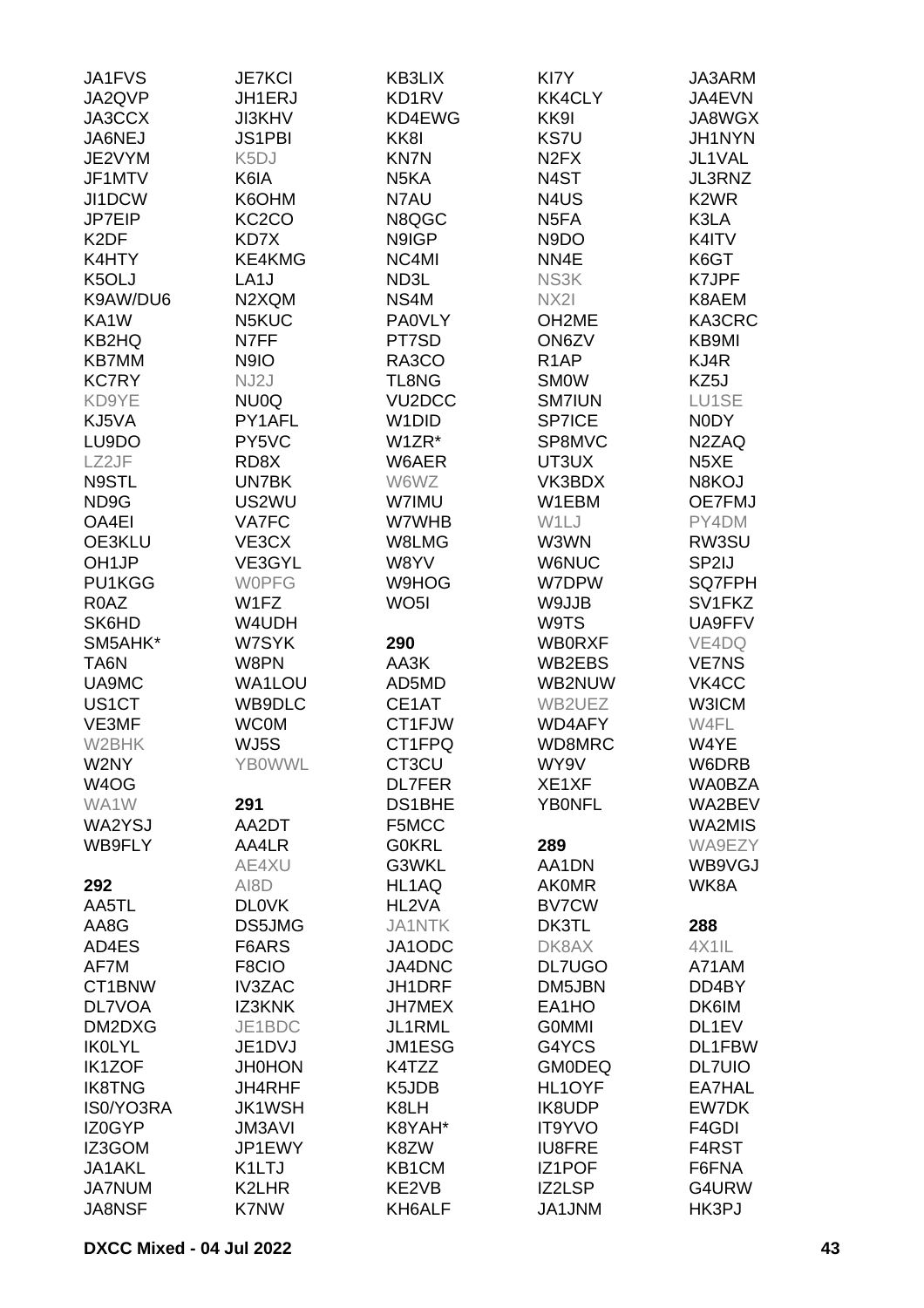| HL5BJU                        | DK1HO                          | UR5WIF             | N9NUQ                          | N3HF               |
|-------------------------------|--------------------------------|--------------------|--------------------------------|--------------------|
| IZ4VSD                        | EA5T                           | UR7LY              | ND <sub>2</sub> A              | N4PHH              |
| IZ6GSQ                        | FM <sub>5FJ</sub>              | V51YJ              | OH <sub>5</sub> V <sub>G</sub> | N9BR               |
| <b>JA1ISJ</b>                 | G3OLU                          | VE <sub>1</sub> HA | ON6KE                          | NA9L               |
| JA4GCF                        | G3YBT                          | <b>WOMF</b>        | <b>PA0SIM</b>                  | NG6R               |
| JA6BP                         | <b>HB9CQK</b>                  | W1PIT              | SQ7LQJ                         | NN6L               |
| <b>JF3NKA</b>                 | HL2EIZ                         | W3TB               | UN7BY                          | NR4M               |
| <b>JH6DUI</b>                 | HL3EFM                         | W4WT               | VA3NQ                          | OH <sub>1</sub> VL |
| JH9VMK                        | HL4CCM                         | WA5LQN             | W <sub>2</sub> HE              | OK1EY              |
| <b>JR8KHA</b>                 | HL5FXP                         | WB8PHO             | W3NJ                           | R3BB               |
| K0ZT                          | <b>I5BOL</b>                   | XE3AAF             | W4DWS                          | RD3BZ              |
| K <sub>1</sub> BZ             | <b>I8WYD</b>                   | YL2CB              | W7XZ                           | RX3BP              |
| K2ETS                         | <b>IK2GAJ</b>                  | YU1NJ              | W8GNM                          | <b>SA0AND</b>      |
| K2RNY                         | IK3OII                         | YV5JGO             | W9SF                           | <b>SM0JOQ</b>      |
| K4NC                          | <b>IU4CHE</b>                  | ZL3RJ              | WA1PFC                         | VE <sub>5</sub> KX |
| K7ON                          | <b>IV3EHH</b>                  |                    | WA4HKX                         | <b>VE7AR</b>       |
| K9JQN                         | JA1UTN                         | 286                | WA4VEK                         | VK5GR              |
| KB3CAB                        | JA2GWL                         | 5Z4FO              | WA9SQH                         | W1BZJ              |
| KB3IFH                        | JA5RVN                         | 9A2LX              | WR3Z                           | W1EGX              |
| KC1GN                         | <b>JF7NNI</b>                  | AA4IB              | YO6OAF                         | W2NCG              |
| KC8A                          | <b>JG6CDH</b>                  | AA5JF              | Z <sub>23</sub> JO             | W2YT               |
| KM4FI                         | JH1DVZ                         | AA6HF              | ZP6CC                          | W3BYX              |
| <b>KM4NS</b>                  | <b>JH7BKN</b>                  | AA9DI              |                                | W6OZI              |
| KN6BI                         | <b>JI5KGQ</b>                  | CT1DSV             | 285                            | W7AYY              |
| KN8N                          | JK1CYF                         | DF1UQ              | AA4MI                          | WA3HOL             |
| KQ5M                          | JK1MIG                         | DK6LH              | CT1EPJ                         | WA5PFJ             |
| <b>NOTK</b>                   | JP1LVI                         | DL1MDZ             | DS5GSP                         | <b>WA7BNG</b>      |
| N <sub>1</sub> ADF            | K <sub>2</sub> V <sub>SP</sub> | F5PKD              | EA2AFV                         | WU7X               |
| N <sub>2</sub> G <sub>Z</sub> | K3JM                           | F5UKW              | EA7LS                          | WX2JIM             |
| N6CPL                         | K5IQ                           | G4FKA              | G7SSE                          | XE3XE              |
| N6ORB                         | K6BR                           | HA5AW              | HB9AGO                         | YO9FLD             |
| N7BR                          | K6RV                           | IZ2CSX             | HL1IWD                         | YO9GJY             |
| OH1NPW                        | <b>K7EKD</b>                   | IZ8GCP             | JA1GUC                         | ZP6CW              |
| <b>PA0FVH</b>                 | K9SE                           | JE2EBT             | JA5EXN                         | ZS <sub>1</sub> C  |
| SM6WET                        | KB3CB                          | <b>JHOLME</b>      | JE6LZN                         |                    |
| VA3YP                         | KD3HN                          | <b>JH8KIY</b>      | JG1BOK                         | 284                |
| VE4MG                         | KF <sub>2</sub> T              | JP1QDH             | JH1FSB                         | 9A2JH*             |
| W1WBB                         | KN9N                           | JR6DM              | <b>JJ0PJD</b>                  | AA6PG              |
| W3NQC                         | LA5SJA                         | K0AD               | JN3ONX                         | AB6PY              |
| W4CID                         | LA8D                           | K <sub>2</sub> JGL | JR1EOD                         | AD5WB              |
| W4HOZ                         | LA8PDA                         | K4GW               | JR4QZH                         | DF2WF              |
| W4PGM                         | <b>NOSL</b>                    | K4HR               | JR6GV                          | DJ2XP              |
| W5IL                          | N <sub>1</sub> PD              | K8CCV              | K <sub>2</sub> CY <sub>S</sub> | DJ3NK              |
| <b>W7RVM</b>                  | N3AHA                          | K8LO               | K3KE                           | DJ7EE              |
| W8DUA                         | N4DA                           | K9TRV              | K4FW                           | DL2SCA/W8          |
| WA6DBC                        | N4NQ                           | KC4LPL             | K <sub>5</sub> D <sub>B</sub>  | DL4ZAB             |
| WA8A                          | NP <sub>2</sub> L              | KD <sub>1</sub> CO | K7HV                           | EA1WH              |
| WB4CW                         | NU8L                           | KE3OG              | K8CR                           | ES4RX              |
| WC <sub>2</sub> C             | OH <sub>1</sub> WR             | KI6HT              | K8FB                           | G3VDL              |
| WD8AHR                        | <b>ON4AWK</b>                  | KO <sub>1</sub> H  | KA8IIC                         | <b>HB9AWS</b>      |
| XE2AQ                         | ON4LN                          | KU4BL              | KA8LQZ                         | <b>HB9DIK</b>      |
| XE3E                          | PY2YW                          | LA9PHA             | KB4MRX                         | HL3AHQ             |
|                               | R4FAN                          | <b>NORU</b>        | <b>KC0XK</b>                   | IT9ZZO             |
| 287                           | SM3KIF                         | N2JT               | <b>KK7Y</b>                    | <b>IU8FRF</b>      |
| 7Z1CQ                         | SV1EMX                         | N4BU               | <b>KW0H</b>                    | <b>IV3DYS</b>      |
| CT3KY                         | SV1FJP                         | N <sub>5</sub> NO  | LA1PBA                         | IZ2USP             |
| DF4WC                         | UA9AGX                         | N7UVH              | N <sub>1</sub> AM              | IZ8ETW             |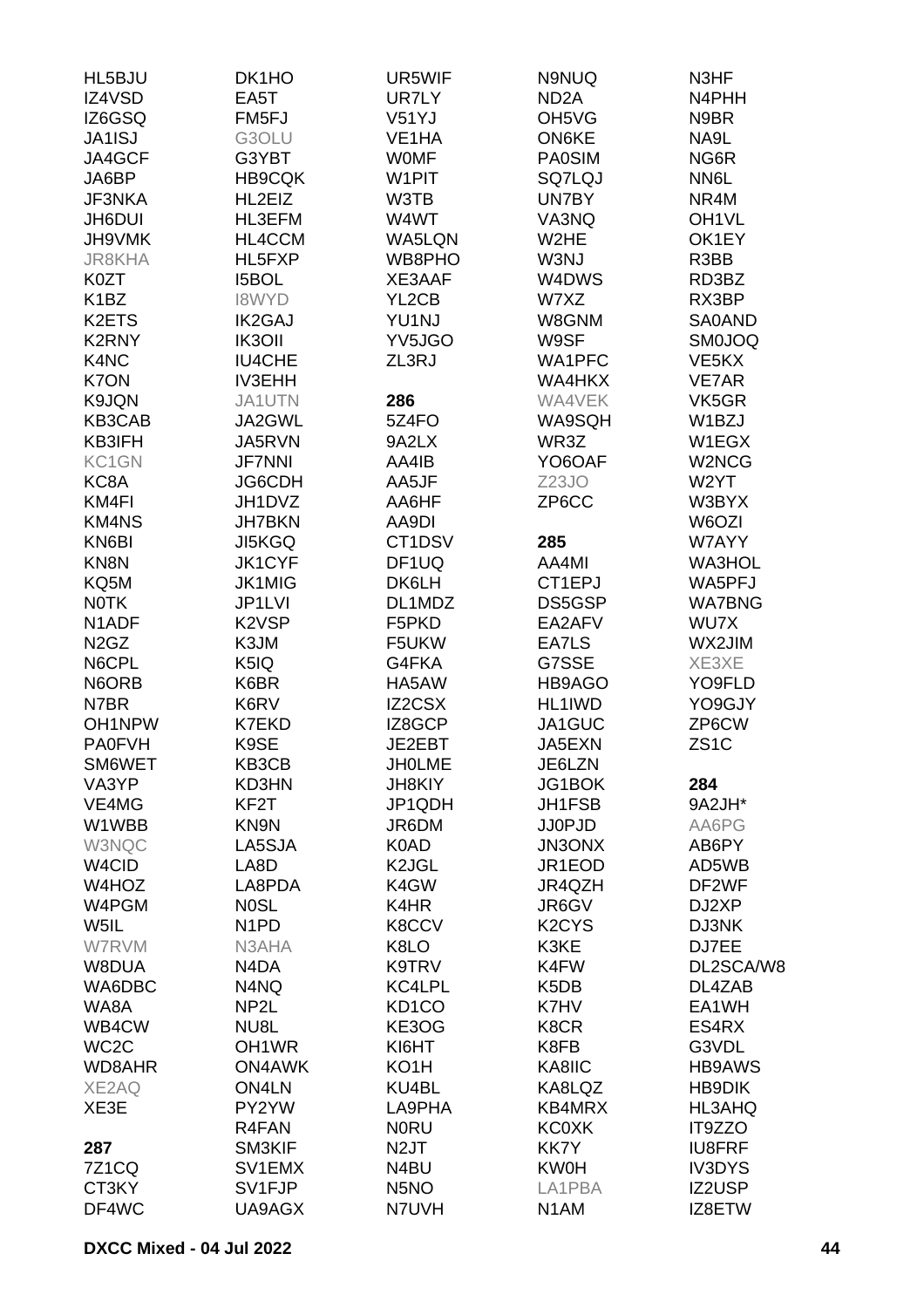| IZ8FTW                        | AC9X               | YB3ASQ                         | W2WI              | N6TW                           |
|-------------------------------|--------------------|--------------------------------|-------------------|--------------------------------|
| JA2VFW                        | AI6II              |                                | W3DIY             | N9KAE                          |
| JA2XLV                        | CT1BY              | 282                            | W4DJ              | NG7M                           |
| <b>JA7JND</b>                 | CT1IW              | 4Z4UX                          | W4VAB             | NI <sub>2</sub> V              |
| <b>JA7MAD</b>                 | DL3MAA             | 5B4ALJ                         | W5WZ              | NN4RR                          |
| <b>JH1HTQ</b>                 | DL3MIB             | 8P6SH                          | W6QJ              | NZ7W                           |
| JH3BUM                        | E20YLM             | AB4FH                          | W8BCE             | ON6MX                          |
| K1KLM                         | F6FFM              | AD7KG                          | WJ2R              | PF1MO                          |
| K <sub>2</sub> RET            | G4AYU              | AG6CV                          | WV4V              | PY2TIM                         |
| K4KCS                         | G4BLX              | DK6BT                          | WZ6P*             | R <sub>3</sub> QJ              |
| K <sub>5</sub> AR             | HB9ARY             | <b>DLOVEL</b>                  | YO3DCO            | RN3TT                          |
| K <sub>5</sub> ER             | <b>IK4QJH</b>      | DL1YEF                         |                   | RT7F                           |
| K5MO                          | IK8FYZ             | EA1P                           | 281               | SM7ABL                         |
| K6FS                          | <b>IK8JWA</b>      | EA4DUT                         | 4Z1WF             | SV2DSJ                         |
| K7CV                          | IZ1JLN             | F5OCN                          | 9A6OY             | SV3RKM                         |
| K8TDJ                         | <b>JA0AVS</b>      | F5RMY                          | AA4FU             | W1FA                           |
| KA2CFH                        | <b>JA0VSH</b>      | G3ZEM                          | AA9XA             | W <sub>2</sub> CG <sub>Z</sub> |
| KA4VGE                        | JA3AOP             | G4VWI                          | AB6FI             | W2UBT                          |
| KB2EF                         | JH8CXW             | G6NHU                          | AB8MA             | W3HXI                          |
| KD5YUK                        | JJ3MCZ             | IV3XWD                         | AE5RM             | W4ILC                          |
|                               | K <sub>1VI</sub>   |                                |                   |                                |
| KF3C                          |                    | IZ2GRG<br>IZ7GIT               | BD4SX             | W5CJF                          |
| KF4C                          | K4XQ               |                                | BV1EK             | W5VU                           |
| KI <sub>2</sub> P             | K6WY               | <b>JA0BSL</b>                  | CT1CDP            | W7GOY                          |
| KU6J                          | K8KPU              | JA2BYW                         | CT3EE*            | W8TM                           |
| LA8ZAA                        | K9EN*              | JA4BXU                         | DH4JQ             | WA7OSO                         |
| LY3BY                         | K9UIY              | <b>JA7AER</b>                  | <b>DL0KB</b>      | WA9MFF                         |
| N <sub>3</sub> A <sub>S</sub> | KC4AFT             | JH1QKG                         | EA5GXI            | <b>WB2RIS</b>                  |
| N4CU                          | KC4R               | <b>JI1JPJ</b>                  | EA5KA             | WB4BMM                         |
| N4QOG                         | KD3KB              | JP1LRT                         | EU4T              | WI4R                           |
| ND <sub>3</sub> A             | KG4F               | JR5HCU                         | HZ1GW             | WO <sub>4</sub> D              |
| ON5AX                         | KJ4UZU             | K3FRK                          | <b>IK2QEI</b>     | ZL3REX                         |
| PY2RF                         | KP4AH              | K <sub>5</sub> CK <sub>S</sub> | IK4ICW            |                                |
| PY2XV                         | <b>KT0K</b>        | K5MQ                           | IT9FCP            | 280                            |
| SQ3PMX                        | KX4TT              | K5TU                           | <b>IT9ZHS</b>     | AD1V                           |
| UR7CQ                         | LA <sub>2LI</sub>  | K6NX                           | IZ7CTE            | CT3FN                          |
| VU2LBW                        | N3CJW              | KA4PKB                         | <b>JA8CYU</b>     | DL9RDM                         |
| <b>WOJMP</b>                  | N <sub>5</sub> HH  | <b>KB0EL</b>                   | JA8JOZ            | DM9LSB                         |
| W4AEJ                         | N7SG               | <b>KB7TX</b>                   | JG1OGM            | EA8AJY                         |
| W4ATM                         | NC4MM              | KD4MM*                         | <b>JH1GTR</b>     | G8APB                          |
| W4NML                         | ND4DX              | KE3X                           | JH1KIM            | GI4DOH                         |
| W4UT                          | NG4P               | <b>KG7CW</b>                   | JH1WLY            | <b>GMOVIT</b>                  |
| W <sub>5</sub> GJ             | NI <sub>2</sub> Z  | <b>KK7BJ</b>                   | JH5HDA            | <b>HS0ZCW</b>                  |
| W7EA                          | R3IS               | N <sub>0</sub> Y <sub>O</sub>  | <b>K0FLY</b>      | <b>IK3RIY</b>                  |
| W7YOW                         | SM4AMJ             | <b>NOZM</b>                    | <b>K0HOF</b>      | <b>ISOEBO</b>                  |
| W8FDV                         | SO <sub>5</sub> AS | N <sub>2</sub> WM              | <b>K0TV</b>       | JA1SZN                         |
| W9EP                          | SV <sub>1</sub> XV | N3NN                           | <b>K3RWN</b>      | JA3PRM                         |
| WA2LNL                        | TG9AJR             | N4UFP                          | K4DB              | <b>JA3VUI</b>                  |
| <b>WB0AFO</b>                 | W1CDC              | N4WE                           | K4MLD             | <b>JA7FVA</b>                  |
| WB2PQG                        | W2GXP              | N <sub>5</sub> OP              | K6RI              | <b>JA7MLG</b>                  |
| WB9B                          | W <sub>2</sub> OSR | NJ6K                           | KC4GKY            | JA9LX                          |
| WP3R                          | W6ZL               | PD4RW                          | KI3O              | <b>JE0EHE</b>                  |
| WU1M                          | W9IVB              | PY2HH                          | KT4M              | JE4WSA                         |
| ZP5MAL                        | WB2PTH             | RA3AOS                         | <b>MM0BQI</b>     | JE8KKX                         |
|                               | WB3KUH             | RA3AUM                         | N0AZZ             | JF1IML                         |
| 283                           | WB9W               | <b>SK0RQ</b>                   | <b>NOECL</b>      | JH2AMN                         |
| AA6JZ                         | WW6D               | SP7MOC                         | N1QAE             | <b>JJ7SSI</b>                  |
| AA9SI                         | XE <sub>1</sub> O  | UN3G                           | N <sub>5</sub> RZ | JR5MCZ                         |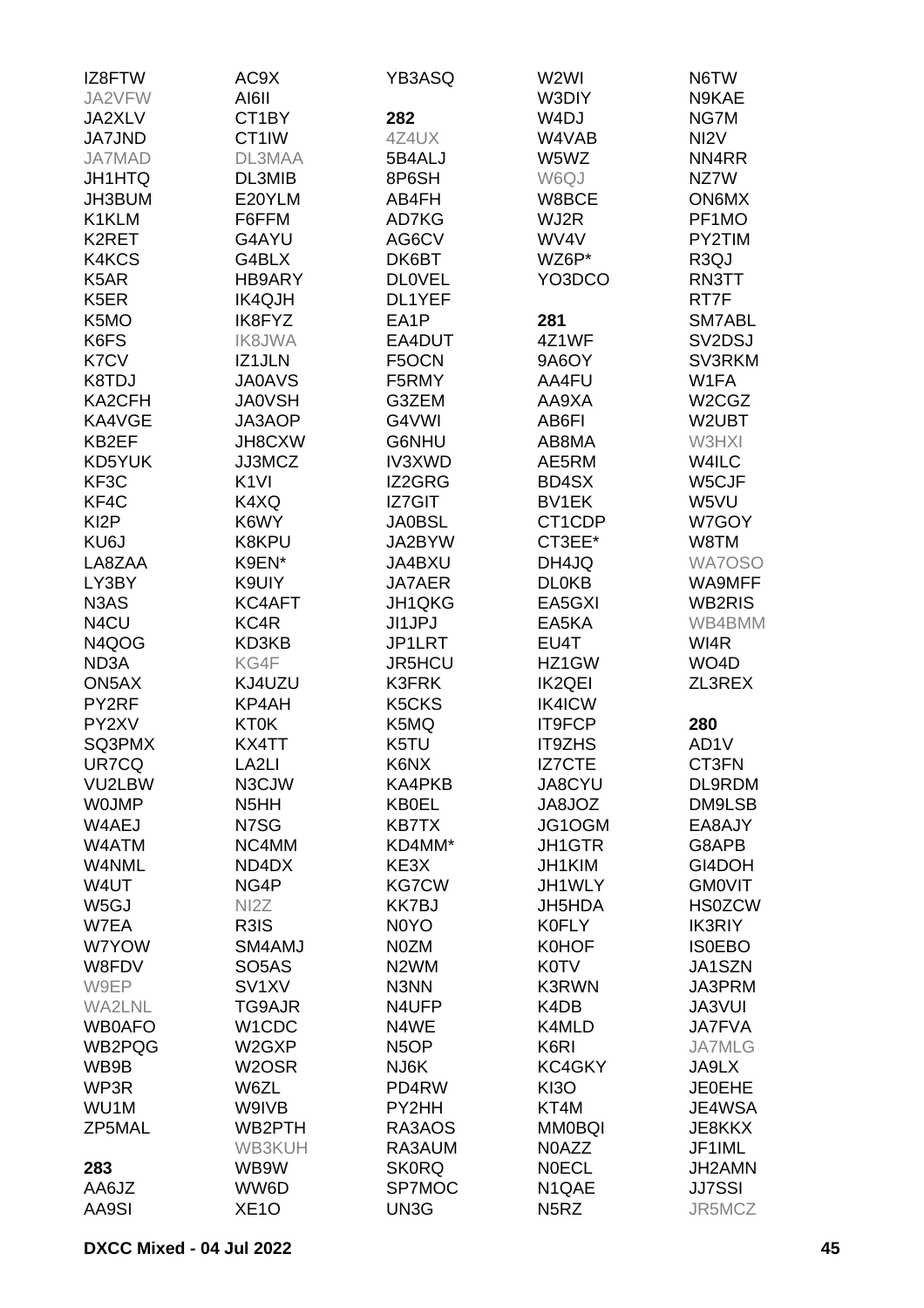| <b>K0FA</b>                    | DL1CP                           | YV3COK            | WW8RT              | VA1SEA             |
|--------------------------------|---------------------------------|-------------------|--------------------|--------------------|
| K0QYD                          | DL5ZAB                          |                   | XE <sub>1</sub> RP | VE3GRG             |
| K <sub>1</sub> EO              | DL8XC                           | 278               | <b>YC0QR</b>       | VE6XV              |
| K <sub>1</sub> MIJ             | EA1KE                           | 6K5AQY            | ZL2AYZ             | VK3AWG             |
| K <sub>2</sub> KN <sub>B</sub> | EI9GLB                          | 7J1ADJ            | ZS6C*              | W1FNB              |
| K3TRM                          | HB9CPS                          | AA2BF             |                    | W1PY               |
| K4ARE                          | <b>HLORBU</b>                   | AD4BY             | 277                | W3OD               |
| K4IOQ                          | HP3TA                           | AK9L              | 6Y5HN              | W4PR               |
| K4VAI                          | <b>IK8TMI</b>                   | DL3GCB            | AA4GA              | W7PAT              |
| K6LE                           | <b>ISOCDO</b>                   | DL3LBM            | CU <sub>2</sub> AT | W8HBI              |
| <b>K7RR</b>                    | JH1XXB                          | EA1BP             | DF9VJ              | W9DHD              |
| K8FG                           | <b>JJ1VGA</b>                   | EA1WS             | DJ2MG              | WA1LNP             |
| K8TVO                          | K <sub>2</sub> JK               | F6IFF             | DJ5KB              | <b>WA7RLL</b>      |
| KA2YEG                         | K <sub>3</sub> XO               | G3KEC             | DK3NU              | WD8Z               |
| KA8QKY                         | K4PIC                           | <b>IOIKV</b>      | DK7SL              | WM <sub>5</sub> H  |
| KB2DHJ                         | K5EV                            | <b>JL3SIK</b>     | <b>DL0IV</b>       | WQ6Q               |
| <b>KC7HS</b>                   | K7IB                            | JN3XEZ            | DS2AGH             | WY1G               |
| <b>KE7GL</b>                   | K8YE                            | K1MBF             | EA2RY              |                    |
| KG2GL                          | K9DQ                            | K4BWU             | EI4BZ              | 276                |
| KK6X                           | K9UW                            | K4CA              | GI4OWA             | 4X1JJ              |
| KS6A                           | KA7G                            | K4EDI             | HB9W               | A65BD              |
| KU <sub>5</sub> L              | KE8M                            | K <sub>5</sub> SI | IU8HEP             | CT1FOQ             |
| LA3PK                          | KI5BLU                          | K6QPZ             | <b>IV3IXN</b>      | CT4KG              |
| N <sub>1</sub> KX              | KU <sub>11</sub>                | K8KB              | <b>IZ7ECL</b>      | DH5JG              |
| N5IMW                          | N <sub>1</sub> K <sub>D</sub> O | K8KT              | JA1AEC             | DK8KC              |
| N6UOZ                          | N3TG                            | K9EFR             | JG1LFR             | DL1MEV             |
| ND9M                           | N3YZ                            | KB8RJ             | K3SU               | DL6FD              |
| NG9E                           | N4BRF                           | KD4POJ            | K4DS               | DL6ON              |
| NL7V                           | N4IF                            | <b>KE7XM</b>      | K4IZE              | DL9IU              |
| OE3PKU                         | N4SZE                           | KJ4EX             | K5EC               | EW2DZ              |
| RA3DCT                         | N5XUS                           | <b>KK7BR</b>      | K5UN               | G3CWW              |
| <b>SP7UWL</b>                  | N7HLR                           | KW6G              | K6UXO              | G4ALR              |
| UN6TA                          | N8MSA                           | KZ5DX             | K7CIE              | G4FTC              |
| VU2TTC                         | NB9Q                            | <b>NOHF</b>       | K7KD               | <b>IK7SLT</b>      |
| W2SEG                          | NF4J                            | N2MWX             | <b>KB4JRS</b>      | IZ5GST             |
| W3CZ                           | NQ4U                            | N6GY              | KB5HPH             | JA1BAL             |
| W3EFE                          | NV6L                            | N7GCO             | KF9AQ              | JA1ILI             |
| W4RQ                           | <b>OH1NDA</b>                   | N7RQ              | KI4MV              | JA1LKJ             |
| W6QO                           | RA3AA                           | N7VY              | KL1WE/6            | JA4IGW             |
| W7GSW                          | RK9AX                           | N9GM              | <b>MU0FAL</b>      | JA6BXA             |
| <b>W9FML</b>                   | RW3RQ                           | NS4X              | <b>MU0GSY</b>      | JF1GYX             |
| W9KVR                          | S59EA                           | RU4SU             | <b>NOSFF</b>       | JG1EIQ             |
| WA3UTC                         | SA4AQW                          | <b>SK6LU</b>      | N <sub>1</sub> JG  | <b>JH1HGI</b>      |
| <b>WA7IHN</b>                  | SQ9ACH                          | <b>SMOKCR</b>     | N3RR               | JL2LPX             |
| WB3DWH                         | T77J                            | <b>SMOXG</b>      | N4CBS              | JM1RSV             |
| WT <sub>2</sub> O              | UA1CEI                          | SM5NAS            | N4MA               | JP1GVC             |
| YV4AU                          | UB3A                            | SM7GVF            | N7NOG              | JY4ZM              |
| Z32KV                          | VK2DAG                          | <b>WORMS</b>      | N9VD               | K <sub>1</sub> DOC |
|                                | W1SSN                           | W1HJF             | NA5NN              | K2RDX              |
| 279                            | W4GE                            | W4TTY             | NB4K               | K <sub>2</sub> VUI |
| 5Q2J                           | W8PAT                           | W4WAW             | NK <sub>5</sub> B  | K3VOA              |
| 9A6ST                          | WB8WIV                          | W5UQ              | OZ1KWG             | K4FY               |
| AB4IE                          | WF4B                            | W8NHO             | PY2RN              | K4MIL              |
| AD4IE                          | WP4CQ                           | W8VVG             | RT <sub>20</sub>   | K5CZD              |
| <b>DH0GSU</b>                  | WR1X                            | WA6SCW            | <b>SK0HS</b>       | K <sub>5</sub> RA  |
| DK3GO                          | WX0Z                            | WB9TFH            | SM2OTU             | K6FAF              |
| <b>DLOFU</b>                   | YL2CZ                           | WF4I              | <b>UA3NFI</b>      | K8OD               |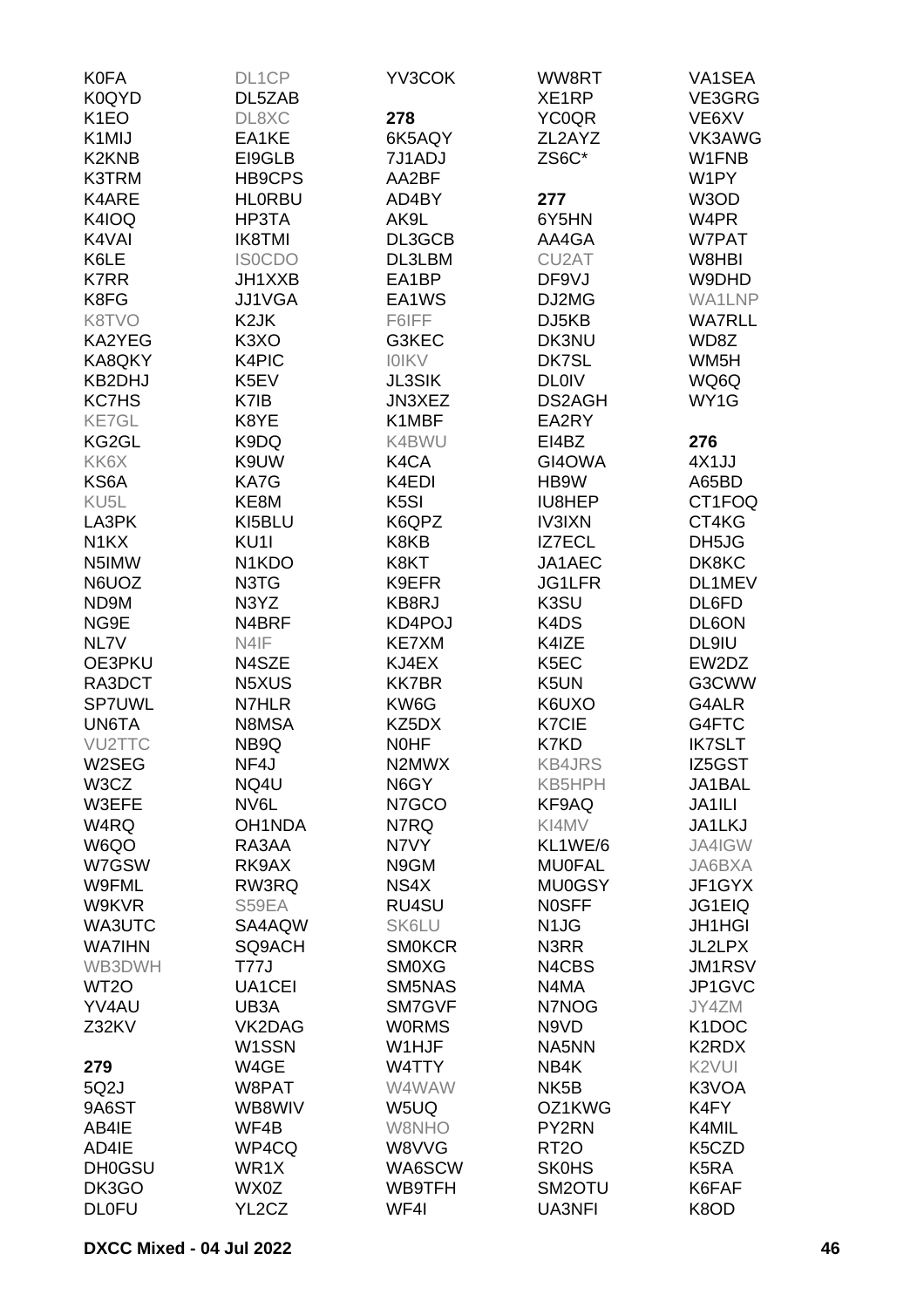| K9WYP              | HI8RD             | W <sub>1</sub> IAN | OE6VHF             | RA9MX                         |
|--------------------|-------------------|--------------------|--------------------|-------------------------------|
| KA1API             | <b>IK2BBU</b>     | W1XD               | OH <sub>1</sub> LR | <b>SK7HW</b>                  |
| KB9OX              | <b>IK2UVR</b>     | W3ENM              | RA2FBC             | SM1NJC                        |
| KH6AT              | <b>IK8DNJ</b>     | W3GLD              | SV1HEP             | SM4XIH                        |
| KH6DV              | <b>IZOLNP</b>     | W4UX               | TA2AD              | TF2LL                         |
| KH <sub>6</sub> P  | <b>JA0FLL</b>     | <b>WA0STV</b>      | VP9AD              | VA3KSF                        |
|                    |                   |                    |                    |                               |
| <b>KL7KK</b>       | JA1HNP            | WB4CTX             | W4TQ               | VE6WP                         |
| MM0ABB             | JA2PTQ            | YB4IR              | W6FUV              | VU3DJQ                        |
| N4EAH              | <b>JA3KRK</b>     | YV2EMR             | W6JK               | W1HQ                          |
| N <sub>5</sub> KI  | JE1TRF            |                    | W6QR               | W4VL                          |
| ND <sub>1</sub> Y  | <b>JE2RBK</b>     | 274                | W7VP               | W5DP                          |
| NJ1T               | JE3GNN            | AA9BJ              | W9YCV              | W8LIG                         |
| NT4W               | JE3OUW            | AC7ZG              | WA3RP              | W8WD                          |
| <b>NX4O</b>        | <b>JE3TAT</b>     | AI2SS              | WA6WXD             | WA1NXC                        |
| OH <sub>1</sub> MH | JE6HGL            | BG8PA              | WB4LMI             | <b>WA7AVL</b>                 |
| OZ3SM              | JF1WLK            | CT1APN             | WJ7S               | WB5P                          |
| OZ6PI              | JF5DSU            | CT1BWU             | WK9U               | WD <sub>1</sub> M             |
| PT <sub>2</sub> AZ | <b>JH0AUY</b>     | DJ8EW              | WY7FD              |                               |
| RW3QHN             | JH1WGP            | <b>DK0EK</b>       | YO3YC              | 272                           |
| SA3CAT             | JJ1BDX            | E73ENS             | YO4NA              | 9H1EJ                         |
| SM3OMO             | JJ1BEA            | EI6AL              |                    | AA2KO                         |
| SM5BOH             | JM3XZC            | F4FLF              | 273                | AA7UC                         |
| SQ6OU*             | <b>JQ1CIV</b>     | F8EP               | AI2S               | AC4FZ                         |
| SQ9KEJ             | <b>JR0ELG</b>     | G4ASL              | DH5MM              | AC4JO                         |
| UA3EAY             | <b>JR3XUH</b>     | G8BCG              | DJ3GZ              | CU2AE                         |
| VE3LNW             | JR5RPP            | GM1BSG             | <b>DLOUM</b>       | DK4IO                         |
| VE6RH              | <b>K0ASA</b>      | HB9DPO             | DS4DRE             | DK5RL                         |
| VR2UW              | K0YY              | I6BDS              | EA6AZ              | <b>DL5ASK</b>                 |
| W1ZGP              | K1RQ              | <b>IK8TPJ</b>      | G4SGX              | DL8AAM                        |
|                    | K2KYH             |                    |                    | EA2TV                         |
| W3UHP<br>W7HWR     | K <sub>3</sub> VO | IZ2GNQ             | GM4AGL             |                               |
|                    |                   | IZ7QSS             | IK4MHB             | EA8TZ                         |
| W8HGH              | K4RW              | <b>JA0HC</b>       | JA0GSB             | G3YEC                         |
| W9IW               | K5LY              | JA1DEQ             | JA4HDO             | G4PVM                         |
| W9NSO              | KD8WX             | JA1FBD             | JA4OPW             | <b>HB9BCI</b>                 |
| WA1SXK             | KE4DP             | JA1HQT             | JG4OOU             | <b>HB9TOC</b>                 |
| WA3WZR             | KM8E              | <b>JA3OLI</b>      | JI1NCZ             | IK5BSC                        |
| <b>WB4SON</b>      | LB2TG             | <b>JA7ARM</b>      | JJ1WWL             | <b>IV3EYC</b>                 |
| WB8FVB             | N <sub>4</sub> HI | JA9AVU             | <b>K0COP</b>       | <b>IWOEFA</b>                 |
| WX2N               | N8NH              | JE1DRU             | K1PTF              | <b>IW3GJF</b>                 |
| YV5EN              | N9LEO             | JE5WJM             | K2IVS              | <b>JA0EBV</b>                 |
|                    | N9LJX             | JH8LLE             | K6BY               | JA1EUL                        |
| 275                | NG <sub>2</sub> T | <b>JM1TEN</b>      | K6VMV              | JA6CMQ                        |
| 4N7ZR              | NN <sub>8</sub> R | K1VM               | K6ZTQ              | JE1TNL                        |
| 9V1RH              | NV <sub>1</sub> S | K <sub>1</sub> YQ  | K7PVT              | JH1DTX                        |
| AH6RR              | OK8YD             | K <sub>2</sub> GLS | KA8PBB             | JH3PAM                        |
| <b>CU7MD</b>       | <b>PA0HOR</b>     | K2MT               | KB1JDY             | JI3MJK                        |
| DF9ZO              | R7AB              | K3SUI              | <b>KB2XR</b>       | JL3OUW                        |
| DK2GP              | RM6J              | K4IU               | KI0G               | JR1SLU                        |
| DK8FG              | <b>RNOC</b>       | K <sub>5</sub> PR  | LA3WV              | K0VM                          |
| DL1SCO             | RN5AA             | <b>KB0FHP</b>      | <b>MM0SAJ</b>      | K4RP                          |
| DL5KUT             | SM6FKF            | KC2SST             | N <sub>2</sub> ROM | K <sub>5</sub> C <sub>G</sub> |
| DL6UD              | SM7AED*           | KE2M               | N6MM               | K5HTE                         |
| DS4DBF             | UA3GT             | KF2BQ              | N9LQ               | K7UPJ                         |
| <b>E74K</b>        | VA3NXM            | LA7GNA             | NF8OM              | K8LSK                         |
| EA <sub>1</sub> K  | VE2HJ             | N0OP               | <b>NJ0F</b>        | KC2STA                        |
| G3IZM              | <b>WOTLX</b>      | NR6M               | PY2PA              | KD2BW                         |
| HA5GO              | W1BLT             | NV <sub>4</sub> A  | PY8WW              | KM7E                          |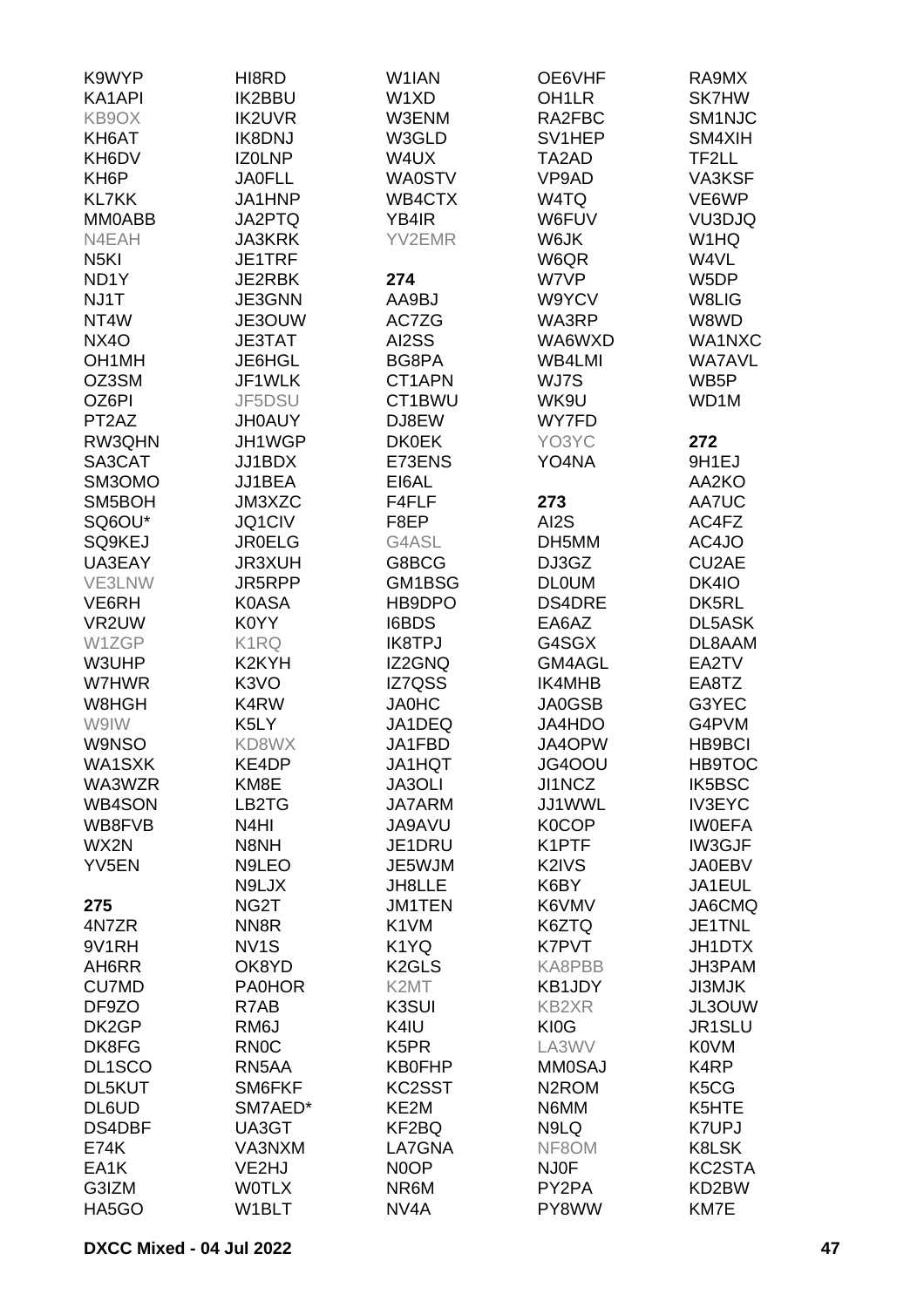| KM8AM                           | W4KHC               | PA3CBZ                        | VE7OR                         | WX2CX             |
|---------------------------------|---------------------|-------------------------------|-------------------------------|-------------------|
| KU1T                            | W4SUL               | RN <sub>3</sub> A             | <b>WOTG</b>                   |                   |
| KY1W                            | W5UXE               | SQ8T                          | W <sub>2</sub> ZO             | 267               |
| KZ1X                            | W7YKN               | <b>VU3NXI</b>                 | W4GHW                         | 4Z1JS             |
| LA9VBA                          | W8MR                | W <sub>1</sub> SL             | WB2QMP                        | AA9L              |
| N4PUQ                           | W8UM                | W2ARP                         | WE4S                          | DF4UM             |
| N5KGV                           | WE1F                | W3UI                          |                               | DJ2TG             |
| N6AJR                           | WX4B                | W5CSU                         | 268                           | DL1ZBO            |
| N9YB                            | YB2TJV              | W <sub>5I</sub> O             | 5B4FL                         | EA2AGV            |
| NX4W                            |                     | W7ABC                         | AF9T                          | G3YBY             |
| <b>OE7LVI</b>                   | 270                 | W9SL                          | AI4QQ                         | G8FF              |
| OZ1KKH                          | 9A5K*               | <b>WA2DNI</b>                 | DF9JS                         | HB9CAT            |
| S57RR                           | AA4OC               | WA6TQT                        | DL1SVA                        | HB9FAX            |
| SP <sub>3</sub> S               | AA9F                | <b>WA7LNW</b>                 | DL5JS                         | HL1SSG            |
| SV <sub>2</sub> H <sub>X</sub>  | AA9ZZ               | <b>WB0N</b>                   | <b>DL7ALM</b>                 | I2YYO             |
| SV8ZC                           | AB6QR               | WE2E                          | DL8JJ                         | <b>I5MMC</b>      |
| UA9UX                           | AC5TC               | XE1NW                         | EA5OW                         | <b>IK8YFU</b>     |
| VE3TM                           | AL7HX               |                               | F4GBE                         | IZ1EPM            |
| W1MEW                           | BX4AL               | 269                           | <b>GOUII</b>                  | <b>JA0EZP</b>     |
| W6VRK                           | <b>CS8ABF</b>       | 9A9XX                         | <b>IOOSI</b>                  | <b>JA1XUY</b>     |
| WC4V                            | DJ3GE               | CT7ANG                        | <b>IK1BXN</b>                 | JA3LFZ            |
| XE3VV                           | DJ9ER               | DG5DBT                        | <b>IV3FGT</b>                 | <b>JH7IQQ</b>     |
| YB8HX                           | DL2BWG              | DK8WF                         | <b>IW7EFJ</b>                 | <b>K0BL</b>       |
| YT9A                            | DL3ZAI              | DL2GV                         | <b>IW9FRB</b>                 | <b>KONW</b>       |
|                                 | DL4HRM              | DL4MFL                        | IZ4FTD                        | K <sub>2</sub> HT |
| 271                             | DL6DH               | DO2UDX                        | IZ5KDD                        | K <sub>2</sub> KN |
| 7K3BKZ                          | E72AD               | <b>DS5BRE</b>                 | JA5CYH                        | K3CHP             |
| AB4YZ                           | <b>E77S</b>         | F3RF                          | JE8KGH                        | K3NQ              |
| DF6JC                           | EA1AHA              | G0ORG                         | <b>JI1SAI</b>                 | K5WMH             |
| <b>HB9FKK</b>                   | EA3HSO              | JA1CC                         | JN1IZR                        | K9GC              |
| <b>HB9LAK</b>                   | F5MZE               | JA1CPU                        | <b>K0HP</b>                   | KA1VT             |
| HB9RYZ                          | F9BB                | JA6VWV                        | K1ROA                         | KA4JMZ            |
| <b>IK1ZFO</b>                   | FS5PL               | <b>JR3KQJ</b>                 | K <sub>2</sub> R <sub>B</sub> | KG2V              |
| <b>IK2PZG</b>                   | G4DJC               | K0BOG                         | K4KSV                         | KH6GI             |
| <b>IU0HDC</b>                   | HB9BFS              | K <sub>1</sub> DJ             | K4XT                          | KJ6MBW            |
| JA1KZP                          | HB9ODP              | K <sub>2</sub> QL             | K5WL                          | KK6BT             |
| JA4ONU                          | <b>IK0EIF</b>       | K3VPZ                         | KA4LBD                        | KN6OX             |
| <b>JE0HUR</b>                   | <b>IKONGI</b>       | K5WDW                         | KA9GPY                        | KX2H              |
| JQ1VNM                          | IK1ZOB              | K5XE                          | KB2BBG                        | LA9XGA            |
| K <sub>1</sub> N <sub>I</sub> T | <b>IK7NXU</b>       | KA1POP                        | KK5RX                         | LY3CW             |
| K4GO                            | <b>IK7WUJ</b>       | KD2WQ                         | KO4BS                         | <b>MMOTWX</b>     |
| K5WN                            | <b>IW1PDP</b>       | KD6WKY                        | N1HYE                         | <b>NOUU</b>       |
| <b>K7RNV</b>                    | IZ4IRO              | KE5LQ                         | NN <sub>5</sub> G             | N <sub>1</sub> DT |
| K8TVO/KL7                       | <b>JH0KWZ</b>       | KG8K                          | NS4P                          | N5NQ              |
| K9EZZ                           | <b>JJ4KTG</b>       | KN0A                          | <b>NU0C</b>                   | N6PAT             |
| KA3DOF                          | <b>JR9CPT</b>       | KT9P                          | PP6ZZ                         | N6ZO              |
| KI9A                            | K4KI                | <b>NOIM</b>                   | R7LA                          | N9OF              |
| KM4QM                           | KE1VT               | N <sub>2</sub> DH             | <b>SMOFLY</b>                 | NK7C              |
| KP3G                            | N <sub>1</sub> SZ   | N3CZJ                         | SP5ZCC                        | PY6TS             |
| KR8Y                            | N <sub>4</sub> PYI  | N <sub>5</sub> H <sub>C</sub> | <b>T95A</b>                   | R3QF              |
| N <sub>1</sub> RA               | N5MHZ               | N9UM                          | UA6GF                         | R8IA              |
| N4QVM                           | N <sub>5</sub> RN   | NK <sub>2</sub> W             | VE3KKB                        | RT <sub>0</sub> Q |
| NW <sub>2</sub>                 | N5SAN               | NS4F                          | VK7ZE                         | RV3DB             |
| OZ1DSD                          | N7MSU               | RN3RY                         | <b>W0GWK</b>                  | <b>SMONFA</b>     |
| PA7CG                           | NJ9C                | SM3AF                         | W1HAY                         | SM2LKW            |
| TA3J                            | OH <sub>2</sub> BJG | SP4QCU                        | W <sub>1</sub> JO             | SM6OEF            |
| W4HVW                           | OH2LRE              | <b>UN7JID</b>                 | WA3PBL                        | SO <sub>3</sub> F |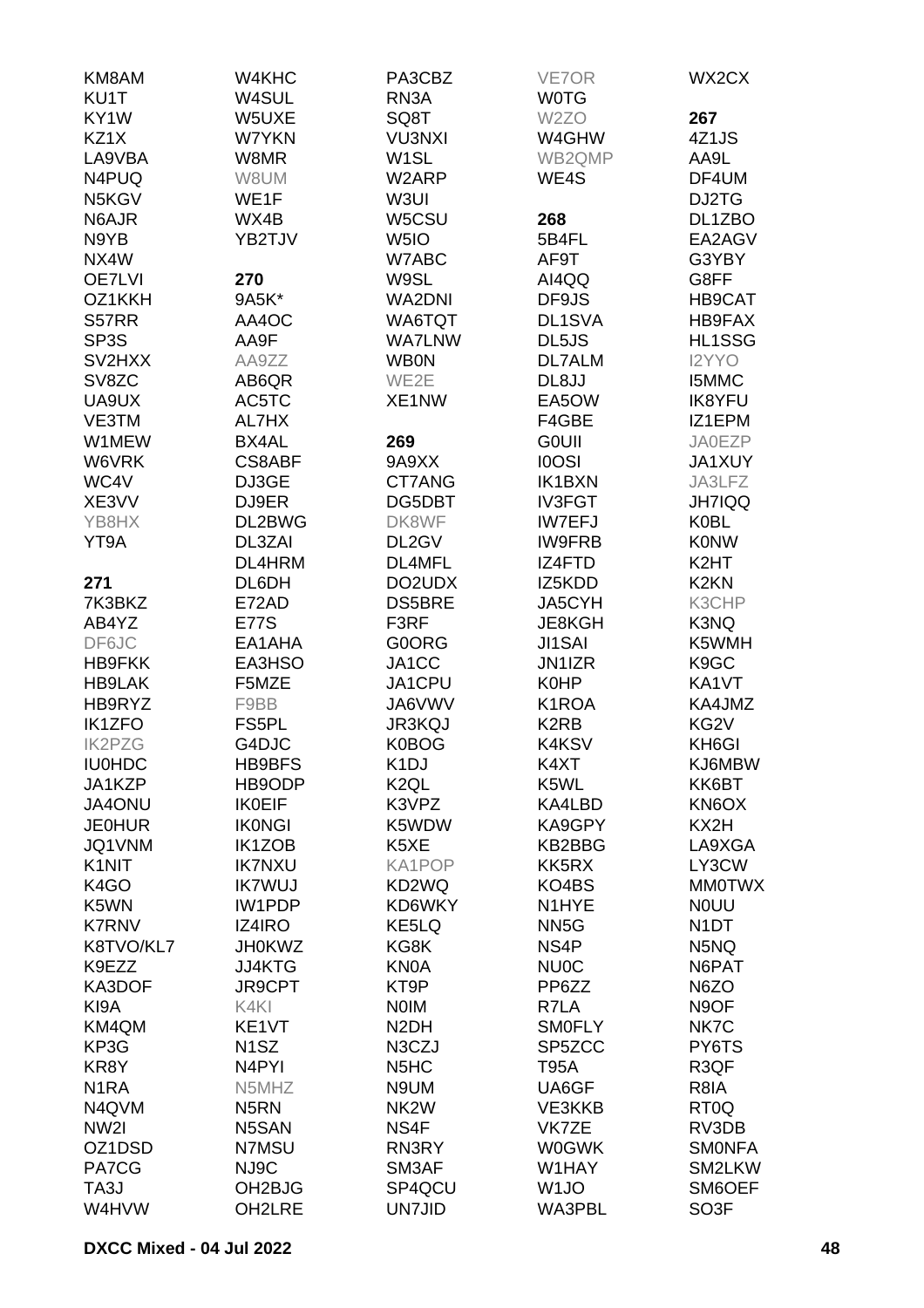| UT4ZG              | W5RID              | W1TW                          | WA8IHI             | 7N2PYF             |
|--------------------|--------------------|-------------------------------|--------------------|--------------------|
| VE2MP              | <b>W7MAL</b>       | WO7V                          |                    | AA2DY              |
| VE3QN              | W8GU               | WX7B                          | 263                | DL2XC              |
| VE6OA              | W8TB               | YO9BLY                        | 6Y5DA              | DL4HS              |
| W4GV               | W9HZ               | ZP6VT                         | CT1FFB             | DL7AA              |
| W5SWV              | W9WO               |                               | DK4JM              | EA4EJP             |
| W5YB               | WO4L               | 264                           | DL1JDK             | EI2GX              |
| W5ZXS              | WS4C               | AE5L                          | <b>DL6LIM</b>      | F1HWB              |
| W6HGF              | XE2/K6PT           | EA3HDZ                        | EI5JQ              | F5LNU              |
| <b>W6LUC</b>       | YL2CA              | EA4DEI                        | F6GFC              | G3AAG              |
| WA1F               | YV5KQA             | EA8TK                         | <b>GOPCF</b>       | <b>IK2HKN</b>      |
| WA2VJL             |                    | EW3MM                         | HB9BNQ             | JA1MOD             |
| WA4PMG             | 265                | F5LJM                         | <b>HL1AHS</b>      | JA1UWB             |
| <b>WB7UUE</b>      | A71EM              | <b>GOKHO</b>                  | <b>IW4EII</b>      | JA4CSJ             |
| WD5GXB             | A92IO              | G6VMR                         | <b>IW8DCS</b>      | JA6VPA             |
| YB0ECT             | AA6W               | HA5X                          | IZ4GOL             | JE1BJP             |
| ZS6AYE             | <b>AC0W</b>        | HB9DQV                        | <b>JA0MGR</b>      | JG1BBM             |
| ZS6RJ              | AC7DC              | <b>IK1HXN</b>                 | JA4XHF             | <b>JH0WYT</b>      |
|                    | DK7VW*             | <b>IK5XLB</b>                 | JF3VEC             | JH3PRR             |
| 266                | DL2RD              | IZ0GKB                        | <b>JG3KLF</b>      | JH6JMM             |
| 9A2HQ              | EA5DKU             | IZ3KKE                        | <b>JH1AWJ</b>      | K1DRW              |
| 9A6AA              | EU1TT              | JA1BPN                        | <b>JH1HIC</b>      | K3FM               |
| AC4BT              | EW2CR              | JA1PRV                        | JH6RTO             | K4GZ               |
| AF7Y               |                    | JA2BVS                        |                    | K <sub>4</sub> TP  |
| DL9NDC             | G3YBH              |                               | JR1AHH             | KA1MPA             |
|                    | HA5AWT             | JE1MQI                        | K1JKR              |                    |
| HB9BQU             | HL2DJW             | JH8CTD                        | K <sub>1</sub> SEZ | <b>KB5NJD</b>      |
| HB9EFK             | <b>IOBYR</b>       | JJ5ECZ                        | K4VAC              | KD3RF              |
| <b>HB9ERU</b>      | <b>I1PLX</b>       | JR4CZM                        | K6QGV              | KO <sub>2</sub> K  |
| HB9YL              | I3THJ              | JR4VEV                        | KA3HPM             | LU9FHF             |
| <b>I1ASU</b>       | <b>I8DKR</b>       | K <sub>1</sub> D <sub>D</sub> | KA4H               | <b>MM0DXH</b>      |
| <b>I3UBB</b>       | <b>IK2TYP</b>      | K5NY                          | <b>KC7TB</b>       | N <sub>2</sub> MFT |
| <b>IK4RQJ</b>      | <b>IK2WSO</b>      | K5YS                          | KF5ER              | N5MX               |
| JA1QNC             | <b>IK8DUI</b>      | K8YF                          | KR4IN              | N5OLQ              |
| JE1WBA             | JH6TYD             | KB4WOD                        | LA3NY              | N9XG               |
| <b>JH0FWV</b>      | JH9CAV             | <b>KC2RDW</b>                 | N1ND               | NT7Y               |
| <b>JH7MSB</b>      | JQ1VDJ             | KD <sub>2</sub> GB            | N6SKF              | OK2FB              |
| JH9VLZ             | JR1CAD             | KD4QMY                        | N9AMW              | OK2FD              |
| JI1BJB             | JR1LZK             | KJ8Y                          | NG3J               | <b>OM0AST</b>      |
| JR1URH             | <b>K0UA</b>        | KP4ED                         | NG7Z               | OM <sub>6</sub> CI |
| K3WJV              | K <sub>2</sub> HTO | KU2M                          | OZ6OG              | OZ4CG              |
| K4BB               | K4LDR              | N <sub>4</sub> DJ             | PB7Z               | PY2JSF             |
| K4MSS              | K5DNL              | N <sub>5</sub> ZJ             | PY8JA              | R <sub>5</sub> AK  |
| K5ZE               | K8TS               | NA <sub>1</sub> N             | R7FO               | RA3T               |
| K7IA               | <b>KA7IUG</b>      | NK7Z                          | SM6GOR             | SM5IRV             |
| K7IG               | <b>KB2ZPB</b>      | <b>OH6JKW</b>                 | SM6MCX             | TI2KAC             |
| KC5TW              | KD4LB              | <b>S52R</b>                   | SM6NT              | UR5XMM             |
| KD8MQY             | KU4V               | SM6LPF                        | SQ5NRY             | <b>VE3TMG</b>      |
| KG9X               | N5UM               | UA3DUJ                        | VA3HP              | VE3ZZ/W4           |
| N6DQ*              | N7CNH              | W <sub>1</sub> UU             | <b>VU2IBI</b>      | VK4MR              |
| N6PM               | N8JK               | W3KS                          | W5LEW              | W9BS               |
| NE <sub>1F</sub>   | OZ6TL              | W3MS                          | W7FW               | W9HR               |
| NE7I               | PA2SWL             | W4TNH                         | WB6MVK             | WA4MOQ             |
| SV <sub>1</sub> DC | SM3EKD             | W6YX                          | WU1U               | WA9ZWL             |
| VA3MAH             | SV8LMQ             | W7XC                          | YO9BXE             | WB4KTF             |
| VE3SKX             | UN7TZ              | W8MSP                         |                    | WB4QOC             |
| VK2GWK             | VE5LWS             | W9KW                          | 262                | WB5TEQ             |
| <b>WONF</b>        | VR <sub>2</sub> PX | <b>WA4JUK</b>                 | 4X6YA              | WC2L               |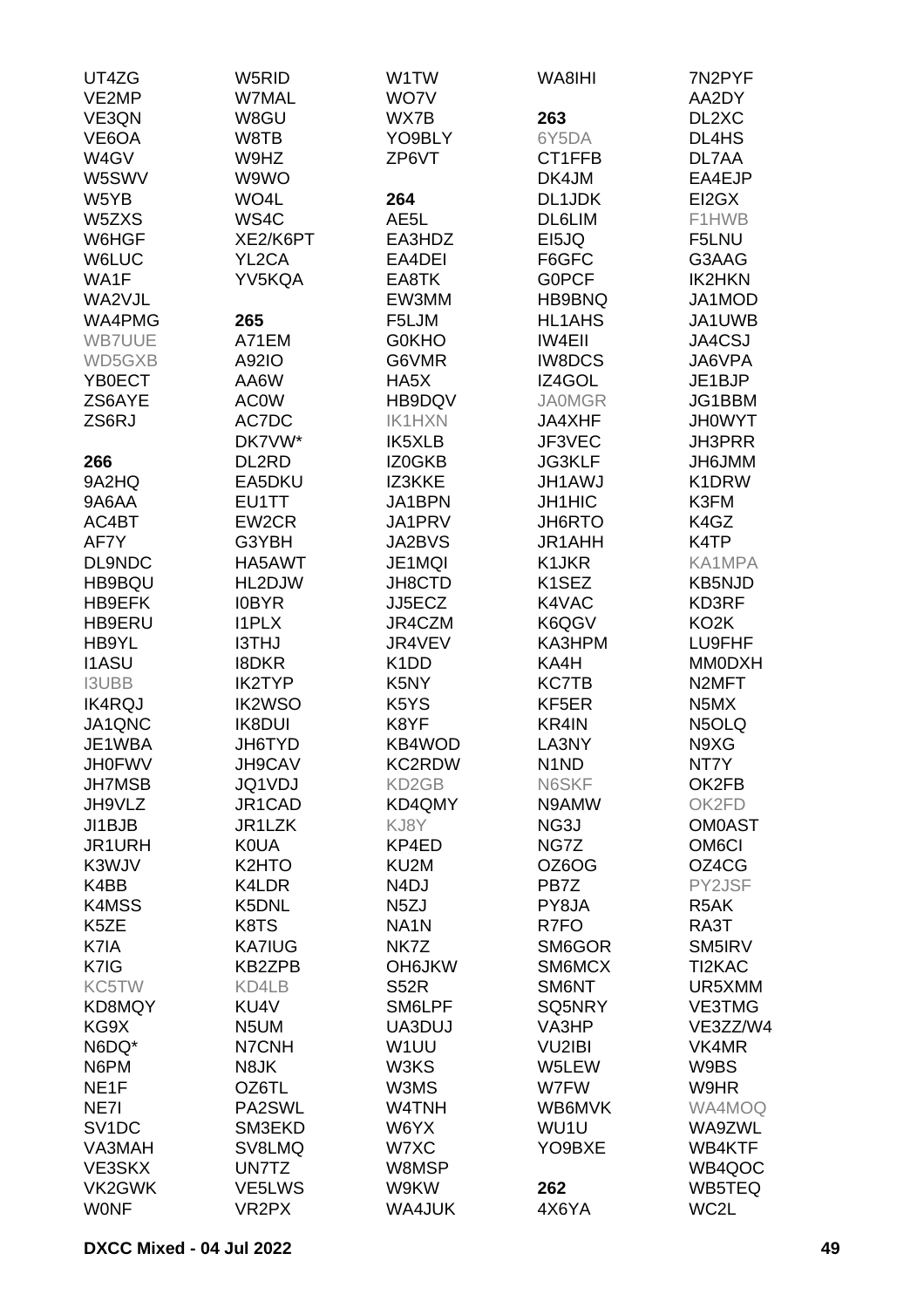| WN7L                           | VK2XH             | W5TMC              | R9HBF             | N3MK               |
|--------------------------------|-------------------|--------------------|-------------------|--------------------|
| WT9U                           | <b>WOCO</b>       | W9LYN              | SM5AFU            | NN6CH              |
| WW5G                           | W2NUS             | W9YZ               | SM5UH*            | <b>OH7MSW</b>      |
| ZS6WN                          | W2QV              | WA3GOS             | SM7CFZ            | ON8VM              |
|                                | W4JDS             | <b>WA3NKO</b>      | SP6LUY            | PY4AZ              |
| 261                            | W7DRM             | WB6RAB             | SV2BFN            | RZ3AUL             |
| 7N2JZT                         | W7IG              | WM2B               | <b>VE3PTR</b>     | <b>SMOPCA</b>      |
|                                |                   |                    |                   |                    |
| AG5Q                           | W7JET             | WR <sub>5</sub> I  | W0JJ              | SP5MXZ             |
| AI4K                           | W8OS              | YO8CRU             | W4GWL             | SV1GRN             |
| DL2MM                          | <b>WA7GCS</b>     |                    | W4LLP             | <b>VE3NLU</b>      |
| DL6FCB                         | WB <sub>2</sub> J | 259                | W4QA              | VU3WEW             |
| DL6SAK                         | WB8RFB            | A61BK              | W4RLM             | <b>WOGWL</b>       |
| F4HMR                          | WJ5K              | AE4VJ              | <b>WA2LET</b>     | W5TUF              |
| F6FIZ                          | WX4TM             | AE5LK              | WB7BBQ            | W6WQA              |
| G0OYQ                          | ZS6A              | AG0A               | WD8PLE            | WB4IT              |
| <b>GU4RUK</b>                  |                   | DK3HV              | WF1H              | WB4PWZ             |
| HB9HVG                         | 260               | EI4HH              | WV1C              | WT5N               |
| HB9LF                          | 9A2G              | EW4DX              | ZS1JD             | <b>WW0R</b>        |
| IK1PKH                         | AH <sub>2</sub> O | G3RTU              |                   |                    |
| <b>IK7FVF</b>                  | AI8P              | G3SXW              | 258               | 257                |
| IW5EIJ                         | CT1GC             | G3XLF              | AA1KL             | AD4YM              |
| JA3EYO                         | DL6FBY            | G3YFE              | AB9YC             | AF3K               |
| JA4SSM                         | DL9LF             | <b>HB9AID</b>      | AJ4F              | AG4TO              |
| JF3DRI                         | F6DKQ             | HB9PUE             | CT1DJE            | DF <sub>2</sub> PS |
| K1EDG                          | G3FFH             | <b>IT9ORA</b>      | DJ0AH             | DJ4UF              |
| K <sub>2</sub> CBM             | IK8DYM            | IZ0OTV             | DJ3ZF             | DJ9CW              |
| K3AZ                           | JA2LMY            | IZ1PNT             | <b>DL6NDW</b>     | DK2YL              |
| K3KYR                          | JA3ETD            | IZ5ILC             | DL7HY             | DS2GWM             |
| K4LA                           | JA3IBU            | JA1UTB             | EA1JK             | <b>DS4NMJ</b>      |
| K6EU                           | JA4QAD            | JA2ANR             | ER2RM             | EA5HM              |
| K6HJM                          | <b>JE0FPH</b>     | JA4DQX             | <b>GI0SAP</b>     | EI5GUB             |
| KB5RD                          |                   |                    |                   |                    |
|                                | JF3GFH            | JA6DIJ             | HL5UOG            | F1BFD              |
| KB9DAK                         | JR4DAH            | <b>JH0KHR</b>      | <b>IK0GDH</b>     | G3XVF              |
| KB9WL                          | K5ED              | K <sub>1</sub> AE  | <b>IK0OHU</b>     | <b>HLOCAC</b>      |
| KE8RU                          | K9DE              | K <sub>1</sub> TH  | <b>IK0WRB</b>     | <b>IK2BGT</b>      |
| KF <sub>2</sub> O <sub>G</sub> | K9IZT             | K <sub>1</sub> ZDI | <b>IK7WDS</b>     | <b>IW5EFX</b>      |
| KF6E                           | KC1LL             | K4AA               | <b>IZ7VPK</b>     | IZ8DDG             |
| KM4AF                          | KC2FXH            | K4DEF              | JA4BGK            | JP2AEA             |
| LA5HPA                         | <b>KC4ALG</b>     | K5KUA              | JE2FJI            | <b>JR7CDI</b>      |
| N2MEE                          | KC4LE             | K6TV               | JG6BKB            | K5GY               |
| N4SLU                          | KF5BA             | K6VC               | JJ1DJW            | K6BXI              |
| N4ZS                           | KG7O              | <b>K7RAN</b>       | JJ2HCM            | K7SX               |
| N6DW                           | KN <sub>8</sub> F | K8UPR              | <b>K0MS</b>       | K8AQM              |
| N7GK                           | N1HOQ             | KC <sub>3</sub> D  | <b>K0NO</b>       | K8CC               |
| N7JXS                          | N3WD              | <b>KE7NS</b>       | K <sub>1</sub> ZO | K8YFM              |
| N8RU                           | N3ZP              | KG4VPC             | K <sub>2F</sub> J | K9DJT              |
| NC <sub>1</sub> M              | N7YV              | <b>KK4TK</b>       | K4KH              | K9TX               |
| NE <sub>1</sub> RD             | NX3A              | KS7S               | K4SAW             | KA5WSS             |
| NS6E                           | OK8DD             | KT4MM              | K6MYC             | <b>KB7AZ</b>       |
| NV <sub>4</sub> B              | PA3EBP            | LB9UE              | K6VIV             | KC3WY              |
| SM7GXR                         | PB <sub>2</sub> A | LY1CM              | K7LVJ             | KD5JWC             |
| SV4FFL                         | PY1NEW            | <b>NOCKC</b>       | <b>K7RU</b>       | KE8KE              |
| TF3JB                          | <b>SP9TCC</b>     | NK4U               | K8DL              | <b>KG0CY</b>       |
| VA3IX                          | SV1CER            | <b>NO8I</b>        | KB5GA             | <b>KT0F</b>        |
| VE1MF                          | SV1EOG            | OK2SGY             | KF8K              | KV <sub>5</sub> Y  |
| <b>VE3NFK</b>                  | UA4HAD            | PA3ENH             | KR <sub>1</sub> S | KX7L               |
| VE7WY                          | W1DYJ             | PY2BT              | N0YD              | LA2RZ              |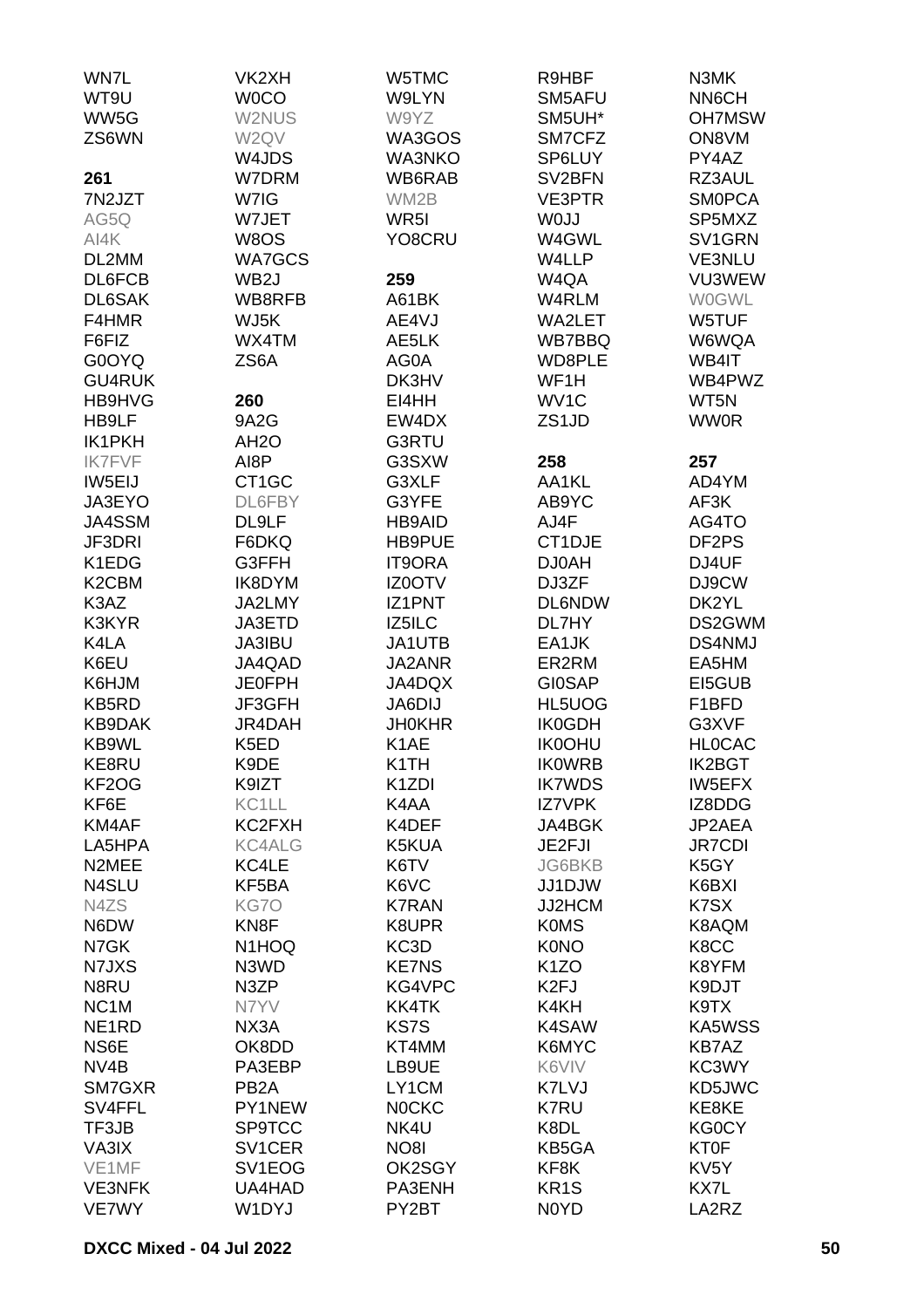| LA8FNA             | PY3IT              | NA6O                          | KR <sub>1</sub> T             | K2ZGC         |
|--------------------|--------------------|-------------------------------|-------------------------------|---------------|
| N <sub>4</sub> CFI | R6FR               | NN <sub>3</sub> V             | KW4J                          | K4CEB         |
| N4WOT              | <b>SM0GYX</b>      | PY4OG                         | KW7XX                         | K5HX          |
| N6VAW              | SM6IVV             | SM4CVE                        | N <sub>2</sub> M <sub>G</sub> | K6SAB         |
| N7WI               | SM7XON             | VE1DCG                        | N6ZU                          | K6VKO         |
| N9ETH              | SP3UY              | VE6YV                         | NC6K                          | K8ZR          |
|                    |                    |                               |                               |               |
| OH2BSC             | SP <sub>5</sub> DL | <b>WOIZV</b>                  | NE4G                          | <b>KB0MHH</b> |
| OZ8RN              | <b>VU2ABS</b>      | W2IY                          | NF3R                          | LA2HFA        |
| PA3HGF             | <b>WONBC</b>       | W3AKD                         | OH <sub>1</sub> UN            | LB7ZG         |
| SM4YPT             | W2WB               | W3AT                          | OH <sub>2</sub> BJ            | N1EVK         |
| SP1NEN             | W4PBU              | W7KKC                         | RA1CY                         | N4QM          |
| SP8LBK             | W4WN               | WA2D                          | SM5DUT*                       | N6XCO         |
| UR4CW              | W6QDP              | WB3HTK                        | SM6PRX                        | N9CQB         |
| VE <sub>5</sub> SC | W9DKC              | WM7R                          | SM7TZK                        | NF7D          |
| <b>VK3KTT</b>      | <b>WA0QIT</b>      | WS5C                          | UA9CIM                        | OZ2ABI        |
| <b>WOCN</b>        | WA2ALY             | YO3BWK                        | VE3DNR                        | PY2LSM        |
| W <sub>1</sub> QA  | WA3WOD             |                               | <b>WOMA</b>                   | SM4HAI        |
| W7OLY              | WA6T               | 254                           | W2EMN                         | TF3SG         |
| W8GB               | WB3IGR             | AA7FK                         | W2HTX                         | VK3OHM        |
| W8TI               |                    | AB2DP                         | W3IP                          | <b>WOHXL</b>  |
| W8UMA              | 255                | AE4TF                         | W3MDO                         | W7ACX         |
| WA6LDI             | 5T5NU              | AG6HE                         | W3RMS                         | W7HKI         |
| <b>WJ0T</b>        | AD7XG              | AJ4IM                         | W3UG                          | W7KD          |
|                    |                    |                               |                               |               |
|                    | CX1FK              | DL <sub>1</sub> AO            | W4AS                          | W7UDG         |
| 256                | DJ8KZ              | DL5MHR                        | W4ZYV                         | W9FFQ         |
| 9H1AE              | DL2DQN             | DS4CNB                        | W5RU                          | W9QK          |
| DK7NO              | DL6EK              | EA3CJU                        | W7KVV                         | WA6SJQ        |
| F4FPR              | DS3CPL             | EI1DG                         | <b>W9NNC</b>                  | <b>WQ50</b>   |
| G4GEE              | <b>GOMTN</b>       | F5OZK                         | WA1TFV                        | XE1GZU        |
| <b>HB9AQF</b>      | HB9EFJ             | G0FYX                         | WA4EMU                        | YO4AUP        |
| <b>HB9DHI</b>      | <b>I4JED</b>       | HB9BMW                        | WI9R                          | YU1ZA         |
| IW3IE              | <b>IK2UJS</b>      | HB9EXU                        |                               |               |
| IZ2GTS             | <b>IK6IHN</b>      | HB9FBA                        | 253                           | 252           |
| JA1CCH             | <b>IU0LFQ</b>      | <b>IK0FMB</b>                 | AA5B                          | AA2NI         |
| JA5CDL             | IZ8AJX             | <b>IU1FID</b>                 | AC4IK                         | <b>AD0K</b>   |
| JE1NHF             | IZ8GBT             | <b>IW9CLF</b>                 | AF5K                          | DJ3CS         |
| JF3KOA             | JA1COW             | IZ3ALU                        | AF <sub>6</sub> O             | DK4YF         |
| JF9KVT             | JA2FDC             | <b>JA0JPD</b>                 | AI <sub>2</sub> F             | <b>DS2GOO</b> |
| JI1BHO             | JE4MHL             | JA1GQV                        | <b>DF0BA</b>                  | EW4C          |
| <b>JS1LPG</b>      | <b>JM3ADQ</b>      | JA3IWB                        | DL4KUG                        | F5HRH         |
| K1ZJA              | <b>JN7TAN</b>      | JA6ATL                        | HB9CRO                        | G3EFS         |
| K <sub>2</sub> WA  | JQ1MEE             | JA6JYM                        | <b>HL3ENE</b>                 | G3OIL         |
| K5AZ               | <b>JR3RIU</b>      | JE2DTL                        | <b>IK0ZIO</b>                 | HI3HN         |
| K6SS               | K0ABC              | JH2RWP                        | <b>IK1SPR</b>                 | <b>IK6BMU</b> |
| K6UIP              | <b>K0ALT</b>       | K0GK                          | <b>IK2WPO</b>                 | IT9KWF        |
| <b>KA7AGH</b>      | <b>K0FD</b>        | K <sub>1</sub> XJ             | <b>IK7VJW</b>                 | <b>IV3AOL</b> |
| KK7L               | K <sub>2</sub> WCT | K4VRT                         | <b>IV3KCB</b>                 | <b>IZ7FMI</b> |
| N <sub>1</sub> RY  | K4BG               | K5AUP                         | <b>IZ0EGA</b>                 | <b>IZ7KHR</b> |
| N5KDV              | <b>K4KSY</b>       | K5FDH                         | IZ1KGY                        | JA1UXV        |
| N5MV               | K6DLB              | K5MOZ                         | IZ2MHT                        | <b>JA7LMU</b> |
| N8DP               | KB4FXE             | K <sub>5</sub> R <sub>S</sub> | IZ6ABA                        | JH1ARX        |
| NB <sub>0</sub> Q  | KC <sub>9</sub> K  | KB8KB                         | <b>IZ6CLN</b>                 | JH1CTV        |
| ND <sub>4</sub> Q  | KD3GA              | KD8DEU                        | JF1KIG                        | JH4FBV        |
| NJ1Q               | KE1JF              | KF4BQ                         | <b>JM7OLW</b>                 | JR1LEX        |
| NQ0I               | KL <sub>1</sub> V  | KJ4KVC                        | K0GEO                         | <b>JS3OSI</b> |
| OE2DAN             | N <sub>5</sub> RA  | KJ4YF                         | <b>K0UD</b>                   | <b>KOJJR</b>  |
| ON4NM              | N7MS               | KQ0J                          | K2YSY                         | <b>K0NV</b>   |
|                    |                    |                               |                               |               |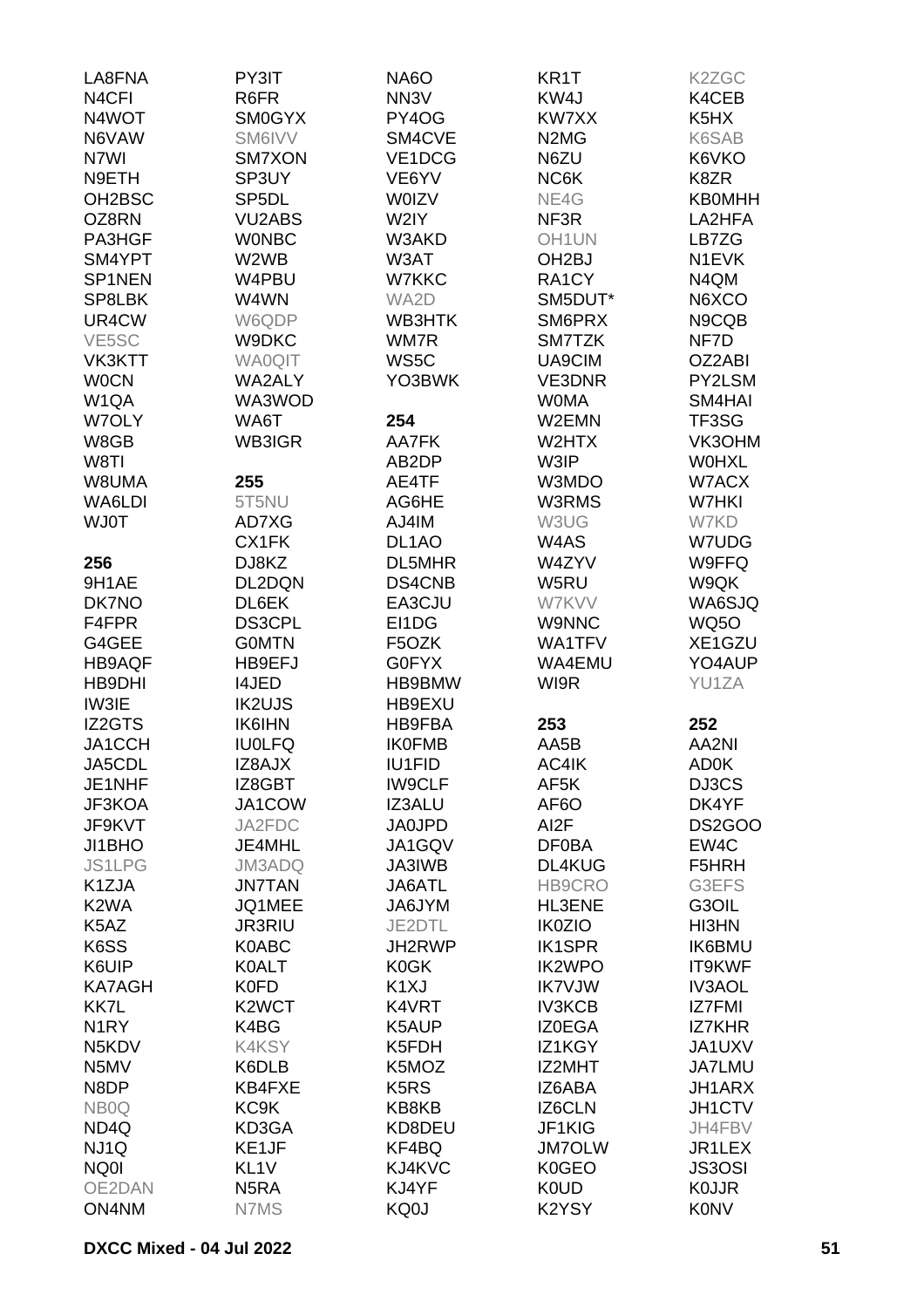| K <sub>1</sub> ICO            | YO <sub>5</sub> PBF | N3OUC               | F4HJO             | KZ2R                |
|-------------------------------|---------------------|---------------------|-------------------|---------------------|
| K4BBH                         | YV5TX               | N4ARO               | G3BKG             | LA1TV               |
| K4HAL                         | ZL4PLM              | N4GCK               | G4LNG             | <b>NOPFE</b>        |
| K4IG                          |                     | N4WD                | GM4JR             | N <sub>1</sub> RP   |
|                               |                     |                     |                   |                     |
| K9NX                          | 251                 | N8CN                | <b>HA7UG</b>      | N3FF                |
| KA9JAC                        | <b>3V8SS</b>        | NA4C                | <b>I8IEQ</b>      | N3MVF               |
| KC1EO                         | 4X4BR               | NS7V                | <b>IK1FRI</b>     | N4MEC               |
| KC2WQ                         | AA5SH               | OH3MF               | <b>IK7GIM</b>     | N4QT*               |
| KC8IVC                        | AC4MW               | PA4VHF              | IT9RWB            | N6RVZ               |
| <b>KG4USN</b>                 | AF6D                | RC <sub>2</sub> A   | <b>IU2ANW</b>     | N8BGE               |
| KK5J                          | DL3KMS              | RM <sub>2</sub> D   | <b>IW8DON</b>     | N8FTJ               |
| KK6BB                         | DL6CT               | RT3I                | <b>IZOCHK</b>     | N9JF                |
| KM0J                          | EA6MQ               | S53BB               | IZ1MHY            | <b>NA7RH</b>        |
| KM5TY                         | EA8AGF              | SM4JSF              | IZ2EJU            | NF6V                |
| KN <sub>5</sub> L             | EW7A                | SP7JJE              | JA1AFR            | NS7B                |
| KQ4O                          | F5DE                | SV <sub>1</sub> ALM | JA1FYS            | NU7B                |
|                               |                     |                     |                   |                     |
| LA9VGA                        | GM3UTQ              | TA1DX               | JA1GLM            | NV9W                |
| N0HJZ                         | <b>HS1JNB</b>       | UR7TT               | JA2QS             | OH1XFE              |
| <b>NOUF</b>                   | <b>IK4RDP</b>       | VA3IR               | <b>JA4HWX</b>     | PY <sub>2</sub> CP  |
| N <sub>4</sub> N <sub>R</sub> | IK8YDP              | VK5PAS              | JE6AVT            | RX3MX               |
| N6DNU                         | IZ5HNI              | VU2XE               | JF1KML            | SA7AHC              |
| N7JI                          | JA1MJC              | VY2NA               | JF1LUC            | <b>SMOBTS</b>       |
| N8TEM                         | JA1MUZ              | <b>W0BOB</b>        | JG1EZF            | SM4AIO              |
| NC8I                          | <b>JA7DQS</b>       | W1WV                | <b>JH7WQX</b>     | SM5JPG              |
| NN6EE                         | JE1RRK              | W2HEO               | <b>JI1SVY</b>     | SM6VVT              |
| OE1DPS                        | JF1QQK              | W3ENL               | JI4UUG            | SM7ED*              |
| <b>OE7NHT</b>                 | JH2AHZ              | W7GES               | JJ1OHH            | SP2MKI              |
|                               |                     |                     |                   |                     |
| OH6SU                         | JH3FCF              | WA3HR               | JJ3OFL            | SP6TGC              |
| PA9JO                         | JH8UGL              | WA3JPY              | <b>JR0GXA</b>     | SP8UFO              |
| PY2FUL                        | JI5WDC              | WA7YAZ              | K0AOZ             | SQ7PGO              |
| S59YL                         | <b>JJ1JGI</b>       | WA8MKY              | K1XE              | SV <sub>1</sub> OCA |
| SM5CNQ                        | <b>JK1OTP</b>       | WA9DU               | K3KD              | VA3EJN              |
| SP7SUM                        | <b>JL7SNM</b>       | WB4IWW              | K5QEA             | W1HEN               |
| UA4ARL                        | <b>JN1NBU</b>       | WC2B                | K5TIA             | W1LF                |
| UA4LCQ                        | JR1AHP              | WS5H                | K5WW              | W1NR                |
| US3IZ                         | <b>JW6WDA</b>       | XE2YWH              | K6GCN             | W1RF                |
| <b>VA7DM</b>                  | K1NMZ               | YL2SM               | K6PBF             | W4LDE               |
| VE6AXB                        | K <sub>1</sub> RH   | YO6HOY              | K7GA              | W5GFI               |
| <b>WOECS</b>                  | K <sub>2</sub> GW   |                     | <b>K7KMS</b>      | W7GMY               |
| <b>WOXE</b>                   | K3NB                | 250                 | <b>K7WLX</b>      | W7KTY               |
|                               |                     |                     |                   |                     |
| W1ABC                         | K4DZR               | 4X4MF               | K8IW              | W8EH                |
| W1JMZ                         | K4HEB               | 7K1LUE              | K8TE              | W8LNL               |
| W2HKM                         | K4RT                | 7L2VYT              | K9JDV             | W8ND                |
| W <sub>2</sub> RF             | KB4PEF              | AD3Y                | K9YZ              | W8TVQ               |
| W3MRL                         | KD8SY               | AD4XV               | KC4DM             | WA4ZEC              |
| W3UT                          | KF2HC               | AL7LO               | KD4RE             | WA6WPG              |
| W3UTD                         | KF8OR               | <b>BG2AUE</b>       | KD9ZR             | <b>WA7NBU</b>       |
| W4AOU                         | KG6WIK              | CX9AU               | KE3VV             | WB3BDH              |
| W4PAD                         | <b>KIODE</b>        | DJ9OX               | KE8KMX            | WB5AHZ              |
| W4XK                          | KM4YY               | <b>DK0SC</b>        | <b>KF0UR</b>      | WB5EUC              |
| W5SQA                         | <b>KX7YT</b>        | DK4SR               | KF3AA             | WB6UIA              |
| W6NT                          | KZ4G                | DL3CX               | KF4AV             | WB9OTX              |
| W6RQO                         |                     |                     | KG3L              | WE2T                |
|                               | LX1CC               | DL9QJ               |                   |                     |
| <b>WB0YMQ</b>                 | LZ3RN               | E70EA               | KM <sub>2</sub> S | WO3T                |
| WB5QNA                        | <b>N0GVK</b>        | <b>E74X</b>         | KR <sub>1</sub> R | WV2N                |
| WB5ZDP                        | <b>NORI</b>         | EA3EJI              | KS <sub>2</sub> G | XE2WI               |
| WR3H                          | N3MX                | EA5DPL              | KS5A              | ZL <sub>1</sub> BD  |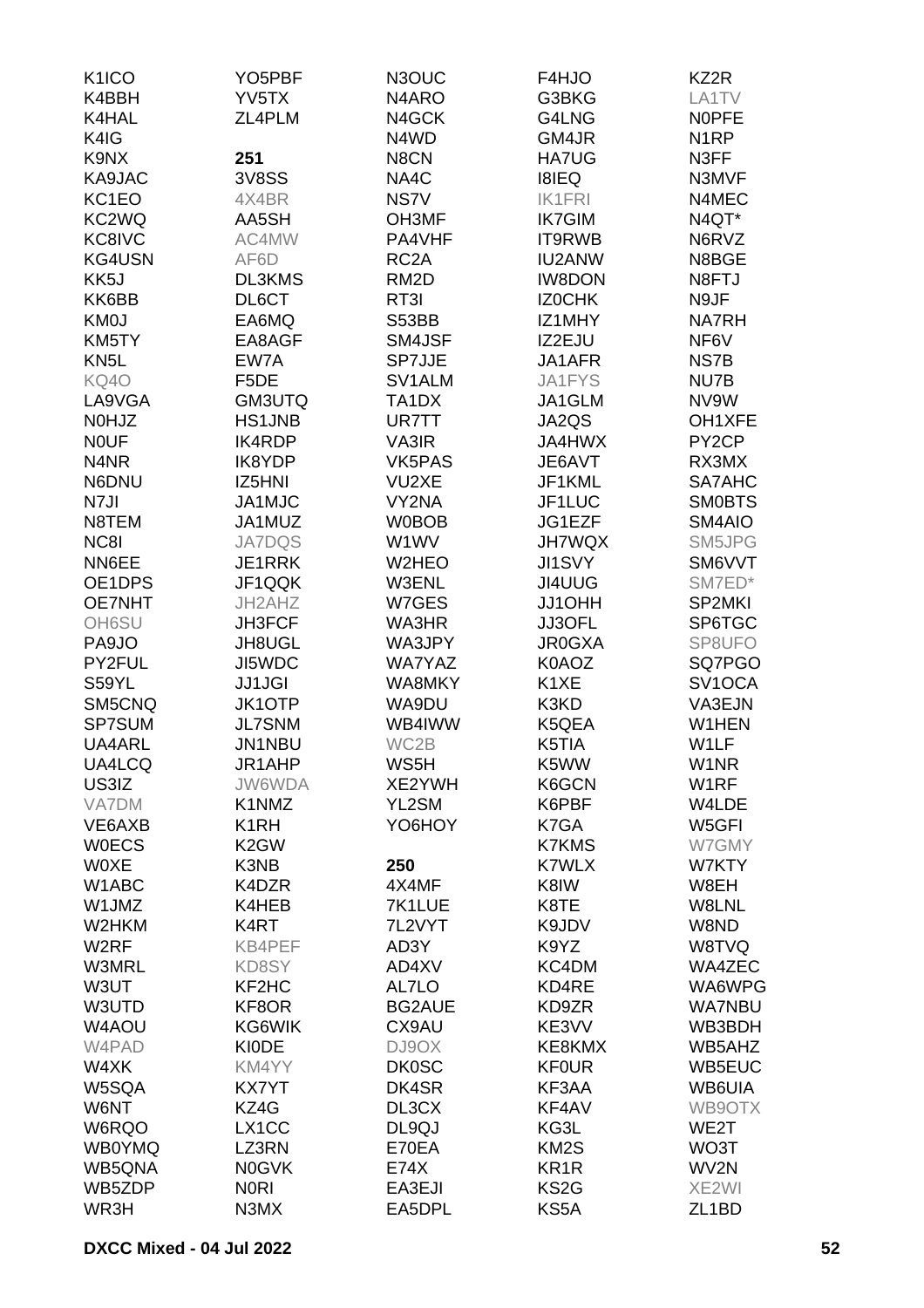| ZL <sub>1</sub> OK | DL2IAN             | K <sub>2</sub> IE | K9QAM                         | N9BBE              |
|--------------------|--------------------|-------------------|-------------------------------|--------------------|
|                    | DL3DD              | K3IZ              | KE9UA                         | NB <sub>4</sub> C  |
| 249                | DL7BO              | K3JRR             | <b>KW4LS</b>                  | NE <sub>5</sub> C  |
| <b>AD0TR</b>       | DL9NDV             | K3PIN             | N <sub>1</sub> N <sub>Z</sub> | NJ4F               |
| AJ9K               | EA3ATM             | KB8RQ             | N3NY                          | NM4K               |
| CT1FPW             | EA3GCT             | KF9U              | N9EP                          | PA0QRB             |
| DC6KW              | EA5KW              | <b>KL7XD</b>      | N9ZQ                          | PY3OG              |
| <b>DF0AA</b>       | EA8CPN             | KP4RAT            | NI4Y                          | SM3JLA             |
| DS5AAQ             | HB9B               | KR7X              | <b>NR50</b>                   | VP8KF              |
| EA1FFO             | IK2GOQ             | LX1MU             | <b>NSOD</b>                   | W1BMG              |
| EA2YK              | IK6ZDC             | N1GRA             | OK1DXD                        | W <sub>2</sub> OIL |
| EA5LV              | <b>IT9AST</b>      | N2AUK             | PP <sub>5</sub> BZ            | W5/NH7C            |
| EI6FM              | JA1IUG             | N4SSD             | R3LC                          | W6EU               |
| G3IAR              | JA4PYJ             | N <sub>5</sub> GD | R7NA                          | W7GTF              |
| GU4EON             | JA6TIT             | N6VV              | VE3LR                         | WA8COB             |
| <b>HB9FAQ</b>      | JO1VRL             | NE5W              | VE3SY                         | WB2DZH             |
| <b>IT9XUA</b>      | JR6XIW             | NG <sub>2</sub> X | VK6PP                         | ZB <sub>2</sub> EO |
| JA1WJT             | <b>K0LB</b>        | NJ1X              | W3HF                          | ZL2AGX             |
| JA2KPW             | K2DSW              | NK7I              | W7NL                          |                    |
| JG1INC             | K3AR               | OZ1AGN            | WA8BIJ                        | 244                |
| K4GM               | K3AX               | PY1RBM            | WF5K                          | 9L1JT              |
| K4SPD              | K3UW               | PY2GM             | WK3H                          | DJ1UJ              |
| <b>K7EKO</b>       | <b>KB0LF</b>       | <b>SMOLZT</b>     | YO3IPR                        | DS4DRT             |
| K8FT               | KE4YOG             | SM5NDI*           | ZS6MG                         | E70YL              |
| K8YG               | KK5XI              | VU2NXM            |                               | EA3GWK             |
| KB5HS              | <b>KU4NE</b>       | W0ZY              | 245                           | EI7GY              |
| KD1UH              | <b>NOFP</b>        | W1MX              | AA2IL                         | F4BDG              |
| KG6TT              | N <sub>2</sub> XTT | W2IUC             | AA8SA                         | <b>GM0LVI</b>      |
| KI8U               | N4UP               | WA3JAT            | AD4F                          | HB9DDW             |
| KO6UW              | N5KKG              | WB4UBS            | DJ3CB                         | HK3J               |
| LU1CQ              | N6VWF              | WB5KSD            | DK7GH                         | <b>IOBJV</b>       |
| <b>MOVCB</b>       | N9DD               |                   | DL1EKO                        | <b>JA1OQJ</b>      |
| <b>N0ATQ</b>       | OH6BG              | 246               | <b>DL1SWN</b>                 | JA4FKO             |
| N <sub>1</sub> OWA | <b>ON4LCE</b>      | 3A2MW             | <b>DS3BGI</b>                 | <b>JA7HRM</b>      |
| N5WD               | PA3AJW             | 9A2GA             | EA6BB                         | JE2FUP             |
| N8WXQ              | SP9BCH             | AC6ZM             | F3YP                          | <b>JG6FHX</b>      |
| NN7T               | UT5CO              | AF4OX             | G3WOS                         | JH3GRE             |
| UA4HDB             | W4FTR              | AI6O              | <b>HB9AJY</b>                 | <b>K0MB</b>        |
| V31MD              | W7FYW              | D <sub>2</sub> EB | HK4EI                         | <b>K0VBU</b>       |
| VE7JH              | WA5BDU             | DK7LX             | HL4CUY                        | K1GND              |
| VR2XYL             | WB2JSM             | DL4DW             | <b>HL4GAV</b>                 | K <sub>1</sub> UR  |
| W2HUV              | WB2MKX             | DL8DWL            | IZ2EWN                        | K6JJ               |
| W2TKG              | YV4EH              | EA5AX             | JA1II                         | K7DD               |
| W5SW               |                    | EW4A              | JF1FSW                        | <b>K8ROK</b>       |
| W8AR               | 247                | F <sub>2</sub> KN | K4JGR                         | KA8JZR             |
| WA2SEI             | 8P5A               | <b>GOMTQ</b>      | K4RM                          | <b>KB4KBS</b>      |
| WA4VJK             | AD4RE              | HA5OV             | <b>KC0QG</b>                  | KC <sub>1</sub> UX |
| WB2JFP             | DF3JO              | JE5FLM            | KI4PG                         | KF9YL              |
| WB5PBA             | F1NZC              | JH5CAP            | KT <sub>8</sub> O             | KM5YL              |
| WD4GOY             | G4GZG              | <b>JH7XAT</b>     | KW9Q*                         | KQ6K               |
| WU9D               | <b>IK7JWX</b>      | <b>JI5NGV</b>     | LA2RE                         | <b>KR7RK</b>       |
| WX3C               | IZ1DNJ             | JL1IEO            | N <sub>1</sub> LID            | N <sub>1</sub> SHM |
| XE2KB              | IZ3DBA             | <b>JR0QFA</b>     | N <sub>2</sub> WJ             | N <sub>5</sub> JX  |
|                    | <b>JA0ADY</b>      | K0GVG             | N4JU                          | N8HO               |
| 248                | <b>JI5RPT</b>      | K6CJ              | N4KM                          | NE3K               |
| AB4OH              | JI8HPN             | K6HCJ             | N <sub>4</sub> MI             | NK <sub>5</sub> O  |
| CP4BT              | K1HQ               | K6UGS             | N4YA                          | NY2L               |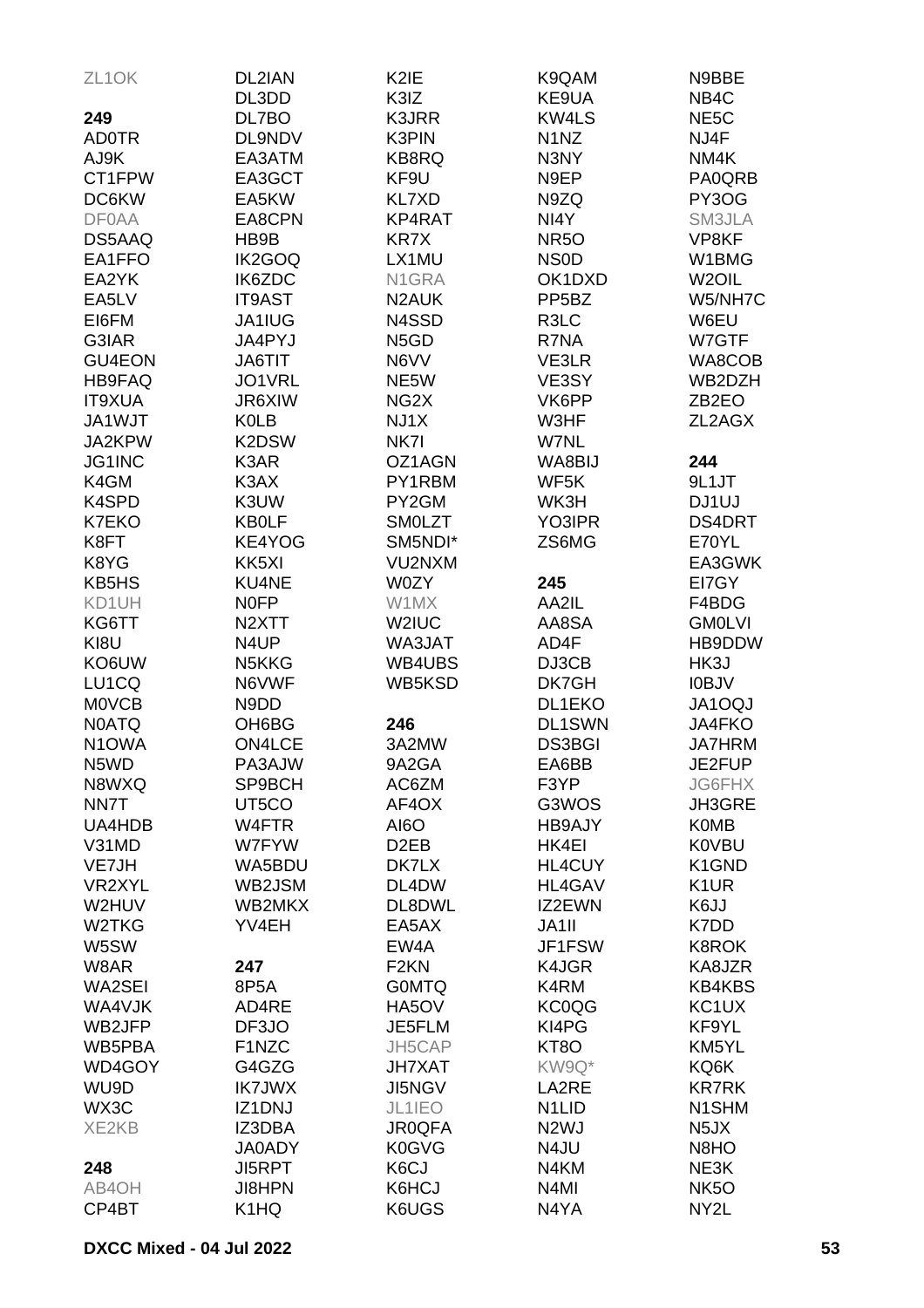| R3EE               | 242               | DL5UF               | 240                           | W8JE               |
|--------------------|-------------------|---------------------|-------------------------------|--------------------|
| VE3JLP             | AA4UC             | DL7LX               | DF4IE                         | W8LAQ              |
| W1FM               | AB9KZ             | DS5QLJ              | DJ6DO                         | WA2DHS             |
| W <sub>2</sub> OL  | AE6RR             | EA1SA               | DL1TKB                        | WA4BQM             |
| W2WGK              | AG3S              | EX7K                | DL8OBF                        | WA4UWD             |
| W4UEB              | CU7AJ             | F4GVO               | EA7ZY                         | WA9ETW             |
| W5TX               | DF6IM             | F5BGR               | F5AHO*                        | WD5CHM             |
|                    |                   |                     |                               |                    |
| W6DOE              | <b>DL7ACN</b>     | G4DDL               | GI4SJQ                        | WF3M               |
| W6UJ               | IK2GWY            | HA3LI               | HB9EXQ                        | WF7T               |
| WA6KAH             | IZ6BXQ            | HB9IM               | <b>IU2GPJ</b>                 | XE1USG             |
| WB9LUR             | JN1RKE            | <b>HL1FKN</b>       | <b>IW3QRM</b>                 | ZL1BBW             |
| YB9AY              | JP1GUW            | IK1PFE              | JA1BIV                        |                    |
|                    | K1FUG             | <b>JA1HMK</b>       | JA1IAW                        | 239                |
| 243                | K1KQI             | <b>JA2IHS</b>       | JA1ILA                        | 6K5REL             |
| 6Y5EE              | K2DSL             | JA4DUD              | JA2EX                         | 9A5MI              |
| 7K1JRC             | K2ITT             | JA4FCV              | JA2FRC                        | A61X               |
| AC <sub>9</sub> O  | K4HYJ             | JE2OTM              | JA6CBW                        | AA2FB              |
| AD3C               | K6ETM             | JF2GWO              | JE3PCP                        | AC5OO              |
| DK5WN              | K7SZN             | JR3BOT              | JE6EOC                        | DD1JN              |
| DL1LAF             | K8DYX             | K0AIZ               | <b>JH0CLK</b>                 | DL3LG              |
| DL6ZBN             | K8GT              | K5PBR               | <b>JH7HJL</b>                 | EA3NG              |
| EA1MV              | KF4IFF            | K7JI                | <b>JK1NMJ</b>                 | EA4EQD             |
| EA3AGZ             | KJ4PV             | KA6RWL              | JP1WFI                        | EA4UB              |
| EA4TX              | KK4YA             | KB2RC               | JR3ADB                        | EI2II              |
| EI6JK              | <b>KN4NO</b>      | KM3T                | <b>JR4DHK</b>                 | F6EDW              |
| F6IIT              | KN6TC             | KO <sub>2</sub> Q   | K <sub>1</sub> GOD            | F8EEQ              |
| <b>GM7NZI</b>      | KU7Z              | N <sub>1</sub> CWR  | K <sub>2</sub> D <sub>B</sub> | F8IQS              |
| HB9TU              | <b>KX90</b>       | N1GNB               | K3PLV                         | G3PEM              |
| <b>IW7DVM</b>      | <b>MOCCE</b>      | N <sub>2</sub> BEG  | K4CC                          | <b>IT9IPQ</b>      |
| <b>IZ0INX</b>      | M3DFW             | N4GYT               | K5MMH                         | <b>IU8IYE</b>      |
| IZ2EEQ             | N <sub>1</sub> DC | N5BDE               | K6HMS                         | JA6EXO             |
| K6QG               | N1FBG             | N6FS                | K9NS                          | JF7PHE             |
| KD <sub>2</sub> JA | NI9H              | NN4DF               | K9YKL                         | <b>JG8TQL</b>      |
| <b>MOPCB</b>       | NK4K              | NY2KW               | KB1H                          | JH2AVO             |
| N <sub>1</sub> YX  | NU <sub>1</sub> U | OH <sub>5</sub> LLR | KC8PX                         | JH6AUS             |
| N4JRG              | PY1NS             | <b>PA0SDZ</b>       | KG8QL                         | JN1RFY             |
| N5ASO              | RM4C              | RW4NJ               | KI <sub>5</sub> T             | JR2PAP             |
|                    |                   |                     |                               |                    |
| N6AJ               | SP4YR             | <b>SM0T</b>         | KP4RF                         | <b>K0TL</b>        |
| N6VOH              | SV <sub>2KF</sub> | SV1PMQ              | KX4P                          | K1ING              |
| NQ4A               | UX7IN             | TA1L                | N <sub>2</sub> BB             | K1UQT              |
| NR3Z               | <b>V85PB</b>      | VE3BGG              | N3JB                          | K4BNF              |
| OE2KGL             | VE4AE             | <b>VE7NY</b>        | N5NBW                         | K <sub>5</sub> IB  |
| S51DD              | W1VEM             | VR2VAZ              | N5UE                          | K8WVA              |
| SP3IK              | W4GMM             | W4AU                | N6EB                          | K9JDP              |
| SV2ESW             | W4JCM             | W7HO                | NZ0T                          | KB5IXI             |
| VE3TW              | W4MPS             | WA1IIE              | PB7XYL                        | KG5OV              |
| W <sub>2</sub> HDI | W6DHH             | <b>WB0SOK</b>       | PY2QA                         | KM1X               |
| W <sub>2</sub> SKI | W8LYJ             | WB2UKX              | PY5XH                         | KU <sub>9</sub> C  |
| W5GN               | WB5SYT            | WB3LQP              | R7CD                          | KY3V               |
| W5YKU              | WQ2M              | WB4JPM              | SM7EJ                         | N <sub>2</sub> FFB |
| W6MUL              | WS7O              | WF4W                | SP9Z                          | N5CW               |
| W6PKB              | <b>YB0AI</b>      | WJ8Y                | TU2QW                         | N6VNO              |
| W7PSK              |                   | WV1K                | W5IP                          | N9NY               |
| <b>WA3HJJ</b>      | 241               | <b>WX0E</b>         | W5MCZ                         | NT9F               |
| WG3S               | 5H3JL             | YV5AAX              | W7AUM                         | NV7DX              |
| WT <sub>2</sub> S  | AF4IF             |                     | W7LWI                         | OH <sub>1</sub> MQ |
| ZS5LEE             | CT1DZY            |                     | W7SMW                         | ON4CAT             |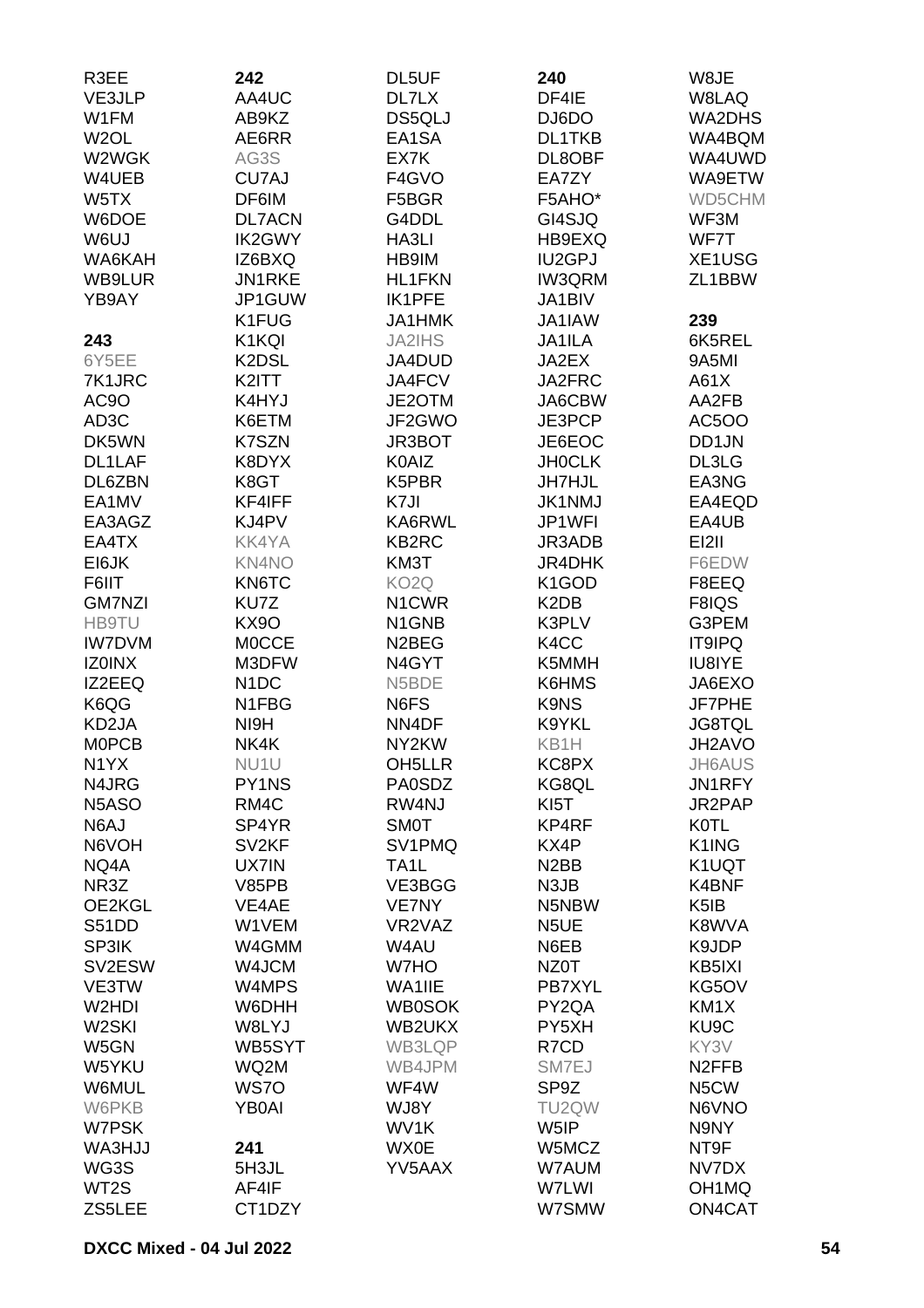| PA3ACA<br>PY2DV    | W5PD<br>W8VK       | DJ6XG<br>DK7PE     | AE4Y<br>DJ8LX      | WB <sub>2</sub> P<br><b>WB3IFE</b> |
|--------------------|--------------------|--------------------|--------------------|------------------------------------|
| <b>RA0ALM</b>      | WA4TMJ             | DL5HU              | F6GKD              | <b>WR0U</b>                        |
| RA4PQ              | WB2PKR             | EA3UU              | HA3MU              | YI1BGD                             |
| RW0A               | WB9GCU             | EI3HA              | HB9BMD             |                                    |
| <b>SM0OFW</b>      | WG7Y               | ES2MC              | <b>IN3FCK</b>      | 234                                |
| SM3KOR             |                    | <b>GOVJG</b>       | <b>IU4AZC</b>      | 7L3FCZ                             |
| SM5ALX             | 237                | <b>HB9TQL</b>      | <b>IV3NZN</b>      | AA5NT                              |
| SQ9I               | 9K2BM              | HK5MQZ             | JA2FYN             | AA9GZ                              |
| VE1AOE             | <b>AD0RW</b>       | <b>IK4VFF</b>      | JA7OAO             | AE5RI                              |
| VE7BZ              | DH <sub>2</sub> JD | <b>IW2HUS</b>      | JA9BM              | F5TVG                              |
| <b>W0BM</b>        | DL3ABL             | IZ0COC             | JE7OEC             | G3RDC                              |
| <b>WOPE</b>        | EA3ALV             | JA7CCG             | JF6EZY             | HL5YI                              |
| <b>W0ZW</b>        | EA6TS              | JH2QFY             | K <sub>1</sub> IR  | <b>IK7TAJ</b>                      |
| W5MD               | EA7JW              | JL1DLQ             | K <sub>4</sub> OP  | JA5MOO                             |
| W5OM               | G1TDN              | K1EBU              | <b>K7HRT</b>       | JE1TBM                             |
| W7WP               | G4FVK              | K <sub>2</sub> OO  | KB5FET             | JF1UOX                             |
| W9CA               | <b>IW0GWT</b>      | K4KP               | KD <sub>2</sub> A  | <b>JG3XTK</b>                      |
| WP4K               | JA1AZ              | K5SES              | KD2HE              | JH2XMK                             |
| WY7K               | JA3CRO             | K <sub>5</sub> ZO  | KF <sub>2</sub> ZO | <b>JI4HKA</b>                      |
| YO3NL              | JA4RMX             | K8OQL*             | KO6LU              | JQ1PCX                             |
| YU2GIJ             | JA8BMB             | KA1WIF             | KP3X               | JR1MEL                             |
|                    | <b>JJ8UTK</b>      | KB8DID             | KS4XQ              | K1THP                              |
| 238                | <b>JS1KQQ</b>      | KE3ZT              | KZ6N               | K <sub>2</sub> JLD                 |
| 7K1EQG             | K4ZOT              | KV7N               | LA3S               | K3CWF                              |
| AL7GA*             | K5YKD              | N4HXI              | LB5GI              | K3NC                               |
| DK3WJ              | K8ZEE              | N5XXD              | <b>MOAWX</b>       | K5JX                               |
| HA3KNA             | K9EHP              | N6HE               | N <sub>1</sub> GE  | K5TDA                              |
| <b>IK2GXH</b>      | KC4MDD             | N8ZFM              | N2ADE*             | K6JEY                              |
| IK5ZAB             | KD <sub>21</sub>   | NM9P               | N3RS               | K8VW                               |
| <b>IZOIIY</b>      | KJ4QDZ             | NO <sub>2</sub> EL | N4RXL              | KA6NQK                             |
| IZ2ABP             | N4MQX              | OE7HHW             | N6KW               | KD4CM                              |
| IZ5CMG             | N6NH               | <b>OH3KAV</b>      | N9APK              | KM <sub>2</sub> X                  |
| IZ5IOS             | <b>NC2O</b>        | <b>OH7MFO</b>      | NA7P               | <b>KNOR</b>                        |
| JA4ENY             | NF6R               | <b>ON7CK</b>       | OD5PL              | KT1M                               |
| JA4KDT             | <b>NIODX</b>       | OZ4LS              | PA5BW              | LA6JKA                             |
| JE3GAR             | OE9DGV             | PA <sub>5</sub> KT | R6AW               | LA9JKA                             |
| JH1FRW             | OV <sub>2</sub> B  | RW4UU              | RL3AC              | LY2PAQ                             |
| <b>JN7CPW</b>      | R6FFB              | SM5BRG*            | RU3DVR             | <b>NOFIK</b>                       |
| K <sub>1</sub> IX  | SM5BOF             | SM5BZQ             | S54AA              | N4XD                               |
| K <sub>2</sub> DE  | UT6CW              | SM6HVR             | SP5AMN             | N9MB                               |
| K4DET              | VE7BC              | W3ATV              | SP9BRP             | RA2FF                              |
| K8PTT              | VK6OZ              | W3LWH              | UA <sub>1</sub> A  | S53RI                              |
| KA1YM              | VU2AE              | W4TLZ              | UN <sub>5</sub> C  | SA3ARL                             |
| KB2FMH             | W3DAD              | W6LEN              | VA2EU              | SM4HEJ                             |
| LT1F               | WB8EKG             | W6SE               | VE2JM              | SM7FJE                             |
| N <sub>2</sub> QLT | WB8MIW             | W9EBY              | VE3EL              | VE6SLV                             |
| N4EDT              | WR9A               | <b>WB0AEZ</b>      | <b>VE3NDX</b>      | VE9OX                              |
| N4JED              | WT2P               | WW3QB              | W4FCU              | <b>VK4ACN</b>                      |
| N4VSN              | WW3A               | XE1AY              | W4IDX              | W1GXH                              |
| N8HN               | XE <sub>2</sub>    |                    | W4TKI              | W1MRH                              |
| OK1UU              | YU3OU              | 235                | W5AJD              | W1TEE                              |
| OZ5EDR             |                    | AA4RX              | W6JWK              | W3FGS                              |
| SM6TKG             | 236                | AA5KJ              | W6VG               | W5MDX                              |
| <b>SM7TUG</b>      | AA6DY              | AD0BC              | W8GOM              | WA9JOQ                             |
| VE3EDY             | AA6SQ              | AD5CA              | WA5ABR             | WB3AVD                             |
| <b>VE7PCH</b>      | AF6N               | AD9DX              | WA5VSK             | WC4K                               |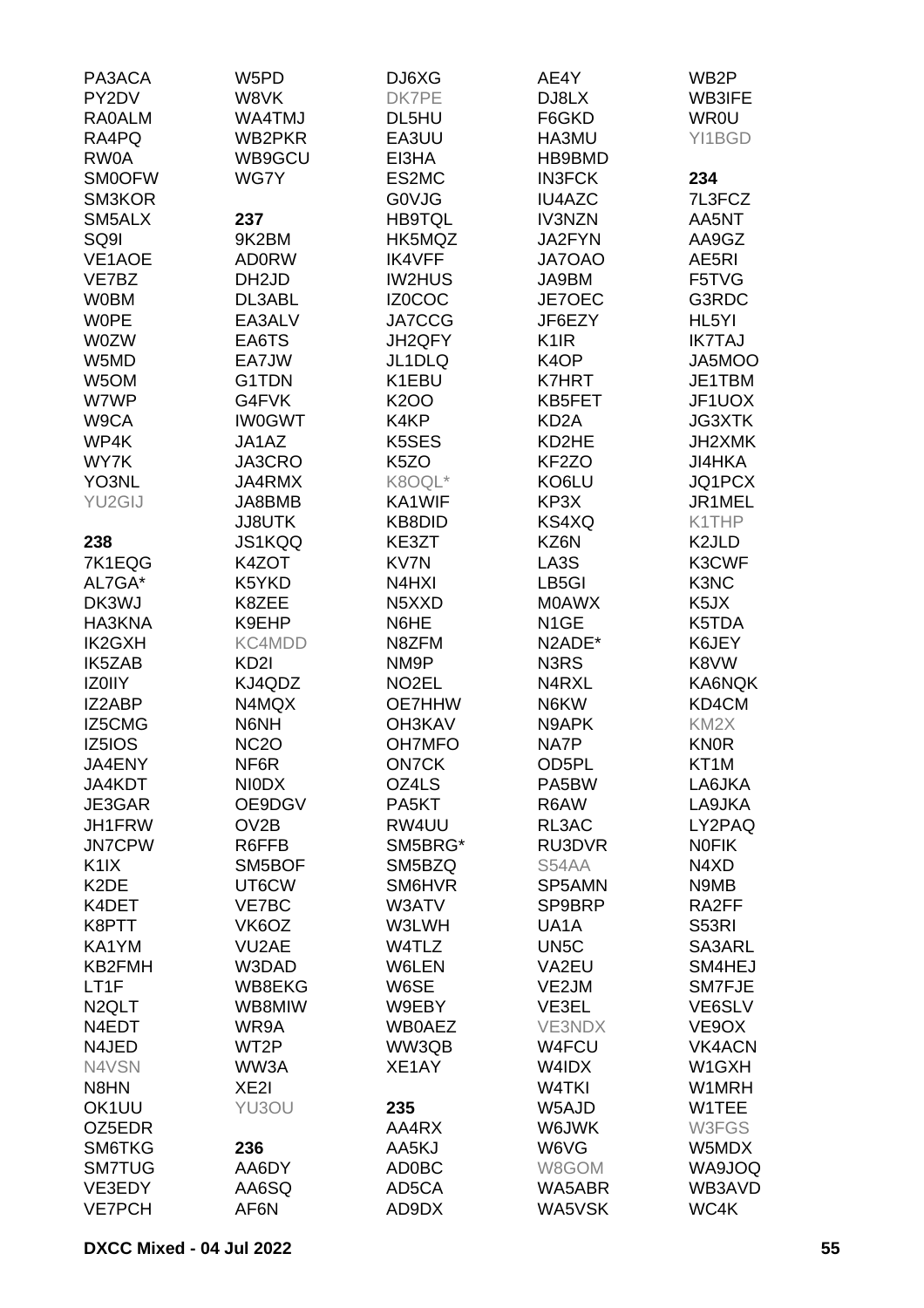| WW2T                       | W3ZQI                          | SV <sub>1</sub> PIZ    | <b>VU2NTA</b>      | KD4D                      |
|----------------------------|--------------------------------|------------------------|--------------------|---------------------------|
| XE1YFJ                     | W5MT                           | TA1HZ                  | <b>W0EB</b>        | KE1IU                     |
|                            | W9KVF                          | <b>UA0LDW</b>          | <b>W0PKO</b>       | <b>KM7OH</b>              |
| 233                        | <b>WA0FQK</b>                  | UF6RB                  | W1HUE              | KV9V                      |
| 5T5PA                      | WA1HEW                         | VE1CSM                 | W4CC               | LA7EIA                    |
| 7K3OWM                     | <b>WA7NS</b>                   | <b>VE7ACN</b>          | W5NES              | <b>MOKCM</b>              |
| AA2WN                      | WB2GFI                         | <b>W0GWT</b>           | W6JDB              | N4NYY                     |
| AC6FU                      | WC4I                           | W1FDR                  | W6SU               | N <sub>5</sub> DI         |
| DH5WB                      | WI2E                           | W2ZQ                   | W7VXS              | N9ID                      |
| DJ3BE                      | WJ1B                           | W3DQS                  | WB1HHF             | N9LPT                     |
| DL1EAL                     | WQ5G                           | W8LQ                   | WB2EAR             | NZ2D                      |
| DL6DBF                     | YL2DZ                          | <b>WA2TIY</b>          | <b>WD0FAA</b>      | PY2HN                     |
| F5RPB                      |                                | WB4LMH                 | WD6CKT             | PY3ZZ                     |
| G3VSQ                      | 232                            | WB8BZK                 | WX3P               | R3AQ                      |
| HB9CW                      | 7L1MFS                         | WW5RC                  | YB <sub>1</sub> BI | RN6XD                     |
| IZ1HHT                     | <b>CU3HN</b>                   | YU2OH                  |                    | SV1CRX                    |
| JA7IIL                     | <b>CU3HY</b>                   |                        | 230                | VE2OWL                    |
| JH2CLV                     | DL7KI                          | 231                    | 7M3IYU             | VK2AAH                    |
| JJ1RZG                     | DL8OK                          | 9A2UU                  | AA4MD              | W <sub>1</sub> DP         |
| JR4LCJ                     | <b>DS5IPL</b>                  | 9A4DA                  | <b>ACODQ</b>       | W2BSN                     |
| JS1LWQ                     | EA5VQ                          | AE0Q                   | AF7W               | W2IFA                     |
| <b>K0HIP</b>               | EA7US                          | DJ7TO                  | CE3BT              | W2VGD                     |
| K <sub>2RI</sub>           | <b>GORPM</b>                   | DL1RNW                 | CT4NQ              | W3BS                      |
| K <sub>2</sub> WP          | <b>IK2EKP</b>                  | DL7ABK                 | CT7AUP             | W4JH                      |
| K4GJF                      | <b>IK2FDV</b>                  | GM3JOB                 | DJ2YE              | W5DQ                      |
| K <sub>4</sub> NI<br>K5KDX | IT9CLU<br>JA1BJI               | <b>IK2AEQ</b><br>JA2RP | EI4GXB<br>F5VML    | WE2P                      |
| K8VT                       | JA4MEM                         | JE3LHL                 | <b>GONYL</b>       | WO <sub>2</sub> C<br>WZ2H |
| K8WHA                      | JH3EQP                         | JE6ADE                 | <b>G0WOU</b>       | YB1AQD                    |
| KC2WLR                     | <b>JH3JJS</b>                  | JF2LEX                 | HL1AQB             |                           |
| KK6AW                      | JI1QIT                         | JH1EPS                 | HS1JZT             | 229                       |
| KT6YL                      | <b>JK1FNL</b>                  | JH2KCE                 | <b>IK1TTD</b>      | $AC2F*$                   |
| LA4EI                      | K1GFH                          | JR1UMO                 | <b>IK5FKE</b>      | AC8TO                     |
| N3DAP                      | K <sub>1</sub> QN              | K <sub>2</sub> QQ      | <b>IK5LSR</b>      | DF0GTZ                    |
| N6OPR                      | K4AEN                          | K4ADI                  | <b>IT9TYR</b>      | DH1JU                     |
| N6PZ                       | K4LW                           | K4IV                   | IZ1HDR             | DK5VP                     |
| N9JJX                      | K4NNK                          | K5JIM                  | JA1DVP             | EA5CZ                     |
| N9WI                       | K7QA                           | K6HRT                  | <b>JA2CNI</b>      | EI3CTB                    |
| NC4RY                      | <b>KE2SU</b>                   | K6RC                   | JA3TC              | EI9E                      |
| NH <sub>6</sub> T          | <b>KF0DZ</b>                   | K6ZP                   | JA6BCV             | F4DPT                     |
| NH <sub>6</sub> U          | KM4HQE                         | K7YQI                  | JE7RJZ             | G3KDE                     |
| NK3V                       | <b>KP4SL</b>                   | K9DG                   | <b>JH0AKV</b>      | G4ZMM                     |
| NY <sub>1</sub> V          | KS4L                           | K9UNY                  | <b>JH0JVA</b>      | <b>HB9CQS</b>             |
| ON4APU                     | KT6LA                          | KB3KJ                  | JL1QDO             | <b>IK0GRS</b>             |
| PY1TL                      | KV <sub>5</sub> B              | LA3DV                  | JO3WHB             | IK2OBS                    |
| SM3CKA                     | LA4RT                          | <b>NOGLQ</b>           | JQ2BBC             | IK5NJN                    |
| SP9OHP                     | LA9L                           | <b>NOUCR</b>           | <b>JR2HRR</b>      | <b>IK7CNK</b>             |
| SQ1K                       | N <sub>2</sub> DU              | N <sub>5</sub> PIX     | <b>K0EVE</b>       | IZ0GRR                    |
| UA9AM                      | N <sub>2</sub> LW <sub>D</sub> | <b>NA0N</b>            | K2YYY              | J68HZ                     |
| VE3XK                      | N5QQ                           | <b>ON6LY</b>           | K3OK               | JA1TTW                    |
| VK4SJ                      | NG <sub>2</sub> V              | PT2ND                  | K6DEX              | JA1WXP                    |
| VU2DED                     | NR <sub>0</sub> P              | RA <sub>5</sub> C      | K6ELE              | JH1BRK                    |
| <b>W0GN</b>                | <b>PA0JED</b>                  | SK5CG                  | K6JBH              | JI1BEX                    |
| W1AF                       | RA9SAS                         | SM7JNT                 | <b>KA0IQT</b>      | JI6LEL                    |
| W1RAA                      | SM5BUH                         | SQ9NIS                 | KA8RGT             | JP1PCK                    |
| W2BJN                      | SM7LZQ                         | <b>VE2PIB</b>          | KB4HF              | JR2HCB                    |
| W3MNE                      | SP9AUV                         | VE3GLA                 | <b>KD0QV</b>       | K <sub>1</sub> HI         |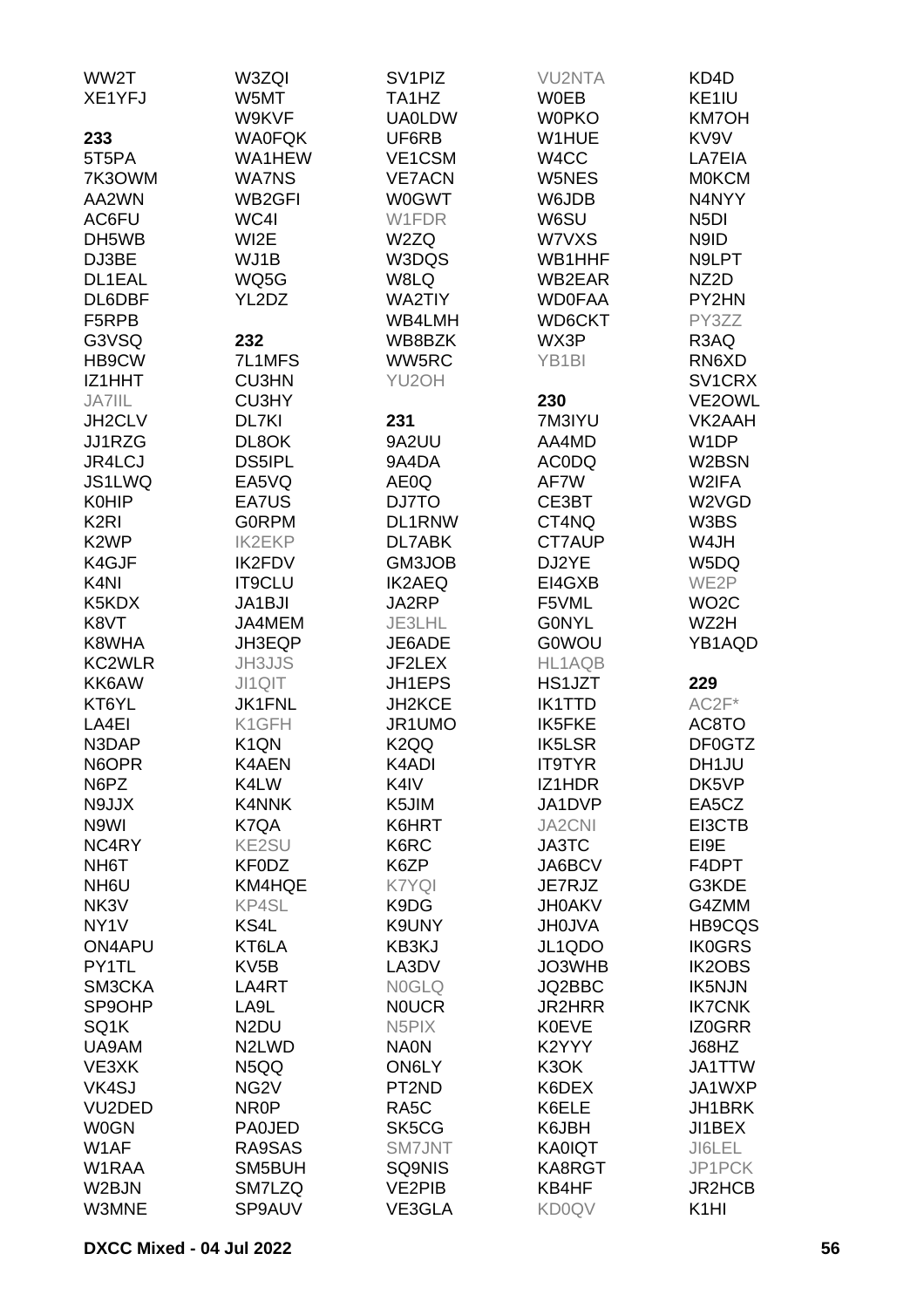| K5AG                           | <b>KB1NS</b>      | JK1PWQ                         | <b>I4EUM</b>      | WV2B               |
|--------------------------------|-------------------|--------------------------------|-------------------|--------------------|
| KB4J                           | KB6UF             | K <sub>2</sub> TER             | <b>IK0ADR</b>     | YB1ALL             |
| <b>KB6DSX</b>                  | KD4BPZ            | K4YZ                           | IK5TBK            | YB9BU              |
| KC3DA                          | KE6KT             | K5SNA                          | <b>IV3GCH</b>     |                    |
| KT4J                           | KE8MK             | K9UWY                          | IZ8FQO            | 225                |
| KW3F                           | KF3N              | KA4EMR                         | IZ8FRH            | AA3JU              |
| LA8DY                          | <b>KF7PBM</b>     | KA7V                           | IZ8XJJ            | AL <sub>2V</sub>   |
| LB2EG                          | KG4Q              | KD5SP                          | <b>JA1JYS</b>     | BD4FM              |
|                                |                   |                                |                   | <b>DD0VU</b>       |
| <b>NOLD</b>                    | N0BK              | KM4ODS                         | JA8CST            |                    |
| N <sub>2</sub> HW              | <b>NOCW</b>       | KP4CQ                          | JA8EDU            | DK5MV              |
| N4KNF                          | N1HMD             | KY <sub>10</sub>               | JE1ABU            | DK8TU              |
| OE1OPW                         | N6AKI             | KY6AA                          | JO3PTW            | <b>DL3NAT</b>      |
| OH2LHE                         | N6ML              | LA7EHA                         | JP1PZE            | EA2CLU             |
| PA3HBI                         | N6NKT             | LA9HFA                         | JS6SCC            | G4GLB              |
| PY4LH                          | N7ZG              | LU4AV                          | K <sub>2</sub> UT | G4RTO              |
| TA1PB                          | N8GFK             | LZ <sub>1</sub> OJ             | K2ZSD             | <b>HB9ANR</b>      |
| UR5WX                          | N8RFK             | <b>MOTDZ</b>                   | K6ELQ             | HI3A               |
| W <sub>1</sub> H <sub>S</sub>  | N9FDE             | N <sub>3</sub> BI              | K6LJC             | <b>IOQGR</b>       |
| W2APF                          | NC4US             | N5GE                           | KB <sub>2</sub> S | I4KYO              |
| W4RC                           | <b>NE11</b>       | NL7BY                          | KE1AU             | <b>IK3ASM</b>      |
| W4TVG                          | NK <sub>5</sub> Z | OH <sub>3</sub> G <sub>D</sub> | KE <sub>1</sub> R | <b>IK7HTB</b>      |
| W5VD                           | NO <sub>9U</sub>  | OK1AWH                         | KF5BF             | <b>IW1PUR</b>      |
| W6LED                          | NU5V              | OL1HQ                          | <b>KG7FV</b>      | JA1KXQ             |
| W9IND                          | R6MO              | PY2AB                          | KH6IDU            | JA7GUT             |
| W9KX                           | SM5AHX            | SM3WMU                         | <b>KI0KN</b>      | JE1COB             |
| W9UF                           | SP6ZT             | UT5UOC                         | KI7WO             | JE1CQT             |
| WA4JIL                         | UT9LC             | VE <sub>1QD</sub>              | KO4VT             | <b>JE7MUA</b>      |
| WA8EFK                         | VE2PD             | W <sub>2</sub> TK              | KR0S              | JF1LLT             |
| WB2GMY                         | VE3LVW            | W4WKB                          | N3FX              | JF1ZFR             |
|                                |                   |                                |                   |                    |
| <b>WB2KLD</b>                  | W <sub>1</sub> IS | W6JP                           | N <sub>4</sub> OT | <b>JI7PBX</b>      |
|                                | W2HB              | W7RYS                          | N5JEB             | JJ1NDP             |
| 228                            | W2KGE             | W8OX                           | N7YDX             | <b>JK7UST</b>      |
| 9A1BST                         | W4ALF             | <b>WA1TCA</b>                  | NB3R              | JL2AXU             |
| 9K <sub>2</sub> C <sub>S</sub> | W7MD              | WA4NAP                         | <b>OE7MPH</b>     | <b>JP3OIK</b>      |
| AC6TO                          | <b>W7RVQ</b>      | WB2AIV                         | OZ3IC             | <b>JS6TWW</b>      |
| AE1M                           | W9TNZ             | WB5WAJ                         | R7GA              | K0JP               |
| AF1E                           | WA3PAK            | WF6I                           | SM4RGD            | <b>K0SX</b>        |
| AK1P                           | YV1CP             | WK5X                           | SP3NYU            | K <sub>1</sub> CU  |
| DK4WA                          |                   | <b>WO40</b>                    | SP6PAZ            | K2IEG              |
| <b>DL2NAR</b>                  | 227               | WT5L                           | TF3IM             | K2LZJ              |
| DL6FBK                         | CE7BIY            |                                | TU5EV             | K8RMC              |
| DM3F                           | CT1AGF            | 226                            | UR5EIT            | K8RT               |
| EW7BR                          | CT7AIX            | AA9VI                          | VE2AXO            | K8YJ               |
| G4DDX                          | DH7RG             | AB1BX                          | W <sub>1</sub> BQ | <b>KA3TUG</b>      |
| HB9MXY                         | DJ7YM             | AB4U                           | W2BZY             | <b>KB1NG</b>       |
| <b>IK2AHG</b>                  | DL1DCT            | AC8MR                          | W <sub>2</sub> KP | KE <sub>2</sub> R  |
| <b>IW3SKX</b>                  | DL1NP             | BX4AQ                          | W9BWR             | N <sub>2</sub> CFN |
| IZ8EZP                         | DL2JIL            | CT1DMC                         | W9YH              | N <sub>2KHH</sub>  |
| <b>JA2CKK</b>                  | DL5LBY            | <b>DH0JAE</b>                  | WA2OCG            | N3BB               |
| <b>JA3IWA</b>                  | <b>GW0MOI</b>     | DH3NAW                         | WA2OVG            | N3KRX              |
| JA7BE                          | <b>HA0GK</b>      | DK4DC                          | WA4YED            | N4NIZ              |
| JH1VES                         | HB9BU             | DL3BAG                         | <b>WA6HAN</b>     | N5FPW              |
| JJ1PFC                         | <b>IK1RQT</b>     | DU1IVT                         | WB3JNC            | N6FH               |
| JR1QLM                         | IK5BDG            | G4LDS                          | WB4YPY            | NK9R               |
| K4EJQ                          | <b>IW8CGX</b>     | <b>HB9CNY</b>                  | <b>WD9IBF</b>     | <b>NQ2O</b>        |
| K4TTZ                          | <b>JA3XNI</b>     | HB9ZE                          | WM1Q              | OE9MCV             |
| K6DY                           | <b>JJ3YBB</b>     | <b>HK3BFU</b>                  | WU <sub>5</sub> E | PY <sub>2</sub> OC |
|                                |                   |                                |                   |                    |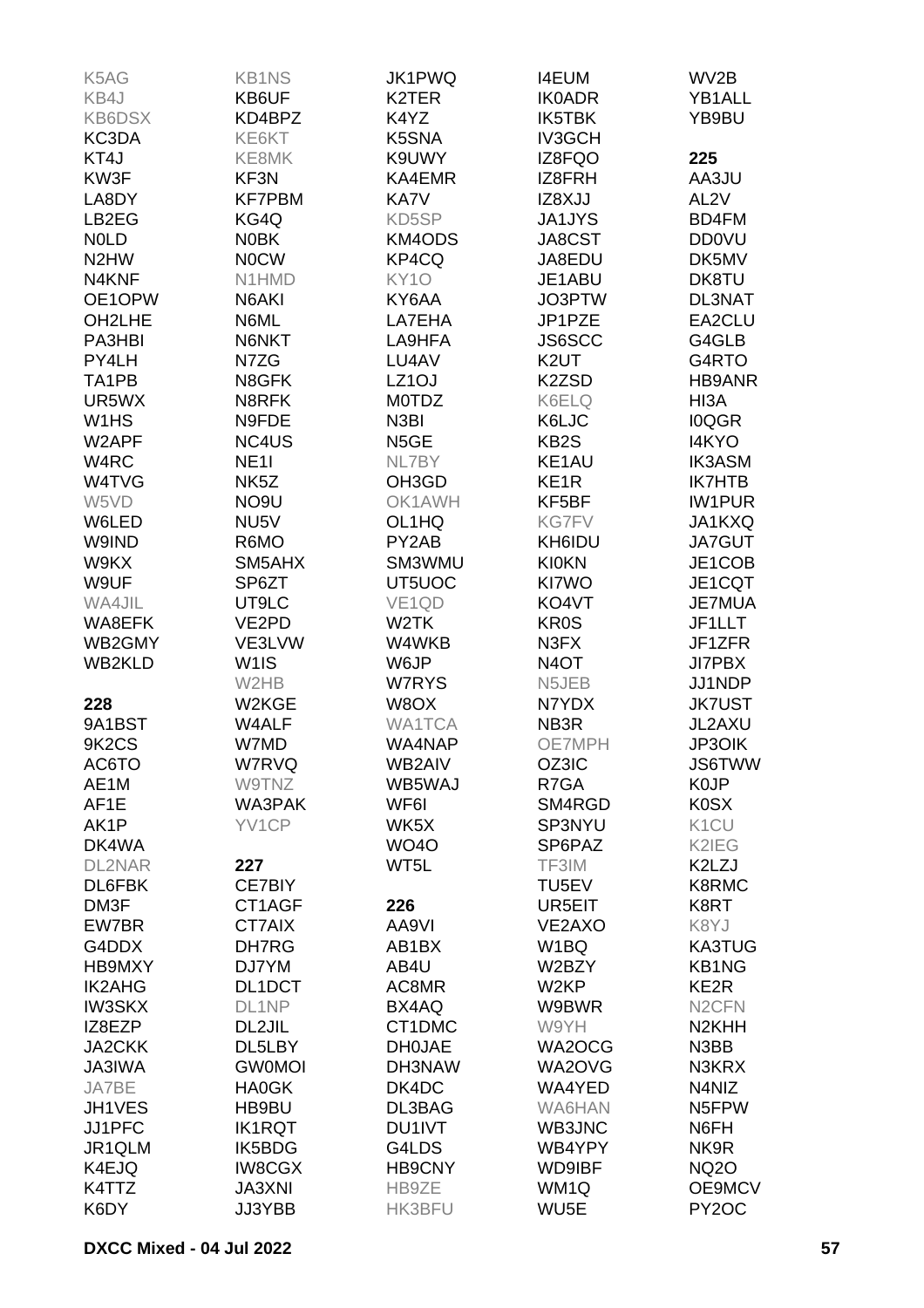| R7HL                          | N6OKU              | W7GMH/KH6         | W8SZ                          | W4PWF*            |
|-------------------------------|--------------------|-------------------|-------------------------------|-------------------|
| RK3DXW                        | N9CAR              | W8FLX             | WB6POT                        | W6FFH             |
| <b>SM0BSO</b>                 | NC4S               | WA2FMQ            | YB1TQL                        | W8WTS             |
| SP9YFF                        | NO <sub>6</sub> V  | <b>WB0US</b>      | ZL <sub>2</sub> UO            | WA6SDM            |
|                               |                    |                   |                               |                   |
| SV1JMO                        | NU6S               | <b>WB7NKY</b>     |                               | WA6ST             |
| VK6APW                        | OE5CWL             | WS1Y              | 221                           | WA8CAJ            |
| <b>WORIC</b>                  | <b>OE7TII</b>      | YB2TS             | 4F3BZ                         | WD8NUD            |
| W4KD                          | SP5INQ             |                   | 9A1CBK                        | WS <sub>1</sub> A |
| W5WOK                         | UN <sub>2</sub> G  | 222               | AA0A*                         | ZS6NK             |
| W6JZ                          | VE9DH              | <b>9A1A</b>       | DD9WG                         |                   |
| W8ASA                         | W4ARK              | 9A6NA             | DF6WE                         | 220               |
| W9FF                          | W5PNY              | AA8BB             | DL1EJD                        | 9AY2K             |
| ZL3CC                         | W6VA               | AC6LT             | DL6AZ                         | AB4PW             |
| ZL3HAM                        | <b>WD5CSK</b>      | AJ4HW             | EA1XT                         | AC4DT             |
| ZS2DK                         | WV <sub>5F</sub>   | AK6A              | EA5GX                         | AD7HE             |
|                               | YE1AR              | DJ9UN             |                               | <b>AG2O</b>       |
|                               |                    |                   | F6FLB                         |                   |
| 224                           | YV5YMA             | DU1JM             | G4LFU                         | DF3VG             |
| AC4RD                         |                    | EA7ANV            | G4YBU                         | DJ3PP             |
| AH6FC/W7                      | 223                | G3YSX             | HB9LL                         | DK7LA             |
| AK9B                          | AI4X               | G4BPV             | <b>I0/S53R</b>                | F5OHV             |
| CT2JQI                        | AP2MQ              | HB9KOG            | <b>IKOLWP</b>                 | HB9JNM            |
| DL1BA                         | CT1DQM             | HG7T              | <b>IK2AUK</b>                 | IK8TPB            |
| F5AIB                         | DD9WL              | <b>I1FHA</b>      | IK2MDX                        | <b>ISOMKX</b>     |
| G3VGR                         | <b>DJ0RD</b>       | <b>IV3BMV</b>     | <b>JA0KSB</b>                 | <b>IU0ICA</b>     |
| GW4BVJ                        | DJ9UP              | JA5AUG            | JH1LPL                        | <b>IW5ALG</b>     |
| <b>HL1LKF</b>                 | EA1CRK             | JH1LZU            | <b>JH3HYT</b>                 | JA1BUQ            |
| <b>HS0ZHI</b>                 | EA3GF              | JH7CQQ            | JI2IXA                        | JA1GWA            |
| <b>IK0XKN</b>                 | HB9DKX             | JH9CHL            | JR1CQZ                        | JA3BXC            |
|                               |                    | JL1KFR            |                               | JA3PYC            |
| <b>IK1WEG</b>                 | <b>IK0YUO</b>      |                   | K <sub>1</sub> N <sub>S</sub> |                   |
| <b>IS0SWW</b>                 | IZ8LMA             | JO1RDV            | K3RH                          | <b>JF0JIL</b>     |
| <b>IW4ARD</b>                 | JA6ENL             | <b>K0VGB</b>      | K6ADY                         | JH2QQL            |
| IX1CLD                        | <b>JA7GFN</b>      | K4CMH             | KB2JLW                        | JH2VVH            |
| <b>IZORPS</b>                 | <b>JE3FOR</b>      | K4WAL             | KB6KKW                        | <b>JR7NMH</b>     |
| IZ8KVW                        | JI2FAP             | K6VVK             | KD8NYO                        | K1MBO             |
| JA1CPE                        | K2DBK              | K8IKW             | KW4BY                         | K2IAB             |
| JA2AMP                        | K <sub>2</sub> UA  | KB8ZYE            | LA1HQ                         | K3DQB             |
| JA2KGQ                        | K5HKX              | KB9OWD            | <b>NOWM</b>                   | K3GYS             |
| JA3FHL                        | K7TQ               | KD9ZP             | N3PV                          | K4ANX             |
| <b>JA9LJI</b>                 | K8ZE               | KG6IP             | N4ART                         | K5HM              |
| JE2DJC                        | KC4BED             | LA4JGA            | N <sub>5</sub> ENU            | K9AQ              |
| JF4JFV                        | KF4HRF             | M5LRO             | <b>NO0L</b>                   | KA1ZD             |
| <b>JH1HJU</b>                 | KG5J               | <b>NOST</b>       | NT6X                          | KA2FOZ            |
| JH9BZY                        | N <sub>1</sub>     | <b>NOTA</b>       | NT9E                          | <b>KB0BA</b>      |
| JN1WHW                        | N <sub>1</sub> KM  | N <sub>1</sub> LM | NW7US                         | KD1OG             |
|                               |                    |                   |                               |                   |
| JO3AXC                        | N <sub>2</sub> KOF | N <sub>2NF</sub>  | OA4BTE                        | KE3JP             |
| JR1UTH                        | N4MIS              | N6AA              | PA3FWP                        | KH6DC             |
| K3FRU                         | N8AHK              | OE1PFC            | PV8ABC                        | KO4TU             |
| K9DUR                         | NB <sub>2</sub> D  | ON4FP             | SM5DW                         | KV <sub>5</sub> Q |
| KA1CFA                        | NC7Q               | RA6XV             | SP1RKR                        | N <sub>0</sub> PO |
| KD8NYP                        | NW3U               | <b>S51JQ</b>      | <b>TF3IRA</b>                 | N4LAG             |
| KE4PMP                        | <b>SM0PSO</b>      | SM6KHN            | TF3VS                         | N7ON              |
| KG9FL                         | SM6WXL             | SV9FBK            | VA3CW                         | N7PR              |
| KY8Y                          | SP3TLJ             | VE3OU             | VE2FVD                        | N9ACD             |
| LA1ZE                         | VE3SS              | W <sub>2Q</sub> B | W2MW                          | NO <sub>2</sub> C |
| LA7RW                         | W3FQ               | W3EH              | W2ZDP                         | NU4L              |
| LA9GY                         | W4EY               | W4JTP             | W3ZZX                         | PR8ZX             |
| N <sub>3</sub> P <sub>S</sub> | W5ZR               | W4WR              | W4BXI                         | SP8BWR            |
|                               |                    |                   |                               |                   |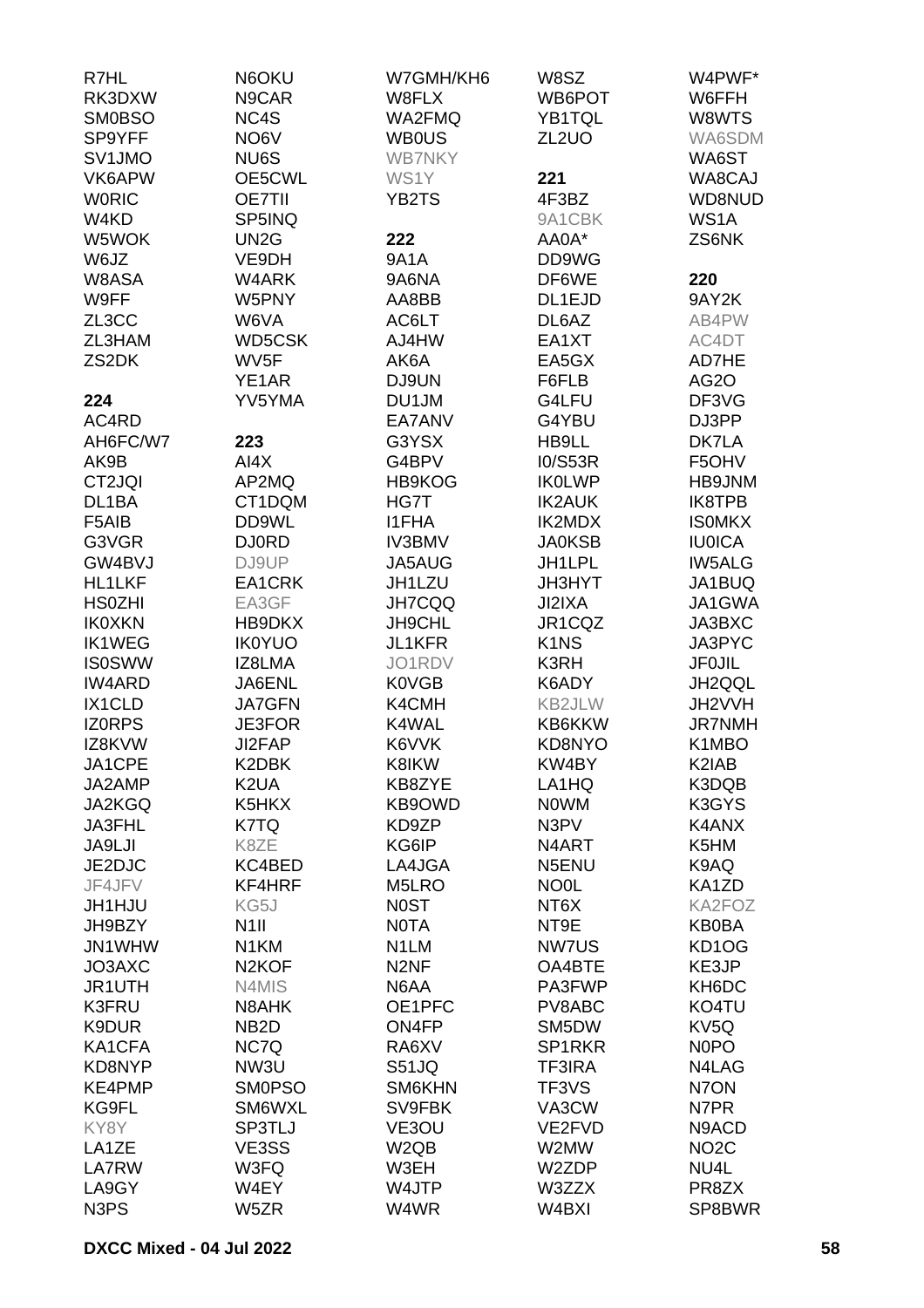| TG9AWS                         | RN3DG              | <b>OH7HM</b>      | <b>KK4BNC</b>      | OM5MF              |
|--------------------------------|--------------------|-------------------|--------------------|--------------------|
| UA9CR                          | SP <sub>5</sub> C  | OK2BS             | KK5MI              | OZ9GA              |
| VE <sub>5</sub> ZG             | SV2HNZ             | OZ <sub>5</sub> D | LA6ZFA             | VE4HQ              |
| W0OJ                           | TZ4AM              | SQ2SIN            | LY3BS              | VE4RA              |
|                                |                    |                   |                    |                    |
| <b>WORC</b>                    | VE3CKG             | SV2HNE            | N <sub>1</sub> XL  | <b>VE7AFI</b>      |
| W <sub>2</sub> FS              | W <sub>2</sub> TN  | VE9HC             | N <sub>2</sub> EG  | VU <sub>2</sub> OT |
| W <sub>2</sub> SZ              | W7PC               | <b>WOTL</b>       | N7VZ               | <b>WOPAN</b>       |
| W5CHA                          | WA2AXD             | W3JK              | N9DR               | W3RSR              |
| W7UV                           | WB2DKH             | W3SE              | NG7A               | W4CG               |
| WB1AJG                         | WD2E               | W9FX              | PT <sub>2</sub> AP | W4LVP              |
| WB4TBZ                         | WD9GMK             | WA1FXK            | RI1FJ              | W5RJH              |
| WB7OJV                         | WI9Z               | WA2SQQ            | SM7HCJ             | W7DOZ              |
| WF <sub>2</sub> B              |                    | WN5TL             | VE3XJ              | WA2NBG             |
|                                | 218                | YB8HZ             | W8OMI              | WD5GJP             |
|                                |                    |                   |                    |                    |
| 219                            | AA4ZZ              | ZF1RC             | W9GFB              | WM2U               |
| 7M2ALP                         | AB0Z               | ZS4JAN            | WA3EOQ             | WM3X               |
| AA1FY                          | AB3TM              |                   | WA3LAB             | XE1SVT             |
| AA8KK                          | DC1RS              | 217               | WA4HXC             | XE3DX              |
| AB7GR                          | DJ2RG              | 4X4PP             | WU2E               |                    |
| CX4AT                          | DJ4FZ              | CO8TW             | WW7P               | 215                |
| DK3HA                          | DL2DCX             | DJ7PI             | ZS4Y               | 7M1UIS             |
| DK8MM                          | DS4GKF             | DL2AJB            | ZS6EGB             | AA4JN              |
| DL8TV                          | E77EA              | DL2NAI            |                    | AC2QH              |
| <b>DS3CHK</b>                  | EA2BJM             | DL6ZBY            | 216                | AG5S               |
| <b>EX0M</b>                    | <b>G0SWG</b>       | <b>DL7HKL</b>     | AG4NO              | DB6VH              |
|                                |                    |                   |                    |                    |
| G3LIK                          | G4SJX              | <b>DL7UXG</b>     | DG2RON             | DL3MFZ             |
| G3SEM                          | <b>GM0OBX</b>      | DL9PX             | DL6LZM             | EA5KE              |
| G4RHR                          | GM4AUP             | EC4KW             | <b>DS5KJR</b>      | EI5GSB             |
| G4WGE                          | GM4ELV             | EI5KO             | FE1HIJ             | EI9CN              |
| HC5DX                          | HA5LGO             | EI6HB             | G4NBS              | F4FRG              |
| HL2ADO                         | HB9GWJ             | <b>GOMGX</b>      | G4OWF              | F4GYM              |
| I4CJW                          | <b>IW2EKP</b>      | HR <sub>2</sub> J | HB9ESC             | G4PDQ              |
| <b>IK4SBR</b>                  | JA5VMQ             | <b>HS1FVL</b>     | <b>JA1CKA</b>      | GM3MZX             |
| <b>IT9XDJ</b>                  | <b>JH1RNX</b>      | <b>IK8CQH</b>     | <b>JA2KAK</b>      | <b>HB9ECS</b>      |
| JA5PEE                         | JM3UAO             | <b>IN3ZWF</b>     | K <sub>1</sub> OB  | HL4HLD             |
| <b>JH7VTE</b>                  | JR3VMJ             |                   | <b>K2NRS</b>       | HL5AP              |
|                                |                    | <b>IZ0EUX</b>     |                    |                    |
| K0FJ                           | K1ETA              | IZ2KTE            | K3RL               | HR5/F2JD           |
| <b>K0INR</b>                   | K1LNL              | JA1RRA            | K5EA               | HS1PDY             |
| K <sub>0</sub> PJ              | K4YKZ              | JA9BGO            | K5WTA              | IZ8LLQ             |
| K <sub>5</sub> IJ              | K5VG               | <b>JF0RAK</b>     | K7DA               | <b>JA0ELB</b>      |
| K <sub>5</sub> PE              | K6WSC              | <b>JH0JAB</b>     | K8EMR              | <b>JA0LNS</b>      |
| K5RQ                           | K9JIG              | JJ1IDW            | KA1GIJ             | JA1EEG             |
| K6AWB                          | K9UXC              | <b>JK1JAS</b>     | <b>KB0V</b>        | JA2QQC             |
| K6DDJ                          | KD6RF              | <b>JK1SPQ</b>     | KE3N               | JA4LHG             |
| K6GU                           | KK4WI              | K0HD              | <b>KK7AC</b>       | JA5OX              |
| KC4D                           | LA6VQ              | K2AOE             | KO <sub>1</sub> E  | <b>JA7MWC</b>      |
| KM8V                           | <b>NOMA</b>        | K2LJH             | KO6MX              | JF8LPB             |
|                                |                    |                   |                    |                    |
| KU4A                           | N <sub>1</sub> BKB | K2USA             | LB6GG              | <b>JH0AWC</b>      |
| N1DNZ                          | N4GOA              | K <sub>2</sub> ZB | N4XC               | JH1AHB             |
| N <sub>2</sub> JE              | N4WBS              | K4SAC             | N <sub>5</sub> MI  | JH1LMQ             |
| N <sub>2</sub> LD <sub>V</sub> | N6BIS              | K5ND              | N6GB               | JH1VWP             |
| N7DZI                          | N6GL               | KB1FJ             | N7AME              | JI1OWY             |
| N7MAL                          | N7HT               | KD4FAZ            | N7NT               | JO1SIM             |
| N8YO                           | N9EA               | KE4PT             | N7WEJ              | <b>JR0QKR</b>      |
| NA1RL                          | NA9J               | KE6U              | N8BK               | K1GVW              |
| OH <sub>2</sub> ZH             | <b>NS8O</b>        | KJ5AE             | NF6P               | K1NWE              |
| <b>ON6RR</b>                   | OH3MIG             | KJ6FY             | OH8JK              | K3GEV              |
|                                |                    |                   |                    |                    |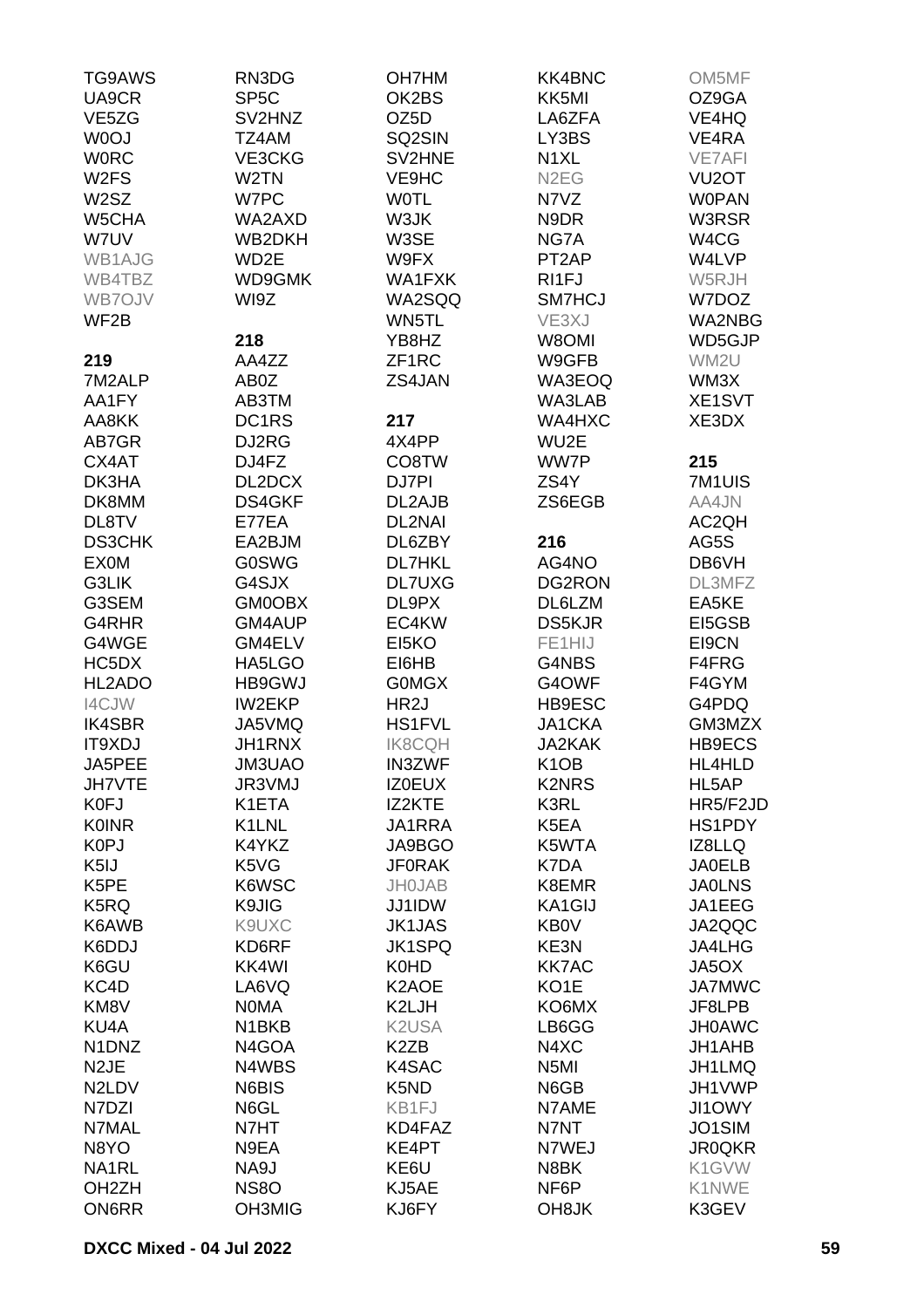| K3GWK            | JA1IZ              | DL4IAZ             | DL2GK              | AA2GS         |
|------------------|--------------------|--------------------|--------------------|---------------|
| K4LHH            | JE1NCP             | HB9AQS             | DS4PAH             | AA5GS         |
| K4WIP            | JE2DOD             | HB9EYP             | EA3LL              | AB1QP         |
| K5LDA            | JF1CDX             | <b>IK0VVG</b>      | GI4FUE             | AD5XD         |
| K6XX             | JF1SVV             | <b>IV3BCA</b>      | HA1AC              | AE2J          |
| K7ABL            | JL1CNY             | JA1OHP             | HL2ZN              | <b>DL0BO</b>  |
| K8IDN            | JM2DRM             | JA3OW              | <b>IK2SYK</b>      | <b>DL1OLI</b> |
| K8TW             | JO4JDU             | <b>JH1XOX</b>      | IK6FHG             | DL9PR         |
| KB9IFH           | K4JK               | <b>JH3AIU</b>      | <b>IZ7QFN</b>      | EA1BXX        |
| <b>KC2TN</b>     | K6OJ               | JH9MMD             | JA4JBT             | F4EEX         |
| KC8GE            | K8XP               | JO4CTB             | JA8RSW             | F5TSB         |
| KE7W             | KB5WWW             | <b>JS1ERB</b>      | JH1RMH             | IZ0GVZ        |
| KI4KJ            | KB6MXH             | <b>K2RAS</b>       | <b>JK1FNN</b>      | IZ3QFG        |
| KN6DI            | <b>KE2NL</b>       | K3LAB              | JN3QNG             | JA1BBA        |
| KN6RH            | <b>KE7AJ</b>       | K4DRL              | JR9AFX             | JA1CPN        |
| LA7NO            | KJ6YXI             | K5ARH              | K3BSA              | JH6BYV        |
| LZ1VVV           | KO4Y               | KA9P               | K3FP               | JI6ODS        |
| <b>NORA</b>      | KP3W               | KC <sub>1</sub> SL | K4GU               | <b>JK2AQT</b> |
| N <sub>2KI</sub> | KS4AA*             | KQ1U               | K4NVJ              | JO3EVM        |
| N3CW             | <b>M0BSV</b>       | KQ5S               | <b>KB2TGU</b>      | JQ3EYO        |
| N6QW             | N <sub>2</sub> ION | N <sub>5</sub> KZZ | KG6DX              | <b>K0IP</b>   |
| N7ENN            | N <sub>2</sub> LAI | N6RVI              | KQ6LV              | <b>K0MPH</b>  |
| NZ7M             | N5MF               | N7NM               | KS2X               | KB4BBC        |
| R6YY             | NA4N               | N9MSG              | LU1AEE             | KK6GK         |
| R7HG             | NC6DX              | NJ5W               | N <sub>2</sub> IFA | N6ETO         |
| SM5TOG           | <b>NSOM</b>        | <b>NN7NN</b>       | N4EPD              | N7FG          |
| SP1DOZ           | OE1XA              | OE2EJN             | N4HUF              | N9GB          |
| SQ9CNC*          | OE5CYL             | SM3LBP             | N <sub>5</sub> KIP | N9NA          |
| <b>UA0AKY</b>    | OH1FJK             | SP5ECC             | N5LKE              | NR1DX         |
| VE1AYY           | <b>ON7RK</b>       | VA7VF              | N6TT               | SM6ELY        |
| VE3JDF           | RA3LD              | VE3VTG             | N7IN               | SM7NBO        |
| W2STF            | <b>S52GS</b>       | W5NH               | NY0T               | SP6OPC        |
| W4GHV            | SV2SBE             | W6BOI              | OZ6KK              | SV7CUD        |
| W6TJ             | UN7ED              | W6UJX              | RA3NF              | UC2AW         |
| W6TOI            | VE1OV              | W7PDX              | RV1AQ              | VE3KLM        |
| WA8HC            | VR <sub>2</sub> CC | W8GBH              | RZ6MD              | VE3NYT        |
| WA9QNN           | W <sub>2</sub> EA  | W8MRL              | <b>SMONCS</b>      | VE9UNB        |
| <b>YC0IEM</b>    | W4MLN              | W8QXR              | SM3FVW             | VU2MUD        |
| YL2IP            | W6DT               | W9LYA              | SP3FZN             | <b>W0KCR</b>  |
|                  | W6GEE              | W9ZP               | UT5UML             | W4EJ          |
| 214              | W6LAX              | WA2HIP             | VE3CEF             | W5JDF         |
| 3W3B             | W8CQ               | WA2VFM             | W0QDG              | W6TE          |
| AC8XI            | W9FG               | WA6AEE             | W3XG               | W6VEM         |
| AD8FD            | WA8UPB             | <b>WB3IHQ</b>      | W4ATK              | W8GX          |
| <b>AK0BC</b>     | WB4FDT             | WB8BHA             | W8FQ               | W9XA          |
| AK5Y             | WH6ASW             | WB8IMY             | W8ZA               | WA9ASZ        |
| DL1IAV           | WS4F               | WW4N               | WA4RTE             | WC1X          |
| EA1DD            |                    | YC6JRT             | WB0GGO             | WV7Y          |
| EA5RC            | 213                |                    | WB3HLH             | XQ7UP         |
| EA8FQ            | 6Y5MP              | 212                | WB3LFD             | YL2GN         |
| EI5IF            | 7L4RZL             | 9A1JSB             | <b>WEOU</b>        |               |
| G3HQX            | 9A3LYL             | A45ZZ              | <b>WG0U</b>        | 210           |
| G3VDB            | 9A3QO              | AB4EJ              | WI7P               | 4U1UN         |
| <b>IK0HTP</b>    | A6/RV6LNA          | AD7AF              | WN9MFC             | AA1KS         |
| <b>IZ3AYS</b>    | AA6AC              | BV4VR              |                    | AB2NI         |
| IZ8GNH           | AA8DC              | DF5BX              | 211                | AE4WG         |
| JA1AVV           | <b>AC0ZM</b>       | DK5AD/W4           | 4Z5JM              | CT1APP        |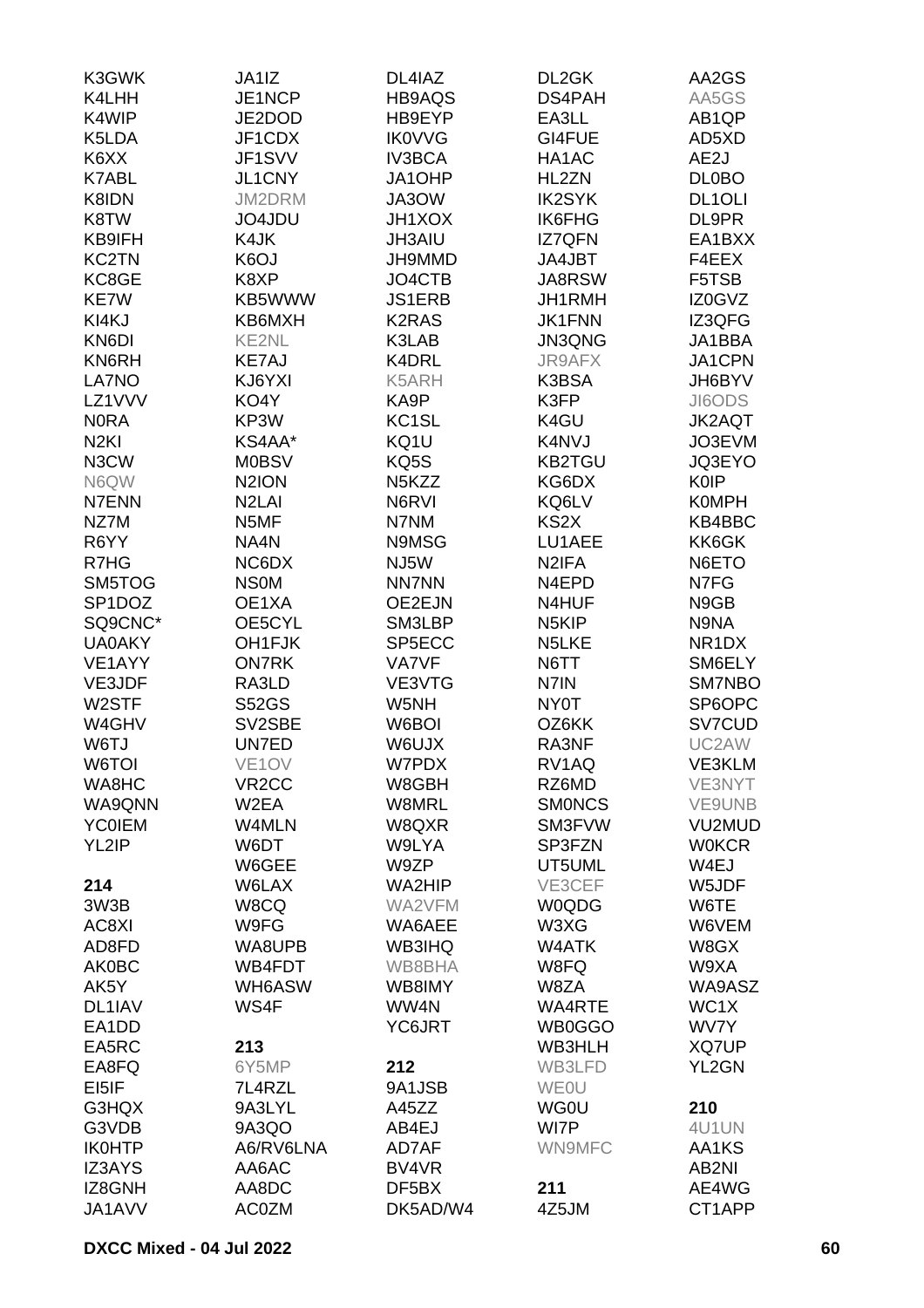| <b>CT7AUK</b>     | W9IXD              | UA1NFA            | K3WKJ              | G3TDH              |
|-------------------|--------------------|-------------------|--------------------|--------------------|
| DL4VBP            | WA3KVN             | V31MA             | K4LAW              | G4JVG              |
| <b>DS5UCP</b>     | WA4OTD             | VE3DWH            | K4LVV              | G4UGB              |
| EA8CZP            | WA5OYU             | VK2BYI            | K5OPB              | <b>HA0IT</b>       |
|                   |                    |                   |                    |                    |
| EI6IL             | WB3GRA             | VK2PW             | K6JLL              | HR <sub>1</sub> CP |
| F5JER             | WH7DX              | <b>WODCB</b>      | K8YM               | I3COW              |
| F6EKJ             | WV0Q               | W1IW              | <b>KC7YRA</b>      | <b>IK0PCJ</b>      |
| HB9BWE            |                    | W1IZL             | KF <sub>1</sub> P  | <b>IW4CIL</b>      |
| HB9VAB            | 209                | W1JX              | KF9NZ              | IZ8GUQ             |
| HC1HN             | 4X6YY              | W3TU              | KN4PPD             | JA1ACF             |
| HK5WML            | 7N4SQJ             | W4IN              | KO9A               | JA1WLO             |
| <b>I1JTQ</b>      | 9A9AA              | W5TZX             | M5AEC              | JA2IIT             |
| <b>IK2ULS</b>     | AA5CV              | W6KF              | N <sub>2</sub> QL  | JA3KE              |
| IZ5BLN            | <b>AC0TP</b>       | W6NS              | N3EEN              | JF1MUI             |
|                   |                    |                   |                    |                    |
| <b>JA1IKA</b>     | AE5VR              | W6RJM             | N <sub>3</sub> ZI  | JH1KLA             |
| JH8WGT            | AF <sub>5</sub> I  | W7JVN             | N4GBK              | JN1JAH             |
| <b>JQ3MWA</b>     | DG2RSF             | W9UZ              | N4PUZ              | JP1ROA             |
| JR1AQI            | DL9YDW             | <b>WA7PVE</b>     | N6XAD              | <b>JS1MRA</b>      |
| K <sub>1</sub> MT | EI7JN              | WG2Y              | N9SQE              | <b>K0EUV</b>       |
| K4LD              | F8BJE              | WM6P              | NR <sub>5</sub> R  | K5LAD              |
| K6SXA             | <b>GONOA</b>       | WS4WW             | OR4K               | K5XH               |
| <b>K7ARJ</b>      | G3UEG              | ZL2MM             | PY2OF              | K8GO               |
| K7FU              | G3VNI              |                   | SM5AQI             | KB6J               |
| K8VE              | HA3GJ              | 208               | <b>SM6MNH</b>      | <b>KB8ZUN</b>      |
|                   |                    |                   |                    |                    |
| K9XK              | <b>IK1ZNQ</b>      | <b>ACODS</b>      | SP <sub>5</sub> JP | KD1KR              |
| KC8RPV            | IZ1PPO             | AK9A              | UA1ZFL             | KE5AKG             |
| KF4YXH            | IZ5OPU             | CE8SFG            | VE3AJ              | KJ8N               |
| KG2BW             | <b>IZ7XUQ</b>      | <b>DD0VE</b>      | VK3EXW             | LA6XI              |
| KG5WR             | IZ8JAI             | DF7TV             | VR2IL              | LA9H               |
| <b>KI0RH</b>      | JA3HDM             | DH7FA             | <b>WOFM</b>        | M0OIA              |
| KI6VC             | JF2AIJ             | DJ9RM             | W <sub>1</sub> QT  | <b>MM0LBX</b>      |
| KT0P              | JN3HBP             | DL2AAW            | W <sub>2</sub> PD  | <b>NOEF</b>        |
| KV8P              | K <sub>2</sub> TTP | DL4MY             | W4CWA              | <b>N2SO</b>        |
| LA9JDA            | K5YE               | DL9SAD            | <b>W7FKI</b>       | N4EM               |
| N <sub>2</sub> AE | K9AAN              | DM1LM             | W7IY               | N4RJL              |
|                   |                    |                   |                    |                    |
| N3QW              | K9XZ               | EA1DOF            | WA1SMH             | N6CHU              |
| NE6V              | <b>KA0K</b>        | EA1JJ             | WA9FFZ             | N6XDU              |
| NQ4E              | <b>KB7ZUT</b>      | F5AYZ             | WJ6Y               | N9KY               |
| NR9A              | KE9EX              | F <sub>5</sub> HX | WK1J               | <b>ND2O</b>        |
| NW <sub>1</sub> A | KF7HQ              | FB1NAN            | ZL2DD              | OD5YA              |
| NW <sub>2</sub> M | <b>KJ7TEA</b>      | GI4SNC            | ZL3NW              | PY2WO              |
| <b>OE7MPI</b>     | KK4ODQ             | HZ1TL             |                    | PY3AJB             |
| OH3GGQ            | <b>KS4NC</b>       | <b>IK0STM</b>     | 207                | RZ6LB              |
| OK2PTU            | LA3ZA              | <b>IKOWMJ</b>     | 6K2BTX             | SM5AJV             |
| OZ8RW             | LA4EU              | IK1GCD            | AB4BJ              | <b>SV0JB</b>       |
| <b>PA0MJM</b>     | N <sub>1</sub> NA  | <b>IK1UWL</b>     | AG2A               | W1UBG              |
| PI4DEC            | N <sub>2</sub> SG  | IT9ABY            | AH6NF              | W1WL               |
|                   |                    |                   |                    |                    |
| SV3GLL            | N <sub>2</sub> UFM | <b>IU8LMC</b>     | DF3TZ              | W4BGH              |
| <b>TIORC</b>      | N4DOU              | <b>IZOEHL</b>     | DJ2UB              | W4EBA              |
| UO4OR             | N4KFT              | IZ1CLA            | <b>DL1ARS</b>      | W4JKL              |
| <b>VE7KS</b>      | N6FM               | IZ1DFL            | DL9CP              | W6OP               |
| <b>VU2MSA</b>     | N8CH               | JF3PLF            | DL9MEU             | WA2CNV             |
| W2OAE             | NC <sub>11</sub>   | JG1BVW            | DS4BXZ             | WA2LTH             |
| W3HOR             | NC4CX              | <b>JIOWVQ</b>     | E29TGW             | WA2PJI             |
| W4ZN              | <b>OH5NUD</b>      | <b>JK3NQV</b>     | EA6DB              | WA3NNA             |
| W6WVW             | OZ2UN              | JR9POO            | F5GSJ              | WA9DKO             |
| W8KC              | TA1AR              | K <sub>1</sub> PS | F5JUJ              | WA9JBR             |
|                   |                    |                   |                    |                    |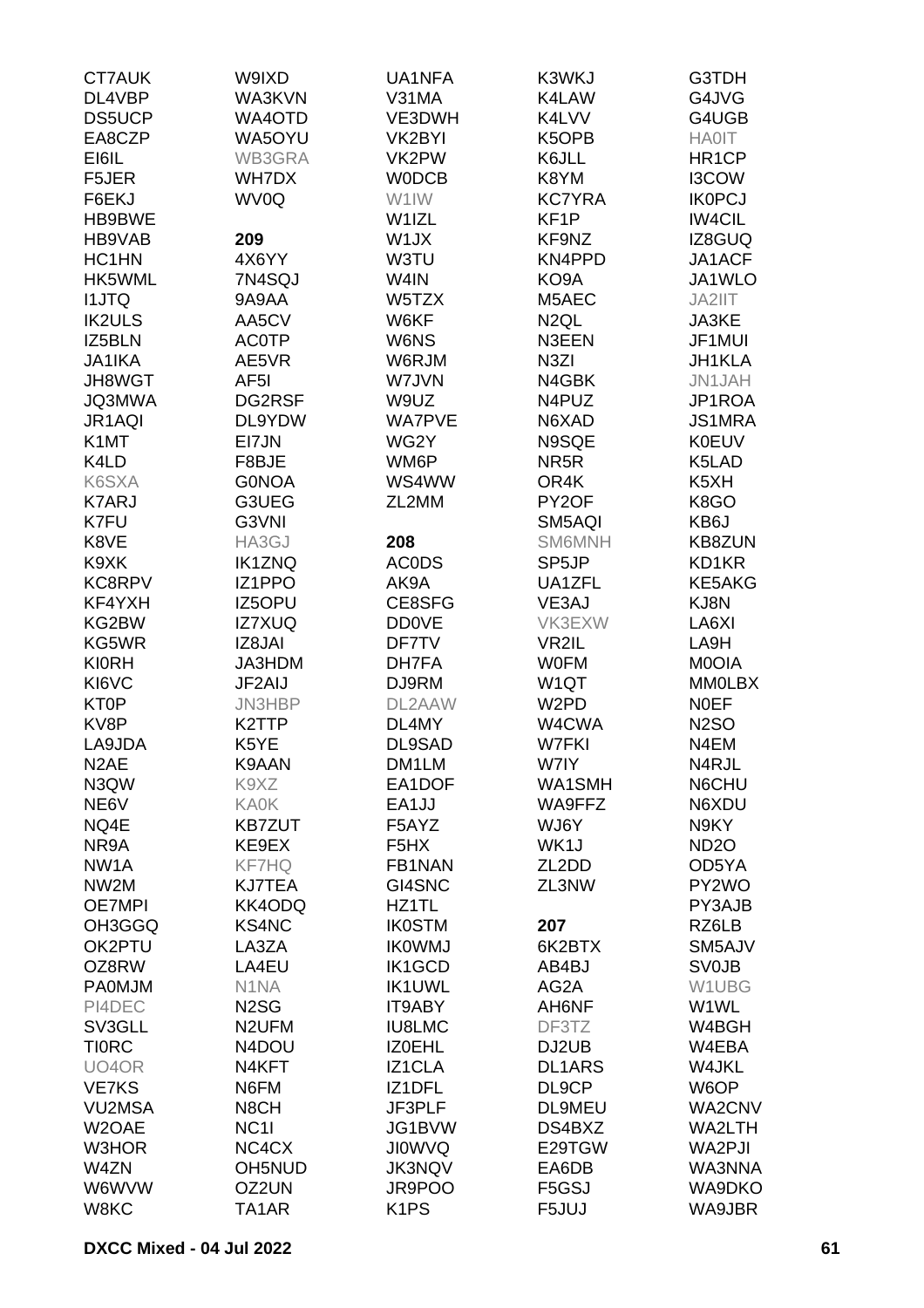| WB6PJC            | N7GTE              | JA9BGL             | W7GK              | KF4ZS               |
|-------------------|--------------------|--------------------|-------------------|---------------------|
| <b>WFOU</b>       | NP4FW              | JE1RID             | W7HJ              | KF5WCP              |
| YL2EA             | NT <sub>1</sub> J  | JF1XMP             | W8BYK             | KF8QL               |
| YO7WB             | OH <sub>1</sub> KT | JF2DST             | WA4YIZ            | KG4KAY              |
|                   |                    |                    |                   |                     |
| YO9FFX            | <b>OM7VF</b>       | JH1HPH             | WB6UTW            | KH7M                |
|                   | OZ8QI              | JM2LHB             | WC7F              | KI5FJ               |
| 206               | PA9CC              | <b>JN6CYC</b>      | WN7T              | KI6LZ*              |
| 7K3CKK            | PY1MZ              | <b>K0PK</b>        | WO1A              | KJ2AM               |
| AA1SU             | PY2XC              | K <sub>2</sub> ZF  | WV8DX             | KK6LT               |
| AA5AX             | R5ACQ              | <b>K5CKQ</b>       | ZS6HON            | KN0O                |
| AA8HH             | SP4TKR             | K6GFB              |                   | <b>KN7PF</b>        |
| AA8KY             | VA3TTU             | K9YU               | 204               | <b>KR7RR</b>        |
| AB5SE             | VE2LX              | KA9JOL             | AE <sub>1</sub> B | KW9R                |
| AC2RL             | VE2UL              | KB4CP              | DF1XC             | KY4BP               |
|                   |                    |                    |                   |                     |
| AK9Z              | VE4AGT             | KC1OPD             | DF9TW             | <b>NOVTZ</b>        |
| CT2KAL            | VU2IT              | KD2CYU             | DL1AY             | N4RT                |
| DK1DKE            | <b>WOAG</b>        | KD8IE              | DL7NX             | N6WHK               |
| DL1NFG            | W7APM              | KE4XY              | DL8IH             | N7FL                |
| DL5QV             | W9MDB              | KF6TC              | <b>DS3CHH</b>     | N7PP                |
| DS5ANY            | <b>WD6AKQ</b>      | KH6OO              | <b>DS4NSE</b>     | N <sub>9</sub> OI   |
| F9DK              | XE1JE              | KJ4KKD             | <b>DS5RLI</b>     | <b>NIOK</b>         |
| G4XBL             | XE1LM              | KK4DK              | DS5RYB            | NI1L                |
| IZ2BVN            | YB2BNN             | KM7Q               | E20HHK            | OZ6GH               |
| <b>JA1AJK</b>     | ZS6AKU             | KQ6MW              | F5OFV             | SP4OLL              |
| JA1FIO            |                    | KS <sub>2</sub> C  | F5SJB             | SV8GGI              |
|                   |                    |                    |                   |                     |
| <b>JF3AHI</b>     | 205                | KT5T               | F6AJM             | TA7AZC              |
| JH2BKA            | 4Z1KM              | KU3R               | F8CRS             | UI3A                |
| JH3DNC            | 4Z1RZ              | KY4G               | G4RVW             | <b>VE7KDK</b>       |
| JH3GXF            | 5Z4BH              | <b>MMOMSS</b>      | <b>IK2GAO</b>     | W1FF                |
| JL1KBS            | AA1IF              | N1BSA              | <b>IW8ELR</b>     | W <sub>1</sub> IDL  |
| JN1ADL            | AA4MF              | N <sub>1</sub> LFN | IZ1BZS            | W1MAT               |
| <b>K0ARM</b>      | AB8DD              | N1TQP              | JA2PVE            | W3PJ                |
| <b>K0MU</b>       | AC4PX              | N <sub>2</sub> BYM | JE2ARR            | W4POT               |
| K4IJQ             | AG1A               | N <sub>4</sub> DIA | JE4IBA            | W9DGI               |
| K4MME             | AJ4VE              | N <sub>4</sub> PI  | JG3BXS            | WA6RZ               |
| K7YQ              | CE3HA              | N4YVC              | JG3KMT            | WA9AQQ              |
|                   |                    |                    |                   |                     |
| K8BB              | <b>DJ0BS</b>       | N6RND              | JL1YVV            | WA9LJK              |
| <b>K8NOS</b>      | DL6FBH             | N8FXH              | JN4SNG            | <b>WB0CJB</b>       |
| K8RQ              | F4FOO              | NK8N               | JR6AUC            | WB <sub>2</sub> OEI |
| KC1ERO            | F5VIF              | NS <sub>2</sub> G  | <b>K0EZW</b>      | WW6S                |
| <b>KC9CRV</b>     | <b>HB9ARF</b>      | OH2ECG             | <b>K0FTC</b>      | ZL2BRQ              |
| KC9LBO            | HB9JF              | ON6ED              | K1JAG             |                     |
| <b>KD0CIU</b>     | <b>IK5OEA</b>      | RM6LW              | K <sub>1</sub> JV | 203                 |
| KF <sub>1</sub> J | <b>IK7FMQ</b>      | SM6WQB             | K <sub>2</sub> BM | 4X1BD               |
| KF2XZ             | IK8LJA             | SM7BSJ*            | K2DNV             | 4Z1GY               |
| KG8DH             | <b>IN3EJN</b>      | SP5EWX             | K3DRE             | 7N <sub>1</sub> LIO |
| KI4VB             | <b>JA1AKH</b>      | UA1FA              | K4JAB             | A65BU               |
|                   |                    |                    |                   |                     |
| KJ1D              | <b>JA1IHD</b>      | VE3MS              | K5ZRK             | AA5H                |
| <b>KJ7BN</b>      | JA1JBU             | VE7DK              | K8KHZ             | AK4AO               |
| <b>KW0S</b>       | <b>JA1KK</b>       | VK5AM              | K9LC              | AK4DW               |
| LA1BNA            | JA1ODB             | W2IKI              | KA6IOD            | AK9W                |
| <b>MOOIC</b>      | JA2AYC             | W3GYK              | <b>KB7PKC</b>     | BV2HL               |
| <b>MOSCH</b>      | JA3UOQ             | W3TFA              | <b>KC0DW</b>      | DB1WT               |
| N2JNE             | <b>JA6JSY</b>      | W4/KL7GLL          | KC2TA             | <b>DCONA</b>        |
| N <sub>2</sub> PL | <b>JA7FKW</b>      | W4KCM              | KC5RR             | DF2FM               |
| N3SY              | <b>JA7RRU</b>      | W4YJC              | KD8NA             | DF7HX               |
| N7APL             | <b>JA9ALR</b>      | W6DPK              | KE3O              | DG1SGW              |
|                   |                    |                    |                   |                     |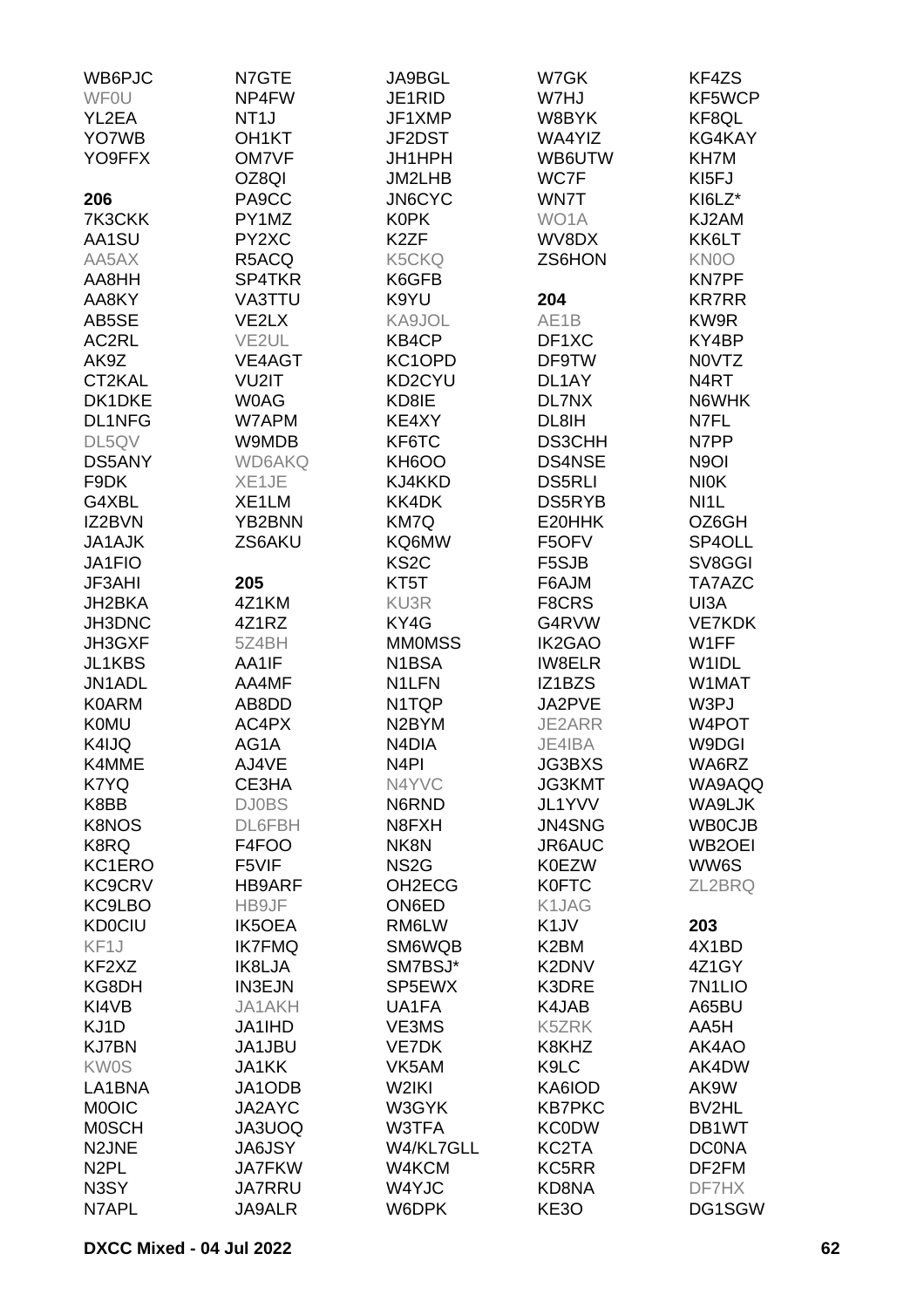| DK6YY                         | PA0A               | DL1BSN             | NI6W              | IW2JBB             |
|-------------------------------|--------------------|--------------------|-------------------|--------------------|
| DL3ECN                        | <b>PAONRA</b>      | DL6HH              | NM <sub>2</sub> A | IW5BT              |
| DL3FBY                        | PA4N               | <b>DL7FCQ</b>      | <b>NNOM</b>       | JA1FFB             |
| DP1POL                        | PR7AYE             | DM2HK              | NR <sub>5</sub> N | JA5RA              |
| DS4BGR                        | SM5CAH             | <b>DS1CCU</b>      | NU <sub>2</sub> W | JA6PNA             |
| <b>E74UK</b>                  | SM6WXA             | F4CZV              | OM6RM             | JE2TLZ             |
|                               |                    |                    |                   |                    |
| EI4GNB                        | SP3VZY             | F6EPT              | OZ9U              | JI4UEN             |
| F3CY                          | UR7EU              | F6GBH              | <b>PA0HWM</b>     | <b>JI4VXI</b>      |
| F <sub>5</sub> VV             | US5CAO             | F8MRQ              | PY2GTA            | <b>JK1PKE</b>      |
| G3ZJF                         | UX5HY              | G4DBW              | PY3ED             | JL1FXW             |
| GW4CQZ                        | VA7BEC             | G4KTI              | RA3UC             | JO3RCK             |
| HL5NLQ                        | VE <sub>5</sub> DP | G4RMV              | SV1HAK            | JQ1CJF             |
| <b>HS0ZGC</b>                 | VE6YC              | G8GNI              | SV3AGT            | <b>JQ3TAN</b>      |
| I8VZ                          | VK3NX              | HB9DI              | SV5/SV1LK         | K <sub>1</sub> FR  |
| <b>IK4WLU</b>                 | VK3VT              | HK3JJB             | VE3AUU            | K <sub>1</sub> GJQ |
| <b>JA0AMJ</b>                 | <b>WOME</b>        | HL2KCS             | <b>VE3IDT</b>     | K <sub>2</sub> FD  |
| JA1HFY                        | W1FOV              | <b>I4TDK</b>       | W1LP              | K3DSP              |
| JA4IU                         | W1GOU              | <b>IC8TEM</b>      | W2/JR1AQN         | K4JJF              |
| JA4JIF                        | W1NDY              | <b>IK0TRV</b>      | W2VX              | K4SQC              |
| JE1GLP                        | W3FW               | IT9QQP             | W3WKR             | K4TRH              |
| JE6CMG                        | W3GAT              | IT9VNO             | W4MHA             | K5DZY              |
| <b>JG3FWI</b>                 | W4OFE              | <b>IU0HXY</b>      | W7SRR             | K6MBY              |
| JH1HYW                        | W4PH               | <b>IW1AZJ</b>      | WA3GDK            | <b>K7KCS</b>       |
| JH3GAL                        | W8PLP              | <b>IW9HMQ</b>      | WA3INW            | K7LU               |
| JI1LLD                        | W8PU               | IZ2ZPH             | WA4BDO            | K9KM               |
| <b>JK1HCE</b>                 | W9ANT              | <b>IZ7NLN</b>      | WB6VYH            | K9UO               |
| <b>K0JA</b>                   | <b>W9RLL</b>       | JA1WIO             | WB9ZNZ            | KA2BSK             |
| K <sub>1</sub> YA             | <b>WA0UAV</b>      | <b>JA3EKL</b>      | WK3V              | KB8FGM             |
| K2ZBA                         | WA6BOB             | JE1KEY             | YB1AYO            | KC4TEO             |
| K4KR                          | WA8WFF             | JF1ERP             | YL3GDM            | KD1AB              |
| K4SKY                         | WB1GYP             | JG1GZH             | YV5GRB            | <b>KE7GI</b>       |
| K7IOC                         | WB2BXO             | JH1MTR             | ZP4KFX            | KF6ILA             |
| K7ZG                          | WB9ZHS             | JH8FBX             |                   | <b>KI4NSP</b>      |
| KA1T                          | WD5ETI             | JL2ONQ             | 201               | KJ4VQ              |
| KA2DZR                        | WD8KRV             | <b>JR0MVH</b>      | 7M1KEN            | <b>KJ7NL</b>       |
| <b>KB2KLK</b>                 | WJ1I               | <b>K0CY</b>        | AB1WR             | <b>KK7EL</b>       |
| KE2ZT                         | WK1Q               | K3BMI              | AC8Y              | <b>KL7GY</b>       |
| <b>KF7CSO</b>                 |                    |                    |                   |                    |
|                               | WM0G               | <b>K4JRK</b>       | AD5ZA             | KN <sub>2</sub> O  |
| KP4EEX                        | WO8L               | <b>K4RSU</b>       | AF4K              | <b>MOAQM</b>       |
| LA1PHA                        | WS3H               | K5KND              | AK4I              | N <sub>1</sub> JB  |
| N <sub>1</sub> H <sub>O</sub> | XE2AD              | K7TR*              | DF9GH             | N <sub>1</sub> TA  |
| N <sub>2</sub> ZA             | XE3/KV5J           | K9QT               | DG8HJ             | N4DJT              |
| N3WT                          | YO9BPX             | K9WI               | DK2BH             | N5QT               |
| N4JOW                         | YV3BC              | KA9ERV             | DK5LQ             | N5RMS              |
| N6BTY                         | ZP5XF              | KI7JA              | DK6CS             | N5SLY              |
| N7EL                          |                    | KM6CK              | DL7QY             | N6PZK              |
| N7KDT                         | 202                | KR4QQ              | DL8CX             | N7NYO              |
| N8IS                          | 6M0YC              | LA4BQ              | EA4AYD            | N8TFD              |
| N8PB                          | AA4ZW              | LP <sub>1</sub> H  | EI4IR             | NN4NT              |
| N9IA                          | AB6QK              | <b>MOBLF</b>       | F5MIE             | NY <sub>1</sub> E  |
| N9OK                          | AB8JR              | <b>MOHIH</b>       | G3NOB             | <b>OH6NT</b>       |
| NA <sub>5</sub> J             | AB8NO              | N <sub>1</sub> RM  | G4AXX             | OH8GBT             |
| NL8F                          | AD9I               | N <sub>2</sub> IGW | G8GHD             | PY3FOX             |
| <b>NS7NN</b>                  | AG5AT              | N <sub>2</sub> MN  | HC8MD             | PY5KA              |
| NZ4CW                         | CO8DM              | N4HY               | HL <sub>0</sub> Z | RA3BZ              |
| OE1NBW                        | DG6MM              | N7HCJ              | HL5BUV            | SP8ICV             |
| OH <sub>2</sub> ID            | DJ3VI              | <b>NIOR</b>        | <b>IU3PMA</b>     | <b>SQ7NNM</b>      |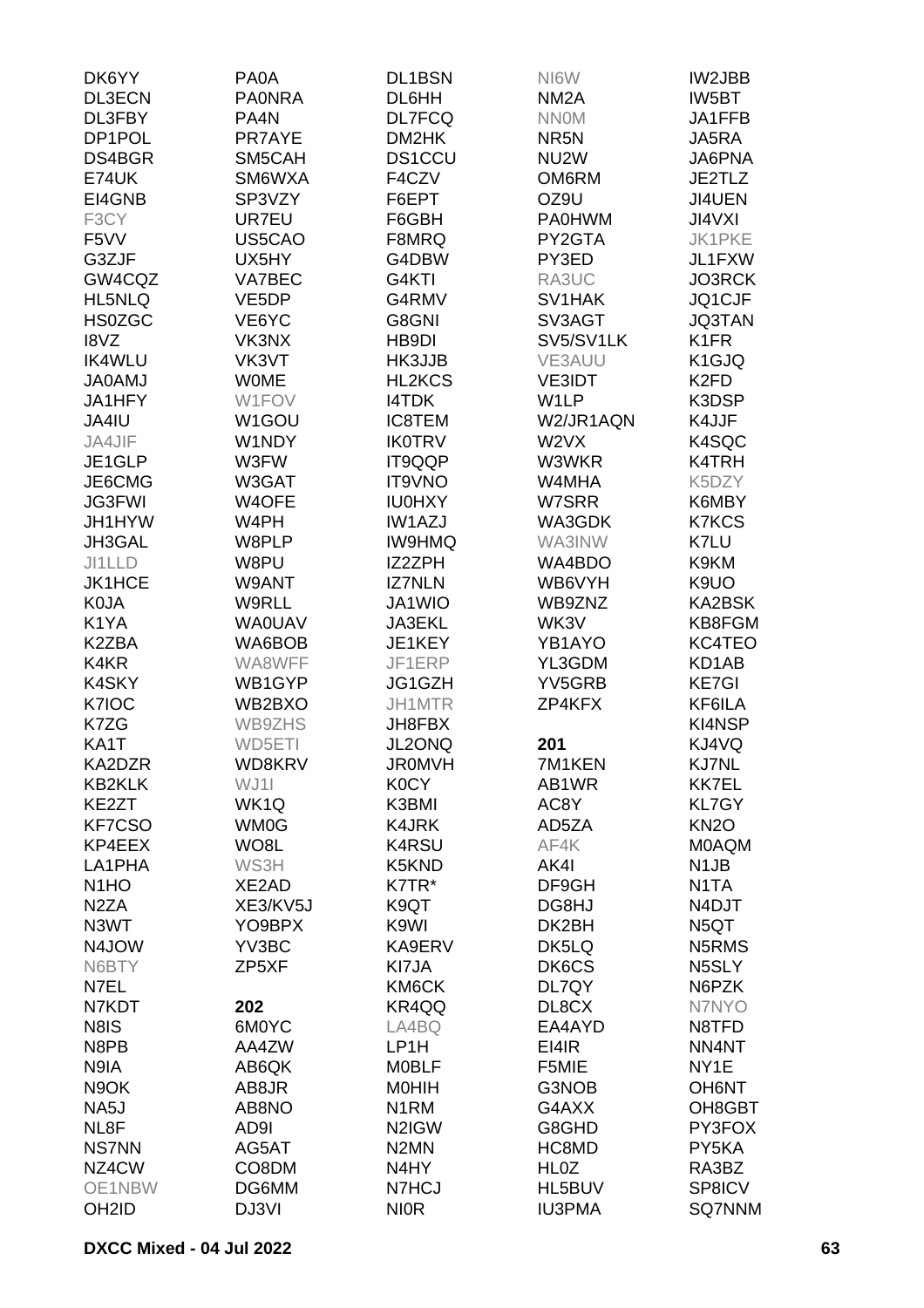| VA2SS                         | <b>IU2EFB</b>      | K4IIE                         | N9NBC               | W8RJL              |
|-------------------------------|--------------------|-------------------------------|---------------------|--------------------|
| VE3FXX                        | <b>IU8CDL</b>      | K4JFY                         | ND9Y                | W9RE               |
| <b>VE3RNH</b>                 | <b>IZOMYH</b>      | K4LRA                         | NF4Z                | WA1OEZ             |
| <b>WOWG</b>                   | IZ5EBD             | K4LRP                         | NN4EE               | WA8FCH             |
|                               | JA1CHY             |                               |                     |                    |
| W1RFQ                         |                    | K4NAX                         | NR <sub>1</sub> H   | <b>WB0M</b>        |
| W <sub>2</sub> D <sub>Z</sub> | JA1CTV             | <b>K4PWS</b>                  | OH <sub>1</sub> POR | WB4COO             |
| W5RWF                         | JA1DEU             | K4UJ                          | OH3PYY              | WB6DJI             |
| W6RQ                          | JA1NLC             | K5GDX                         | OH <sub>6</sub> OK  | WB6SZC             |
| W7PN                          | JA1QE              | K5SBR                         | <b>ON5EN</b>        | WB9TFF             |
| W9HT                          | JA1SCE             | K6BD                          | ON6QRP              | <b>WD0E</b>        |
| W9II                          | JA1UBZ             | K6DXA                         | <b>ON9CLU</b>       | WE8T               |
| W9MK                          | JA2FYO             | K7GK                          | OZ1APX              | WG5T               |
| W9WGN                         | <b>JA4NIJ</b>      | <b>K7KMR</b>                  | PA7MDJ              | WJ3Y               |
| WA1MPB                        | <b>JA7GLO</b>      | K7SR                          | PY1KR               | WL7L               |
| WA1OUI                        | <b>JA7NGE</b>      | K8OMI                         | PY1ZV               | <b>WL7OU</b>       |
| WA2ABN                        | JE4RAL             | K9CHP                         | PY2ALC              | WM4U               |
| WA2BKN                        | JE6JAO             | K9OHI                         | PY2APK              | WM6Q               |
| <b>WA7UCJ</b>                 | JE6QQN             | K <sub>9</sub> OZ             | S57NML              | WR7K               |
| WB8TGY                        | JF1CKO             | K <sub>9</sub> V <sub>D</sub> | SK6SJ               | WT4N               |
| WD9GGA                        | JF1CPH             | KA1HIS                        | <b>SMOCMH</b>       | WW2R               |
|                               | JF1TJD             | KA3ARF                        | SP4WSG              | XE <sub>1</sub> AO |
| 200                           | JF2IWL             | <b>KA4CDN</b>                 | SP6MAA              | XE2W               |
| 2E0XAR                        | JH1EGT             | KB3Z                          | SQ5AM               | XE2YW              |
| 4X1KS                         | JH2KMK             | <b>KB4FAS</b>                 | SV <sub>1</sub> AHX | <b>YB7MRK</b>      |
| 9J2BS                         | JH2WDT             | KB8OEJ                        | SV <sub>1VN</sub>   | YO5CRQ             |
| 9K2HS                         | JH3BHB             | KC1BUF                        | TA <sub>1</sub> CQ  | YU3AWA             |
| AC5Q                          | JH3EGJ             | <b>KC7QN</b>                  | UN8G                |                    |
| <b>AE0MO</b>                  | JH4PUL             | KC8YDS                        | <b>US5UCC</b>       | 199                |
| AF6GA                         | <b>JJ1JRH</b>      | KC8YG                         | UX5XK               | DJ5LY              |
| AF7YX                         | JJ1VFE             | <b>KC9TTR</b>                 | VE3TEZ              | <b>GMOMJR</b>      |
| AG5CN                         | JK1AXM             | KD4ADC                        | VE4YU               | <b>HLOEXN</b>      |
|                               |                    |                               |                     |                    |
| AH6KT                         | <b>JK3RHX</b>      | KF5VM                         | VE7SO               | IK8YTE             |
| <b>BV7RN</b>                  | <b>JK6MXY</b>      | KG5RJ                         | <b>VE7YBH</b>       | <b>JA0MFN</b>      |
| CU <sub>2</sub> AA            | JL1WPQ             | KG8UG                         | VK3BM               | JA2JIL             |
| <b>DA0BCC</b>                 | JL8LTI             | KIOI                          | <b>W0BIW</b>        | K1SYN              |
| DD5MA                         | JO2OUQ             | KI4R                          | <b>WOOIL</b>        | K3RY               |
| <b>DG0KS</b>                  | JR1FCS             | KK7X                          | W2MJP               | KC5WXA             |
| <b>DG7NFX</b>                 | JR2AQN             | KL <sub>2R</sub>              | W <sub>2</sub> SN   | <b>KD7RX</b>       |
| DJ6HR                         | <b>JR3XTO</b>      | KU4XP                         | W <sub>2</sub> UA   | KN <sub>4Q</sub>   |
| DL1YEG                        | <b>JR7JCS</b>      | KW9E                          | W3EOT               | LA4WKA             |
| DL5SFC                        | <b>K0CIA</b>       | KY2D                          | W3KWH               | N1DNM              |
| DL6HBQ                        | <b>K0JE</b>        | LA3JHA                        | W3SCA               | N6OI               |
| DO4TP                         | <b>K0MGA</b>       | LU7EAR                        | W4BCG               | N6QA               |
| EA1ALE                        | K1HKI              | N <sub>1</sub> AOB            | W4EEN               | N9BT               |
| EA8DIB                        | K <sub>1</sub> QF  | N1PEB                         | W4MC                | N9WK               |
| EI5EV                         | K1QPM              | N <sub>1</sub> RB             | W <sub>4Q</sub> J   | NO <sub>5</sub> I  |
| <b>GOWSC</b>                  | K1TOL              | N <sub>2</sub> SHP            | W <sub>5UJ</sub>    | NT4Z               |
| G3ETU                         | K <sub>2</sub> EN  | N3BKV                         | W5XMD               | PG <sub>0</sub> S  |
| G4ZKJ                         | K2HSV              | N3GE                          | W6KNB               | R <sub>2</sub> ZM  |
| G5CL                          | K <sub>2</sub> PI  | N3ZC                          | W6SAN               | SM6LPG             |
| <b>GD0TEP</b>                 | K <sub>2</sub> QPM | N4AWU                         | W6SUQ               | UA6LCN             |
| HB9HBZ                        | <b>K3EGK</b>       | N <sub>5</sub> SJ             | W6YW                | VE1BVD             |
| <b>HB9TST</b>                 | K3EQ               | N6GRJ                         | W7JLC               | VE3YXO             |
| HB9TZ                         | K3OXL              | N6GT                          | W7KHZ               | VU2SGW             |
| HI3AA                         | K4BS               | N6KZY                         | W7MMQ               | W4ZE               |
| IK1ZOH                        | K4BVN              | N6SYW                         | W7TIR               | W5TIM              |
| IT9UFP                        | K4FN               | N8XE                          | W7YTZ               | W7IW               |
|                               |                    |                               |                     |                    |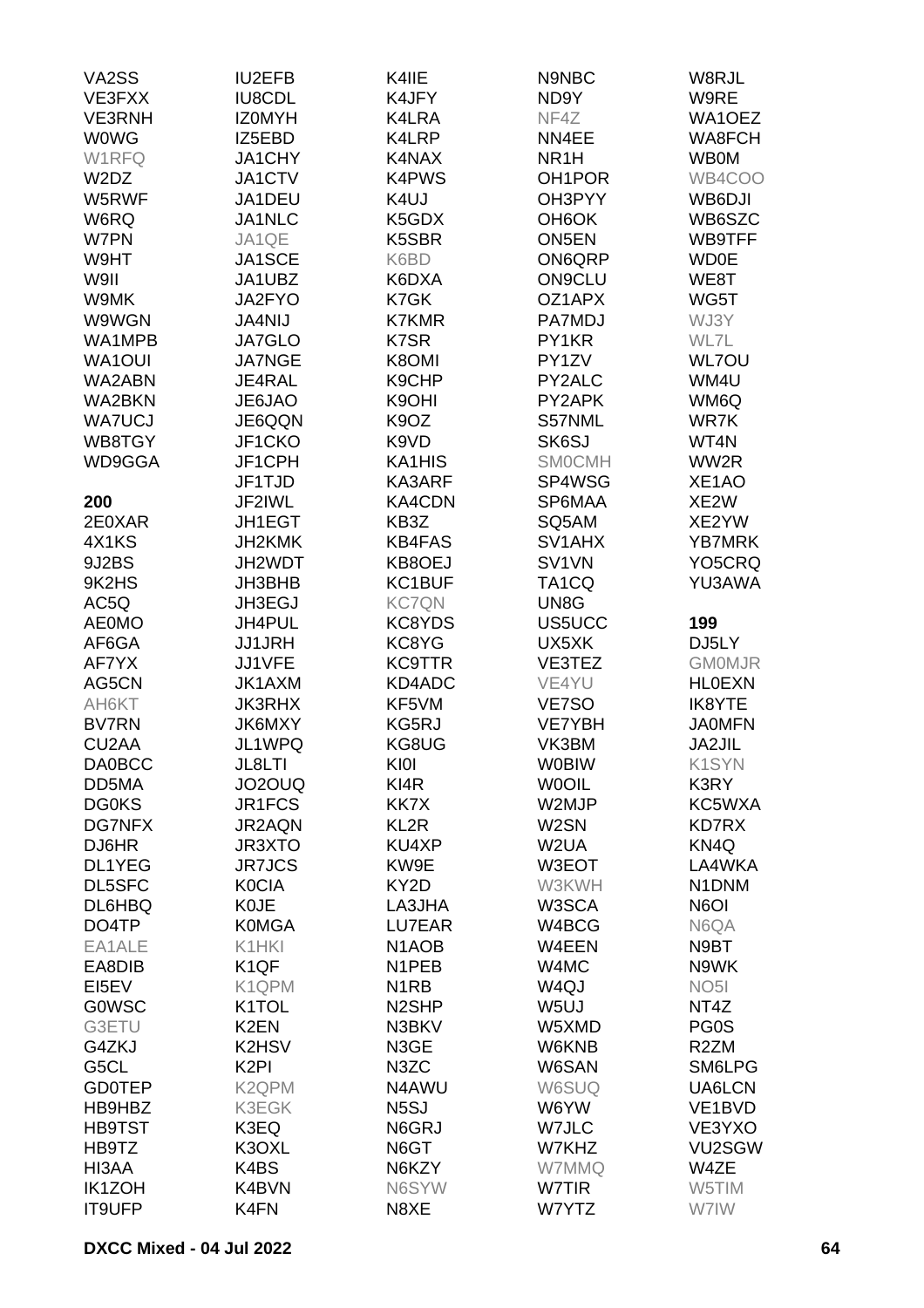| WD4IFI                        | JA1PYP                        | N <sub>5</sub> BCA              | W6JEA              | YB1RUS                          |
|-------------------------------|-------------------------------|---------------------------------|--------------------|---------------------------------|
| WO1X                          | JA4DLF                        | N8NM                            | WA2LXE*            |                                 |
|                               | JA8KDZ                        | NO3K                            | WB4HXO             | 193                             |
| 198                           | JA9RBZ                        | OK7RJ                           | WI <sub>2</sub> A  | AA8MA                           |
| <b>5A1A</b>                   | K <sub>1</sub> H <sub>C</sub> | SM6LJP                          | WK5K               | AF5Q                            |
| 5R8UI                         | K1MZB                         | SQ <sub>2</sub> AF              | WS8D               | DF3XPG                          |
| AA4BG                         | K <sub>2</sub> HN             | V47KP                           |                    | DF8AN                           |
| CO <sub>2</sub> YQ            | K3IU                          | VK3MB                           | 194                | G3NML                           |
| <b>GW0TKX</b>                 | K5JTO                         | <b>W0AZ</b>                     | 4S6RYD             | <b>IOUAV</b>                    |
| HS5AYO                        | K5TH                          | W1JMA                           | 8P9NX              | <b>IK4PKZ</b>                   |
| <b>I1RTH</b>                  | K9KJ                          | W2NTN                           | 9K2HM              | <b>IK8WCA</b>                   |
| <b>I4GHW</b>                  | K9NAM                         | W3FQE                           | AA2HM              | <b>IU8GNY</b>                   |
| <b>I8SRK</b>                  | KB1AWM                        | W7CQQ                           | AB6XW              | JA2AYP                          |
| <b>IK1HGE</b>                 | <b>KB7HDX</b>                 | WS2L                            | AI1W               | <b>JH1STL</b>                   |
| IK8IJN                        | KB7ZZ                         | YV5GMN                          | CT4VB              | JH6NKZ                          |
| IZ0YIV                        | KD1YV                         |                                 | DF8XP              | <b>JO7MDA</b>                   |
| JA3WFQ                        | <b>NOPSJ</b>                  | 195                             | DS3DNT             | <b>KA7KUZ</b>                   |
| JF7NXS                        | <b>NORRG</b>                  | AA4LF                           | E71DX              | <b>KB7FHU</b>                   |
| JP1GLV                        | <b>N1OS</b>                   | AD4YQ                           | G3OUF              | KE6FQC                          |
| K4WSW                         | N7JP                          | DC3RJ                           | <b>IV3EFE</b>      | <b>KE7NO</b>                    |
| K <sub>5</sub> DK             | N9BD                          | <b>DK0LL</b>                    | <b>IWOHLZ</b>      | KG4TAH                          |
| <b>KD0IB</b>                  | NP4VO                         | DK3MJ                           | IW8EXE             | <b>KI0HA</b>                    |
| LZ1NG                         | PY5GA                         | DL7UJM                          | <b>IZ7HNO</b>      | KO <sub>1</sub> R               |
| LZ1RN                         | <b>UA0ANW</b>                 | DU1EV                           | JE3AZY             | KW3S                            |
| N <sub>2</sub> X <sub>D</sub> | US3EZ                         | F5LCU                           | JG1GJH             | N <sub>1</sub> C <sub>D</sub> O |
| N4ENX                         | W1WSN                         | F5NTP                           | JO1VRV             | N1KEZ                           |
| N4KEB                         | W2SUE                         | F6HIP                           | K1DCA              | N <sub>5</sub> OOI              |
| N5RLQ                         | <b>WA0N</b>                   | F8DYD                           | K4ZT               | N9VPV                           |
| N5VU                          | WP3AV                         | GM4UYE                          | K7ADD              | PY2KQ                           |
| N6COG                         | WX7E                          | IK8IOZ                          | <b>K7UN</b>        | SP4CBE                          |
| OH <sub>2</sub> KWC           |                               | IZ1RFL                          | <b>KC4OO</b>       | SP8TDV                          |
| ON4KJR                        | 196                           | JA6AN                           | KC8HWV             | VK7MC                           |
| OZ4LM                         | AA8DP                         | JF7VVL                          | KD4EE              | W9LHG                           |
| PY5JO                         | AA8UA                         | JG1BSB                          | KF4GRA             | WA6OQV                          |
| UV3GZ                         | AB <sub>5</sub> I             | K4AFE                           | KO4MA              | WA8LRW                          |
| VE <sub>2</sub> ZT            | CO <sub>2</sub> WF            | K5ZM                            | KT <sub>1</sub> E  | WB9VGO                          |
| VK4COZ                        | DK4EF                         | K6JEB                           | N3XRU              | WU2T                            |
| W2BYW                         | DS5ISO                        | K9ZWH                           | N4USG              | XE <sub>1</sub> UN              |
| W <sub>2</sub> UL             | F4HAB                         | KI9Q                            | N4YHC              | YB6LD                           |
| W4RJK                         | F8VX                          | KJ4FZ                           | NG7S               | <b>YS1JBL</b>                   |
| WA2SI                         | HB9FPM                        | KM4CQG                          | PT7BL              |                                 |
| WB1ABQ                        | HK3M                          | KQ4LA                           | R7NK               | 192                             |
| WC5L                          | <b>IV3AAC</b>                 | LZ2TWY                          | <b>SM0GDB</b>      | 407CC                           |
| WD5FUR                        | JA1KGW                        | N <sub>2</sub> CJN              | SP5BYC             | BD4QH                           |
| WV4Y                          | JA8CLS                        | N <sub>5</sub> INP              | SQ6ILC*            | DB3KE                           |
| XE1ABA                        | JR3WXA                        | N <sub>5</sub> ZY               | SV <sub>1</sub> DT | DG5KX                           |
|                               | K <sub>5</sub> EP             | N6NKJ                           | US5WMS             | DL2FQ                           |
| 197                           | K6VXI                         | N7NF                            | VA7EY              | EU1AA                           |
| AB9LF                         | K7GU                          | NC7B                            | VR2ZXP             | F1VEV                           |
| CT7ABQ                        | K8NIA                         | PG5V                            | <b>W0PY</b>        | G3JJZ                           |
| CX8DX                         | KB9KEG*                       | PP5VA                           | W4DEM              | G4FVZ                           |
| DL5AYI                        | N <sub>1</sub> EX             | PY3VK                           | W4EE               | HL2KAT                          |
| DL <sub>5IO</sub>             | N <sub>1</sub> WC             | RK4FAJ                          | W8GJK              | <b>IT9AUG</b>                   |
| E21YDP                        | N2BYU                         | SM <sub>1</sub> LF              | W9KB               | J75KG                           |
| <b>G0KOM</b>                  | N <sub>2</sub> EM             | SV <sub>1</sub> Q <sub>XU</sub> | WB5UDA             | JA8AHH                          |
| HI3ADJ                        | N4DXI                         | VR <sub>2</sub> CO              | WB8LEM             | JF2RSF                          |
| IT9ZEO                        | N4OWG                         | W5ZTG                           | WC8VOA             | <b>JG1XJI</b>                   |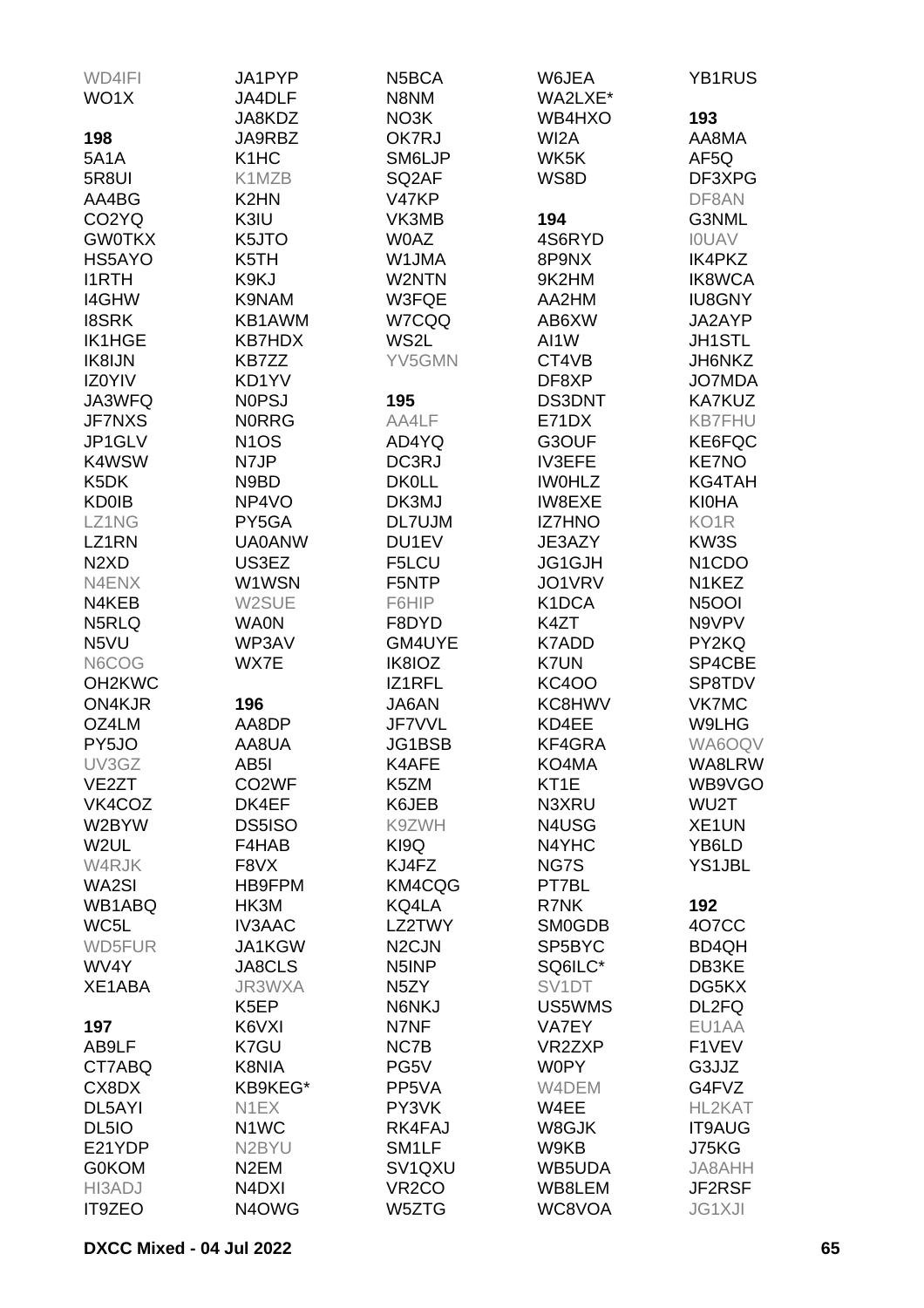| JH1EFE             | N <sub>2</sub> EN <sub>M</sub> | N9VO              | VR <sub>2</sub> CH            | YV5GPA            |
|--------------------|--------------------------------|-------------------|-------------------------------|-------------------|
| <b>JH6QIL</b>      | N4KVF                          | NU1T              | W1ETT                         |                   |
| JY5HX              | ON8DX                          | OK1TC             | W <sub>2</sub> HOG            | 187               |
| K3JMH              | <b>SM7PKK</b>                  | PY4KS             | W5DXQ                         | AA3GM             |
| K4MZE              | SQ9DXT                         | SQ5LTT            | W5TN                          | AA6E              |
| K6TD               | SV1JMF                         | SQ5WAF            | WA1LAD                        | AB9QU             |
| <b>K7FRY</b>       | TF3DT                          | UT9ET             | WA3ZHG                        | DS2AXU            |
| K7PB               | VE6IC                          | <b>VA7RN</b>      | WA4IXW                        | EI6GI             |
| KC3AK              | W2MKW                          | W7WW              | WA4VSL                        | F <sub>2</sub> AR |
| KK6M               | W6KC                           | <b>WA4CHI</b>     | WA6QGH                        | <b>GOUGO</b>      |
| KM4VI              | WA2WMJ                         | WB9AYW            | WB5KFP                        | G3SWO             |
| KT <sub>5</sub> Y  | <b>WD8NHA</b>                  |                   | <b>WIOE</b>                   | HA5FQ             |
| N <sub>1</sub> EK  | WV1M                           | 189               | WI1T                          | <b>HB9ARK</b>     |
| N <sub>2</sub> JF  | <b>YBONSI</b>                  | 9K2YD             |                               | HS1OVH            |
| N <sub>2</sub> WWD | ZS2LR                          | AA6TD             | 188                           | I6GFX             |
| N <sub>2</sub> WY  |                                | AB5KB             | 4X1IM                         | <b>IK7IWL</b>     |
| N9LOH              | 190                            | AI4WW             | 7K1XPO                        | <b>IZ4AMS</b>     |
| NJ1H               | 9V1QQ                          | CO6WD             | <b>AA0FO</b>                  | <b>JA7WQJ</b>     |
| NJ6W               | AA6U                           | D70LW             | AA0FZ                         | JA8BWX            |
| PV8AAS             | AB7ZU                          | DL2QT             | DD9HK                         | JE6HCL            |
| <b>SMOPRB</b>      | AF4T                           | <b>DS5SWL</b>     | F5JWH                         | JG1UZD            |
| SM4VPZ             | AH0BT                          | EI9HQ             | <b>IW3RCK</b>                 | <b>JH3KHS</b>     |
| SM6TOL             | AI6RE                          | G3JQJ             | JA6BX                         | <b>K0IW</b>       |
| VE2PBA             | <b>BU2AI</b>                   | G4OEQ             | JM1RXE                        | K <sub>1</sub> EP |
| W <sub>2</sub> EZ  | DL1KJ                          | HL1ORP            | JN4FWV                        | <b>K3RRR</b>      |
| W3PAT              | <b>DL4HCF</b>                  | <b>IW3RUA</b>     | JO4IPQ                        | K3SOM             |
| W6GWR              | DL7CX                          | <b>JA7DPC</b>     | K0YA                          | K5TER             |
| W6JJY              | FO <sub>5</sub> IW             | JH6AXY            | K <sub>1</sub> I <sub>G</sub> | K5VSD             |
| W7GS               | <b>HS3LSE</b>                  | JQ3PHB            | K3FS                          | K6CW              |
| W8TOM              | <b>I6FCR</b>                   | K3JV              | K6BIR                         | K6ICG             |
| W9LR               | IQ2XX                          | K4HDW             | K7PT                          | K7YMG             |
| W9RR               | JA8RDW                         | K6ZED             | K8SR                          | KA6TVL            |
| <b>WB0SMA</b>      | JF2OHQ                         | KB8OZV            | KA5OWI                        | KB4HAH            |
| WB3JWU             | <b>JH0UUY</b>                  | KE <sub>1</sub> E | LU4FTA                        | KD4LHA            |
| WB9RRU             | JH1BHW                         | KG8MS             | N1IME                         | KF5JN             |
|                    | <b>JK1JHB</b>                  | KK6WS             | N <sub>3</sub> SO             | KJ4FM             |
| 191                | JL1ANP                         | KN1UM             | N4IZE                         | N <sub>1</sub> HT |
| AE7U               | JO3GZH                         | KO4XJ             | N <sub>5</sub> SV             | N8NIJ             |
| <b>AIOL</b>        | JP7WJA                         | KP4EJ             | N6KM                          | OK1AU             |
| ES <sub>1</sub> GO | <b>K3EQN</b>                   | KT6VV             | NU6T                          | <b>ON4AGV</b>     |
| <b>HB9ATH</b>      | K3JPW                          | KX1F              | OK2MDC                        | S51ME             |
| JA3TYB             | K6VHF                          | LU4FW             | OZ9EDR                        | SM5OAD            |
| JA8CFK             | K8TLC                          | N <sub>1</sub> AH | PA <sub>5</sub> X             | SV3EXP            |
| JH6VXP             | K8WDN                          | N <sub>2</sub> YF | RU7T                          | TF3G              |
| JJ1QJP             | KA1SAW                         | N3GF              | RX3X                          | UR5FAV            |
| <b>JK3LTU</b>      | KA2TIH                         | N4NWT*            | <b>SMOCXU</b>                 | UV6ARS            |
| K4SBZ              | <b>KB4ZZA</b>                  | N4QD              | SP2SGN                        | <b>VE3MIS</b>     |
| K5PA               | KE2BO                          | N8KT              | VA3ATW                        | W3LC              |
| KB6DLN             | KJ2U                           | NE3P              | VE4JBB                        | W3TI              |
| KC8YJJ             | LU6AJA                         | OK2AB             | VU2MB                         | W5JNL             |
| <b>KC9WPS</b>      | <b>MW0CPZ</b>                  | OZ4ABH            | W1JHU                         | W6IA              |
| KD2TT              | N <sub>1</sub> UZ              | <b>SMORUX</b>     | W2KNG                         | WB2SXY            |
| KG8CX              | N3FCP                          | SP9EES*           | W9YB                          | WB4TLX            |
| KU1CW              | N4LS                           | UA1AUW            | WB5TOI                        | ZS1SBW            |
| LA4URA             | N5VEI                          | UW1HM             | WD4OHD                        |                   |
| LA9XKA             | N6UB                           | VA7DZ             | WU2M                          | 186               |
| N <sub>1</sub> CC  | N8OCN                          | VE4AQ             | <b>YB0IR</b>                  | 4L1FP             |
|                    |                                |                   |                               |                   |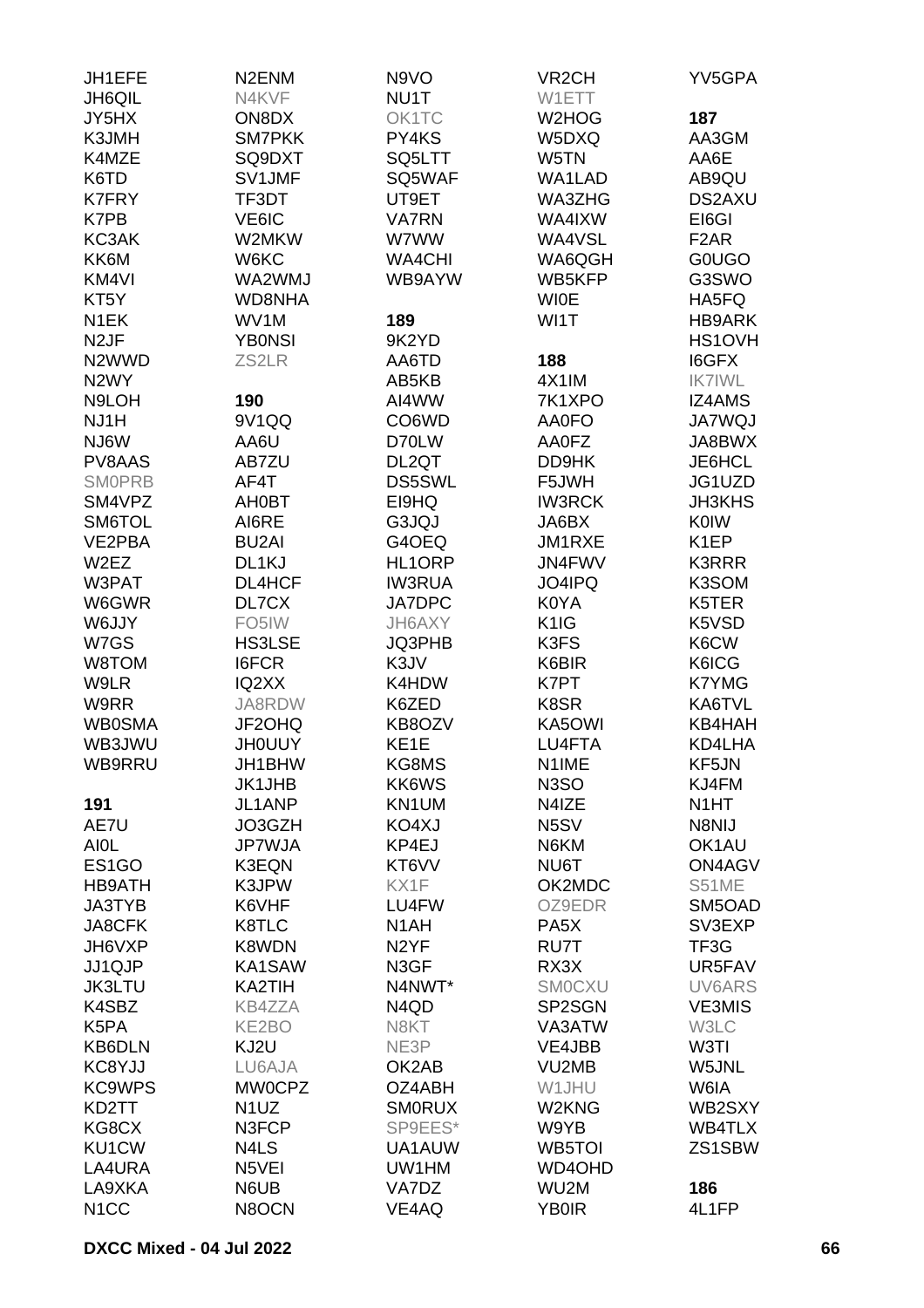| 5W1SA              | AF6WU              | F5TDB              | K <sub>5</sub> W <sub>O</sub>  | N <sub>2</sub> DUI |
|--------------------|--------------------|--------------------|--------------------------------|--------------------|
| 9A4NA              | AF8P               | G4XKF              | K6REK                          | N4YB               |
| AC8IL              | DL3DUE             | <b>HB9HIT</b>      | K6TTD                          | NA9N               |
| AJ4CU              | <b>E78A</b>        | <b>HB9KAS</b>      | K7JA                           | NO3U               |
| AK7S               | EA5IAG             | HL2KZW             | KD5AY                          | OE2IJL             |
| CU5AM              | F4HZZ              | <b>I4UUL</b>       | KG9Y                           | <b>ON6CR</b>       |
| DF5MA              | F5LMI              | IZ5BRW             | N <sub>2</sub> K <sub>SE</sub> | <b>ON7ER</b>       |
| DK5AX              | G3WNI              | <b>JH3PTC</b>      | N3STZ                          | PP <sub>5</sub> ZB |
| HL1EJ              | <b>HB9ARI</b>      | JH9FCP             | N4BX                           | PV8RR              |
| HP1DCP             | <b>HB9TSI</b>      | JM1VBW             | N4PAJ                          | RA3UT              |
| <b>IK0RHS</b>      | IZ0GXM             | JR1BYG             | NO0B                           | RY7F               |
| <b>IK8NWK</b>      | JF3SAD             | JR1HYA             | OZ1DYI                         | <b>SM7WVZ</b>      |
| <b>IZ7CRW</b>      | JI2KLU             | K2HPV              | PC <sub>5F</sub>               | SP8CIV             |
| JA5PDS             | JR3OYH             | K3RYA              | RA4HPA                         | V51MA              |
| JE6URC             | <b>K0CVN</b>       | K4JW               | RM <sub>5</sub> A              | VA3MDB             |
| JE7DOT             | K1DDY              | K5TQP              | SP2BUW*                        | VK6PG              |
|                    |                    |                    | SV2SIF                         |                    |
| JF1WRV             | K <sub>1</sub> OIK | K9WMM              |                                | W <sub>2</sub> JC  |
| <b>JJ0AEB</b>      | K2TDJ              | KA5YCM             | UA6IGI                         | W3CQB              |
| JL1AGH             | K4FMD              | KA9TOX             | VE2AWR                         | W3KIG              |
| JO2LSV             | K6DGW              | KD3QY              | <b>WOVC</b>                    | W5AAJ              |
| <b>JR7XRF</b>      | KB4ZM              | KG5OA              | W5LW                           | W5HWU              |
| K <sub>1</sub> PU  | <b>KD0PMW</b>      | KI6AD              | W6OLA                          | W7UN               |
| K4FJK              | KE3WM              | KJ5W               | <b>WA7SCH</b>                  | W7VZ               |
| K5KEN              | KE6KL              | KK3Q               | WA9CCQ                         | W9PDS              |
| K6AFW              | KI5GX              | KP4DLM             | WA9IVH                         | WA6IEY             |
| KA1RWY             | LY <sub>10</sub>   | KR7O               |                                | YU4EXA             |
| KC1LEP             | N <sub>2</sub> PKN | LY4L               | 182                            | ZL2JON             |
| <b>KC9JCH</b>      | N5OGK              | MW2I               | 9G5ZS                          | ZL3AB              |
| KG9FA              | N5UWY              | <b>NOJX</b>        | AA5SU                          |                    |
| KJ8O               | N7TX               | N1AMB              | AB <sub>0</sub> S              | 181                |
| <b>NOAS</b>        | N8OZ               | N3GUK              | AD0H                           | 7J1YAD             |
| N7IV               | NC <sub>1</sub> L* | N4LSJ              | AG6RT                          | AB4KJ              |
| N8YQX              | NT <sub>1</sub> U  | SP2SWI             | AH6M                           | AC4WD              |
| NA5CB              | OV7B               | VP2MM              | AI4MS                          | AD <sub>6</sub> G  |
| NZ6N               | R <sub>2</sub> AF  | VU2TMP             | AP2IA                          | AE2DX              |
| PY2BBQ             | TA2DE              | <b>WOILI</b>       | DK4VY                          | AK6DV              |
| RA3YN              | UA7GU              | W1KQ               | DL4OCL                         | DK9JI              |
| RD3PQ              | UR3CRO             | W1WFZ              | DL9GCF                         | DL <sub>1</sub> OD |
| RX3MM              | VA3WNO             | W4RP               | DS4OVT                         | DO2MS              |
| RZ3ATG             | <b>WOVFO</b>       | W6ZM               | EA3DNC                         | EA5LK              |
| <b>VE7UM</b>       | W2ERJ              | WA8LE              | <b>HS0ZLE</b>                  | F5JLH              |
| VO <sub>1</sub> AU | W3PR               | WV4Z               | HS8HEX                         | F6MRE              |
| <b>WOQKL</b>       | W4KW               | YO6OEK             | IU4BIP                         | HB9HFM             |
| W1ARY              | W <sub>5</sub> DB  |                    | <b>JA3FRI</b>                  | HL1TXQ             |
| W3MJ               | W6RV               | 183                | JA6FEG                         | <b>HL4GIK</b>      |
| W4BUE              | WA8YWR             | AA5X               | <b>JA7MNF</b>                  | IK2HTY             |
| W5MTL              | WD1N               | AB4KL              | <b>JA8KSW</b>                  | JA1KEB             |
| W9CC               |                    | CU <sub>2</sub> AO | JG1LFF                         | <b>JA7ANQ</b>      |
| W9OTE              | 184                | DJ0PX              | K4AGT                          | <b>JA7GFI</b>      |
| WB9UXR             | AA4NU              | DJ5YQ              | K4NK                           | JM3XHD             |
| WE9M               | AB0OW              | DK6YM              | K7GB                           | JN1VFF             |
|                    | AB4PP              | HK5YBL             | KA1YQC                         | JP3EZD             |
| 185                | AC8L               | JA1FRQ             | <b>KB7SAT</b>                  | K <sub>2</sub> QFX |
| 7K4OIV             | AD7VB              | JA1NZJ             | KC9JI                          | K4EBK              |
| <b>ABOMV</b>       | AE8U               | JR6QXL             | <b>KD0AV</b>                   | K5AVY              |
| AD1DX              | CR <sub>3</sub> A  | K1DQD              | <b>KD7RDY</b>                  | K5KVN              |
| AE4AN              | EI4HQ              | K4SWJ              | KH6FQE                         | K5LBU              |
|                    |                    |                    |                                |                    |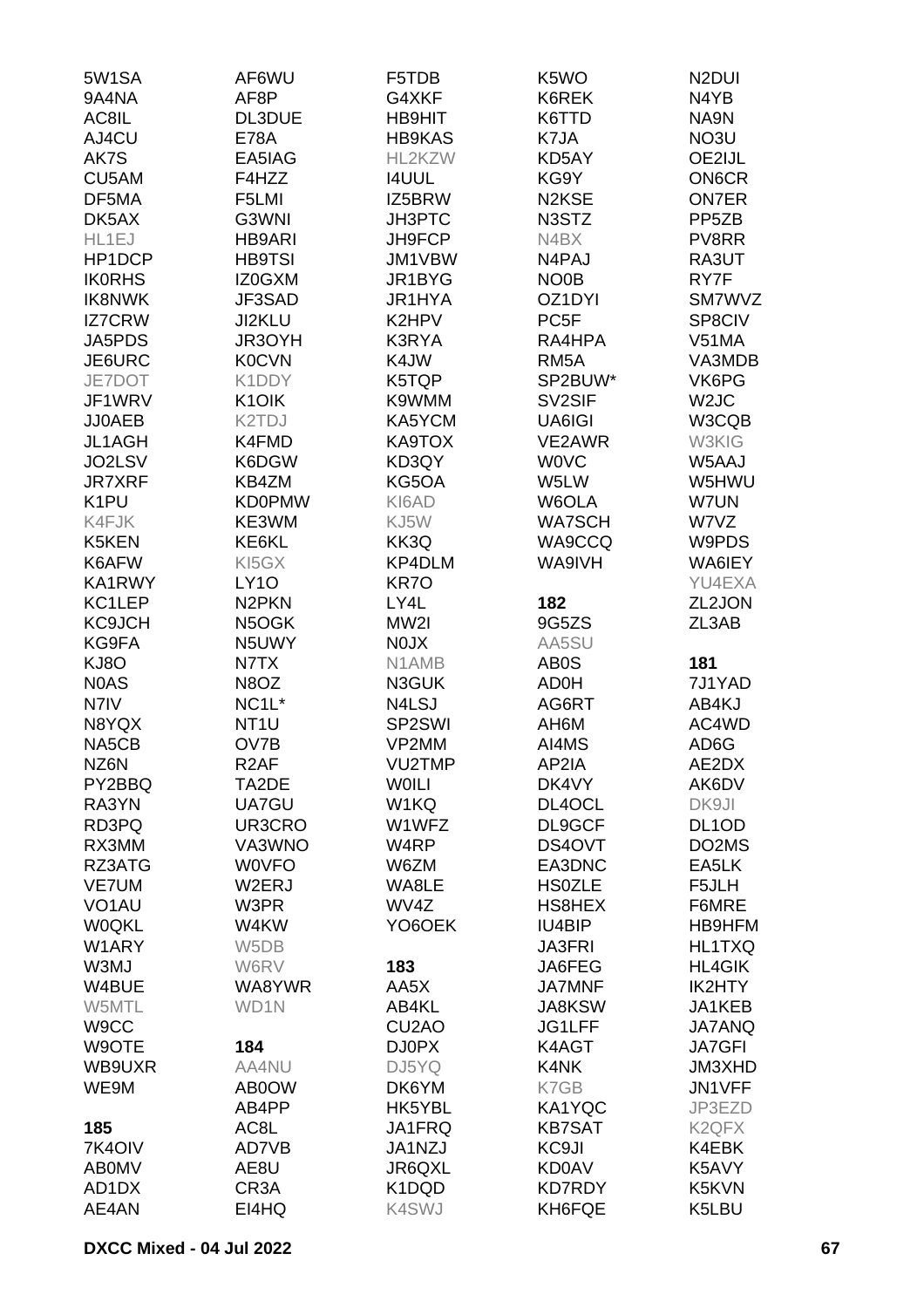| KB1HNZ                        | K9JLJ                         | K7VI                           | K4KZ                           | <b>JJ0FTX</b>                  |
|-------------------------------|-------------------------------|--------------------------------|--------------------------------|--------------------------------|
| <b>KB7UB</b>                  | KA1BQP                        | K8LF                           | K6OWL                          | JL1ALE                         |
| <b>KD0OIX</b>                 | KA3D                          | K9CQ                           | <b>KB2AUQ</b>                  | JN1EDC                         |
| <b>KF7SG</b>                  | <b>KB7AK</b>                  | K9MIF                          | KC1LA                          | K3NDM                          |
| KP4FJT                        | <b>KEOLY</b>                  | K9SK                           | KC2SIZ                         | K6USN                          |
| KT7W                          | <b>KE4TTS</b>                 | KA4RAB                         | KK4Q                           | <b>K7MAC</b>                   |
| KW1V                          | KG4IYS                        | <b>KA7NDX</b>                  | KO6GI                          | KA3CVD                         |
| LA <sub>2</sub> T             | KK7GO                         | KA9A                           | LA1VNA                         | KB0XY                          |
| <b>NOHR</b>                   | KM4TY                         | KC4UAF                         | <b>MORTP</b>                   | KB9DVC                         |
| N <sub>1</sub> AU             | KN6Y                          | <b>KC7CS</b>                   | N1EMC                          | <b>KK0E</b>                    |
| N <sub>2</sub> BFH            | LA1YKA                        | <b>KE7AUB</b>                  | N <sub>1</sub> RG              | <b>KL7SB</b>                   |
| N2NQE                         | LA8OKA                        | KI8AE                          | N1TW                           | KL8DX                          |
| N9DRU                         | N <sub>1</sub> X <sub>S</sub> | KK <sub>2</sub> A              | N <sub>2EI</sub>               | KR4RO                          |
| R5AV                          | N3QK                          | <b>KK4PI</b>                   | N3GTG                          | KX8F                           |
| SM5GSH                        | N3TTT                         | KY0Q                           | N6NP                           | N <sub>0</sub> GC              |
| SP9RXP                        | N4OXZ                         | N <sub>2</sub> IX <sub>D</sub> | N8IK                           | <b>NOMHL</b>                   |
|                               | N5MBD                         |                                |                                |                                |
| TA1UT                         | N <sub>6</sub> RI             | N <sub>2</sub> ST              | NS <sub>0</sub>                | N <sub>1</sub> CLC             |
| VA3ZB                         |                               | N7TNT                          | ON7BS                          | N <sub>1</sub> D <sub>ID</sub> |
| VK3FN                         | NH <sub>6</sub> L             | N8TW*                          | PY8MD                          | N2NWS                          |
| W6DOJ                         | NR6A                          | OH <sub>1</sub> ZE             | <b>SK0CC</b>                   | N2XWV                          |
| WA4EEZ                        | OH <sub>1</sub> RL            | PY2EU                          | SM6LJU                         | N8KAY                          |
| WA6HDH                        | OZ3ABE                        | TA9J                           | VA <sub>2</sub> C <sub>Z</sub> | N9KO                           |
| WB2JGD                        | RN1NU                         | UY7CA                          | VE6BBP                         | NQ4L                           |
| WB3FKP                        | SP2DTO                        | W2JAN                          | W <sub>1</sub> GS              | OK1IN                          |
| WJ8E                          | SV1EOS                        | W3CUB                          | W <sub>1</sub> TR              | OK <sub>1</sub> LO             |
| XE3ARV                        | TF1A                          | <b>W7CYL</b>                   | W4PC                           | OZ1KFQ                         |
| YE6YE                         | VE3ZRB                        | W8TF                           | W4ZEI                          | UA0C                           |
| ZL <sub>2</sub> OK            | W4FO                          | W9NC                           | W7MWR                          | VA3FU                          |
| ZS6Y                          | W5BR                          | WA2UGT                         | W7WVF                          | VA3SF                          |
|                               | W6/UA3TT                      | WB2RHM                         | WA6BFW                         | VE7KY                          |
| 180                           | W6BDW                         | WS3V                           | WB2GHV                         | <b>VU3RGB</b>                  |
| 7M4HXG                        | WA2KWP                        | WU1X                           | <b>WS80</b>                    | W7THY                          |
| AC7JM                         | WB5BLF                        | XE1SAX                         | YL2GM                          | <b>WA0TML</b>                  |
| AE <sub>1</sub> P             | XE1ZTW                        | YO7APA                         | ZP5BVK                         | WA6JRP                         |
| AE9LL                         |                               | YO7DAA                         |                                | WU6W                           |
| AF6C                          | 179                           |                                | 177                            | <b>YC0LOW</b>                  |
| BA1GG                         | 7P8EB                         | 178                            | AB7R                           |                                |
| DL <sub>1</sub> DV            | AA5QR                         | 7M4BBQ                         | AC7AF                          | 176                            |
| DL2TR                         | DJ5JY                         | AB8OU                          | DF5OC                          | 9M2CQC                         |
| DU1UGZ                        | DL5SL                         | AE1MM                          | EA7PS                          | AA6EQ                          |
| EA4ESI                        | F5VKT                         | AF4KB                          | EC1AE                          | AD5VJ                          |
| F <sub>2</sub> F <sub>G</sub> | F6BEC                         | AJ5H                           | F8DD                           | AF9W                           |
| F6DZD                         | G3HQH                         | CO <sub>2</sub> IR             | F8WA                           | BX4AG                          |
| G3OGE                         | G3YJQ                         | DJ7MX                          | G4HUN                          | DS2CXN                         |
| G3UFO                         | HK3VHZ                        | G5JJ                           | G4LRG                          | F <sub>2</sub> BJ              |
| <b>HL2XTS</b>                 | <b>IOUZF</b>                  | HB9DEU                         | HB9CA                          | F6FRR                          |
| IK2VJF                        | I2ORX                         | HC <sub>1</sub> E              | HB9DAQ                         | G3DVK                          |
| IK8SDA                        | JA1KTZ                        | <b>I3MDU</b>                   | HB9HHH                         | G4XXI                          |
| <b>IU3FCM</b>                 | <b>JA7HYE</b>                 | <b>IK1IXG</b>                  | <b>I1NHR</b>                   | <b>IK6GTF</b>                  |
| JA1EJD                        | JE1XXT                        | <b>IK1TZO</b>                  | <b>IK0JRH</b>                  | <b>IZ7AUE</b>                  |
| JA9EYI                        | JG1GCO                        | IZ4NHH                         | <b>IK7HPJ</b>                  | JA4FEQ                         |
| <b>JG5DHX</b>                 | JH1ABC                        | IZ8HUJ                         | IZ2DLV                         | <b>JA4LCI</b>                  |
| <b>JS1BKR</b>                 | <b>JJ2MST</b>                 | <b>JK7QJK</b>                  | IZ8GBH                         | JA5IBP                         |
| K <sub>1</sub> SE             | JR1KBJ                        | JL1EHU                         | <b>JA0EPV</b>                  | JA6TNY                         |
| K3FIT                         | <b>K0SQS</b>                  | K1VLB                          | JA6SUO                         | JH5FCT                         |
| K6GO                          | K <sub>1</sub> X <sub>S</sub> | K <sub>2</sub> YT              | JA9KA                          | <b>JH7AQH</b>                  |
| K7AU                          | K4AAP                         | K3WDF                          | <b>JH8FIH</b>                  | JI8BRZ                         |
|                               |                               |                                |                                |                                |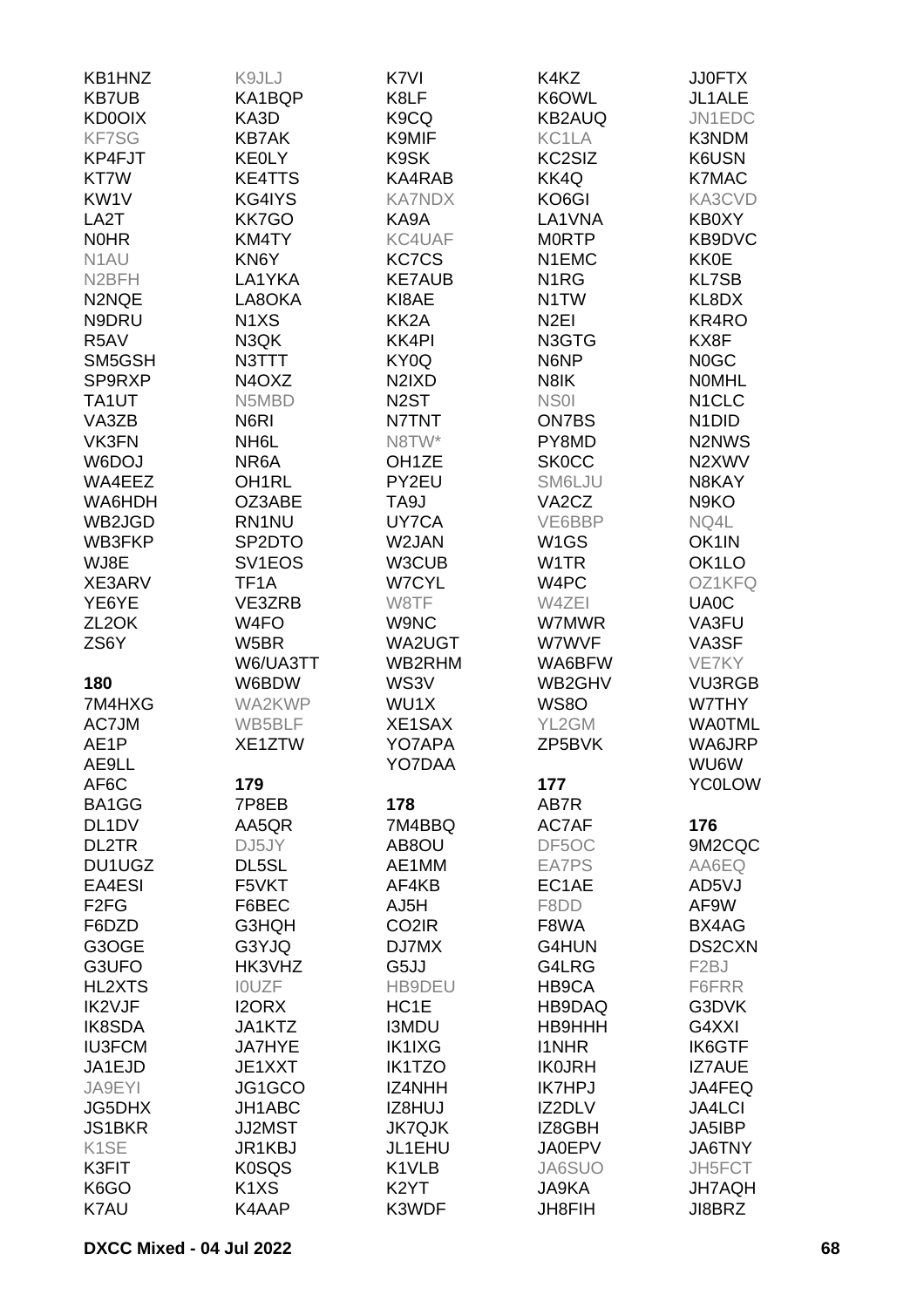| JJ1HLL                        | DK6FM                          | 174                             | WA4KSO             | V31JP                         |
|-------------------------------|--------------------------------|---------------------------------|--------------------|-------------------------------|
| JS1CJD                        | DV1/JO7KMB                     | 7N1NXF                          | WC1O               | <b>W0ARW</b>                  |
| K <sub>2</sub> M <sub>R</sub> | EC5AGM                         | AE7ZX                           | WD4DDA             | <b>WOFLY</b>                  |
|                               |                                |                                 |                    |                               |
| <b>K2RKJ</b>                  | EI7IG                          | AG1T                            | WD8OOJ             | W1LBC                         |
| K4SAF                         | G3PYM                          | DD3KF                           | WE7G               | W1TB                          |
| K7SM                          | HB9DCK                         | DG5LP                           | WV <sub>5</sub> A  | W4AFB                         |
| K8CV                          | HK3PSA                         | DH1AKG                          |                    | W4KSZ                         |
| <b>KB1YNT</b>                 | IK2IQJ                         | <b>DJ0AF</b>                    | 173                | W5PDO                         |
| KB2NMV                        | <b>IK7SUE</b>                  | DL3LE                           | AC4ET              | WP4JT                         |
| KD4CJO                        | IZ5IMB                         | EA1NO                           | AC4ZO              | WR7T                          |
| KI7DG                         | JA5GG                          | EI3ISB                          | AE5PW              | WV4F                          |
| KK6BP                         | K3NR                           | G0AJH                           | AI3H               | ZP9EH                         |
| KP2/N2QL                      | K4JRA                          | G0OJG                           | BA1RB              |                               |
| KU <sub>2</sub> V             | K4TVO                          | HH2B/W4                         | DH8WR              | 172                           |
| MM1PTT                        | K5RRD                          | <b>IKOMIB</b>                   | EA2AGZ             | 4X6HX                         |
| N <sub>1</sub> CPL            | K7EA                           | IZ1XBB                          | EB1EVX             | AE4HD                         |
| N1FTP                         | K <sub>9</sub> OCO             | IZ4AFM                          | G0AZE              |                               |
|                               |                                |                                 |                    | AG3H                          |
| N4FNB                         | KA3CZY                         | JA1FO                           | <b>GOCYB</b>       | CE7KF                         |
| N4UQM                         | KA4KLU                         | JA1GQC                          | G3MCA              | DL2PR                         |
| N6WFK                         | KA7CSE                         | JA3IMC                          | HC2PY              | DL6AMI                        |
| N7ODM                         | KC4DWT                         | JO <sub>1</sub> Q <sub>ZI</sub> | <b>HS5SRH</b>      | EA1BNF                        |
| N7QXQ                         | KC9FF                          | JT1CD                           | <b>KOITC</b>       | EA4YC                         |
| N9MS                          | <b>KD0NEO</b>                  | K <sub>2</sub> AK               | <b>K0UM</b>        | EW8AX                         |
| NG8T                          | <b>KD4ONA</b>                  | K3BAK                           | K1KQC              | F4AGZ                         |
| NK4Z                          | KE <sub>5</sub> I              | K3NG                            | K4ABL              | GM4KHE                        |
| NR7E                          | KG4URP                         | K4HNI                           | K4CAE              | <b>HB9TJG</b>                 |
| OE3I                          | <b>KL7AC</b>                   | K4NST*                          | K4JOM              | <b>HB9TRR</b>                 |
| OH <sub>5</sub> MW            | KX1N                           | <b>K7ULS</b>                    | K <sub>9</sub> Cl  | <b>HL4CIS</b>                 |
| <b>PH0AW</b>                  | KX4JR*                         | K9BR                            | K9FE               | IK3OYY                        |
| <b>PU7EEL</b>                 | KZ9A                           | KB2DY                           | K9YT               | <b>IN3KTT</b>                 |
| SP9WZO                        | <b>NOLZF</b>                   | KC9UL                           | KA1OQH             | JA3OEA                        |
| VE3DS                         | N4HIM                          | KJ6HZ                           | <b>KB0LCO</b>      | JA4EII                        |
|                               |                                |                                 |                    |                               |
| VE3TPZ                        | N <sub>5</sub> PO <sub>S</sub> | KU9Z                            | KB8KIM             | JD1BLY                        |
| W1AE                          | NR <sub>0</sub> Q              | KV1P                            | KC2DLD             | <b>JM1KNQ</b>                 |
| W <sub>2QQ</sub>              | NV <sub>4</sub> C              | <b>NODXQ</b>                    | KC5YKX             | JR1TMP                        |
| W3HMR                         | NY5B                           | N <sub>2</sub> Y <sub>G</sub>   | KC8UR              | <b>JR3PKO</b>                 |
| W4LEW*                        | RV6FN                          | N <sub>3</sub> DI               | KD9AC              | <b>K0KPH</b>                  |
| W6LQO                         | VA3VF                          | N4TIR                           | KK4MX              | <b>K0SP</b>                   |
| W6TCP                         | <b>VE2AIL</b>                  | N6BRH                           | KS6PD              | K3IK                          |
| W8RHY                         | VE3HD                          | N8WI                            | KV8TD              | K3TUF                         |
| WA1FJT                        | VE6REV                         | NM <sub>1</sub> A               | <b>KW7N</b>        | K7CTV                         |
| XE1AZ                         | VS6WO                          | OH9SC                           | LZ1SW              | K9MI                          |
| <b>YB1SKR</b>                 | W2OX                           | OK2VPQ                          | N <sub>2</sub> IEN | KC2PQ                         |
| YB8FL                         | W2VE                           | ON4LDR                          | N <sub>2</sub> IVN | KD8CGH                        |
| YO <sub>5</sub> OBA           | W3GLL                          | <b>ON6NG</b>                    | N3EA               | LA9DL                         |
| ZL3DW                         | W4CRN                          | PY3CJS                          | N3PPH              | <b>MORSC</b>                  |
|                               | W6RMC                          | RG7A                            | N3RWB              | N <sub>5</sub> L <sub>S</sub> |
| 175                           | WA1UZO                         | RU6AX                           | N <sub>5</sub> PU  | N7XG                          |
| 4Z5PG                         | WA2QZD                         | RV3YM                           | N5WS               | NE <sub>2V</sub>              |
| 7J1AAL                        | WA4OHX                         | SM6BFE                          | N7ELB              | OE8HWQ                        |
| 9A3VV*                        |                                |                                 | NA6MB              | OH1TSM                        |
|                               | WA6HYB                         | SO40                            |                    |                               |
| 9A5BKR                        | WB4CVH                         | SV1BKN                          | NP3YL              | OH3DP                         |
| AA3GZ                         | <b>WB7VUW</b>                  | TA7EB                           | NT8V               | PA3AIN                        |
| AA4TL                         | WV2M                           | VE6FY                           | SP2JMB             | PA <sub>3</sub> D             |
| C31MF                         | XE1GGO                         | W3ZCE                           | <b>SP9FWQ</b>      | PY2RDZ                        |
| DH1OK                         | YB4CHP                         | W4SAA                           | <b>UN7AW</b>       | SA7CJO                        |
| DJ0DX                         | YL7X                           | W8MQ                            | UT <sub>1</sub> CC | SM5EPO                        |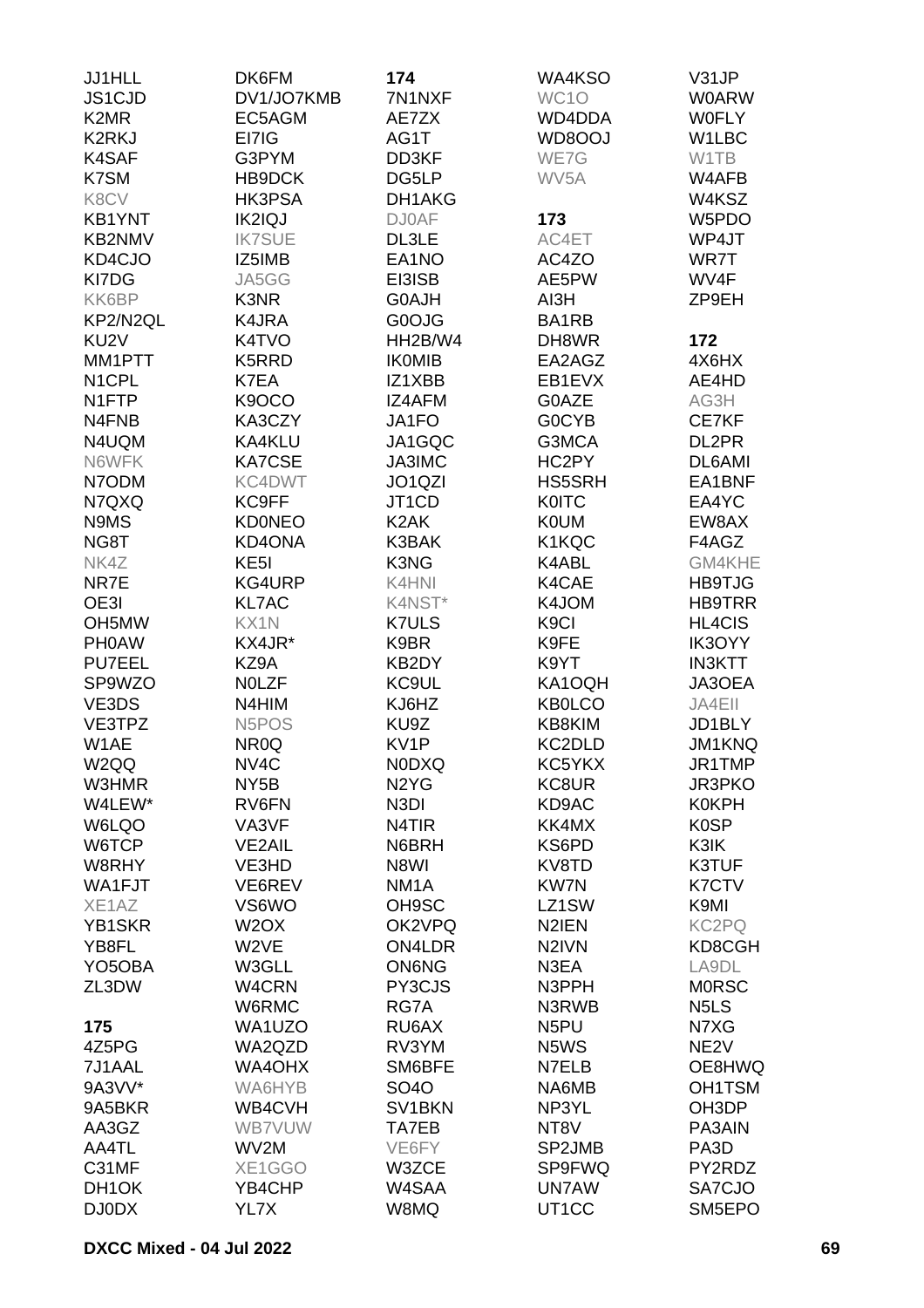| UT3QU                         | YB2IQ                           | WW4BB                         | W3CL               | 167                           |
|-------------------------------|---------------------------------|-------------------------------|--------------------|-------------------------------|
| W1TJL                         |                                 | WX4RM                         | W3JRY              | 8P6ET                         |
| W4RK                          | 170                             | <b>YB0NDT</b>                 | W4TME              | AB2Y                          |
| W4TTZ                         | CE3DNP                          | ZF2MC                         | W7RUS              | <b>DJ0CL</b>                  |
| W <sub>5FIO</sub>             | DB4RG                           |                               | WA2BOX             | EI/W5GN                       |
| W5WTN                         | DJ8XB                           | 169                           | WB4FSV             | EL2ED                         |
| W6JAT                         | DL1KPH                          | 4S6RSP                        | WS7V               | <b>GONMP</b>                  |
| W7TLV                         | DL7FAZ                          | 9V1PW                         | YB8HI              | <b>GM0SRD</b>                 |
| W8QXO                         | G2HDR                           | AA0BA                         |                    | IK4JOJ                        |
| <b>WA7TN</b>                  | G3RFS                           | CE3PCG                        | 168                | IZ7EDQ                        |
| <b>WB0WAO</b>                 | IZ8BXR                          | DL1PV                         | 6K5RFO             | JE1UKM                        |
| WB5HJV                        | J73WA                           | EA6SK                         | 7N4UOJ             | JE6RIJ                        |
| YB0MZI/4                      | JA2GU                           | HA6NN                         | AD5BV              | JL1EJO                        |
| YB8BRI                        | JE1NGI                          | HB9DWR                        | AD5RM              | K <sub>1</sub> BI             |
| YO4BTB                        | <b>JE4KCN</b>                   | <b>HK3PQI</b>                 | CT1WO              | K1FFX                         |
| ZP9CTS                        | JP1EVN                          | <b>HLOY</b>                   | <b>DLOCS</b>       | K3TOW                         |
|                               | <b>JR2TRI</b>                   | <b>IK5PVX</b>                 | DL7ASC             | K4HA                          |
| 171                           | <b>K0IR</b>                     | IK8DYD                        | DS4GQR             | K4MA                          |
| 3A2LZ                         | <b>KOMKL</b>                    | IT9EQO                        | G4XDD              | K <sub>5</sub> P <sub>X</sub> |
| 9H5EE                         | K4AX                            | IV3GQW                        | G5HY               | K8WLK                         |
| AC8AZ                         | K4NR                            | <b>IW2MYV</b>                 | <b>G7TMU</b>       | KG9IL                         |
| AI4WU                         | K5BUD                           | JE1GDY                        | HI3I               | KI3T                          |
| EA3AIZ                        | K5YP                            | JE3LZB                        | <b>IN3JJI</b>      | LX1CA                         |
| ES2AJ                         | K5ZCJ                           | JI3OYK                        | <b>IU0AWH</b>      | LY3BA                         |
| <b>GIOWLW</b>                 | <b>K7MYU</b>                    | JJ1WKX                        | K <sub>1</sub> TA  | N6BJ                          |
| <b>IK0UXO</b>                 | K8SE                            | <b>JK1PIU</b>                 | K <sub>2</sub> FX  | N6GHG                         |
| IK2YXH                        | K8SI                            | JN1BGP                        | K3DFL              | N6ZUE                         |
| IK8XIR                        | <b>KA0VXK</b>                   | JR2TRZ                        | K3SK               | N9ATD                         |
| IZ3GJL                        | KC1WA                           | K <sub>1</sub> OC             | K3WYC              | NJ2DX                         |
| JA1AKR                        | KC9LV                           | K2DFC                         | K4LXA              | NP4CQ                         |
| JA1IWP                        | KF5ALL                          | K2RRB                         | K6EIE              | ON4CM                         |
| JA1PVI                        | KF8TC                           | K6CIL                         | KC <sub>1</sub> SQ | P40P                          |
| JA4ELX                        | KG7E                            | K6GZ                          | <b>KE7ZAC</b>      | <b>WOMN</b>                   |
| <b>JH7FQK</b>                 | <b>KM7N</b>                     | K7GLM                         | KN8D               | <b>WOOCT</b>                  |
| K7KJF                         | KV1M                            | K9RIM                         | <b>MOTDG</b>       | W1QY                          |
| K8DJR                         | LA6OMA                          | <b>KG0KG</b>                  | <b>NOAKC</b>       | W <sub>4</sub> CN             |
| K9ACX                         | LB8OH                           | KI4CBN                        | N4BH               | W5KF                          |
| K9QGX                         | <b>NOWBV</b>                    | KI6WJ                         | N <sub>5</sub> EKO | W6ELI                         |
| KA9J                          | N <sub>1</sub> M <sub>G</sub> O | <b>KN4CK</b>                  | N7NJL              | W6OAR                         |
| KP4AHH                        | N <sub>2</sub> MT <sub>G</sub>  | KZ3I                          | NN3E               | WA3BZT                        |
| N <sub>1</sub> EOL            | N4XAT                           | <b>MOPTZ</b>                  | NW6R               | WA4PLY                        |
| N <sub>2</sub> T <sub>C</sub> | N <sub>5</sub> QJ               | N1TM                          | NZ6L               | WA9C                          |
| N3GZV                         | N5UCF                           | N <sub>2</sub> TKD            | OE1SKS             | <b>WB0TKL</b>                 |
| N4DE                          | OH6JTW                          | N3BK                          | OK1MKX             | <b>WD4PIC</b>                 |
| N8LRG                         | ON4ARJ                          | N4CE                          | OZ6AQ              | WM9I                          |
| OE6HHE                        | PV8RF                           | N <sub>5</sub> P <sub>D</sub> | PY2SR              | YB0JVZ                        |
| PY2AA                         | RV6ARZ                          | N6LL                          | TA1TB              | YB5WIR                        |
| PY2MTV                        | VO1CRM                          | N8WT                          | <b>WOMOU</b>       | YC6EI                         |
| PY5BF                         | W1EII                           | <b>NC3O</b>                   | W3DVY              | ZC4IW                         |
| SM6DPF                        | W1GPJ                           | NX6D                          | W3POP              |                               |
| <b>TG9ANF</b>                 | W2AGR                           | OE8XBH                        | W4LVH              | 166                           |
| W2LJ                          | W8GHA                           | OY9R                          | W5JTB              | 3DA0AY                        |
| <b>W7LNG</b>                  | W8LYT                           | PV8ADI                        | W6GA               | AB8DS                         |
| W9MS                          | W9KXQ                           | <b>SMOLPO</b><br><b>VK7AP</b> | W7SEQ              | AE9K                          |
| <b>WA7QCC</b><br>WB5VIH       | <b>WB0NGA</b><br>WB8VCU         | <b>WOWFH</b>                  | WA2VQF<br>WA5TEF   | AI4FR<br>DF9DD                |
| WD5EAE                        | WS2U                            | <b>W0ZQ</b>                   | YB9BON             | EA4GQS                        |
|                               |                                 |                               |                    |                               |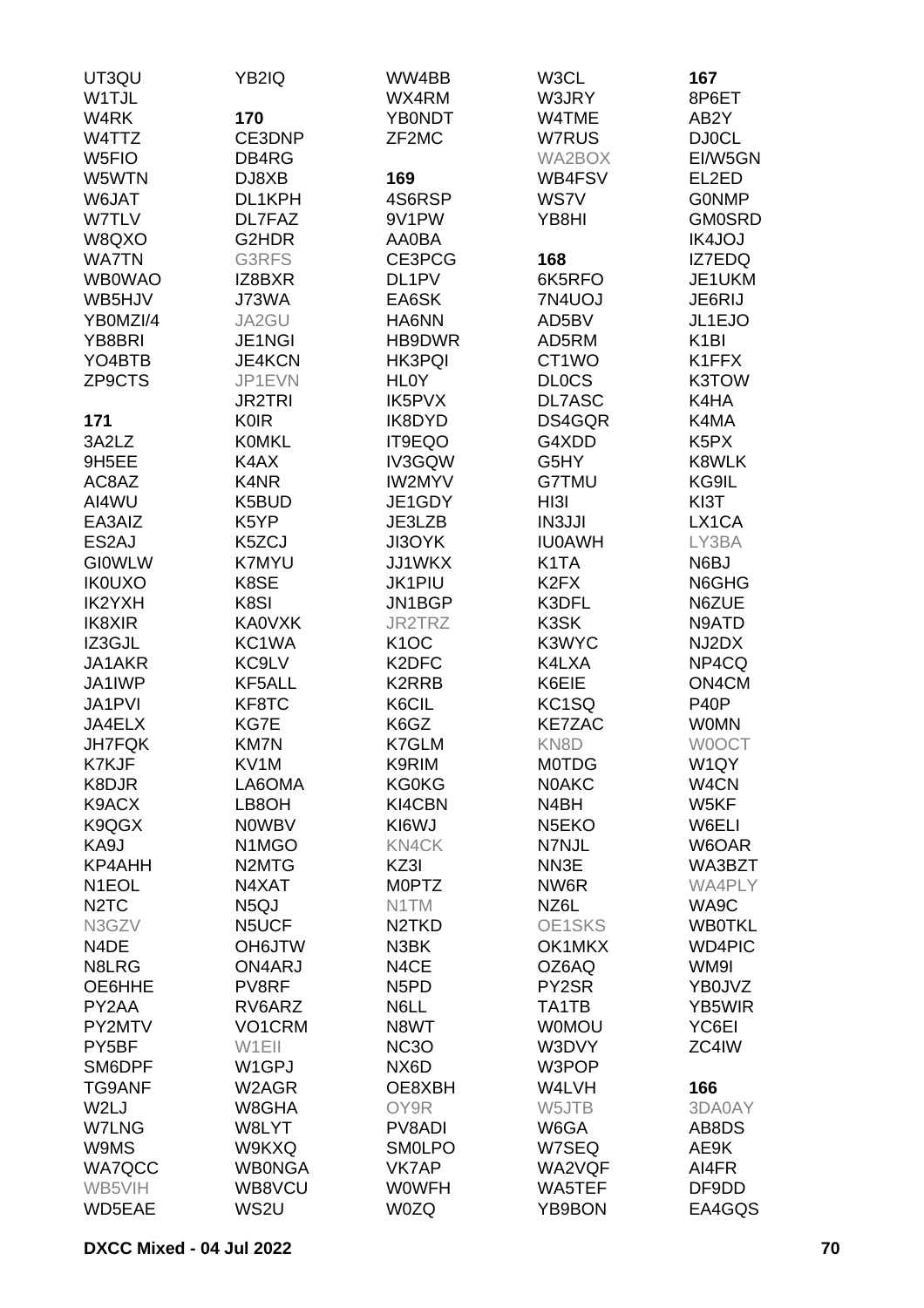| <b>GODTX</b>       | DL3LBP                        | AA8TA             | 163               | WA9AFM/5                      |
|--------------------|-------------------------------|-------------------|-------------------|-------------------------------|
| G3WPT              | DL7RV                         | AB1NS             | 7N2OKM            | WB5Q                          |
| GJ2FMV             | EA7AEB                        | AD9S              | 9A1CVW            | <b>WB9AIS</b>                 |
| <b>IU0DZA</b>      | F5RHD                         | AJ5M              | AB4RL             | WC3Q                          |
| IZ2NYY             | HB9ELF                        | DH8WG             | AC6NN             | <b>WR0H</b>                   |
|                    |                               |                   |                   |                               |
| JA4AXM             | <b>HB9TRH</b>                 | EI2HZB            | AC9GK             | WS5J                          |
| <b>JH5SKG</b>      | <b>IU8HRV</b>                 | F5LQE             | DJ4ZX             | XE1/N4DMH                     |
| <b>JR8VNJ</b>      | <b>IW0GYC</b>                 | HB9CXK            | F5SJF             | YB2VYY                        |
| K1SEA              | IW5CSJ                        | JA5UFD            | HA8FM             | ZD8RH                         |
| K4LL               | JA1WTO                        | JA8IAF            | <b>HB9TVR</b>     | ZP5RPO                        |
| KC8AMH             | <b>JE0KBP</b>                 | JA8TEZ            | HS3ANP            |                               |
| <b>KD0L</b>        | JF1AZQ                        | JE4ADO            | HS5XWY            | 162                           |
| KJ4SKO             | <b>JH0BLI</b>                 | JH1OZV            | <b>HS7WMU</b>     | CT2IMG                        |
| KK1F               | JJ1XPJ                        | JH2HFD            | <b>I4ZGI</b>      | DK3ME                         |
| KK4WQ              | JR1GMK                        | <b>JH8SCA</b>     | IK2LHP            | <b>DL0OV</b>                  |
| KK6MF              | K <sub>5</sub> IX             | JJ1XNF            | IW9HRZ            | DL9SEV                        |
| KO <sub>9</sub> V  | K6OGO                         | JK1DDG            | IZ8EYN            | EI5FQB                        |
| KR4EY              | K8DSS                         | JL1FUQ            | <b>JA0PAS</b>     | G3YUZ                         |
| KT4QD              | K9UC                          | <b>JR7WHD</b>     | JA1PFP            | G4PWO                         |
|                    |                               | K <sub>2</sub> JV | JA6WFM            | I4EFE                         |
| LU9OZX             | KA5JSM                        |                   |                   |                               |
| LZ1BV              | <b>KC2CKI</b>                 | K3TEF             | JE5CAP            | IZ1JIZ                        |
| <b>NOCOP</b>       | KC4QYG                        | K4KO              | JF2GIZ            | <b>JA0BEJ</b>                 |
| <b>NOKC</b>        | KD5FVZ                        | K5GZR             | JG1BBP            | JA1HQ                         |
| N4NAB              | KE4DX                         | K6VR              | K <sub>2</sub> SJ | JA5SEY                        |
| N4WDT              | KS4Z                          | K7JIZ             | K6RLA             | JE1FYV                        |
| NB <sub>2</sub> H  | KT7E                          | K7VIT             | KA2NJE            | JI1PXJ                        |
| NJ4Z               | KU4BY                         | K8CVZ             | KA4AHU            | JI1RGF                        |
| NN <sub>2</sub> T  | KW4G                          | K9ZA              | KD8NO             | <b>K0HCV</b>                  |
| NT4X               | KY5M                          | <b>KA0LDG</b>     | KE2WB             | K <sub>2</sub> WH             |
| OE3DEC             | <b>NOBF</b>                   | KC6ZBE            | KP4SN             | K3BLN                         |
| SV7BVM             | N <sub>5</sub> K <sub>G</sub> | KC8VPQ            | LA6VJA            | K4TMG                         |
| <b>VE7TOM</b>      | N5MM                          | KD7GGZ            | <b>NOCC</b>       | K7MZ                          |
| VO <sub>1</sub> DC | N <sub>5</sub> RB             | KG4ZXN            | N4LKB             | KB4HZ                         |
| <b>WOIR</b>        | NM5CL                         | KG5IG             | N4WAO             | KJ4BIX                        |
| <b>W0RH</b>        | PA8F                          | KI4EEY            | N5MOC             | KK4AMR                        |
|                    | PU4MMZ                        |                   |                   |                               |
| W1GUD              |                               | KK2KK             | N5UKZ             | KM5LZ                         |
| W1YUT              | PY7PX                         | LA <sub>1</sub> S | N6MI              | KP4KD                         |
| W4PAH              | SM5AJX                        | <b>NOMHZ</b>      | NZ <sub>5</sub> L | LY2H                          |
| W6DAS              | UA6DX                         | N5WW              | OK1CYC            | <b>MOTNX</b>                  |
| W6FCS              | VA5LF                         | N9IJ              | OZ5VO             | N <sub>1</sub> ID             |
| W6JBO              | <b>VA7HU</b>                  | NE <sub>2U</sub>  | PY2TWI            | N <sub>4</sub> G <sub>D</sub> |
| WA2YXC             | VU2BQN                        | NS <sub>5</sub> P | <b>RA9OO</b>      | N4UEZ                         |
| WA4RYW             | W <sub>1</sub> MIG            | PY2EDY            | RV3A              | N8AP                          |
| WA5IWB             | W3AAX                         | PY2MTS            | <b>SP7CHR</b>     | N8FIQ                         |
| WA6OWM             | W3EKT                         | <b>WORSB</b>      | <b>SP9FQI</b>     | NL7K                          |
| WB4NGE             | W4KFA                         | W1ABO*            | SP9SOU            | OZ6LH                         |
| WM4W               | W5HPQ                         | W1AST             | UR5WHQ            | PY2APQ                        |
| WV8M               | W5MZX                         | W1VE              | VK6IR             | RW4WD                         |
| YB6HAI             | W8NBG                         | W6SHR             | <b>VK9VKL</b>     | SQ7JZO                        |
|                    | <b>WA0YJE</b>                 | W9CP              | W1HY              | SV8RMA                        |
| 165                | WA8R                          | WA8IWK            | W1LJD             | VE3AXW                        |
| 9A3ACZ             | WN8Y                          | WB9AJU            | W1UQP             | <b>WOHEP</b>                  |
| AC5TN              | ZL3RIK                        | WF8R              | W3DHN             | W <sub>2</sub> VQ             |
| AE4NT              |                               | WR5G              | W5JYK             | W6YY                          |
|                    |                               |                   |                   |                               |
| AF1US*             | 164                           | WT6X              | W7LPF             | W7FNI                         |
| DJ5WT              | 4F3OM                         |                   | W9GL              | W7RTX                         |
| DL1NE              | AA8RV                         |                   | W9MXQ             | W9XYL                         |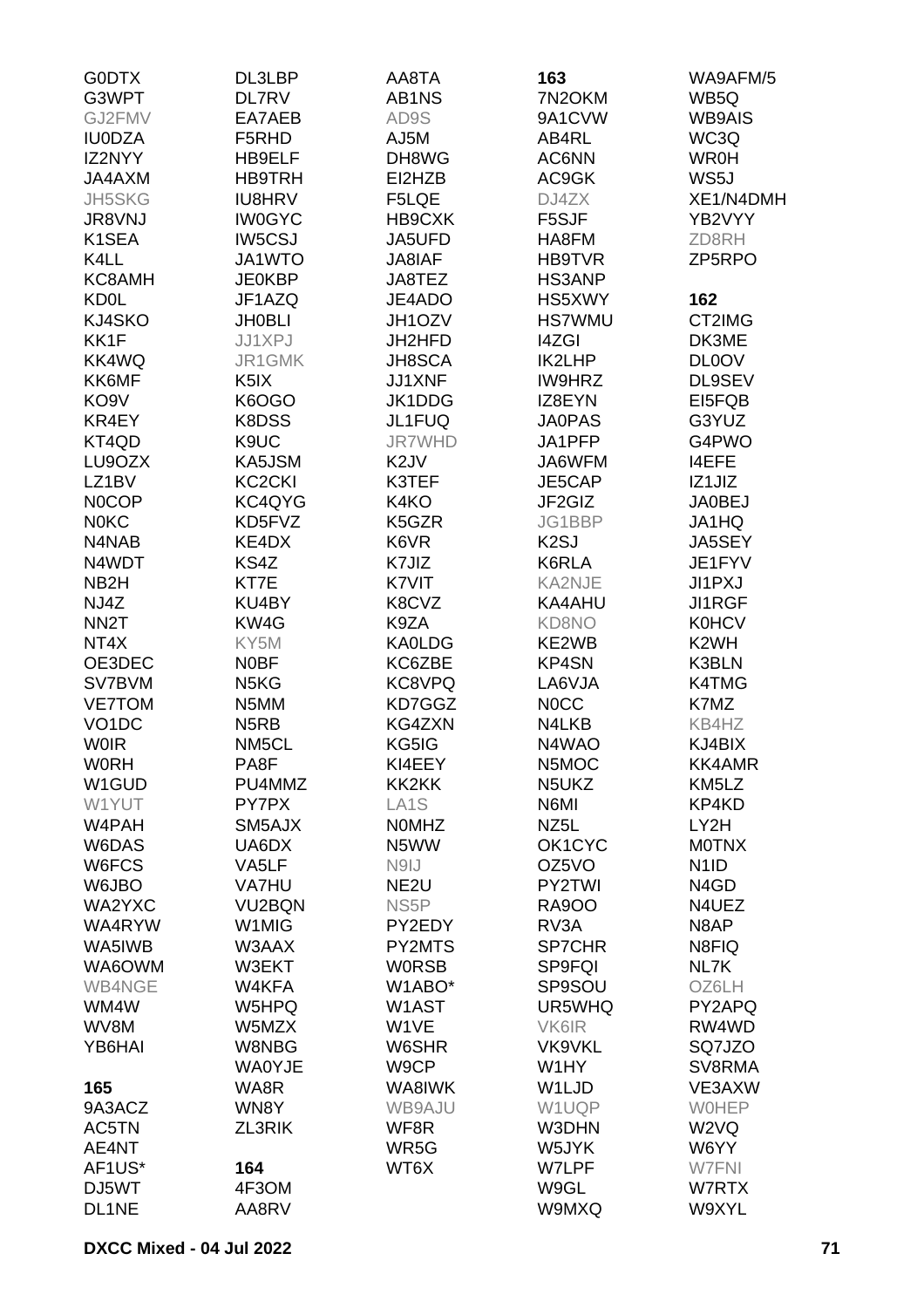| WA5OMG<br>N2WLH<br>K5HDE<br>K3ORC<br>TA3BP<br><b>VE2NLS</b><br>N6NPP<br>K6FA<br>K4DRV<br>WB3DEL<br>K4JF<br>WQ5T<br>VK5UR<br>N6VZ<br>KB2BK<br>XE2RT*<br>VK9DX<br>NT6K<br>KD4BK<br>K4MMG<br>W0YIJ*<br>KJ6RA<br>YB1BML<br>NY8P<br>K7QDX<br>YB1FWO<br>W1GC<br>R6CA<br>N <sub>2FBQ</sub><br>KB3FW<br>W1IFL<br>SQ5OLD<br>N4HCI<br>KD8JDC<br><b>YB2ERL</b><br>W1LZ<br>ZS6CR<br>SQ5STS<br>N5JED<br>KG2MV<br>W5VG<br>SY1BFI<br>N <sub>5</sub> ZX<br>KG6AO<br>W8HF<br>UR5AKU<br>N6CK<br>KU6T<br>161<br>4X6PZ<br>W8WG<br>VE3AV<br>N6FE<br>LA9GSA<br>7N4DNM<br>WA1U<br>VE3LPE<br>N9AT<br>N <sub>1</sub> HRA<br>W <sub>2</sub> GD<br>N9ITB<br>N <sub>1</sub> NN<br>9H5SN<br>WA3IHV<br>ZL1AA<br>W <sub>2</sub> QA<br>N9LJY<br>N <sub>1</sub> TQ<br>AB8AL<br>ZS1AFS<br>AC6KW<br>W3DDT<br>NV6W<br>N <sub>2</sub> BR<br>AI5A<br>W3UIO<br>NZ7T<br>N <sub>2</sub> YTF<br>CE1DY<br>160<br>W4WCD<br>N4EHL<br>OH9PX<br>W5ACM<br>N4EL<br>DF8UO<br>7J1ADX<br>OZ8AGB<br>9A1ADE<br>W6UV<br>SM2IUF<br>N4PE<br>DG4DX<br>DK3AX<br>A41CK<br>W8INV<br>SM6CDN<br>N6EBL<br>AE4G<br>DL5JH<br>WA9RAP<br>SP4FMD<br>N7QS<br>AE5MM<br>UX2IB<br>DL8FCL<br><b>WB0JYB</b><br>N8RO<br><b>DS4AEN</b><br>C93PA<br>WB1EEU<br>VA3OKG<br>N9GL<br>E21IZC<br>WB4JJJ<br>CT2JNM<br>W5PUF<br>NA2NY<br>DL7GAL<br>WB9G<br>W7QL<br>NC4Z<br>EA8RH<br>DS2BSK<br>W8LSV<br>NE5SD<br>G4IGO<br>ZL4CR<br>G4XPG<br>EI4GZB<br>W8QC<br>NM <sub>5</sub> Y<br>159<br>NN <sub>4</sub><br>G6MXL<br><b>GM0FSV</b><br>W9MB<br>HK3C<br>HB9DDE<br>4N1N<br><b>WA0VQY</b><br>OK1IL<br><b>IN3MSD</b><br>HC1DX<br>9A1CPP<br>WB6FEK<br>OK1UGA<br><b>IK0VAQ</b><br>PT2DF<br>IZ1LBO<br>AB7WX<br><b>WB8CKI</b><br>IZ8BFV<br>CT1GFQ<br>WW1XX<br>PT2MAF<br>JA1BZM<br>JA2NJV<br>DS3DGA<br>PY3DX<br>JA1BDD<br>YI1RZ<br>ZR6DX<br>JA6QGF<br>JA1UTC<br>DU7AF<br>S53ZW<br>JG1CYF<br>JE1XCZ<br>ZS6TVB<br>SQ5CSF<br>EA1AHO<br>F4EWP<br><b>JH0MJY</b><br>JE2WNL<br>SV2ASP/A*<br>JI2DLF<br>JR5CAG<br>F6BCP<br>158<br>V31SW<br><b>K0VH</b><br>JO1KAO<br>G3XGC<br>4N1NB<br>VE <sub>1</sub> RJ<br>K2CQW<br>K <sub>1</sub> TCI<br>G4IZZ<br>7N2TRM<br>VK3TX<br>K <sub>2K</sub> J<br>K3TEJ<br>HP1BD<br>9A2VQ<br>W4KGQ<br>K4AWI<br>K3USC<br><b>ACOPR</b><br>HS4BPQ<br>W4NB<br><b>K4RLC</b><br>K4NTO<br>HZ1XB<br>DJ7UN<br>W7AAA<br><b>IK3DRO</b><br>K5RCR<br><b>KA0CWR</b><br>EA6DI<br>W7SLS<br>K7LET<br><b>KC0XU</b><br><b>IV3CTW</b><br>F5LHJ<br>W7XK<br>KC5EE<br>KC1BG<br>HC2FG<br>IW9FDD<br>W8RES<br><b>KC7JRY</b><br>KD8NOH<br><b>JA0BUZ</b><br>HL2DNN<br>W9VHL<br>WB6WUW<br>KG4C<br>KG7V<br>JA1KZV<br>HL2VXK<br>KI1E<br>KZ1A<br><b>JA5SXR</b><br><b>IN3UFW</b><br>YL2UI<br>N8UZE<br>KI6RRD<br>JE1JIM<br><b>IV3RVN</b><br>N9BOR<br>KN4IV<br>JF2DJK<br>IZ1EMJ<br>157<br>N9RK<br>KN4MT<br><b>JM1KVW</b><br>JA1TBX<br>7L4JWS<br>NC6R<br>KP4/WB2ZQV<br><b>JR7RZM</b><br>JA2SSP<br>7N4FTL<br>NZ <sub>1Q</sub><br>KW4MB<br>K0JDD<br><b>JH3FEN</b><br>9A5ZTT<br>OH <sub>5</sub> N <sub>S</sub><br>KY9Q<br>JH7IEJ<br><b>K0SON</b><br>A41KJ<br>OZ1MAD<br>K <sub>1</sub> WN<br>A92FZ<br>LA6SJA<br>JI2FYR<br>K <sub>2</sub> EOB<br>SM3SGP<br>N <sub>1QEQ</sub><br>JR1AUK<br>AA9DU | WA2UEM | SV1AHB | N <sub>2</sub> VM | K4ML | K2ESE |
|------------------------------------------------------------------------------------------------------------------------------------------------------------------------------------------------------------------------------------------------------------------------------------------------------------------------------------------------------------------------------------------------------------------------------------------------------------------------------------------------------------------------------------------------------------------------------------------------------------------------------------------------------------------------------------------------------------------------------------------------------------------------------------------------------------------------------------------------------------------------------------------------------------------------------------------------------------------------------------------------------------------------------------------------------------------------------------------------------------------------------------------------------------------------------------------------------------------------------------------------------------------------------------------------------------------------------------------------------------------------------------------------------------------------------------------------------------------------------------------------------------------------------------------------------------------------------------------------------------------------------------------------------------------------------------------------------------------------------------------------------------------------------------------------------------------------------------------------------------------------------------------------------------------------------------------------------------------------------------------------------------------------------------------------------------------------------------------------------------------------------------------------------------------------------------------------------------------------------------------------------------------------------------------------------------------------------------------------------------------------------------------------------------------------------------------------------------------------------------------------------------------------------------------------------------------------------------------------------------------------------------------------------------------------------------------------------------------------------------------------------------------------------------------------------------------------------------------------------------------------------------------------------------------------------------------------------------------------------------------------------------------------------------------------------------------------|--------|--------|-------------------|------|-------|
|                                                                                                                                                                                                                                                                                                                                                                                                                                                                                                                                                                                                                                                                                                                                                                                                                                                                                                                                                                                                                                                                                                                                                                                                                                                                                                                                                                                                                                                                                                                                                                                                                                                                                                                                                                                                                                                                                                                                                                                                                                                                                                                                                                                                                                                                                                                                                                                                                                                                                                                                                                                                                                                                                                                                                                                                                                                                                                                                                                                                                                                                        |        |        |                   |      |       |
|                                                                                                                                                                                                                                                                                                                                                                                                                                                                                                                                                                                                                                                                                                                                                                                                                                                                                                                                                                                                                                                                                                                                                                                                                                                                                                                                                                                                                                                                                                                                                                                                                                                                                                                                                                                                                                                                                                                                                                                                                                                                                                                                                                                                                                                                                                                                                                                                                                                                                                                                                                                                                                                                                                                                                                                                                                                                                                                                                                                                                                                                        |        |        |                   |      |       |
|                                                                                                                                                                                                                                                                                                                                                                                                                                                                                                                                                                                                                                                                                                                                                                                                                                                                                                                                                                                                                                                                                                                                                                                                                                                                                                                                                                                                                                                                                                                                                                                                                                                                                                                                                                                                                                                                                                                                                                                                                                                                                                                                                                                                                                                                                                                                                                                                                                                                                                                                                                                                                                                                                                                                                                                                                                                                                                                                                                                                                                                                        |        |        |                   |      |       |
|                                                                                                                                                                                                                                                                                                                                                                                                                                                                                                                                                                                                                                                                                                                                                                                                                                                                                                                                                                                                                                                                                                                                                                                                                                                                                                                                                                                                                                                                                                                                                                                                                                                                                                                                                                                                                                                                                                                                                                                                                                                                                                                                                                                                                                                                                                                                                                                                                                                                                                                                                                                                                                                                                                                                                                                                                                                                                                                                                                                                                                                                        |        |        |                   |      |       |
|                                                                                                                                                                                                                                                                                                                                                                                                                                                                                                                                                                                                                                                                                                                                                                                                                                                                                                                                                                                                                                                                                                                                                                                                                                                                                                                                                                                                                                                                                                                                                                                                                                                                                                                                                                                                                                                                                                                                                                                                                                                                                                                                                                                                                                                                                                                                                                                                                                                                                                                                                                                                                                                                                                                                                                                                                                                                                                                                                                                                                                                                        |        |        |                   |      |       |
|                                                                                                                                                                                                                                                                                                                                                                                                                                                                                                                                                                                                                                                                                                                                                                                                                                                                                                                                                                                                                                                                                                                                                                                                                                                                                                                                                                                                                                                                                                                                                                                                                                                                                                                                                                                                                                                                                                                                                                                                                                                                                                                                                                                                                                                                                                                                                                                                                                                                                                                                                                                                                                                                                                                                                                                                                                                                                                                                                                                                                                                                        |        |        |                   |      |       |
|                                                                                                                                                                                                                                                                                                                                                                                                                                                                                                                                                                                                                                                                                                                                                                                                                                                                                                                                                                                                                                                                                                                                                                                                                                                                                                                                                                                                                                                                                                                                                                                                                                                                                                                                                                                                                                                                                                                                                                                                                                                                                                                                                                                                                                                                                                                                                                                                                                                                                                                                                                                                                                                                                                                                                                                                                                                                                                                                                                                                                                                                        |        |        |                   |      |       |
|                                                                                                                                                                                                                                                                                                                                                                                                                                                                                                                                                                                                                                                                                                                                                                                                                                                                                                                                                                                                                                                                                                                                                                                                                                                                                                                                                                                                                                                                                                                                                                                                                                                                                                                                                                                                                                                                                                                                                                                                                                                                                                                                                                                                                                                                                                                                                                                                                                                                                                                                                                                                                                                                                                                                                                                                                                                                                                                                                                                                                                                                        |        |        |                   |      |       |
|                                                                                                                                                                                                                                                                                                                                                                                                                                                                                                                                                                                                                                                                                                                                                                                                                                                                                                                                                                                                                                                                                                                                                                                                                                                                                                                                                                                                                                                                                                                                                                                                                                                                                                                                                                                                                                                                                                                                                                                                                                                                                                                                                                                                                                                                                                                                                                                                                                                                                                                                                                                                                                                                                                                                                                                                                                                                                                                                                                                                                                                                        |        |        |                   |      |       |
|                                                                                                                                                                                                                                                                                                                                                                                                                                                                                                                                                                                                                                                                                                                                                                                                                                                                                                                                                                                                                                                                                                                                                                                                                                                                                                                                                                                                                                                                                                                                                                                                                                                                                                                                                                                                                                                                                                                                                                                                                                                                                                                                                                                                                                                                                                                                                                                                                                                                                                                                                                                                                                                                                                                                                                                                                                                                                                                                                                                                                                                                        |        |        |                   |      |       |
|                                                                                                                                                                                                                                                                                                                                                                                                                                                                                                                                                                                                                                                                                                                                                                                                                                                                                                                                                                                                                                                                                                                                                                                                                                                                                                                                                                                                                                                                                                                                                                                                                                                                                                                                                                                                                                                                                                                                                                                                                                                                                                                                                                                                                                                                                                                                                                                                                                                                                                                                                                                                                                                                                                                                                                                                                                                                                                                                                                                                                                                                        |        |        |                   |      |       |
|                                                                                                                                                                                                                                                                                                                                                                                                                                                                                                                                                                                                                                                                                                                                                                                                                                                                                                                                                                                                                                                                                                                                                                                                                                                                                                                                                                                                                                                                                                                                                                                                                                                                                                                                                                                                                                                                                                                                                                                                                                                                                                                                                                                                                                                                                                                                                                                                                                                                                                                                                                                                                                                                                                                                                                                                                                                                                                                                                                                                                                                                        |        |        |                   |      |       |
|                                                                                                                                                                                                                                                                                                                                                                                                                                                                                                                                                                                                                                                                                                                                                                                                                                                                                                                                                                                                                                                                                                                                                                                                                                                                                                                                                                                                                                                                                                                                                                                                                                                                                                                                                                                                                                                                                                                                                                                                                                                                                                                                                                                                                                                                                                                                                                                                                                                                                                                                                                                                                                                                                                                                                                                                                                                                                                                                                                                                                                                                        |        |        |                   |      |       |
|                                                                                                                                                                                                                                                                                                                                                                                                                                                                                                                                                                                                                                                                                                                                                                                                                                                                                                                                                                                                                                                                                                                                                                                                                                                                                                                                                                                                                                                                                                                                                                                                                                                                                                                                                                                                                                                                                                                                                                                                                                                                                                                                                                                                                                                                                                                                                                                                                                                                                                                                                                                                                                                                                                                                                                                                                                                                                                                                                                                                                                                                        |        |        |                   |      |       |
|                                                                                                                                                                                                                                                                                                                                                                                                                                                                                                                                                                                                                                                                                                                                                                                                                                                                                                                                                                                                                                                                                                                                                                                                                                                                                                                                                                                                                                                                                                                                                                                                                                                                                                                                                                                                                                                                                                                                                                                                                                                                                                                                                                                                                                                                                                                                                                                                                                                                                                                                                                                                                                                                                                                                                                                                                                                                                                                                                                                                                                                                        |        |        |                   |      |       |
|                                                                                                                                                                                                                                                                                                                                                                                                                                                                                                                                                                                                                                                                                                                                                                                                                                                                                                                                                                                                                                                                                                                                                                                                                                                                                                                                                                                                                                                                                                                                                                                                                                                                                                                                                                                                                                                                                                                                                                                                                                                                                                                                                                                                                                                                                                                                                                                                                                                                                                                                                                                                                                                                                                                                                                                                                                                                                                                                                                                                                                                                        |        |        |                   |      |       |
|                                                                                                                                                                                                                                                                                                                                                                                                                                                                                                                                                                                                                                                                                                                                                                                                                                                                                                                                                                                                                                                                                                                                                                                                                                                                                                                                                                                                                                                                                                                                                                                                                                                                                                                                                                                                                                                                                                                                                                                                                                                                                                                                                                                                                                                                                                                                                                                                                                                                                                                                                                                                                                                                                                                                                                                                                                                                                                                                                                                                                                                                        |        |        |                   |      |       |
|                                                                                                                                                                                                                                                                                                                                                                                                                                                                                                                                                                                                                                                                                                                                                                                                                                                                                                                                                                                                                                                                                                                                                                                                                                                                                                                                                                                                                                                                                                                                                                                                                                                                                                                                                                                                                                                                                                                                                                                                                                                                                                                                                                                                                                                                                                                                                                                                                                                                                                                                                                                                                                                                                                                                                                                                                                                                                                                                                                                                                                                                        |        |        |                   |      |       |
|                                                                                                                                                                                                                                                                                                                                                                                                                                                                                                                                                                                                                                                                                                                                                                                                                                                                                                                                                                                                                                                                                                                                                                                                                                                                                                                                                                                                                                                                                                                                                                                                                                                                                                                                                                                                                                                                                                                                                                                                                                                                                                                                                                                                                                                                                                                                                                                                                                                                                                                                                                                                                                                                                                                                                                                                                                                                                                                                                                                                                                                                        |        |        |                   |      |       |
|                                                                                                                                                                                                                                                                                                                                                                                                                                                                                                                                                                                                                                                                                                                                                                                                                                                                                                                                                                                                                                                                                                                                                                                                                                                                                                                                                                                                                                                                                                                                                                                                                                                                                                                                                                                                                                                                                                                                                                                                                                                                                                                                                                                                                                                                                                                                                                                                                                                                                                                                                                                                                                                                                                                                                                                                                                                                                                                                                                                                                                                                        |        |        |                   |      |       |
|                                                                                                                                                                                                                                                                                                                                                                                                                                                                                                                                                                                                                                                                                                                                                                                                                                                                                                                                                                                                                                                                                                                                                                                                                                                                                                                                                                                                                                                                                                                                                                                                                                                                                                                                                                                                                                                                                                                                                                                                                                                                                                                                                                                                                                                                                                                                                                                                                                                                                                                                                                                                                                                                                                                                                                                                                                                                                                                                                                                                                                                                        |        |        |                   |      |       |
|                                                                                                                                                                                                                                                                                                                                                                                                                                                                                                                                                                                                                                                                                                                                                                                                                                                                                                                                                                                                                                                                                                                                                                                                                                                                                                                                                                                                                                                                                                                                                                                                                                                                                                                                                                                                                                                                                                                                                                                                                                                                                                                                                                                                                                                                                                                                                                                                                                                                                                                                                                                                                                                                                                                                                                                                                                                                                                                                                                                                                                                                        |        |        |                   |      |       |
|                                                                                                                                                                                                                                                                                                                                                                                                                                                                                                                                                                                                                                                                                                                                                                                                                                                                                                                                                                                                                                                                                                                                                                                                                                                                                                                                                                                                                                                                                                                                                                                                                                                                                                                                                                                                                                                                                                                                                                                                                                                                                                                                                                                                                                                                                                                                                                                                                                                                                                                                                                                                                                                                                                                                                                                                                                                                                                                                                                                                                                                                        |        |        |                   |      |       |
|                                                                                                                                                                                                                                                                                                                                                                                                                                                                                                                                                                                                                                                                                                                                                                                                                                                                                                                                                                                                                                                                                                                                                                                                                                                                                                                                                                                                                                                                                                                                                                                                                                                                                                                                                                                                                                                                                                                                                                                                                                                                                                                                                                                                                                                                                                                                                                                                                                                                                                                                                                                                                                                                                                                                                                                                                                                                                                                                                                                                                                                                        |        |        |                   |      |       |
|                                                                                                                                                                                                                                                                                                                                                                                                                                                                                                                                                                                                                                                                                                                                                                                                                                                                                                                                                                                                                                                                                                                                                                                                                                                                                                                                                                                                                                                                                                                                                                                                                                                                                                                                                                                                                                                                                                                                                                                                                                                                                                                                                                                                                                                                                                                                                                                                                                                                                                                                                                                                                                                                                                                                                                                                                                                                                                                                                                                                                                                                        |        |        |                   |      |       |
|                                                                                                                                                                                                                                                                                                                                                                                                                                                                                                                                                                                                                                                                                                                                                                                                                                                                                                                                                                                                                                                                                                                                                                                                                                                                                                                                                                                                                                                                                                                                                                                                                                                                                                                                                                                                                                                                                                                                                                                                                                                                                                                                                                                                                                                                                                                                                                                                                                                                                                                                                                                                                                                                                                                                                                                                                                                                                                                                                                                                                                                                        |        |        |                   |      |       |
|                                                                                                                                                                                                                                                                                                                                                                                                                                                                                                                                                                                                                                                                                                                                                                                                                                                                                                                                                                                                                                                                                                                                                                                                                                                                                                                                                                                                                                                                                                                                                                                                                                                                                                                                                                                                                                                                                                                                                                                                                                                                                                                                                                                                                                                                                                                                                                                                                                                                                                                                                                                                                                                                                                                                                                                                                                                                                                                                                                                                                                                                        |        |        |                   |      |       |
|                                                                                                                                                                                                                                                                                                                                                                                                                                                                                                                                                                                                                                                                                                                                                                                                                                                                                                                                                                                                                                                                                                                                                                                                                                                                                                                                                                                                                                                                                                                                                                                                                                                                                                                                                                                                                                                                                                                                                                                                                                                                                                                                                                                                                                                                                                                                                                                                                                                                                                                                                                                                                                                                                                                                                                                                                                                                                                                                                                                                                                                                        |        |        |                   |      |       |
|                                                                                                                                                                                                                                                                                                                                                                                                                                                                                                                                                                                                                                                                                                                                                                                                                                                                                                                                                                                                                                                                                                                                                                                                                                                                                                                                                                                                                                                                                                                                                                                                                                                                                                                                                                                                                                                                                                                                                                                                                                                                                                                                                                                                                                                                                                                                                                                                                                                                                                                                                                                                                                                                                                                                                                                                                                                                                                                                                                                                                                                                        |        |        |                   |      |       |
|                                                                                                                                                                                                                                                                                                                                                                                                                                                                                                                                                                                                                                                                                                                                                                                                                                                                                                                                                                                                                                                                                                                                                                                                                                                                                                                                                                                                                                                                                                                                                                                                                                                                                                                                                                                                                                                                                                                                                                                                                                                                                                                                                                                                                                                                                                                                                                                                                                                                                                                                                                                                                                                                                                                                                                                                                                                                                                                                                                                                                                                                        |        |        |                   |      |       |
|                                                                                                                                                                                                                                                                                                                                                                                                                                                                                                                                                                                                                                                                                                                                                                                                                                                                                                                                                                                                                                                                                                                                                                                                                                                                                                                                                                                                                                                                                                                                                                                                                                                                                                                                                                                                                                                                                                                                                                                                                                                                                                                                                                                                                                                                                                                                                                                                                                                                                                                                                                                                                                                                                                                                                                                                                                                                                                                                                                                                                                                                        |        |        |                   |      |       |
|                                                                                                                                                                                                                                                                                                                                                                                                                                                                                                                                                                                                                                                                                                                                                                                                                                                                                                                                                                                                                                                                                                                                                                                                                                                                                                                                                                                                                                                                                                                                                                                                                                                                                                                                                                                                                                                                                                                                                                                                                                                                                                                                                                                                                                                                                                                                                                                                                                                                                                                                                                                                                                                                                                                                                                                                                                                                                                                                                                                                                                                                        |        |        |                   |      |       |
|                                                                                                                                                                                                                                                                                                                                                                                                                                                                                                                                                                                                                                                                                                                                                                                                                                                                                                                                                                                                                                                                                                                                                                                                                                                                                                                                                                                                                                                                                                                                                                                                                                                                                                                                                                                                                                                                                                                                                                                                                                                                                                                                                                                                                                                                                                                                                                                                                                                                                                                                                                                                                                                                                                                                                                                                                                                                                                                                                                                                                                                                        |        |        |                   |      |       |
|                                                                                                                                                                                                                                                                                                                                                                                                                                                                                                                                                                                                                                                                                                                                                                                                                                                                                                                                                                                                                                                                                                                                                                                                                                                                                                                                                                                                                                                                                                                                                                                                                                                                                                                                                                                                                                                                                                                                                                                                                                                                                                                                                                                                                                                                                                                                                                                                                                                                                                                                                                                                                                                                                                                                                                                                                                                                                                                                                                                                                                                                        |        |        |                   |      |       |
|                                                                                                                                                                                                                                                                                                                                                                                                                                                                                                                                                                                                                                                                                                                                                                                                                                                                                                                                                                                                                                                                                                                                                                                                                                                                                                                                                                                                                                                                                                                                                                                                                                                                                                                                                                                                                                                                                                                                                                                                                                                                                                                                                                                                                                                                                                                                                                                                                                                                                                                                                                                                                                                                                                                                                                                                                                                                                                                                                                                                                                                                        |        |        |                   |      |       |
|                                                                                                                                                                                                                                                                                                                                                                                                                                                                                                                                                                                                                                                                                                                                                                                                                                                                                                                                                                                                                                                                                                                                                                                                                                                                                                                                                                                                                                                                                                                                                                                                                                                                                                                                                                                                                                                                                                                                                                                                                                                                                                                                                                                                                                                                                                                                                                                                                                                                                                                                                                                                                                                                                                                                                                                                                                                                                                                                                                                                                                                                        |        |        |                   |      |       |
|                                                                                                                                                                                                                                                                                                                                                                                                                                                                                                                                                                                                                                                                                                                                                                                                                                                                                                                                                                                                                                                                                                                                                                                                                                                                                                                                                                                                                                                                                                                                                                                                                                                                                                                                                                                                                                                                                                                                                                                                                                                                                                                                                                                                                                                                                                                                                                                                                                                                                                                                                                                                                                                                                                                                                                                                                                                                                                                                                                                                                                                                        |        |        |                   |      |       |
|                                                                                                                                                                                                                                                                                                                                                                                                                                                                                                                                                                                                                                                                                                                                                                                                                                                                                                                                                                                                                                                                                                                                                                                                                                                                                                                                                                                                                                                                                                                                                                                                                                                                                                                                                                                                                                                                                                                                                                                                                                                                                                                                                                                                                                                                                                                                                                                                                                                                                                                                                                                                                                                                                                                                                                                                                                                                                                                                                                                                                                                                        |        |        |                   |      |       |
|                                                                                                                                                                                                                                                                                                                                                                                                                                                                                                                                                                                                                                                                                                                                                                                                                                                                                                                                                                                                                                                                                                                                                                                                                                                                                                                                                                                                                                                                                                                                                                                                                                                                                                                                                                                                                                                                                                                                                                                                                                                                                                                                                                                                                                                                                                                                                                                                                                                                                                                                                                                                                                                                                                                                                                                                                                                                                                                                                                                                                                                                        |        |        |                   |      |       |
|                                                                                                                                                                                                                                                                                                                                                                                                                                                                                                                                                                                                                                                                                                                                                                                                                                                                                                                                                                                                                                                                                                                                                                                                                                                                                                                                                                                                                                                                                                                                                                                                                                                                                                                                                                                                                                                                                                                                                                                                                                                                                                                                                                                                                                                                                                                                                                                                                                                                                                                                                                                                                                                                                                                                                                                                                                                                                                                                                                                                                                                                        |        |        |                   |      |       |
|                                                                                                                                                                                                                                                                                                                                                                                                                                                                                                                                                                                                                                                                                                                                                                                                                                                                                                                                                                                                                                                                                                                                                                                                                                                                                                                                                                                                                                                                                                                                                                                                                                                                                                                                                                                                                                                                                                                                                                                                                                                                                                                                                                                                                                                                                                                                                                                                                                                                                                                                                                                                                                                                                                                                                                                                                                                                                                                                                                                                                                                                        |        |        |                   |      |       |
|                                                                                                                                                                                                                                                                                                                                                                                                                                                                                                                                                                                                                                                                                                                                                                                                                                                                                                                                                                                                                                                                                                                                                                                                                                                                                                                                                                                                                                                                                                                                                                                                                                                                                                                                                                                                                                                                                                                                                                                                                                                                                                                                                                                                                                                                                                                                                                                                                                                                                                                                                                                                                                                                                                                                                                                                                                                                                                                                                                                                                                                                        |        |        |                   |      |       |
|                                                                                                                                                                                                                                                                                                                                                                                                                                                                                                                                                                                                                                                                                                                                                                                                                                                                                                                                                                                                                                                                                                                                                                                                                                                                                                                                                                                                                                                                                                                                                                                                                                                                                                                                                                                                                                                                                                                                                                                                                                                                                                                                                                                                                                                                                                                                                                                                                                                                                                                                                                                                                                                                                                                                                                                                                                                                                                                                                                                                                                                                        |        |        |                   |      |       |
|                                                                                                                                                                                                                                                                                                                                                                                                                                                                                                                                                                                                                                                                                                                                                                                                                                                                                                                                                                                                                                                                                                                                                                                                                                                                                                                                                                                                                                                                                                                                                                                                                                                                                                                                                                                                                                                                                                                                                                                                                                                                                                                                                                                                                                                                                                                                                                                                                                                                                                                                                                                                                                                                                                                                                                                                                                                                                                                                                                                                                                                                        |        |        |                   |      |       |
|                                                                                                                                                                                                                                                                                                                                                                                                                                                                                                                                                                                                                                                                                                                                                                                                                                                                                                                                                                                                                                                                                                                                                                                                                                                                                                                                                                                                                                                                                                                                                                                                                                                                                                                                                                                                                                                                                                                                                                                                                                                                                                                                                                                                                                                                                                                                                                                                                                                                                                                                                                                                                                                                                                                                                                                                                                                                                                                                                                                                                                                                        |        |        |                   |      |       |
|                                                                                                                                                                                                                                                                                                                                                                                                                                                                                                                                                                                                                                                                                                                                                                                                                                                                                                                                                                                                                                                                                                                                                                                                                                                                                                                                                                                                                                                                                                                                                                                                                                                                                                                                                                                                                                                                                                                                                                                                                                                                                                                                                                                                                                                                                                                                                                                                                                                                                                                                                                                                                                                                                                                                                                                                                                                                                                                                                                                                                                                                        |        |        |                   |      |       |
|                                                                                                                                                                                                                                                                                                                                                                                                                                                                                                                                                                                                                                                                                                                                                                                                                                                                                                                                                                                                                                                                                                                                                                                                                                                                                                                                                                                                                                                                                                                                                                                                                                                                                                                                                                                                                                                                                                                                                                                                                                                                                                                                                                                                                                                                                                                                                                                                                                                                                                                                                                                                                                                                                                                                                                                                                                                                                                                                                                                                                                                                        |        |        |                   |      |       |
|                                                                                                                                                                                                                                                                                                                                                                                                                                                                                                                                                                                                                                                                                                                                                                                                                                                                                                                                                                                                                                                                                                                                                                                                                                                                                                                                                                                                                                                                                                                                                                                                                                                                                                                                                                                                                                                                                                                                                                                                                                                                                                                                                                                                                                                                                                                                                                                                                                                                                                                                                                                                                                                                                                                                                                                                                                                                                                                                                                                                                                                                        |        |        |                   |      |       |
|                                                                                                                                                                                                                                                                                                                                                                                                                                                                                                                                                                                                                                                                                                                                                                                                                                                                                                                                                                                                                                                                                                                                                                                                                                                                                                                                                                                                                                                                                                                                                                                                                                                                                                                                                                                                                                                                                                                                                                                                                                                                                                                                                                                                                                                                                                                                                                                                                                                                                                                                                                                                                                                                                                                                                                                                                                                                                                                                                                                                                                                                        |        |        |                   |      |       |
|                                                                                                                                                                                                                                                                                                                                                                                                                                                                                                                                                                                                                                                                                                                                                                                                                                                                                                                                                                                                                                                                                                                                                                                                                                                                                                                                                                                                                                                                                                                                                                                                                                                                                                                                                                                                                                                                                                                                                                                                                                                                                                                                                                                                                                                                                                                                                                                                                                                                                                                                                                                                                                                                                                                                                                                                                                                                                                                                                                                                                                                                        |        |        |                   |      |       |
|                                                                                                                                                                                                                                                                                                                                                                                                                                                                                                                                                                                                                                                                                                                                                                                                                                                                                                                                                                                                                                                                                                                                                                                                                                                                                                                                                                                                                                                                                                                                                                                                                                                                                                                                                                                                                                                                                                                                                                                                                                                                                                                                                                                                                                                                                                                                                                                                                                                                                                                                                                                                                                                                                                                                                                                                                                                                                                                                                                                                                                                                        |        |        |                   |      |       |
|                                                                                                                                                                                                                                                                                                                                                                                                                                                                                                                                                                                                                                                                                                                                                                                                                                                                                                                                                                                                                                                                                                                                                                                                                                                                                                                                                                                                                                                                                                                                                                                                                                                                                                                                                                                                                                                                                                                                                                                                                                                                                                                                                                                                                                                                                                                                                                                                                                                                                                                                                                                                                                                                                                                                                                                                                                                                                                                                                                                                                                                                        |        |        |                   |      |       |
|                                                                                                                                                                                                                                                                                                                                                                                                                                                                                                                                                                                                                                                                                                                                                                                                                                                                                                                                                                                                                                                                                                                                                                                                                                                                                                                                                                                                                                                                                                                                                                                                                                                                                                                                                                                                                                                                                                                                                                                                                                                                                                                                                                                                                                                                                                                                                                                                                                                                                                                                                                                                                                                                                                                                                                                                                                                                                                                                                                                                                                                                        |        |        |                   |      |       |
|                                                                                                                                                                                                                                                                                                                                                                                                                                                                                                                                                                                                                                                                                                                                                                                                                                                                                                                                                                                                                                                                                                                                                                                                                                                                                                                                                                                                                                                                                                                                                                                                                                                                                                                                                                                                                                                                                                                                                                                                                                                                                                                                                                                                                                                                                                                                                                                                                                                                                                                                                                                                                                                                                                                                                                                                                                                                                                                                                                                                                                                                        |        |        |                   |      |       |
|                                                                                                                                                                                                                                                                                                                                                                                                                                                                                                                                                                                                                                                                                                                                                                                                                                                                                                                                                                                                                                                                                                                                                                                                                                                                                                                                                                                                                                                                                                                                                                                                                                                                                                                                                                                                                                                                                                                                                                                                                                                                                                                                                                                                                                                                                                                                                                                                                                                                                                                                                                                                                                                                                                                                                                                                                                                                                                                                                                                                                                                                        |        |        |                   |      |       |
|                                                                                                                                                                                                                                                                                                                                                                                                                                                                                                                                                                                                                                                                                                                                                                                                                                                                                                                                                                                                                                                                                                                                                                                                                                                                                                                                                                                                                                                                                                                                                                                                                                                                                                                                                                                                                                                                                                                                                                                                                                                                                                                                                                                                                                                                                                                                                                                                                                                                                                                                                                                                                                                                                                                                                                                                                                                                                                                                                                                                                                                                        |        |        |                   |      |       |
|                                                                                                                                                                                                                                                                                                                                                                                                                                                                                                                                                                                                                                                                                                                                                                                                                                                                                                                                                                                                                                                                                                                                                                                                                                                                                                                                                                                                                                                                                                                                                                                                                                                                                                                                                                                                                                                                                                                                                                                                                                                                                                                                                                                                                                                                                                                                                                                                                                                                                                                                                                                                                                                                                                                                                                                                                                                                                                                                                                                                                                                                        |        |        |                   |      |       |
|                                                                                                                                                                                                                                                                                                                                                                                                                                                                                                                                                                                                                                                                                                                                                                                                                                                                                                                                                                                                                                                                                                                                                                                                                                                                                                                                                                                                                                                                                                                                                                                                                                                                                                                                                                                                                                                                                                                                                                                                                                                                                                                                                                                                                                                                                                                                                                                                                                                                                                                                                                                                                                                                                                                                                                                                                                                                                                                                                                                                                                                                        |        |        |                   |      |       |
|                                                                                                                                                                                                                                                                                                                                                                                                                                                                                                                                                                                                                                                                                                                                                                                                                                                                                                                                                                                                                                                                                                                                                                                                                                                                                                                                                                                                                                                                                                                                                                                                                                                                                                                                                                                                                                                                                                                                                                                                                                                                                                                                                                                                                                                                                                                                                                                                                                                                                                                                                                                                                                                                                                                                                                                                                                                                                                                                                                                                                                                                        |        |        |                   |      |       |
|                                                                                                                                                                                                                                                                                                                                                                                                                                                                                                                                                                                                                                                                                                                                                                                                                                                                                                                                                                                                                                                                                                                                                                                                                                                                                                                                                                                                                                                                                                                                                                                                                                                                                                                                                                                                                                                                                                                                                                                                                                                                                                                                                                                                                                                                                                                                                                                                                                                                                                                                                                                                                                                                                                                                                                                                                                                                                                                                                                                                                                                                        |        |        |                   |      |       |
|                                                                                                                                                                                                                                                                                                                                                                                                                                                                                                                                                                                                                                                                                                                                                                                                                                                                                                                                                                                                                                                                                                                                                                                                                                                                                                                                                                                                                                                                                                                                                                                                                                                                                                                                                                                                                                                                                                                                                                                                                                                                                                                                                                                                                                                                                                                                                                                                                                                                                                                                                                                                                                                                                                                                                                                                                                                                                                                                                                                                                                                                        |        |        |                   |      |       |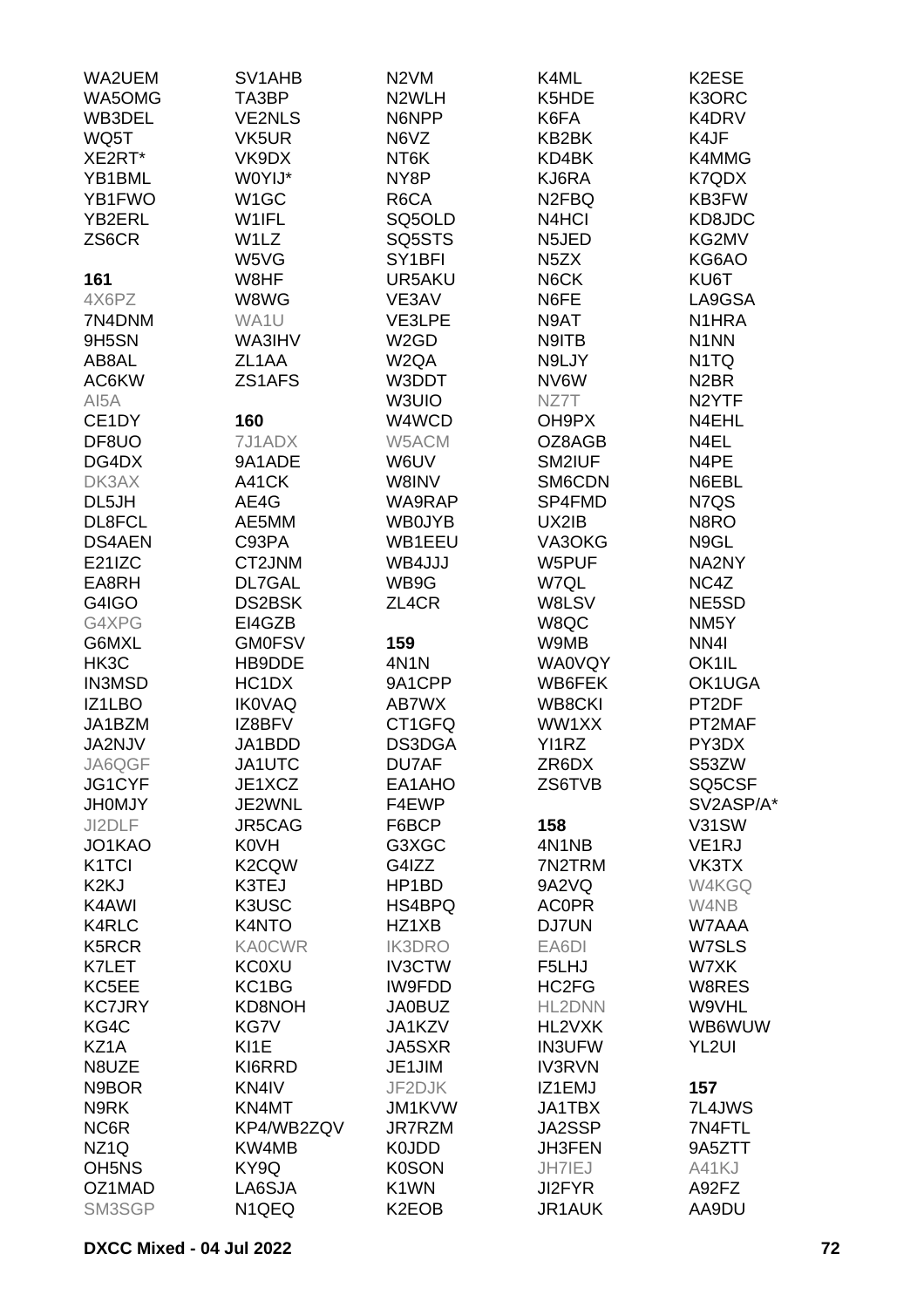| AD <sub>1</sub> B             | W3SW                          | LX1JH                          | <b>IK5ZWE</b>                 | SP6NIN             |
|-------------------------------|-------------------------------|--------------------------------|-------------------------------|--------------------|
| AF5OD                         | W3WW                          | <b>NOEKM</b>                   | <b>IK8ENU</b>                 | <b>SV0XBA</b>      |
| AJ4SB                         | W4WKN                         | N2MSF                          | IZ1CQN                        | SV8QG              |
| D44PM                         | <b>W7LAR</b>                  | N <sub>2</sub> PC <sub>G</sub> | JA2LWD                        | SV9CJO             |
| DL1HX                         | W7PT                          | N3GSE                          | <b>JA2SKB</b>                 | VE1RH              |
| DL2NDL                        | W8IM                          | N3JXG                          | JA3LZS                        | VE3ECL             |
| <b>DS2KGJ</b>                 | W9CPI                         | N4IB                           | JA4CES                        | VE3TU              |
| EA4/K1WE                      | W9ZV                          | N7BXX                          | JA5OXV                        | VE4EF              |
| <b>G0JJG</b>                  | WA4PBW                        | ND8DX                          | JA6BMM                        | VO <sub>1</sub> LM |
| HK4KM                         | WD4PTJ                        | NE7S                           | JA6GBC                        | VU2YVK             |
| HL <sub>0</sub> O             | WM4K                          | OZ1HYM                         | <b>JH6RKI</b>                 | <b>WOLV</b>        |
| <b>IK1ZQH</b>                 |                               | PT <sub>2FR</sub>              | <b>JH7UCD</b>                 | W3UUM              |
| <b>ISOHXK</b>                 | 156                           | PU3LYB                         | <b>JJ6WSX</b>                 | W4DX               |
| IZ5BTC                        | 3D2KM                         | SP9FOW                         | JT1BL                         | W4EPM              |
| JA2EAB                        | 4X0WV                         | SQ6R                           | <b>K0FE</b>                   | W4IOD              |
| JA2HIJ                        | 9A3SC                         | UN7ZO                          | K1WTX                         | W4TG               |
| JA3UJR                        | AH6BJ                         | VK2EXW                         | K3BF                          | W5DWA              |
| JG1RET                        | <b>BG4DRL</b>                 | VK4SDD                         | <b>K3HKN</b>                  | W8VVE              |
| <b>JG3IFX</b>                 | DG1LHM                        | VR <sub>2</sub> GC             | K3MQ                          | W9TTT              |
| <b>JH1IHO</b>                 | DK5IF                         | <b>VU3CAU</b>                  | K3TXT                         | W9UR               |
| <b>JH7MKB</b>                 | <b>DLOXX</b>                  | <b>WOYF</b>                    | K <sub>5</sub> K <sub>B</sub> | WA3QWA             |
| <b>KOLAF</b>                  | DS4FKX                        | <b>W0ZPM</b>                   | K5TRI                         | WB6VAF             |
| K1ECU                         | F5NBK                         | W4DYR                          | K6QXY                         | WB8YYY             |
| K <sub>2</sub> QDY            | F5PTI                         | W4EEY                          | KA5CPD                        | WB9YJE             |
| K9WD                          | G8TMV                         | W5LOR                          | KA9SSI                        | WC3O               |
| KA5SYP                        | <b>GU4WTN</b>                 | W8EOG                          | <b>KB2PSP</b>                 | WD6DBM             |
| KB1OIQ                        | HZ1HN                         | W8TAR                          | <b>KB7GJ</b>                  | XE <sub>1</sub> CL |
| KB4BS                         | IC8BMP                        | <b>WA2ZNC</b>                  | KC9CDW                        | XE2N               |
| KC9QQ                         | IT9JQY                        | WA4MYO                         | KD4AM                         | YO4CSL             |
| KG6MZS                        | <b>IU1GNA</b>                 | WB9JTK                         | KE8Y                          |                    |
| KI3F                          | JA1QGC                        | WM2Z                           | KG8N                          | 154                |
| KJ6FD                         | JA1VBW                        | <b>YB0KTT</b>                  | KI4NCX                        | 4X1ST              |
| <b>KL7JJN</b>                 | <b>JA6KTY</b>                 | <b>YC3TSJ</b>                  | KI6DY                         | 9A3BHN             |
| <b>KR50</b>                   | <b>JA6SUY</b>                 | YO7VT                          | <b>KR7LD</b>                  | 9M2ADX             |
| LA4GY                         | JH1FXB                        | ZS6S                           | KS8W                          | A61K               |
| M3W                           | JH1XCV                        |                                | KY6J                          | AA6SP              |
| N <sub>1</sub> AIA            | <b>JH6JBQ</b>                 | 155                            | LA1FW                         | AB0P               |
| N3KKF                         | <b>JH7UYN</b>                 | 9A2MF                          | LA4BBC                        | AG2AA              |
| N <sub>5</sub> H <sub>Z</sub> | <b>JK7CWL</b>                 | A61DJ                          | <b>MOTWB</b>                  | DJ5LA              |
| N <sub>5</sub> LT             | JO2SLZ                        | A65BT                          | <b>MMOWAX</b>                 | DK5LY              |
| N6FBL                         | JR9XRO                        | AG3G                           | <b>NOJE</b>                   | DL9DAJ             |
| N7IHM                         | K1EGD                         | <b>BA4SI</b>                   | N <sub>2</sub> BC             | DS1GQS             |
| N8NGA                         | K <sub>2</sub> K <sub>V</sub> | DJ8SG                          | N <sub>2</sub> EO             | EA1AX              |
| N9MFU                         | K3HPA                         | DK1WS                          | N <sub>2</sub> L <sub>Z</sub> | EA3GM              |
| NH6XM                         | <b>K3RMB</b>                  | DL2HWB                         | N3GH                          | EA4BNB             |
| NU6V                          | K3TZV                         | EC7AT                          | N5NHJ                         | EA5AIM             |
| OK1FAK                        | K4NUC                         | G4CTY                          | N7KT                          | EA8AAH             |
| PA3DXA                        | K6AGU                         | G4LUE                          | N7WJ                          | FP/KV1J            |
| RV3AQ                         | K6BF                          | G4SMB                          | N9HSB                         | <b>GOJSP</b>       |
| S57AV                         | KA1BPJ                        | GA4JPZ                         | N9TUW                         | <b>GORUX</b>       |
| SV8ZS                         | KA2SKO                        | GI4JTF                         | NA6G                          | G3ZMS              |
| <b>TG9AKH</b>                 | KA8M                          | <b>GU7DAI</b>                  | NZ7O                          | G4UNL              |
| VE1EM                         | KB8CR                         | HB9SVT                         | OE4XLC                        | <b>HB9MFL</b>      |
| VE3FAC                        | KD0PY                         | <b>HL5FRF</b>                  | OH3XA                         | <b>HB9TTK</b>      |
| VE4UT                         | KG6AY                         | I3PVE                          | PY5AMF                        | HZ1SM              |
| <b>VU2RMS</b>                 | KU4YW                         | <b>IK2FDB</b>                  | R7GH                          | <b>IK3PQG</b>      |
| W3DQ                          | KV4P                          | <b>IK2PCU</b>                  | RV3BR                         | IT9BCC             |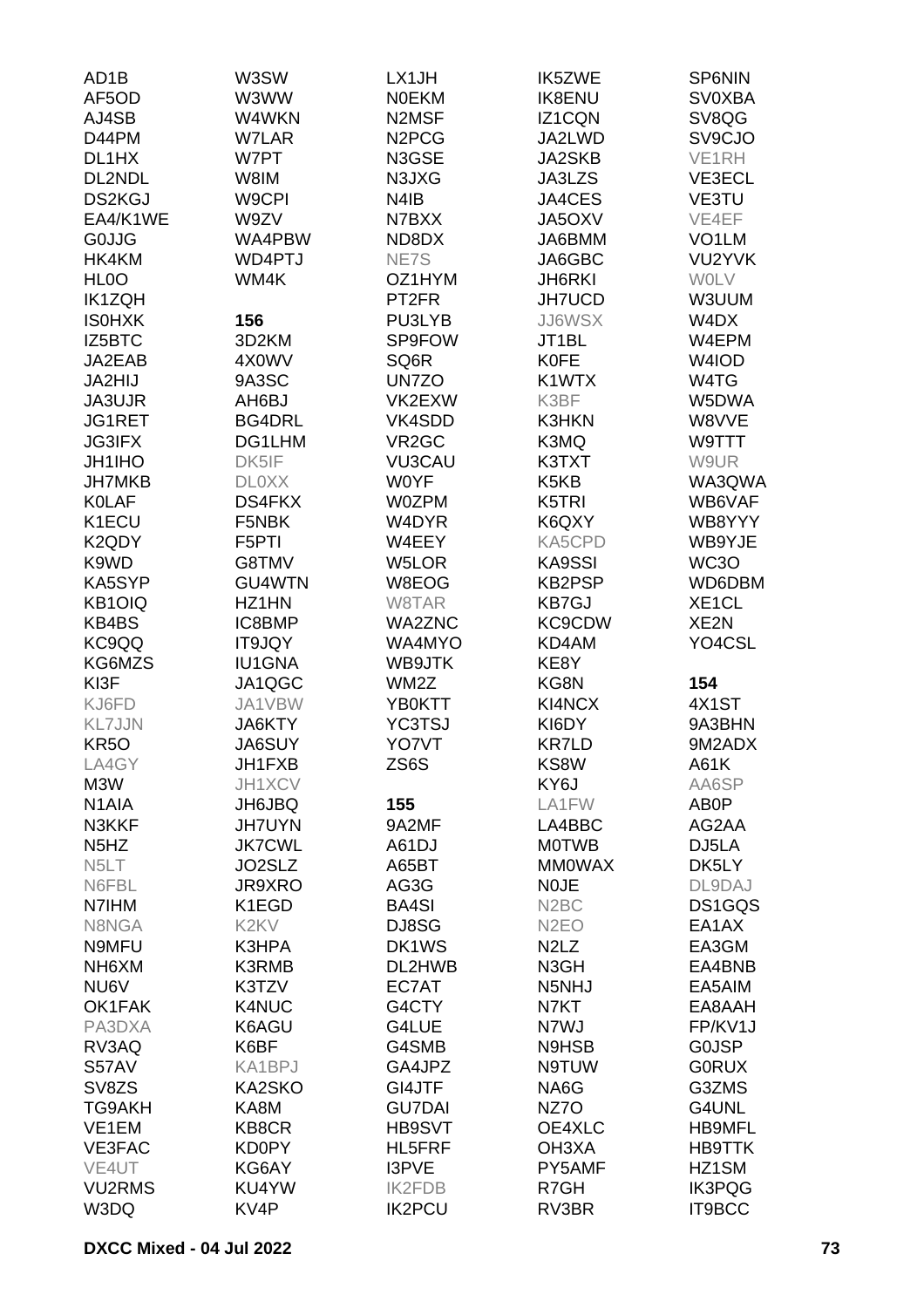| JA1OGX             | <b>WJ0F</b>       | KJ4FSU                         | HB9DOD                        | RC7LI              |
|--------------------|-------------------|--------------------------------|-------------------------------|--------------------|
| JA4IR              | WR1B              | KL7CN/W6                       | <b>HLOU</b>                   | SM6JQZ             |
| JG3LDD             | WR4FT             | KS3K                           | <b>HL2XIQ</b>                 | SV3CKY             |
| <b>JH0LQD</b>      | XE2SI             | KS4YX                          | I2WEQ                         | TF3MH              |
| <b>JI1ITW</b>      | YC1CWK            | KW3JF                          | <b>I3DUB</b>                  | TI2HAS             |
| JM3OTM             |                   | KX5Y                           | <b>IT9TPJ</b>                 | <b>UT0UY</b>       |
| JR2WLQ             | 153               | KZ5JE                          | <b>IZ7DMT</b>                 | <b>V73C</b>        |
| K1WV               | 7N4ABK            | LU9DPM                         | IZ8GDO                        | VE3EXW             |
| K4SWE              | AE7EE             | <b>MOBPQ</b>                   | <b>JA0DOW</b>                 | VE3VJC             |
| K4WQ               | DG1KBY            | <b>MI0GTA</b>                  | JA1PAP                        | VE7RG              |
| <b>K7HRO</b>       | EA1CJ             | <b>MMOINH</b>                  | JA2EDG                        | VO <sub>1</sub> BQ |
|                    |                   | N <sub>1</sub> AKN             |                               | VR2VGM             |
| <b>K7PN</b>        | EC8AFM            |                                | JA4GZK                        |                    |
| <b>KA0MQA</b>      | ES1BH             | N <sub>1</sub> FOR             | <b>JA4JSL</b>                 | W1/VK2JBM          |
| KB1ODO             | FM1AG             | N <sub>2</sub> PKP             | JE6JZP                        | W2MLS              |
| KD <sub>2</sub> KC | G0IYZ             | N5CM                           | JF1LJB                        | W2SW               |
| <b>KE7WUD</b>      | G4FDX             | N5TGZ                          | <b>JG5UWK</b>                 | W3OFT              |
| KG6T               | G4TGK             | N6DXX                          | JH2JNU                        | W3SM               |
| KI4SP              | GW3SB             | N7MDW                          | JH2JYN                        | W6EA               |
| KK6U               | <b>HB9FUR</b>     | NH7U                           | JH8MZF                        | W7EK               |
| KM4AHP             | <b>IK7JPJ</b>     | NK4R                           | JJ0OAP                        | W7FS               |
| KP4/K7GM           | <b>IW4ECF</b>     | NR4C                           | JL1BNE                        | W7GDK              |
| KR6DJ              | IZ5CLJ            | OZ7NB                          | JM8LND                        | W7II               |
| <b>NOQLT</b>       | <b>JA0DVE</b>     | PH4X                           | <b>K0HW</b>                   | W7UUU              |
| N <sub>1</sub> KY  | JA2ZJW            | RA9SK                          | K4CX                          | W7YEY              |
| N4UMC              | JA3POW            | RX3DFW                         | K5SAN                         | W8MHV              |
| N6ITY              | JE3UBB            | S51MP                          | K7XV                          | W8NT               |
| N6WBL              | JF1PTU            | <b>V31CQ</b>                   | K9BM                          | W8WWC              |
| N7SCS              | <b>JG7NIH</b>     | VK4ZP                          | K9DID                         | WA2CXA             |
| N8OM               | JH6JWE            | W6BXQ                          | K9MQ                          | WA6HQQ             |
| N9AVC              | <b>JH7IUD</b>     | W8BFT                          | KA1GXW                        | <b>WB0DHB</b>      |
| NC4VA              | JH9CEN            | WA4BCS                         | KA2VZX                        | WB4WXE             |
| NK <sub>5</sub> A  | JJ1SZA            | WA5ICA                         | KA8HDE                        | WC2W               |
| NQ7G               | <b>JJ2RON</b>     | WA5ZEK                         | KB1OY                         | WD8EOM             |
| PS8RV              | JR3LSV            | WB6PIH                         | KB5RZY                        | <b>WL7CG</b>       |
| R <sub>1</sub> AV  | JR4CTF            | WB8EYE                         | KE3MX                         | XE1REF             |
| R3FP               | <b>K0UH</b>       | WB9FQS                         | KE6KJD                        | ZC4RF              |
| RW3AX              | <b>K0VG</b>       | WE <sub>1</sub> H              | KF4MXS                        | ZL2US              |
| SA6AQP             | K1ECK             | <b>WK0DX</b>                   | <b>KG4TEI</b>                 | ZL3TY              |
| SK3LH              | K <sub>1</sub> VU | WP4NEG                         | KG4Y                          |                    |
| <b>SV0EA</b>       | K2BA/4X           | WU1E                           | KI4MNR                        | 151                |
| SV9ADH             |                   | <b>WY7YL</b>                   | KN4NN                         |                    |
|                    | K <sub>2</sub> SO |                                |                               | 3G1B               |
| UT1WL              | K <sub>2</sub> ZA | XE2AI                          | N <sub>0</sub> OJ             | 9A2GB              |
| VE2WAT             | K3OQ              | YB1TIA                         | N <sub>1</sub> <sub>IV</sub>  | 9A4HP              |
| VE6KDX             | K4DR              |                                | N <sub>2</sub> BMK            | AA2RD              |
| VQ9LA              | K4MVM             | 152                            | N <sub>2</sub> H <sub>O</sub> | AA3DY              |
| <b>WOMRZ</b>       | K4YY              | 7M4NHA                         | N6AZR                         | AA4HV              |
| W1AVK              | K5YPV             | AB5OR                          | N6SPP                         | <b>BV7WB</b>       |
| W1TEF              | <b>K7NAA</b>      | AD6WL                          | N9NFT                         | DD7ZT              |
| W2MIE              | K7WR              | AK4NG                          | N9UC                          | DG8KAD             |
| W2NLS              | K9MU              | AL7JR                          | NC9N                          | DH8SL              |
| W4TWB              | K9UK              | <b>BG3ITB</b>                  | NT8Z                          | DK1NM              |
| W4VZH              | K9WIS             | CO <sub>2</sub> W <sub>Z</sub> | OE1HBC                        | DK5NAD             |
| W7SE               | KB1WV             | DJ4LR                          | PA3GNZ                        | DL/AG7N            |
| W8NUE              | KG4HKM            | DL3FCG                         | PP7JR                         | DL1DQR             |
| W9NWY              | KG4QIV            | F6GYF                          | PY2FSG                        | <b>DL7UST</b>      |
| WB9QDL             | KI4EZC            | G4FFN                          | R <sub>0</sub> CY             | F5MFV              |
| WI8W               | KI5LR             | <b>GIOUJG</b>                  | R4BZ                          | F5UL               |
|                    |                   |                                |                               |                    |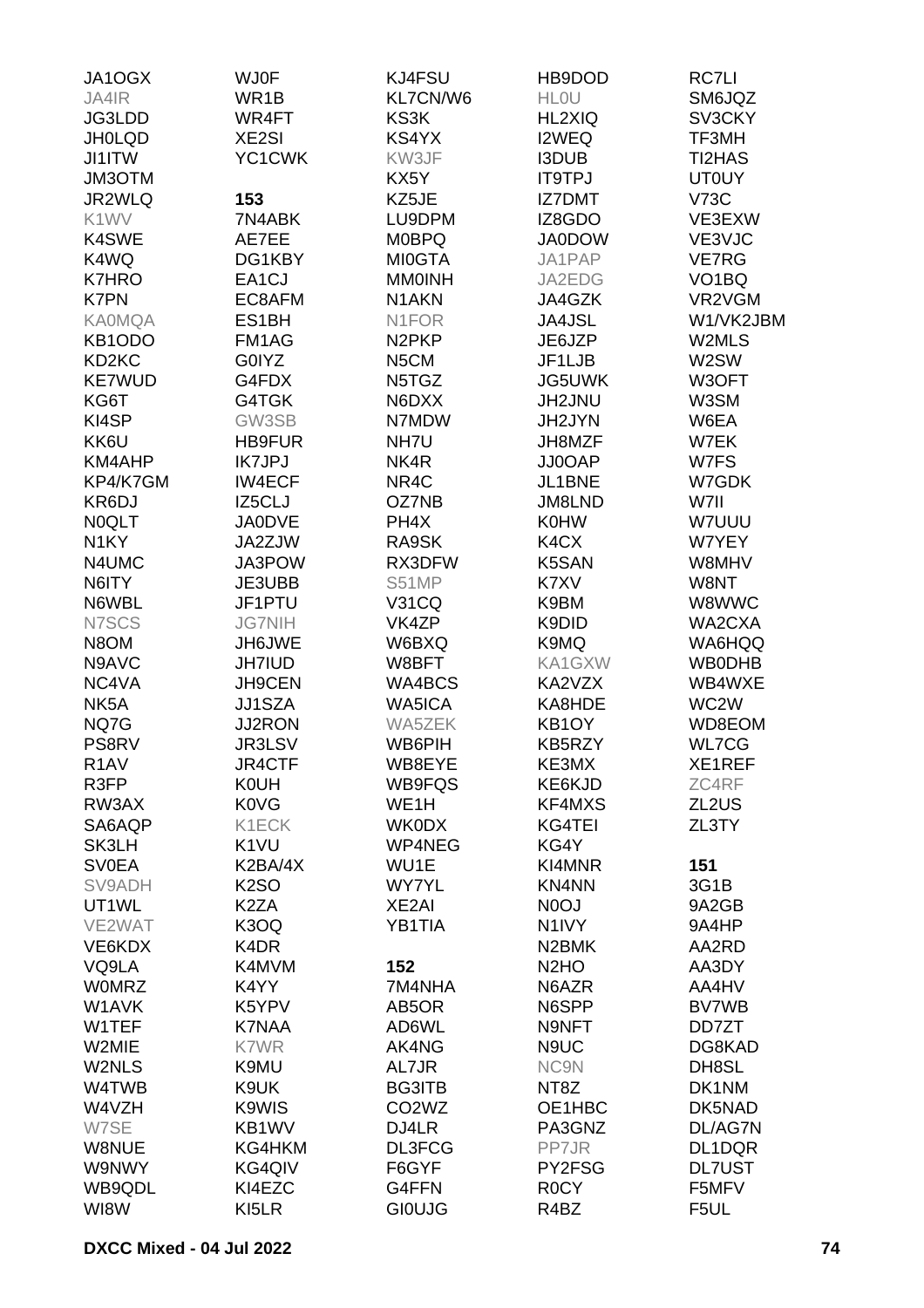| G3ZRN              | RC8SC              | AF5DM         | <b>K0RO</b>                   | N7IX                |
|--------------------|--------------------|---------------|-------------------------------|---------------------|
| G4YLM              | RW9JD              | AL7ON         | K1BDC                         | N7MGW               |
| GI3ZCK             | <b>SMOIHR</b>      | BG8GAM        | K <sub>1</sub> DM             | N7OTR               |
| HA5WU              | SP7RZR             | BH3DHE        | K1LEE                         | N7TWS               |
|                    |                    | CT7AJL        |                               | N8HM                |
| <b>HK3JRL</b>      | SP8BA              |               | K <sub>2</sub> DT             |                     |
| <b>HSOACS</b>      | SV1CJF             | DH1PM         | K <sub>2</sub> PH             | N8JS                |
| <b>IT9CDU</b>      | SV <sub>2</sub> JU | DH1TS         | K3KI                          | N8KSG               |
| IZ8GEL             | SV2MIN             | DJ9GS         | K3NGV                         | N8YN                |
| <b>JA0CJK</b>      | TA3YJ              | DK5KF         | K4BYT                         | N9MT                |
| JA2HJA             | TC10SWAT           | DL1TQ         | K4CTL                         | ND9X                |
| JA3CYY             | TC <sub>2</sub> C  | DL2JR         | K4FTO                         | NX3Z                |
| JA4NIM             | UA1ZFG             | DL2NEW        | K4LVZ                         | OE2WUM              |
| <b>JA7OBO</b>      | UT <sub>1</sub>    | <b>DL7VEA</b> | K6KML                         | OE9CBV              |
| JE1SBS             | UX8IR              | DP8M          | K6ZI                          | OH4NVX              |
| JF1EGX             | VA2EBI             | F5KSE         | K9ID                          | OZ1IKW              |
| JG1RDV             | VE <sub>5</sub> UO | F8BXG         | K9JO                          | PA1GYS              |
|                    |                    |               | K9RE                          |                     |
| JH1HDD             | VX3100             | <b>HB9DLI</b> |                               | PI4FRG              |
| JI1HSV             | <b>W0BNE</b>       | HB9EVC        | KA2KEI                        | RA3PPA              |
| JI6BEN             | W2WP               | HI8S          | <b>KB5FIO</b>                 | <b>SMOJCA</b>       |
| <b>JK1AKA</b>      | <b>W4ALA</b>       | HL4CKT        | KB8UEY                        | SM6YEC              |
| JM1EKM             | W4CMG              | <b>HS1NIV</b> | KC1WD                         | <b>SM7JKY</b>       |
| <b>JN1XNI</b>      | W4HRA              | <b>IK8NII</b> | KC2OSR                        | SP3BP               |
| JR5XNU             | W5CTV              | <b>IV3YND</b> | KC2YRJ                        | SV1MNE              |
| K1JMH              | W6ROX              | <b>IW3HKY</b> | KC4BEM                        | SV <sub>1</sub> RZE |
| K <sub>2</sub> SWL | W6WY               | IZ2KSF        | <b>KC9TC</b>                  | T91ELD              |
| K3JPT              | W6YXY              | IZ2ZNN        | KD9AM                         | TG9CB               |
| K4AVX              | W7DIF              | IZ6FXS        | <b>KE7TAC</b>                 | UN8FM               |
| K4ED               | W9JXN              | <b>JA0HZR</b> | KG6WU                         | UT7AW               |
|                    |                    |               |                               | VA3DP               |
| K6GYL              | <b>WA3TRE</b>      | JA2FSU        | KH6CS                         |                     |
| K6JOX              | WA4ERU             | JA2QPD        | KI <sub>5EI</sub>             | VA3VU               |
| K6UF               | <b>WA4GIF</b>      | JA3MAT        | KJ4OAS                        | VA6AM               |
| K8IR               | <b>WA9WKK</b>      | JA6KLP        | KK4BMB                        | VE1CTW              |
| K9PB               | WA9ZVF             | <b>JA7VXB</b> | KM2T                          | VE <sub>1</sub> YY  |
| KA1HFL             | <b>WB7AC</b>       | JA8MIO        | KM4DR                         | VE2BK               |
| KC2YRB             | WC4R               | JE2TUW        | KM4IYW                        | VE3CBK              |
| <b>KC3NIE</b>      | WD4EGF             | JF2UZW        | KM6RR                         | VE3GT*              |
| <b>KC4APN</b>      | WG3K               | JF9BLA        | KN4GB                         | VE3JDF/W4           |
| KC8WH              | WJ2T               | JG1FGL        | KO0D                          | VE3TG               |
| KG5AVT             | WN8U               | JG3PTB        | KU0G                          | <b>VE7BST</b>       |
| KJ6VC              | XE3RT              | JH1BCS        | KV4QS                         | VK4BRT              |
| KM6AZ              | YB1HK              | JH1WHZ        | <b>KW4PRO</b>                 | VU <sub>2</sub> XO  |
| KO8V               | YU7AE              | <b>JH3FGI</b> | KX4KU                         | W1DOC               |
| <b>KR6NU</b>       |                    | JH6BPG        |                               | W1KV                |
|                    | ZL2ATU             |               | KY7J                          |                     |
| LA6SK              | ZL2JAA             | <b>JI1AYF</b> | LA7IM                         | W <sub>1</sub> PL   |
| LU4EG              |                    | <b>JJ1XGF</b> | LU1AS                         | W <sub>1</sub> TI   |
| N <sub>2</sub> YU  | 150                | <b>JJ2NWI</b> | <b>MODXA</b>                  | W <sub>2</sub> CCW  |
| N3CFA              | 4X1DF              | JM8GJB        | <b>MONGN</b>                  | W3MLK               |
| N3JIX              | 7K2CWZ             | JN1JYD        | <b>MM0RYP</b>                 | W4ANT               |
| N3LH               | 9A2WB              | JO1GRR        | N <sub>1</sub> FW             | W4ZUG               |
| N5IQI              | AA2BY              | JO1XHA        | N <sub>2</sub> Q <sub>R</sub> | W5BOL               |
| N5YPJ              | AA9UM              | JR1FOH        | N3DF                          | W5JX                |
| N7HJL              | AC4OB              | JR1GSE        | N3VO                          | W5NDK               |
| N8VW               | AC5SU              | JR1LNM        | N4MTW                         | W5RRP               |
| N9DFD              | AD2TM              | <b>JR2CAK</b> | N4UPX                         | W5ST                |
| NO9Q               | AE5SK              | JR8ORC        | N <sub>5</sub> BR             | W5TV                |
| PY4AUN             | AE7VA              | <b>KOJPJ</b>  | N6ADO                         | W6DAO               |
|                    |                    |               |                               |                     |
| PY4RGS             | AF4RK              | <b>K0MN</b>   | N6XLE                         | W7FEO               |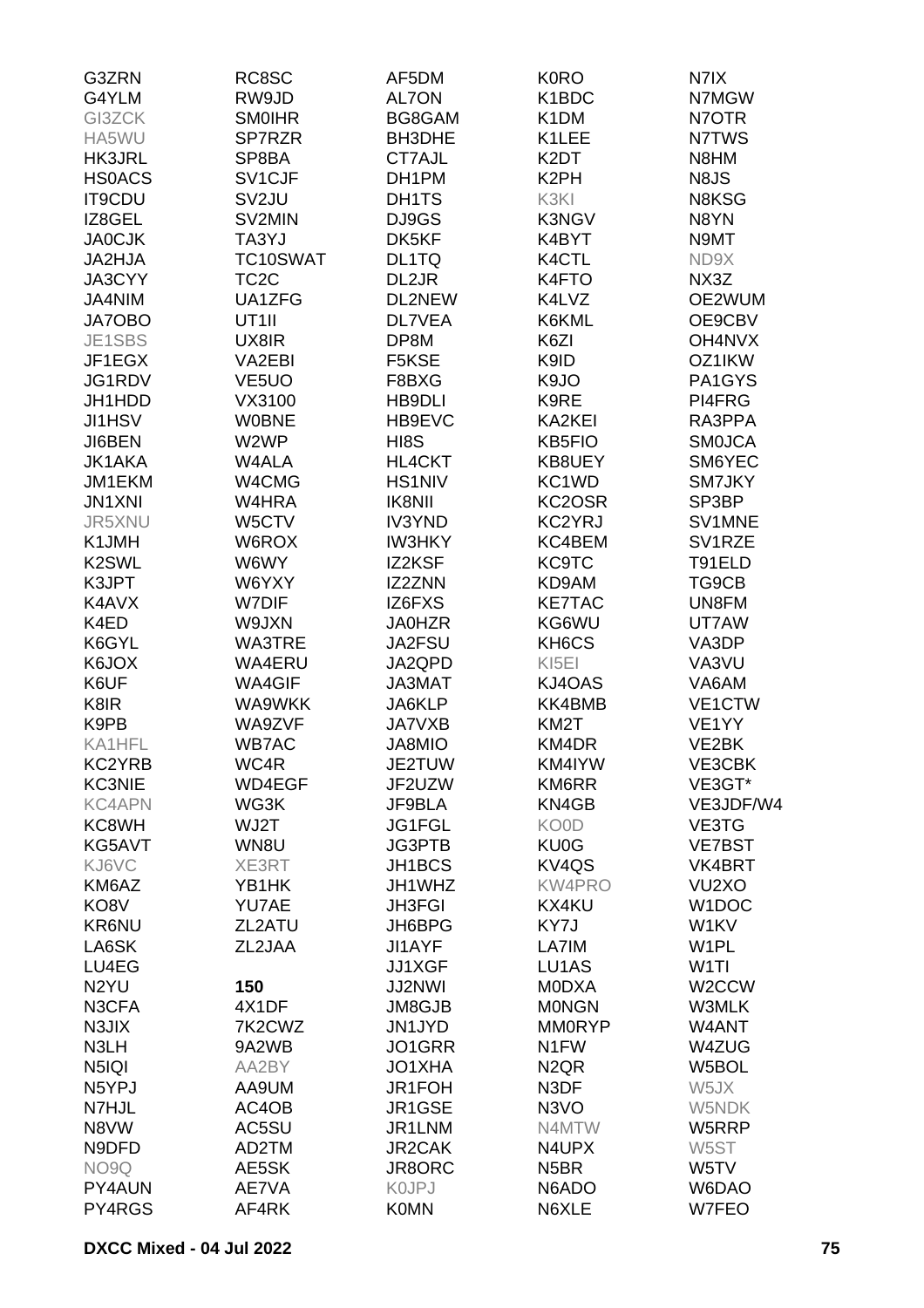| W8FEM              | KO4EA                         | K5WLQ              | F6CBL                          | DK4AD              |
|--------------------|-------------------------------|--------------------|--------------------------------|--------------------|
| W9IFW              | LA5RBA                        | KB3CWQ             | G3FNM                          | DS2QJS             |
| WA1WK*             | LA6WDA                        | KB5HPL             | HB9GVJ                         | EA3WX              |
| WA2DHG             | M0GVZ                         | KB6OQJ             | HB9GZE                         | EA4GHB             |
| WA2ONG             | N <sub>1</sub> GKX            | KC1YR              | HI8SMX                         | ES3VI              |
| WA2VUM             | N4VLH                         | KC9ELU             | <b>IK8JZO</b>                  | F6JSZ              |
| WA3PTF             | N4WV                          | <b>KD0KZE</b>      | JF3VAX                         | HB9POU             |
| WA5MS              | N5WJ                          | KE1AK              | <b>JH7XRZ</b>                  | JA3YQD             |
| WA8CXU             | N8DV                          | KM6CW              | JT1DA                          | <b>JE5HTN</b>      |
| <b>WB0U</b>        | NA <sub>2N</sub>              | KN6WV              | K1MDA                          | JG1GWL             |
| WB4JTT             | NA3E                          | KU6R               | K3MAW                          | JG1KYL             |
| WB4PHC             | NE4N                          | KZ7O               | K4KNO                          | JM1WBB             |
|                    |                               |                    |                                |                    |
| WB5LBT<br>WC7X     | NJ3I                          | LZ1JP              | KA1CH                          | <b>JS6PSH</b>      |
|                    | NZ <sub>5</sub> N             | <b>N0BAV</b>       | KG6N                           | K <sub>1</sub> CQ  |
| WD6EIW             | OZ4LP                         | N <sub>2</sub> LK  | <b>KL7NW</b>                   | K1DFT              |
| WU6K               | PA1KO                         | N <sub>2</sub> PN  | <b>KNOW</b>                    | K4AZV              |
| YO2MNU             | PU2GTA                        | N <sub>2</sub> VRA | KU8T                           | K4EZS              |
| ZS <sub>2</sub> CR | RU7J                          | N3RA               | LA2XNA                         | K4MU               |
|                    | RV3AMV                        | N8ZH               | <b>MM0DGI</b>                  | K5JU               |
| 149                | <b>SM7DVF</b>                 | NA9D               | <b>NONHW</b>                   | K7OVW              |
| 9A1CFR             | TR8IG                         | NS <sub>1</sub> H  | N <sub>1</sub> C <sub>NG</sub> | KB4EE              |
| <b>AC0KK</b>       | VE6BIR                        | OD <sub>5</sub> ZZ | N4MB                           | <b>KB7NJV</b>      |
| AE4EC              | W4TIJ                         | OK2CSU             | N4MY                           | KD2HRD             |
| DD2MON             | W5EN                          | OZ1ENH             | N4SV                           | KF7CG              |
| DL1DAX             | W6ZS                          | PU8YPL             | N4YFV                          | KF8MY              |
| DL1YDD             | W9LW                          | PV8AJ              | N6HGK                          | KJ4ZM              |
| F8BQQ              | WA9RVM                        | PV8BR              | N7BU                           | KM6JD              |
| G1IOV              | WB2GJD                        | PY5MJ              | N8CEP                          | KQ4VT              |
| <b>HA0NDT</b>      | WB6UNG                        | RL3AN              | NF <sub>5</sub> Z              | LU8DK              |
| HB9DTE             | WK6I                          | SP9BGS             | NR <sub>1</sub> L              | N <sub>1</sub> CHP |
| HL1/N8HI           | WM6Y                          | TA3MHA             | NT3U                           | N <sub>2</sub> FT  |
| <b>IW4AOT</b>      | WN2DX                         | UA2FF              | OE1MHL                         | N2NMT              |
| IZ8MWG             | XE1VVD                        | VA3JFF             | OY3JE                          | N3FHW              |
| <b>JA0AMN</b>      | YB <sub>1</sub> LZ            | VE3PSD             | UN6GVA                         | N7KFL              |
| JA1BF              | YT1AC                         | <b>WOJAR</b>       | VU <sub>2</sub> UR             | N9BUB              |
| JA1FY              |                               | W2EBM              | <b>W0BB</b>                    | NC4WS              |
| <b>JH0CCK</b>      | 148                           | W4ELP              | <b>WOLEN</b>                   | NN4J               |
| <b>JK1LSE</b>      | 6M0HZ                         | W4GAL              | W1FXT                          | OE1ZNC             |
| JK1PEC             | 9J2HN                         | W8ERM              | W3CRI                          | PY7BC              |
| JP1KHY             | AB4VV                         | W8GAZ              | W3WTD                          | SQ5WWK             |
| JR1ZIY             | AI6LY                         | W9TVX              | W4ZF                           | VE1BQU             |
| K1KF               | AJ4JJ                         | WB6ARK             | W5YH                           | VE <sub>2</sub> PI |
| K4DXT              | AL7X                          | WW0A               | W9KKN                          | <b>VE7GEL</b>      |
| K7EE               | CM2RSV                        | XE2YUL             | WF8I                           | VE7IO              |
| K7QXG              | EA4LU                         | YB1ME              | WO8USA                         | VK2AMT             |
| <b>K7TNJ</b>       | EA5X                          | ZF <sub>2RV</sub>  | YB9UA                          | <b>WOTUP</b>       |
| K8BHP              | G6BFP                         |                    | YO3DLK                         | W3JJL              |
| K8ZCT              | <b>G7CNF</b>                  | 147                | ZL2BMH                         | W3QU               |
| K9TVG              | GJ4ICD                        | 5Z4JD              |                                | W3SOX              |
| KC2GOW             | <b>IK3UVI</b>                 | 9A5YY              | 146                            | W4GTM              |
| KC2YRC             | JF7QUE                        | AA7DO              | 4X4OQ                          | W4TVQ              |
| KD3EX              | JG1RWM                        | AG7T               | 7K3TFX                         | W7ZY               |
| KD8LU              | JG2CNZ                        | BA4RD              | <b>AC0XY</b>                   | W9BM               |
| KE9DZ              | JM1MTE                        | CY0/VA1AXC         | AJ3M                           | W9HLQ              |
| KG0QG              | K <sub>1</sub> JT             | DC <sub>2</sub> KN | AL7MU                          | WA5WA              |
| <b>KN4PSS</b>      | K <sub>2</sub> CDP            | EA1EH              | CO8ZZ                          | <b>WB0LDJ</b>      |
| KN6RO              | K <sub>2</sub> W <sub>X</sub> | EA8ZT              | DK1EAW                         | WB2TVS             |
|                    |                               |                    |                                |                    |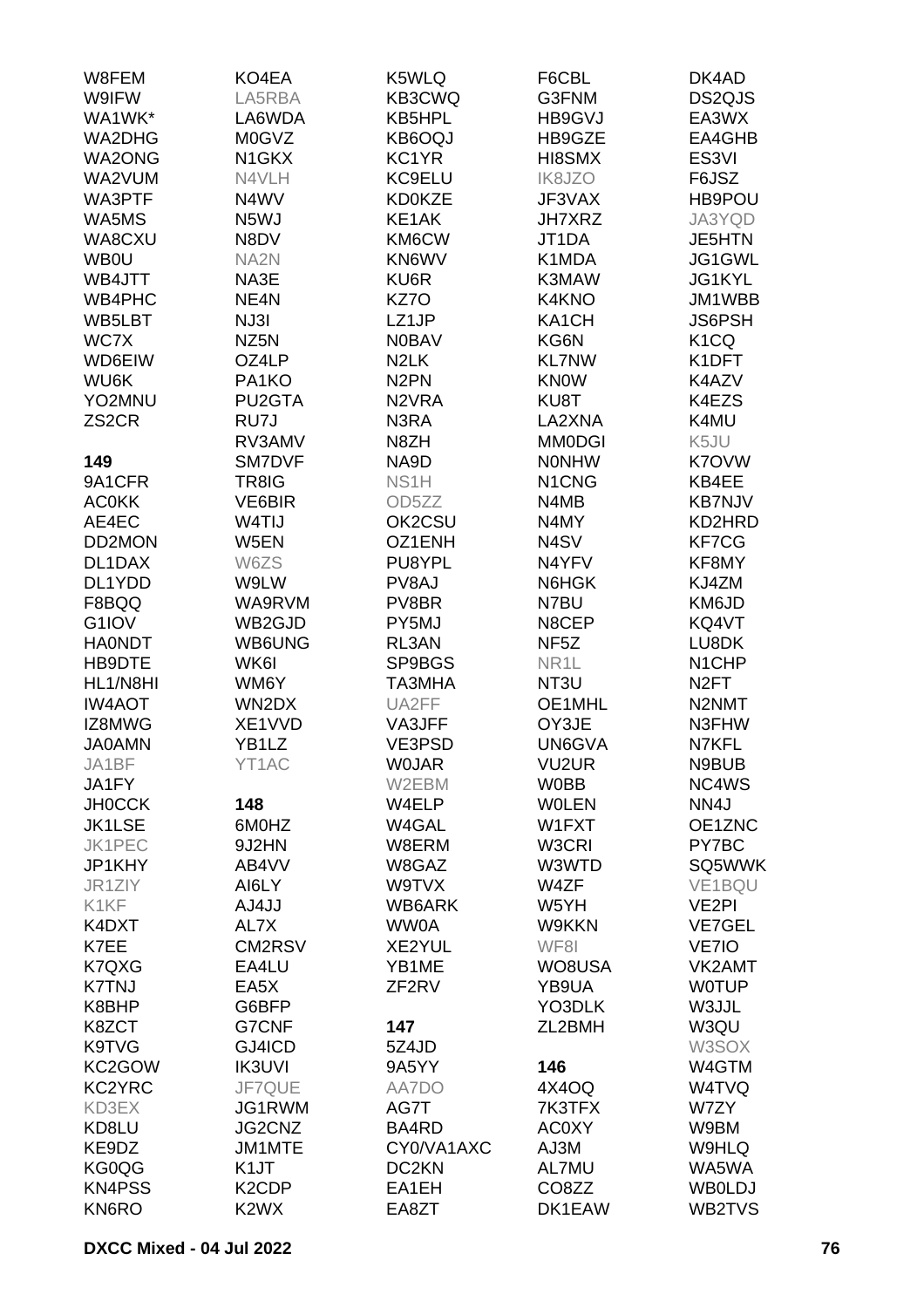| WF3N               | WX7P               | SM7GUY            | PY2YZ                         | KA9NFE                          |
|--------------------|--------------------|-------------------|-------------------------------|---------------------------------|
| YL3JI              | YB3LZ              | SP9IVD            | S9SS                          | KB3MP                           |
| YV4ABR             | YU4XA              | W1KX              | SP5XOV                        | KB9YGD                          |
|                    |                    | W1NXB             | SV1EEM                        | KC5CMX                          |
| 145                | 144                | W1UOY             | <b>VE7CXN</b>                 | <b>KE0CP</b>                    |
|                    |                    | W2WCE             |                               | KI4FW                           |
| AB8M               | 6K5THV             |                   | VK2BNG                        |                                 |
| AD6HV              | AB9RY              | W4CWL             | W1RHQ                         | KK4E                            |
| AE4CR              | AF6GQ              | W6SDM             | W2AVA                         | KM4FTK                          |
| AI2I               | AF6HC              | W6WTJ             | W4TMR*                        | KN8S                            |
| DJ3XM              | DJ4CF              | W8BAR             | W5LD                          | N <sub>1</sub> IV               |
| <b>DLONW</b>       | EA4GA              | W9AEK             | W5YCX                         | N <sub>2</sub> B <sub>D</sub> C |
| DL1DWI             | EA6MS              | WA3MVQ            | WA4BRX                        | N5IVZ                           |
| EL2BG              | EI4GD              | WB9OVV            | WW6G                          | N6DBF                           |
| <b>G0DHZ</b>       | F1OBJ              | WR5O              | XE2YWB                        | N6KI                            |
| <b>GOKPE</b>       | F8BKD              | ZL1ANF            | ZL4FZ                         | N8AJN                           |
| G4HCC              | HL3EGR             | ZP5FAF            |                               | N9CPW                           |
| GW4HDR             | <b>IQ0PG</b>       |                   | 142                           | N9RU                            |
| <b>HL0ZX</b>       | IT9ZYT             | 143               | 9A2TX                         | N9YKE                           |
| HL2DNU             | IV3GHI             | 3DA0TM            | 9X5AA                         | NT3S                            |
| IU5KZG             | IZ8LJZ             | 7L1TTH            | AB2DE                         | NX9G                            |
| JA1QDB             | JA1YAX             | 7N3KFQ            | AC7GL                         | PR7BCP                          |
| JA3VOV             | JA3ARP             | 9A5VS             | AE4S                          | S57F                            |
| JH8XVH             | JA3DAZ             | AB1NE             | AK2S                          | SA5CDO                          |
| JL4LWL             | JH1LYO             | DF0AD             | <b>BD7IBN</b>                 | SQ6RGK                          |
| K <sub>1</sub> STB | <b>JK1PCK</b>      | DH9DX             | <b>BD8NBG</b>                 | SV2HNC                          |
| K3IO               | <b>K0HOA</b>       | DL8HCY            | CT1DYH                        | W1DY                            |
|                    |                    |                   |                               |                                 |
| K4YYM              | K2ADA              | EA3TA             | CT8/K0RUI                     | W2CSA                           |
| K9BIZ              | K4VD               | EB8AIU            | DJ6YL                         | W4OXB                           |
| KA5OUN             | <b>K5OOL</b>       | IZ7DJS            | DJ7LH                         | W6FY                            |
| <b>KC0INP</b>      | K7EK               | JA1DOQ            | DL5DBY                        | W8JJ                            |
| KC2ZVM             | <b>K7EUG</b>       | JA1HTR            | DS3BBC                        | <b>WA0TXT</b>                   |
| KD4JO              | K9RU               | JA3CHQ            | EA1EWC                        | WB2YIP                          |
| <b>KE0QPG</b>      | KA2IRQ             | JE8TTS            | ER <sub>1</sub> VS            | WB8HWO                          |
| KE8PX              | KA3EAJ             | JR6AZ             | <b>HB9TRQ</b>                 | <b>WC7WB</b>                    |
| KI4A               | <b>KB1GKN</b>      | K1MWF             | HI8K                          | WW5AA                           |
| KI4KWR             | KC4IK              | K1VMT             | <b>HK5FCI</b>                 | Z24EA                           |
| <b>KJ7KOJ</b>      | KD4MM              | K <sub>2</sub> TF | HL1AZH                        |                                 |
| KN4WOJ             | KF9PY              | K3AXB             | <b>I8EBB</b>                  | 141                             |
| KX5U               | KN4VV              | K3UZ              | <b>IN3TJK</b>                 | 2E1AYS                          |
| LA6OK              | KO <sub>4</sub> OL | K4BRU             | <b>IU3FBL</b>                 | AA2TH                           |
| LX2KD              | KP4MS              | K5DXX             | <b>IWODGJ</b>                 | AB9A                            |
| <b>MOCNP</b>       | LU2MCX             | K7FB              | <b>IWOECV</b>                 | BV6CC                           |
| <b>MOCQS</b>       | N <sub>2QQF</sub>  | K9IMM             | JH2QMT                        | DO6LE                           |
| N <sub>1</sub> DA  | N <sub>5</sub> EP  | KB2DJJ            | JM4VCB                        | EA4EDI                          |
| N <sub>1</sub> JY  | N8HTG              | KB6IGK            | JP7SZL                        | EA4EJN                          |
| N3DQU              | NB <sub>0</sub>    | KC2FM             | K1HK                          | EA6/W3DM                        |
| N5CRC              | NF <sub>1R</sub>   | KF <sub>6</sub>   | K <sub>1</sub> L <sub>Z</sub> | EA8IK                           |
| N6ERD              | NJ8J               | KK9O              | K4FT                          | EI2HIB                          |
| OE4KMU             | NU7E               | KR <sub>2</sub> C | K4KZE                         | <b>GOEML</b>                    |
| ON6LP              | OE4NKB             | N4AB              | <b>K4OO</b>                   | <b>HB9FMJ</b>                   |
| PA3EYC             | OE8MOS             | N7AM              | K5BQJ                         | HK6W                            |
| R <sub>1</sub> AI  | OH <sub>1</sub> TD | N9AAA             | K5HAT                         | <b>IV3BXV</b>                   |
| SM5BRK             | ON8MT              | N9EF              | K5NE                          | <b>IW6CAE</b>                   |
| UA3IKI             | PA3AQL             | N9NUP             | K5RAV                         | IZ8GEX                          |
| W4DRK              | PA3CSG             | OD5/LA4GHA        | K6JS                          | JA1DZZ                          |
| W5KB               | RN1AR              | <b>ON7EE</b>      | K9MOT                         | JE3SUZ                          |
| WJ1R               | <b>S50E</b>        | PP8DA             | KA8TBW                        | <b>JM1PTA</b>                   |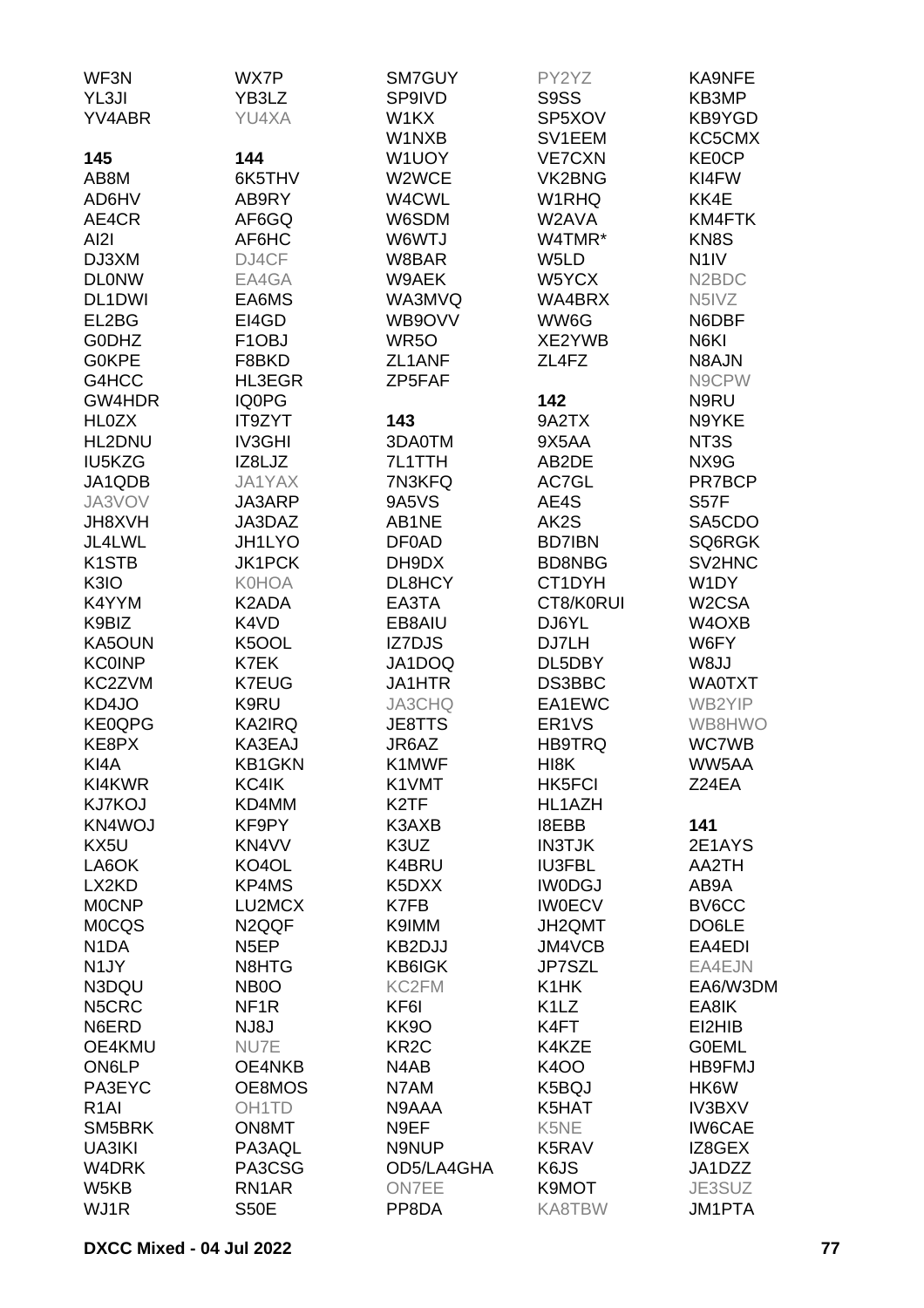| JP3OPW                        | <b>JN3TSY</b>      | YO2MAX                         | SV2KBB                         | N <sub>5</sub> LVR |
|-------------------------------|--------------------|--------------------------------|--------------------------------|--------------------|
| K5BTV                         | JR1WJM             | YO3GD                          | VE2EB                          | N6HI               |
| K6EV                          | <b>JR9RKU</b>      | YV4FJJ                         | VE6TA                          | N9ADG              |
| K7JLF                         | <b>KOIDX</b>       | YV5GJC                         | VE7FO                          | NJ2X               |
| KB3P                          | K <sub>2</sub> GLP | ZR <sub>2</sub> A              | <b>VR2UNG</b>                  | NT <sub>2</sub> F  |
| KB5IAV                        | K4OAQ              | ZS3SH                          | <b>WOJPL</b>                   | OK1VP              |
| KD4YDD                        | K4TAX              |                                | W1RDQ                          | ON4RBO             |
| KH6/NA2U                      | K4ZDT              | 139                            | W4KKX                          | OZ2BX              |
| N <sub>1</sub> AO             | K8BHU              | 4I1AWM                         | W <sub>5</sub> CS              | OZ7MHZ             |
| N <sub>2</sub> EIK            | K8NU               | 6K2EJJ                         | <b>WA4MFK</b>                  | PA <sub>1</sub> CA |
| N <sub>5</sub> D <sub>X</sub> | K8WV               | 7K3CZU                         | WA8KOO                         | R <sub>1</sub> CF  |
| NA3A                          | <b>KC9ARN</b>      | 9L1YXJ                         | WW4CP                          | UA9OG              |
| NG <sub>11</sub>              | KC9LFD             | AA1XO                          | WZ4Z                           | VA2TY              |
| NP4H                          | KD7F               | AB6MB                          | <b>XV9TH</b>                   | VE2NY              |
| PP7ZZ                         | KE4UNA             | <b>BD7BW</b>                   | YB9DE                          | <b>VE7RE</b>       |
| SM6DID                        | KG5EIU             | C6ARW                          | ZL2RX                          | VK2IS              |
| SV3ICL                        | <b>KH7R</b>        | CT7AKW                         |                                | VK6HZ              |
| UZ5DZ                         | KK8K               | CX2AQ                          | 138                            | VK8JM              |
| V51B1                         | KL7U               | DD2WW                          | 7K1VKU                         | W1BBQ              |
| VA3DEF                        | KM4RK              | DK1TW                          | <b>AA0TT</b>                   | W4DNZ              |
| W1HZ                          | KS9A               | DK2BK                          | AC4UR                          | W4LB               |
|                               | KV5WS              | EW4R                           | BV2LA                          |                    |
| W9CYA                         |                    |                                |                                | W5MSR              |
| W9FGH                         | KX4AA              | F6BIP                          | DL3NCW                         | W6IW               |
| WA2DGD                        | LA1DGA             | <b>I4JUQ</b>                   | DM4EZ                          | W8GWS              |
| WA6NKM                        | LA9KY              | <b>IK0SDQ</b>                  | ER <sub>5</sub> LL             | W8ISG              |
| <b>WB0QLU</b>                 | N1FUS              | JA1UPA                         | EW2NN                          | <b>WA7ELK</b>      |
| WD6CHW                        | N <sub>2</sub> CK  | <b>JE7DMH</b>                  | F <sub>1</sub> URL             | <b>WA9EIC</b>      |
| <b>WM0L</b>                   | N <sub>2</sub> SAB | JG2GSY                         | F4WCM                          | WB5SHV             |
| WV9L                          | N4WBJ              | <b>JG7DIJ</b>                  | HK5NLJ/3                       | WB8NUT             |
| XE <sub>1</sub> TD            | N5YJZ              | JJ2NMS                         | <b>IK2CNC</b>                  | XE1/AA0AA          |
| YC9MKF                        | N6WLF              | JK6HCZ                         | <b>IWOFGX</b>                  |                    |
| ZL1ACZ                        | N9JKF              | JP1AVZ                         | JA9QOY                         | 137                |
|                               | NK <sub>5</sub> G  | JR2YIH                         | JG1LZP                         | AA4NO              |
| 140                           | NN <sub>4U</sub>   | K0AYO                          | <b>JG5VFK</b>                  | AA8DV              |
| 5T <sub>2</sub> AI            | NS <sub>2R</sub>   | K2IBH                          | JH1XJQ                         | AB8RL              |
| 7L1UVF                        | OE2CZN             | K3CB                           | <b>JH3TCC</b>                  | BD4CQ              |
| 9K2QA                         | OE5OBM             | K4SH                           | <b>JI8FUT</b>                  | BD4UJ              |
| 9M2CNC                        | PR8MET             | K7TU                           | <b>JS2PKR</b>                  | DK5MR              |
| AB4IO                         | RU9W               | K9ZJ                           | <b>KOLDS</b>                   | DL1NGL             |
| AK2U                          | <b>SK0BU</b>       | <b>KA2TGQ</b>                  | K1NZ                           | EA3GLB             |
| CO8RH                         | VE2OCH             | KA5ETS                         | K4QO                           | EA5EFU             |
| <b>DL6NAV</b>                 | VE3YTZ             | KB1UIF                         | K8AF                           | EA5GXE             |
| DL6ZAZ                        | VE6RRD             | KB8RY                          | K8CYV                          | EC3CVA             |
| F8RR                          | VK4LW              | <b>KEOME</b>                   | KA2ZNV                         | F5GGL              |
| G3RWF                         | <b>WOEAR</b>       | KE8NOA                         | KC8LTL                         | G4CFW              |
| G5CTB                         | <b>WONZG</b>       | KJ0G                           | KE3QZ                          | <b>HB9MZI</b>      |
| <b>GIONWG</b>                 | W1FOX              | KZ9P                           | KJ4TZ                          | HK3IKP             |
| <b>I1SCL</b>                  | W3ADO              | LA6VJ                          | KK4OA                          | HL1PET             |
| IZ2XMK                        | W4BUR              | N <sub>2</sub> FJL             | KO6EC                          | IH9GPI             |
| <b>JA0DBS</b>                 | W6ESL              | N <sub>2</sub> M <sub>AD</sub> | KQ6NS                          | <b>ISOFDW</b>      |
| JA1DBG                        | W6XM               | N8ARA                          | KY4L                           | <b>IT9JCA</b>      |
| JA3DX                         | W8EDU              | N9AEP                          | LA3CM                          | <b>IW1GEU</b>      |
| JA3QG                         | W8KRZ              | NF5KF                          | <b>NOEYE</b>                   | <b>IZ3ETC</b>      |
| <b>JA6JIG</b>                 | WA6HHQ             | RM3A                           | N <sub>2</sub> KI <sub>C</sub> | <b>IZ7ANJ</b>      |
| <b>JE2CPI</b>                 | <b>WA7DUH</b>      | SM5COD                         | N <sub>2</sub> L <sub>DU</sub> | <b>IZ7YPK</b>      |
| <b>JH0MVU</b>                 | WZ6G               | SV <sub>1</sub> DPJ            | N <sub>5</sub> EE              | JA3EOG             |
| JM2LOF                        | YE <sub>2</sub> C  | SV1FJF                         | N5KXS                          | JE1UFF             |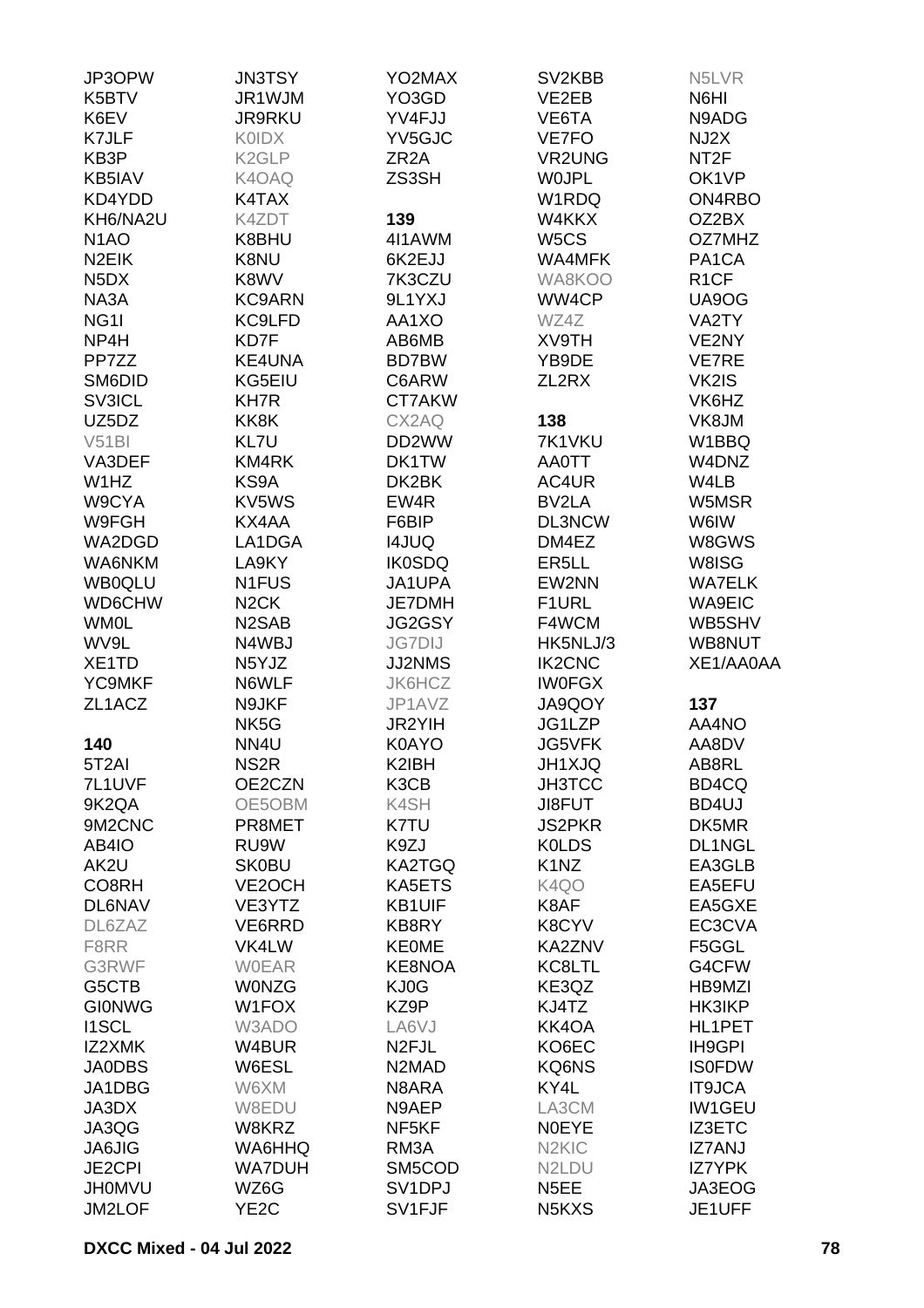| JF1MAD                        | F6FDR              | VE <sub>2</sub> GT | KY4DX                          | HL5BHH                          |
|-------------------------------|--------------------|--------------------|--------------------------------|---------------------------------|
| JF1SPT                        | G4NDM              | VE3ORY             | <b>MIOAHH</b>                  | HR2DX                           |
| JH6EYL                        | GI4MWA             | VE6LL              | N <sub>1</sub> TCH             | HS8KAY                          |
| <b>JI4WHS</b>                 | <b>GM0UDL</b>      | VE6TN              | N <sub>2</sub> SU <sub>B</sub> | <b>IK2IGQ</b>                   |
| <b>JJ1TJD</b>                 | HB9TUZ             | <b>W0GUY</b>       | N3QVB                          | IK5PWB                          |
| JR6KQP                        | <b>IK5VLS</b>      | W <sub>1</sub> SD  | N4JJS                          | <b>JA4TUJ</b>                   |
| K <sub>1</sub> H <sub>G</sub> | <b>IK8NIH</b>      | W2DMU              | N4MTT                          | <b>JG1OIY</b>                   |
| K <sub>2</sub> GLW            | IW8AWZ             | W4EAB              | N7LSZ                          | JL3WSL                          |
|                               |                    |                    |                                |                                 |
| K4AVL                         | <b>JA7TYW</b>      | W4JOB              | N9AJ                           | JN3VQM                          |
| K4UWC                         | JE3UHV             | W7RGL              | NA5TR                          | <b>JS3LSQ</b>                   |
| K7SC                          | JE8VZK             | WA4ASJ             | NJ8G                           | K1FQL                           |
| <b>KE4BCN</b>                 | JH1QAE             | WA6ES              | NR7T                           | K <sub>1</sub> VOI              |
| <b>KF0VU</b>                  | <b>JJ1HHJ</b>      | WA8YPY             | NZ <sub>11</sub>               | K4OVV                           |
| KG8GW                         | <b>JL2VLG</b>      | WD0GTY             | OH3RS                          | K4RSA                           |
| KJ7G                          | JN1SPR             | XX9AW              | PT8DX                          | K5WI*                           |
| KR4PB                         | JR2WBT             |                    | RV3BD                          | K6DNW                           |
| KT7DX                         | <b>K0MBC</b>       | 135                | RZ3DVP                         | K6JFT                           |
| M0XIG                         | K1MK               | 411EBC             | SM2GSR                         | K9ANF                           |
| N <sub>4</sub> OK             | K4ELO              | 9L1PG              | SV1DAR                         | K9IC                            |
| N <sub>5</sub> X <sub>D</sub> | K4KW               | AA2MU              | UT9UZ                          | KA3C                            |
| N8OYY                         | K4WPC              | AA3MD              | VA <sub>5</sub> RI             | KE <sub>5</sub> DL              |
| N9BLM                         | K8AA               | AA5KD              | VE3XKZ                         | <b>KK7UV</b>                    |
| N9JRT                         | KA0GOA             | AB5SG              | VK2BGL                         | <b>KL7QW</b>                    |
| NP4BM                         | KA2AAM             | AE3E               | VK2DFL                         | KN4VL                           |
| OE9HGV                        | KB9MU              | <b>BA1SN</b>       | <b>WOTML</b>                   | KY5T                            |
| OH3PY                         | <b>KC9IKB</b>      | CO <sub>2</sub> TK | W1LGU                          | <b>NOUK</b>                     |
| OK2AN                         | KE6P               | <b>DLOKH</b>       | W4KLY                          | N <sub>2</sub> GDU              |
|                               |                    |                    |                                |                                 |
| R7TG                          | KE7DX              | <b>DL1SKK</b>      | W5FMZ                          | N <sub>2</sub> G <sub>VB</sub>  |
| SM5COP                        | KH6SAT             | E21SNN             | W6TRI                          | N2LMM                           |
| SV3SFK                        | KK5IB              | EA3CYM             | W6WTI                          | N3ADF                           |
| VE3GSI                        | KK5II              | EI9CF              | W7CWD                          | N3XL                            |
| VE3KKQ                        | KR6D               | G3KOX              | W8EE                           | N8TUT                           |
| VK2KDP                        | KX1A               | G3NOM              | W8EO                           | N9SJ                            |
| W5AFY                         | KX8Z               | <b>GM0WRR</b>      | W8RN                           | NJ9R                            |
| W5VE                          | KY4F               | <b>GM3TAL</b>      | WA4FXX                         | NO9Y                            |
| W7TVC                         | LA4NL              | HB9FXY             | WB2JLR                         | OE1ILW                          |
| W8KSC                         | LU4HK              | <b>IK1JTQ</b>      | WD8OSS                         | OE1KM                           |
| <b>WAOCIE</b>                 | M1BJR              | <b>IW3RSW</b>      | WE4J                           | ON4IVU                          |
| WA3KNN                        | N0CZX              | IZ3EOU             | WG7I                           | PU2WSQ                          |
| WA3UJE                        | <b>NOEID</b>       | JA4EYJ             | <b>YO7LKW</b>                  | SM2ELN                          |
| WA6LD                         | N1PSX              | JA5GOJ             | YO9CEB                         | SV <sub>1</sub> AH <sub>V</sub> |
| WT6G                          | N <sub>2</sub> BEE | JG1RYQ             |                                | TG9EO                           |
| WV9Y                          | N5RLJ              | <b>JH0QYS</b>      | 134                            | UR6LEY                          |
| YB8TK                         | N8LR               | JH3DOO             | 9A1CZZ                         | <b>V85TX</b>                    |
| YV1/W5ALT                     | N9PWM              | JJ2PDR             | AA3YE                          | VA7TF                           |
|                               | NB4E               | JR1POK             | AA5DE                          | W1DEA                           |
| 136                           | NY3Z               | <b>K0PU</b>        | AA5VC                          | W <sub>1</sub> SGC              |
| 3Z6AEF                        | OA4TT              | K1VWJ              | AA9QD                          | W2IQE                           |
| 4E1A                          | <b>OH0BT</b>       | K3NX               | AB8KT                          | W4KTR                           |
| 7L3KMH                        | OH4KRN             | K7HI               | AD7XI                          | W6SX                            |
| 7Z1TT                         | ON <sub>5</sub> AI | K8DIL              | AF7EL                          | W9AKS                           |
|                               |                    |                    |                                |                                 |
| 9M2MT                         | OZ1GEJ             | KC1OC              | AK4PR                          | <b>WAOLJM</b>                   |
| AB1JB                         | <b>PD0MBZ</b>      | <b>KE7BMG</b>      | DF8DU                          | WA1CCQ                          |
| AD <sub>6</sub> D             | PY3KN              | KN4UG              | EI9KF                          | WA2JBD                          |
| AE6OU                         | SV8CKJ             | KO8S               | <b>GOLGJ</b>                   | WD4MXW                          |
| DL4LGV                        | T77WI              | KQ9H               | <b>GORIF</b>                   | WQ9N                            |
| DL5ZN                         | UT4IS              | KV3U               | G4KIU                          | XE1NK                           |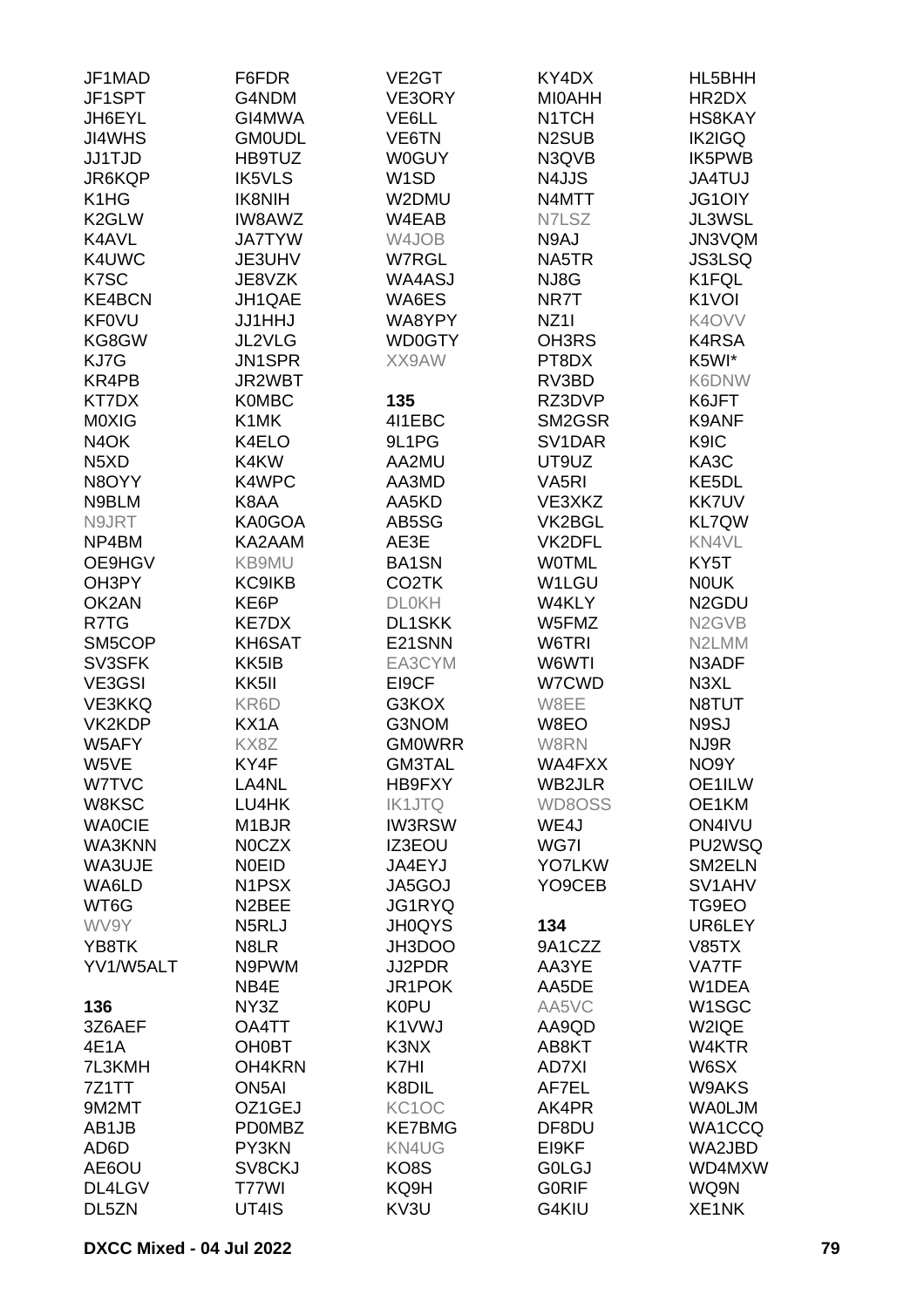| YB1VHC             | OZ3RIN                         | K4FP               | BA3CE                         | RK6DU              |
|--------------------|--------------------------------|--------------------|-------------------------------|--------------------|
| <b>YC0RI</b>       | PT2ZBS                         | K4MWK              | C6AGS                         | SM6PVB             |
| ZS <sub>1</sub> ZC | PY2EBD                         | K9GB               | DK3ZL                         | SV <sub>1</sub> GE |
|                    | SQ8KFM                         | KA3DRR             | DL2PZ                         | VE3WZ              |
| 133                | <b>SV0EK</b>                   | KA3WED             | DL4IAL                        | <b>VE7GTC</b>      |
| 7N1WLU             | UA3LMR                         | KB2MN              | <b>DS1AFL</b>                 | VK3YR              |
|                    |                                |                    |                               |                    |
| AA9HQ              | <b>VE7SAG</b>                  | KB4LW              | EA7CZE                        | <b>WODR</b>        |
| AB6XR              | W1OHM                          | <b>KB9ABI</b>      | FE1LET                        | W1IJ               |
| AF <sub>5</sub> J  | W <sub>2</sub> HRO             | KD8YGW             | <b>G0GLH</b>                  | W2GM               |
| AF6AV              | W <sub>4</sub> DIA             | <b>KE7ZK</b>       | GI3HNM                        | W5ESE              |
| CE4NV              | W4PJ                           | KJ1J               | GM4ZJI                        | W6ACU              |
| DG2DAA             | W4RJF                          | KK6WT              | <b>HB9FIL</b>                 | W6APH              |
| DK5CM              | W5BU                           | KN8KAZ             | HB9MHR                        | W7SXM              |
| DL2RC              | W5RJ                           | KV <sub>2</sub> C  | HC8GR                         | W8EU               |
| DL3HP              | W5XB                           | LA3OCT             | HL4CEL                        | W8QP               |
| DL5QS              | W6NWF                          | <b>NONM</b>        | HS8JYX                        | WA1FFL             |
| F8AKR              | W9QL                           | N <sub>1</sub> BRL | <b>IK3BSM</b>                 | WA5AFD             |
| G4WWG              | WA2KBZ                         | N <sub>1</sub> ZTB | IK8TPE                        | WB4HXE             |
| G4ZUL              | <b>WB0WRL</b>                  | N <sub>2</sub> LVI | <b>IW7DKS</b>                 | WB6OVH             |
| HB9GVX             | WB4KDI                         | N <sub>2</sub> NO  | <b>IW8EDA</b>                 | WB9RAS             |
| <b>HB9TIA</b>      | WB4KSP                         | N4HOS              | IZ1UKX                        | WB9YPD             |
| HB9VID             | WB4QNX                         | N4MF               | JA5CVG                        | WG4R               |
| HB9WDF             | WD1K                           | N6IV               | JE4IVN                        | WR9J               |
| HI8LAM             | YS1MS                          | N8LRS              | JE6HID                        | WV <sub>5</sub> Y  |
| HL5JCB             |                                | N8OGI              | JH2BTM                        | XE1GSQ             |
| HM1AJ              | 132                            | <b>NI9O</b>        | JI1DLZ                        | YB8ROP             |
|                    |                                |                    |                               |                    |
| HS5ZLD             | 4X1RE                          | NL7OH              | <b>JJ8RUN</b>                 | YO3HEX             |
| <b>IK8NSI</b>      | 4Z5BR                          | OH <sub>2</sub> LD | K0JUZ                         | YV4AB              |
| IZ2ABZ             | 7N4GIB                         | OK1DFC             | K <sub>1</sub> GB             | YV4ALP             |
| JA1SKG             | A41MK                          | OK1NZJ             | K1JAZ                         |                    |
| JE3KGT             | AB8CC                          | OZ2ECS             | K1MLP                         | 130                |
| <b>JS1IGV</b>      | AC4UB                          | PJ2/K8ND           | K3BVU                         | AA1CT              |
| K0OOK              | AD4V                           | PV8CQ              | K4SN                          | AC6CD              |
| K1KAV              | AE1C                           | SM3PGN             | K5HV                          | AE2AA              |
| K3GBB              | AE5FM                          | SN <sub>6</sub> P  | K5SEU                         | AE7DW              |
| K5AK               | AG5ND                          | <b>UA0QBO</b>      | K6IT                          | AI6KG              |
| K6NT               | AI9T                           | <b>VP8SSI</b>      | K7BX                          | <b>BG5CNL</b>      |
| <b>K7EMI</b>       | BA4WR                          | W3WC               | <b>K7HBN</b>                  | DJ5RE              |
| K8YN               | CM8DC                          | W5UR               | K8JHD                         | DL2DT              |
| KA1BSZ             | CO <sub>5</sub> D <sub>D</sub> | W8DSN              | K8WFL                         | DO5NU              |
| KA8OAT             | DC9ZP                          | W8TFI              | KA1G                          | DS4GEX             |
| KC3OPI             | <b>DH0IAV</b>                  | W9HJ               | KB3IN                         | EA3CFV             |
| KD3PC              | DX3H                           | WA3QED             | KD7MW                         | EA5DZI             |
| KJ4HQ              | F6DRQ                          | <b>WA7HN</b>       | KE8DI                         | EA7NL              |
| KN <sub>1</sub> W  | <b>GOHEU</b>                   | <b>WB7DJR</b>      | KG6AQI                        | <b>HA0BR</b>       |
| KT <sub>1</sub>    | G3VCN                          | WD9EWK             | KH6KG/W5                      | HA5AGP             |
| KT3A               | G4FCI                          | XE1AQX             | KM6LBW                        | HB9FSE             |
| KW1HF              | GD3IBQ                         | YO3GA              | LU8VLE                        | <b>HLOCBD</b>      |
| LA <sub>1</sub> HL | <b>IZ4MAO</b>                  | ZL2UN              | N <sub>2</sub> KJM            | HL4LT              |
| LZ2AY              | JH1JMF                         |                    | N4FAC                         | <b>IK2UUP</b>      |
| <b>MI0HWG</b>      | JH6ZHV                         | 131                | N <sub>4</sub> O <sub>D</sub> | IV3WZG             |
| N <sub>2</sub> RL  | JR2FJC                         | 7Z1AL              | N7CR                          | JA1KPA             |
| N <sub>2</sub> RRA | <b>JR6RNS</b>                  | 9A1UN              | N8MRB                         | JA1PTO             |
| N6DSC              | <b>K0CW</b>                    | A65EE              | <b>OH7MQF</b>                 | JA1XLB             |
| N7SJ               | <b>K0SDW</b>                   | AA6UJ              | <b>ON4KGL</b>                 | JA2KCY             |
| <b>NJ4O</b>        | K3UK                           | AB8YZ              | OZ7AAM                        | JA2OCU             |
| NR3N               | K4AOM                          | AG4K               | PY7YL                         | JE1EMU             |
|                    |                                |                    |                               |                    |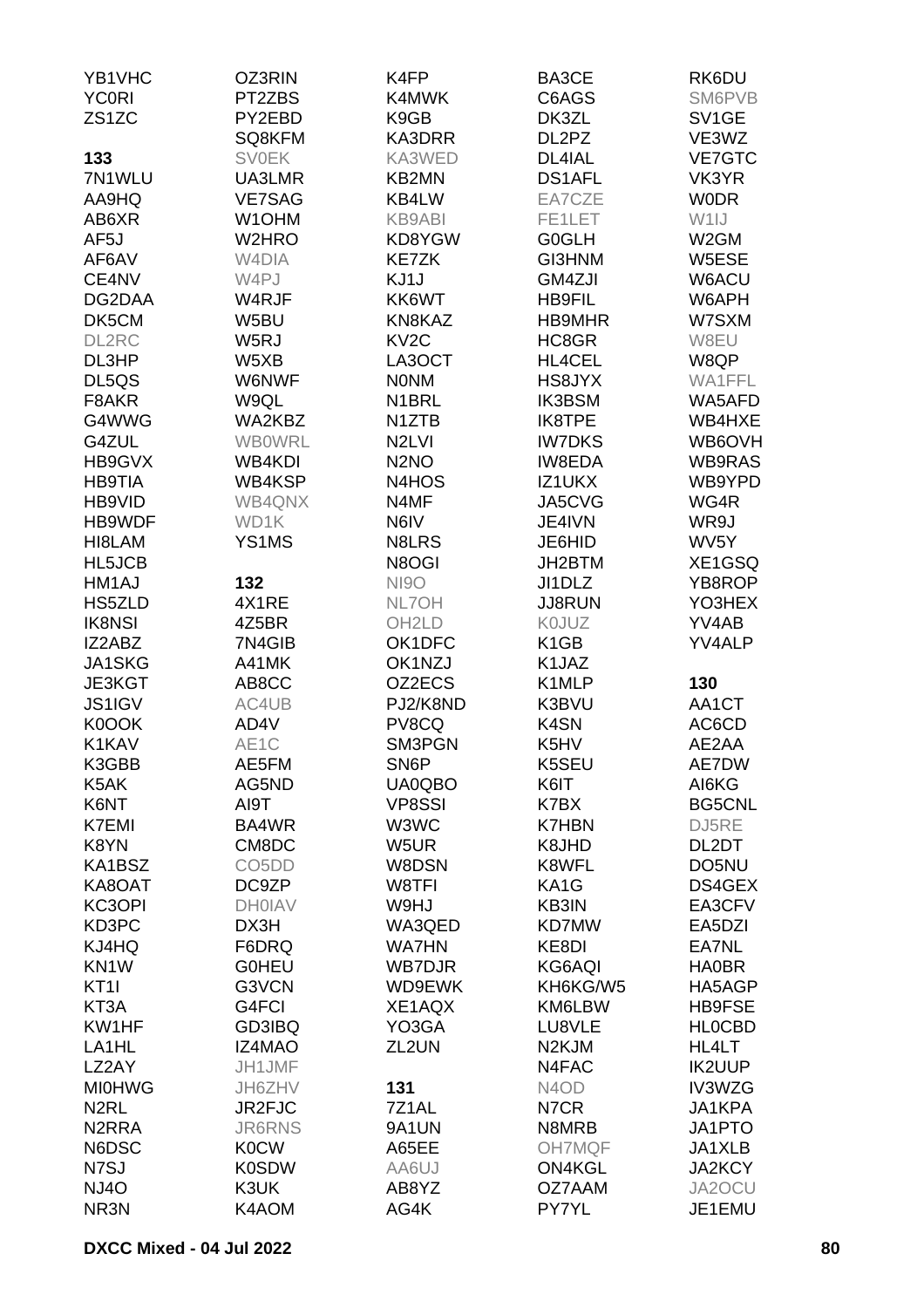| JQ1OLT                         | WN5G               | N6NM                | <b>IOKMJ</b>                  | WA3WAW             |
|--------------------------------|--------------------|---------------------|-------------------------------|--------------------|
| K3CR                           | WT0Y               | N7KF                | <b>IK1DTO</b>                 | WA4KRW             |
| K <sub>4</sub> DL              | XE2ML              | N8NOE               | IZ8ODU                        | WB6KWL             |
| K5PAX                          | XE <sub>2</sub> O  | NY6M/NH4            | <b>JA3BSH</b>                 | WP3UX              |
| KA1UQU                         |                    | NZ <sub>4</sub> O   | JA8OBD                        | YO4RDJ             |
| KA3VXL                         | 129                | OH <sub>2</sub> BNX | <b>JA9KUG</b>                 | YV5KWS             |
| KF6XE                          | 7M4HIC             | <b>ON4AEI</b>       | JH8LAI                        |                    |
| KF8WQ                          | 8P6AZ              | <b>ON9CMR</b>       | JH9JJD                        | 127                |
| KG5S                           | 9A5VV              | PT2AW               | <b>JI0SOO</b>                 | 2E0OBO             |
| KI8C                           | AA4BD              | PY7YZ               | K2ANC                         | 3Y0PI              |
| KP4/W2PK                       | <b>BD4GNV</b>      | SM5EVK              | K2RWF                         | AA1XV              |
| LA8KV                          | DF8TS              | SQ1WO               | K4HPS                         | AA5UN              |
| LU4DCW                         | DJ4LH              | SQ8MXS              | K4MVL                         | AA6DW              |
| LZ4WX                          | DK1HH              | W1DLP               | K8ZZ                          | AB5XP              |
| N1ITT                          | DK1MCS             | W1JIM               | KA1DBE                        | AE5EO              |
| N <sub>2</sub> B <sub>ZD</sub> |                    | W1TQ                |                               | BV2NT              |
| N <sub>2</sub> LH              | DK8XG              |                     | KC6NAT                        |                    |
|                                | DL9GR              | W2REA               | KC9BG                         | CT1ADT             |
| N <sub>3</sub> QO              | DU1/JA1BRK         | W2VU                | KD2NF                         | DC <sub>1</sub> OA |
| N4XRH                          | EA4BIN             | W4LC                | KJ4MR                         | DC3HB              |
| NO <sub>6</sub> X              | EA7KZ              | W5FER               | KL3IH                         | DF4DT              |
| NQ5X                           | F8MUU              | W5IMJ               | <b>KL7ILA</b>                 | DJ4PXC             |
| NX7F                           | G4KKN              | W8MAC               | <b>KL7YK</b>                  | <b>DK0XR</b>       |
| OH <sub>6</sub> AK             | <b>GIOPCU</b>      | WA6MME              | KN4XJ                         | DL1FCC             |
| <b>PD0WAG</b>                  | HB9AJ              | <b>WA7RR</b>        | KQ4R                          | DL4FMA             |
| PI4Z                           | HB9BEP             | WB7BST              | N <sub>1</sub> KL             | <b>DL4HRT</b>      |
| PJ4/DL6KR                      | HJ6SQQ             | WB8JAY              | N1SFE                         | E75AA              |
| PU5SVE                         | HL4CBI             | WH6ASW/IM0          | N <sub>2</sub> L <sub>D</sub> | EI9CJ              |
| PY2EMI                         | <b>HS0GBI</b>      | <b>WIOT</b>         | N <sub>2</sub> WR             | F1EZY              |
| R <sub>9</sub> CC              | <b>IK1YEK</b>      | WU8A                | N3GPU                         | <b>HA3AUI</b>      |
| SP9DTE                         | <b>IK8OOR</b>      | WV <sub>4</sub> O   | N5DUW                         | HK6LRP             |
| SV <sub>1IYL</sub>             | IW2LXD             | XE1YQQ              | N5RLM                         | <b>I1/K7GQ</b>     |
| TI2JCY                         | JA6WLG             | XE2YHR              | N6UWW                         | I2TFJ              |
| <b>UF2F/1</b>                  | JL8BEL             | ZD8HZ               | N6YQ                          | <b>ISOCTX</b>      |
| US5CX                          | JM1MQG             |                     | N8GAS                         | IW8BZE             |
| UT1KY                          | JR2HAE             | 128                 | N9XHN                         | JF8VXP             |
| VA3TPV                         | JR6XIX             | 9A/K7GM             | NC <sub>1</sub> T             | <b>JH1HGF</b>      |
| VE <sub>2</sub> GHI            | K1NQC              | 9G1AA               | NJ2BB                         | JH5QWF             |
| VE3MDX                         | K4ZQX              | AA3TG               | NT <sub>2Q</sub>              | <b>JL3RPD</b>      |
| <b>WOALA</b>                   | K7JAN              | AB8BA               | NU3D                          | <b>JM7SKE</b>      |
| WOKE*                          | K8HQ               | AI4C                | NY4PD                         | JR6HM              |
| <b>WOWQ</b>                    | K8WMW              | DD8HB               | OE1KYW                        | JT1DN              |
| W1HMM                          | KA2IIA             | DG7FB               | OZ2U                          | JY5MM              |
| W <sub>2</sub> AAB             | KA9FAX             | DJ4MH               | P <sub>29</sub> JA            | <b>KONM</b>        |
| W3RZ                           | KA9ZPL             | DK <sub>1</sub> WI  | PA3HEN                        | K1DUQ              |
| W4WRS                          | KB8BIP             | DK <sub>2</sub> CC  | PU2MTV                        | K4MVO              |
| W7FCB                          | KD7SH              | DL1KID              | PY3WW                         | K4TQR              |
| W9NJY                          | KE <sub>2</sub> OI | DL3FD               | R6FAA                         | K4ZRJ              |
| WA2TMF                         | KG4NXT             | DL4ABN              | SP <sub>2</sub> OFR           | K5RHD              |
| WA3RWP                         | KG7YQ              | DS5WSA              | VE2DX                         | <b>K7YNO</b>       |
| <b>WA7TOF</b>                  | KZ5JEF             | <b>E24OYI</b>       | VE3JFC                        | K9XT               |
| <b>WA9ALS</b>                  | LA3IW              | EI8HA               | <b>VK4FV</b>                  | <b>KA7UND</b>      |
| <b>WB2FCL</b>                  | LA3WBA             | G4HYD               | W1DAD                         | <b>KA9SMD</b>      |
| WB6ARO                         | <b>MOTMC</b>       | G4OTY               | W1TX                          | <b>KB0PPQ</b>      |
| WB7JEP                         | <b>NOFGH</b>       | HB9OL               | W3UC                          | KB2LOZ             |
| WD8PBF                         | N <sub>1</sub> RU  | HK4JSQ              | W4STX                         | KB8SB              |
| WE3G                           | N4CGC              | HL2AHL              | W8KJ                          | KC2FKM             |
| WJ1U                           | N4RP               | HL4CYG              | WA3BKD                        | <b>KC2NFJ</b>      |
|                                |                    |                     |                               |                    |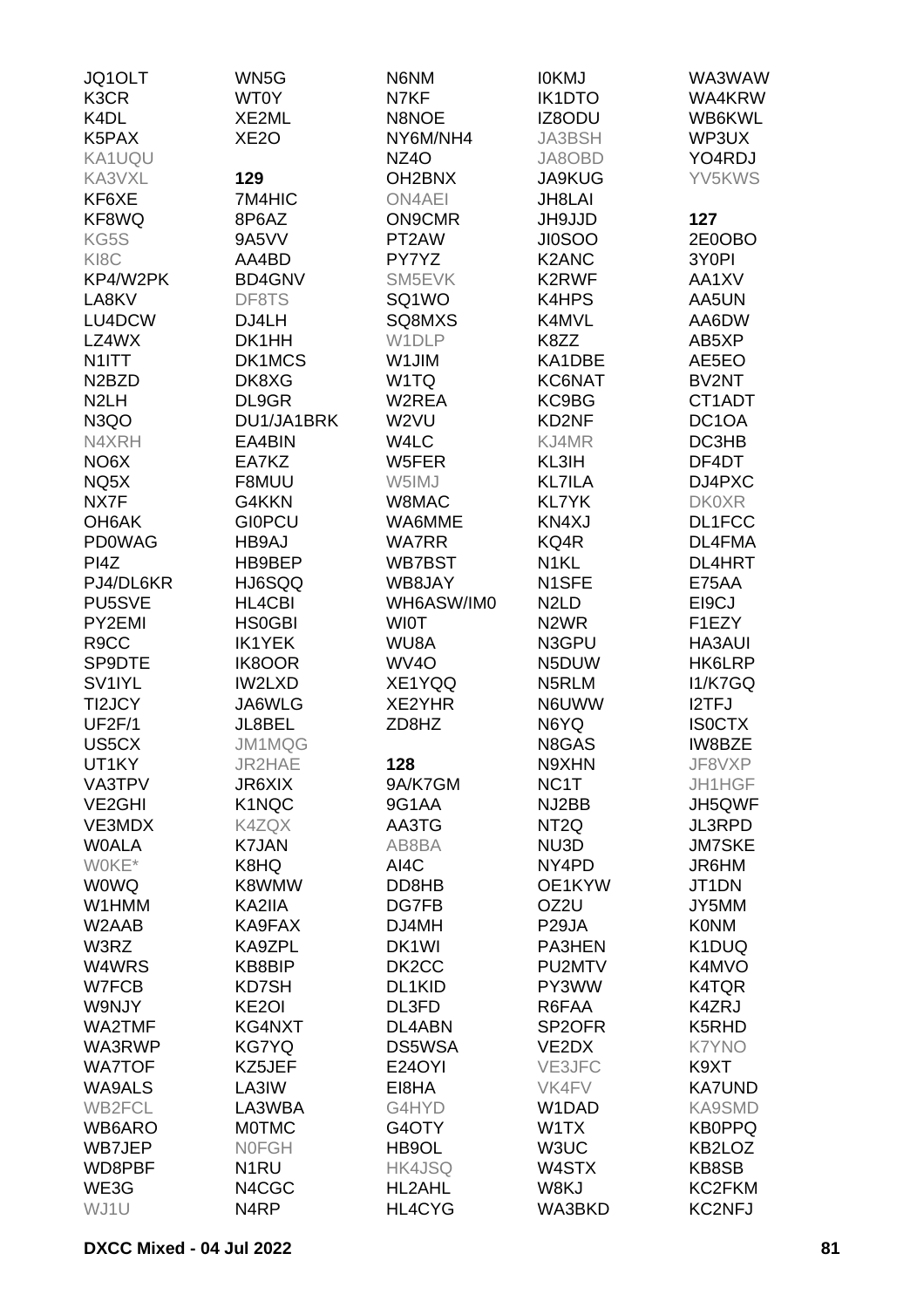| KC5HCX                        | <b>DL0IKT</b>      | N <sub>3</sub> VJ  | G6TUH                              | PY2ADN            |
|-------------------------------|--------------------|--------------------|------------------------------------|-------------------|
| KC7KZ                         | <b>DL2RPN</b>      | N5EYT              | HA5CCI                             | S59DGO            |
| KD5SBP                        | DL3YA              | NF7T               | HB9EKH                             | SV/WN7S           |
| <b>KF0IR</b>                  | DL5SCX             | NG <sub>1</sub> R  | HG100WTE                           | <b>SV0FI</b>      |
| KF8SY                         | E25KAE             | NJ6A               | <b>IU4LEC</b>                      | SV9/DL4HS         |
| KK3K                          | F4BIT              | NU8B               | IZ0HLY                             | T32AZ             |
| KW2E                          | F8DNX              | NY <sub>0</sub> P  | IZ8VGU                             |                   |
|                               |                    |                    |                                    | T88UW             |
| <b>MOTQR</b>                  | FT5GA              | NY <sub>2</sub> C  | <b>JA0NCE</b>                      | TC57A             |
| N1GMV                         | G3YSK              | OH <sub>1</sub> F  | JA4NSB                             | UA9KDF            |
| N <sub>1</sub> MI             | GI4FUM             | <b>ON4LCY</b>      | JA9EJG                             | VK2LAW            |
| N <sub>2</sub> O <sub>Z</sub> | HL2DCM             | OZ1ETA             | JE5QAQ                             | VK3TDX            |
| N4ACK                         | HL3EIL             | T77F               | <b>JF0HEN</b>                      | VK6YO             |
| N <sub>5</sub> IW             | <b>HS1AFN</b>      | U1LP               | JI1UQB                             | W <sub>1</sub> BJ |
| N8KR                          | IT9BUW             | UR3ADI             | <b>JJ3DKQ</b>                      | W1DG              |
| N8YGG                         | IT9CAR             | V73PX              | JO7GVC                             | W2PSK             |
| OE5BMO                        | <b>IW4DUV</b>      | <b>VA7YV</b>       | JR6VIX                             | W3DDM             |
| <b>ON7MIC</b>                 | <b>IZOTHX</b>      | VE6ADB             | <b>JS2KHM</b>                      | W3QOS             |
| RD3FV                         | JA2VUT             | VP <sub>5</sub> S  | <b>K0RRO</b>                       | W3RSD             |
| RV2DNV                        | JH1BEX             | W1JJC              | K <sub>1</sub> BS                  | W5ETK             |
| SK4IL                         | JH1JBP             | W2IK               | K1DQJ                              | W6HV              |
| SK6GX                         | JH2HHJ             | W3YJ               | K2MFW                              | W6WJR             |
| SM2ILF                        | JH6VLL             | W4JL               | K <sub>2</sub> XU                  | W7GEM             |
| SP8CHI                        | JM6NVD             | W5TCQ              | K3AO                               | W9FLH             |
| <b>UT0UX</b>                  | <b>JS2IYY</b>      | W7JBJ              | K4QY                               | WA3ELQ            |
| UW3QB                         | <b>K0RC</b>        | W8REW              | K6TIG                              | WA6VLS            |
| VE <sub>1</sub> ZA            | K0TZ               | WA1DD              | KA5DFS                             | WA9MNF            |
| VE3VAC                        | K0ZU               | WB4DFW             | KA9VRX                             | WB4BYQ            |
| VK3PF                         | K <sub>1</sub> CE  | WB8HVG             | <b>KD0IZL</b>                      | WB4EGX            |
| <b>VU2RTF</b>                 | K <sub>1</sub> CJJ | <b>WL7AME</b>      | KF3BH                              | WB7TAZ            |
| W2LTF                         | K1LH*              | XE1AAG             | KF5LOQ                             | <b>WB7WBA</b>     |
| W4BFB                         | K3LEN              | YB2ECG             | KI6OT                              | WN9Z              |
|                               | K3SOF              | YB8GH              |                                    | WR2B              |
| W4MK                          |                    | YC1KLL             | KJ4DVR                             |                   |
| W6PW                          | K <sub>4Q</sub>    |                    | <b>KK4SMV</b><br>KM <sub>5</sub> P | WV8EDU            |
| W7LA                          | K8AL               |                    |                                    | XE1VY             |
| W8FR                          | KA2GUY             | 125                | KO4IBL                             | YB7WW             |
| W8IFK                         | KA3TKV             | 2E0FVN             | LA2WIA                             | YV6BXN            |
| W8POF                         | KA3YJM             | 4F1BRM             | LA9VX                              |                   |
| W9GI                          | KA4AQM             | 7K1UBF             | LY2KX                              | 124               |
| W9GS                          | KA8MMI             | 7M2VPR             | <b>NOCUO</b>                       | 9A7PTZ            |
| WA5RR                         | KA8PWQ             | AA3HT              | N <sub>1</sub> BRG                 | A65HL             |
| WA8ZZL                        | KB3LTT             | AA4D               | N <sub>1</sub> EOH                 | AA2DS             |
| WB2FYZ                        | KB4QZH             | AA9UF              | N <sub>1</sub> EZC                 | AB4XQ             |
| WB2R                          | KD5EJG             | AD6KH              | N1IFM                              | AB8SJ             |
| WB4IBW                        | KD6AZ              | AG2T               | N <sub>2</sub> CLB                 | AC4ZH             |
| WR4RW                         | KD6WP              | <b>BD6AHU</b>      | N6QDO                              | AE3D              |
| <b>YCOMAT</b>                 | KD8IGK             | BH4UTT             | N7NWL                              | AE4TX             |
|                               | KE4DZU             | CX8ABF             | N9CKL                              | AE4W              |
| 126                           | KE6LPO             | DH <sub>1</sub> UZ | NC8N                               | AE5JD             |
| 9A7BDJ                        | KG2EH              | DJ5FS              | NG6X                               | CO3ZD             |
| 9H <sub>2</sub> NC            | KG4YDM             | DL1DSR             | NJ3T                               | DJ7IB             |
| AA3HV                         | KM6DJ              | <b>DL3IAK</b>      | NN <sub>2</sub> NN                 | DS3EXT            |
| AA3KM                         | KT8TD              | DL9GMC             | NZ2Z                               | <b>G0FOS</b>      |
| AE7W                          | KZ3F               | DL9HQ              | ON4BPM                             | G3RED             |
| AE9A                          | LA1T               | E20WXA             | <b>ON4IPA</b>                      | HF1L              |
| CE3OP                         | LU5EW              | F1GRH              | ON8DB                              | <b>IK8VMV</b>     |
| DK8XW                         | <b>N0KOE</b>       | F5MMF              | OZ4MM                              | IZ8FFZ            |
| <b>DL0BKR</b>                 | <b>NOMJ</b>        | G3WZ               | PT <sub>2</sub> ON                 | IZ8KPT            |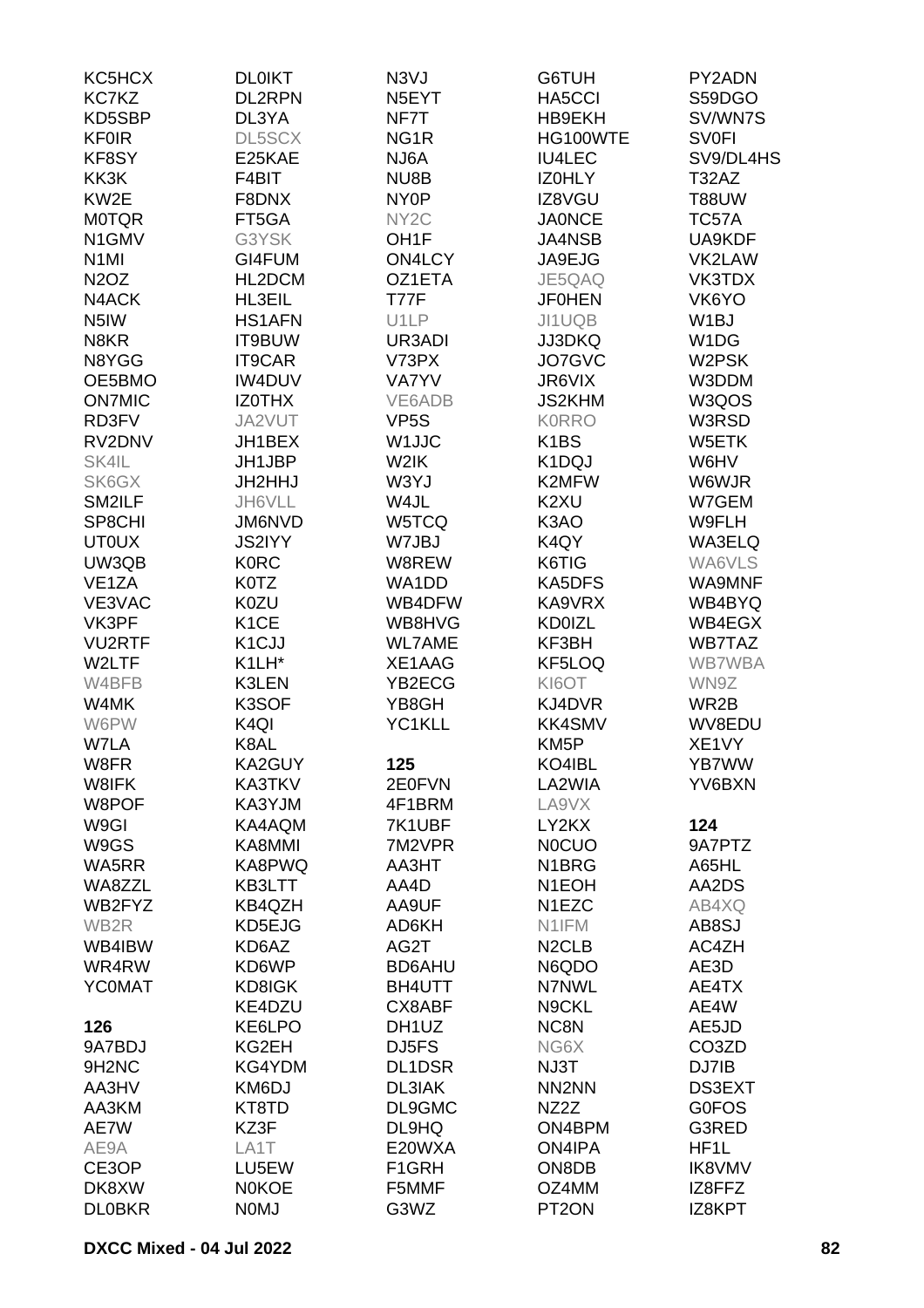| JA1RNH                        | YB1YG              | KI7N                           | F5ROX                          | N6JET               |
|-------------------------------|--------------------|--------------------------------|--------------------------------|---------------------|
| JA2BHJ                        | YB2OBL             | KO4VC                          | F6FTI                          | N7XB                |
| JA2IFW                        | ZL <sub>1</sub> IE | KU4VX                          | <b>GMOFET</b>                  | N8JEN               |
| JA6HOR                        |                    | LA9HW                          | <b>GS0STB</b>                  | N8KCL               |
|                               |                    |                                |                                |                     |
| JE8PGF                        | 123                | <b>M0BKV</b>                   | HB9DNF                         | <b>NK3O</b>         |
| <b>JG7STW</b>                 | 9A2DM              | <b>MODHP</b>                   | HB9LEU                         | NP3B                |
| JH4NPP                        | <b>ACOCH</b>       | <b>N0HWY</b>                   | HL5AEX                         | <b>NV5O</b>         |
| JH5SKW                        | AD7HI              | N1TMG                          | HL5NFU                         | OE6GC               |
| JK2BAP                        | AD7UZ              | N <sub>2</sub> AD <sub>V</sub> | <b>IK1AMC</b>                  | OE7OMT              |
| JM3APP                        | <b>DF0US</b>       | N7GRB                          | IV3XZG                         | OM2MM               |
| JR3JNU                        | DF1QQ              | N8EFB                          | IW4EQZ                         | <b>PB0R</b>         |
| K <sub>1</sub> X <sub>O</sub> | DJ1II              | N8VZ                           | IZ0BXZ                         | PP7DX               |
| K <sub>1</sub> ZK             | <b>DL2HRS</b>      | N8YSZ                          | JA3KVC                         | R4ACY               |
| K4BKX                         | DL9PT              | NH6JC                          | JM1SOL                         | <b>RA0WU</b>        |
| K4XDX                         | F5IHZ              | NN8M                           | JQ1LSH                         | S57KW               |
| K6CPR                         |                    |                                |                                |                     |
|                               | F5MUN              | NY3H                           | JR1EMO                         | S79VU               |
| K6MDS                         | F5TYY              | OE1JEW                         | <b>K0KY</b>                    | SM3CER              |
| KA9TVT                        | F8FQJ              | OK1BPN                         | <b>KOWJ</b>                    | SV <sub>2</sub> AIU |
| <b>KB2SXT</b>                 | F8VQ               | ON4WA                          | K1AYZ                          | SV4RRK              |
| <b>KC0DR</b>                  | FD1ORO             | RA3AJT                         | K2EYS                          | TA8A                |
| KD6KHJ                        | FT5XA              | RZ3AED                         | K <sub>2</sub> XE              | VK3OI               |
| KF4RR                         | G0GFC              | SA5BJM                         | K5AND                          | VK4TJF              |
| KF8GG                         | <b>GOJTB</b>       | SK6DZ                          | K <sub>5</sub> L <sub>D</sub>  | VK5ADO              |
| KI4RKB                        | <b>G0TYM</b>       | SM7HZK                         | K5WES                          | W1KE                |
| KJ4IC                         | G4BMM              | TA2AGO                         | K6EI                           | W <sub>1</sub> VB   |
| <b>KK4EQF</b>                 | HK5OOL             | TR8JH                          | <b>K7PAX</b>                   | W5HZU               |
|                               |                    |                                |                                |                     |
| KK9N                          | HL2SQQ             | VE3VID                         | K9GR                           | W6CZ                |
| KQ3H                          | <b>IK4UOA</b>      | VE4MAR                         | K9NN                           | W7XE                |
| LA7IJA                        | <b>IV3BVK</b>      | W4DKR                          | KA1IXH                         | WA6RUS              |
| N <sub>2</sub> XK             | <b>IW9HDC</b>      | W4JRK                          | KA1PGU                         | <b>WB0TAX</b>       |
| N <sub>4</sub> OVQ            | IZ8GNW             | WA1N                           | KA9CAR                         | WB4KZI              |
| N <sub>5</sub> KLE            | JA1BBU             | WA2EQF                         | KB1ZDZ                         | WB5ZRD              |
| NE4H                          | JA5FMP             | WA2TVS                         | KB4EC                          | WB6CJT              |
| NN4II                         | JA6BFD             | <b>WA7ZXD</b>                  | <b>KB4OLM</b>                  | WC4J                |
| NW9H                          | <b>JA7UGH</b>      | WD4DIY                         | KB8UPR                         | WJ1X                |
| <b>NY40</b>                   | JF1KSP             | WH6EY                          | KC2WGP                         | WN1E                |
| OE3BBC                        | JH5CCA             | WN3T                           | KD1OK                          | <b>WZ0L</b>         |
| OZ7CF                         | <b>JJ7NUC</b>      | XE1RZL                         | KD3ANX                         | ZA <sub>1</sub> A   |
|                               | JN1DGP             | <b>YE0TUR</b>                  | KF4DUE                         | ZS6K                |
| <b>PR7RC</b>                  |                    |                                |                                |                     |
| RA9CY                         | JO1MQV             | ZD8PJ                          | KF4UDL                         |                     |
| RD7T                          | <b>JR0BQD</b>      | ZP <sub>5</sub> SS             | <b>KF5NYQ</b>                  | 121                 |
| S54MM                         | JR3HED             |                                | KH7Y                           | 5R8GZ               |
| <b>T88XH</b>                  | JR3LGE             | 122                            | KK4BDE                         | 9A1CAH              |
| VA3CQG                        | <b>KOLBA</b>       | 6K2GCW                         | KU4MP                          | 9V1XX               |
| VE3KQS                        | K3ZL               | AB4KH                          | LA1ONA                         | AD <sub>1</sub> L   |
| VK2RT                         | K6AA               | AC6YV                          | LA8BCA                         | AG2K                |
| W3HSR                         | K7ACT              | <b>AE0DX</b>                   | LY2BOS                         | AH6FX               |
| W3OVZ                         | K7EIQ              | AJ1Y                           | M1MST                          | AK2F                |
| W <sub>4</sub> DL             | KA6LJR             | <b>BH6KOK</b>                  | <b>MIONWA</b>                  | AL <sub>1</sub> G   |
| W7HU                          | KB8RTB             | C6AFQ                          | <b>NOQE</b>                    | CT4NC               |
| WA4DXP                        | KD2ARU             | DF9IX                          | <b>NORC</b>                    | DG6UAX              |
| <b>WB0POH</b>                 | KD4AYU             | DL3MR                          |                                | DJ4DY               |
|                               |                    |                                | N3IYX                          |                     |
| WB2YHK                        | KE6QF              | <b>DL6MHC</b>                  | N3KAE                          | DK5OPA              |
| WB4BCE                        | KE8LS              | DL8OBD                         | N <sub>4</sub> PO <sub>D</sub> | DL2GGE              |
| WB5LXJ                        | KG5LO              | DL8TU                          | N4SFH                          | <b>DS0NO</b>        |
| WM1O                          | <b>KG7JWD</b>      | DS4FET                         | N4SYJ                          | EA1EZZ              |
| WZ6T                          | KI5KEE             | EA5CH                          | N5MIG                          | EA1RCO              |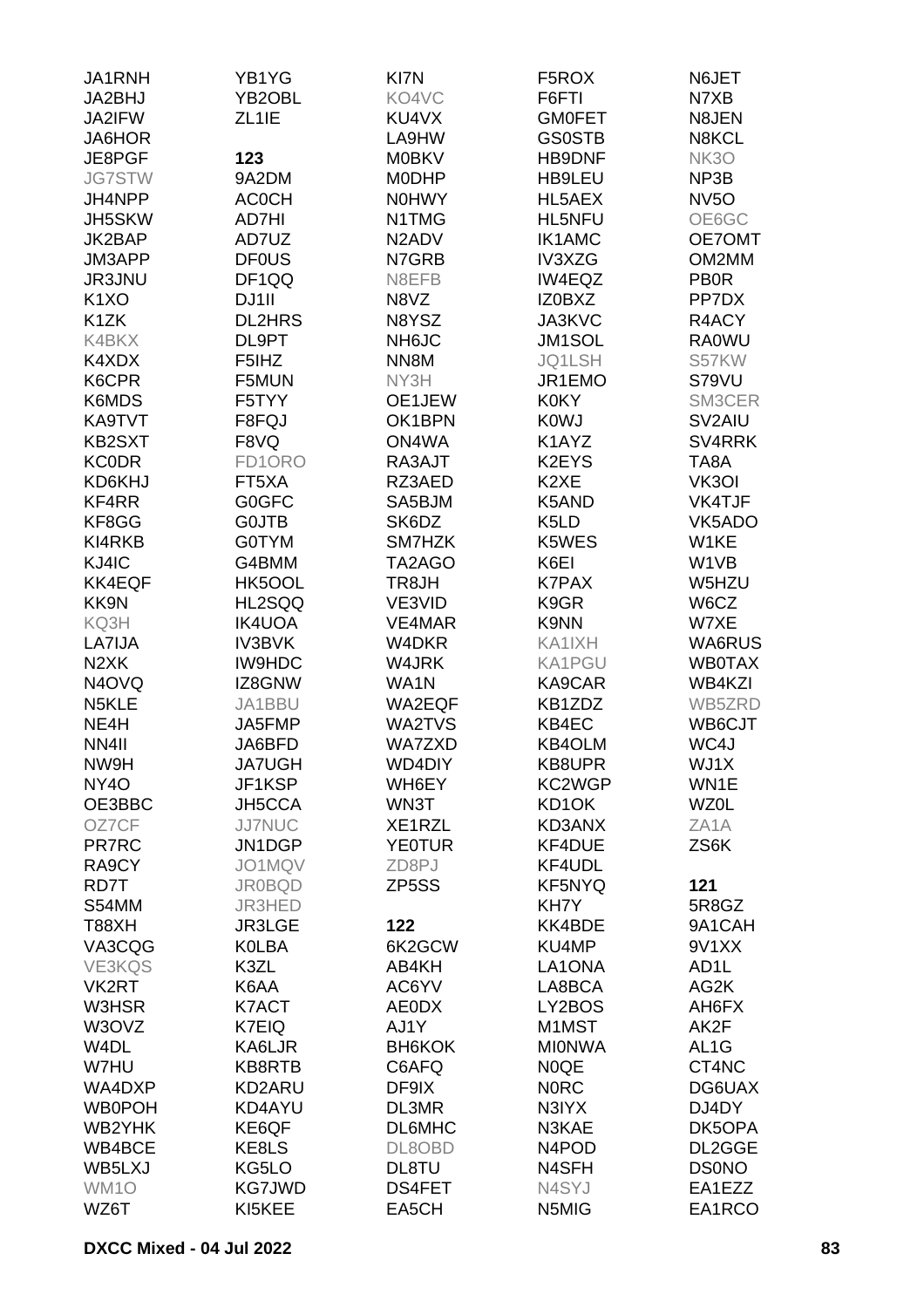| EA6/MODLL          | OZ5UFR        | AA2MF              | JE1WYC        | KJ5XX              |
|--------------------|---------------|--------------------|---------------|--------------------|
| EI8JK              | PA3HGC        | AA6EV              | JE3NKG        | KN5U               |
| FB1IPH             | PA5BM         | AB4TN              | JE6FPP        | KP4CSW             |
| FM/AI5P            | PD4PM         | AC9NJ              | JE6RQO        | KP4EU              |
| <b>G0KLD</b>       | PP5JLC        | AP2N               | <b>JF5NTT</b> | KU4YM              |
| GM4PPT             | PV8AZ         | <b>BD5HAT</b>      | JG1AKM        | MM3DSK             |
| GW4TPG             | R0CAF         | <b>BI4SSB</b>      | JG3GYO        | <b>NOIU</b>        |
| HB9DOM             | RZ3AL         | DF1PAW             | <b>JG5VIA</b> | <b>NOSMX</b>       |
| HJ6WQH             | SV1DPP        | DH2DAS             | JH2HUQ        | N5FH               |
| <b>HK3AIJ</b>      | UA3DJ         | DJ0A               | <b>JH2UCT</b> | N6TE               |
| HL5NAE             | VE2EZD        | DJ5KM              | JH3JUB        | N9IHS              |
| <b>HS0ZLZ</b>      | VE3ISO        | DK4KW              | <b>JH9DNK</b> | NC4CC              |
| IV3FGT/QRP         | VE3JSQ        | DK6EA              | <b>JH9IGV</b> | NE4EA              |
| <b>IW4EQI</b>      | VQ9RS         | DL1ARD             | <b>JIONNM</b> | <b>NHOJ</b>        |
| JA1UDW             | <b>W0ZAM</b>  | DL1HXA             | JI1BHD        | OE6TZE             |
| JE2HLU             | W1ACL         | DL2AXA             | <b>JJ0LBZ</b> | <b>OH0RJ</b>       |
| <b>K0FPM</b>       | W1HSR         | DL4JK              | <b>JK1VMC</b> | OZ9F               |
| K <sub>2</sub> CAF | W1MPO         | DL <sub>5</sub> AZ | <b>JK4JVV</b> | PA3AOT             |
| K3FH               | W2WIL         | DL5IAR             | <b>JK4UOQ</b> | PA3EUS             |
| K3URT              | W3PV          | DL5MU              | JL1BFC        | PH1UW              |
| K4CU               | W4BZM         | DL5XR              | JL1UXW        | <b>PS7JN</b>       |
| K5RRT              | W4JHU         | DL9NO              | <b>JL3AMK</b> | PY3YD              |
| K6PB               | W4YTC         | E21AOY             | <b>JM1ANA</b> | R7FR               |
| K6YI               | W6JBR         | EA8JA              | <b>JM1LAW</b> | <b>SA7AUW</b>      |
| K7LD               | W7OXT         | ER2DX              | JM1MMD        | SK6LK              |
| K7UK               | W8WDW         | EU3AA              | <b>JN3MXT</b> | SM6MVL             |
| K8WDX              | W9ALV         | F1HRE              | JP1GHJ        | SV1HKD             |
| K9UB               | W9ATU         | F5NYK              | <b>JR0AEN</b> | TA4AB              |
| KA1LDS             | <b>WA0PFC</b> | F6CMC              | JR1DOQ        | UA9FGR/1           |
| KA1YTD             | <b>WA2FVL</b> | F8BMG              | <b>JR3HAL</b> | UN7QCC             |
| KB1GW              | <b>WA6NUC</b> | <b>GOCAJ</b>       | JR4UDE        | UT8UU              |
| KB1IKD             | WA6OSX        | G4KCM              | JR6YAA        | VA <sub>2</sub> OP |
| <b>KB2AMH</b>      | WA8KIW        | G8VVY              | <b>JR7RPW</b> | <b>VE7RK</b>       |
| KB2GCG             | <b>WB7AKE</b> | GU4YBW             | <b>K0QMR</b>  | VK6AS              |
| KB2ICE             | WJ1E          | HA3FUT             | K1BUK         | VR2KM              |
| <b>KB7IGR</b>      | WK4WK         | HB9CMW             | K1EMB         | <b>VU2RCK</b>      |
| KC1NYY             | WY3T          | HB9DPD             | K2MIJ         | W <sub>1</sub> CC  |
| <b>KC7OPD</b>      | YB1BUL        | <b>HS0ZLW</b>      | K4KHZ         | W <sub>1</sub> UJ  |
| KD9DI              | YB8QT         | <b>IK2AVH</b>      | K4TOJ         | W <sub>2QR</sub>   |
| <b>KG7NV</b>       | YC2JPO        | <b>IK2UCL</b>      | K6IP          | W4WU               |
| KK5ZY              | <b>YS1RS</b>  | <b>IK7XTH</b>      | K6TT          | W5EB               |
| KO4UE              | ZP6DN         | <b>IT9MAX</b>      | K7OGW         | W5PE               |
| KQ2P               | ZS1TMJ        | <b>IU0PVM</b>      | K8FZY         | W5YI               |
| KW8D               | ZS6BK         | IZ3HGL             | K9MXE         | W7AII              |
| KY3N               |               | <b>JA0JBA</b>      | K9ZMU         | W9BNO              |
| LA4AHA             | 120           | JA1ATB             | KA3VVM        | WA2DZU             |
| <b>NOGEF</b>       | 4O8A          | JA1CWD             | <b>KB0ISS</b> | WA2LGZ             |
| <b>NORP</b>        | 4Z5BZ         | JA1ECU             | KB9AX         | WA5CAM             |
| N3MWQ              | 6W7SK         | JA1EDQ             | KB9WQJ        | WA9ZPL             |
| N <sub>5</sub> KF  | 7K1HCJ        | JA1KYG             | KC2YK         | WB1FLD             |
| N8USY              | 7L1XXM        | JA2LPY             | KC6TOD        | WB2RCB             |
| NA1VT              | 7N2OZY        | JA2WDN             | KC8NG         | <b>WB3AAL</b>      |
| NA9U               | 7N3BYU        | JA3BVD             | KC8TDS        | <b>WB4KLI</b>      |
| NB <sub>1U</sub>   | 7N4HQN        | JA4DC              | KD8JSP        | WB5OAQ             |
| NX3R               | 8R1A          | JA5YMK             | KF5LBK        | WK6F               |
| <b>NX5O</b>        | 9A1CFN        | JA6GKC             | KF6JOQ        | WP4OFO             |
| <b>ON7HU</b>       | 9A7SIU        | <b>MLOPAL</b>      | <b>KG7HFI</b> | WU3U               |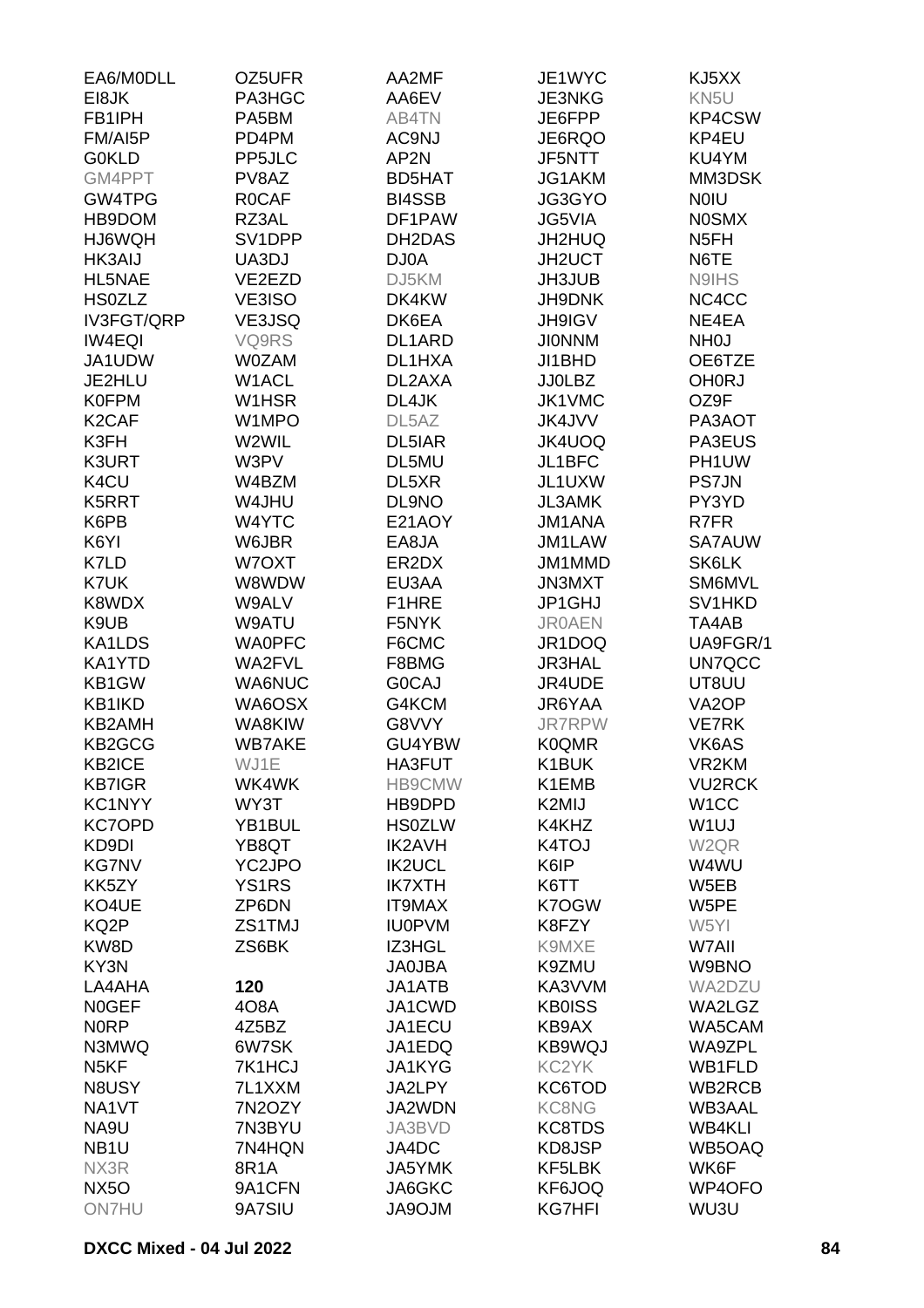| XX9YD           | JA4XGC             | NB3T                | AA0DX         | JF1LXO             |
|-----------------|--------------------|---------------------|---------------|--------------------|
| YO9CSM          | JA6YE              | NF8R                | AA2AV         | JF1TBK             |
| YV3AJ           | JE3JLB             | NU4NC               | AA2DC         | JG8PBE             |
|                 | JE3RMQ             | OH <sub>1</sub> YM  | AB7AT         | <b>JH0SJJ</b>      |
| 119             | JF2CLU             | OX <sub>5</sub> T   | AD6LV         | JH1GXK             |
| 6Y1X            | JH1QDF             | OZ1LUM              | AE4IX         | JH4QKY             |
| 7L1JHN          | JH2KXU             | OZ4EL               | AE5FB         | JH7BBK             |
| 7L3KJV          | <b>JI1STU</b>      | R7FL                | AF6G          | JJ4CDW             |
| 9A7K            |                    | RA2FKD              |               |                    |
|                 | JJ1NZA             |                     | AG3X          | <b>JK3IJQ</b>      |
| 9U5QL           | JN1RQW             | RA9JF               | CX2TQ         | JO2IPQ             |
| AB6BH           | JO1TXS             | RA9YDF              | <b>D64K</b>   | <b>JQ3EDK</b>      |
| AC <sub>0</sub> | JP3RRW             | RD3AD               | DC5WW         | JR1PST             |
| AC9DX           | JR3WIX             | S59ABL              | DC8VA         | JW5HE              |
| AD2KA           | <b>JR7XGL</b>      | SM2EKA              | DJ3DY         | <b>K0MA</b>        |
| AH6EZ           | K1HV               | SV <sub>1</sub> CRY | <b>DK0ED</b>  | K0ZS               |
| AJ4CG           | K <sub>1</sub> UT  | SV1DKD              | <b>DL0IL</b>  | K1DNR              |
| BG2WMA          | K <sub>2EL</sub>   | SV <sub>1</sub> EUR | <b>DLORUS</b> | K1RLB              |
| CT1YTS          | K2HIG              | SV1NN               | DL1KDA        | K2EKM              |
| DF4PS           | K3WWP              | UL1JC               | DL1SMM        | K4AAS              |
| DG7YEO          | K4KXO              | UR4LTX              | DL4NWM        | K4EP               |
| DJ6JH           | K4MTI              | US5WEP              | <b>DL7PI</b>  | K4HVF              |
| DK5LP           | K4SKA              | UT7EL               | DL9KWA        | K5SIT              |
| DL1BKK          | K4WRX              | UY5QZ               | DU3DW         | K6DRY              |
| <b>DL2ROR</b>   | K5PLH              | V31MW               | EA5/G3NKQ     | <b>K7TJR</b>       |
| DL2VPL          | K6KAP              | W1ZE                | EA8AF         | K8OSF              |
| DL3ZAO          | K7NZW              | W1ZFG               | F8BAP         | K9ITW              |
| DL4KCW          | K8FP               | W3AMF               | G3RCU         | K9SOL              |
| DL5CM           | KA1CLX             | W <sub>3</sub> JO   | G4LPD         | KB2BXH             |
| DO9LX           | KA2NJF             | W4FOT               | G4RQI         | KB2ELM             |
| E20NKB          | KC3HXF             | W4KX                | <b>GI3MUS</b> | KB2QIU             |
| E79D            | KC5GGE             | W4KYC               | HA5AEX        | KB2QQZ             |
| F5TRW           | KD2DXN             | W7KEY               | HA6NQ         | <b>KB3TLB</b>      |
| F6KPO           | KD2FSH             | W8SS                | <b>HB9JAI</b> | KC4DV              |
| FM5LD           | KF <sub>2</sub> VX | WA2RP               | <b>HB9NN</b>  | KC8BE              |
| G4VJM           | KH7U               | WA3ERQ              | <b>IK0ALT</b> | KC8MGC             |
| <b>GJ0NYG</b>   | KK4BMV             | WA6TNW              | <b>IK0BAL</b> | KD7EHB             |
| HA1AG           | KK6YA              | WA9SK               | <b>IK0SHI</b> | KE6FW              |
| HA5AZZ          | <b>KK7DS</b>       | WB4JFS              | <b>IK1MAF</b> | KJ4M               |
|                 |                    |                     |               |                    |
| HA5BZG          | <b>KK7YL</b>       | WB5WLZ              | <b>IK1XPK</b> | LB5BG              |
| HI8VJS          | KM4UZ              | <b>WD0CJZ</b>       | <b>IK7WPG</b> | N0PG               |
| IK2GSO          | <b>KS2YL</b>       | WD6DX               | <b>IV3BLE</b> | N1GRG              |
| <b>IK2SFT</b>   | KW1K               | WD8NPL              | <b>IW8EAS</b> | N <sub>1</sub> RAN |
| <b>IK2TQG</b>   | LA4YGA             | <b>WIOW</b>         | <b>IZOHLK</b> | N <sub>2</sub> JNR |
| <b>IU1HGN</b>   | LZ1ONK             | WM <sub>5</sub> L   | <b>JA0AW</b>  | N3VIS              |
| <b>IU8DSP</b>   | LZ3SV              | <b>WSOI</b>         | <b>JA0FVU</b> | N4BFR              |
| <b>IW1PNJ</b>   | <b>MJ0LEL</b>      | WW1AW               | JA1APK        | N4JL               |
| IZ0FVJ          | N <sub>1</sub> FV  | WW6P                | JA1AWM        | N4KZW              |
| IZ8DWO          | N4JDB              | <b>WX0S</b>         | JA1KTR        | N4NBM*             |
| JA0GZ           | N4YKZ              | YI1WWA              | JA1XMT        | N5MEG              |
| JA1IED          | N5FAN              | YL3KV               | JA2GDH        | N <sub>5</sub> VI  |
| JA1QGS          | N <sub>5</sub> KR  | ZL1CYK              | <b>JA3IWW</b> | N7FFL              |
| JA1VW           | N6BXO              | ZS6IL               | JA5AEA        | N9GUU              |
| JA1XPU          | N7CZ               |                     | JA5CH         | NA9DM              |
| JA2ELG          | N7OP               | 118                 | JA6APS        | NE4L               |
| JA2NXB          | N8BHL              | 7K2BWG              | JA8EVP        | NL7WA              |
| JA2TTH          | N9HR               | 9A2Z                | JE3WUK        | NR0Y               |
| <b>JA3KKZ</b>   | NA7L               | A22RB               | JE6HQB        | NV7P               |
|                 |                    |                     |               |                    |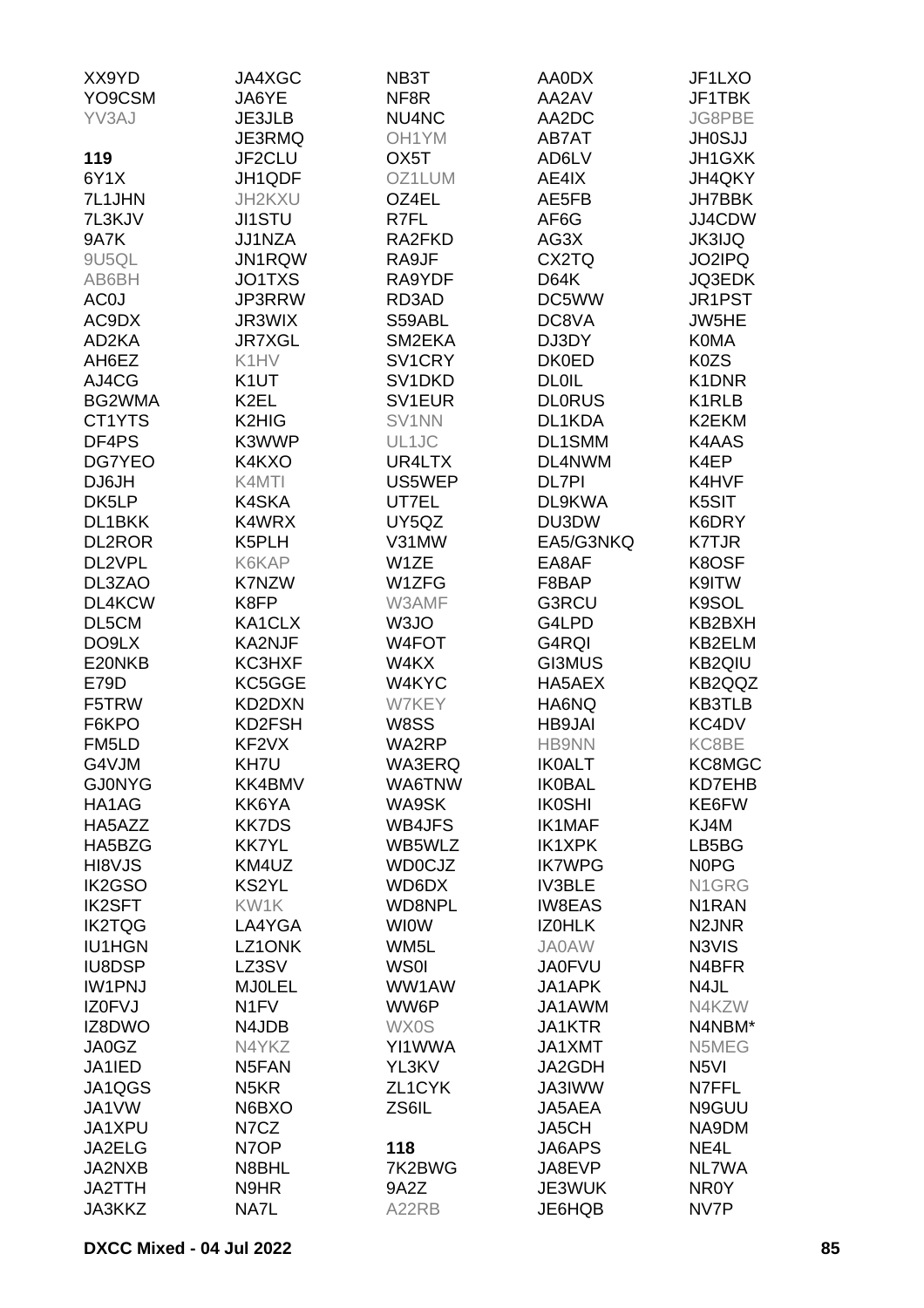| OE8YDQ             | AE4CJ              | N4VZ               | 116                | K0DG                            |
|--------------------|--------------------|--------------------|--------------------|---------------------------------|
| <b>PA0DVD</b>      | AE6JV              | N6FB               | 7L2LIO             | K1GQV                           |
| PA5MS              | AG7G               | N6QYQ              | 9A3QK              | K2TZY                           |
| PY4HGM             |                    |                    |                    |                                 |
|                    | AH6FC              | N7GHZ              | BX6ABC             | K3WOW                           |
| S51KM              | AJ4M               | N7VS               | CO7WT              | K4WG                            |
| S56DX              | CN8IG              | N7ZUF              | DF <sub>1</sub> DV | K4WK                            |
| S59ZB              | DF9LB              | NC8B               | DK1EY              | K5OW                            |
| SM5FMQ             | DH <sub>2</sub> ID | NW4KU              | DK3WI              | K7DF                            |
| <b>SP7PKI</b>      | DJ2WK              | NY <sub>1</sub> A  | <b>DL0IF</b>       | K7DR                            |
| UA4PL              | DL3DBY             | OE5NGM             | DL1EGR             | <b>K7NHA</b>                    |
| V25A               | <b>DL7ANR</b>      | OH <sub>5</sub> WL | DL1HSW             | K8NLV                           |
| VE3LNY             | DL8UVG             | OK1DOF             | DL3LSM             | KB5FDX                          |
| VE3MFB             | DM2BPG             | <b>PA0RRU</b>      | DL4AOJ             | KB8HRT                          |
| VE9FI              | DM4EAX             | PJ2LJG             | <b>DL6RDR</b>      | <b>KC0BRA</b>                   |
| VK3SN              | G3YBK              | PP <sub>5</sub> JY | DM2ORI             | KC2FDQ                          |
| VY <sub>2</sub> CC |                    |                    |                    |                                 |
|                    | G3ZXZ              | PR8EP              | DQ4Q               | KD5CKP*                         |
| W1ALI              | G7TWC              | R7FW               | <b>DS0IC</b>       | KD8NKY                          |
| W1LXE              | <b>GM0SEF</b>      | RA3APN             | <b>DS1REE</b>      | KE4OHB                          |
| W2DES              | HR2DMR             | <b>RW0BM</b>       | EA5DPF             | KE4TG                           |
| W3ZI               | <b>IK4UPB</b>      | SA4ARG             | EI6CPB             | KE4VA                           |
| W4DML              | <b>IK8IVA</b>      | SM2VSD             | F4DBD              | <b>KE7SW</b>                    |
| W5TA               | JA1HBU             | SP6RGC             | F <sub>5</sub> JN  | <b>KK4TKJ</b>                   |
| W6RWI              | <b>JA3ITQ</b>      | SU <sub>1</sub> CS | F5KKD              | KK8ZZ                           |
| W7BRO              | <b>JA3XCU</b>      | <b>UA0LGY</b>      | F5RCY              | KV3W                            |
| W7DEG              | <b>JA7BVS</b>      | UA9QCQ             | F5ULS              | LB2AG                           |
| W7IXZ              | <b>JA7CME</b>      | UX5IZ              | G0AOL              | LU4AMJ                          |
|                    |                    |                    |                    |                                 |
| W8CQU              | <b>JA7HTJ</b>      | <b>V21AK</b>       | <b>GOCAM</b>       | LU4DQ                           |
| W8GS               | <b>JA8OTE</b>      | <b>V85CJ</b>       | G0XBV              | <b>MOBMX</b>                    |
| W9BK               | <b>JA9SW</b>       | VE1XW              | G3IUZ              | N <sub>1</sub> PC               |
| WA2LUY             | JE8BKN             | VE2DC              | G3WYW              | N <sub>2</sub> L <sub>B</sub> J |
| WA2NEW             | JF1VYX             | <b>VE2JRK</b>      | G4AMT              | N <sub>2</sub> SA               |
| WA3WMB             | <b>JG2NMY</b>      | VE3EAF             | G7KHV              | N6ZWC                           |
| WA4B               | JI1OWT             | VE9XA              | <b>GM0FHJ</b>      | N8BUZ                           |
| WA4N               | JI4FMF             | <b>WOCBH</b>       | HA5OMM             | N8VQG                           |
| WA6KYR             | JR4GAB             | <b>WOLMU</b>       | HL2KXT             | NW9V                            |
| WA9VEL             | <b>K0PG</b>        | <b>WOVNE</b>       | <b>HSOEHF</b>      | OE1HMC                          |
| <b>WB0WIV</b>      | K1DNX              | W <sub>2</sub> CFS | HZ1EA              | OE5WRO                          |
| WB4RRD             | K1PGV              | W3WGW              | <b>I5TTY</b>       | OK1VHV                          |
| <b>WHOAAV</b>      | K2AQX              | W4NEX              | IK1QLD             | ON4MAD                          |
| WR5RR              | K <sub>2</sub> ZO  | W <sub>4</sub> PHS | <b>IK4JPR</b>      | ON6TZ*                          |
|                    |                    |                    |                    |                                 |
| WS5K               | K4EBR              | W4TMN              | <b>IK7YZI</b>      | OZ9DX                           |
| WV7S               | K5AWF              | W6EO*              | IK8GGT             | PA0ADG                          |
| XE3WAO             | K6BBC              | W6RGS              | <b>IV3WMI</b>      | R <sub>2</sub> YES              |
| YB1AQS             | K6BRN              | W7GLC              | <b>IWORBS</b>      | RN3BC                           |
| ZD9IR              | K6RB               | W7MC               | <b>IZOWLP</b>      | RV3DUT                          |
|                    | KA1IOR             | W8/DF2GH           | <b>IZ2JNN</b>      | SO <sub>9</sub> DO              |
| 117                | KB5T               | W9KHH              | JA1RYC             | SU1KM                           |
| 7Q7EI              | <b>KD0OK</b>       | W9TBZ              | JA3JYE             | TF3EK                           |
| 9A1CEI             | <b>KE0H</b>        | WA3EOP             | JE3BFV             | UT8IV                           |
| 9G1BL              | KE3WH              | WA4RG              | JF1HVB             | VA3TTB                          |
| 9H1AZ              | <b>KG7FDW</b>      | WA8BNH             | <b>JHOILL</b>      | VA7QD                           |
| 9V1KG              | KJ4C               | WB1FAW             | JH1BXR             | VE3BGW                          |
|                    | KJ5T               | WB4P               | <b>JK1CEK</b>      | VK7AD                           |
| AA1W               |                    |                    |                    |                                 |
| AA9PB              | LA2ARA             | WD4IEH             | <b>JM7MFB</b>      | <b>WOIBM</b>                    |
| AB2SR              | LU1HHT             | WH6JD              | JN1VUR             | <b>WOMHZ</b>                    |
| <b>AD0TA</b>       | <b>MOZLB</b>       | YB3BME             | <b>JO3MXH</b>      | W1HIJ                           |
| AE1EZ              | <b>NOVRP</b>       | Z68HZ              | JR2DUM             | W1KF                            |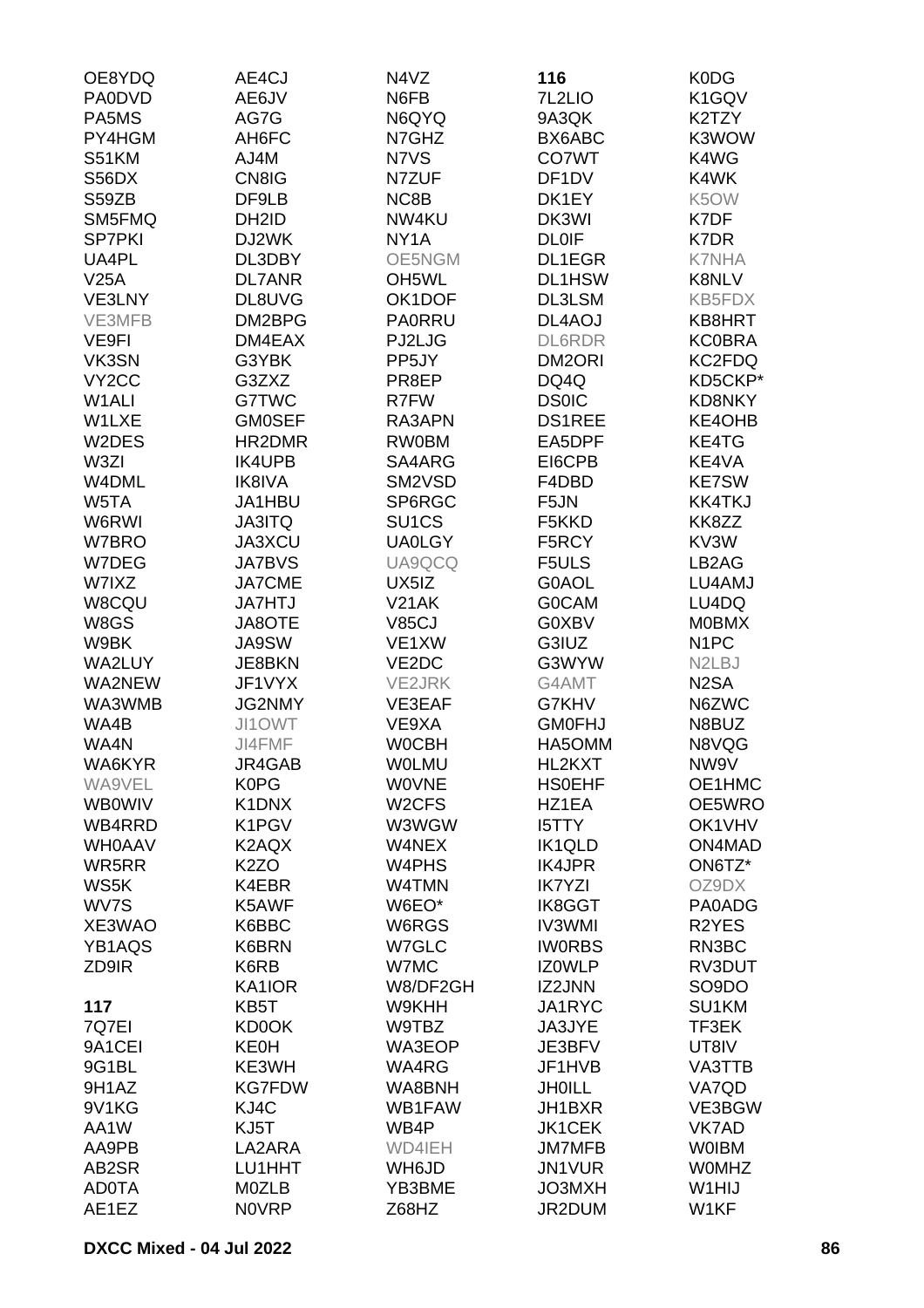| W1RET         | <b>IZ7RJT</b>                   | NA5TT               | 9Q5TE             | JH4JZB                        |
|---------------|---------------------------------|---------------------|-------------------|-------------------------------|
| W2DGU         | <b>JA0IJG</b>                   | ND5Q                | AA1IZ             | <b>JH7ORW</b>                 |
| W2MY          | JA4BS                           | NJ3C                | AC3LZ             | <b>JJ6TYG</b>                 |
| W3FT          | <b>JA7CKC</b>                   | NT <sub>4</sub> D   | AF5FB             | <b>JK6HDA</b>                 |
| W4RQK         | JG1JPE                          | OE3ASA              | AG4CG             | JL1KLK                        |
|               |                                 |                     |                   |                               |
| W6TPE         | <b>JH0EXA</b>                   | OK1ZE               | BD4RAY            | JN2AMD                        |
| W7SUR         | <b>JH0HDL</b>                   | OK1ZHV              | <b>BD4SFE</b>     | JP1EOM                        |
| W9WQB         | JH8YCT                          | <b>ON4WIX</b>       | <b>BD7NQ</b>      | JQ1DPP                        |
| W9XAN         | JL1SYO                          | ON5GF               | BV <sub>4KR</sub> | JR8QFG                        |
| <b>WA0RSX</b> | <b>JL3IVX</b>                   | OZ9HMN              | DH1DA             | K0XQ                          |
| WA1DBR        | JM1GDA                          | PU2RKW              | DK4LZ             | K1JHS                         |
| WA3DX         | <b>JM1LRA</b>                   | PU4DCN              | DL2BBL            | K1PAD                         |
| WA6CDO        | JP3FJE                          | PY2HP               | DL3SC             | K1VDQ                         |
| WA9LAY        | JR1HIE                          | PY2SF               | DL4SEE            | K2BBQ                         |
| WB5RJK        | JS2IWW                          | PY3TR               | DL5BCQ            | K2PBT                         |
| <b>WB7SWW</b> | K1DLM                           | R3AAA               | DL5FDA            | K3QH                          |
| WB9CNE        | K <sub>1</sub> D <sub>Z</sub> S | RA3DJA              | <b>DL7SK</b>      | K4BKM                         |
| WD8CW         | K <sub>1</sub> LDO              | RB7GG               | E21CJN            | K4MI                          |
| WD9T          | K1TEO                           | RG <sub>2</sub> A   | EA2CTB            | K4WDX                         |
|               | K <sub>1</sub> WI               |                     |                   |                               |
| WS1V          |                                 | <b>S52CI</b>        | EA7AKJ            | K5VU                          |
| WS3P          | K <sub>2</sub> GOC              | SM5TRT*             | EA9CF             | K6CSL                         |
| <b>WV0M</b>   | K2MRK                           | SV1GYL              | EC1BA             | K6DLC                         |
| <b>WW0W</b>   | K4NKY                           | SV <sub>2</sub> CWV | F5CVI             | K6HT                          |
| XE2OR         | K4RVH                           | TC7G                | F5JBE             | K6MMC                         |
| ZL9HR         | K4STE                           | UA6AHR              | F6KUR             | K6UUW                         |
| ZP5MGR        | K <sub>4</sub> T <sub>Z</sub>   | UR5NMZ              | <b>GOMBA</b>      | K8NI                          |
|               | K6MKL                           | UY2UA               | <b>GM0VPG</b>     | KA1AF                         |
| 115           | <b>K7CTM</b>                    | VA3RNJ              | <b>GMOWED</b>     | <b>KA7TDH</b>                 |
| 4Z5TT         | K7IKO                           | VE6MK               | <b>HB9CEI</b>     | KA9BDY                        |
| 5V7BR         | K8JTD                           | VE9CD               | HB9ZAG            | KD7T                          |
| 8P6CV         | K8PYD/VP9                       | VK4ZJB              | HC2FN             | KD9NHZ                        |
| AA7MH         | KB2VMG*                         | <b>WOLPF</b>        | HI7MC             | KF5ZBL                        |
| AB0YW         | KB8DEX                          | <b>WOWT</b>         | HL5BCL            | KG5RXE                        |
| AE2T          | KC2VAE                          | W3IQ                | HP1DGX            | <b>KG7OH</b>                  |
| AG4KI         | KC2ZDC                          | W3JT                | I2BJS             | <b>KI0MB</b>                  |
| BG4HJE        | <b>KC3HN</b>                    | W <sub>3</sub> SO   | <b>IKONSF</b>     | KI4TSI                        |
| BG7MVZ        | KC7GX                           | W4DSD               | <b>IK0ZME</b>     | KI7MD                         |
| D44AB         |                                 | W4HVH               |                   |                               |
|               | KJ6MQE                          |                     | <b>IK1ZOE</b>     | KJ3Q                          |
| DF7QK         | KK4BJV                          | W4RTN               | <b>IK2FWY</b>     | KM4IAJ                        |
| DL2HRA        | KK4VR                           | W4SKB               | IK2MKM            | <b>KS4XN</b>                  |
| <b>DL6CHS</b> | KM4C                            | W6OJR               | <b>IW1RFB</b>     | LA3RNA                        |
| DL7UZO        | KR <sub>5N</sub>                | W7NY                | <b>IW2CXJ</b>     | N <sub>0</sub> GZ             |
| DO1EDK        | KS6U                            | <b>ML/RW</b>        | <b>IW9GRL</b>     | <b>NOIJK</b>                  |
| DO3BOX        | LA6PB                           | WA1OVW              | <b>IZ0BAV</b>     | <b>NOSXX</b>                  |
| E20SJC        | <b>MOLUX</b>                    | <b>WA3ADI</b>       | <b>IZOTZR</b>     | N <sub>1</sub> GKD            |
| EB2ESS        | <b>MOTRN</b>                    | WA3PMQ              | IZ1HGP            | N <sub>3</sub> C <sub>S</sub> |
| F4PCM         | M <sub>1</sub> BCM              | WA6WGS              | JA1AAV            | N3HXQ                         |
| F6DXE         | <b>NOCEE</b>                    | <b>WBOMHH</b>       | JA1LQK            | N3KRE                         |
| <b>GOVTU</b>  | N <sub>1</sub> DF               | <b>WB2LOU</b>       | <b>JA4IHI</b>     | N4TAV                         |
| G1WMJ         | N <sub>1</sub> IC               | WB4YBY              | JA6EMA            | N5MIJ                         |
| G3NHL         | N4QX                            | <b>WD0EQP</b>       | JA6LVW            | N6JNL                         |
| HB9BYB        | N5KNN                           | WD4MSM              | JA8DLQ            | N6QZS                         |
| HP1XBI        | N7COA                           | ZP6SK               | JA8LDC            | N6ZE                          |
| <b>IOWRR</b>  | N7EB                            |                     | JE3RZT            | N9AHU                         |
| 18/KO4SR      | N8XMS                           | 114                 | JF3MKC            | N <sub>9</sub> CC             |
| <b>IV3PGQ</b> | N8ZMF                           |                     |                   |                               |
|               |                                 | 2E0SQL              | <b>JF7BKN</b>     | N9KBG                         |
| <b>IW5DPF</b> | N9SE                            | 9A3QY               | JH1BTR            | N9TES                         |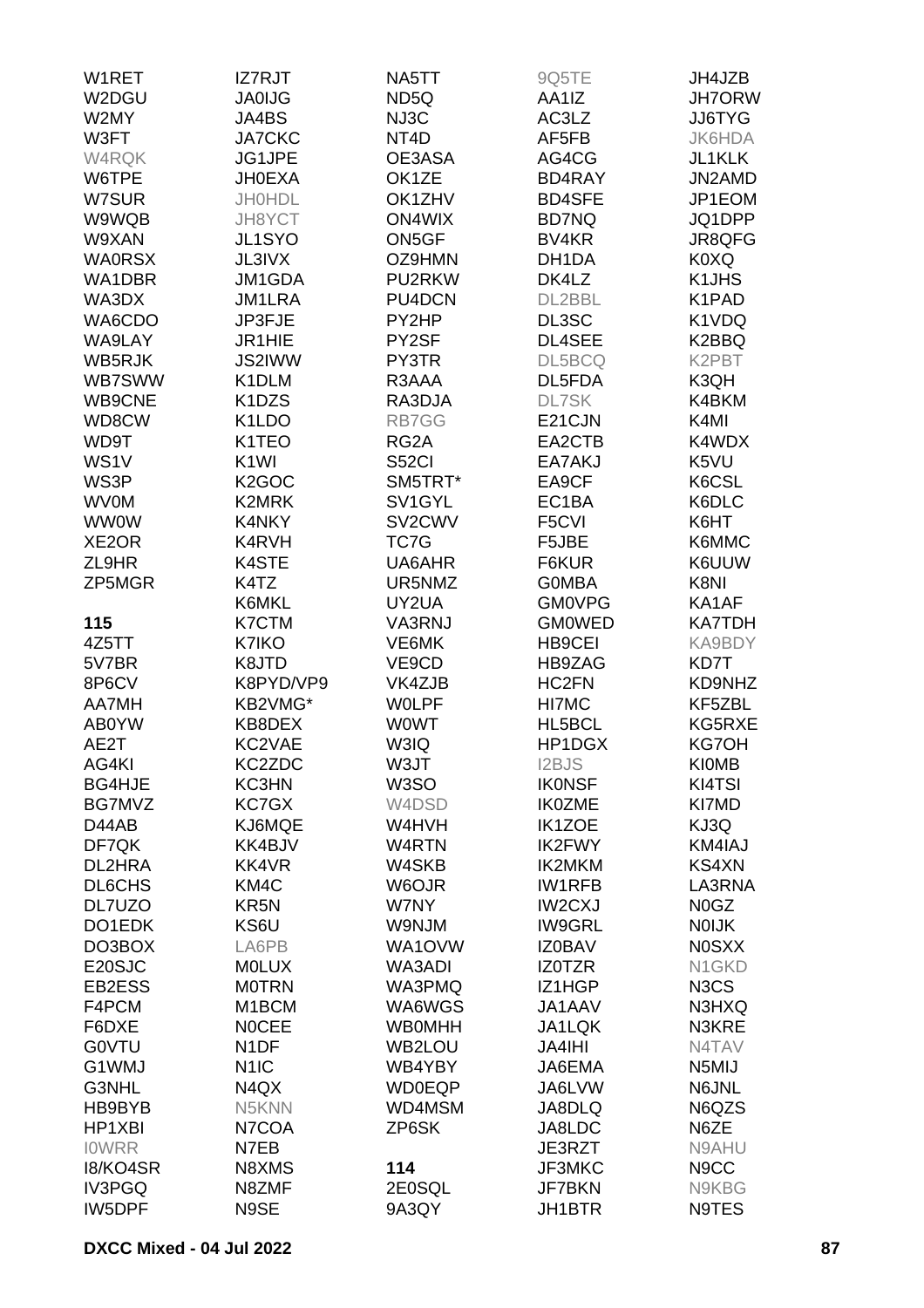| N9UY                | 113                | K <sub>2</sub> SD <sub>S</sub> | UN6GAV             | <b>DLODPM</b>      |
|---------------------|--------------------|--------------------------------|--------------------|--------------------|
| NC <sub>1</sub> N   | 4N4BB              | K <sub>2</sub> T <sub>S</sub>  | VA3DLS             | DL1MAC             |
| ND9V                | 7M1CRZ             | K3ADU                          | VK2GGC             | DL1SBY             |
| NT4F                | <b>701AA</b>       | K3WKM                          | VK3DRH             | DL2HUC             |
| OH <sub>2</sub> AWL | 9A40CKG            | K4FCC                          | VK7SM              | DL2NAU             |
| OK1FFD              | 9A4VV              | K4PE                           | VX3150             | DL3HAA             |
| ON6AB               | AA1TH              | K5RLA                          | <b>WODHS</b>       | DL3HUM             |
|                     |                    |                                |                    |                    |
| OZ1KIH              | AA3CK              | K5XQ                           | <b>WOLTL</b>       | DL3NCJ             |
| PA1LIO              | AA4KD              | K6RF                           | <b>W0RU</b>        | DL5KLX             |
| <b>PU3RTS</b>       | AG5AY              | K8CL                           | W <sub>1</sub> OH  | DL6FY              |
| PY3LBO              | AG9Y               | K9CPO                          | W <sub>2</sub> KJC | DL6YRM             |
| R <sub>2</sub> ZX   | AK3S               | KA <sub>2</sub> R              | W2LCQ              | DL9YBZ             |
| <b>RA0FD</b>        | BH4SXP             | <b>KC4LRR</b>                  | W2LCV              | DM2RG              |
| RN1CW               | DF8BB              | KD5HIP                         | W4HYT              | E73DX              |
| <b>S52ON</b>        | DF8ST              | KE3LA                          | W6BHZ              | EA1FBJ             |
| SV1EN               | DG1DES             | KE4QN                          | W6NIF              | EU1FQ              |
| SV <sub>1</sub> EQJ | DG2IAI             | KE4USA                         | W8GXB              | F4EPU              |
| SV <sub>2FQP</sub>  | <b>DL1SUS</b>      | KI <sub>2</sub> X              | W8VQT              | G3LNG              |
| VE1RX               | <b>DL7HCK</b>      | KI6OY                          | W9WOW              | G4JQL              |
| VE2FET              | DL9GMN             | KJ6VO                          | WA2FHJ             | G4YRF              |
| VE2SYQ              | DO1DEL             | KM5IS                          | WA4JME             | <b>HL0B</b>        |
| VE3IVT              | DP9Z               | KP2/K0BBC                      | WA8OLN             | HL1JV              |
| VE5BJM              | EA4ETN             | KP2/K7JI                       | WB3IFD             | IK2UJF             |
| <b>VU2HFR</b>       | EA7ANP             | KP2B                           | WB4KXS             | IK8BPY             |
| VU2KWJ              | EH7AH              | KU4UK                          | WB4MM              | <b>IU0NWJ</b>      |
| <b>WODF</b>         | F/W0NB/P           | LW5DPG                         | WB4YSJ             | IX1CKN             |
| <b>WOLGQ</b>        | F5KQN              | N1IFW                          | WB9ROK             | <b>IZ0EWJ</b>      |
| W1KEN               | FM5CY              | N <sub>2</sub> ZW              | WD4MTD             | IZ4GJJ             |
| W1ROG               | G6GLP              | N3GSD                          | WN5V               | IZ8PPH             |
| W2LF                | G7NOT              | N3HBT                          | WO9I               | JA1CDC             |
| W2ZF                | HL3QVZ             | N4AOC                          | XE3WMA             | JA3FAY             |
| W3ET                | HL5FAM             | N4EEI                          | YC1KK              | <b>JA3QID</b>      |
| W3ZV                | HL5NDQ             | N5YHF                          | YD1BJJ             | JA5PEU             |
| W4GRN               | <b>IOHJN</b>       | N6TGM                          | ZA1TC              | JA9GEW             |
| W5RDX               | IU2LWL             | N7DC/YV5                       | ZL1MRC             | <b>JI1RNB</b>      |
| W6NOR               | IU5PDY             | N8CHR                          | ZS3D               | JI5DWP             |
| W7ADO               | <b>IV3BTY</b>      | N8DOD                          |                    | <b>JJ1FDS</b>      |
| W8FI                |                    |                                |                    | JJ1PLA             |
|                     | IZ1GIP             | N8WNB                          | 112                |                    |
| W8PHB               | IZ2SVN             | N9AVP                          | 4Z1AC              | JK1DZT             |
| W9WM                | J87CF              | N9HDE                          | 4Z5KZ              | JL6CTC             |
| WA5NVO              | JA1BUB             | NL7XT                          | 5R8FU              | <b>JN4UUS</b>      |
| WB2DRV              | JA1CFF             | NM <sub>2R</sub>               | <b>5X1A</b>        | JR1UDV             |
| WB5JJJ              | JA1HTG             | NX9I                           | 7J3ABO             | JR3GVH             |
| WB8ROI              | <b>JA1MOI</b>      | OD5NJ                          | 7M1MCY             | <b>JR7HOD</b>      |
| <b>WD0EWH</b>       | JA4CBX             | OH <sub>2</sub> BRG            | AA6YX              | <b>JS1MTI</b>      |
| WE3I                | JG1FFM             | PA3FTR                         | AB7DH              | JT1DY              |
| WI6K                | JG3WUP             | PA9S                           | AC5KD              | JY4NE              |
| WN9GDX              | JG8QXB             | PD1ROS                         | AG5AA              | <b>K0CJ</b>        |
| WX4X                | JH4HYW             | PJ2/NA2U                       | BY4CYL             | <b>K0GUR</b>       |
| YB0FLY              | <b>JH8TOW</b>      | PR7AA                          | CT1ZQ              | K1NQ               |
| YB3VO               | <b>JIOJDC</b>      | PT2AST                         | CT2JFI             | K <sub>1</sub> SSN |
| YF8DX               | <b>JI7NAI</b>      | PU5IKE                         | CT7ABE             | K3QQN              |
| YL2GTS              | JK6QCY             | PY1SW                          | CT7ACG             | K4CAD              |
| YV5JDW              | JN1GNL             | R <sub>0</sub> JF              | CX2AM              | K4JGA              |
| YV5KG               | JP2XYT             | <b>RA0CGY</b>                  | <b>DD0VS</b>       | K4LDC              |
| ZA <sub>1</sub> E   | <b>JR7HAN</b>      | RA4FJV                         | DF9FR              | K6NML              |
| ZL <sub>1</sub> FV  | K <sub>2</sub> SAN | SV1AMD                         | DJ5KX              | K8GU               |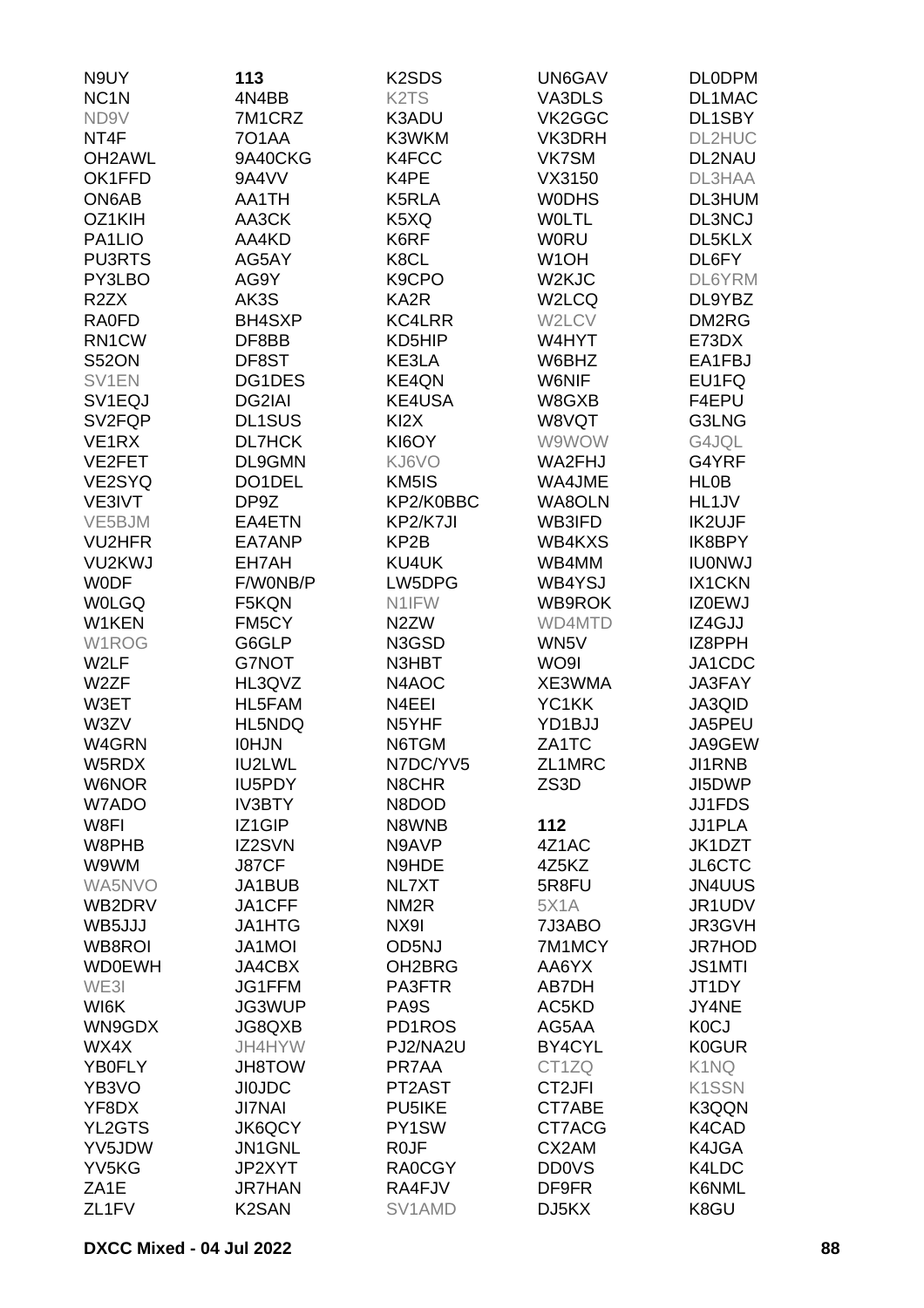| K8RGM                         | <b>OH9MMN</b>      | 111                | JA3CLM                         | LA3F                            |
|-------------------------------|--------------------|--------------------|--------------------------------|---------------------------------|
| K9WJL                         | OK2PAA             | 4X/AA4KD           | JA3KZW                         | LA3TR                           |
| K9XE*                         | OZ/LA6OP           | 5H0QL              | JA4BRS                         | LA9XBA                          |
| <b>KA1PPS</b>                 | <b>OZ7PBI</b>      | 7K1SLY             | JA5NSR                         | LA9ZL                           |
| KA1VLH                        | <b>PD0SCY</b>      | 7N4SJX             | JA6CVR                         | LU1ICX                          |
| KA1WPM                        | RK6YZZ             | 8Q7EJ              | JA9GHC                         | LU9ESD                          |
| <b>KB1FRK</b>                 | RZ6DZ              | A22AA              | JE1EKC                         | M0OSA/M                         |
| KB3RFH                        | SA7AKE             | AA5WH              | JF1CST                         | M2000A                          |
| KC2PJH                        | <b>SM7CWI</b>      | AB1XB              | JF3NDW                         | N1AYA                           |
| KC3MSE                        | SV1GRH             | AB1ZM              | JH1BIU                         | N1IBQ                           |
| <b>KC7RAS</b>                 | UB1ADP             | AB2ZT              | JH8LGE                         | N3HLG                           |
| KD4TTP                        | VA3DBT             | AC9OT              | JI5NWQ                         | N3WHQ                           |
| KE6FOA                        | <b>VE2FRS</b>      | AD9AT              | <b>JK2IXE</b>                  | N4CHO                           |
| KF4EKA                        | VE3DVG             | AE4FY              | JO1GIY                         | N5SSH                           |
| <b>KF7SXI</b>                 | VE4CW              | AG8A               | <b>JR0PFO</b>                  | N5THN                           |
| KG2G                          | VE7WJ              | AI4RA              | K0SBV                          | N5ZGT                           |
| KG4OLG                        | VK6BMW             | BG4TMC             | <b>K0UK</b>                    | N6AHA                           |
| KG5LWL                        | VR <sub>2</sub> CD | CE1VIL             | K1BIF                          | N6DO                            |
| <b>KI7AY</b>                  | <b>VU3NPI</b>      | CY <sub>0</sub> P  | K1KIP                          | N6LO                            |
| KM6LP                         | <b>WOIXQ</b>       | DF4VX              | K2JMK                          | N6NC                            |
| <b>KS1PPY</b>                 | <b>WOUFC</b>       | DG6DBV             | K3MRG                          | N8ADO                           |
| KT3L                          | <b>W1NGQ</b>       | DH9NBU             | K4CGA                          | NA3CT                           |
| KZ4P                          | W2AAS              | <b>DLOAKR</b>      | K4JO                           | NA5GA                           |
| KZ9W                          | W <sub>2</sub> CBK | DL <sub>1</sub> CZ | K4VN                           | <b>NG3O</b>                     |
| LA3PUA                        | W2CWW              | DL1NDY             | K4YT/DU                        | NG9J                            |
| LA6YIA                        | W <sub>2KI</sub>   | DL1RMY             | K5IGB                          | NK8X                            |
| LA7HOA                        | W4DOG              | DL4LRM             | K5ZTY                          | NS7U                            |
| LU3FMR                        | W4HLN              | DL4NAZ             | K6HRU                          | <b>NV0P</b>                     |
| <b>MORHS</b>                  | W4KBP              | DL5MFW             | K7MP                           | NX <sub>1</sub> C               |
| <b>NOKM</b>                   | W6XD               | DL6CX              | K7NM                           | NX8G                            |
| <b>NOVFJ</b>                  | <b>W7PXL</b>       | <b>DL6NCI</b>      | K8MU                           | OE1MS                           |
| N <sub>1</sub> RDN            | W7SST              | <b>DL7RSE</b>      | K9DLT                          | ON <sub>5</sub> LE              |
| N <sub>1</sub> SC             | W7WHY              | DL9CIA             | K9PGC                          | <b>ON6NA</b>                    |
| N <sub>2</sub> PEQ            | W8TU               | E44PM              | KA1QAS                         | OZ5AAH                          |
| N3CU                          | W9KMP              | EH1YV              | KA2IYB                         | OZ8ACE                          |
| N4AGG                         | W9OAB              | <b>GOUWK</b>       | KA8QIV                         | PA1BVM                          |
| N4UKT                         | WA2CBX             | G3NVO              | KB4GH                          | <b>PD0RKA</b>                   |
| N4YZ                          | WA4CWA             | G3PIA              | <b>KB5HOS</b>                  | PU4ENY                          |
| N <sub>5</sub> B <sub>G</sub> | WA4DYD             | G4IDR              | KC2OBS                         | PY3MHZ                          |
| N <sub>5</sub> GI             | <b>WA7CS</b>       | G4OLP              | KC6QHA                         | PY5MW                           |
| N5OMG                         | <b>WB0ABM</b>      | G4PYQ              | KC8ALZ                         | R3PJT                           |
| N5WOB                         | <b>WB0TRA</b>      | G4RKO              | KC <sub>9</sub> C <sub>S</sub> | SA3ANZ                          |
| N6FVY                         | WB2FXY             | GI4SNA             | KD0CO                          | SP7WT                           |
| N6MRF                         | WB4DAO             | HA5AUC             | KD2ABK                         | SV1EPB                          |
| N6ZPX                         | WB5DX              | HB9ATA             | KD4Q                           | TG9RZ                           |
| N7GG                          | WB5M               | HI8JSG             | <b>KE0BRZ</b>                  | VA2MP                           |
| N8XC                          | WD4LYV             | HL5URV             | KE9V                           | VA7CAB                          |
| N9ITY                         | WN4C               | <b>IK0TWN</b>      | KG8JF                          | <b>VE9ACL</b>                   |
| NB <sub>5</sub> N             | WQ1W               | <b>ISOPGF</b>      | KH6/W0ZT                       | <b>VR2UBC</b>                   |
| <b>NF0B</b>                   | WW8RR              | <b>IT9NTD</b>      | <b>KI0GU</b>                   | VU <sub>2</sub> CV <sub>S</sub> |
| NK9B                          | WZ6P               | IV3DCZ             | KI4KK                          | <b>WOERB</b>                    |
| <b>NNOC</b>                   | XT2KG              | <b>IZOFKE</b>      | KI4SFT                         | <b>WOLO</b>                     |
| NQ9R                          | YO6ZS              | IZ4YDF             | <b>KK700</b>                   | W4AVV                           |
| NR <sub>2Q</sub>              | ZF <sub>2</sub> FK | <b>JA0AXW</b>      | KK9EJ                          | W4GKM                           |
| <b>NV0S</b>                   | ZL2AOH             | JA1BMJ             | KN4BBC                         | W5DRM                           |
| NZ5M                          |                    | JA1BZS             | KY4CU                          | W5ETZ                           |
| OE2KWN                        |                    | <b>JA1CRT</b>      | LA1APA                         | W6DF                            |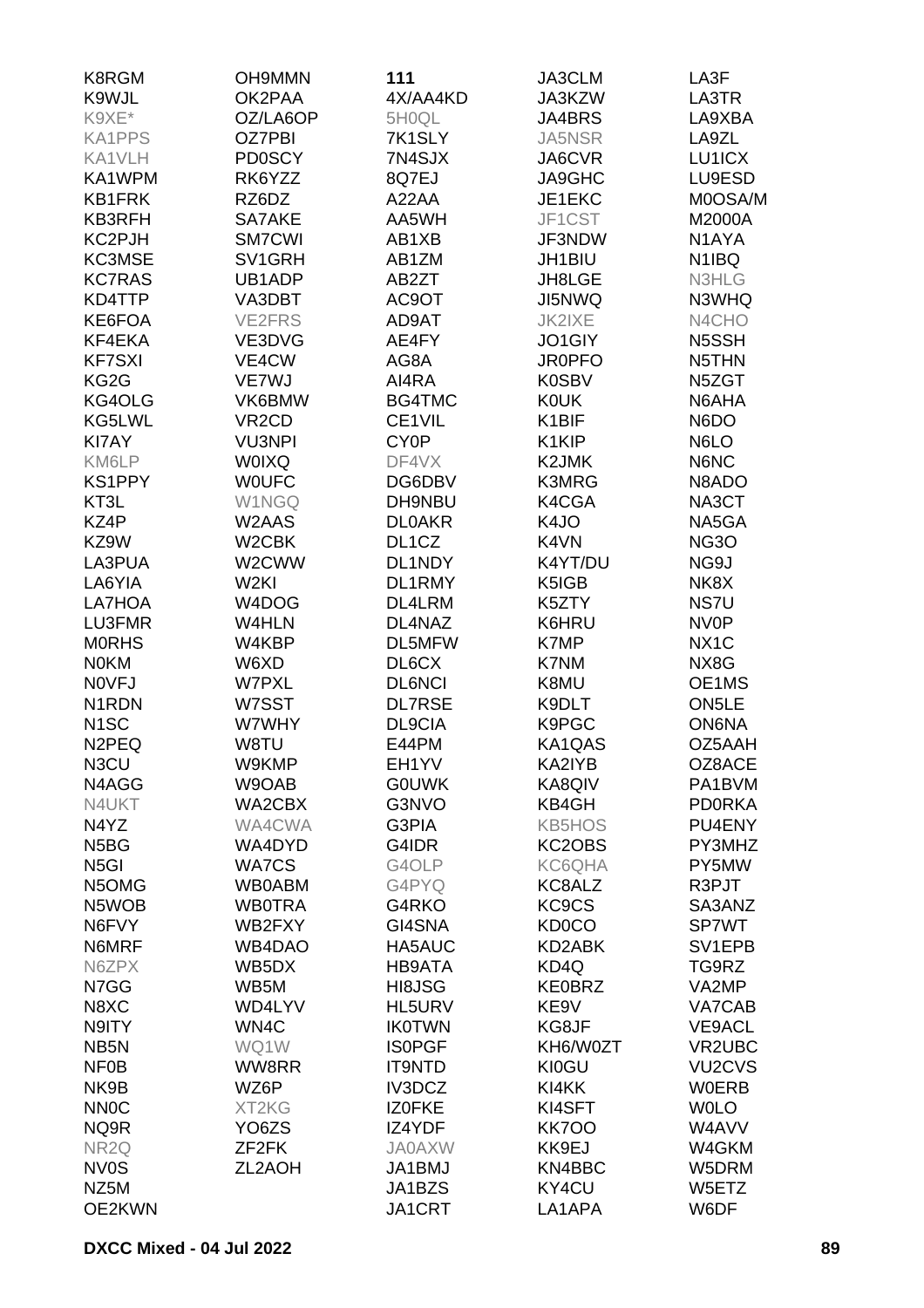| VUL8W               | <b>DK0BM</b>  | JA3SSB                          | <b>K4NMH</b>       | LU6FOV                         |
|---------------------|---------------|---------------------------------|--------------------|--------------------------------|
| W8UF                | <b>DK0HUN</b> | JA4ABN                          | K4SM               | <b>MOAFZ</b>                   |
| W8VQV               | DK8JH         | JA5JLF                          | K4YJI              | <b>NOELA</b>                   |
| WA1QGC              | <b>DLORD</b>  | JA6EBA                          | K5ALU              | <b>NOKJI</b>                   |
| WA2JUG              | <b>DLOTUD</b> | <b>JA7MVI</b>                   | K5BKT              | <b>NOPOH</b>                   |
| WA2NYY              | DL2DBL        | JA9ENB                          | K <sub>5</sub> CE  | N <sub>1</sub> EH              |
| <b>WA2RSX</b>       | DL2VNL        | JA9PHV                          | K5CGH              | N1FDX                          |
| WA2WDF              | DL3KBQ        | <b>JE1000</b>                   | K5KJ               | N <sub>1</sub> TT              |
| WA3TD               | DL3MFM        | JE2VFX                          | K <sub>5</sub> OJI | N <sub>2</sub> IIE             |
| WA4SBA              | DL4KMK        | JF1KZD                          | K6NOD              | N <sub>2</sub> KL <sub>S</sub> |
| WA5TMC              | DL5DCC        | JF1SSM                          | <b>K7MOE</b>       | N <sub>2</sub> RQ              |
| <b>WA8OIF</b>       | DL7XT         | JF2LVM                          | K7MQ               | N3CHX                          |
| WA9JML              | DL9GND        | JF3XHW                          | K7PTC              | N3HS                           |
| <b>WB0SD</b>        | DL9YBB        | JF6MIT                          | K7ZAD              | N4ECJ                          |
| WB2HPR              | DS1AFU        | <b>JG1NUY</b>                   | K8BSG              | N4KQ                           |
| WB2REI              | DS3GPT        | <b>JG3SLJ</b>                   | K8VSY              | N4UMR                          |
| WB <sub>2</sub> TRI | <b>DS4EOI</b> | <b>JG6FNM</b>                   | K8VUS              | N5RZK                          |
| WB6MSE              | DU3CQ         | JH1DRC                          | K9QLL              | N5TUW                          |
| WD8KLH              | DW3CWM        | <b>JH7IPR</b>                   | K9TR               | N6AN                           |
| WF <sub>1</sub> D   | <b>EA7FUH</b> | JI4MCP/P                        | KA4HOT             | N6KIN                          |
| <b>WM0F</b>         | EA7LR         | JJ1XET                          | <b>KA4YMY</b>      | N6TPT                          |
| WP4SK               | EA8KJ         | JJ1ZEJ                          | <b>KA7RWJ</b>      | N7HA                           |
| WV7V                | EI2JC         | JJ3OLZ                          | KA9HUW             | N7MBL                          |
| WX4HP               | F4GMT         | JJ4USZ                          | KB1JJX             | N8BC                           |
| WX7M                | F6BEG         | JJ6INV                          | KB3SGY             | N8QWI                          |
| YB1MA               | F6IUI         | <b>JJ8XCK</b>                   | <b>KB5RGH</b>      | N9BC                           |
| ZL3LF               | F8DPN         | JL1XVZ                          | KB8FPK             | N <sub>9</sub> Cl              |
| ZP6SC               | FD1RAY        | JL2GSN                          | KC5MO              | N9LCR                          |
|                     | G3GNR         | <b>JL3TWE</b>                   | KC6QBD             | N9TRK                          |
| 110                 | G3HZL         | JM1ISX                          | KC7ES              | NF6L                           |
| 3A2LU               | G4DPH         | JM1PJO                          | KC8BJE             | NJ4Q                           |
| 4X4VE               | G4EDR         | JM3OJR                          | KC9GTN             | OE2KNN                         |
| 6L <sub>0</sub> V   | G4SND         | JN1GGZ                          | KC9UR              | OZ1JRL                         |
| 6Y5RJ               | G4TSH         | JP1SCQ                          | KD3XP              | OZ5AFM                         |
| 7N2OEZ              | GM4CFS        | JP7GRU                          | KD4FW              | OZ9ACV                         |
| AA5XU               | GM4JFS        | JP7SOZ                          | KD8K               | P29BT                          |
| AA6PV               | <b>GW7SMV</b> | JQ1LNZ                          | <b>KE0UF</b>       | RD3BW                          |
| AA6XF               | <b>HB9CGW</b> | JQ1NID                          | KE <sub>2JO</sub>  | RV3KS                          |
| AB4VA               | <b>HB9IIB</b> | JQ1QHO                          | KE4JB              | SO9O                           |
| AC2DZ               | HC6PE         | JR1CVR                          | KE6GG              | SP3DQL                         |
| AC5MR               | HL2MDS        | JR1DHD                          | KF0AD              | SP7SEG                         |
| AC6A                | HL5BGJ        | JR1GMJ                          | KF9MG              | SV7BIO                         |
| AH4AA               | HL9RY         | JR1HVJ                          | KG5ZNJ             | UA6AK                          |
| BA4TA               | <b>IK0XUF</b> | <b>JW8HGA</b>                   | <b>KG7KM</b>       | UR6EO                          |
| BA6IV               | <b>ISOFKA</b> | <b>K0JV</b>                     | KG8CI              | UT2LP                          |
| BV4VE               | IY4FGM        | <b>K0KAT</b>                    | <b>KHON</b>        | UV3QQ                          |
| <b>BV7RC</b>        | IZ2SVW        | K1BZM                           | KI7UXL             | <b>UY0HY</b>                   |
| BX8AAF              | IZ3HER        | K <sub>1</sub> C <sub>G</sub> Z | KJ3O               | VA3ROC                         |
| C <sub>21</sub> JM  | IZ8PPJ        | K <sub>1</sub> XH               | <b>KK0DJ</b>       | VE2TVU                         |
| C9QL                | <b>JA0KGE</b> | K <sub>2</sub> G <sub>S</sub>   | <b>KP4CKX</b>      | VE3MMR                         |
| CE5ANS              | JA1CKP        | K <sub>2</sub> SQ <sub>S</sub>  | KP4RP              | VK2SPB                         |
| <b>CE8NKR</b>       | JA1ESH        | K <sub>2</sub> TH               | KX4WQ              | VP <sub>2VI</sub>              |
| CT1GUJ              | JA1EUI        | K3CNI                           | KY3R               | VP8BWL                         |
| CX4ACH              | JA1QND        | K3FIV                           | LA1ZIA             | <b>WOEF</b>                    |
| <b>DF0TX</b>        | JA2TZ         | K3QX                            | LA6CF              | <b>W0FY</b>                    |
| DF3MC               | JA2ZDL        | K4AVK                           | LA6SDA             | W1CBY                          |
| DJ3SL               | JA3PAJ        | K4IS                            | LA9QNA             | W1XRA                          |
|                     |               |                                 |                    |                                |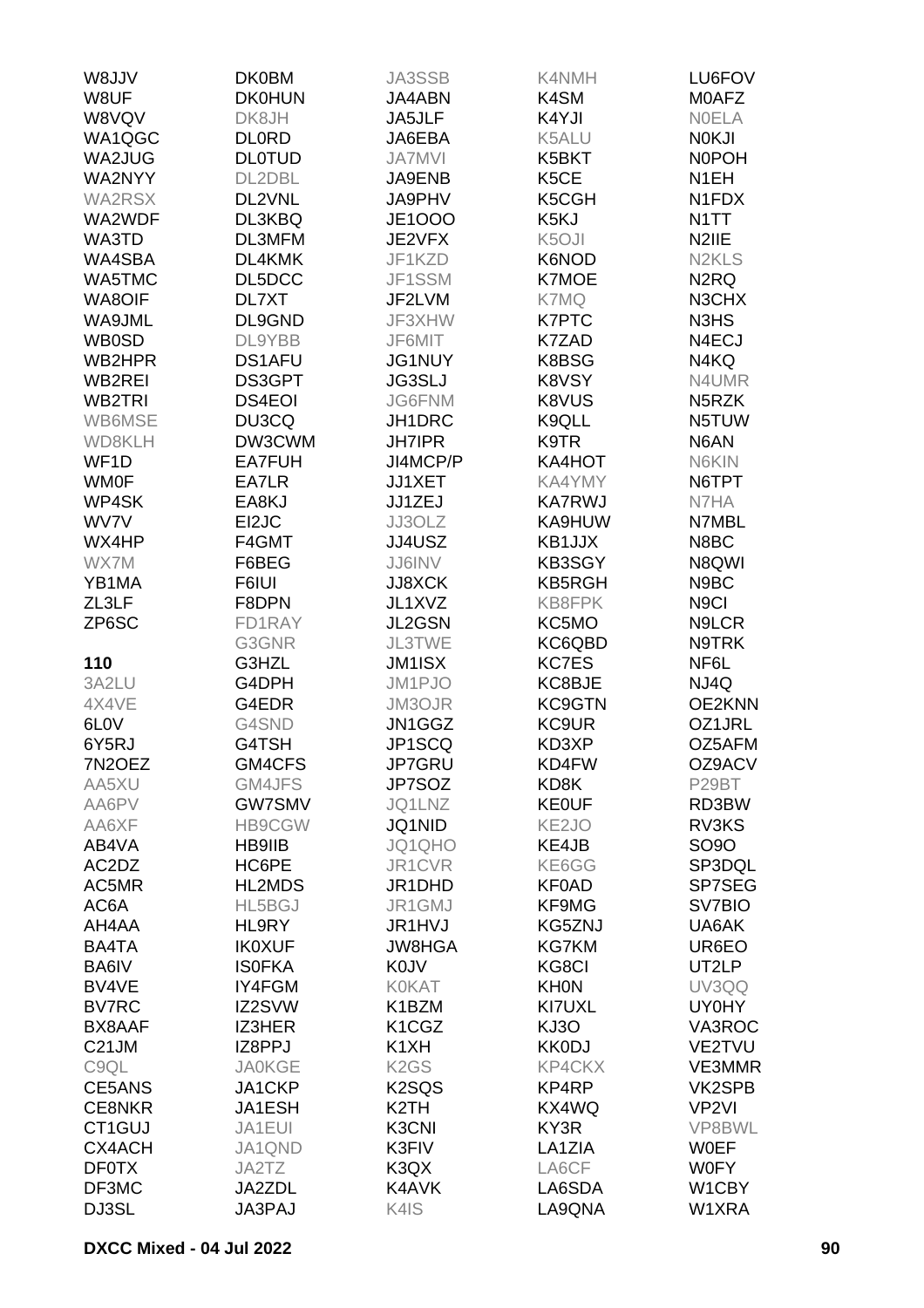| <b>W2/4X6KJ</b>    | 4K7FA              | <b>GMONWI</b>                 | K3ZJ                           | N1VEN                          |
|--------------------|--------------------|-------------------------------|--------------------------------|--------------------------------|
| W2GSA              | 4Z5BU              | <b>GM3UCI</b>                 | K4EAK                          | N <sub>2</sub> AH              |
| W2HVH              | 5B4/AI5P           | GW3WWN                        | K4PO                           | N <sub>2</sub> FB <sub>V</sub> |
| W2IX               | 6K0VM              | HA1SU                         | K <sub>4</sub> Q <sub>R</sub>  | N3EYF                          |
| W2NNG              | 7J1AIL             | HA5BVG                        | K4QZ                           | N3NHX                          |
|                    |                    | HA5VQ                         | K4ZDH                          |                                |
| W2NTF              | 7K4FIB             |                               |                                | N4CV                           |
| W2RDX              | 8P6NW              | HL1BX                         | K6BWZ                          | N4XIG                          |
| W2RXG              | 9A1CRD             | HL3EQG                        | K6PDL                          | N5DLM                          |
| W2SMS              | 9N7EI              | HR1RTF                        | K6QIQ                          | N5KKD                          |
| W2YX               | AA1O               | HS1CDX                        | K8UV                           | N5MTW                          |
| W3OB               | AA3RR              | <b>IORAE</b>                  | K9GX                           | N6DZR                          |
| W3VD               | AB <sub>1</sub> DO | I7DZG                         | K9WM                           | N7OR                           |
| W4CDR              | AB1HL              | <b>IK4CNQ</b>                 | <b>KA0GZS</b>                  | N7VL                           |
| W4EG               | AB <sub>1</sub> Q  | <b>IK6CRE</b>                 | <b>KA1TNK</b>                  | N9AFU                          |
| W4KTF              | AB4DF              | IQ5MS                         | KA2DDX                         | N9EWS                          |
| W4TTM              | AB4LE              | IQ7AF                         | <b>KA7AKJ</b>                  | N9TO                           |
| W6GMT              | AB6DA              | IQ8PQ                         | KA9GTF                         | NC7V                           |
| W6MKO              | AB6QZ              | IU <sub>2</sub> A             | KA9UHW                         | NG6S                           |
| W7PTT              | AB6XI              | <b>IW9GHJ</b>                 | <b>KB0HP</b>                   | NH4/NH6YK                      |
|                    | AB9KF              |                               |                                |                                |
| W7XU               |                    | <b>IZ0FVH</b>                 | KB0OYA                         | NK8A                           |
| W8EJK              | <b>AC0C</b>        | IZ2DAY                        | <b>KB0VXN</b>                  | NQ5M                           |
| W8LLC              | AD8Y               | IZ3IBL                        | KB1BMF                         | NT9P                           |
| W9LOC              | AG4SO              | IZ8CEV                        | KB2DCE                         | NV8W                           |
| WA1MQQ             | AG7O               | <b>JA0WJN</b>                 | KB2DPY                         | NY3A                           |
| WA2ISE             | AJ0E               | JA1ANF                        | <b>KB3APN</b>                  | OE6PJD                         |
| WA3UDH             | BA8IK              | <b>JA1KQI</b>                 | <b>KB7UV</b>                   | OH <sub>2</sub> VO             |
| WA4USW             | BI4PDD             | <b>JA1XXI</b>                 | KB8DM                          | OH6NVC                         |
| WA5KOI             | <b>BM6GJL</b>      | JA2NOQ                        | KB8EB                          | OZ8ACN                         |
| <b>WA6FHI</b>      | CT1GND             | JA3GNU                        | KC1CWF                         | PE2HD                          |
| <b>WA9SUG</b>      | DF1US              | JA3HYV                        | KC2HO                          | PP <sub>5</sub> AR             |
| WB3CQD*            | DK <sub>5</sub> D  | JA6EHA                        | KC <sub>2QII</sub>             | <b>PR7FMT</b>                  |
| WB4DNL/VP9         | <b>DLORT</b>       | JA7ESQ                        | KC2QLA                         | PT <sub>2</sub> OI             |
| WB4EHG             | <b>DL1AUK</b>      | <b>JA7JAS</b>                 | KC4CTU                         | PU <sub>2</sub> RIO            |
| <b>WB4RFQ</b>      | DL1BKX             | <b>JA9ANH</b>                 | KC8HMG                         | R7HR                           |
|                    |                    |                               | KD6ST                          |                                |
| WB8KQJ             | DL1KSW             | JE1BIG                        |                                | RA3ICK                         |
| <b>WD4OJF</b>      | DL1YFF             | JE7WBI                        | KE <sub>2</sub> A              | RW3DKK                         |
| WD8PFS             | DL5ABI             | JG1JTZ                        | KE5ZW                          | RX3ARI                         |
| WE1M               | <b>DL7KJS</b>      | JG6BBV                        | <b>KF0WL</b>                   | RZ4HL                          |
| WM2E               | DO1NSP             | JH1AOU                        | KF8ES                          | SM5UIU                         |
| WN1OTV             | DS5OYE             | JH1LRO                        | KG5FPU                         | SV8GXQ                         |
| WO7F               | DU1COO             | JH5EZJ                        | KG6AMW                         | TI2OKY                         |
| WP3MW              | E20QVD             | <b>JJ2TQO</b>                 | KI4BIY                         | UR3CSI                         |
| WQ3G               | E74JS              | JJ8CSF                        | KJ4ND                          | UR5FD                          |
| WR4P               | EA2WT              | JL1AGY                        | <b>KK4EIR</b>                  | UR5ZIW                         |
| WS2E               | <b>EI100YXQ</b>    | JM2GYP                        | KM <sub>5</sub> L              | UX1KR                          |
| WT3J               | F5SAZ              | JN1CJS                        | KM8Q                           | V73CW                          |
| WU <sub>5</sub> S  | F8EFU              | JN6QAC                        | KN4DXD*                        | VE2WX                          |
| WW4V               | FE1JML             | JO1ACW                        | KN6VB                          | VK3DEK                         |
| WY2L               | FE1MUY             | JR1TCY                        | KN <sub>8</sub> J              | VK8ZJZ                         |
| XX9LT              | G0KEY              | JS1MRM                        | KO4OC                          | <b>VP2MKG</b>                  |
| YO4FRJ             | <b>GOLJU</b>       | JT1AT                         | KP4PI                          | <b>VP8CIL</b>                  |
|                    |                    |                               |                                |                                |
| YU1BDK             | G3SZS              | K0BD                          | KP4PX                          | <b>WOPC</b>                    |
| YV5HNJ             | G3YZO              | <b>K0GRL</b>                  | KV <sub>2V</sub>               | <b>WOQU</b>                    |
| ZL <sub>2</sub> CS | G4UZE              | K <sub>2</sub> GAV            | LB0OG                          | W1AW/KH0                       |
|                    | G4WIA              | K <sub>2</sub> OAK            | LZ2RR                          | W1DSC                          |
| 109                | GI4RNP             | K <sub>2</sub> R <sub>S</sub> | N1FJR                          | W1WML                          |
| 2E0YYD             | <b>GM0MOP</b>      | K3LTM                         | N <sub>1</sub> SP <sub>X</sub> | W2AZK                          |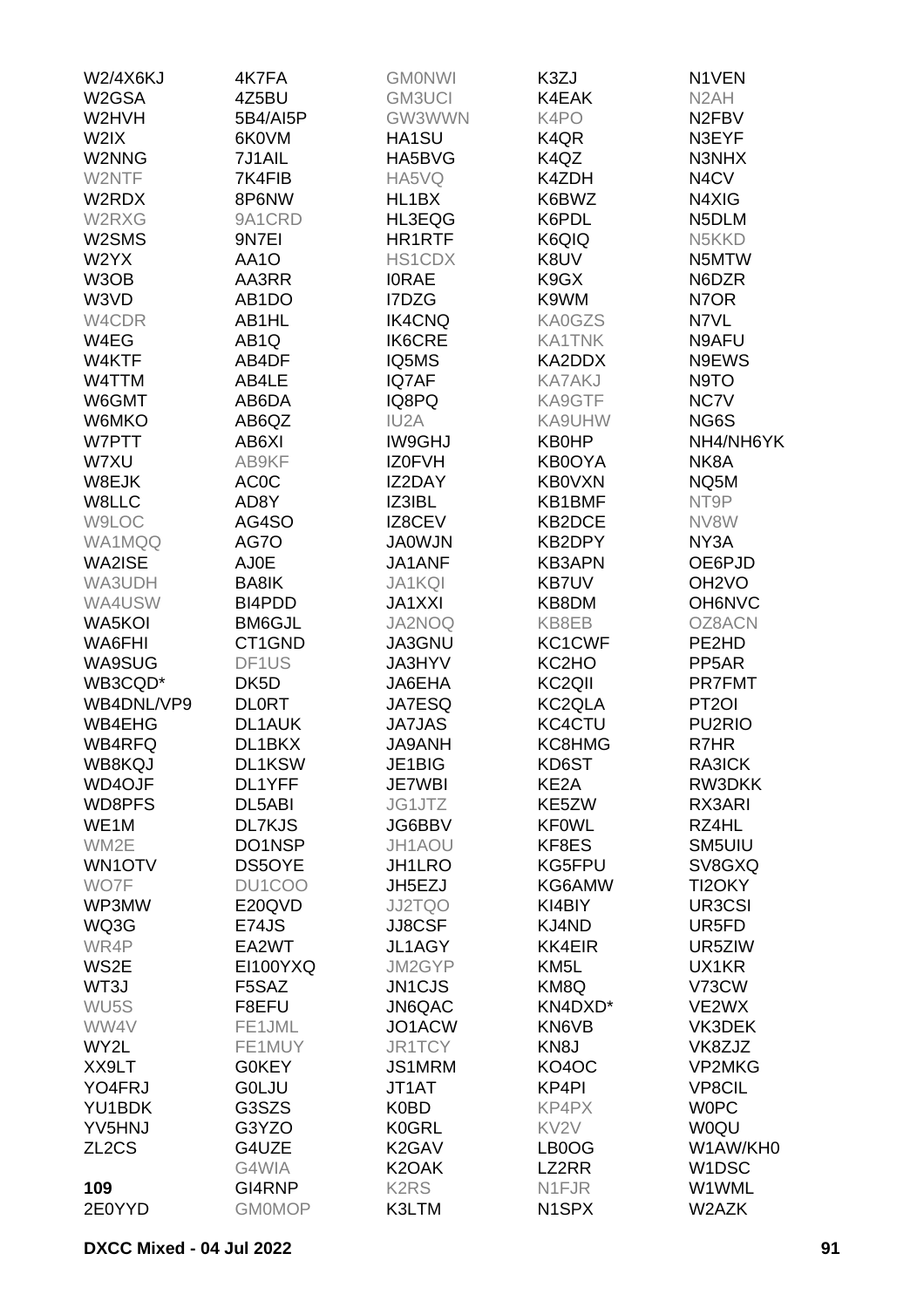| W3GP              | ZS6AND             | G3HKH         | K5SWW              | N <sub>1</sub> XK               |
|-------------------|--------------------|---------------|--------------------|---------------------------------|
| W4BSS             |                    | G3NAQ         | K6DSW              | N <sub>1</sub> ZRO              |
| W4DHX             | 108                | G4ARI         | K6PUD              | N <sub>2</sub> CEC              |
| W4GOV             | 4A1DXXE            | G4RTI         | K6RAD              | N <sub>2</sub> DF               |
| W4GRA             | 4Z5UY              | G4TCI         | K7YFP              | N2IEV                           |
| W4KFH             | 6K2ABX             | G4WPD         | K8FK               | N <sub>2</sub> M <sub>G</sub> T |
| W4MIG             | 7L2CDG             | <b>GMOMDB</b> | K8TOM              | N <sub>2</sub> WF               |
| W4TF              | 7L4XDT             | GM4KBR        | K8UUU              | N <sub>2</sub> YCH              |
| W4TJW             | 8P9HA              | <b>GW0KZK</b> | K9NYO              | N3FWE                           |
| W4TOU             | 9K2OK              | HA2NP         | <b>KA0BOJ</b>      | N3HAM                           |
| W5MK              | AA3LE              | HA5KEH        | KA6SFX             | N3HQB                           |
| W5WVI             | AA3LQ              | HI8PJP        | KA8LAR             | N3XZ                            |
| W6BRY             | AA4GL              | HL3QZH        | KB1DMW             | N4PSE                           |
| W6PIT             | AA9AN              | HL5ADQ        | <b>KB2BRL</b>      | N4SDN                           |
| W6QF              | AA9DZ              | <b>HS0ZFK</b> | <b>KB5GVR</b>      | N4VLK                           |
| W7DK              | <b>ABOLR</b>       | <b>IK6MLI</b> | <b>KB5WRK</b>      | N5OAO                           |
| W7DRO             | AB2DX              | <b>IK6TKC</b> | <b>KB9CRY</b>      | N6UGJ                           |
| W7LBV             | AB3FH              | <b>IK7GOG</b> | KB9MYP             | N7ATM                           |
| W7MT              | <b>ACODA</b>       | IT9EJP        | KC4TVZ             | N8DD                            |
| W7RJR             | AC2RE              | IT9KHB        | KC4WMU             | N8FGK                           |
| W8DH              | AC4CP              | <b>IU8GYT</b> | KC4YCT             | N8KIM                           |
| W8DOL             | AC5BJ              | IZ1BPN        | KC5BHF             | N8MCR                           |
| W8MRK             | AD7BN              | IZ3NXA        | KC6UTC             | N8MYB                           |
| <b>W9HCN</b>      | AE5LO              | JA2BIL        | <b>KC7FPF</b>      | N8NMA                           |
| W9JGC             | AE9B               | JA2HIU        | KC8WDT             | N8RYD                           |
| W9LD              | <b>AF0SS</b>       | JA4EGS        | KC9EE              | N8XHF                           |
| W9RZX             | AG6RK              | <b>JA8HIO</b> | KD9RJ              | N9TA                            |
| W9VTC             | AL7MK              | JG4XVV        | KE9UK              | NC9W                            |
|                   |                    |               | KF7U               |                                 |
| <b>WA2ZSL</b>     | C91PA              | JH4GLG        |                    | NM4V                            |
| WA4JPT            | CE2NJ              | JH6FTJ        | KG4OPX             | NM8M                            |
| <b>WA4RPH</b>     | CP1AA              | JH8PNE        | KI5MS              | NR6J                            |
| WA4RTG            | CP2DD              | <b>JI3OGI</b> | KJ11               | NX3SS                           |
| WA6PFA            | CT1YRV             | <b>JJ0HEN</b> | KJ7ID              | OE1XBB                          |
| WA8KAN            | CT2JMR             | JJ1QDK        | KJ9M               | OH3QN                           |
| <b>WB0YXH</b>     | DF3RB              | <b>JK1IQK</b> | KK4IMJ             | ON8ZL                           |
| WB2ART            | DF3WI              | <b>JK3HLP</b> | KK5HT              | OT <sub>4</sub> B               |
| WB2NBJ            | DF5TT              | JL1PNQ        | <b>KM0U</b>        | <b>PAOLSK</b>                   |
| WB4EEH            | DF9ZN              | JO1HAW        | <b>KN2GSJ</b>      | PA3FLM                          |
| WB4JMW            | DK <sub>1</sub> OP | <b>JO7RAA</b> | KN6E               | PP2MLP                          |
| WB9AMI            | DK6WK              | JQ2DEJ        | KP4FBM             | PY1USK                          |
| WB9IXS            | DL2ECI             | JQ2OUL        | KQ6JQ              | <b>ROCM</b>                     |
| WK4W              | <b>DL3BRG</b>      | JR7COP        | KR <sub>2</sub> D  | RV6FC                           |
| WL7DB             | DL5ZBO             | JT1BR         | KW <sub>4</sub> OV | S57CT                           |
| WM4N              | DL6MHW             | K2RMA         | KW4QY              | SK6DG                           |
| WO8Z              | DL6OS              | K3PBU         | KX4MT              | SM0/N6IYG                       |
| WQ9F              | DL8AL              | K3QF          | KZ4A               | SM6KWJ                          |
| WR8E              | <b>DL9FCR</b>      | K4AHO         | LA3QPA             | SP9E                            |
| WT2A              | DS4GGM             | K4BAX         | LA3YU              | SV2LLB                          |
| WV7T              | EA2CQ              | K4GA          | LA5RNA             | T6TM                            |
| WW5W              | EA3APX             | K4JH          | LA8ZY              | US6IQ                           |
| WW5XX             | EA3ARJ             | K4KBS         | LU6DC              | UT5ULB                          |
| WW6GUN            | EA4KG              | K4MMP         | LU9DC              | UW9QW                           |
| WX1H              | EI4GEB             | K4MTS         | <b>MOXRJ</b>       | VE2XK                           |
| WY <sub>5</sub> O | ES1RF              | K5BL          | <b>NOAIE</b>       | VE6NU                           |
| XE1CCC            | EW4EW              | K5JAZ         | <b>NOLP</b>        | VK2PN                           |
| YB2DGR            | <b>G0GVA</b>       | K5QJ          | N0XGA              | VU <sub>2</sub> OXX             |
| <b>ZLOAKH</b>     | G3ASQ              | K5SF          | N1TKS              | VY2BIJ                          |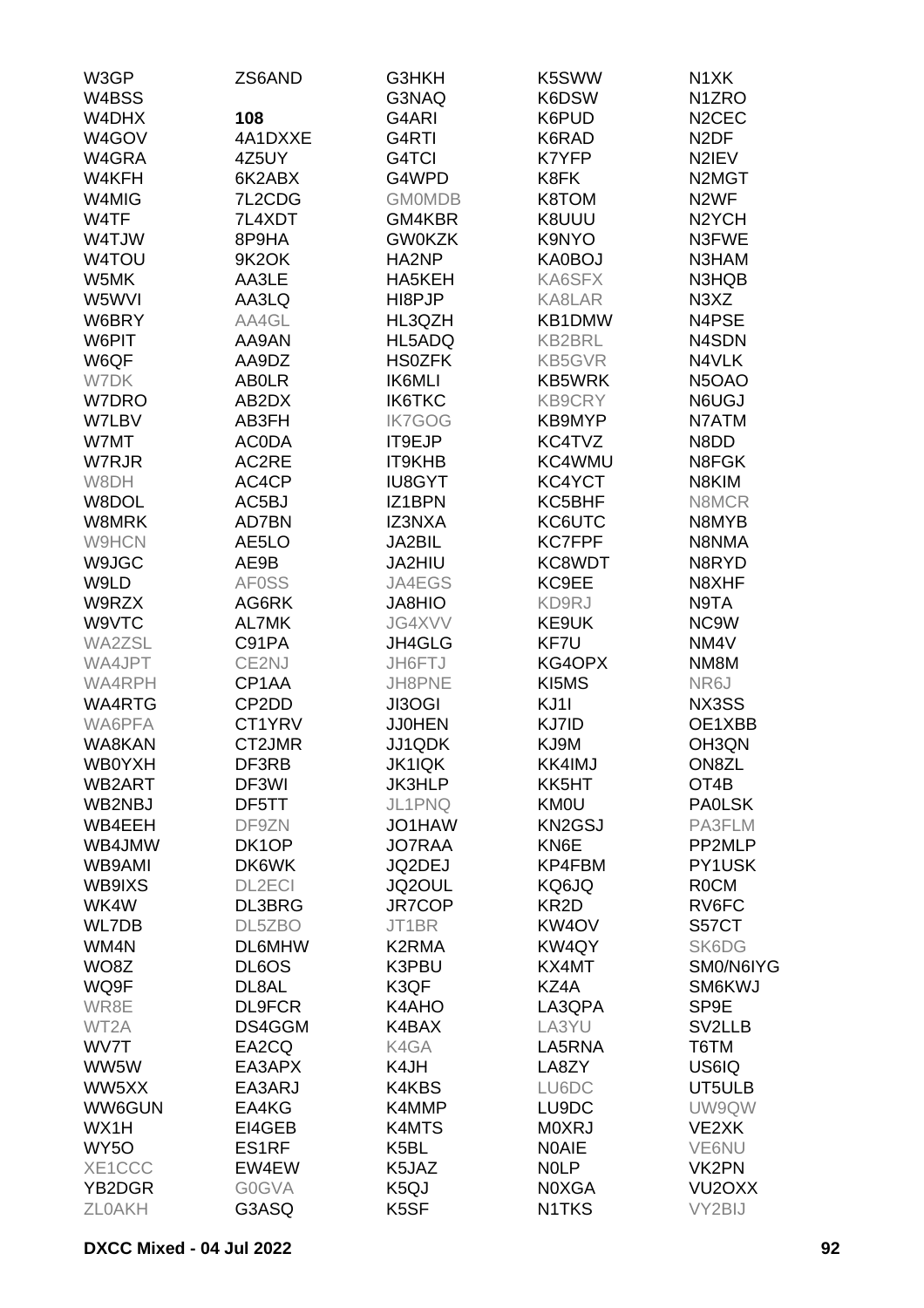| W1WZ               | AA7WV              | <b>HL1KIS</b>     | K5WZI              | <b>NOWD</b>                    |
|--------------------|--------------------|-------------------|--------------------|--------------------------------|
| W <sub>2PI</sub>   | AB0VB              | HS1CKC            | K5XT               | N <sub>1</sub> IUN             |
| W <sub>2</sub> SCT | AB1GS              | <b>I1ZEK</b>      | K7EAZ              | N1MIE                          |
| W3CF               | AB1RZ              | <b>I2RBR</b>      | <b>K7PAC</b>       | N <sub>2</sub> EZ <sub>S</sub> |
| W3NR               | AB2SO              | <b>IK6QRE</b>     | K7ZO               | N <sub>2</sub> HY <sub>G</sub> |
| W4DAN              | AB6A               | <b>IU1KAX</b>     | K8AMZ              | N3AML                          |
| W4KNY              | AC4JI              | <b>IV3UFL</b>     | K8EMS              | N3EHY                          |
| W4XMT              | AC6NT              | <b>IW9ELR</b>     | K9FO               | N3ERM                          |
| W4ZOO              | AD4MC              | <b>IZOMAS</b>     | K9NK               | N3IRZ                          |
| W5RN               | AD6HF              | IZ3AHY            | K9OKK              | N3IUT                          |
| W5VGR              | AF4NJ              | IZ7CDE            | K9WVM              | N3YPJ                          |
| W6DPM              | AH7Y               | J73CCM            | K9ZW               | N4SOC                          |
|                    |                    |                   |                    |                                |
| W6OR               | AJ4MW              | JA1EUT            | KA2VAE             | N4WRG                          |
| W8MAO              | AL6A               | JA1KFP            | KA3UIH             | N4YG                           |
| W8SWT              | BA5AP              | JA1UMQ            | KA5AGM             | N4ZIQ                          |
| W8TAS              | BD5UQ              | JA2AC             | KA6D               | N4ZYM                          |
| W9USX              | BH1KVZ             | JA2KFQ            | KA6Y               | N <sub>5</sub> K <sub>S</sub>  |
| WA2EXZ             | DF2TH              | JA2UBD            | KB2HIB             | N <sub>5</sub> ZF              |
| <b>WA4AIP</b>      | DF8VV              | <b>JA3IVV</b>     | <b>KB2NXK</b>      | N6TDC                          |
| WA4WR              | DG0OM              | <b>JA7BNR</b>     | <b>KB7JEC</b>      | N7KD                           |
| WA9DAU             | DG3SBJ             | <b>JA7BWV</b>     | <b>KB7ME</b>       | N7LRA                          |
| WA9KWS             | DH1LAZ             | JA7DAT            | <b>KCONVL</b>      | N8GM                           |
| WB4BIN             | <b>DK0ABT</b>      | <b>JE0IUZ</b>     | KC1NY              | N8OY                           |
| WB4GOK             | DK8RB              | JE6PJP            | KC <sub>2VIC</sub> | ND4W                           |
| WB6WCH             | DL1DQI             | JF2VMN            | KC4IM              | NE <sub>1</sub> H              |
| WB8WRY             | DL1RMJ             | JF3LPM            | KC5YW              | NE7D                           |
| WB9GCV             | DL2GWL             | <b>JF7SAR</b>     | KC6LPL             | NG <sub>2</sub> D              |
| WD4CNZ             | DL2RYY             | <b>JG0PTP</b>     | KC6M               | NI9J                           |
| WD5ABC             | DL3OBQ             | JG1LPL            | KC9DKQ             | <b>NM0I</b>                    |
| WF <sub>5</sub> J  | DL4AO              | JG1RBF            | <b>KD0IVV</b>      | NO <sub>8</sub> U              |
| WJ4X               | DL4HG              | JG2JCA            | KD5MMM             | OI3V                           |
| WK3F               | DM <sub>1</sub> AD | <b>JH8SST</b>     | KD8AX              | OK1FRO                         |
| WN <sub>1</sub> G  | DO7OM              | JI1AJO            | <b>KE0UI</b>       | OZ1LGK                         |
| WN4DXL             | <b>DS0ZR</b>       | <b>JI4SEU</b>     | <b>KE4BUS</b>      | OZ6ACD                         |
| WQ8Q               | DS4DTG             | JL1VGB            | KE4RGD             | OZ9MM                          |
| WS <sub>1</sub> C  | DV1VHK             | JL8LGW            | KE4W               | <b>PA0RBO</b>                  |
| WU8Y               | EA3IJI             | JM3PEE            | KF4D               | PA3CLD                         |
| WW1M               | EA4AZ              | JO3FEU            | KF4TC              | PA3HBQ                         |
| WW2V               | ES1TAR             | JP3WJW            | KG4GJ              | PA3HFX                         |
| WX5DX              | EU4AG              | JQ2VZY            | KG5SRO             | <b>PD0JNG</b>                  |
| WZ2T               | F5LLE              | JR2SBA            | KI5HL              | PT2CMN                         |
| YC2TTG             | F6CUD              | JS6DMT/JE6BHS     | <b>KI7AR</b>       | PU <sub>2</sub> OIP            |
| YO3HKW             | F6LIA              | <b>K0FUZ</b>      | KK5NO              | R <sub>5</sub> AF              |
| YU1HFG             | <b>FO0XXL</b>      | <b>K0WA</b>       | <b>KK7A</b>        | RC3M                           |
|                    | FP/K9OT            | K <sub>1</sub> NW | KM5FA              | <b>S21YV</b>                   |
| 107                | <b>G0KYA</b>       | K1SHR             | KN1FE              | SM3RRT                         |
| 1A4A               | <b>GOVAX</b>       | K1WCC             | KO <sub>5</sub> M  | SM5SVL                         |
| 3W9HRN             | G1FON              | K4DSP             | KP4/KC6AWX*        | SM6WXI                         |
| 5U7QL              | G3ORY              | K4DXV             | KR4EW              | SQ6NDC                         |
| 7L3DGP             | G3RLG              | K4HYI             | KR4KX              | SV1HKH                         |
| 8P6ER              | G4IFX              | K4LO              | KT3V               | SV2MAP                         |
| 9A2QP              | G4LAD              | K4MWJ             | KT6RA              | <b>UA0IX</b>                   |
| 9A3AYU             | G7VKK              | K4OST             | KU4PC              | UC <sub>5</sub> C              |
|                    |                    |                   |                    |                                |
| 9A5BS              | <b>GJ0VJP</b>      | K4TXX             | LA8RTA             | <b>UN7LG</b>                   |
| AA1FF              | GM4WZY             | K5CSA             | LW5HBR             | UT1CDX                         |
| AA4FF              | <b>GW4EAI</b>      | K5TWG             | <b>M0BOB</b>       | <b>V31CC</b>                   |
| AA5HI              | HB9/IK2BHX         | K5UEO             | M7SZO              | VA3RKM                         |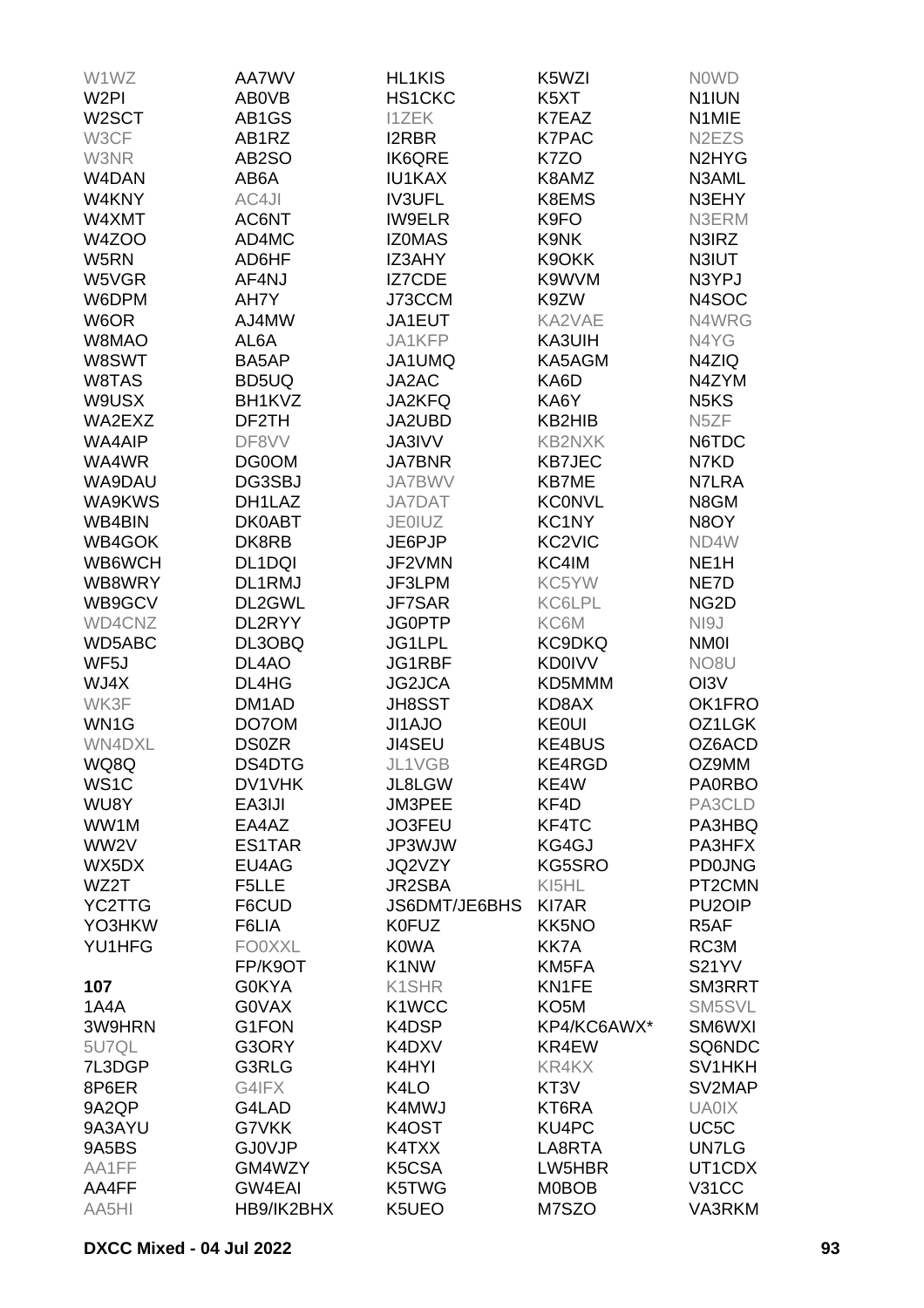| VA3WR             | WE8R               | DK1NAL             | JA5WAO           | KB9EWG                         |
|-------------------|--------------------|--------------------|------------------|--------------------------------|
| <b>VA7KXK</b>     | WK2T               | DK4AN              | <b>JA9AOB</b>    | KB9EWK                         |
| <b>VA7LTX</b>     | <b>WL7BDO</b>      | DK8NX              | <b>JE0EQN</b>    | KC1WQ                          |
| VE1AIA            | <b>WL7EP</b>       | DK8ZT              | JE8NTJ           | KC2BBI                         |
| <b>VE7HTT</b>     | WT9W               | DL1AVK             | JF1NBO           | KC2LR                          |
| <b>VE7LAJ</b>     | WX4US              | DL1GPG             | JF1XUD           | KC4ELO                         |
| VE7QR             | XE2GG              | DL <sub>2</sub> UP | <b>JG0SXC</b>    | KC4MJC                         |
| VE9FX             | XE3N               | DL3VXX             | JH2COZ           | KC4NX                          |
|                   | XE3RR              |                    |                  |                                |
| VK3EY             |                    | DL6YBD             | <b>JH7MQU</b>    | KC4YBO                         |
| VK5APN            | YB7BC              | <b>DL7NDF</b>      | <b>JH7OUW</b>    | KC6ZZJ                         |
| VR <sub>2JN</sub> | YC <sub>2</sub> OK | <b>DL8SDI</b>      | JK1DDQ           | KD7C                           |
| VU2GSW            | YV5WB              | DL8WJG             | <b>JK2HGB</b>    | KD8RDH                         |
| <b>VU2KFC</b>     | YY5JAW             | DL8WX              | <b>JK3JTJ</b>    | KD9MF                          |
| WOEEE             | ZL <sub>1NI</sub>  | DL9PN              | <b>JK4HHG</b>    | KE6BUH                         |
| W1AGP             |                    | DL9ZE              | JO1JAO           | KE7DZ                          |
| W <sub>1</sub> AZ | 106                | E20EHQ             | JO3QVT           | KF2MM                          |
| W1HG              | 3B8MM              | EA4GMY             | JR6WPT           | <b>KF7ZN</b>                   |
| W2ADS             | 3B9WR              | EA5GDY             | <b>K0BUS</b>     | KI4FIA                         |
| W <sub>2</sub> AH | 4S7JL              | EC7AKQ             | <b>K0LG</b>      | KJ4LTA                         |
| W2DXA             | 4X1LM              | EI2IP              | <b>KONR</b>      | KJ4WNW                         |
| W2LGB             | 4X6FK              | EI4GAB             | K0YO             | KJ6CVH                         |
| W2SWL             | 5B4AAL             | F5VAI              | K1ABC            | KK4KW                          |
| W4AAW             | 5B4AGU             | <b>GODTC</b>       | K1EMS            | <b>KK4RDI</b>                  |
| W4IEE             | 5V7JG              | <b>GOIGB</b>       | K1KFP            | <b>KL7IKV</b>                  |
| W4IWH             | 5Z4FM              | G4CJC              | K1XHX            | KM6HA                          |
| W4LQ              | <b>7L4IOU</b>      | G4XRL              | K3TCO            | KM6I                           |
| W4LT              | 9A3FY              | <b>GM0GMN</b>      | K3YBJ            | KM9I                           |
| W5AHA             | 9N7DX              | <b>GM0TTY</b>      | <b>K4CRD</b>     | KO4BB                          |
| W5JBO             | A45ZN              | GM3VTH             | K4DU             | KS4CG                          |
| W5WGF             | <b>AA0CX</b>       | GM3ZLC             | K4JAZ            | KT7G                           |
| W6JZE             | AA3AE              | HA5TAA             | K4KBA            | KV <sub>4</sub> D <sub>X</sub> |
| W6LPJ             | AB6E               | HA8QC              | K4KRK            | KV8O                           |
| W6TXK             | AB6MN              | HB9BZP             | K4LAL            | KV9R                           |
| W6WM              | AB6SA              | HB9DRI             | K4NWX            | KW4CW                          |
|                   |                    | HC2AI              |                  |                                |
| W7ACC             | AB6YL              |                    | K4QZO            | KW5HP                          |
| W7GVE             | AB9DD              | HJ6UAH             | K4VXT            | KX4AZ                          |
| W7PRO             | AC6AJ              | HZ1BO              | K4WDR            | KX4BW                          |
| W8GEG             | AD4PU              | <b>IOEMV</b>       | K5CUB            | M0YTE                          |
| W8KRS             | AD6KA              | <b>IOKTE</b>       | K5DCR            | N0DZ                           |
| W8LKX             | AE2A               | <b>I2XYI</b>       | K5ML             | N <sub>1</sub> AL              |
| W8VE              | AE5WU              | <b>IK1YLJ</b>      | K <sub>5UI</sub> | N <sub>1</sub> BAH             |
| W9UIH             | AF4MO              | IQ3UD              | K5WU             | N1KWF                          |
| <b>WA2KEK</b>     | AF4NW              | IQ8MJ              | K6BBQ            | N <sub>2</sub> DOM             |
| <b>WA2UPK</b>     | AF7WM              | <b>IU7HDQ</b>      | K6LG             | N <sub>2</sub> JTO             |
| WA3EEC            | AG4V               | IW3IJP             | <b>K7MCX</b>     | N2MBE                          |
| WA3NAN            | AI0Y               | <b>IZOCEZ</b>      | <b>K700</b>      | N <sub>2</sub> TDT             |
| WA6TPW            | BA1DU              | <b>IZOPUE</b>      | K7VAY            | N3CAU                          |
| <b>WA7DX</b>      | <b>BD1CAL</b>      | IZ3EAY             | K8SCH            | N3QVD                          |
| WB1GCM            | BV5DR              | IZ4TNW             | K9IBM            | N3UGI                          |
| WB5BI             | BX3ACC             | JA1AZR             | K9OGI            | N4DL                           |
| WB5DW             | C91IW              | JA1CJA             | KA2QWC           | N <sub>4</sub> OYJ             |
| WB5JC             | CE6KL              | JA1EJV             | KA3KIG           | N5NU                           |
| WB6BIB            | CT1HIX             | <b>JA1NJA</b>      | KA3KIH           | N <sub>5</sub> PJ              |
| WB6OJB            | CT7ABG             | JA1OYD             | <b>KA4LKK</b>    | N6FUB                          |
| WB6YIK            | DF1NH              | JA1PPD             | KA4WET           | N6LF                           |
| WB9O              | DJ2XJ              | JA2EMQ             | KA5ZLQ           | N7EGY                          |
| WE6DX             | DJ5XX              | JA3GW              | KB5AI            | N7IVV                          |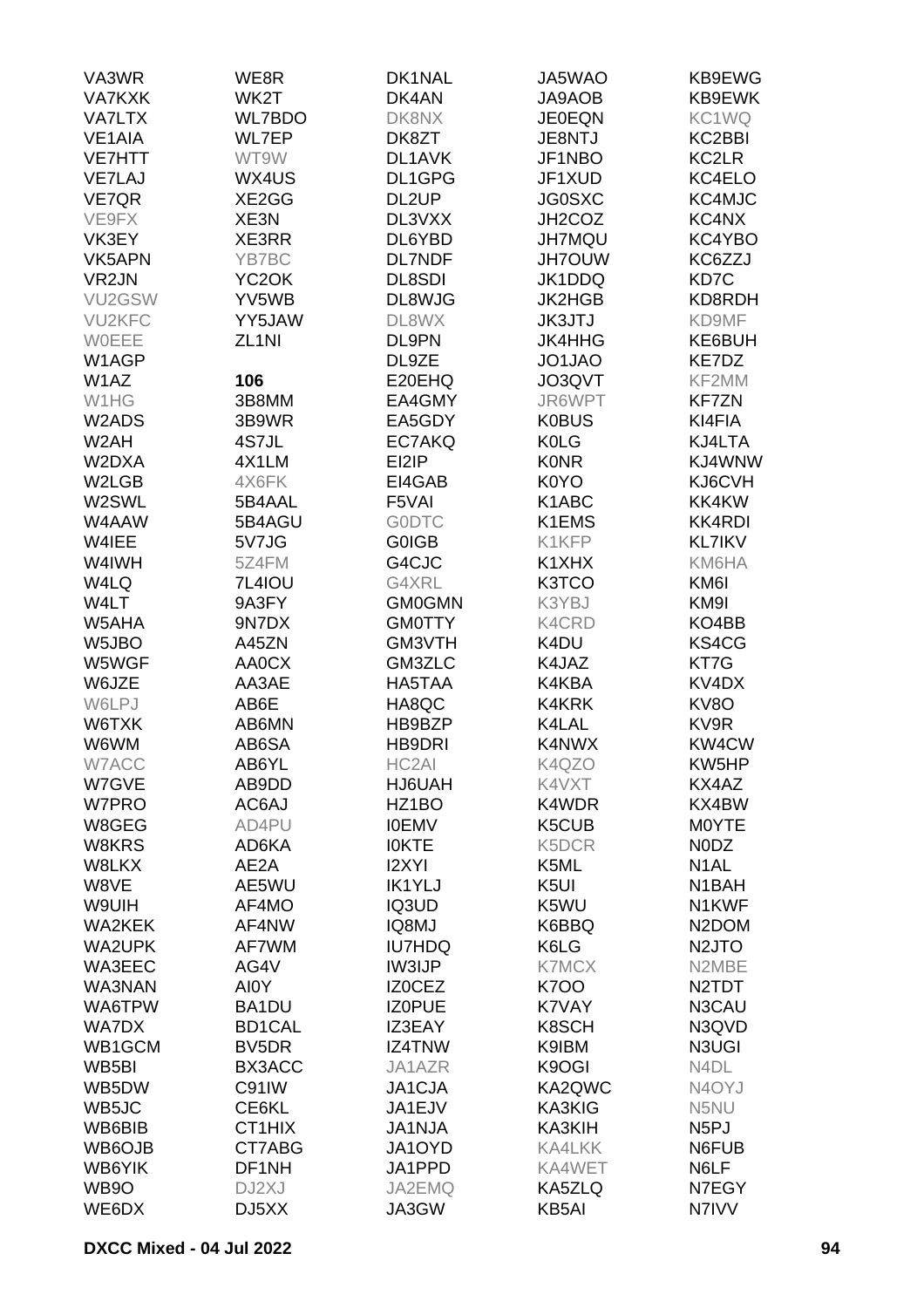| N7MJ                             | W1VK               | YB1FIH             | EA1BID        | <b>JH7UFT</b>                 |
|----------------------------------|--------------------|--------------------|---------------|-------------------------------|
| N7MPY                            | W2GBY              | YI3DX              | EA5AEB        | <b>JI3OPA</b>                 |
| N7RN                             | W <sub>2</sub> GCK | YU7DZ              | EA5FBD        | <b>JI5USJ</b>                 |
| N7TEW                            | W <sub>2</sub> LC  | YV4NR              | EA6/AA5UK     | JJ4CJW                        |
| N7ZZC                            | W2WX               | ZL <sub>1</sub> BP | EH2LU         | JK1MRJ                        |
| N8COQ                            | W3RVD              | <b>ZS0RR</b>       | EW/N6OX       | JK1OFU                        |
| N8DVO                            | W3SJ               | ZS5MM              | F5IBK         | <b>JK8JIC</b>                 |
| N8FKN                            | W4YTB              |                    | FM/F2JD       | <b>JL3RDC</b>                 |
| N8RGZ                            | W5DT               | 105                | G0BYH         | JM1CTP                        |
| N9NS/KH5K                        | W5LL               | 3DA0DJ             | <b>GORQF</b>  | JM3HRW                        |
| N9UFO                            | W5MGG              | 5P5N               | G4CZK         | <b>JM3VNU</b>                 |
| NE8Z/VE                          | W5MR               | 7L4TLX             | G4UXC         | JO1EVK                        |
| NK7B                             | W6KA               | 8Q7NC              | G6XDI         | JO4DIB                        |
| NP <sub>2Q</sub>                 | W6NCB              | 9A/KC6AWX          | G7OOD         | JO7AYZ                        |
| NR <sub>0</sub> B                | W6PWT              | 9V1RN              | GA14CG        | JP1IXV                        |
| NR6Q                             | W7ADR              | A25/G3HCT          | <b>GMOEFT</b> | JP2PIB                        |
| NV1T                             | W7ECK              | A35KL              | HA0AA         | JQ3ABD                        |
| NW7U                             | <b>W7LKG</b>       | A61AJ              | <b>HA7RW</b>  | JR1GPH                        |
| NX <sub>5</sub> N                | W8EFA              | A71DX              | HB9BGF        | JR7GZY                        |
| OE3TWA                           | W8WJ               | AA2WQ              | HB9FLX        | <b>K0CFI</b>                  |
| OE5HGN                           | W8XI               | AA4SS              | HB9LCZ        | <b>KONC</b>                   |
| OK2BBD                           | W9GRS              | AA5ZA              | <b>HB9MTN</b> | <b>K0PF</b>                   |
| OM2DX                            | W9LP               | AB5RG              | HC1QRC        | <b>K0RU</b>                   |
| OQ0A                             | W9MSL              | AB5VY              | HC8JG         | K <sub>1</sub> O <sub>Z</sub> |
| OZ/DG5LAC                        | W9ORW              | AB7GP              | HJ5KLO        | K1YVN                         |
| OZ1AHH                           | <b>WA1CFX</b>      | AB9ML              | <b>HL4GKR</b> | K2ATZ                         |
| OZ1FWY                           | WA3CAS             | AC2AC              | HL9AX         | K2KRB                         |
| OZ1ITM                           | WA3IEM             | AC4SB              | <b>HS0XNO</b> | <b>K2OOZ</b>                  |
| PA5GN                            | WA4BSK             | AC4VR              | <b>HS9EQY</b> | K3FF                          |
| <b>PA5O/W1</b>                   | WA4VGZ             | AD4CM              | HZ1SK         | K3NO                          |
| <b>PD0LGG</b>                    | WA5GEO             | AD4FX              | <b>I2JIN</b>  | K4MAC                         |
| PY2TDX                           | WA5VBE             | AE4TQ              | <b>I3FGX</b>  | K4RHO                         |
| PY7BY                            | WA6ISX             | AF6JC              | <b>IK2THZ</b> | K4SGR                         |
| RW3AG                            | WA6LOS             | AI4YO              | <b>IK3ITQ</b> | K4VOZ                         |
| <b>SMOMEM</b>                    | WA6RWI             | AK3B               | IQ5AE         | K5NLX                         |
| SM5RN                            | WA7JAY             | AP2SD              | <b>IU0LGQ</b> | K5TFH                         |
| SM6SRW                           | <b>WA7TV</b>       | BD4SQ              | <b>IW8EHK</b> | <b>K7CMI</b>                  |
| SP5EOT*                          | <b>WA7YXY</b>      | <b>BG7CDX</b>      | IZ2XNY        | <b>K7CWQ</b>                  |
| SP <sub>5</sub> LS               | WA9HUP             | <b>BH4SRC</b>      | IZ6ASI        | <b>K7HIL</b>                  |
| SV <sub>1</sub> G <sub>Z</sub> T | <b>WB2FQL</b>      | <b>BV7FO</b>       | <b>J68GS</b>  | K7QP                          |
| SV <sub>2</sub> FTA              | WB2KDG             | C <sub>21</sub> HA | <b>JA0GUG</b> | <b>K7TLM</b>                  |
| SV7BIP                           | WB4QPY             | C53HG              | JA1AHW        | K7VCD*                        |
| SV8FMY                           | WB6WSL             | CE5PHI             | JA1EA         | K7YB                          |
| SZ7SER                           | <b>WB8KQS</b>      | CE8GLQ             | JA1HEH        | K8AJA                         |
| TA <sub>2</sub> A                | WB8TGP*            | DG1DCW             | JA1WQX        | K8NB                          |
| TF2WLC                           | WD5GRW             | DH1NHF             | JA4BDY        | K9MFT                         |
| TX3A                             | WD8DFO             | <b>DK7YGL</b>      | JA5CN         | K9PEG                         |
| UA9UWM                           | WK6C               | DK8TA              | JA7FDA        | KA2FHN                        |
| VA2YZX                           | WM9U               | <b>DL0UP</b>       | <b>JA7TX</b>  | KA4N                          |
| VA3EB                            | WN1N               | DL1LG              | JA9AUW        | <b>KA4NLC</b>                 |
| VE <sub>1</sub> AZV              | WO1G               | DL1UL              | <b>JE2DIR</b> | KA9DFI                        |
| VK4CP                            | WP3ZN              | DL2DSA             | JF8EVE        | KA9OUT                        |
| VY2TT                            | WR3A               | DL2HQA             | JG6FQW        | KB2UZY                        |
| <b>WOIS</b>                      | WS4DX              | <b>DL2NES</b>      | <b>JH0IHO</b> | KB3JPP                        |
| <b>WOYV</b>                      | WT9Q               | DL3IAV             | JH1JEJ        | <b>KB4IFS</b>                 |
| W1BF                             | WV <sub>2</sub> C  | DL3WJ              | JH1ORW        | KB8APA                        |
| W1DEE                            | WY8Y               | DM5NF              | JH2QPO        | KB8UHN                        |
|                                  |                    |                    |               |                               |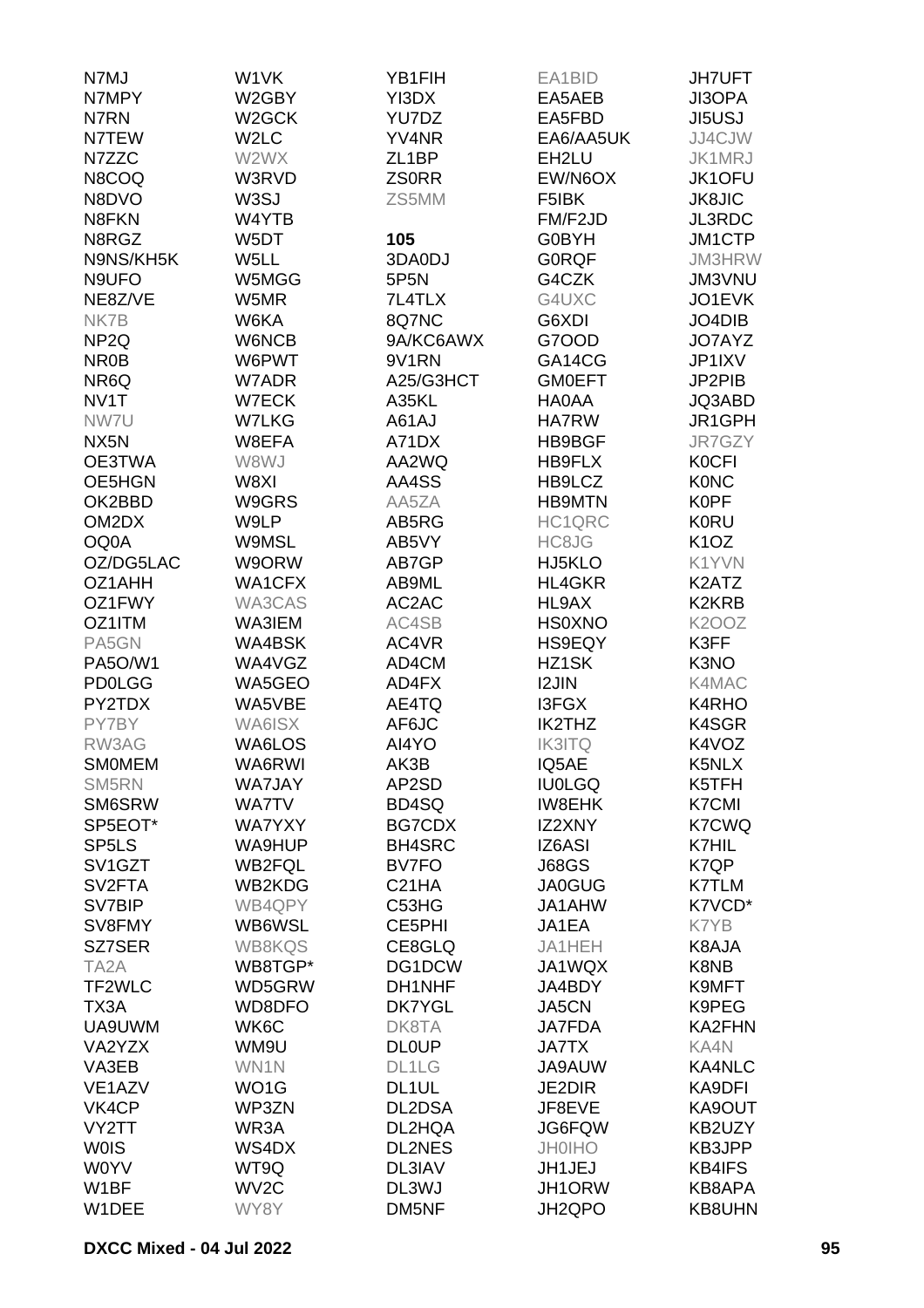| <b>KB9BGV</b>                  | N4ABC                          | <b>RW0LQ</b>       | W6HD              | 104               |
|--------------------------------|--------------------------------|--------------------|-------------------|-------------------|
| <b>KB9BIT</b>                  | N4ECI                          | RW9TP              | W6KY*             | 3B8GF             |
| KC1NN                          | N4LAK                          | RW9UU              | W6ORZ             | 401HQ             |
|                                | N4PLM                          |                    | W7BO              | 4S7NZG            |
| <b>KC3KJQ</b>                  |                                | S59KB              |                   |                   |
| KC4EFJ                         | N4WJW                          | SM3EMJ             | W7DXW             | 4Z5JQ             |
| KC4ES                          | N4XH                           | SM7ZDC             | W7MLM             | 5P1B              |
| KC4MM                          | N <sub>5</sub> K <sub>XI</sub> | SP3WKW             | W7UP              | 5T5EV             |
| KC5NX                          | N <sub>5</sub> L <sub>B</sub>  | SP <sub>5</sub> RE | W7WSV             | 6K5BFZ            |
| KD5HIO                         | N5YDC                          | SV <sub>1</sub> UK | W8AAM             | 6K5BHZ            |
| KD5IUN                         | N6YMM                          | T94MZ              | W8LCZ             | 7K3OZQ            |
| KE5XV                          | N6ZW                           | TA2RX              | W8MWC             | 7K4NQA            |
| KE6GTR                         | N7RF                           | TG9BBV             | W8RDZ             | 7N2JNN            |
| <b>KE7NF</b>                   | N7VVJ                          | TI4/NOURE          | W8WOM             | AA0CZ             |
| KE8NK                          | N7XA                           | <b>TI5/AI5P</b>    | <b>W9NCC</b>      | AA1BL             |
| KE9HS                          | N8CBA                          | TO <sub>5</sub> PX | W9PH              | AA2FO             |
| KF5HGL                         | N8KRP                          | <b>UA0KAP</b>      | W9WQ              | AA3JH             |
| <b>KF7WR</b>                   | N8LGE                          |                    |                   |                   |
|                                |                                | UT7EF              | W9YW              | AA3RX             |
| KF8NZ                          | N8PS                           | VA2PZ              | <b>WA0IYY</b>     | AA3VV             |
| KG6IHY                         | N9AJL                          | VA3MY              | <b>WA2ROA</b>     | AA4V/VP9          |
| KI <sub>2</sub> R              | N9ZTS                          | VE <sub>1</sub> RF | WA3ETD            | AA5DL             |
| KI4CQO                         | NE8S                           | VE1WCP             | WA3KYC            | AA6LP             |
| KI4RO                          | NF4F                           | VE3RXM             | WA3YDZ            | AA6Y/KH6          |
| KJ3C                           | NF8I                           | VE4RZ              | WA5LXS            | AA6ZP             |
| KJ8G                           | NG4DX                          | VE9EX              | WA8FRE            | AA8BX             |
| KL4H                           | NG7D                           | VK4UC              | WA8LBZ            | AA9ZI             |
| <b>KL7MM</b>                   | NM <sub>5</sub> S              | <b>VU3NSF</b>      | WA8UMT            | AB2ZY             |
| KM5LA                          | NM7H                           | <b>WOCR</b>        | WA8ZNC            | AB5KN             |
| KM6UR                          | NN4BJ                          | <b>WOHI</b>        | <b>WB0PYF</b>     | AB5PO             |
| KO <sub>9U</sub>               | NN7C*                          | <b>WOLYQ</b>       | <b>WB2IKL</b>     | AB6NC             |
|                                |                                |                    |                   |                   |
| KR1ZAN                         | NO <sub>2</sub> A              | <b>WOVFW</b>       | <b>WB7DLM</b>     | <b>ACODH</b>      |
| KR <sub>2</sub> T              | NP <sub>2</sub> B              | W1DJD              | WB7OOL            | AC5V              |
| KS4JB                          | NR3MT                          | W1EZ               | WB7R              | AC5XK             |
| KT6DX*                         | NT <sub>0</sub> Z              | W1FAR              | WB9QIU            | AD4FB             |
| <b>KU4AR</b>                   | NW9Y                           | W <sub>1</sub> IX  | <b>WD0DAI</b>     | AE0S              |
| KU6A                           | NX <sub>0</sub> P              | W1LBV              | <b>WD4LNE</b>     | AE4MK             |
| KW3E                           | NY2RN                          | W1MTI              | WE1U              | AG6OX             |
| LA5XRA                         | OE2HEM                         | W1NSK              | WF1V              | AI4BJ             |
| LU5HA                          | OE7BJT                         | W2RAL              | WF6A              | AI4QR             |
| <b>MOSZL</b>                   | OH3NB                          | W3DR               | WG4Y              | AK <sub>1</sub> O |
| M3NCG                          | OH5NU                          | W3MJB              | WH7A              | AK4Y              |
| M3OVA                          | OK3CTX                         | W3RL               | <b>WJ0J</b>       | BV7EJ             |
| <b>N0RQV</b>                   | <b>ON4AEK</b>                  | W3UEC              | WQ7V              | BY8AC             |
| <b>NOWQI</b>                   | <b>PA0KVA</b>                  | W3WE               | WR <sub>1</sub> L | C6ANM             |
| N1DEN                          | <b>PA0WDG</b>                  | W4AAJ              | WT4C              | <b>CR7AFM</b>     |
|                                |                                |                    |                   |                   |
| N1GKE                          | PA3GAE                         | W4IOU              | WV3O              | <b>DD0VF</b>      |
| N <sub>1</sub> LW              | PE <sub>1</sub> AJ             | W4NHO              | WV <sub>5</sub> L | DF6LO             |
| N <sub>1</sub> RGK             | PE1BAP                         | W <sub>4</sub> OJJ | <b>XE2PXN</b>     | DH6AD             |
| N <sub>1</sub> SP              | PJ7PL                          | W4RIK              | YB0DX             | DH8IAT            |
| N1WST                          | PP7KVA                         | W4TWA              | YB0JS             | <b>DJ0MAF</b>     |
| N <sub>2</sub> BK              | PT9AL                          | W5BY               | YC3BFX            | DJ1FSB            |
| N <sub>2</sub> LEC             | PY1ME                          | W5CPT              | YJ0VK             | DJ2KY             |
| N <sub>2</sub> M <sub>BM</sub> | PY1MT                          | W5ES               | YO3GCI            | DL1EFY            |
| N <sub>2</sub> RW              | PY2KXH                         | W <sub>5</sub> LR  | YO4/VA3DLS        | DL2NDJ            |
| N3AZZ                          | PY4ZE                          | W5RWB              | ZA3HA             | DL2SEJ            |
| N <sub>3FJ</sub>               | R3XBS                          | W5VNZ              | ZL3WD             | DL3GDS            |
| N3KUN                          | RK3ARQ                         | W6CNC              |                   | DL3SDB            |
| N3WTO                          | RM <sub>1</sub> F              | W6DAW              |                   | DL4OCH            |
|                                |                                |                    |                   |                   |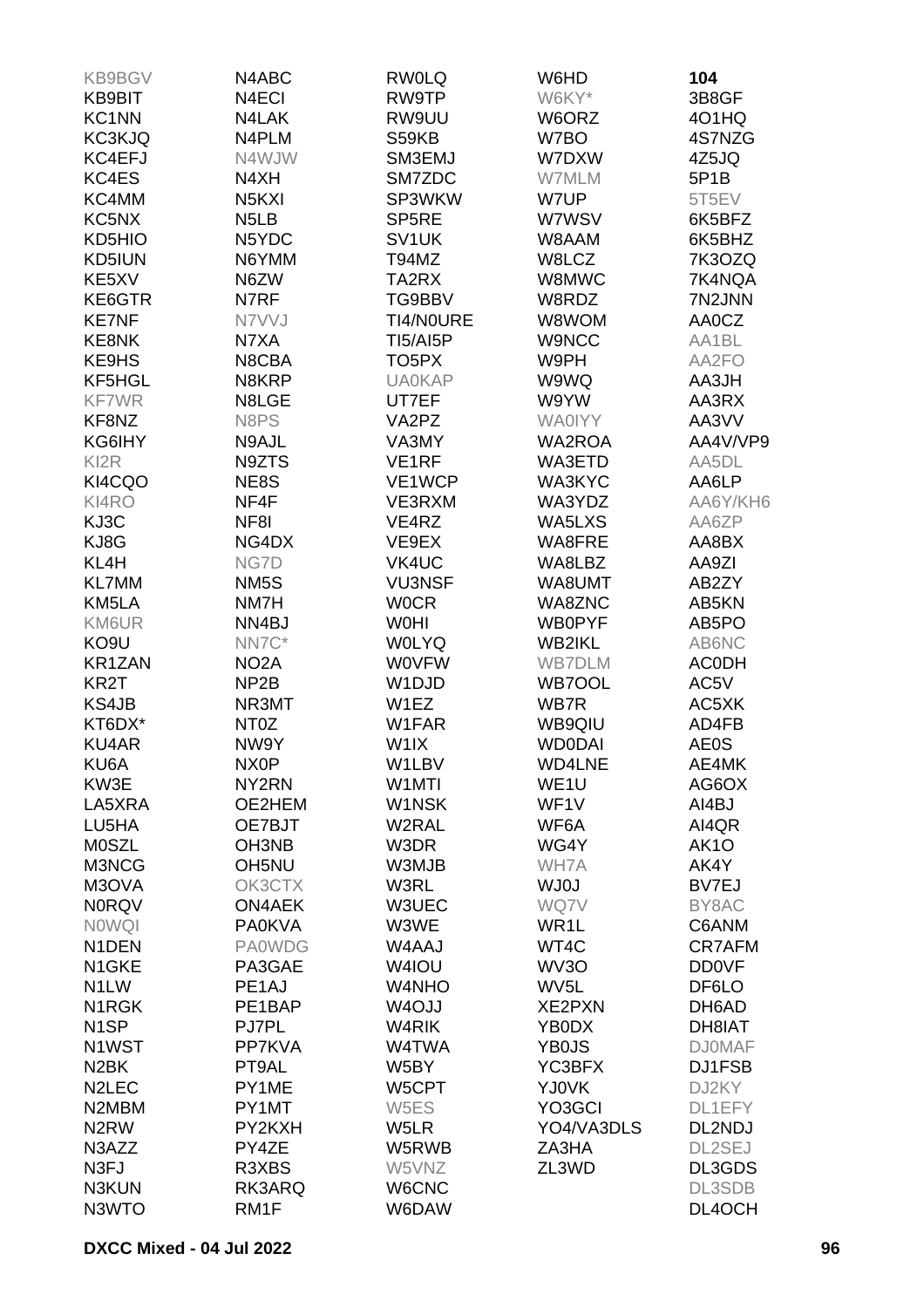| <b>DL7VRG</b>       | JA3COA            | K8RFM         | KN6X                            | NF9D               |
|---------------------|-------------------|---------------|---------------------------------|--------------------|
| DL9FCD              | JA3EQH            | <b>K8RKS</b>  | KO4SY                           | NO4GA              |
| DO <sub>2</sub> GIB | JA3LEV            | K9XU          | KQ4ZI                           | NT <sub>2</sub> V  |
| DO4FZ               | JA5LIB            | K9YX          | KS3N                            | NT5E               |
| DS2EKY              | JA8UY             | KA2YKN        | KU4MA                           | NX <sub>1</sub> Y  |
| DS4DBG              | JA8XIC            | <b>KB0VVT</b> | KU4QG                           | NZ8J               |
| DU1KK               | JA9DOK            | KB2BAF        | LZ/NR3DL                        | NZ9M               |
| E20KIR              | JF2KIV            | KB2SSZ        | <b>MONKR</b>                    | OE1TOA             |
|                     |                   |               |                                 |                    |
| EA1BMA              | JH1HYC            | KB3TTP        | <b>MOPMV</b>                    | OH0/ES1FB/P        |
| EA5VV               | JH1REP            | KB3TXP        | <b>MOZMS</b>                    | OH1MEB             |
| EI5GB               | <b>JH7DHL</b>     | KB5RF         | <b>MM0BXJ</b>                   | OK1CLD             |
| EI9GWB              | JH8KYU            | KB6TMN        | <b>MMOCEZ</b>                   | OK2RAC             |
| ES6KW               | <b>JI3LCH</b>     | KB8BKW        | <b>NODPX</b>                    | OK6Y               |
| FB1OMN              | JM8BPM            | KB8VIC        | <b>NOEJI</b>                    | <b>ON4ADL</b>      |
| FM <sub>1</sub> II  | JO1OEL            | KB8WNL        | <b>NOIRN</b>                    | OZ/DJ1XT           |
| <b>G0EVT</b>        | JO3TAP            | KB8WPZ        | <b>NOSLT</b>                    | OZ1DCZ             |
| <b>GOMRF</b>        | JP1ITN            | KB8ZGL        | <b>NOTUN</b>                    | OZ9ZZ              |
| G1BJE               | JQ2MPJ            | <b>KB9SWI</b> | <b>NOVCY</b>                    | P5/4L4FN           |
| G3NAP               | JR3QFB            | <b>KC0L</b>   | <b>NOWCG</b>                    | PA2CVD             |
| G4PFZ               | K0OY              | KC1HTT        | N <sub>1</sub> VP               | PA3CEE             |
| G4YJB               | <b>KORRP</b>      | KC2GZY        | N <sub>1</sub> X <sub>CO</sub>  | PA3CXO             |
| G7HJX               | K1UKX             | KC2JPA        | N <sub>2</sub> G <sub>X</sub> J | PI4DHV             |
| <b>GMORSF</b>       | K1YAG             | <b>KC7DQV</b> | N <sub>2</sub> OW <sub>D</sub>  | PJ2/K1ZN           |
| <b>GMOUHC</b>       | K1ZMY             | <b>KC7RG</b>  | N <sub>2</sub> PH               | PJ2/W8WTS          |
| <b>GW0HUT</b>       | K <sub>2</sub> DL | <b>KC9AWL</b> | N <sub>2</sub> SR <sub>Z</sub>  | PU <sub>2RAI</sub> |
| <b>GW0PUP</b>       | K2ILH             | KD1CT         | N3FH                            | PY1ZB              |
|                     |                   | KD1NZ         |                                 |                    |
| HA5NB               | K2JVX             |               | N3JS                            | PY4EK              |
| HA5OLA              | K2LRE             | KD1SG         | N3KRS                           | R9LAR              |
| HA7PJ               | K <sub>2</sub> ZR | KD3UC         | N3NXF                           | RA2FZ              |
| <b>HB9HSLU</b>      | K4AC              | KD3WK         | N4GRC                           | RA3NAN             |
| HK1AHR              | K4BBA             | KD4LYS        | N4LKE                           | RA6IGE             |
| HK3TK               | K4DXR             | KD5EW         | N4MIC                           | RD <sub>2</sub> D  |
| <b>HL0APQ</b>       | K4ECS             | KD8RSH        | N4MIR                           | S53RT              |
| <b>HL4CFW</b>       | K4FPV             | KE4ET         | N <sub>4</sub> SFO              | SA3BWS             |
| I6DU                | K4LGI             | <b>KE4JLN</b> | N4STC                           | SM5GRD             |
| <b>I7WTV</b>        | K4LHH/HP1         | KE5TC         | N4VXH                           | SM6YD*             |
| <b>IK0NOF</b>       | K4PPQ             | KE6DM         | N5ATM                           | SP3FGQ             |
| <b>IK0OZK</b>       | K4RXR             | KE6JAC        | N5JF                            | SP7CKU             |
| <b>IK2UEC</b>       | K4YIG             | KF2U*         | N <sub>5</sub> N <sub>B</sub>   | SQ7SAU             |
| IK5FKB              | K5GCC             | KF4EZ         | N6HA                            | SQ8KEZ             |
| <b>IV3KSE</b>       | K5RWP             | KF4YOW        | N7OW                            | <b>SV0LM</b>       |
| <b>IV3YNB</b>       | K5TCJ             | KF6IEX        | N7QW                            | SV2MIK             |
| <b>IV3ZCX</b>       | K6BS              | <b>KF7PV</b>  | N7RRR                           | T <sub>5</sub> TC  |
| <b>IWOCZC</b>       | K6BZZ             | <b>KG0YJ</b>  | N7WLC                           | TA1FR              |
| IW1EHB              | K6DBS             | KG8GO         | N7YY                            | TK5NJ              |
| <b>IW2NSE</b>       | K6KLL             | KH6/N3KK      | N8DEA                           | UA3DPB             |
| IW5DNZ              | K7JE              | <b>KI0KK</b>  | N8NR                            | UR5FQB             |
| <b>IW5ELR</b>       | <b>K7MNW</b>      | KI5IB         | N <sub>9</sub> C <sub>D</sub>   | <b>UR7FM</b>       |
| <b>IZ7DUO</b>       | K7PZ*             | KI5YK         | N9EAT                           | UX5UL              |
| J37LR               | <b>K7TAR</b>      | KI8FB         | N9EYA                           | V31RL              |
| <b>JA0QMT</b>       | <b>K7WAH</b>      | KJ1RE         | N9GBB                           | VE1GG              |
| JA1ALK              | K7WV              | KJ2P          | N9GHM                           | VE3DVY             |
| JA1BCP              | <b>K7ZOO</b>      | KJ8WW         | N9LHS                           | VE3KXH             |
| <b>JA1JCK</b>       | K8BAT             | <b>KK4YL</b>  | N9VMO                           | VE5RC              |
| JA1MDS              | K8DDP             | KK5EB         | N9WQ                            | VE6CSX             |
| JA1VPE              | K8DK              | KM6GUO        | N9XBB                           | VE6CZT             |
| JA2FGE              | K8MC              | KN2GSP        | NE5DL                           | VE7BEF             |
|                     |                   |               |                                 |                    |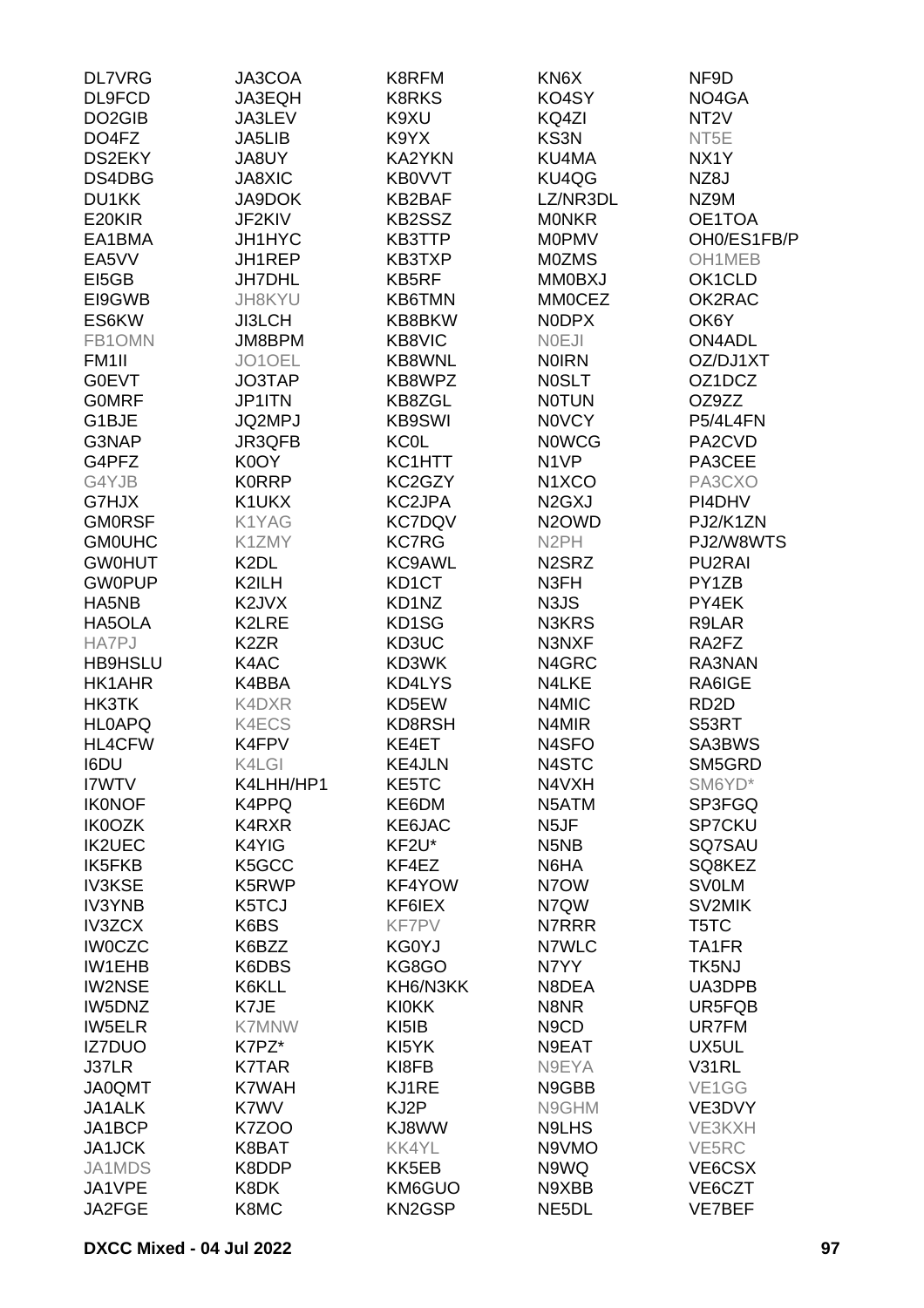| <b>VE7HH</b>                   | W9TMW         | <b>AA0CW</b>       | <b>DL7FU</b>        | IZ1OQB                         |
|--------------------------------|---------------|--------------------|---------------------|--------------------------------|
| VK <sub>2</sub> V <sub>C</sub> | <b>WA0ITP</b> | AA2YV              | <b>DL7UN</b>        | IZ2ODM                         |
| VK3BOY                         | WA1HFF        | AA3RC              | DO1SJF              | IZ5HQB                         |
| VK3GQ                          | WA2ELW        | AA4AZ              | DS1DLS              | IZ6INR                         |
| VK4ZPU                         | <b>WA2EPI</b> | AA5W               | DS2CFV              | IZ7VII                         |
| VR2PW                          | WA2FWZ        | <b>AA9WJ</b>       | <b>DS2EIT</b>       | IZ8FPF                         |
| VU <sub>2</sub> DM             | <b>WA3IDQ</b> | AB0YM              | <b>DS5NKD</b>       | <b>JA0CCL</b>                  |
| VU <sub>2</sub> EEI            | <b>WA3RGH</b> | AB2JT              | E20WUE              | <b>JA0PIF</b>                  |
| VU <sub>2</sub> POL            | WA4BAN        | AB3AI              | E21LXK              | <b>JA0SEH</b>                  |
| <b>WOHJS</b>                   | WA4BDG        | AB4GP              | E41WT               | JA1EJY                         |
| <b>WOLYN</b>                   | WA4ET         | AB5QR              | EA1WN               | <b>JA3API</b>                  |
| WOWLL                          | WA4FG         | AB7PS              | EA4RL               | JA3BXZ                         |
| W1AW/KP4                       | WA4NUZ        | AB8DE*             | EA8CYQ              | JA3DPX                         |
| W <sub>1</sub> FO              | WA6VPJ        | AC8TN              | EI3HDB              | JA3GLU                         |
| W1JET                          | WA9ARE        | AC9EF              | ER <sub>1</sub> SKI | <b>JA3KVI</b>                  |
| W1RE                           | WA9BST        | AD <sub>1</sub> N  | ES2RJ               | JA3PFY                         |
| W <sub>1</sub> RV              | WB2YJS        | AD <sub>2</sub> L  | EW3LB               | JA6FCL                         |
| W <sub>1</sub> SS              | WB3KJX        | AD4K               | F1SMV               | JA6GCG                         |
| W2DAA                          | WB4KXE        | AD5YJ              | F8BCS               | JA6GWX                         |
| W2MMD                          | <b>WB4RHQ</b> | AD6WZ              | G0OFD               | <b>JA9TTT</b>                  |
| W2NAF                          | WB4VMX        | AE4JA              | G3RCM               | JE7JYE                         |
| W <sub>2</sub> PM              | WB5J          | AE6S               | G3RZF               | JF1DNO                         |
| W3AEM                          | WB5PPH        | AG4F               | G3YUE               | <b>JG6XYS</b>                  |
| W3GHU                          | WB6NNR        | <b>AH0KT</b>       | G4OJY               | <b>JH0OTM</b>                  |
| W3KKO                          | WB6NRV        | <b>AIOD</b>        | G4UXG               | JH2YGL                         |
| W3NTP                          | WB9KPT        | AI4PF              | G4VDX               | JH8NEJ                         |
| W3RGA                          | WB9SMX        | AI9W               | G4ZZG               | <b>JI3ERY</b>                  |
| W4ER                           | WC6U          | AK3F               | G6TME               | <b>JJ0PTY</b>                  |
| W4IL                           | <b>WD4KTF</b> | AK4QA              | GM4UQG              | <b>JM8FEI</b>                  |
| W4MEL                          | <b>WD5HLF</b> | AK6TR              | <b>GM7NYB</b>       | JN1SDN                         |
| W4MGL                          | WF3B          | BD4VGZ             | GU4HUY              | JO6MMQ                         |
| W4NFR                          | WI9WI         | BD7BW/QRP          | <b>GW0KRL</b>       | JP1KOA                         |
| W <sub>4</sub> NI              | WM3PEN        | <b>BD7IHN</b>      | H44AP               | JP2UGR                         |
| W4PCM                          | WQ7O          | <b>BH7PFH</b>      | HA3DMF              | JQ1CPN                         |
| W4RG                           | <b>WS0V</b>   | C8X                | HA92ITU             | JQ1CPS                         |
| W4WRA                          | WV6V          | <b>CS7AGN</b>      | HB9BPH              | <b>JQ3UGN</b>                  |
| W4XQ                           | WW1W          | CT3EN              | HB9DQJ              | JT1KAA                         |
| W4YCC                          | WW4BT         | CX <sub>2</sub> CN | HB9MM               | JW4PM                          |
| W5AFW                          | WY3R          | DA2HT              | HC1DAZ              | <b>K0AE</b>                    |
| W5CU                           | XX9AS         | DD3SF              | HI <sub>8</sub> E   | <b>K0ANA</b>                   |
| W5GOL                          | YM7KK         | DD3WW              | <b>HL1TMU</b>       | <b>K0EKL</b>                   |
| W5GW                           | YY2ACA        | DG3GHT             | HL5BVQ              | <b>K0JCX</b>                   |
| W5KC                           | ZD8N          | <b>DH0KW</b>       | <b>I1CNO</b>        | <b>KOJVN</b>                   |
| W5QC                           | ZS1ALJ        | <b>DH7UGK</b>      | <b>IK1HLG</b>       | <b>KORES</b>                   |
| W5SAT                          | ZS6Z          | <b>DJ0OT</b>       | <b>IK2XYU</b>       | K <sub>1</sub> AIR             |
| W5WJH                          |               | DJ5UW              | <b>IK8TWP</b>       | K1AUQ                          |
| W6EOA                          | 103           | DK1KW              | <b>IU0IFR</b>       | K <sub>1</sub> EC              |
| W6JH                           | 4X1YV         | DK2HM              | <b>IU1DSU</b>       | K1FM                           |
| W6JVA                          | 4Z4UO         | DK3HM              | <b>IU2DGV</b>       | K <sub>1</sub> GN <sub>B</sub> |
| W7BWW                          | 4Z5NB         | DL <sub>1</sub> DI | <b>IU8IYW</b>       | K1JKA                          |
| W7TV                           | 7K1MAG        | DL1KT              | <b>IV3RZW</b>       | K <sub>1</sub> QW              |
| W7VHM                          | 7K2MGX        | DL1LAE             | <b>IV3XNF/QRP</b>   | K <sub>2</sub> CD <sub>X</sub> |
| W8MSC                          | 7K3EUT        | DL1MBI             | <b>IW1QIF</b>       | K <sub>2</sub> Q <sub>IE</sub> |
| W9FH                           | 7Q7KG         | DL2EBX             | <b>IZOFZM</b>       | K <sub>2</sub> R <sub>SB</sub> |
| W9HV                           | 9A3IE         | DL2IAU             | IZ0GUS              | K <sub>2</sub> TY              |
| W9SGM                          | 9K2/KM5FY     | DL4CH              | IZ0PTY              | K <sub>2VI</sub>               |
| W9SR                           | A65CP         | DL4EAX             | IZ1GZF              | K3IT                           |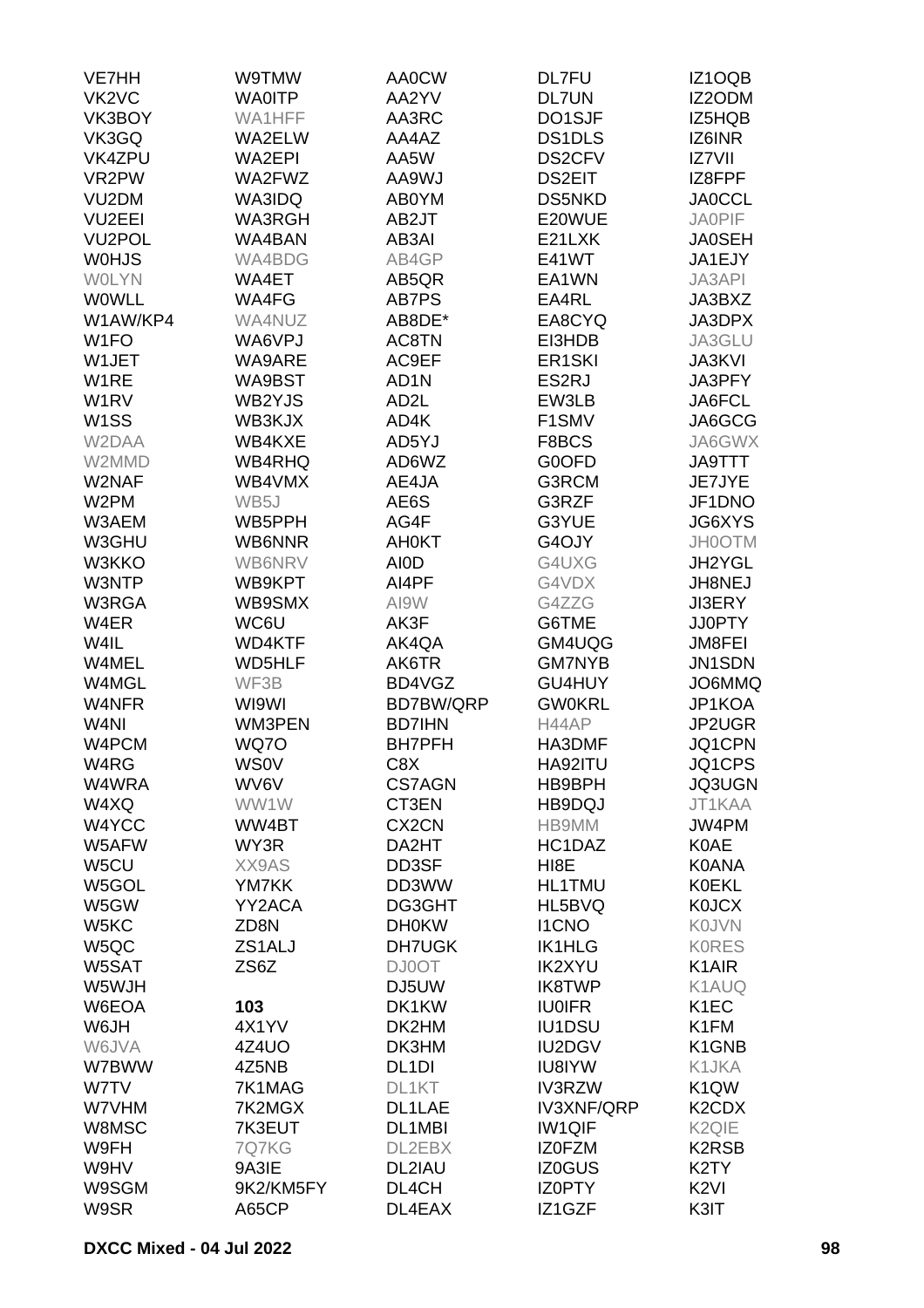| K3ZE          | <b>KC2JRQ</b>     | LW9DA                           | <b>NI5O</b>                    | VE3MB              |
|---------------|-------------------|---------------------------------|--------------------------------|--------------------|
| K3ZGA         | <b>KC2QNK</b>     | LZ3RX                           | NL7HH                          | VE7AX              |
| K4BDR         | KC3DS             | <b>MOKEP</b>                    | NL7MQ                          | VK2AKB             |
| K4BLL         | KC9GF             | M1VPN                           | NP <sub>2</sub> G <sub>G</sub> | VK2ND              |
| K4CSA         | KC9OYE            | M3JFM                           | <b>NR0E</b>                    | VP8ADR             |
| K4DTB         | KC9VVX            | <b>MM0AMW</b>                   | NS4W                           | VP8THU             |
| K4EZD         | <b>KD0UYF</b>     | MM1AWV                          | <b>NTOU</b>                    | VU2GMN             |
|               |                   |                                 |                                |                    |
| K4LIX         | KD2PYM            | <b>N0DOW</b>                    | NX8E                           | <b>VU2RC</b>       |
| K4OGG         | KD3IQ             | <b>N0EUV</b>                    | NY1W                           | VU2ZAP             |
| K4SPA         | KD4ACG            | N1KOE                           | OD5GZ                          | <b>WOBXR</b>       |
| <b>K4TLS</b>  | KD4IE             | N <sub>1</sub> RL               | OE1AGB                         | <b>WOCI</b>        |
| K4WTL         | KD4JMV            | N <sub>2</sub> D <sub>W</sub> S | OE1GAQ                         | <b>WOELT</b>       |
| K4ZGV         | KD4TWP            | N <sub>2</sub> HO <sub>Q</sub>  | OH <sub>6</sub> X <sub>G</sub> | <b>W0EXT</b>       |
| K5LGP         | KD4UVR            | N <sub>2</sub> KR               | OK2TS                          | <b>WOFL</b>        |
| K5NCW         | KD5OMJ            | N <sub>2</sub> QCA              | <b>ON7FR</b>                   | <b>WORAA</b>       |
| K6BOS         | KD5RBU            | N <sub>2</sub> V <sub>X</sub> Z | OU6U                           | <b>WOTE</b>        |
| K6DHL         | KD6HYN            | N3BD                            | OZ1LNR                         | <b>WOXW</b>        |
| K6GRD         | KE4DRF            | N3DB                            | PA3AFD                         | W1AMJ              |
| K6KKM         | KE4UMW            | N3NL                            | PE <sub>2</sub> A              | W1CEK              |
| K6PYA         | KE <sub>5</sub> K | N <sub>3</sub> O <sub>X</sub>   | <b>PS7LN</b>                   | W1EME              |
| K6XC          | KE6RS             | N4DLT                           | PY2EVR                         | W1HBS              |
| K6YYJ         | <b>KE7FBY</b>     | N4FAY                           | PY2SRL                         | W1MCE              |
| K7APT         | KE8JCD            | N <sub>4</sub> H <sub>A</sub> I | PY2XRP                         | W1MMM              |
| K7BIY         | KF4FR             | N4IW                            | PY3KV                          | W1REP              |
| K7LEX         | KF5DA             | N4JAF                           | PY5DAL                         | W1RWB              |
| K7LTV         | KF5RZG            | N4JII                           | R0QAF                          | W1XQ               |
| K7OS          | KF8XS             | N4JKA                           | R <sub>1</sub> AUR             | W <sub>2</sub> CLA |
| <b>K7TRB</b>  | <b>KG0UA</b>      | N4QH                            | R <sub>2</sub> DW              | W2CXM              |
| K7WLF         | <b>KG7BAN</b>     | N <sub>5</sub> III              | R3KDV                          | W2JCN              |
| K8GGL         | KH6/AA4V          | N5LYJ                           | <b>RAOCHK</b>                  | W2MC               |
| K8TJM         | KH6CTQ            | N <sub>5</sub> N <sub>D</sub>   | RD4AAL                         | W2YL               |
| K9BEC         | KI4D              | N5STT                           | RU3PU                          | W3AAD              |
| K9BF          | KI4RFM            | N5YLE                           | RU3XK                          | W3RMD              |
| K9HIA         | KI6IT             | N6EED                           | SM0FWW/W2                      | W3SFG              |
| K9LJO         | <b>KI7DAN</b>     | N6GD                            | SM6YWN                         | W3ZR               |
| K9NC          | KJ4EYZ            | N6KIM                           | SP2WLB                         | W4DJB              |
| K9OSC         | KJ6BX             | N6PMC                           | SP6BSB*                        | W4IOW              |
|               |                   |                                 |                                |                    |
| KA1BVV        | KJ7IZ             | N6RU                            | SQ8VPS                         | W4LWZ *            |
| KA2REY        | KK6BJU            | N6TVN                           | ST <sub>2R</sub>               | W4MZ               |
| <b>KA2ZTS</b> | KK6DU             | N6UY                            | SV1HAC                         | W4RFT              |
| KA3LPA        | KK7S              | N7DS                            | TA2IJ                          | W4TTO              |
| KA4WUJ        | <b>KL7HGR</b>     | N7GTW                           | <b>TC18M</b>                   | W4TYD              |
| KA5EPI        | KM4LRH            | N7PN                            | TC90A                          | W4ZR               |
| <b>KA7FZE</b> | KM4OD             | N7TB                            | TK5ML                          | W5BE               |
| KA9KTY        | KN4LX             | N7TE                            | <b>UA0FLZ</b>                  | W5EKG              |
| <b>KB0LLZ</b> | KN4ZW             | N8FDI                           | UA3ICU                         | W5GTH              |
| <b>KB0WLT</b> | KO4F              | N8MDP                           | UA4CJJ                         | W5OMQ              |
| KB1RZ         | KO7W              | N8MME                           | UN5GV                          | W5QGU              |
| <b>KB2POR</b> | KP4CG             | N9AA                            | UN9GGH                         | W5TAC              |
| KB3WN         | KT <sub>1</sub> P | N9FD                            | UT2VQ                          | W5ZAF              |
| KB4CK         | KT <sub>2</sub> D | N9NNL                           | UT5KDS                         | W6EWS              |
| KB4VL         | KT4ZA             | N9RJM                           | V5/DL5XL                       | W6FM               |
| KB4XO         | <b>KU1RT</b>      | <b>ND0V</b>                     | V7/KD7ADI                      | W6FU               |
| <b>KB5WCK</b> | KV8C              | NF <sub>2N</sub>                | VE2FTT                         | W6GX               |
| <b>KB7OGE</b> | LA5ZC             | NF2NY                           | VE2HAY                         | W6JEN              |
| KC0STQ*       | LB7UI             | NF4GA                           | VE2NAM                         | W6KJ               |
| KC2BVI        | LU4EJ             | <b>NIOP</b>                     | VE3EEM                         | W6SC               |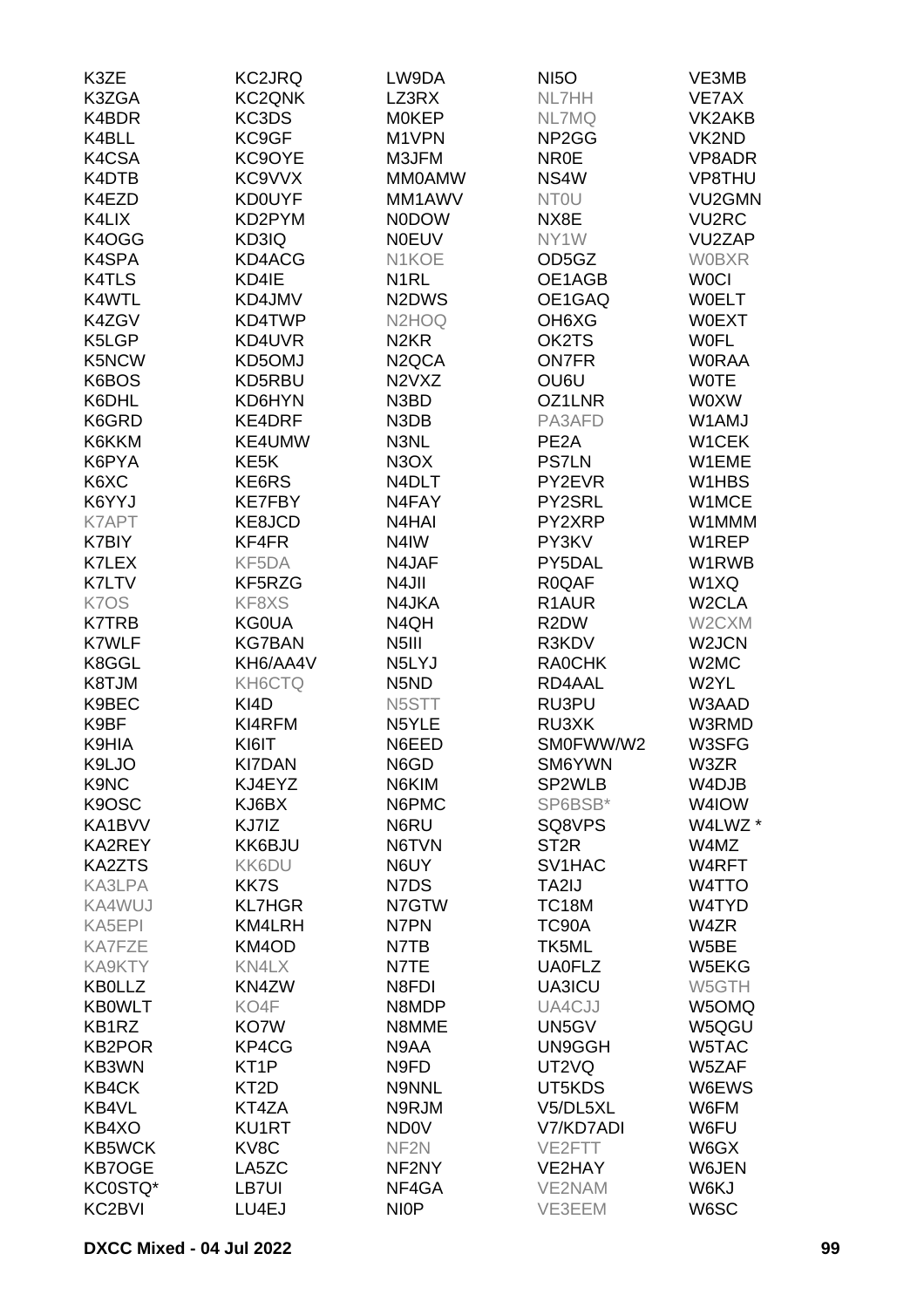| W6SDX              | ZL <sub>1</sub> WN | BV8BW              | G4OWG           | <b>JJ0ACA</b>      |
|--------------------|--------------------|--------------------|-----------------|--------------------|
| W6SMK              | ZL8R               | C <sub>21</sub> DJ | G6WAS           | JL1GYY             |
| W6STU              |                    | <b>CD3TSK</b>      | G8OEF           | JL1JJD             |
| W6TWH              | 102                | CN8KD              | <b>GI7ULG</b>   | JM1SMF             |
| W7OG               | 2E0GBK             | CO <sub>2</sub> AV | <b>GM0LYM</b>   | JN1NDZ             |
| W7RTM              | 2E0SZT             | CU3AT              | <b>GM0ONX</b>   | JN1ZLR             |
| <b>W7YLQ</b>       | 2U0WZY             | DA2XL              | GM4HQF          | JN2BAV             |
| W8FT               | 3W6KM              | DB1BW              | GW4ZAR          | <b>JN3DMJ</b>      |
| W8ZHO              | 4A2MAX             | DB3KB              | HA5OFN          | JN3MUC             |
| W8ZZZ              | 4S7AB              | DG2BPW             | <b>HB9AON</b>   | JP1FMC             |
| W9CQG              | 4S7OF              |                    |                 | JP2MRD             |
| <b>W9ISC</b>       | 4X/AA4V            | DG2TOM<br>DH3LAT   | HB9LI<br>HK3JBR | JP3QAO             |
|                    |                    |                    |                 |                    |
| W9QA               | 4X1UF              | DH3SR              | <b>HL1AVS</b>   | JP6NWR             |
| W9WH               | 4X4HMX             | DK2AJ              | HL5PVN          | JR1IXK             |
| <b>WA0TEY</b>      | 4X4ZP              | DK5TRI             | <b>I8BVW</b>    | JR6AP              |
| <b>WA0UOD</b>      | 4Z5DX              | DK8RE              | <b>IK2REA</b>   | JR6JPR             |
| WA1GON             | 4Z5SL              | <b>DL0LSW</b>      | <b>IK2SFZ</b>   | JR6WXY             |
| <b>WA1TGN</b>      | 5B4AHI             | <b>DLOTRZ</b>      | <b>IK2TYL</b>   | JY8XY              |
| <b>WA1YNI</b>      | 6K2CFI             | DL2MHO             | <b>IK2WFN</b>   | <b>K0CD</b>        |
| <b>WA2BTR</b>      | 6K5AYC             | DL3OM              | IK4NPC          | <b>K0LUW</b>       |
| WA2SRO             | 6Y4T               | DL3WA              | <b>IK8YSS</b>   | K0VVT              |
| WA2WHN             | 7L1VET             | DL5IAH             | IQ2PB           | K <sub>1EI</sub>   |
| <b>WA3TKK</b>      | 7M1GAG             | DL5WO              | IQ3FL           | K1EKF              |
| WA3WSJ             | 9A2HB              | DL7ACA             | <b>IT9NSM</b>   | K <sub>1</sub> GU  |
| WA3YVT             | 9A9SS              | DL8SCT             | IV3OSC          | K1YR/KH6           |
| WA3ZPW             | 9V1TJ              | DL9BDM             | <b>IW2EQR</b>   | K2AMF              |
| WA4NID             | 9W6IVY             | DM4JK              | IZ2MYA          | K <sub>2</sub> GT  |
| WA5GZX             | <b>AA0TR</b>       | DO1GAR             | IZ3QJF          | K2KRI              |
| WA8ZID             | AA1QW              | DO1LMM             | IZ4UFB          | K <sub>2</sub> SIG |
| WA9VGI             | AA2DX              | <b>DS0TO</b>       | IZ5ILU          | <b>K3ASK</b>       |
| WB2LMA             | AA2RZ              | DS1OFE             | IZ8DCQ          | K3BZZ              |
| WB2MBM             | AA3UJ              | <b>DS1SSW</b>      | <b>JAOIAA</b>   | K3HR               |
| <b>WB2NFL</b>      | AA5AF              | DS4GCS             | <b>JA0ZRY</b>   | K3JAS              |
| <b>WB3IAL</b>      | AA5ZT              | DS4GKG             | JA1BEU          | K3LEA              |
| WB4EWS             | AA7MQ              | EA1GHT             | JA1GFB          | K3MJW              |
| WB4HOA             | AA7OK              | EA1TF              | JA1JKY          | <b>K3NRX</b>       |
| <b>WB4QLK</b>      | AA7RD              | EA2BEE             | JA1UVO          | K4AKY              |
| WB5OSD             | AA7XA              | EA4HEA             | JA2WIG          | K4AUX              |
| <b>WB7NKD</b>      | AB2NT              | EA7IDH             | JA5BBY          | K4BH               |
| WD4ERM             | AB4CZ              | EA8/DF3FJ          | JA8AAB          | K4CUO              |
| WD8ONQ             | AB6WL              | EI6GRB             | JE1PEN          | K4IHY              |
| WH6E               | AC6OV              | FG5GH              | JE1PGS          | K4KYN              |
| WP4PGY             | AD0DX              |                    | JE3WQU          | K4LCM              |
|                    |                    | FM5CW              |                 |                    |
| WP4Z               | AD4TT              | FP/KB9LIE          | JE4PCV          | K4UPI              |
| WQ3U               | AE6ZF              | <b>GOLRD</b>       | JE6DNN          | K4WHM              |
| WR1E               | AE7PM              | <b>GONDE</b>       | JE7SOG          | K <sub>5</sub> CC  |
| WV2NY              | AF3Z               | G1HYD              | JE7XMQ          | K5EDM              |
| WW8B               | AG5XQ              | G3CSR              | JF1YRK          | K5KM               |
| WX9EP              | AH6HH              | G3FYQ              | JF2HBM          | K <sub>5</sub> OE  |
| WY7SS              | <b>AH7HW</b>       | G3MCO              | JG4GZK          | K5PRT              |
| XQ3SK              | AH9B/VO2           | G3RSD              | JH1AAN          | K5WPN              |
| XW8ET              | AI2T               | G3ZBE              | JH1XDW          | K6AK               |
| YI9TM              | AI4CJ              | G3ZOH              | JH1ZIQ          | K6JU               |
| YT1FM              | AI4RJ              | G4AWA              | JH4JBJ          | K6RM               |
| YV0D               | AP2IN              | G4HVC              | JH6FDI          | K7EKM              |
| ZL1ALD             | BG1DCG             | G4LDD              | JH7GED          | K7IU               |
| ZL <sub>1</sub> RD | BG4QOJ             | G4LSX              | JI3WWM          | K7JFD              |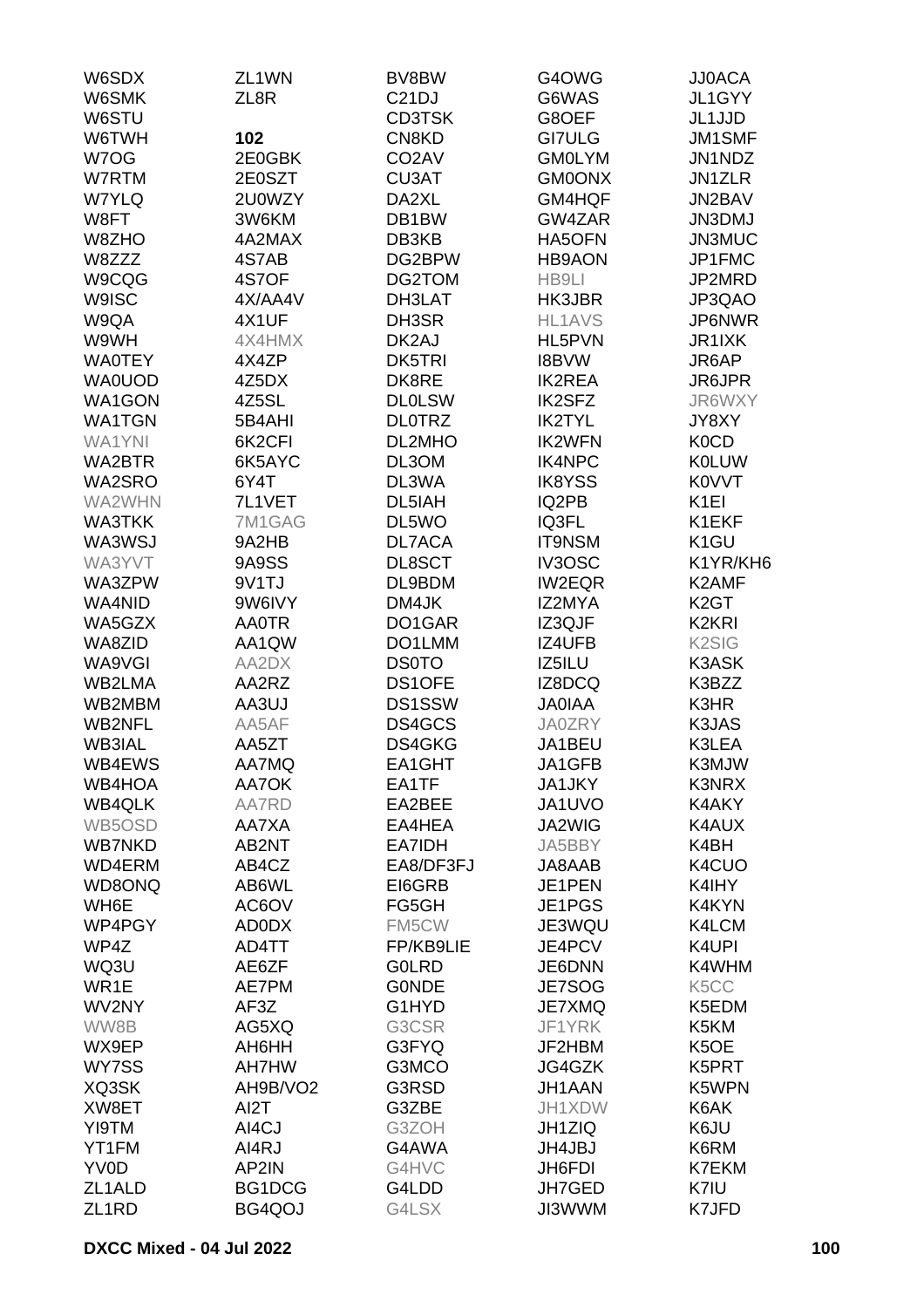| <b>K7JRA</b>                   | KD5EXM             | <b>MOMDS</b>                   | N6TCZ              | PY6UN               |
|--------------------------------|--------------------|--------------------------------|--------------------|---------------------|
| K7PQ                           | KD5XB              | <b>MORNR</b>                   | N7CKJ              | PY7BAT              |
| <b>K7ROZ</b>                   | KD6DY              | M8C                            | N7DQ               | R <sub>2</sub> AER  |
|                                |                    |                                |                    |                     |
| K7YDL                          | <b>KD7HGL</b>      | MW0GBW                         | N7HR               | RA1CW               |
| K7ZOV                          | KD7MA              | <b>NOJVR</b>                   | N7ILZ              | RC6IM               |
| K8EEE                          | KD8KVO             | <b>NOKEN</b>                   | N7VEA              | RU3UB               |
| K8HVN                          | KD8ZYD             | <b>N0KQ</b>                    | N7XCZ              | RW0AQ               |
| <b>K8NHR</b>                   | KD9XP              | <b>NONET</b>                   | N8IE               | SM5PHW*             |
| K8NM                           | KE2BV              | N0OFR                          | N8ITY              | SP5ATA              |
| K8VA                           | KE2FE              | <b>NOUJT</b>                   | N8NJA              | SP5GSM              |
| K8VPS                          | KE2NY              | N1BUM                          | N8NLW              | SP9SVH              |
| K8XE                           | KE2UK              | N1CPX                          | N8OH               | SQ8BGR              |
| K9LCY                          | KE3ZZ              | N <sub>1</sub> PTO             | N8PEM              | SV <sub>1</sub> LIQ |
| K9LRE                          | KE5RAD             | N <sub>1QLL</sub>              | N8UGD              | SV <sub>1V</sub> J  |
| K9QR                           | KE6JZF             | N1UVK                          | N9BPE              | SV2ABQ              |
|                                |                    |                                |                    |                     |
| K9XL                           | <b>KE7KUS</b>      | N <sub>1</sub> VH              | N9DHM              | SV2HXV              |
| KA0GON                         | <b>KE7ORS</b>      | N1WRN                          | N9IHZ              | T8CW                |
| KA1QYP                         | KF5VDX             | N <sub>1</sub> ZU              | N9JNQ              | TA <sub>1</sub> CR  |
| KA1UUX                         | <b>KF7AJ</b>       | N <sub>2</sub> CW <sub>G</sub> | N9MI               | <b>TA1NSK</b>       |
| KA2AEY                         | <b>KF7TY</b>       | N <sub>2</sub> EBB             | N9PA               | TA2BGK              |
| KA2CUF                         | KG4FVR             | N <sub>2</sub> ESP             | N9YNG              | TO <sub>4</sub> E   |
| KA2IOD                         | KG4PAP             | N <sub>2</sub> KKL             | NC <sub>1</sub> X  | <b>UA4HTS</b>       |
| KA3WSZ                         | KG6JOI             | N <sub>2</sub> ONU             | NC8A               | <b>UN7THN</b>       |
| KA4UFM                         | KG9CD              | N <sub>2</sub> PK <sub>X</sub> | ND4Z               | UT3UOR              |
| KA6J                           | KG9SF              | N <sub>2</sub> V <sub>R</sub>  | NE3Z               | UU2JG               |
| KA6SGT                         | KH0BX              | N3CRM                          | NE <sub>5</sub> B  | UY5AX               |
| <b>KA7FIP</b>                  | <b>KIOWA</b>       |                                | NE7F               | V31LZ               |
|                                |                    | N3IMU                          |                    |                     |
| KA8BJA                         | KI4GGH             | <b>N3LRH</b>                   | NF9U               | VA3WEB              |
| KA8G                           | KJ4EBE             | N3MCZ                          | NJ1Z               | VE1ZAC              |
| KA8SHZ                         | KJ6LV              | N3OJL                          | NM3P               | VE2CHW              |
| KB1KR                          | KK3G               | N3UC                           | NM8W               | VE3KSP              |
| <b>KB1RI</b>                   | KK4JW              | N3XLS                          | NR6C               | VE3OIJ              |
| KB2UW                          | KK4PC              | N <sub>4</sub> All             | NS <sub>2</sub> T  | VE3PUX              |
| <b>KB3TAF</b>                  | KM4CAX             | <b>N4LIS</b>                   | NU8U               | VE3QRA              |
| KB4DPH                         | KM5DY              | N4PNO                          | NX2PX              | VE3YUL              |
| KB5JO                          | KM <sub>5</sub> W  | N4PTC                          | NX7M               | VE4EA               |
| <b>KB7GFL</b>                  | <b>KN0S</b>        | N4QB                           | NY <sub>1</sub> Z  | VE4TTH              |
| <b>KC0AM</b>                   | KN <sub>4</sub> OK | N4QGS                          | NY <sub>2</sub> GB | VE6FI               |
| KC2GUY                         | KO4MBN             | N4RLG                          | OE3FVU             | VE6PLC              |
| KC2OHL                         | <b>KO4NEI</b>      | N4UL                           | OH <sub>2</sub> LO | <b>VE7AKR</b>       |
| KC3GEM                         | KQ4E               |                                |                    |                     |
|                                |                    | N4ULL                          | <b>OJ0AW</b>       | <b>VE7BYI</b>       |
| <b>KC4PMS</b>                  | KR4XM              | N4VHK                          | OM <sub>1</sub> HI | VE7FVM              |
| <b>KC4SIT</b>                  | KS4KP              | N4VUG                          | OZ1GNN             | VI2RC               |
| KC5OUR                         | KS9V               | N4XAM                          | OZ4TX              | VK2EHQ              |
| KC6UEW                         | KU4M               | N4YSA                          | P <sub>29</sub> ZL | VK2NR               |
| <b>KC7TZK</b>                  | KU9K               | N4ZPK                          | <b>PA0FVG</b>      | VK3APG              |
| KC9GHA                         | KW4CR              | N <sub>5</sub> ER              | PA3N               | VK3COR              |
| <b>KC9UVT</b>                  | KW4VK              | N5IMS                          | PD3KWS             | VK3XN               |
| <b>KD0BXU</b>                  | KY0B               | N5ITO                          | PE1MHO             | VK4EF               |
| <b>KD0GAV</b>                  | KY2E               | N5LYG                          | PE4BAS             | VK4FR               |
| <b>KD0MND</b>                  | KZ0I               | N5RWK                          | PI9CM              | VO1IDX              |
| KD1AX                          | LA8RI              | N5TIT                          | PT7WM              | VP5/K7JI            |
| KD <sub>2</sub> D <sub>C</sub> | LU1VEL             | N6ENO                          | PV8AM              | VP8ORK              |
|                                |                    |                                |                    |                     |
| KD2FSI                         | LU2FGL             | N6LPD                          | PY2AAZ             | VQ9LW               |
| KD3GC                          | LU3FLV             | N6OYW                          | PY2HBF             | VR <sub>2</sub> AN  |
| KD4IZ                          | LX1BG              | N6PK                           | PY2ZB              | VR2VIY              |
| KD4UZ                          | LY2N               | N6TCE                          | PY3APY             | VU <sub>2</sub> EOJ |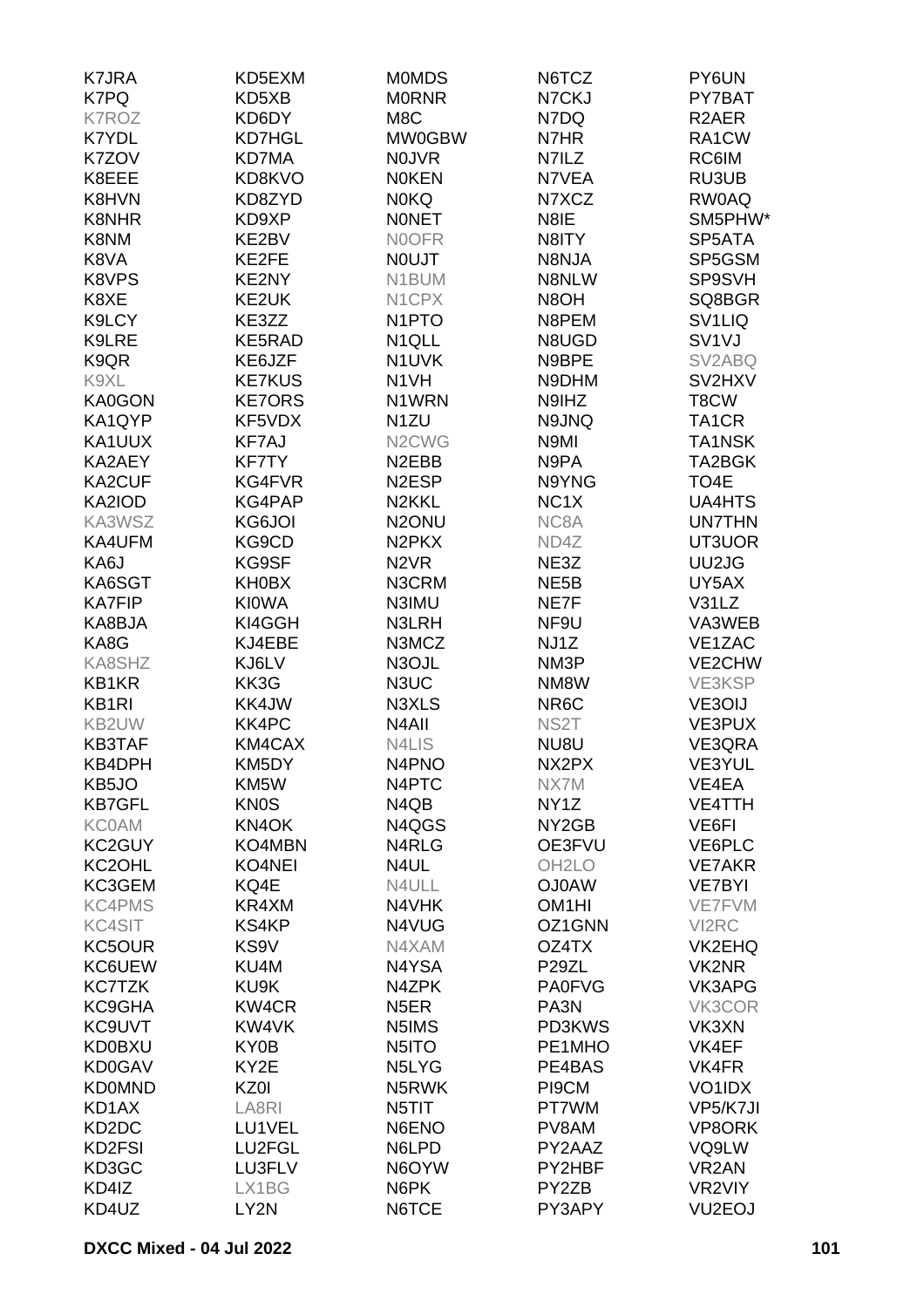| VY2JG              | W9NXM             | WR6J          | AA9OC         | <b>BG4QNE</b>      |
|--------------------|-------------------|---------------|---------------|--------------------|
| <b>WODYD</b>       | <b>WAOJUM</b>     | WU4H          | AA9TB         | BG4UQX             |
| <b>WOMRD</b>       | <b>WA0KBT</b>     | WW3K          | AB2EZ         | BG9GPG             |
|                    |                   |               |               |                    |
| W1APZ              | <b>WA0PFZ</b>     | WW8H          | AB2RC         | BH1AQA             |
| W1AQS              | <b>WA0VPJ</b>     | WW9F          | AB4GS         | <b>BH1SCW</b>      |
| W1DWF              | WA1IOG            | WY8N          | AB4KY         | BH3DBF             |
| W1MA               | WA1LBG            | WZ8D          | AB8QH         | BH3EMV             |
| W <sub>1</sub> ORS | <b>WA1SKQ</b>     | XE1XZQ        | AB8SX         | BH4QYX             |
| W <sub>1</sub> SPI | <b>WA2CLX</b>     | <b>YB7XMR</b> | AC4QS         | <b>BH7AHS</b>      |
| W <sub>1</sub> VO  | <b>WA2LAN</b>     | YC2SBG        | AC8JF         | <b>BI1KFY</b>      |
| W2DAN              | WA2SDM            | YU3WH         | AC9EZ         | BI4IIZ             |
| W <sub>2</sub> HCB | WA3Q              | YY5MCO        | AC9P          | <b>BV7RR</b>       |
| W2LAT              | WA3SEE            | ZC4ESB        | AD0AB         | BX8AAD             |
| W2NDG              | WA4CZD            | ZC4ZR         | AD2AD         | BZ4RBX             |
| W2NPT              | WA4IPU            | ZF2MD/ZF8     | AD2EE         | C31JM              |
| W <sub>2</sub> TC  | <b>WA4NAN</b>     | ZL4CTS        | AD4FT         | <b>C91CO</b>       |
| W3AG               | WA4RQD            | ZS4U          | AD4S          | CT7AHQ             |
| W3SD               | WA6CTP            | ZS5SAM        | AD5MU         | CX4AAJ             |
|                    |                   |               |               |                    |
| W4ADI              | WA6HBR            | ZS6CNC        | AD5NI         | DB1XW              |
| W4BUS              | WA6NFJ            | ZS6PVT        | AD6ZR         | DC6DB              |
| W4LAS              | WA6SC             | ZS6UB         | <b>AE0MW</b>  | DD8BA              |
| W4LWW              | WA9M              |               | AE3J          | DF8DN              |
| W4NC               | <b>ULOBAW</b>     | 101           | AE4MO         | DG2BAR             |
| W4UCI              | <b>WB0ZHQ</b>     | 2E0BLN        | AE4PC         | DG3AZ              |
| W4UHF              | WB1CHJ            | 2E0OXF        | AE4RV         | DG5GS              |
| W4UNM              | WB1W              | 2E0XRD        | AE5FY         | DG5YIL             |
| W5CN*              | WB2JTE            | 2M0BEC        | AE5MI         | DJ5CT              |
| W5CSM              | WB2OEE            | 2M1DWK        | AE7AP         | <b>DK0SV</b>       |
| W5DPR              | WB2WSV            | 4O9TTT        | AE8TF         | DK2ZZ              |
| W5JCS              | WB3FAE            | 4S7EVG        | AF3I          | DK4LEH             |
| W5ONX              | WB3LHU            | 4Z0DX         | AF4TF         | DK7AC              |
| W5TSP              | WB4HZA            | 4Z5AX         | AF5EH         | DK8NW              |
| W6ISO              | WB5NXV            | 5K3W          | AF6JO         | DL1HN              |
| W6IST              | WB6ZZY            | 5R8EN         | AG5ZH         | <b>DL1SER</b>      |
| W6MSB              | WB8BHL            | 6K2BSW        | AG7GK         | DL2KKH             |
| W6TRO              | WB8HGN            | 6K2CLF        | AH6LV         | DL3VB              |
| W6VXP              | WB8UUJ            | 6K5RPZ        | AI4U          | <b>DL8NFA</b>      |
| W6VZV              | WB8ZOM            | 6V7Q          | AI4YR         | <b>DL9SDD</b>      |
|                    | <b>WB9NRK</b>     |               |               |                    |
| W7DCM              |                   | 6Y4V          | AI8TA         | DO2IT              |
| W7GRX              | WB9TLH            | 7K4TKB        | AJ0Z          | DO6TPG             |
| W7JHR              | WB9TQW            | 7X2GK         | AJ1M          | DQ1200ASP          |
| W7QF               | WC <sub>1</sub> L | 9A/N4XU       | AJ2I          | <b>DS1TET</b>      |
| W7SZM              | <b>WD4AON</b>     | A71UN         | AJ4DX         | <b>DS2UAL</b>      |
| W8BE               | WD4T              | AA0DW         | AJ6CY         | DS4FOG             |
| W8DM               | WD5HJF            | <b>LX0AA</b>  | AJ6Z          | EA3HLC             |
| W8ENO              | WD8OVL            | AA1EF         | <b>AK0DX</b>  | EA4LE              |
| W8LGX              | WE <sub>1Q</sub>  | AA2AW         | AK3Q          | EA5BH              |
| W8MGT              | WE8L              | AA2HJ         | AK4TW         | EI2KJ              |
| W8NSA              | WF6O              | AA2L          | AK4YC         | EI7JQ              |
| W8RID              | WG5D              | AA4MB         | AK4YN         | EI8JB              |
| W8SCS              | WI6J              | AA4MZ         | AL7PJ         | ER1LG              |
| W8UFO              | WI6X              | AA4RP         | AP2DKH        | EU1AEF             |
| W8WN               | WK8V              | AA5AD         | BD1BYV        | F <sub>1</sub> LII |
| W8WTD              | WL7EM             | AA5VN         | <b>BD3GNI</b> | F4FUB              |
| W9DUP              | WM9H              | AA5ZX         | BD3MV         | F4GBD              |
| W9GA               | WN4AFP            | AA8IK         | <b>BD4AKT</b> | F4GOJ              |
| W9HHX              | WO <sub>2</sub> U | AA9KB         | <b>BG3IYX</b> | F4IZC              |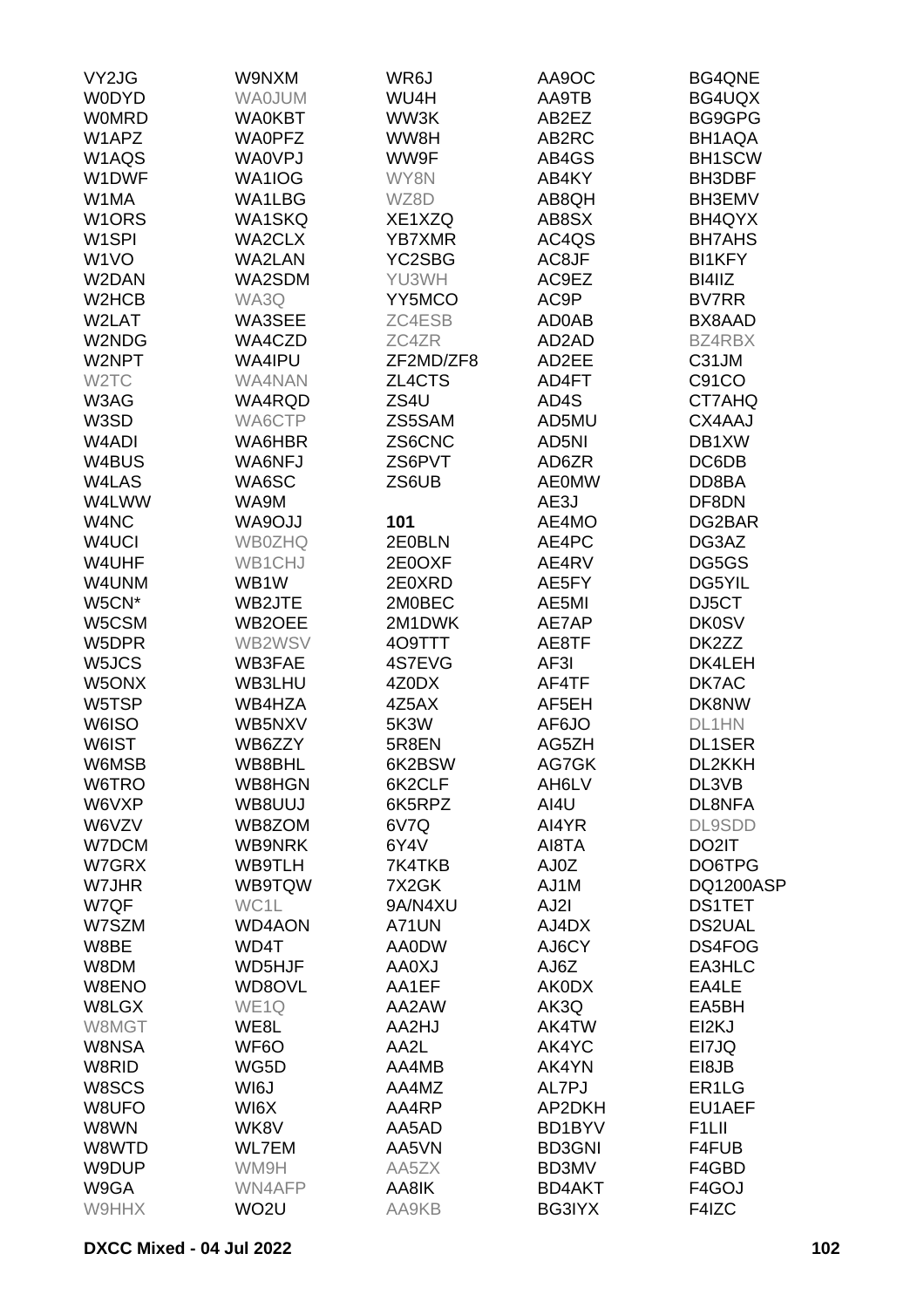| F5CQL              | IZ5PQT        | JJ1WTL                         | K4JDG            | KA3PVA              |
|--------------------|---------------|--------------------------------|------------------|---------------------|
| F6CER              | IZ5VYP        | JJ1XQU                         | K4LCD            | KA3TWE              |
| F7DC               | IZ8FGO        | <b>JK1AUS</b>                  | K4LGN            | KA3UXU              |
| F9DM               | IZ8UZF        | JK1EXF                         | K4LSK            | <b>KA4HKS</b>       |
| FB1MRQ             | IZ8XLP        | JL1CYL                         | K4MWM            | KA5EPR              |
| FT5XO              | <b>JA0UNG</b> | JL1HSD                         | K4OBL            | KA5HCO              |
| <b>G0KXI</b>       | JA1BGN        | JL1TJM                         | K4ONC            | <b>KA5TCF</b>       |
| <b>G0PJX</b>       | JA1CCJ        | JM1HWV                         | K4PBY            | <b>KB0R</b>         |
| G <sub>1</sub> III | JA1KDU        |                                |                  |                     |
|                    |               | JN1SUT                         | K4PUF            | KB1QU               |
| G3VYF              | JA1MFR        | <b>JN3NFQ</b>                  | K4PZC            | KB1ZQ               |
| G3WZD              | JA1QNV        | <b>JQ3BHT</b>                  | K4SBM            | KB2AMY              |
| G4EHN              | JA2BCQ        | <b>JR0DYQ</b>                  | K4SZL            | <b>KB2LSI</b>       |
| G4FAS              | JA2IBR        | JR1GTF                         | K4UB             | KB2OPQ              |
| G4GJY              | JA2IEM        | JR1JDU                         | K4UK             | KB2OYJ              |
| G4OTJ              | JA2VBK        | <b>JR3KLS</b>                  | K4UVT            | KB3EFF              |
| G4VSS              | <b>JA3AJS</b> | JR8SUM                         | K4WNQ            | KB3MOW              |
| G6DCT              | <b>JA3LXJ</b> | JS1MJE                         | K4WPM            | KB3TAW              |
| G6NHY              | <b>JA3NOJ</b> | JS1OZS                         | K5DDM            | KB4REC              |
| G7LTQ              | JA3RDU        | <b>JS2DLR</b>                  | K5FZI            | KB5AAM              |
| <b>GJ7LJJ</b>      | JA4VKL        | JS2GSW                         | K5IUO            | KB5DJX              |
| GM4WZL             | JA5OLF        | <b>JS2KMX</b>                  | K5MWR            | <b>KB7QOS</b>       |
| GW3YRP             | JA6ENF        | JT1F                           | K5MXG            | KB9ILT              |
| <b>GW7ERI</b>      | JA6GWD        | <b>K0BHJ</b>                   | K5PSN            | KB9REV              |
| HA4GFF             | JA6UJS        | <b>K0ELS</b>                   | K <sub>5VI</sub> | KB9UF               |
| HA5BMS             | <b>JA7MB</b>  | <b>K0FNR</b>                   | K6CEL            | KB9ZR               |
| HA5GAL             | <b>JA7PPK</b> | <b>K0FY</b>                    | K6EEP            | KC1BK               |
| HB9CSW             | JA8APB        | <b>K0GWA</b>                   | K6OIX            | KC <sub>1</sub> GTK |
| <b>HB9EAR</b>      | JA8ZZZ        | <b>K0HYD</b>                   | K6RWM            | KC1NDI              |
|                    |               |                                |                  |                     |
| HB9EDI             | JE9MBV        | <b>KOIEX</b>                   | K6TXT            | KC <sub>2</sub> KY  |
| HB9FBP             | JF1DIR        | <b>K0RJW</b>                   | K6UNT            | KC2PVM              |
| HB9RF              | JF1RFZ        | <b>K0STP</b>                   | K6XR             | <b>KC2RIV</b>       |
| HC1WDT             | JF3PRS        | K1ARK                          | K7AF             | KC2WUF              |
| <b>HLOBHQ</b>      | JF3UYE        | K1ARL                          | <b>K7BBR</b>     | KC3LEE              |
| HL3QP              | JF4EDS        | K <sub>1</sub> GD              | K7CC             | KC4H                |
| <b>HS7CDI</b>      | JF4RKC        | K1NUN                          | K7EY             | KC4RV               |
| <b>IK0JKB</b>      | JF4XUT        | K1TKS                          | <b>K7HAL</b>     | KC5YPU              |
| <b>IK1JMJ</b>      | JF6RIM        | K2BW                           | <b>K7TRK</b>     | KC6A                |
| <b>ISOORJ</b>      | JG1PDG        | K2EDW                          | K8EG             | KC8GNU              |
| <b>IS0YQK</b>      | JG1XIM        | K <sub>2</sub> ER              | K8RBW            | KC9SS               |
| <b>IU1LCI</b>      | <b>JG2PQN</b> | K <sub>2</sub> GSP             | K8RJW            | <b>KC9WIB</b>       |
| IU2IGV             | JG3QKO        | K <sub>2</sub> JW              | K8TED            | <b>KD0EKT</b>       |
| <b>IU4DEG</b>      | JG4IQC        | K2KEN                          | K8VGL            | <b>KD0WAK</b>       |
| <b>IU4FNP</b>      | <b>JG8IBY</b> | K <sub>2</sub> KJD             | K9DXA            | KD2EOM              |
| <b>IU4NGP</b>      | JH1FMZ        | K <sub>2</sub> P <sub>SD</sub> | K9FS             | KD2KW               |
| IU5HIW             | <b>JH1HST</b> | K <sub>2</sub> QY              | K9JUS            | KD2NBC              |
| <b>IU6AKY</b>      | JH1KMC        | K <sub>2</sub> YR              | K9TAD            | KD2RWC              |
| <b>IW1QEA</b>      | JH1QPJ        | K3CHB                          | K9TRY            | KD4BWM              |
| IW2JYJ             | JH1TDO        | K3DCW                          | K9TZU            | KD4GID              |
| <b>IW2MYH</b>      | JH3GWW        | K3DW                           | K9UYZ            | KD4PXY              |
| <b>IW7CZK</b>      | JH4BAR        | K3JIM                          | K9ZBU            | KD4SR               |
|                    |               |                                |                  |                     |
| <b>IW8FFX</b>      | JH6MQF        | K3RXK                          | K9ZBX            | KD4Y                |
| <b>IW9HLN</b>      | <b>JH6TNH</b> | K3VPA                          | <b>KA0SIX</b>    | KD5OM               |
| IX1BFL             | JH8HPH        | K4BMS                          | <b>KA1LTQ</b>    | KD5TZ               |
| <b>IZ0HQS</b>      | <b>JI2EQL</b> | K4BWP                          | KA2CLX           | KD6OTC              |
| IZ1CCE             | JI6AJF        | K4DXU                          | KA2GQQ           | <b>KD7VV</b>        |
| IZ3KGI             | <b>JI7JIH</b> | K4EZZ                          | KA2HKO           | KD8BXE              |
| IZ4EKG             | <b>JI7VUR</b> | K4FOY                          | KA2VVO           | KD8EVN              |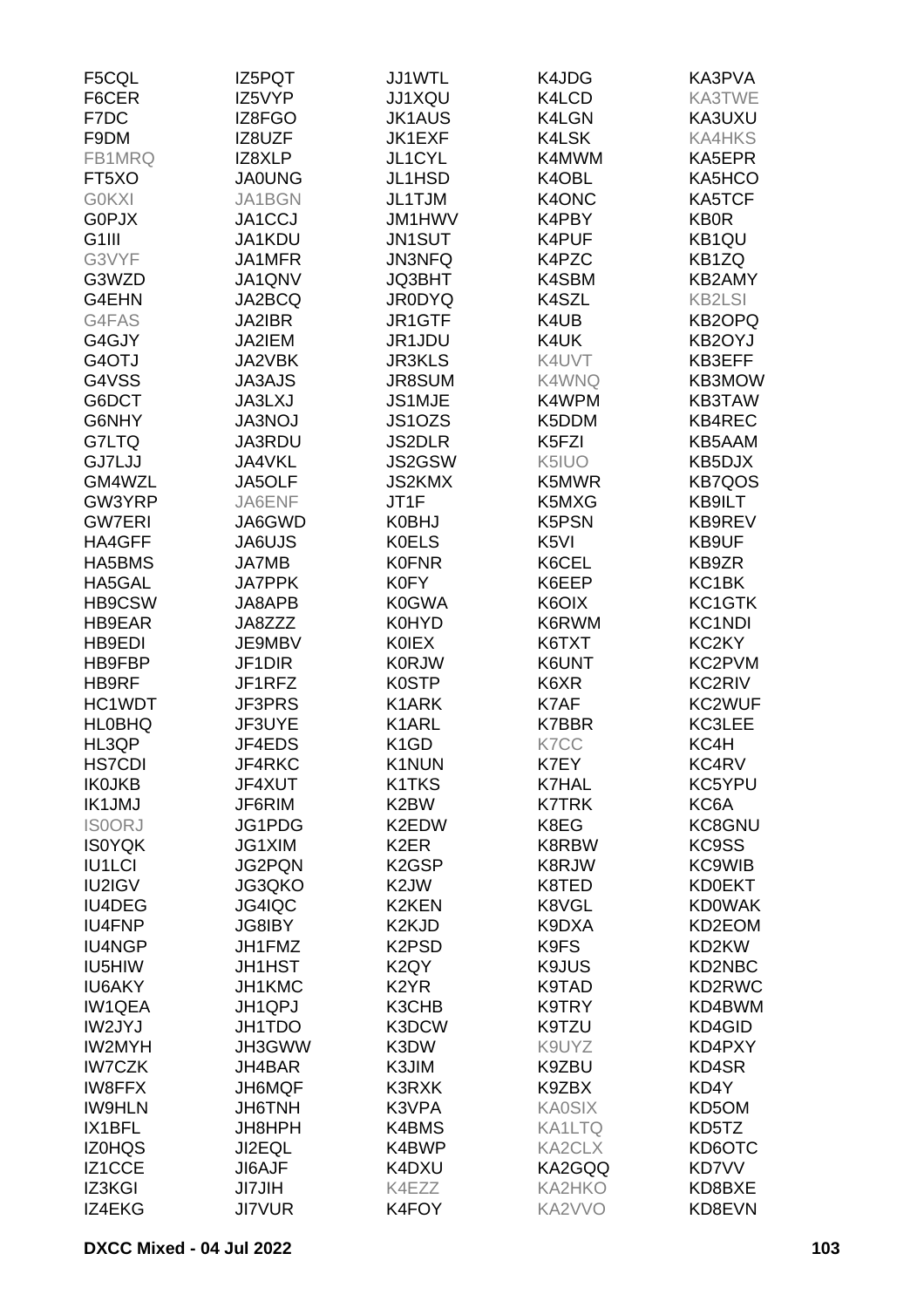| KD8WBZ             | <b>KK4ZR</b>       | <b>NODL</b>                              | N <sub>5</sub> KXF             | NN6XX                         |
|--------------------|--------------------|------------------------------------------|--------------------------------|-------------------------------|
| KD9BOG             | KK5CR              | <b>NODT</b>                              | N5SU                           | <b>NO2O</b>                   |
| KD9IGC             | KK6TV              | <b>NOKBD</b>                             | N <sub>5</sub> ZIV             | NO7G                          |
| <b>KE0YI</b>       | KK6US              | <b>NONEU</b>                             | N6BHX                          | NP4W                          |
| KE <sub>1V</sub>   | KM4FO              | N0QBC                                    | N6CCH                          | NR6N                          |
| KE4AER             | KM4IX              | <b>NOUJJ</b>                             | N6GEO                          | NT <sub>1</sub> K             |
| KE4CAX             | KM5LY              | N1AMX                                    | N6HD                           | NU <sub>2</sub> J             |
| KE4QVB             | KM8M               | N1CUU                                    | N6HR                           | NU6U                          |
| KE8BG              | KN <sub>1</sub> B  | N1EOP                                    | N6KAE                          | NU8M                          |
| KE8UAD             | KN4AMX             | N <sub>1</sub> EZ                        | N6KTH                          | NV9X                          |
| <b>KE9NS</b>       | KN4FRG             | N <sub>1</sub> OKL                       | N6NBV                          | NX3V                          |
| KF <sub>2</sub> H  | KN4QJ              | N <sub>1QLP</sub>                        | N6SXR                          | NX8Z                          |
| KF5TL              | KN6VW              | N <sub>1</sub> QV                        | N7BAN                          | NY <sub>5</sub> L             |
| KF6YAN             | KO1K               | N1RSL                                    | N7FO                           | NY6W                          |
| KF7P               | KO4ARA             |                                          | N7JLC                          | NZ6A                          |
|                    | KO4OSA             | N <sub>1</sub> UIR<br>N <sub>2</sub> AET | N7PVA                          |                               |
| KF9UP              |                    |                                          |                                | OD5SK                         |
| KG2AF              | KO6E               | N <sub>2</sub> CEP                       | N7SMI                          | OE3SPR                        |
| KG4AW              | KO9LR              | N <sub>2</sub> COP                       | N7SO                           | OE8AJK                        |
| KG4EPI             | KP3DA              | N <sub>2</sub> GM <sub>Z</sub>           | N7VGO                          | OE8YXK                        |
| KG4WNA             | KP4BME             | N <sub>2</sub> IJ                        | N8DPD                          | OK1XOE                        |
| KG4YGP             | KP4PW              | N <sub>2</sub> JUS                       | N8EGZ                          | ON3PJA                        |
| KG4ZK              | KQ1P               | N <sub>2</sub> KD <sub>Z</sub>           | N8GU                           | ON4PB                         |
| KG4ZVW             | KQ4SY              | N <sub>2</sub> N <sub>Q</sub>            | N8IJG                          | <b>OZ0JBM</b>                 |
| KG5RPZ             | KQ4TL              | N <sub>2</sub> OU <sub>V</sub>           | N8NAE                          | OZ1BV                         |
| KG5YA              | KQ4TT              | N <sub>2</sub> SCJ                       | N8NLZ                          | OZ1BZJ                        |
| KG6BXW             | KQ4Y               | N3CB                                     | N8NWA                          | OZ1TMK                        |
| KG6CJ              | KR4EO              | N <sub>3</sub> Cl                        | N8OCJ                          | OZ5TL                         |
| <b>KG7FU</b>       | KR4PI              | N3FAA                                    | N8SBE                          | OZ9FZ                         |
| <b>KG7HF</b>       | <b>KS4TD</b>       | N3GX                                     | N8WFL                          | <b>P29SS</b>                  |
| KG8MR              | <b>KS7R</b>        | N3HSH                                    | N9DVS                          | PA <sub>1</sub> P             |
| KG8TH              | KT3P               | N3JNX                                    | N9ESI                          | PA2CHR                        |
| KH6GA              | KT4NM              | N3KCM                                    | N9FA                           | PA <sub>2</sub> Z             |
| KH6NX              | KT4WV              | N3KHK                                    | N9HTZ                          | PA3EEG                        |
| KH8AC              | <b>KU4RP</b>       | N3NPJ                                    | N9IV                           | PA3X                          |
| <b>KIOD</b>        | KU8F               | N4AAX                                    | N9KLK                          | PA8E                          |
| KI1K               | KW3DX              | N4ALB                                    | N9KYC                          | PC <sub>2F</sub>              |
| KI3N               | KX8C               | N4BUN                                    | N9ND                           | PJ2/K3NK                      |
| KI4GHT             | KY4D               | N4DBG                                    | N9QR                           | PP5WA                         |
| KI4PRK             | KY6LA              | N4EEB                                    | N9SB                           | PR7AE                         |
| KI4VFP             | KY7F               | N4ETT                                    | N9SJA                          | <b>PU3IKE</b>                 |
| KI6AA              | KZ6ZZ              | N4ME                                     | N9SZ                           | <b>PU7SPK</b>                 |
| KI8JN              | LA9OSA             | N4OCT                                    | NA3P                           | PY5KC                         |
| KJ3V               | LB <sub>1</sub> OF | N <sub>4</sub> OYT                       | NA5WH                          | PY5SAT                        |
| KJ4CS              | LU4VSD             | N4PJL                                    | NB <sub>2</sub> V              | PY5VB                         |
| KJ4DJ              | LU6VEK             | N4SMS                                    | NB7B                           | PY7FJ                         |
| KJ4NN*             | LX5A               | N4TPT                                    | NB8D                           | R <sub>1</sub> T <sub>B</sub> |
| KJ4WD              | <b>MOAGP</b>       | N4TZH*                                   | NC3G                           | R <sub>2</sub> LAC            |
| KJ4YKG             | <b>MOEBO</b>       | N4ULE                                    | ND <sub>0</sub> B              | R6LT                          |
| KJ6HT              | <b>MONSI</b>       | N4WQH                                    | ND4D                           | R7RAN                         |
| <b>KJ7BES</b>      | <b>M0QVE</b>       | N4WUV                                    | NE <sub>2</sub>                | RA9W                          |
| KK1X               | <b>MIODWE</b>      | N5BGZ                                    | NG4L                           | RV3DNN                        |
| KK <sub>2V</sub> * | <b>MMOJMK</b>      | N5CGG                                    | NH <sub>2</sub> M <sub>S</sub> | RW3DNC                        |
| <b>KK4JSJ</b>      | MW1MDH             | N <sub>5Cl</sub>                         | NI3F                           | RW9QC                         |
| KK4MA              | <b>NOAAH</b>       | N5DDH                                    | NI3I                           | RZ3F                          |
| KK4PJ              | N0AGE              | N5DRB                                    | NJ3B                           | SA2CEM                        |
| KK4PZC             | <b>NOBAK</b>       | N <sub>5</sub> HY                        | NL7C                           | SA2CLU                        |
| <b>KK4YEL</b>      | <b>N0BGO</b>       | N <sub>5</sub> JXO                       | <b>NMOL</b>                    | SA5BUM                        |
|                    |                    |                                          |                                |                               |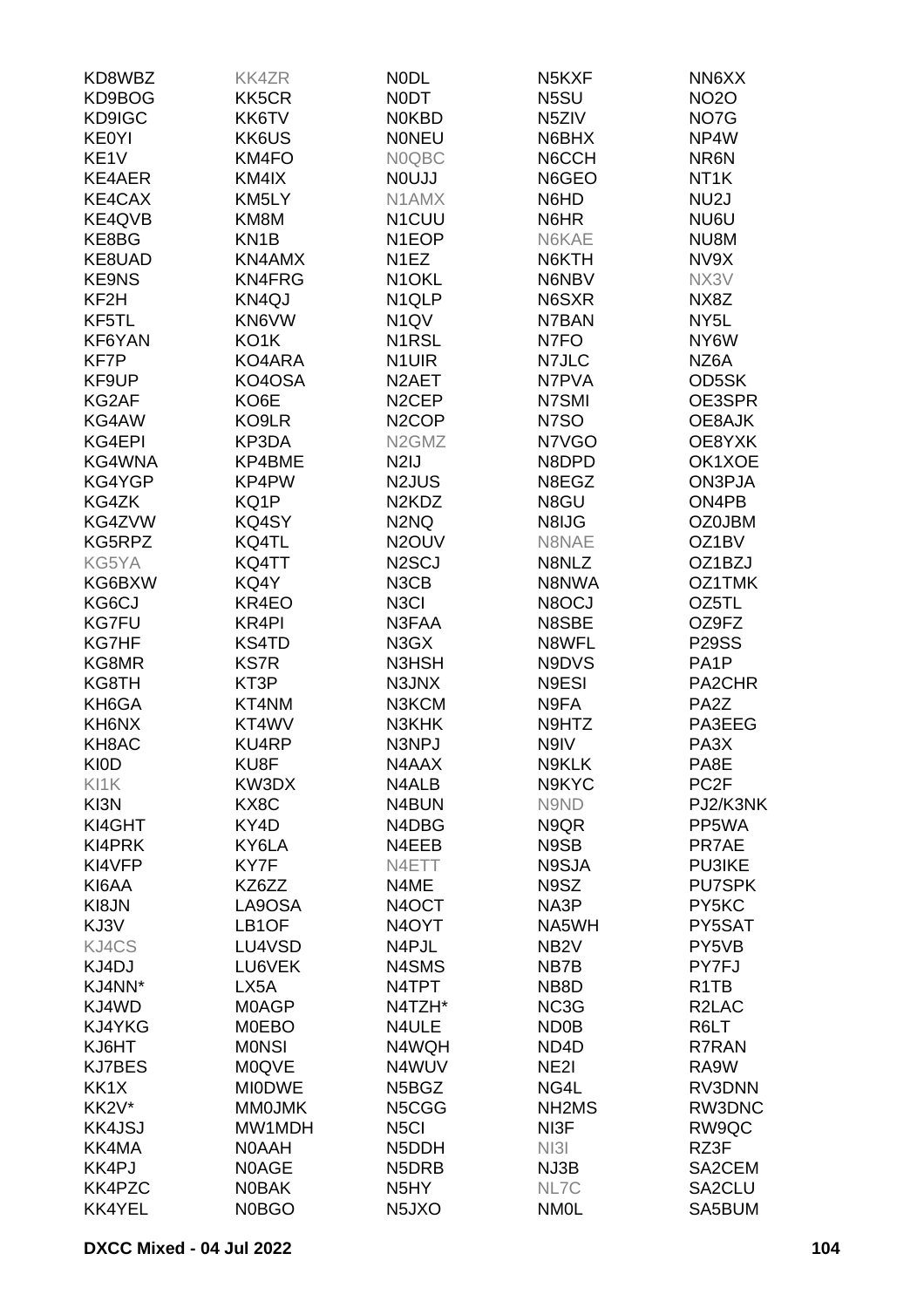| SA6NIA                         | <b>VE7FSB</b>       | W4CLE        | W9ABK         | WB4TOM              |
|--------------------------------|---------------------|--------------|---------------|---------------------|
| <b>SM0KBD</b>                  | VK3BU               | W4EMM        | W9DDK         | WB5CON              |
| <b>SMOSKB</b>                  | VK3GDM              | W4FI         | W9FFA         | WB5RYB              |
| SM1WXC                         | <b>VK3TUN</b>       | W4FRA        | W9LQ          | WB6PMD              |
|                                |                     |              |               | WB8BIL              |
| SM5MEK                         | <b>VK4AQJ</b>       | W4HTD        | W9RF          |                     |
| SM6MPA                         | VK4SE               | W4IT         | W9TTY         | WB8CEH              |
| SM6WZH                         | VK5IR               | W4NFT        | <b>WAOLRE</b> | WB8CZH              |
| SP <sub>5</sub> HHP            | VK7JB               | W4NLD        | WA1GPO        | WB9DAR              |
| SP5VIH                         | <b>VK9NT</b>        | W4OKW        | WA1LEF        | WB9TAE              |
| SP7AJ                          | VO <sub>1</sub> MX  | W4OTQ        | WA2EBH        | WB9VRQ              |
| SP7QPD                         | VP2MDC              | W4PBG        | <b>WA2FLN</b> | <b>WC0N</b>         |
| SP8BRE                         | VP8GEO              | W4RL         | <b>WA2FTC</b> | WC4Y                |
| SP8QEJ                         | VP9/WW3S            | W4USA        | <b>WA2IUS</b> | WD4DC               |
| SP9AB                          | <b>VR2ZRE</b>       | W4VG         | WA2LXU        | WD4LSS              |
| SP9JP                          | <b>VU2ATB</b>       | W4ZYT/KH2    | <b>WA2MNO</b> | WD4OAY              |
| SP9ONW                         | VU <sub>2</sub> ORQ | W5BCA        | WA2T          | WD5DAX              |
| SQ4MIK                         | VU <sub>2</sub> OY  | W5BT         | WA2ZQX        | WD5G                |
| SQ5BPM                         | VU2SBJ              | W5LGK        | WA3SFR        | WD8DYO              |
|                                |                     |              |               |                     |
| SQ9NFQ                         | <b>W0GLB</b>        | W5MIC        | WA3SWJ        | WD8JP               |
| SV4NYZ                         | <b>WOMPH</b>        | W5MRM        | <b>WA3THL</b> | WD9FJL              |
| SV6DBE                         | <b>WOMRM</b>        | <b>W5OOO</b> | WA4AXT        | WH6LE               |
| SV8EUX                         | <b>WOPHX</b>        | W5OW         | WA4DJ         | WI9D                |
| SV8FCU                         | <b>WOPL</b>         | W5QQ         | WA4VE         | WJ7H                |
| SV8JNL                         | WOUV                | W5RST        | WA4YWM        | <b>WK0X</b>         |
| <b>T88CI</b>                   | W0ZAP               | W5TNT        | WA5PQL        | WK2V                |
| T88TW                          | W1CBD               | W5UP         | <b>WA5TKU</b> | WN2E                |
| TA <sub>1</sub> GO             | W <sub>1</sub> CQ   | W5WPN        | WA5TLY        | WO0C*               |
| <b>TC7YOTA</b>                 | W1EAT               | W5ZDW        | WA6DKZ        | WR7X                |
| <b>UA0FBS</b>                  | W1FP                | W6ADF        | WA6ECH        | WT9S                |
| <b>UN9FWW</b>                  | W1GSH               | W6MTR        | WA6KEK        | WU3Y                |
| UT4UBZ                         | W1GTA               | W6ONV        | <b>WA7DHQ</b> | WV8H                |
| UX5DH                          | W <sub>1</sub> HI   | W6PHO        | <b>WA7DKF</b> | WX1Q                |
| UY8LM                          | W1KRI               | W6UX         | <b>WA7TNT</b> | WX1X                |
| V85AHV                         | W1SNE               | W6UZ         | WA9LT         | WX7SJ               |
| VA2FDT                         |                     |              |               |                     |
|                                | W1VRY               | W6YDE        | WA9S          | WZ2L                |
| VA2FSQ                         | W1XH                | W7ADG        | WA9WFA        | XE <sub>1</sub> CT  |
| VA3AUW                         | W <sub>2</sub> CN   | W7BOB        | <b>WB0HAT</b> | XE2JS               |
| VA3GFD                         | W2DAS               | W7BRS        | <b>WBOMH</b>  | YB3EDD              |
| VA3MA                          | W2DST               | W7DDE        | <b>WB0MOA</b> | YC <sub>1</sub> BTJ |
| VA3MGN                         | W <sub>2</sub> FG   | W7EKB        | <b>WBONNI</b> | <b>YC7MP</b>        |
| VA3TV                          | W2HA                | W7EWG        | <b>WB0QHN</b> | YC8UYJ              |
| VE <sub>1</sub> LEO            | W2HTS               | W7GT         | <b>WB0QIR</b> | <b>YD0DMS</b>       |
| VE <sub>2</sub> CH             | W <sub>2J</sub> V   | W7KB         | <b>WB0RXQ</b> | YD4GBN              |
| VE2JT                          | W2PMC               | W7LD         | <b>WB0RYT</b> | YD4IRS              |
| VE <sub>2</sub> L <sub>G</sub> | W2SUB               | <b>W7LOU</b> | <b>WB0WQS</b> | YL3HE               |
| VE2NMB                         | W3AFC               | W7POE        | WB2EOD        | YT3ADA              |
| VE2TDT                         | W3DRW               | W7TRA        | WB2FZC        | YU1IT               |
| VE3CGA                         | W3GBR               | W7VM         | WB2MAI        | ZL1BYA              |
| VE3CXT                         | W3HP                | W7VO         | WB2RPW        | ZL <sub>2</sub> BH  |
| <b>VE3FIT</b>                  | W3HZU               | W7WCC        | WB2VKK        | ZL2MO               |
| VE3LC                          | W3LI                | W7XT         | WB2ZEX        | ZL3CED              |
| VE3LHY                         | W3SAX               | W8BS         | WB3IIY        | ZL3CRG              |
|                                |                     |              |               |                     |
| VE3LMS                         | W3TTY               | W8DPK        | WB3JZV        | ZL3CTN              |
| <b>VE3NKL</b>                  | W3TW                | W8EI         | WB4DW         | ZL3X                |
| <b>VE3NRT</b>                  | W3VKD               | W8LJB        | WB4JPG        | ZS <sub>1</sub> SA  |
| VE3OGM                         | W3WL                | W8MGM        | WB4KUU        | ZS2PE               |
| VE7CQD                         | W3YJG               | W8XH         | WB4MIO        | ZS5HAM              |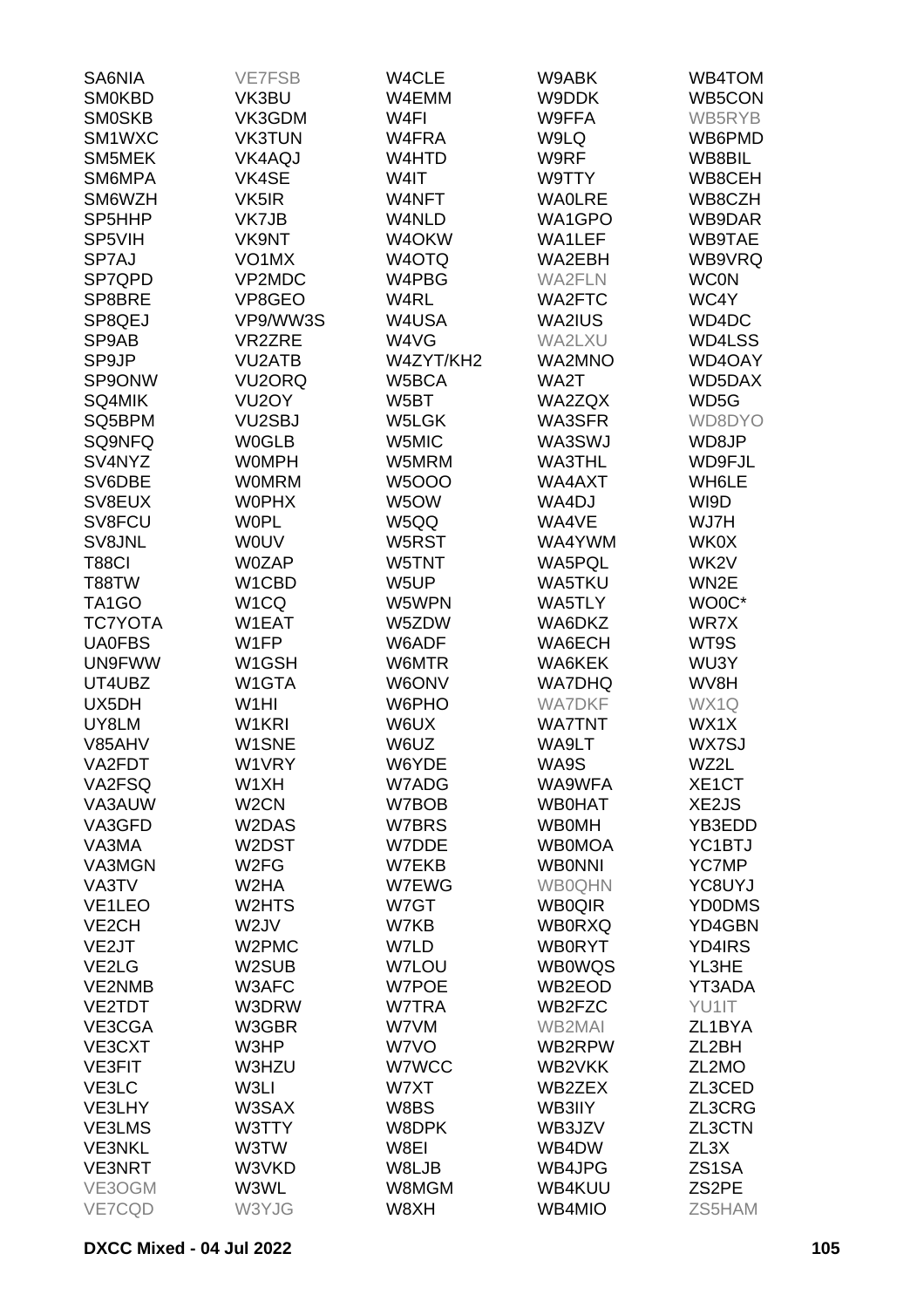| ZS6WR               | AA9DD          | AD5CQ                          | AJ4JZ           | C6AWU                          |
|---------------------|----------------|--------------------------------|-----------------|--------------------------------|
| ZS6ZP               | AB0LV          | AD5DX                          | AJ4LU           | CA3MRD                         |
|                     | AB1DD          | AD5VS                          | AJ4WC           | CE1LTL                         |
| 100                 | AB1KT          | AD6RH                          | AJ5ZX           | CE7PGO                         |
| 2E0EVM              | AB1XG          | AD7AV                          | AJ6X            | CN <sub>8LI</sub>              |
| 2E0MNV              | AB2WW          | AD7KI                          | AJ7B            | CO <sub>5</sub> FM             |
| 2E0VAG              | AB3DC          | AD7MM                          | AJ8A            | CO7GC                          |
| 2E0WHQ              | AB3E           | AD7Z                           | AK1K            | CP2AA                          |
| 4F1OZ               | AB3FL          | <b>AE0DC</b>                   | AK1WM           | CT7ABD                         |
| 4S6SAD              | AB3GY          | <b>AE0EE</b>                   | AK4GD           | CU <sub>2</sub> C <sub>B</sub> |
| 4Z1JJ               | AB3IC          | AE1BB                          | AK4QU           | DA1BC                          |
| 4Z4WD               | AB3LZ          | AE <sub>1</sub> G              | AK5SD           | DB1RL                          |
| 4Z5AF               | AB3WS          | AE4FQ                          | <b>AK7AN</b>    | DB9CR                          |
| 5C2P                | AB4BA          | AE4RM                          | AK7AZ           | DC1YY                          |
|                     |                | AE4TH                          | AL4Y            | DC8SP                          |
| 5K0T<br>5N0OCH      | AB5FU<br>AB7LA | AE5FZ                          | AL7BK           | DC8WV                          |
|                     | AB8SF          | AE5GT                          |                 |                                |
| 5Q5R                | AB8YK          | AE5JH                          | AO150U          | DD5ZZ                          |
| 5R8FL               |                |                                | BA2IA           | DD7CW                          |
| 6K2BYF              | AB9HH          | AE5MT                          | BA3QU           | DF1VB                          |
| 6K2ILX              | AB9PN          | AE6BH                          | <b>BA4ALC</b>   | DF4ZS                          |
| 6K2KPZ              | <b>ACOWL</b>   | AE6GC                          | <b>BD1TCC</b>   | DF5DH                          |
| 7L3IUE              | <b>AC0ZW</b>   | AE6QE                          | BD4UDP          | DF5YS                          |
| 7M1VGP              | AC1BN          | AE7BT                          | BD4WM           | DF8AB                          |
| 7N <sub>2</sub> AIA | AC1DV          | AF <sub>1</sub> H <sub>S</sub> | <b>BD7LMB</b>   | DG1DUG                         |
| 7N3IJT              | AC2CZ          | AF4CM                          | <b>BD7LMD</b>   | DG1NPJ                         |
| 7N4CPT              | AC2IK          | AF4FA                          | <b>BD7MTJ</b>   | DG3IS                          |
| 7N4XTA              | AC2KJ          | AF5BG                          | <b>BD7OXR</b>   | DG3MR                          |
| 8S6OP               | AC2MT          | AF5NP                          | <b>BD7RDC</b>   | DG3OBK                         |
| 9A3DZH              | AC2TI          | AF6EV                          | <b>BG0CAB</b>   | DG4KAI                         |
| 9H/TA1HZ            | AC3EK          | AF6GL                          | <b>BG0KM</b>    | DG9SDN                         |
| 9J2RI               | AC3GH          | AF7VT                          | BG1DX           | DH4FR                          |
| 9V1GO               | AC3V           | AG2S                           | BG1TPT          | DH8BQA                         |
| A75GA               | AC4A           | AG3R                           | BG2QMO          | DJ0OP                          |
| AA0HF               | AC4WO          | AG4CZ                          | <b>BG3ILY</b>   | DJ2GMS                         |
| AA0PO               | AC4YD          | AG4I                           | <b>BG4TRN</b>   | DJ3FK                          |
| <b>AA0RG</b>        | AC5AV          | AG4IL                          | BG4XTA          | DJ3UN                          |
| AA1MI               | AC6L           | AG5CC                          | <b>BG5LU</b>    | DJ9WJ                          |
| AA1RB               | AC6VP          | AG5GN                          | BG6CCP          | DJ9YW                          |
| AA1UI               | AC8GY          | AG5JW                          | <b>BG6CJR</b>   | DK1GP                          |
| AA2BR               | AC8MW          | AG5LL                          | <b>BG6SNJ</b>   | <b>DK7RCA</b>                  |
| AA2CB               | AC8NP          | AG6BJ                          | BG7OAJ          | DK8XX                          |
| AA2S                | AC8TW          | AG7HY                          | <b>BH4SCF</b>   | DL/N0HJZ                       |
| AA4JQ               | AC9FL          | AG8M                           | <b>BH4SKP</b>   | DL/W4GKR                       |
| AA4JS               | AC9KQ          | AH6AX                          | BH4TQX          | DL1ELX                         |
| AA4LS               | <b>AD0FB</b>   | AH9B                           | <b>BH4TYL</b>   | DL1MRD                         |
| AA4N                | <b>AD0IE</b>   | AI1P                           | <b>BI1EIH</b>   | DL <sub>1</sub> OAI            |
| AA4ZU               | <b>AD0IM</b>   | AI4CO                          | <b>BI1EKU</b>   | DL1RAE                         |
| AA5D                | <b>ADOLI</b>   | AI4GP                          | <b>BI1LGG</b>   | DL1ST                          |
| AA5FJ               | AD0QK          | AI4QB                          | BV8SG           | DL1VTL                         |
| AA5GC               | <b>AD0WB</b>   | AI4RF                          | <b>BW/G4TDS</b> | DL2AWB                         |
| AA5NA               | <b>AD0WX</b>   | AI4UN                          | BX2ADE          | DL2EH                          |
| AA5OZ               | <b>AD0YO</b>   | AI4W                           | BX2ADF          | <b>DL3RTL</b>                  |
| AA5WZ               | AD3F           | AI6IN                          | BX2AFO          | <b>DL3SDN</b>                  |
| AA6GI               | AD4DN          | AI6PW                          | BY4RSA          | DL3SEM                         |
| AA7CT               | AD4MV          | AI8F                           | BZ4RBV          | DL4LT                          |
| AA7OA               | AD4SB          | <b>AJ0IM</b>                   | C6AHR           | DL4ZF                          |
| AA7RX               | AD4SY          | AJ2C                           | C6APR           | DL5FCW                         |
|                     |                |                                |                 |                                |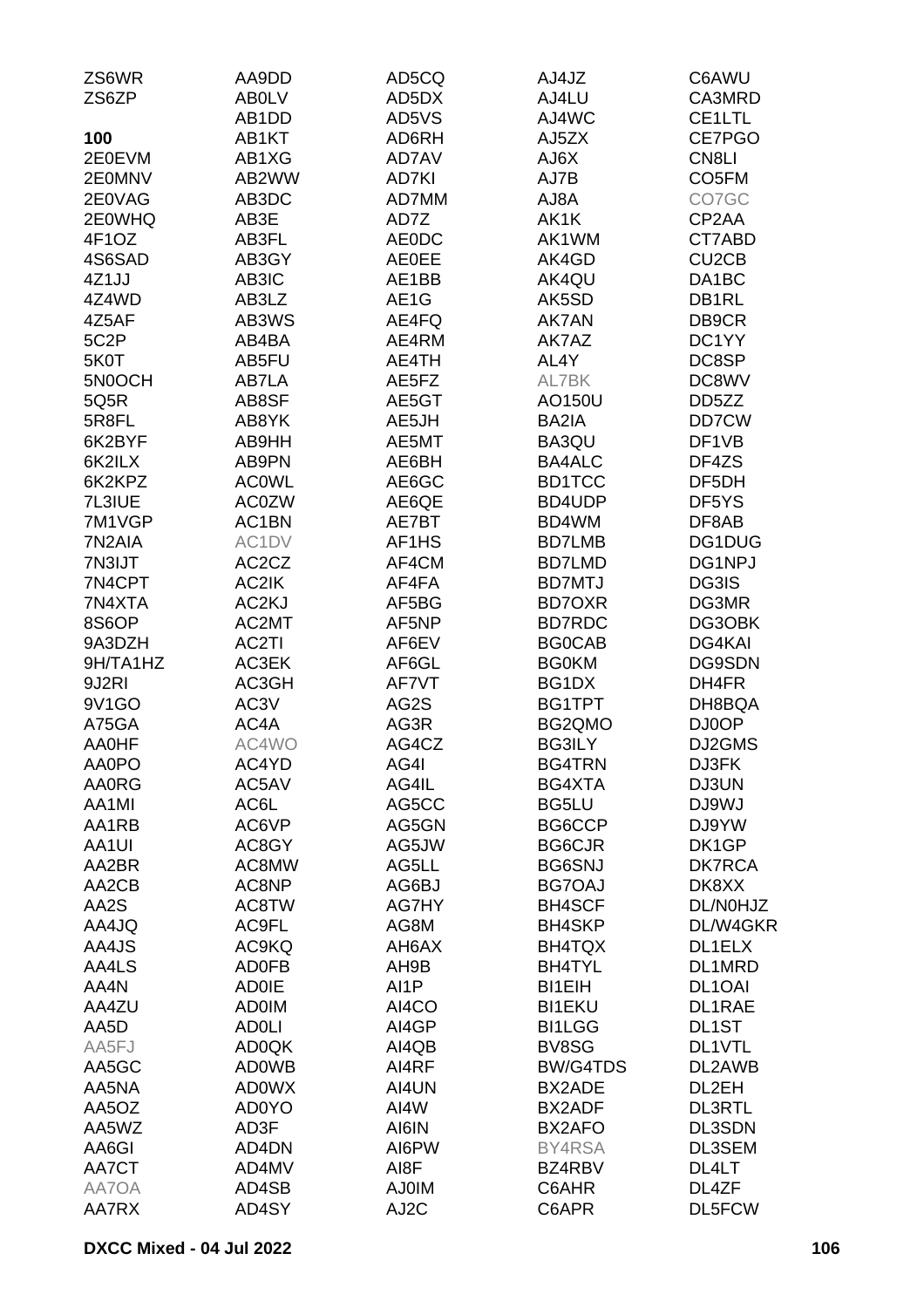| DL5JAG             | F4GVE         | <b>H44JS</b>  | <b>IU4FNO</b> | JE1EQY        |
|--------------------|---------------|---------------|---------------|---------------|
| DL5KCZ             | F4GYE         | HA3/N1BCL*    | <b>IU5KZL</b> | JE1FDQ        |
| DL5UMD             | F4HPX         | HA3MAK        | <b>IU8JKN</b> | JE1OOV        |
| DL6TS              | F4VPX         | HA5CLF        | <b>IV3CJR</b> | JE2GMO        |
| DL8NBD             | F5CU          | HA5FTL        | <b>IWOHK</b>  | JE3ARJ        |
| DM4WM              | F5FDC         | HA5OAA        | <b>IWOHPT</b> | JF1WCK        |
| DM60BER            | F5JME         | HA5OB         | <b>IW1CNP</b> | JF1WHJ        |
| DO1LPH             | F5ODF         |               |               |               |
|                    |               | HA5UY         | <b>IW1GFN</b> | JF1XHA        |
| DO2MPS             | F5VMO         | <b>HBORER</b> | <b>IW3INX</b> | JF2DKK        |
| DO3EF              | F8CND         | HB9DOZ        | <b>IW4APR</b> | JF2MMJ        |
| DO3FOX             | F8NUH         | HB9EVF        | <b>IW4EQR</b> | JF3XYH        |
| DO3GE              | FG1JS         | <b>HB9FGQ</b> | IW9BJP        | JF6EAO        |
| DO3LZ              | <b>G0GLJ</b>  | <b>HB9FZI</b> | <b>IZOHCC</b> | <b>JG0HEW</b> |
| DO5SB              | <b>GOHFL</b>  | HB9GVF        | <b>IZ1SAI</b> | JG1ALA        |
| <b>DO6NIK</b>      | <b>G0OKD</b>  | HB9HCZ        | IZ2BVJ        | JG1GLQ        |
| DO8LHK             | <b>GOVMT</b>  | <b>HB9HPL</b> | IZ2OBS        | JG1GWG        |
| DQ2X               | <b>GOWTM</b>  | <b>HB9IIH</b> | IZ2PCJ        | JG1QNV        |
| DU1AVC             | <b>G0WUZ</b>  | <b>HB9STJ</b> | IZ2UUK        | JG1RZH        |
| DU7/DK9SC          | G1ABR         | HB9UFQ        | IZ2ZRC        | JG1SWV        |
| DU7/KD0GT          | G3RCV         | HC1TPV        | IZ2ZTQ        | JG1TFC        |
| E <sub>28</sub> AI | G3SAO         | HG52FC        | IZ3PZM        | JG1WCT        |
| E76MB              | G3VGZ         | <b>HG7WAV</b> | IZ3WWF        | JG1XUZ        |
| EA1CF              | G3ZNU         | HH2/VA3MPG    | IZ3ZLJ        | JG3GOM        |
| EA2DUS             | G4EAG         | HI3T/QRP      | IZ4FVV        | <b>JG3JLC</b> |
| EA2DVR             | G4FNL         | HK3R          | IZ5HGI        | <b>JG6SRL</b> |
| EA3BGL             | G4HPW         | HL105KRC      | IZ5JLW        | <b>JH0EYA</b> |
| EA4GPZ             | G4IPB         | HL1BRU        | IZ6KBL        | <b>JH0JDV</b> |
| EA4HKF             | G4MKF         | HL2AAQ        | <b>IZ7LGT</b> | JH1ASG        |
| EA4HKV             | G4OED         | HL2IR         | IZ7SLU        | JH1IMU/P      |
| EA4MI              | G4RAA         | HL9KB         | IZ8EWD        | JH1KPH        |
| EA5EQ              | G4SEU         | HL9MM         | IZ8JCW        | <b>JH1NOH</b> |
| EA5IMM             | G4SPE         | HP1HEW        | IZ8TXX        | <b>JH1RNS</b> |
| EA6AMR             | G4VCJ         | <b>HS1TGP</b> | <b>JA0ELW</b> | <b>JH1TMX</b> |
| EA7HU              | G6OKU         | <b>IK1ZQJ</b> | <b>JA0PZJ</b> | JH1UES        |
| EA7KDW             | G7ENA         | IK2LDM        | JA1CQD        | JH1WOY        |
| EB3DKE             | G7PVZ         | IK3SSG        | JA1DVF        | JH2IUV        |
| EB5AQB             | G7SQS         | IK4IDY        | JA1DXJ        | JH2KGL        |
| ED <sub>3</sub> V  | G8EPQ         | <b>IK4XQT</b> | JA1FIK        | JH2RIH        |
| EI2IXB             |               |               |               |               |
|                    | G8KEK         | <b>IMOQMA</b> | JA1QML        | JH3GBS        |
| EI3GAB             | G8PMA         | <b>IN3EQD</b> | JA1VZO        | JH3QCN        |
| EI4IZB             | <b>GIOJHR</b> | <b>IN3PPH</b> | JA2JVC        | JH4QZV        |
| EI5JF              | GI4ONL        | <b>IN3YKS</b> | JA2JWH        | JH4WHW        |
| EI8GVB             | <b>GI7KMC</b> | IQ3FX         | JA2LWA        | JH6HXQ        |
| EI8KF              | GI8GZM        | IT9AGZ        | JA2RPZ        | JH7GGZ        |
| EI9EW              | GI8HXY        | <b>IT9FUN</b> | JA3EGY        | JH8ESQ        |
| EI9GGB             | GM/K0BLT      | <b>IT9GQH</b> | <b>JA3FNO</b> | <b>JH8JNF</b> |
| EI9HOB             | <b>GM0HUU</b> | <b>IU1BOW</b> | JA3GZE/1      | <b>JH8WAH</b> |
| ER1TAW             | <b>GM0PHW</b> | <b>IU1HHA</b> | <b>JA3IHI</b> | JI1LAI        |
| ES1RAM             | GM1TBW        | <b>IU1JRA</b> | JA3JFT        | JI1PJA        |
| EU1ADY             | GM3NEC        | <b>IU2AIY</b> | JA3LUU        | JI3GHL        |
| EU4DGC             | GM3WKZ        | <b>IU2CVS</b> | JA6BMB        | <b>JI3XOM</b> |
| EW4GL              | GM4UBJ        | IU2DXF        | JA6SQR        | <b>JJ0VNP</b> |
| F1HMR              | GU6YB         | <b>IU2FZA</b> | JA6VZ         | JJ1GZM        |
| F4CUO              | <b>GW0IJY</b> | IU2OZH        | <b>JA7KUY</b> | JJ1MBU        |
| F4DNS              | GW3YVC        | <b>IU3ISK</b> | <b>JA9HIZ</b> | JJ1MNB        |
| F4EIH              | GW4PUC        | <b>IU3KHJ</b> | <b>JE0IUR</b> | JJ1VQD        |
| F4FYC              | GW4REX        | <b>IU4DTT</b> | JE1AYU        | <b>JJ1XHI</b> |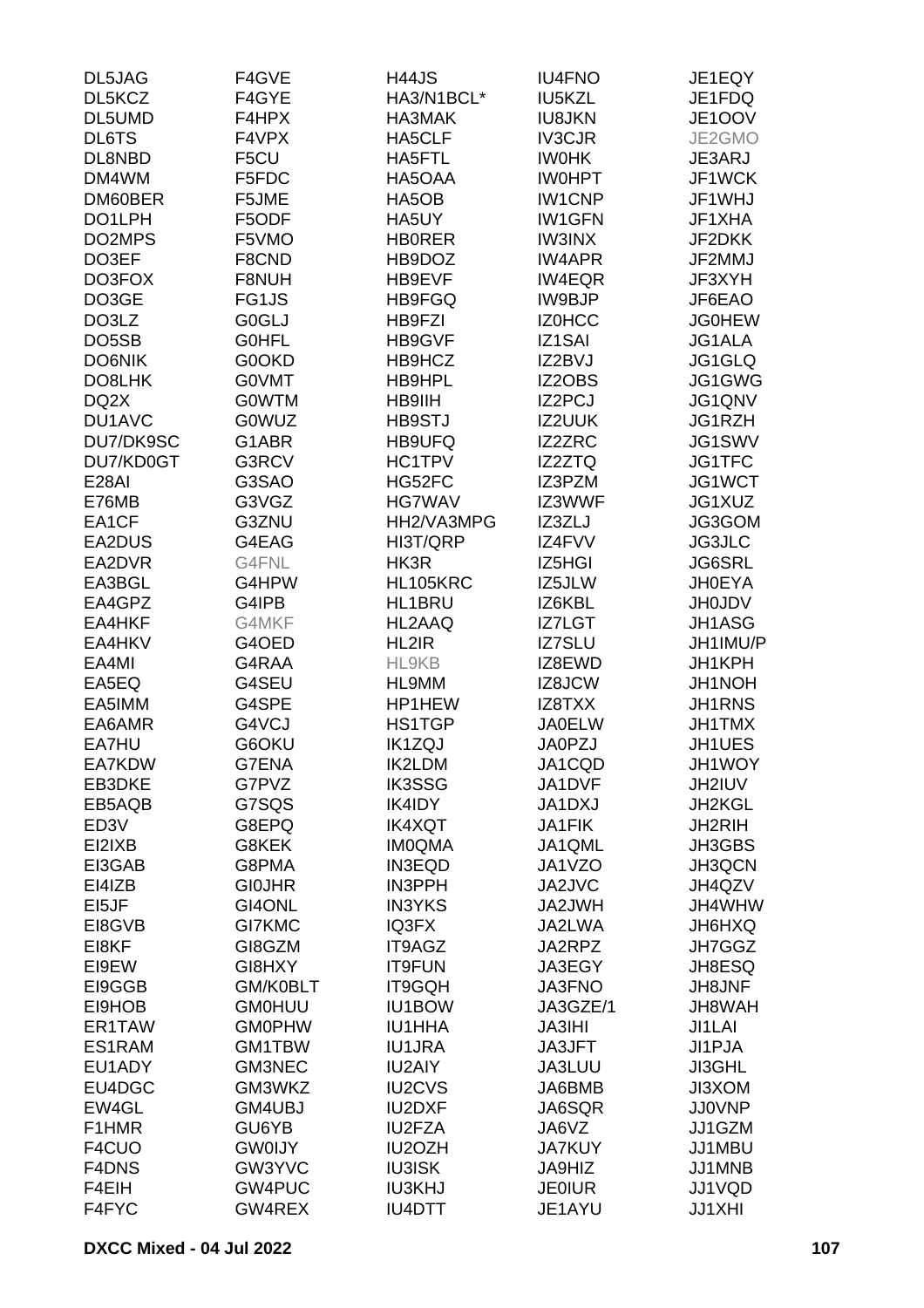| JJ4ESI        | <b>KONUK</b>                   | K <sub>2</sub> ZS | K4RGK             | K6SJT        |
|---------------|--------------------------------|-------------------|-------------------|--------------|
| <b>JK1CCW</b> | <b>K0PFV</b>                   | K3AXR             | K4RHB             | K6TB         |
| <b>JK1UIB</b> | K0QEI                          | K3CFJ             | K4ROX             | K6TDI        |
| <b>JK2IVS</b> | <b>K0SCO</b>                   | K3CX              | K4RPD             | K6TQ         |
| <b>JK4SJH</b> | <b>K0SH</b>                    | K3DWB             | K4SPO             | K6TU         |
| JL2HIX        | <b>K0SWT</b>                   | K3EGE             | K4TCT             | K6YEK        |
| <b>JL3PHG</b> | <b>K0WIU</b>                   | K3GDS             | K4TNP             | K7AHF        |
|               |                                |                   |                   |              |
| JM1BUQ        | <b>K0WMJ</b>                   | K3JRB             | K4VRI             | <b>K7ALA</b> |
| JM1NZJ        | <b>K0WRY</b>                   | K3KEK             | K4WIN             | K7BAB        |
| <b>JM3UJJ</b> | K1DAN                          | K3KKH             | K4WTR             | K7CHW        |
| JN1WXW        | K1DCT                          | K3LB              | K4WX              | <b>K7EWC</b> |
| <b>JN3DNK</b> | K1DDN                          | K3LSU             | K4XB              | K7HKR        |
| <b>JN3NAR</b> | K1FJG                          | K3LT              | K4YAN             | <b>K7HPN</b> |
| JN6VSN        | K1GMD                          | K3MI              | K4YCF             | K7HPT        |
| JO1UOE        | K1JSM                          | K3NP              | K4YRK             | K7IP         |
| JO6CVP        | K1KEN                          | K3PRN             | K4ZCM             | K7JNA        |
| JP1FPY        | K <sub>1</sub> LH              | <b>K3RKC</b>      | K4ZLT             | <b>K7JRW</b> |
| JP1SMR        | K <sub>1</sub> LOG             | K3RLW             | K5AGC             | K7JW         |
| JP1SWZ        | K <sub>1</sub> LOL             | <b>K3RON</b>      | K5AJK             | K7KAR        |
| JP3NQX        | K1MTD                          | K3SGT             | K5BDM             | K7LA         |
| JP3XFX        | K1NK                           | K3STL             | K5BTP             | K7LUH/VE6    |
| <b>JR0BUL</b> | K1NNJ                          | K3TCM             | K5BZH             | <b>K7NWF</b> |
| <b>JR0VSF</b> | K1PAM                          | K3TD              | K <sub>5</sub> Cl | K7OAH        |
| JR1CEP        | K <sub>1</sub> PH              | K3UAL             | K5CPR             | <b>K7PIA</b> |
| JR1HUJ        | K <sub>1</sub> SFA             | K3UGI             | K5ERP             | K7PRH        |
| JR1JRW        | K1THE                          | K3VYY             | K5EY              | <b>K7RSM</b> |
| JR2AAN        | K1THS                          | K3WWW             | K5GMX             | <b>K7SWS</b> |
| JR2LBF        | K1VG                           | K3YV              | K5GSH             | K7TBM        |
| JR2NMA        | K1WDY                          | K3ZV              | K5HDU             | <b>K7TRF</b> |
| <b>JR3BIG</b> | K1YPP                          | K4AMA             | K5JSG             | K8AAT        |
| <b>JR3HTK</b> | K <sub>2</sub> AL              | K4AMQ             | K5JUM             | K8BTT        |
| <b>JS1JTN</b> | K <sub>2</sub> A <sub>S</sub>  | K4BN              | K5KRK             | K8DTF        |
| <b>JS1LQI</b> | K <sub>2</sub> BJ              | K4CZ              | K5LBJ             | K8DTW        |
| <b>JS1NOL</b> | K <sub>2</sub> CJ <sub>B</sub> | K4ECD             | K5PAR             | K8EET        |
| JS2AZO        | K2DEG                          | K4EES             | K5ROE             | K8EEW        |
| <b>JS2DFA</b> | K2EJ                           | K4EKD             | K5RPW             | K8FAC        |
| <b>JS3CTF</b> | K2HU                           | K4EQQ             | K5VB              | K8HUG        |
| JS6QOM        | K2ID                           | K4FJW             | K5VP              | K8JRE        |
| <b>K0ACP</b>  | K <sub>2</sub> JF              | K4FTP             | K5WDS             | K8KZB        |
| <b>K0AIR</b>  | K2LDK                          | K4GWQ             | K5WRE             | K8LS         |
| <b>K0ARG</b>  | K2LYV                          | K4JEL             | K5WX              | K8MDA        |
| <b>K0BAK</b>  | K2MOB                          | K4JNM             | K5YAC             | K8NGW        |
| <b>K0CV</b>   | K2MWS                          | K4JTT             | K5YX              | K8OI         |
|               | K <sub>2</sub> N <sub>C</sub>  |                   |                   |              |
| <b>K0ECN</b>  |                                | K4KCL             | K6ATZ             | K8QF         |
| <b>K0FMS</b>  | K <sub>2</sub> NP              | K4KKT             | K6BAA             | K8SD         |
| <b>K0FSK</b>  | K2NPT                          | K4KWL             | K6EEE             | K8THU        |
| <b>K0FYI</b>  | K2NUD                          | K4MCK             | K6FOD             | K8UHL        |
| K0GLT         | K <sub>2</sub> PC <sub>G</sub> | K4MDX             | K6GB              | K8WDA        |
| <b>K0HIO</b>  | K <sub>2</sub> PJC             | K4MJ              | K6IGP             | K8WGA        |
| <b>K0HNL</b>  | K2RBT                          | K4NHW             | K6JAV             | K8YV         |
| <b>K0HRM</b>  | K <sub>2</sub> RP              | K4NIC             | K6JQ              | K9ATX        |
| <b>K0JQZ</b>  | K <sub>2</sub> RPC             | K4NJB             | K6KA              | K9DRS        |
| <b>K0KOC</b>  | K <sub>2</sub> SC <sub>X</sub> | K <sub>4</sub> OC | K6LIE             | K9EFY        |
| <b>K0KW</b>   | K <sub>2</sub> SDL             | K4OCF             | K6MU              | K9GEM        |
| <b>KOLIB</b>  | K <sub>2</sub> SI              | K <sub>4</sub> OV | K6RJ              | K9IUQ        |
| <b>K0MC</b>   | K2UFA                          | K <sub>4</sub> OW | K6SBA             | K9JFB        |
| <b>KONEB</b>  | K2YNY                          | K4PDS             | K6SID             | K9JRW        |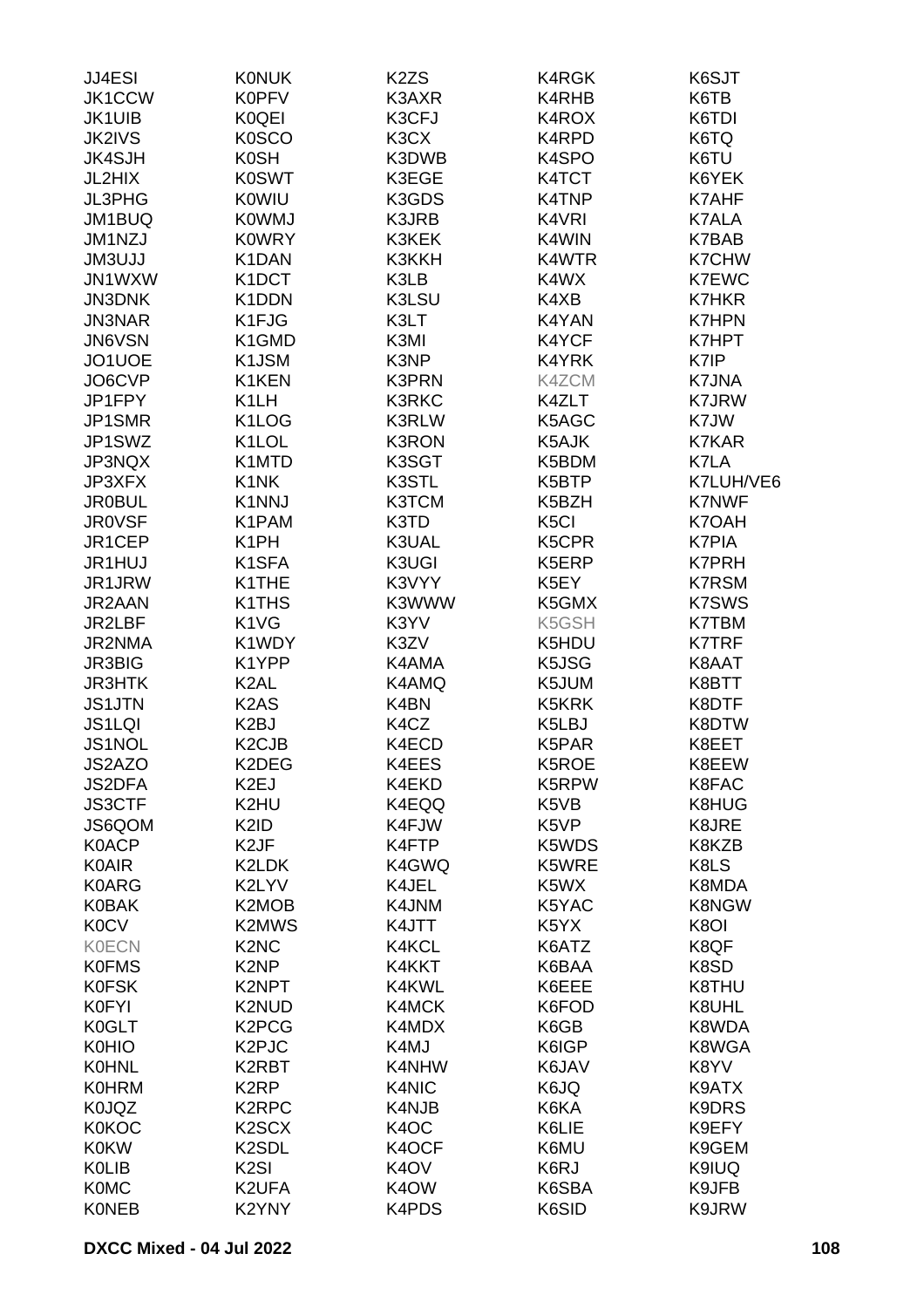| <b>K9NRW</b>       | KB2XX               | KC3FL             | KD4FUE            | KF7JZ         |
|--------------------|---------------------|-------------------|-------------------|---------------|
| K9OEM              | <b>KB2YCW</b>       | KC3GDT            | KD4ICT            | <b>KF7VAB</b> |
| K9PLX              | KB3CVO              | KC3MAL            | KD4JN             | <b>KG0AQ</b>  |
| K9PMV              | KB3FTE              | <b>KC3NDU</b>     | KD4WFW            | KG0I          |
|                    |                     |                   |                   | <b>KG0KP</b>  |
| K9PQ               | KB3HHA              | <b>KC3NNO</b>     | KD5FHW            |               |
| K9SDM              | KB3IBT              | KC3NXC            | KD5J              | KG3V          |
| K9SOU              | KB3IHX              | KC3OD             | KD5JHE            | KG4ASZ        |
| K9SR               | KB3LNM              | KC3SWL            | KD5V              | <b>KG4CRJ</b> |
| K9UH               | KB3LYB              | KC3XO             | KD7KMZ            | KG4ENR        |
| K9WEY              | KB3MXK              | KC4GCK            | <b>KD7MSC</b>     | KG4EUI        |
| K9WKD              | KB3PD               | KC4UCT            | KD8HSV            | KG4LUN        |
| K9YO               | <b>KB3RCT</b>       | KC4YT             | KD8IH             | KG4OKG        |
| K9YVT              | KB3SPH              | KC4ZA             | KD8KEO            | KG4RUE        |
| <b>KA0EIC</b>      | KB3SQX              | KC5F              | KD8MQ             | KG4ZGZ        |
| KA1AQP             | KB3UFH              | KC5SB             | KD8VMM            | KG4ZOD        |
| KA1GIP             | KB4EWG              | KC5TGT            | KD9ERS            | KG5BA         |
| KA1LDD             | KB4HAI              | KC5USN            | KD9ISV            | KG5GCC        |
| KA1OVM             | KB4LA               | KC5WMI            | KD9PLU            | KG5GJT        |
| KA1WKS             | KB4OZV              | <b>KC7CM</b>      | <b>KE0L</b>       | KG5JJ         |
| KA1WOR             | KB4RG               | KC7DC             | <b>KE0X</b>       | KG5KS         |
| KA2MLH             | KB4XM               | <b>KC7RW</b>      | <b>KE0YBL</b>     | KG5LRP        |
|                    | KB5ENP              | <b>KC7YE</b>      | <b>KE0ZT</b>      |               |
| KA2OFM             |                     |                   |                   | KG5OSX        |
| KA3DHV             | <b>KB5FLA</b>       | KC8BW             | KE1AF             | KG5RJR        |
| KA3HYG             | KB5GI               | <b>KC8NYV</b>     | KE1FO             | KG5SW         |
| KA3OCS             | KB5PGY              | KC8R              | KE4EA             | KG5TED        |
| KA3QOT             | <b>KB5PLA</b>       | KC9GGV            | KE4H              | KG5UX         |
| KA3TCC             | KB5VKP              | KC <sub>9</sub> H | <b>KE4ZUN</b>     | KG5ZTH        |
| KA3ZJW             | KB5ZFO              | <b>KC9HEK</b>     | KE5AQD            | KG5ZZB        |
| KA4EET             | <b>KB7ABJ</b>       | KC9IL             | KE5BNO            | KG6GTI        |
| KA4GFY             | <b>KB7ZTI</b>       | KC9PDX            | KE5PE             | KG6LQ         |
| KA4PJK             | KB8ELW              | <b>KC9TEW</b>     | KE5QB             | KG6ZR         |
| KA5TJI             | KB8M                | <b>KC9TMH</b>     | KE5SUE            | KG7C          |
| KA6HMS             | <b>KB8QHJ</b>       | KC9WBH            | KE6JNO            | KG9LB         |
| KA6MLE             | <b>KB9CYL</b>       | <b>KC9WJK</b>     | KE6RYZ            | KH6FI         |
| KA6NED             | KB9MLE              | KC9YAZ            | KE6WOX            | KH6IMB        |
| KA8ROL             | KB9VK               | <b>KD0LSN</b>     | KE7AZ             | KH6QJ         |
| KA9CLP             | <b>KC0CC</b>        | <b>KD0QG</b>      | <b>KE7GKI</b>     | <b>KI0HQ</b>  |
| KA9JDE             | <b>KC0CWU</b>       | <b>KD0SA</b>      | <b>KE7NZE</b>     | KIOIH         |
| <b>KB0BED</b>      | <b>KCORET</b>       | <b>KD0TLX</b>     | KE8ESJ            | KI4ACW        |
| KB0GT              | <b>KC0RF</b>        | <b>KD0VJO</b>     | KE8FMJ            | KI4BKE        |
| <b>KB0KQA</b>      | <b>KC0VDY</b>       | <b>KD0WUQ</b>     | KE8O              | KI4CYB        |
| <b>KB0PQP</b>      | <b>KC0WU</b>        | <b>KD0YTE</b>     | KE8RAC            | KI4KEA        |
| <b>KB0RFY</b>      | KC1AHI              | KD1EU             | KE8XH             | KI4PKW        |
| <b>KB0WLF</b>      | KC1FOX              | KD <sub>11</sub>  | KE9VS             | KI4UIP        |
| KB <sub>1CJ</sub>  | KC1LBN              | KD1UA             | <b>KF0AIJ</b>     | KI4UX         |
| KB1NXE             | KC1MNC              | KD2HLE            | KF4FC             | KI5EE         |
| <b>KB1SUA</b>      | KC2BK               | KD2HNS            | KF4FK             | KI5FR         |
| KB1TDP             | KC2CEU              | KD2KEH            | KF4IZE            | KI5OMM        |
|                    |                     |                   |                   |               |
| <b>KB1TSE</b>      | KC2IEB              | KD2MX             | KF4O              | KI5QQG        |
| KB1WLB             | KC2JAJ              | KD2QQR            | KF5GST            | KI5WA         |
| <b>KB1YNK</b>      | KC <sub>2</sub> KJO | KD2RUY            | KF <sub>5</sub> P | KI6DGU        |
| KB <sub>2</sub> E  | KC2MBV              | KD2SCZ            | KF5TJQ            | KI6HQT        |
| KB <sub>2</sub> GD | KC <sub>2</sub> O   | KD2WOZ            | KF5ZWS            | KI6PMD        |
| <b>KB2MDR</b>      | KC2OUV              | KD3CI             | KF6IIU            | KI6ZS         |
| KB2NA              | KC2PMM              | KD3Y              | KF6TAG            | KI7G          |
| KB2PIZ             | KC2ULY              | KD4C              | KF7DX             | KI7RM         |
| KB2RPX             | KC2YEA              | KD4CB             | <b>KF7GNI</b>     | KI7WL         |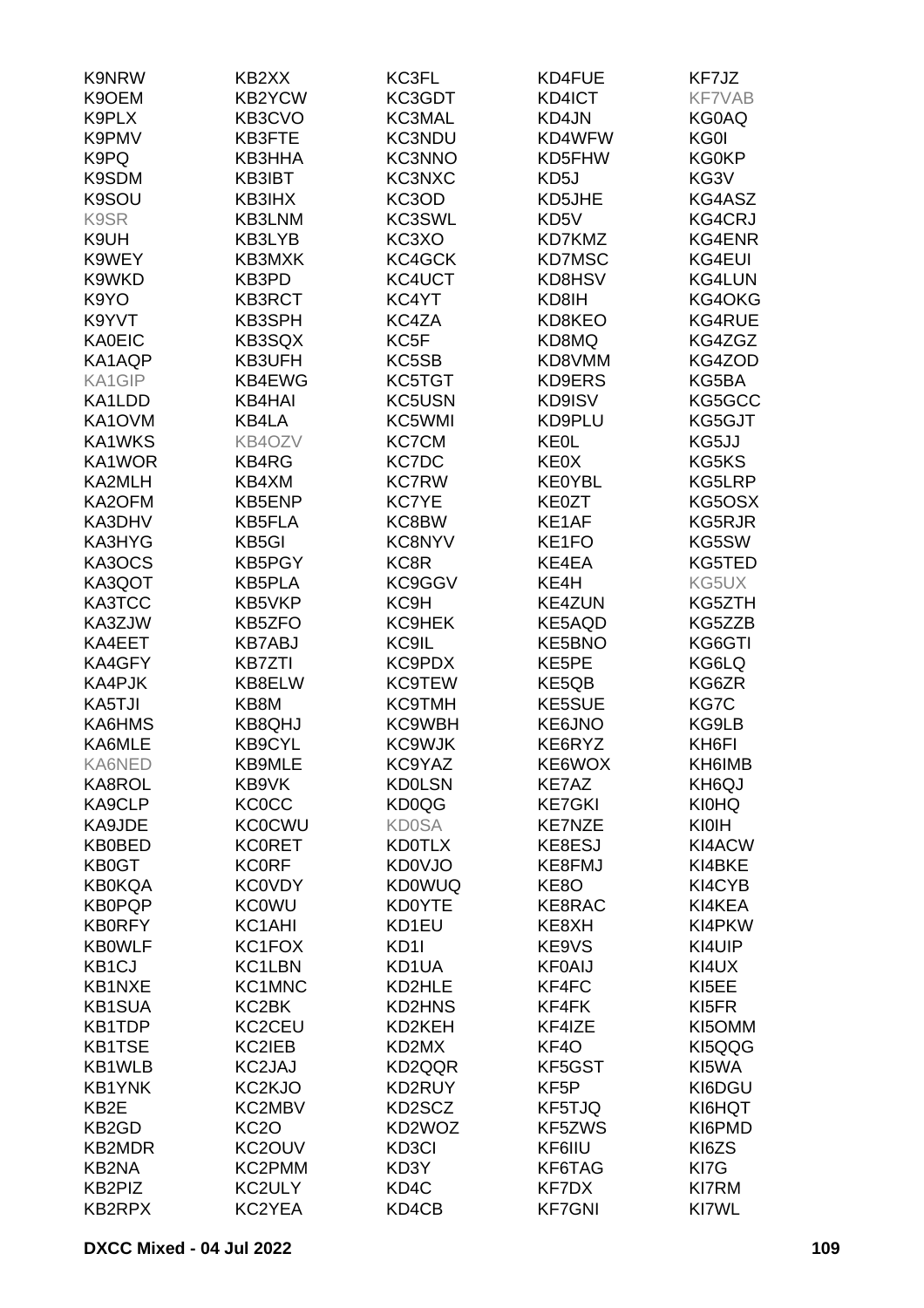| KI8IZ             | KN4AME            | KX4EW         | <b>NOFV</b>                    | N <sub>2</sub> PR               |
|-------------------|-------------------|---------------|--------------------------------|---------------------------------|
| KJ4DHB            | KN4CPA            | KX4OU         | <b>NOGN</b>                    | N <sub>2</sub> SJH              |
| KJ4EU             | KN4DMN            | KX4QC         | <b>NOHU</b>                    | N <sub>2</sub> SRK              |
| KJ4GNR            | KN4J              | KX4TE         | <b>NOIAI</b>                   | N2TSQ                           |
| KJ4IXG            | KN4JTU            | KX6PP         | <b>NOIGP</b>                   | N <sub>2</sub> T <sub>X</sub> G |
| KJ4JEK            | KN4QD             | KX8K          | <b>NOKWA</b>                   | N2UJN                           |
| KJ4JPV            | KN4RBN            | KZ4M          | <b>NOLIQ</b>                   | N <sub>2</sub> ULF              |
| KJ4LG             | KN4WWE            | KZ5P          | <b>NOML</b>                    | N <sub>2</sub> WLS              |
| KJ4QXC            | <b>KN7AW</b>      | KZ5W          | <b>NOPLC</b>                   | N <sub>2</sub> XL               |
| KJ4UDD            | KO3D              | KZ7I          | <b>NOTZL</b>                   | N2XWS                           |
| KJ6MIC            | KO3F              | LA1ISA        | <b>NOVAO</b>                   | N <sub>2</sub> YN               |
| KK2WW             | KO4DN             | LA3LJA        | <b>NOVMD</b>                   | N3CAL                           |
| <b>KK4CQN</b>     | KO4XL             | LA4CAA        | <b>NOVPL</b>                   | N3CMS                           |
| KK4DZP            | KO6TX             | LA5JK         | <b>NOWVU</b>                   | N3CRT                           |
| KK4FT             | KO7P              | LA5VSA        | <b>NOXWJ</b>                   | N3DGE                           |
| KK4FYV            | KP2XX             | LA6IRA        | N0XZ                           | N3ELS                           |
| KK4GGL            | KP4CA             | LA7QIA        | <b>N0ZTN</b>                   | N3EOE                           |
| KK4IE             | KP4DER            | LA9DK         | N1AJV                          | N3FSQ                           |
| <b>KK4JGN</b>     | <b>KQ10</b>       | LB5JJ         | N <sub>1</sub> AV              | N3GTY                           |
| KK4JTW            | KQ4BR             | LB7PG         | N <sub>1</sub> BFO             | N3GWZ                           |
| <b>KK4MES</b>     | KQ4KK             | LB7ZG/QRP     | N <sub>1</sub> BYT             | N3HBV                           |
| <b>KK4NLK</b>     | KQ6A              | LU5DQ         | N <sub>1</sub> CEO             | N3HLY                           |
| <b>KK4NNY</b>     | KQ6ES             | LU7DD         | N <sub>1</sub> CL              | N3IM                            |
| KK4OHF            | KQ6RS             | LU7HZ         | N1DGF                          | N3JG                            |
| <b>KK4PFQ</b>     | KQ9I              | LU9EQH        | N <sub>1</sub> FD              | N3KA                            |
| KK4RT             | KQ9P              | LZ2FQ         | N1FEH                          | N3MA                            |
| <b>KK4SIB</b>     | KR <sub>2</sub> K | <b>LZ7PW</b>  | N1FPZ                          | N3MAV                           |
| KK4WL             | KR4AE             | <b>MOCAR</b>  | N <sub>1</sub> GM              | N3PB                            |
| KK5CA             | KR4EJ             | <b>MODCS</b>  | N1HRK                          | N3PDT                           |
| KK5CT             | KR4HU             | <b>MOEUK</b>  | N <sub>1</sub> INI             | N3PLM                           |
| KK5PK             | KR4NO             | <b>MOKRR</b>  | N1LXM                          | N3PZ                            |
| KK5WV             | KR6W              | <b>MOLGW</b>  | N1MDX                          | N3QXC                           |
| KK6DF             | KS4VJ             | <b>MOLTE</b>  | N1MHV                          | N3XDW                           |
| KK6GMN            | KS8O              | <b>MOMQV</b>  | N1MVV                          | N3XM/VE3                        |
| <b>KK6TBN</b>     | KT0G              | <b>MOMXX</b>  | N1NRK                          | N3YEA                           |
| KK6ZHK            | KT4EP             | <b>MONJH</b>  | N1NX*                          | N3ZK                            |
| <b>KK7WE</b>      | KT4FD             | M0OKT         | N <sub>1</sub> ORK             | N4AA                            |
| <b>KK7YJ</b>      | KT4XN             | M0ORD         | N <sub>1</sub> Q <sub>D</sub>  | N4ALZ                           |
| KK8E              | KT5BSA            | <b>MOOWS</b>  | N1QVQ                          | N4AYV                           |
| KL <sub>2</sub> D | KT5MR             | <b>MORBG</b>  | N <sub>1</sub> RIU             | N4CLY                           |
| KL <sub>2</sub> T | KT5W              | <b>MORQQ</b>  | N <sub>1</sub> SEP             | N4CPV                           |
| KL2ZZ             | KT6D              | <b>MOSUI</b>  | N <sub>1</sub> UL              | N <sub>4</sub> DH               |
| KL5DX             | KU8V              | <b>MOUPL</b>  | N1VFU                          | N4DSL                           |
| <b>KL7AIR</b>     | KV1GS             | <b>MOVFC</b>  | N1XQ                           | N4EKV                           |
| KL7LT             | KV4HV             | M6ESV         | N <sub>1</sub> YE              | N <sub>4</sub> ESI              |
| <b>KL7VIC</b>     | KV4MO             | <b>MI0HOZ</b> | N <sub>1</sub> YV              | N4ET                            |
| KM4DNY            | KV4RH             | MI1DLB        | N <sub>2</sub> AJO             | N4EVJ                           |
| KM4FRM            | KV6O              | <b>MM0IEL</b> | N <sub>2</sub> BCS             | N4FKH                           |
| KM4IZZ            | KV9M              | <b>MM0LGS</b> | N <sub>2</sub> BRC             | N4GBJ                           |
| KM4LLF            | <b>KW0KW</b>      | MM5AII        | N <sub>2</sub> D <sub>D</sub>  | N4GEB                           |
| KM4PW             | KW <sub>2</sub> P | <b>MQ0HIH</b> | N <sub>2</sub> EDU             | N4JAH                           |
| KM4RGZ            | KW4E              | <b>MW0RKD</b> | N <sub>2</sub> EYK             | N4JRP                           |
| KM4SFF            | KW4EN             | N0AXZ         | N <sub>2</sub> FTR             | N4JRZ                           |
| KM5JV             | KW4WL             | <b>NOBDS</b>  | N <sub>2</sub> GWK             | N4KD                            |
| KM6B              | KW4X              | N0BZ          | N <sub>2</sub> JBA             | N4KHI                           |
| KM6CQ             | KW6JIM            | <b>NODF</b>   | N2NYU                          | N4KP                            |
| KM6MHZ            | KW9Q              | <b>NOFUK</b>  | N <sub>2</sub> PK <sub>B</sub> | N4KPI                           |
|                   |                   |               |                                |                                 |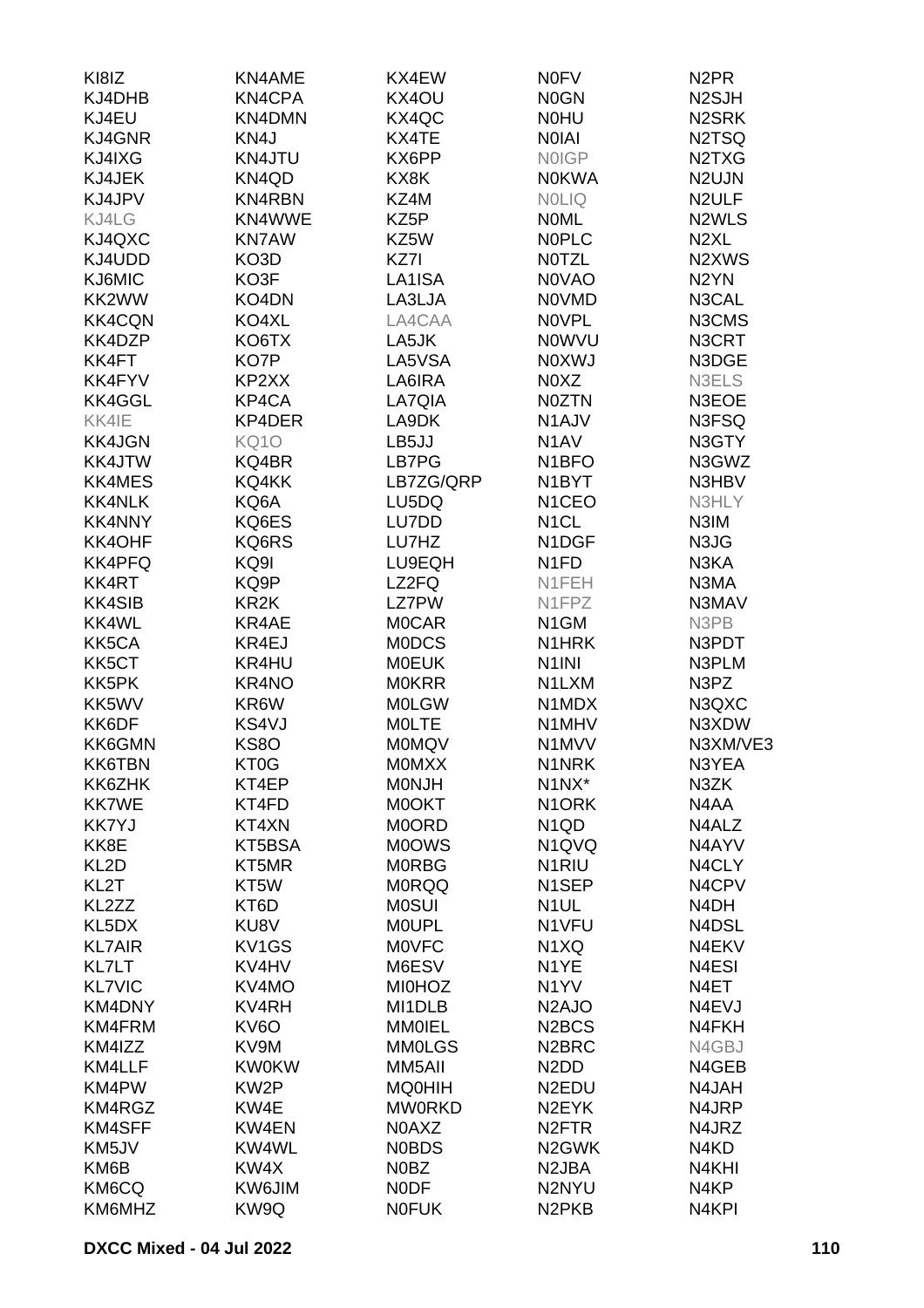| N4KVL                          | N6XK  | N9NAP             | NM <sub>5</sub> P  | NZ6Q                |
|--------------------------------|-------|-------------------|--------------------|---------------------|
| N4KXO                          | N6XQ  | N9NTC             | NM6M               | OE1ABV              |
| N4LF                           | N6YFM | N9OG              | NM <sub>6</sub> X  | OE1KBC              |
| N4LW                           | N6YX  | N9OKV             | NM9W               | OE1VMC              |
| N4MEO                          | N7BC  | N9OL              | NN4F               | OE2ROL              |
| N4MIO                          | N7CH  | N9RWC             | NN6T               | OE3GEW              |
| N4MUH                          | N7CQU | N9SAB             | NN7L               | OE5GCC              |
| N4NIA                          | N7DV  | N9SD              | <b>NN7RM</b>       | OE5ROR              |
| N4NS                           | N7ET  | N9TBC             | NN7U               | OE6RAD              |
| N4NT                           | N7GLR | N9TC              | NN8B               | OE7WRT              |
| N <sub>4</sub> OI              | N7HQ  | N9TX              | NO <sub>2</sub> Y  | OE9KFV              |
| N4QWB                          | N7KQ  | N9YBA             | NO <sub>5</sub> V  | OH1AB               |
| N4RMK                          | N7LAN | N9ZL              | NO6E               | OH <sub>2</sub> BVT |
| N <sub>4</sub> RN <sub>R</sub> | N7LE  | NA0F              | NO6MX              | OH3EPC              |
| N4TKW                          | N7LPA | NA2CC             | NO7DE              | OH3FVP              |
| N4USS                          | N7MJL | NA3RB             | NP3K               | OH7CBC              |
| N4VEF                          | N7MMO | NA3Z              | NQ3C               | OH7EBA              |
| N4VH                           | N7ND  | NA4MA             | NQ6L               | OK1CDJ              |
| N4VWZ                          | N7PHY | NA7C              | NQ7P               | OK1MGJ              |
| N4WXB                          | N7RI  | NA7Z              | NQ7V               | OK2QQ               |
| N4ZUW                          | N7SF  | NB7A              | <b>NQ8O</b>        | OK2WMC              |
| N5ACA                          | N7TBR | NB8F              | NR <sub>0</sub> A  | OM <sub>1</sub> AVK |
| N5DGK                          | N7VM  | NB9P              | NR <sub>2</sub> C  | OM2GM               |
|                                | N7WFK |                   |                    |                     |
| N <sub>5</sub> DP              |       | NC4EN             | NR <sub>3</sub> C  | OM3BC               |
| N5DTT                          | N8BAP | NC4KG             | NR4J               | ON5LW               |
| N <sub>5</sub> GC              | N8CWX | NC5T              | NR4X               | <b>ON7CL</b>        |
| N5IJE                          | N8DDK | NC6RJ             | NR <sub>5</sub> K  | <b>ON7PM</b>        |
| N5JIM                          | N8DLL | <b>NDOMM</b>      | NR5W               | <b>ON7QRP</b>       |
| N <sub>5</sub> KE              | N8DXR | <b>NDOMN</b>      | NR8J               | ON8YB               |
| N5KWD                          | N8GL  | <b>ND0TS</b>      | NR9K               | OZ1OP               |
| N5ML                           | N8GOU | ND <sub>1</sub> J | NS <sub>2</sub> H  | OZ4GA               |
| N5MPL                          | N8ILN | ND3H              | NS3U               | P <sub>29</sub> TL  |
| N5NAQ                          | N8IVE | ND3R              | NS8Q               | <b>PAOLUX</b>       |
| N <sub>5</sub> PP              | N8KBG | ND <sub>6</sub> P | NT <sub>0</sub> C  | PA1JIM              |
| N5QW                           | N8LDY | ND <sub>8</sub> M | NT <sub>1</sub> AP | PA1LEX              |
| N5SMO                          | N8LFK | ND8R              | NT <sub>5</sub>    | PA3MRO              |
| N5SMQ                          | N8NPM | NE3R              | NT7B               | PA9G                |
| N <sub>5U</sub>                | N8NQN | NF4W              | NT7C               | PC4M                |
| N5UOV                          | N8PWM | NG <sub>1</sub> H | NU <sub>5</sub> G  | PC4Y                |
| N5VPC                          | N8TCP | NG <sub>2</sub> H | NU <sub>5</sub> K  | PC5ACO              |
| N <sub>5</sub> VX              | N8VQ  | NG <sub>2</sub> Q | NU8J               | <b>PD0JMH</b>       |
| N5WL                           | N8XD  | NG3K              | NV4U               | PD <sub>2</sub> J   |
| N <sub>5</sub> YT              | N8YP  | NG7W              | NV4X               | PE1LIF              |
| N5YYF                          | N8ZKT | NH <sub>6</sub> O | NV <sub>5F</sub>   | PE1PRP              |
| N6BV                           | N9ATF | <b>NIOT</b>       | NV <sub>5</sub> T  | PE4KH               |
| N6CI                           | N9ATV | NI <sub>4</sub> D | NW <sub>1Q</sub>   | <b>PH0TV</b>        |
| N6DDG                          | N9CQC | NI4TG             | NW <sub>5</sub> P  | PP7LP               |
| N6GAT                          | N9CQG | NI <sub>5</sub> Y | NX1T               | PR8KW               |
| N6GR                           | N9CVB | NI7I              | NX2L               | PT9KK               |
| N6JRL                          | N9DMM | NI8W              | NX9P               | PU <sub>2</sub> OYT |
| N6KZB                          | N9FB  | NI9T              | <b>NY0K</b>        | PU7ASP              |
| N6LN                           | N9JGZ | NJ2R              | NY2H               | <b>PU7FMO</b>       |
| N6PCD                          | N9JJ  | NJ4Y              | NY <sub>2</sub> M  | PV8AA               |
| N6PIA                          | N9JTB | NJ9T              | NY2MC              | PY2DTB              |
| N6REK                          | N9KK  | NK <sub>1</sub> N | NY <sub>2</sub> PO | PY2RAR              |
| N6RRY                          | N9KR  | <b>NL7WK</b>      | NY4FL              | PY2RKG              |
| N6RSH                          | N9MXT | NM4M              | NY4V               | PY2SFA              |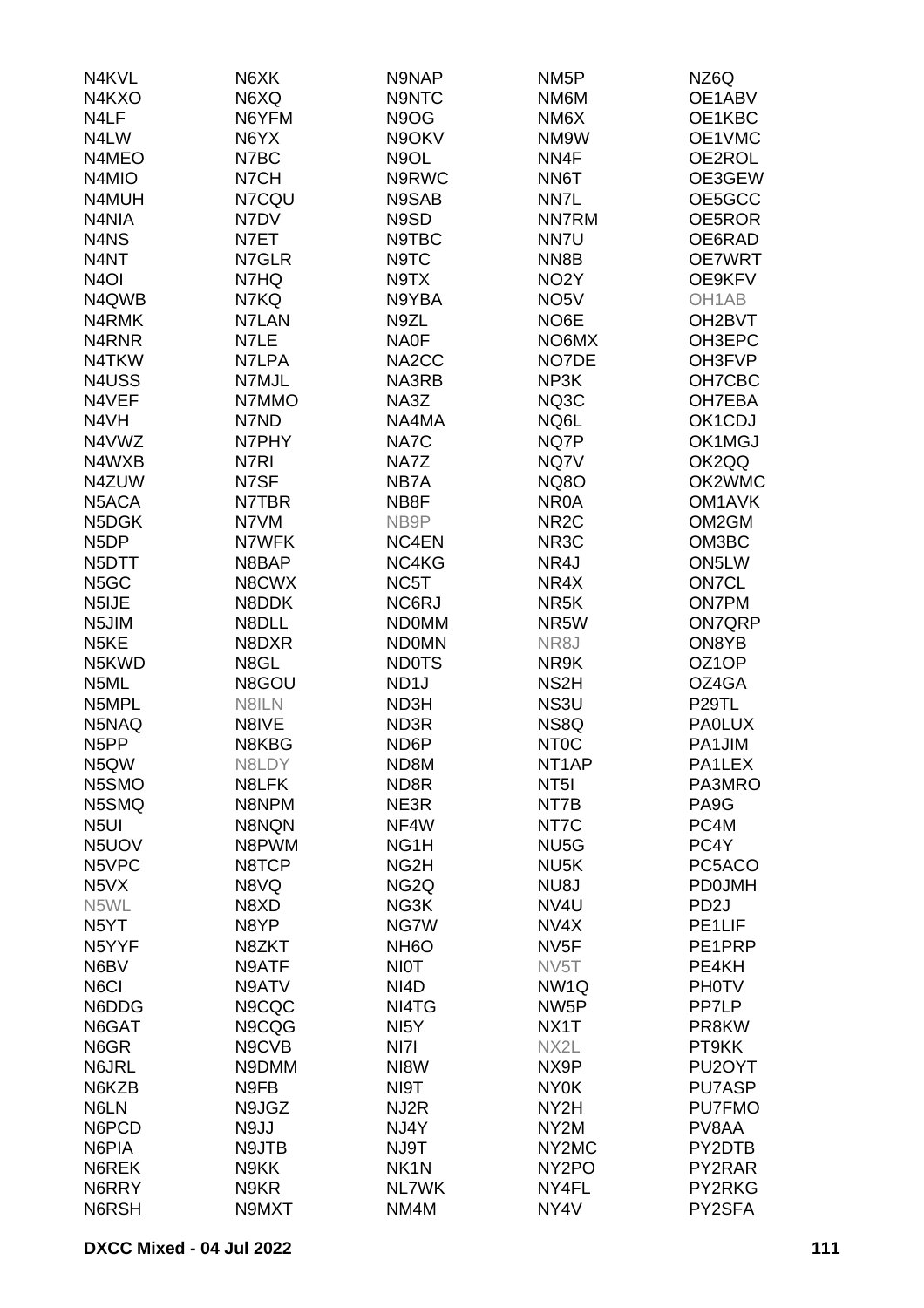| PY2SM                         | SP2AQB                 | VA3DAZ             | VK2YD                      | W1CNY                          |
|-------------------------------|------------------------|--------------------|----------------------------|--------------------------------|
| PY2TOP                        | SP3GHC                 | VA3DJL             | VK3ACE                     | W1CRK                          |
| PY3DXM                        | SP3IC                  | VA3EON             | VK3SIM                     | W <sub>1</sub> CV <sub>C</sub> |
| PY3LUK                        | SP3Q                   | VA3EPM             | <b>VK3TCT</b>              | W1DNP                          |
| PY5DD                         | SP5QIR                 | VA3FM              | VK3TCX                     | W1EX                           |
| PY5LUI                        | SP5UFK                 | VA3FN              | <b>VK4FNQ</b>              | W <sub>1</sub> GO              |
| PY7ML                         | SP6AB                  | VA3KS              | VK4HG                      | W1IE                           |
| R <sub>2</sub> ADF            | SP6IYR                 | VA3PAW             | VK4IMX                     | W1LAG                          |
| R <sub>2</sub> ATC            | SP7MFU                 | VA3PCJ             | <b>VK4JNA</b>              | W1LOG                          |
| R <sub>2</sub> AUH            | SP9WAV                 | VA3RDW             | VK4TW                      | W1OWL                          |
| R <sub>2</sub> BAA            | SQ5WAA                 | VA3SPN             | VK4UR                      | W <sub>1</sub> RJ              |
| R2DSA                         | SQ6DX                  | VA3VMD             | VK4XAC                     | W1SYE                          |
| R <sub>2</sub> PF             | SQ6GTL                 | VA3XFC             | VK4YMB                     | W1VIV                          |
| R3BV                          | <b>SVOLS</b>           | VA5LIZ             | VK5AKH                     | W1WH                           |
| R <sub>3</sub> D <sub>Z</sub> | SV <sub>1</sub> AIN    | VA7HZ              | VK5BJE                     | W <sub>1XI</sub>               |
| R3PAA                         | SV <sub>1</sub> AIQ    | <b>VA7OM</b>       | VK <sub>5</sub> RS         | W1XW                           |
| R <sub>3</sub> SC             | SV1EEK                 | VE1IOU             | VK5SA                      | W2AOC                          |
| R8WG                          | SV1IYA                 | VE2CEV             | VK6SMK                     | W2ASD                          |
| <b>RA0ACM</b>                 | SV <sub>1</sub> OCN    | VE2EJK             | <b>VK7DW</b>               | W <sub>2</sub> BD              |
| RD3AJB                        | SV <sub>1</sub> OH     | VE2ESU             | VO1CBL                     | W2BXR                          |
| RK3TD                         | SV1RHL                 | <b>VE2FXL</b>      | VO <sub>1</sub> TX         | W <sub>2</sub> CJS             |
| RK4WWQ                        | SV2HRS                 | VE2HBE             | VR <sub>2</sub> LC         | W <sub>2</sub> DB              |
| RL3DD                         | SV <sub>5FRI</sub>     | VE2JAP             | VR2XSC                     | W2EB                           |
| RL6LP                         | SV6COH                 | VE2TH              | VU2AMW                     | W2FN                           |
| <b>RN0F</b>                   | SV8PMM                 | VE2XTD             | VU <sub>2FI</sub>          | W2GFV                          |
| RW9OG                         | SV8RYJ                 | VE2YTQ             | VU <sub>2</sub> GGL        | W <sub>2</sub> GI              |
| RX3AAA                        | SX25GYG                | VE3AZK             | VU2IVV                     | W2HCT                          |
| RY4AEE                        | TA2OTT                 | VE3BTT             | VU2JAW                     | W2IFB                          |
| S21RC                         | TG9SRP                 | VE3CGR             | VU2JXL                     | W2IQL                          |
| S51FP                         | TI2WMP                 | VE3CLN             | <b>VU2NSL</b>              | W2JK                           |
| <b>S56G</b>                   | TI5LUA                 | VE3COC             | VU3ESV                     | W2JSB                          |
| S92YL                         | TM8CDX                 | VE3CUS             | VU3GDS                     | W2JTC                          |
| S9DX                          | <b>UA0LDY</b>          | VE3DXK             | <b>VU3KBU</b>              | W2JTS                          |
| <b>SA0BMV</b>                 | UA1AQC                 | <b>VE3FWF</b>      | VU3OBP                     | W2LQR                          |
| SA2AWO                        | UA3IVF                 | VE3HEU             | VU3OUM                     | W2MEB                          |
| SA5ACL                        | UA3WBW                 | <b>VE3IRR</b>      | <b>WOCCR</b>               | W2MRD                          |
| SA5JAR                        | UA9YJT                 | VE3JOY             | <b>WODHB</b>               | W2NSF                          |
| SA5NTK                        | UB0AZR                 | VE3MXJ             | <b>WOEEA</b>               | W <sub>2</sub> PIP             |
| <b>SA7ELD</b>                 | UJ8JKK                 | <b>VE3THX</b>      | <b>W0GFM</b>               | W <sub>2</sub> PIR             |
| SA7SVR                        | UK8OM                  | VE3VCF             | <b>WOHRO</b>               | W2QBR                          |
| SK3PH                         | UN7CAD                 | VE3WWN             | <b>WOIW</b>                | W2RCL                          |
| <b>SMOCPM</b>                 | UN7JMM                 | VE3XBX             | <b>W0KMA</b>               | W2RES                          |
| <b>SMOIJS</b>                 | UN7LAN                 | VE3YOB             | <b>WOLEZ</b>               | W2RGR                          |
| <b>SMOPRZ</b>                 | UN7QE                  | VE6CCM             | <b>WOLM</b>                | W2RTV                          |
| SM <sub>1</sub> IRS           | UN7ZAF                 | <b>VE6NS</b>       | <b>WOLQV</b>               | W2TP                           |
| SM4JS*                        | UR3AHF                 | VE6SQ              | <b>WOQI</b>                | W2TPC                          |
| SM4LRA                        | <b>US7UT</b>           | <b>VE7NH</b>       | <b>WOREP</b>               | W2WCM                          |
| SM4YWO                        | UT1FT                  | VE7QP              | <b>WORO</b>                | W3AS                           |
| SM5DXCC                       | UV5ETX                 | VE7ZD              | <b>W0SZV</b>               | W3DDF                          |
| SM5HBL                        | V31JZ                  | VE9ND              | <b>WOVQ</b>                | W3DNR                          |
| SM5SNF                        | V55V                   | <b>VE9PLS</b>      | <b>WOWND</b>               | W3FAW                          |
| SM5SRS                        | V73B                   | VG3CQG             | <b>W0YN</b>                | W3GRL                          |
| SM5SYO                        | VA2BBW                 | VK2GOM             | <b>W0ZF</b>                | W3JRD                          |
| SM6LRY                        | VA2BOY                 | VK <sub>2</sub> ON | W0ZI                       | W3LD                           |
| SM6STI<br>SM7XTP              | VA2SG<br><b>VA2SIB</b> | VK2RZ<br>VK2VEL    | W <sub>1</sub> AB<br>W1AFP | W3LJ<br>W3MDS                  |
| SO9DXX                        | VA3CME                 | VK2WOW             | W1BXY                      | W3NCR                          |
|                               |                        |                    |                            |                                |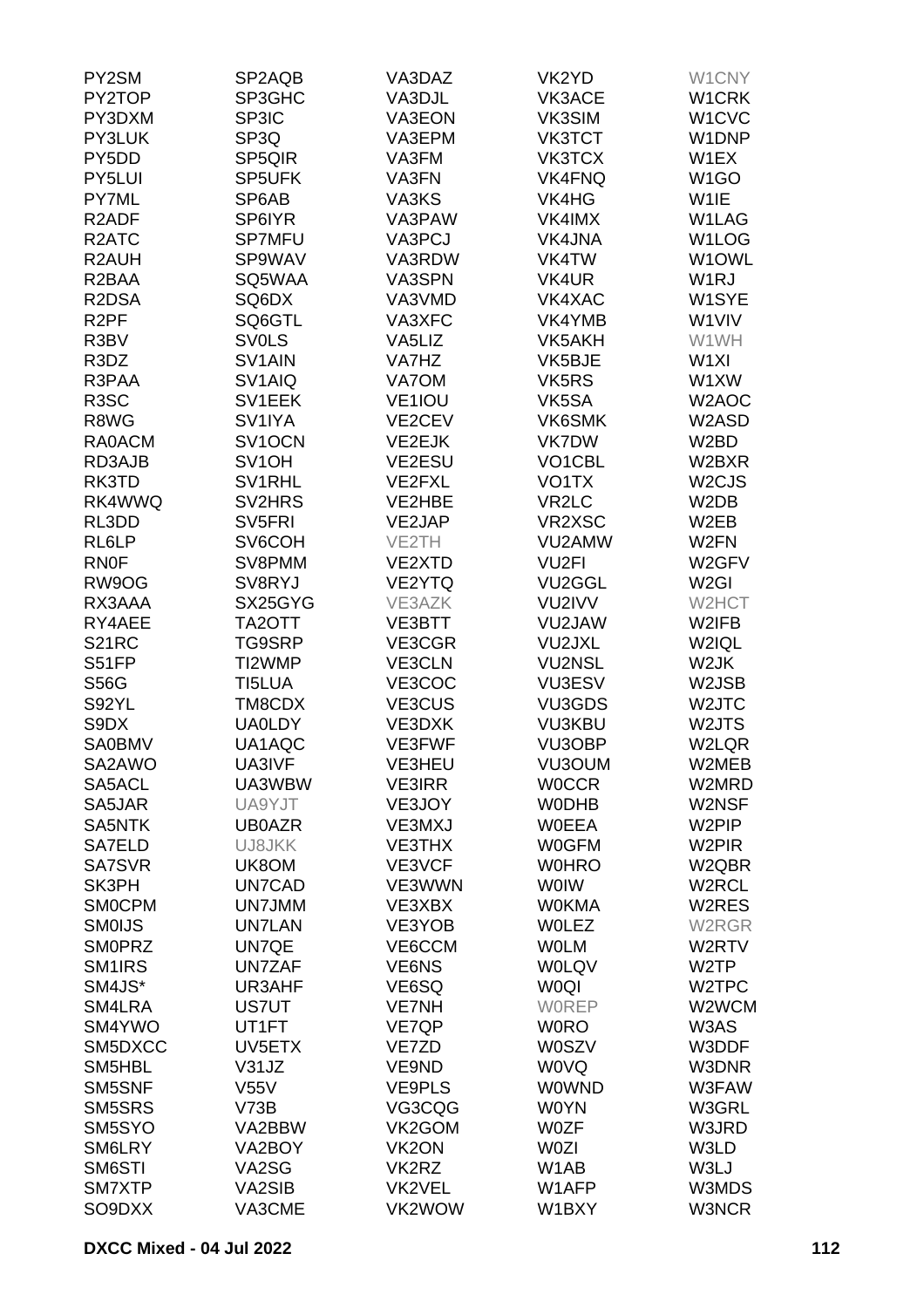| W3OFD              | W5IR         | W7SAG         | WA2EMF        | WA9MQP        |
|--------------------|--------------|---------------|---------------|---------------|
| W3PAX              | W5JDW        | W7SDC         | WA2PAY        | WA9NNN        |
| W3RFK              | W5JNP        | W7VD          | WA2S          | WA9VZD        |
| W3RX               | W5JTC        | W7VI          | WA2SWX        | WA9YKK        |
| W3SJT              | W5KV         | W7VOA         | WA2TP         | <b>WBONEX</b> |
| W3SKM              | W5KY         | W8CS          | WA2VCQ        | <b>WB0NRV</b> |
| W3TLN              | W5LA         |               | WA2WDT        |               |
|                    |              | W8DKR         |               | WB0NWU        |
| W3TMC              | W5MIG        | W8DLD         | WA3BAT        | WB1DYR        |
| W3TNU              | W5NYC        | W8EWH         | WA3KYY        | WB1FVY        |
| W3ZJ               | W5PKK        | W8GSR         | WA3SES        | WB2JKJ        |
| W4ABQ              | W5PQ         | W8IIT         | <b>WA3TLT</b> | WB2JVB        |
| W4ALE              | W5RHR        | W8JBL         | WA3YFQ        | WB2KWF        |
| W4ARM              | W5RSC        | W8JKU         | WA4BUD        | WB2LZM        |
| W4BK               | W5SMB        | W8JWN         | WA4CPA        | WB2OXU        |
| W4BLF              | W5TMR        | W8LRJ         | WA4EKA        | WB2QEF        |
| W4BXR              | W5TTW        | W8LSQ         | <b>WA4ELK</b> | WB2RYV        |
| W4CHE              | W5TTY        | W8MX          | WA4HR         | WB2SNJ        |
| W4CRG              | W5UGD        | W8OKN         | <b>WA4ITA</b> | <b>WB2TUA</b> |
| W4DAS              | W5UOT        | W8QB          | WA4NIV        | WB2VLM        |
| W4DTB              | W5VOL        | W8XF          | WA4NNA        | WB2VUO        |
| W4FNZ              | W5YO         | W8XLR         | <b>WA4OKJ</b> | WB2YDS        |
| W4IFI              | W6AAJ        | W8YX          | WA4OMR        | WB3EGK        |
| W4IPC              | W6AOZ        | W8ZJ          | WA4PT         | <b>WB3FTQ</b> |
| W4JBB              | W6BP         | W9AKX         | WA4RT         | WB3KDB        |
| W4JFR              | W6CUS        | W9AV          | WA4TA         | WB3LGC        |
| W4JHM              | W6EMD        | W9CIB         | WA4WSB        | WB4ABY        |
| W4JNC              | W6FB         | W9CY          | WA4YHA        | WB4BLX        |
| W4KPG              | W6GS         | W9ELN         | WA4ZXV        | WB4EJR        |
| W4NNF              | W6IWW        | W9GOO         | WA5DSS        | WB4FSD        |
| W4OEP              | W6JHB        | W9ID          | WA5DTR        | WB4FSF        |
| W4OXX*             | W6JMP        | W9JI          | WA5EID        | WB4HMA        |
| W4PVT              | W6JNU        | W9JWW         | WA5GVE        | WB4MFF        |
| W4QBE              | W6MF         | W9LG          | WA5KQU        | WB4OAH        |
| W4RGW              | W6MQI        | W9MNC         | WA5PBZ        | WB4OAR        |
| W4RMK              |              | W9RTB         | <b>WA5RCL</b> | WB4UBK        |
|                    | W6NAG        |               |               |               |
| W4SSF              | W6NEV        | W9SA          | WA5RN         | WB5GVY        |
| W4TBJ              | W6OH         | W9SDX         | WA5TDX        | WB5KJE        |
| W <sub>4</sub> THI | W6RIF        | W9TNG         | WA5TVO        | WB5L          |
| W4TJ               | W6RN         | W9TTH         | WA5ZUP        | WB5LAI        |
| W4TSP              | W6ST         | W9WN          | WA6CAL        | WB5NHX        |
| W4TY               | W6TED        | W9YU          | WA6ED         | WB5NMZ        |
| W4UB               | W6TWM        | <b>WA0BSW</b> | WA6EEM        | WB5VCE        |
| W4VS               | W6WYN        | <b>WA0CZT</b> | WA6MEM        | WB6CRM        |
| W4WLC              | W6ZAR        | <b>WAOIAN</b> | WA6RRH        | WB6CYK        |
| W4YBO              | W7APD        | <b>WA0RIM</b> | WA6SXU        | WB6HVW        |
| W4YES              | W7ASC        | WA1GZY        | WA7OGM        | WB6NGC        |
| W <sub>5</sub> APO | W7BA         | WA1HGS        | <b>WA7SHP</b> | WB6OEE        |
| W5CMM              | W7BDB        | WA1JXD        | <b>WA7ZIT</b> | WB6RJH        |
| W5CUB              | W7EF         | <b>WA1KWA</b> | <b>WA7ZN</b>  | <b>WB7AGN</b> |
| W5DMT              | W7EIR        | WA1NVV        | WA7ZZB        | <b>WB7DIE</b> |
| W <sub>5</sub> DN  | W7KNX        | WA1PCY        | WA8IMF        | <b>WB7NAM</b> |
| W5DRR              | W7LEE        | WA1QFV        | <b>WA8KNE</b> | WB8AHT        |
| W5DTX              | W7MIC        | WA1QYM        | WA8YVF        | WB8BDG        |
| W5END              | W7MLG        | WA1RD         | WA9ABB        | WB8III        |
| W5EWF              | W7OTQ        | WA1RIW        | WA9AWJ        | WB8OTH        |
| W5GDL              | W7QHZ        | WA1UAY        | WA9GVK        | WB8QZM        |
| W5IPA              | <b>W7RAC</b> | WA2AAW        | <b>WA9JHH</b> | WB8REI        |